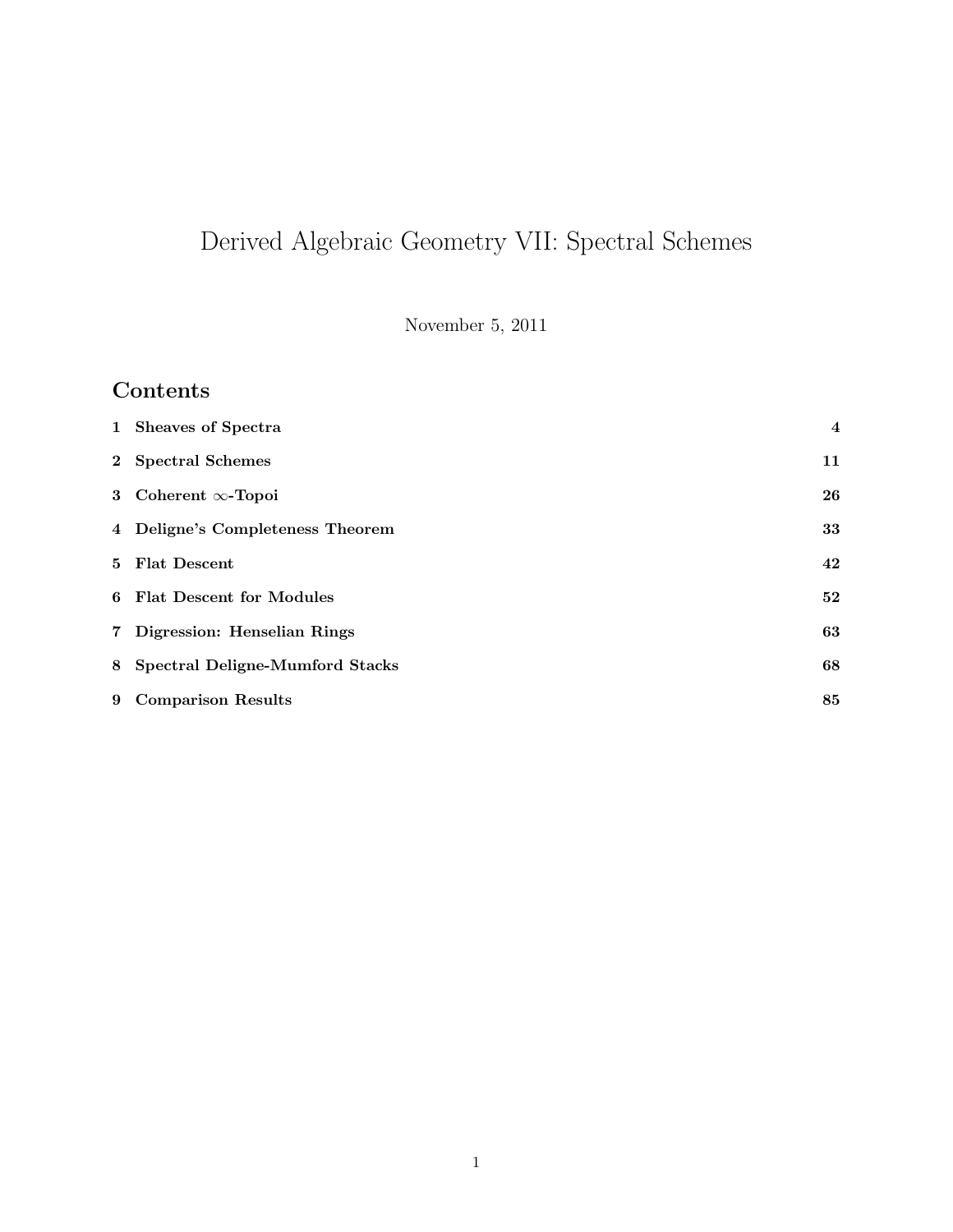### Introduction

Our goal in this paper is to introduce a variant of algebraic geometry, which we will refer to as spectral algebraic geometry. We will take as our starting point Grothendieck's theory of schemes. Recall that a scheme is a pair  $(X, \mathcal{O}_X)$ , where X is a topological space,  $\mathcal{O}_X$  is a sheaf of commutative rings on X, and the pair  $(X, \mathcal{O}_X)$  is locally (with respect to the topology of X) isomorphic to the Zariski spectrum of a commutative ring. We can regard a commutative ring  $R$  as a set equipped with addition and multiplication maps

$$
a: R \times R \to R \qquad m: R \times R \to R
$$

which are required to satisfy certain identities. For certain applications (particularly in algebraic topology), it is useful to consider a variation, where  $R$  is equipped with a topology. Roughly speaking, a (connective)  $\mathbb{E}_{\infty}$ -ring is a space X equipped with continuous addition and multiplication maps

$$
a: X \times X \to X \qquad m: X \times X \to X
$$

which are required to satisfy the same identities up to (coherent) homotopy. The theory of  $\mathbb{E}_{\infty}$ -rings is a robust generalization of commutative algebra: in particular, the basic formal constructions needed to set up the theory of schemes (such as localization) make sense in the setting of  $\mathbb{E}_{\infty}$ -rings. We will use this observation to introduce the notion of a spectral scheme: a mathematical object which is obtained by "gluing together" a collection of (connective)  $\mathbb{E}_{\infty}$ -rings, just as a scheme is obtained by "gluing together" a collection of commutative rings.

The collection of commutative rings can be organized into a category Ring. That is, to every pair of commutative rings R and R', we can associate a set  $\text{Hom}_{\text{Ring}}(R, R')$  of ring homomorphisms from R to R'. The analogous statement for  $\mathbb{E}_{\infty}$ -rings is more complicated: to every pair of  $\mathbb{E}_{\infty}$ -rings R and R', we can associate a space  $\text{Map}(R, R')$  of morphisms from R to R'. Moreover, these mapping spaces are equipped with a composition products  $\text{Map}(R, R') \times \text{Map}(R', R'') \to \text{Map}(R, R'')$ , which are associative (and unital) up to coherent homotopy. To adequately describe this type of structure, it is convenient to use the language of  $\infty$ -categories developed in [40]. The collection of all  $\mathbb{E}_{\infty}$ -rings is naturally organized into an  $\infty$ -category which we will denote by CAlg, which contains (the nerve of) the category Ring as a full subcategory.

Let us now outline the contents of this paper. Recall first that the category of schemes can be realized as a subcategory of the category of *ringed spaces*, whose objects are pairs  $(X, \mathcal{O}_X)$  where X is a topological space and  $\mathcal{O}_X$  is a sheaf of commutative rings on X. Our first goal will be to introduce a suitable  $\infty$ -categorical version of this category. In §1, we will introduce the  $\infty$ -category RingTop of spectrally ringed  $\infty$ -topoi. The objects of RingTop are given by pairs  $(\mathfrak{X}, \mathfrak{O}_{\mathfrak{X}})$ , where X is an  $\infty$ -topos and  $\mathfrak{O}_{\mathfrak{X}}$  is a sheaf of  $\mathbb{E}_{\infty}$ -rings on X.

In §2, we will introduce the notion of a spectral scheme. The collection of spectral schemes is organized into an ∞-category, which we regard as a subcategory of the  $\infty$ -category RingTop of spectrally ringed  $\infty$ topoi. This subcategory admits a number of characterizations (see Definitions 2.2, 2.7, and 2.27) which we will show to be equivalent. We will also explain the relationship between our theory of spectral schemes and the classical theory of schemes (Proposition 2.37).

Let  $(X, \mathcal{O}_X)$  be a scheme. Recall that X is said to be quasi-compact if every open covering of X has a finite subcovering, and *quasi-separated* if the collection of quasi-compact open subsets of  $X$  is closed under pairwise intersections. In §3, we will generalize these conditions to our ∞-categorical setting by introducing the notion of a *coherent*  $\infty$ -topos. If X is the  $\infty$ -topos of sheaves on a topological space X, then X is coherent if and only if X is quasi-compact and quasi-separated. For every spectral scheme  $(\mathfrak{X}, \mathfrak{O}_{\mathfrak{X}})$ , the  $\infty$ -topos X is locally coherent (because coherence is automatic in the affine case), and the coherence of  $\mathfrak X$  is an important hypothesis for almost any nontrivial application.

Our theory of coherent ∞-topoi is an adaptation of the classical theory of coherent topoi (see, for example, [28]). A theorem of Deligne asserts that every coherent topos  $\mathfrak X$  has enough points: that is, that there exists a collection of geometric morphisms  $\{f_\alpha : \mathcal{S}\in\mathcal{X}\}\$  such that a morphism  $\phi$  in X is invertible if and only if each pullback  $f^*_{\alpha}(\phi)$  is a bijection of sets. In §4, we will prove an  $\infty$ -categorical analogue of this statement (Theorem 4.1). As an application, we prove a connectivity result for the geometric realization of a hypercovering (Theorem 4.20) which is useful in §5.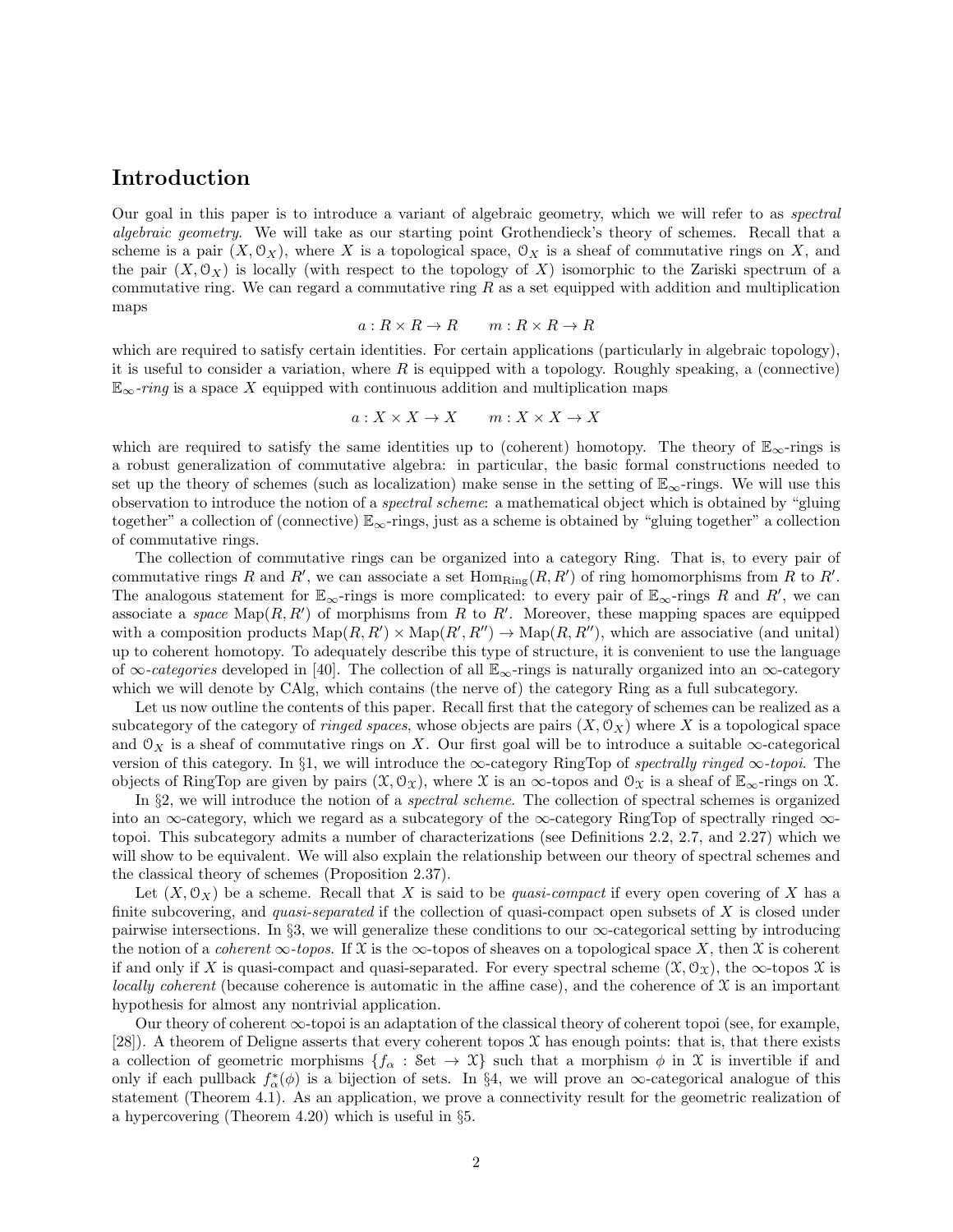To every connective  $\mathbb{E}_{\infty}$ -ring R, one can associate a spectral scheme  $Spec_{\mathbb{Z}}(R) \in SpSch.$  Consequently, every spectral scheme  $\mathfrak{X} = (\mathfrak{X}, \mathfrak{O}_{\mathfrak{X}})$  represents a functor X on the  $\infty$ -category CAlg<sup>cn</sup> of connective  $\mathbb{E}_{\infty}$ -rings, given by the formula  $X(R) = \text{Map}_{\text{SpSch}}(\text{Spec}_Z(R), \mathfrak{X})$ . In §5, we will show that if  $\mathfrak{X}$  is 0-localic (meaning that the underlying  $\infty$ -topos of X can be realized as the category of sheaves on a topological space), then X is a sheaf with respect to the flat topology (Theorem 5.15). The proof makes use of the fact that the flat topology is *subcanonical* on the ∞-category of  $\mathbb{E}_{\infty}$ -rings: that is, that every corepresentable functor is a sheaf with respect to the flat topology. We will deduce this subcanonicality from a more general result concerning descent for modules over  $\mathbb{E}_{\infty}$ -rings, which is proven in §6.

In classical algebraic geometry, the category of schemes can be regarded as a full subcategory of a larger 2-category of Deligne-Mumford stacks. In §8, we will introduce the notion of a spectral Deligne-Mumford stack. Our definition involves the notion of a *strictly Henselian* sheaf of  $\mathbb{E}_{\infty}$ -rings, which is generalization of the classical theory of strictly Henselian rings; we include a brief review of the classical theory in §7. As with spectral schemes, we can think of spectral Deligne-Mumford stacks as mathematical objects obtained by "gluing together" connective  $\mathbb{E}_{\infty}$ -rings. The difference lies in the nature of the gluing: in the setting of spectral Deligne-Mumford stacks, we replace the Zariski topology by the (far more flexible) étale topology on  $\mathbb{E}_{\infty}$ -rings. The collection of all spectral Deligne-Mumford stacks is organized into an  $\infty$ -category Stk, and there is an evident functor  $SpSch \to Stk$ . In §9, we will show that this functor is fully faithful when restricted to the  $\infty$ -category of 0-localic spectral schemes.

Remark 0.1. Our theory of spectral algebraic geometry is closely related to the theory of homotopical algebraic geometry introduced by Toën and Vezzosi, and there is substantial overlap between their work (see [68], [69], [70], and [71]) and the ideas treated in this paper. Perhaps the primary difference in our presentation is that we stick closely to the classical view of scheme as a kind of ringed space, while Toën and Vezzosi make use of the "functor of points" philosophy which identifies an algebro-geometric object  $X$  with the underlying functor  $R \mapsto \text{Hom}(Spec R, X)$ .

### Notation and Terminology

This paper will make extensive use of the theory of  $\infty$ -categories, as developed in [40]. We will also need the theory of structured ring spectra, which is presented from an  $\infty$ -categorical point of view in [41]. Finally, we will make use of the theory of geometries developed in [42], and earlier paper in this series. For convenience, we will adopt the following reference conventions:

- $(T)$  We will indicate references to [40] using the letter T.
- (A) We will indicate references to [41] using the letter A.
- $(V)$  We will indicate references to [42] using the Roman numeral V.

For example, Theorem T.6.1.0.6 refers to Theorem 6.1.0.6 of [40].

Let R be a commutative ring. We let  $Spec^Z R$  denote the collection of all prime ideals in R. We will refer to Spec<sup>Z</sup> R as the Zariski spectrum of R. We regard Spec<sup>Z</sup> R as endowed with the Zariski topology: a set  $U \subseteq \text{Spec}^{\mathbb{Z}} R$  is open if and only if there exists an ideal  $I \subseteq R$  such that  $U = \{ \mathfrak{p} \in \text{Spec}^{\mathbb{Z}} R : I \nsubseteq \mathfrak{p} \}$ . This topology has a basis of open sets given by  $U_x = {\mathfrak{p} \in \mathop{\rm Spec}\nolimits^Z R : x \notin \mathfrak{p}}$ , where x ranges over the collection of elements of R.

If R is an  $\mathbb{E}_{\infty}$ -ring, we let  $\text{Spec}^Z R$  denote the Zariski spectrum  $\text{Spec}^Z(\pi_0 R)$  of the commutative ring  $\pi_0 R$ . We will occasionally need the following result from commutative algebra:

**Proposition 0.2.** Let  $f: R \to R'$  be an étale map of commutative rings. Then f induces an open map of topological spaces  $Spec^Z(R') \to Spec^Z(R)$ .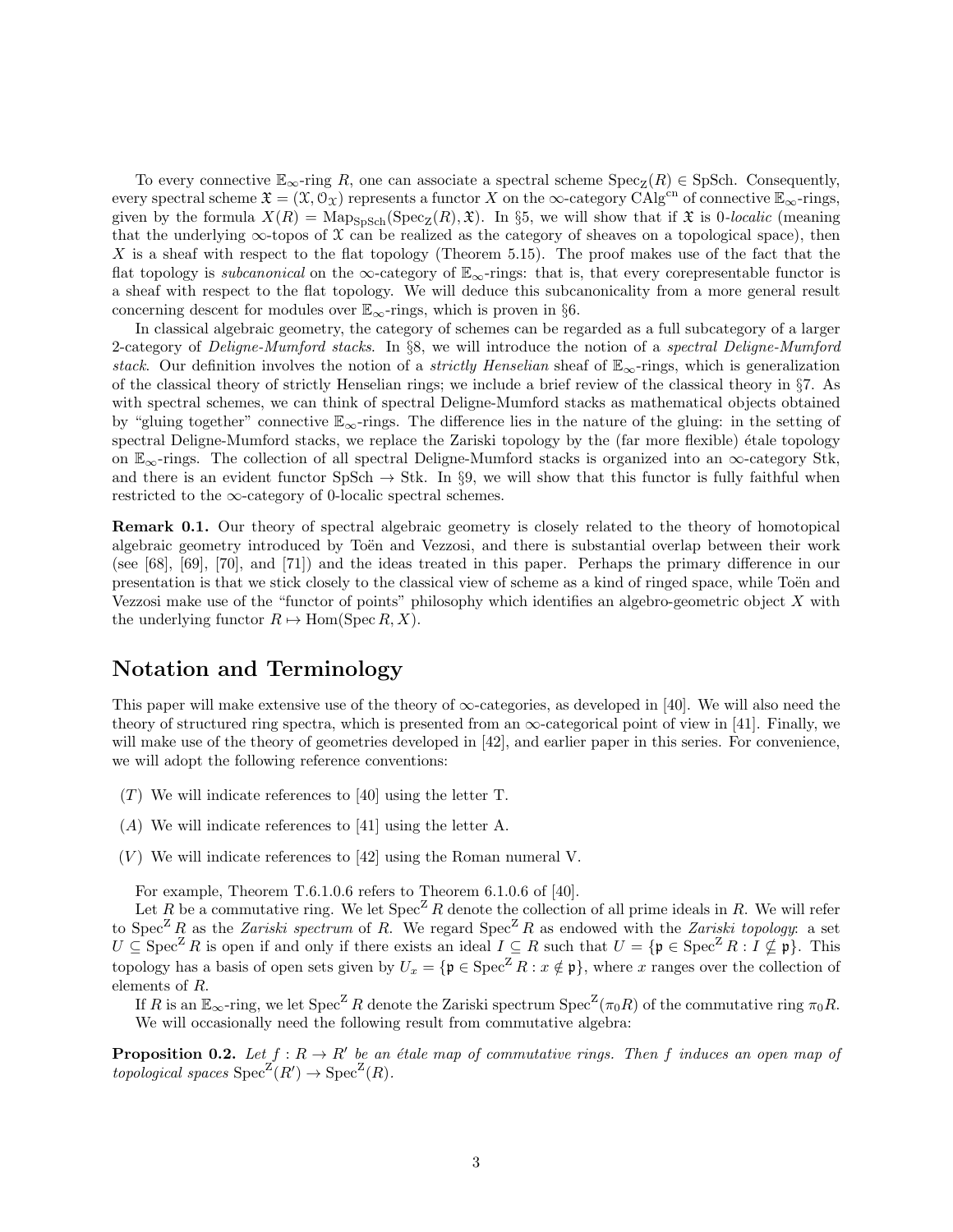Let X be an  $\infty$ -topos and let  $\mathcal{O}_\mathcal{X}$  be a sheaf on X with values in an  $\infty$ -category C (that is, a functor  $\mathcal{X}^{op} \to \mathcal{C}$  which preserves small limits). For each object  $U \in \mathcal{X}$ , we let  $\mathcal{O}_{\mathcal{X}}|U$  denote the composite functor

$$
(\mathfrak{X}_{/U})^{op} \to \mathfrak{X}^{op} \stackrel{\mathcal{O}_{\mathfrak{X}}}{\to} \mathfrak{C},
$$

which we regard as a sheaf on  $\mathfrak{X}_{/U}$  with values in C.

We will say that a functor  $f: \mathcal{C} \to \mathcal{D}$  between  $\infty$ -categories is *left cofinal* if, for every object  $D \in \mathcal{D}$ , the  $\infty$ -category  $C \times_{\mathcal{D}} \mathcal{D}_{D}$  is weakly contractible (in [40], we referred to a functor with this property as *cofinal*; see Theorem T.4.1.3.1). We will say that f is right cofinal if the induced map  $\mathcal{C}^{op} \to \mathcal{D}^{op}$  is left cofinal, so that f is right cofinal if and only if the  $\infty$ -category  $\mathcal{C} \times_{\mathcal{D}} \mathcal{D}_{/D}$  is weakly contractible for each  $D \in \mathcal{D}$ .

Notation 0.3. If k is an  $\mathbb{E}_{\infty}$ -ring, we let  $\text{CAlg}_k = \text{CAlg}(\text{Mod}_k(\text{Sp}))$  denote the  $\infty$ -category of commutative algebra objects in the  $\infty$ -category  $Mod_k(Sp)$ ; we will refer to the objects of  $CAlg_k$  as k-algebras. If k is connective, we let  $\text{CAlg}_{k}^{\text{cn}}$  denote the full subcategory of  $\text{CAlg}_{k}$  spanned by the *connective* k-algebras.

Notation 0.4. We let <sup>L</sup>Top denote the subcategory of  $\widehat{\text{Cat}}_{\infty}$  whose objects are  $\infty$ -topoi and whose morphisms are functors  $f^*: \mathfrak{X} \to \mathcal{Y}$  which preserve small colimits and finite limits. We let  ${}^R\mathcal{T}_{\text{op}} \simeq {}^L\mathcal{T}_{\text{op}}{}^{op}$  denote the full subcategory of  $\hat{Cat}_{\infty}$  whose objects are  $\infty$ -topoi and whose morphisms are functors  $f_* : \mathfrak{X} \to \mathcal{Y}$  which admit left exact left adjoints.

Notation 0.5. If X is an  $\infty$ -topos, we let  $\mathcal{X}^{\wedge}$  denote its hypercompletion: that is, the full subcategory of X spanned by the hypercomplete objects. See §T.6.5.2 for more details.

#### Acknowledgements

The material of §3 evolved out of a conversation with Dustin Clausen. I thank him for correcting some of my misconceptions about the theory of coherent topoi. This paper also owes a lot to conversations with Bertrand Toën and Gabrielle Vezzosi, and from studying their own writings on the subject ([68], [69], [70], and [71]).

# 1 Sheaves of Spectra

Recall that a *ringed space* is a pair  $(X, \mathcal{O}_X)$ , where X is a topological space and  $\mathcal{O}_X$  is a sheaf of commutative rings on X. The category of schemes can be regarded as a (non-full) subcategory of the category of ringed spaces. As a starting point for our theory of spectral algebraic geometry, we will introduce an  $\infty$ -categorical analogue of the notion of a ringed space. In this section, we will study pairs  $(\mathfrak{X}, \mathcal{O}_{\mathfrak{X}})$  where  $\mathfrak{X}$  is an  $\infty$ -topos and  $\mathcal{O}_{\mathfrak{X}}$  is a sheaf of  $\mathbb{E}_{\infty}$ -rings on X. We begin by considering sheaves of spectra in general.

**Definition 1.1.** Let  $\mathcal{X}$  be an  $\infty$ -topos. A sheaf of spectra on  $\mathcal{X}$  is a sheaf on  $\mathcal{X}$  with values in the  $\infty$ -category Sp of spectra: that is, a functor  $\mathcal{O}: \mathcal{X}^{op} \to \text{Sp}$  which preserves small limits. We let  $\text{Shv}_{\text{Sp}}(\mathcal{X})$  denote the full subcategory of  $\text{Fun}(\mathfrak{X}^{op}, \text{Sp})$  spanned by the sheaves of spectra on  $\mathfrak{X}$ .

**Remark 1.2.** For any  $\infty$ -topos X, the functor  $\Omega^{\infty}$  : Sp  $\to$  S induces a forgetful functor Shv<sub>Sp</sub>(X)  $\to$  $\text{Shv}_S(\mathfrak{X}) \simeq \mathfrak{X}$  (the last equivalence being induced by the Yoneda embedding  $\mathfrak{X} \to \text{Fun}(\mathfrak{X}^{op}, \mathcal{S})$ , whose essential image is  $\text{Shv}_S(\mathfrak{X})$  by Proposition T.5.5.2.2). We claim that this functor exhibits  $\text{Shv}_{S_p}(\mathfrak{X})$  as a stabilization of the  $\infty$ -category X. Writing Sp as the homotopy limit of the tower

$$
\cdots \to \mathcal{S}_* \xrightarrow{\Omega} \mathcal{S}_* \xrightarrow{\Omega} \mathcal{S}_*,
$$

we deduce that  $\text{Shv}_{\text{Sp}}(\mathfrak{X})$  is the homotopy inverse limit of the tower

$$
\cdots \to \mathrm{Shv}_{\mathcal{S}_*}(\mathfrak{X}) \stackrel{\Omega}{\to} \mathrm{Shv}_{\mathcal{S}_*}(\mathfrak{X}) \stackrel{\Omega}{\to} \mathrm{Shv}_{\mathcal{S}_*}(\mathfrak{X}).
$$

It now suffices to observe that we have a canonical equivalence  $\mathfrak{X}_* \simeq \mathrm{Shv}_S(\mathfrak{X})_* \simeq \mathrm{Shv}_{S_*}(\mathfrak{X})$ .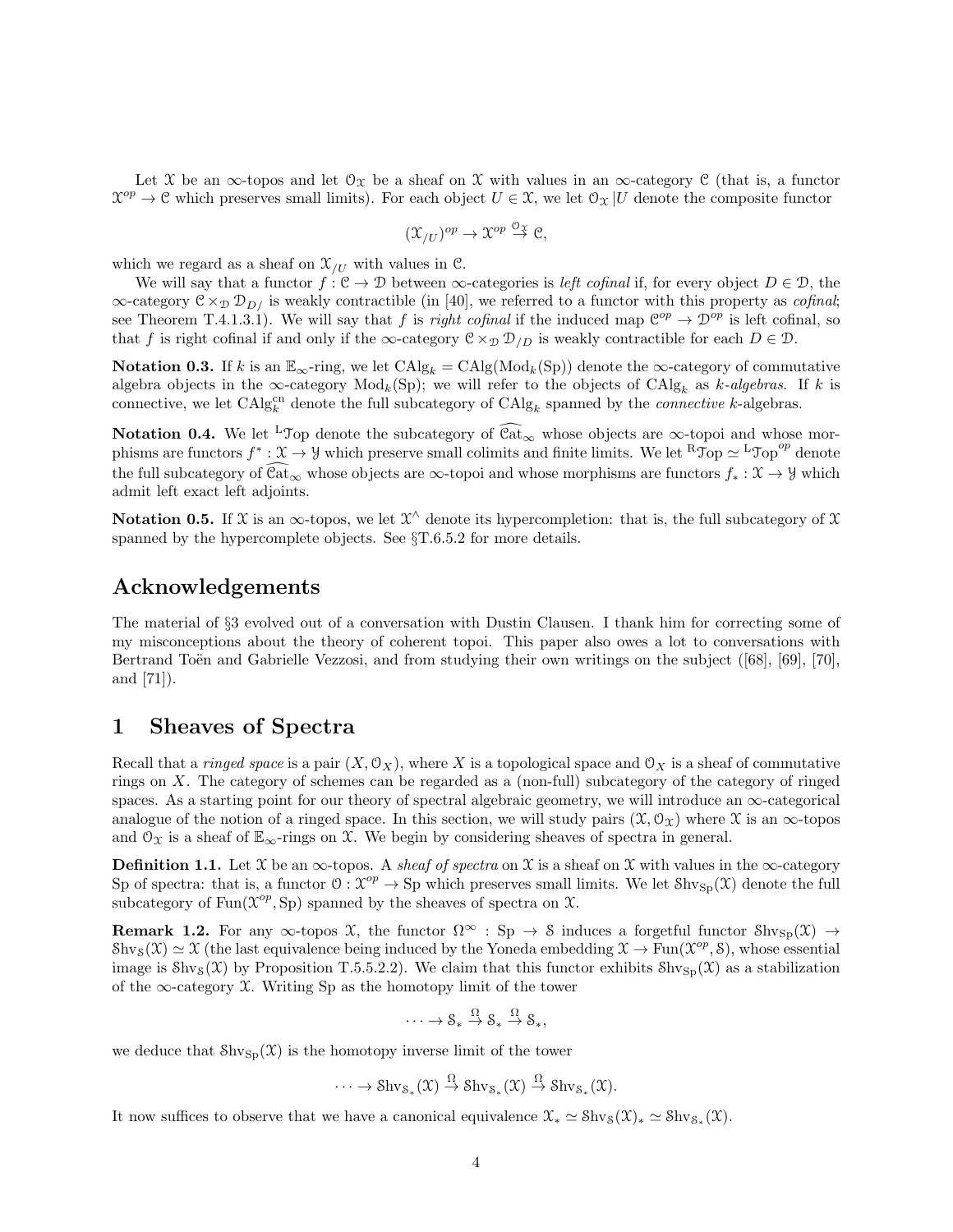**Remark 1.3.** For any  $\infty$ -topos  $\mathfrak{X}$ , the  $\infty$ -category  $\text{Shv}_{\text{Sp}}(\mathfrak{X})$  is a full subcategory of Fun $(\mathfrak{X}^{op}, \text{Sp})$ . Since the  $\infty$ -category Sp is stable, we deduce that Fun( $\mathcal{X}^{op}$ , Sp) is stable (Proposition A.1.1.3.1). Since  $\text{Shv}_{\text{Sp}}(\mathcal{X})$  is closed under limits and translation in Fun( $\mathfrak{X}^{op}$ , Sp), we conclude that  $\text{Shv}_{\text{Sp}}(\mathfrak{X})$  is stable (Lemma A.1.1.3.3).

**Remark 1.4.** For every  $\infty$ -topos X, the  $\infty$ -category  $\text{Shv}_{\text{Sp}}(\mathfrak{X})$  is presentable (Remark V.1.1.5).

**Remark 1.5.** Let X be an  $\infty$ -topos. Composing the forgetful functor functor  $\text{Shv}_{\text{Sp}}(\mathfrak{X}) \to \text{Shv}_{\text{S}}(\mathfrak{X}) \simeq \mathfrak{X}$ with the truncation functor  $\tau_{\leq 0} : \mathfrak{X} \to \mathfrak{X}$ , we obtain a functor  $\pi_0 : \mathrm{Shv}_{\mathrm{Sp}}(\mathfrak{X}) \to \tau_{\leq 0} \mathfrak{X}$ . More generally, for any integer n, we let  $\pi_n : \text{Shv}_{\text{Sp}}(\mathfrak{X}) \to \tau_{\leq 0} \mathfrak{X}$  denote the composition of the functor  $\pi_0$  with the shift functor  $\Omega^n : \text{Shv}_{\text{Sp}}(\mathfrak{X}) \to \text{Shv}_{\text{Sp}}(\mathfrak{X})$ . Note that  $\overline{\pi}_n$  can also be described as the composition

$$
\operatorname{Mod}_{\operatorname{Sp}}(\mathfrak X) \stackrel{\Omega^{n-2}}{\longrightarrow} \operatorname{Mod}_{\operatorname{Sp}}(\mathfrak X) \to \operatorname{Shv}_{\mathcal S_*}(\mathfrak X) \simeq \mathfrak X_* \stackrel{\pi_2}{\to} \tau_{\leq 0} \mathfrak X.
$$

It follows that  $\pi_n$  can be regarded as a functor from the homotopy category hShv<sub>Sp</sub>(X) to the category of abelian group objects in the topos of discrete objects of X.

**Definition 1.6.** For every integer n, the functor  $\Omega^{\infty-n}$  : Sp  $\to$  S induces a functor Shv<sub>Sp</sub>(X)  $\to$  Shv<sub>S</sub>(X)  $\simeq$  $\mathfrak{X}$ , which we will also denote by  $\Omega^{\infty-n}$ . We will say that an object  $M \in \text{Shv}_{\text{Sp}}(\mathfrak{X})$  is *coconnective* if  $\Omega^{\infty}M$ is a discrete object of X. We will say that a sheaf of spectra  $M \in Shv_{\text{Sp}}(\mathfrak{X})$  is *connective* if the homotopy groups  $\pi_n M$  vanish for  $n < 0$  (equivalently, M is connective if the object  $\Omega^{\infty-m} M \in \mathfrak{X}$  is m-connective for every integer m). We let  $\text{Shv}_{\text{Sp}}(\mathfrak{X})_{\geq 0}$  denote the the full subcategory of  $\text{Shv}_{\text{Sp}}(\mathfrak{X})$  spanned by the connective objects, and  $\text{Shv}_{\text{Sp}}(\mathfrak{X})_{\leq 0}$  the full subcategory of  $\text{Shv}_{\text{Sp}}(\mathfrak{X})$  spanned by the coconnective objects.

**Proposition 1.7.** Let  $\mathfrak X$  be an  $\infty$ -topos.

- (1) The full subcategories  $(\text{Shv}_{\text{Sp}}(\mathfrak{X})_{\geq 0}, \text{Shv}_{\text{Sp}}(\mathfrak{X})_{\leq 0})$  determine an accessible t-structure on  $\text{Shv}_{\text{Sp}}(\mathfrak{X})$ .
- (2) The t-structure on  $\text{Shv}_{\text{Sp}}(\mathfrak{X})$  is compatible with filtered colimits (that is, the full subcategory

$$
\mathrm{Shv}_{\mathrm{Sp}}(\mathfrak{X})_{\leq 0} \subseteq \mathrm{Shv}_{\mathrm{Sp}}(\mathfrak{X})
$$

is closed under filtered colimits).

- (3) The t-structure on  $\text{Shv}_{\text{Sp}}(\mathfrak{X})$  is right complete.
- (4) The functor  $\pi_0$  of Remark 1.5 determines an equivalence of categories from the heart of  $\text{Shv}_{\text{Sn}}(\mathfrak{X})$  to the category of abelian group objects in the underlying topos of  $\mathfrak{X}$ .

**Warning 1.8.** The t-structure on  $\text{Shv}_{\text{Sp}}(\mathcal{X})$  is not left complete in general. For example, there may exist nonzero objects  $M \in Shv_{Sp}(\mathfrak{X})$  whose homotopy groups  $\pi_nM$  vanish for all integers n. However, such objects do not exist if X is hypercomplete. The  $\infty$ -category  $\text{Shv}_{\text{Sn}}(\mathcal{X})$  is left complete if Postnikov towers in X are convergent; for example, if  $\mathcal X$  is locally of finite homotopy dimension (see  $\S T.7.2.1$ ).

*Proof of Proposition 1.7.* It follows from Proposition A.1.4.3.3 that  $\text{Shv}_{\text{Sp}}(\mathfrak{X})$  admits an accessible t-structure given by the pair  $(\mathcal{C}, \text{Shv}_{\text{Sp}}(\mathcal{X})_{\leq 0})$ , where  $\mathcal{C}$  is the collection of objects  $M \in \text{Shv}_{\text{Sp}}(\mathcal{X})$  for which the mapping space  $\text{Map}_{\text{Shv}_{\text{Sp}}(\mathfrak{X})}(M,\Omega(N))$  is contractible for every coconnective object  $N \in \text{Shv}_{\text{Sp}}(\mathfrak{X})_{\leq 0}$ . Fix  $M \in \text{Shv}_{\text{Sp}}(\mathfrak{X})$ ; using Remark 1.2 we can identify M with a sequence of pointed objects  $M(n) \in \mathfrak{X}_*$  and equivalences  $\gamma_n : M(n) \simeq \Omega M(n+1)$ . Set  $M'(n) = \tau_{\leq n-1}M(n)$ ; the equivalences  $\gamma_n$  induce equivalences  $\gamma'_n: M'(n) \simeq \Omega M'(n+1)$ , so we can regard  $\{M'(n)\}$  as an object  $M' \in \text{Shv}_{\text{Sp}}(\mathfrak{X})$ . We have a canonical map  $M \to M'$ . If N is a coconnective object of  $\text{Shv}_{\text{Sp}}(\mathfrak{X})_{\leq 0}$ , then we have

$$
\begin{array}{rcl}\n\text{Map}_{\text{Shv}_{\text{Sp}}(\mathfrak{X})}(M,\Omega N) & \simeq & \underleftarrow{\lim}_{\leftarrow} \text{Map}_{\mathfrak{X}_*}(M(n),\Omega^{\infty+1-n}N) \\
& \simeq & \underleftarrow{\lim}_{\leftarrow} \text{Map}_{\mathfrak{X}_*}(M'(n),\Omega^{\infty+1-n}N) \\
& \simeq & \text{Map}_{\text{Shv}_{\text{Sp}}(\mathfrak{X})}(M',N).\n\end{array}
$$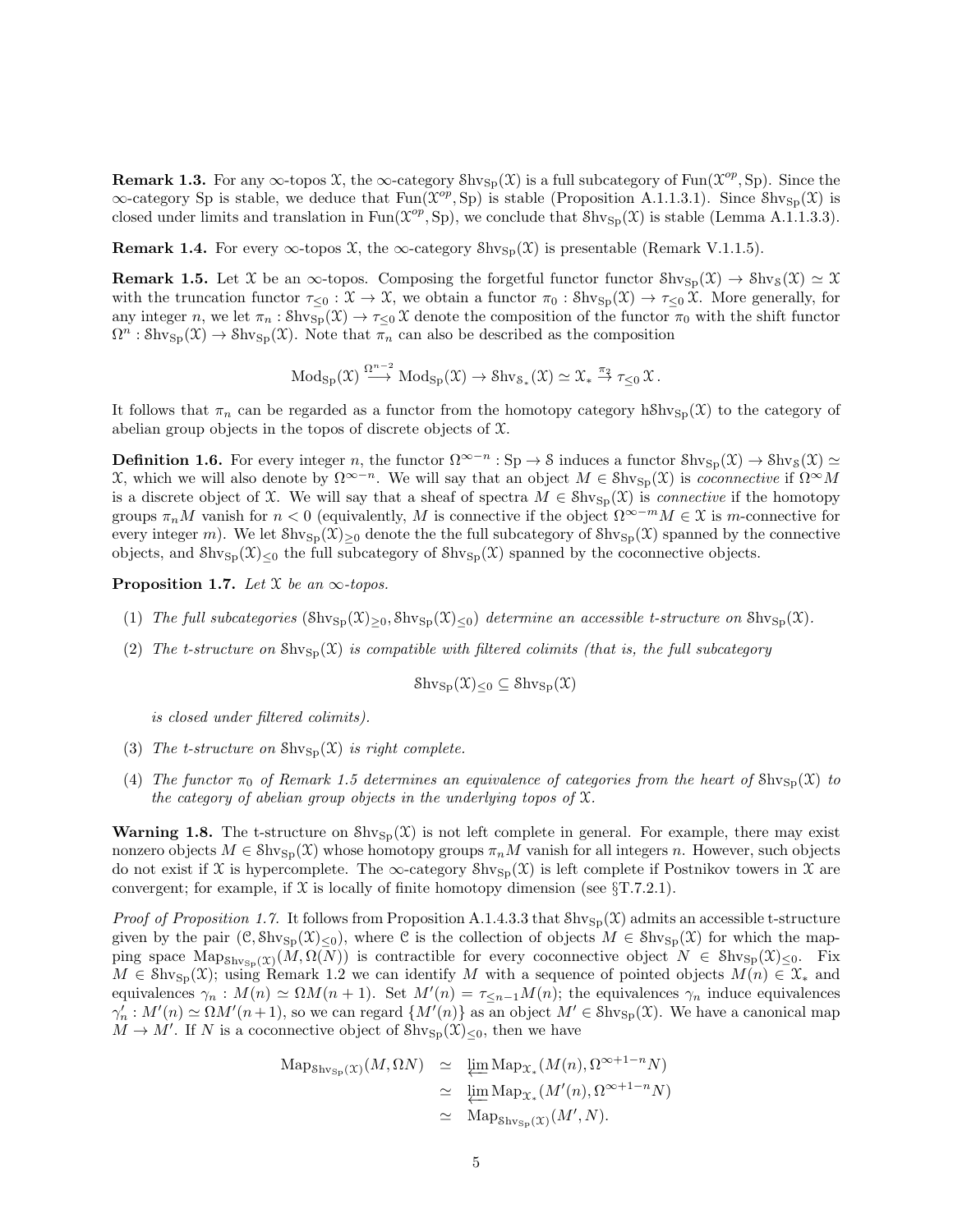On the other hand,  $\Omega^{-1}M'$  is a coconnective object of Shv<sub>Sp</sub>(X). It follows that  $M \in \mathcal{C}$  if and only if  $M' \simeq 0$ . This is equivalent to the requirement that each  $M'(n) \simeq \tau_{\leq n-1}M(n)$  is a final object of  $\mathfrak{X}_*$ : that is, the requirement that each  $M'(n)$  is n-connective. This proves that  $\mathcal{C} = Shv_{Sp}(\mathcal{X})_{\geq 0}$  so that assertion (1) holds.

We observe that the loop functor  $\Omega: \mathfrak{X}_* \to \mathfrak{X}_*$  preserves filtered colimits (Example T.7.3.4.7), so that  $\Omega^{\infty+1}$ : Shv<sub>Sp</sub> $(\mathfrak{X}) \to \mathfrak{X}_*$  preserves filtered colimits for each n. It follows that the homotopy fiber of  $\Omega^{\infty+1}$ (over the zero object  $* \in \mathcal{X}_*$ ) is closed under filtered colimits, so that (2) is satisfied. It follows easily that  $\text{Shv}_{\text{Sp}}(\mathfrak{X})_{\leq 0}$  is stable under countable coproducts. Any object  $M \in \bigcap_n \text{Shv}_{\text{Sp}}(\mathfrak{X})_{\leq -n}$  has the property that  $\Omega^{\infty-n}M \in \mathfrak{X}_*$  is final for each n, so that M is a zero object of  $\text{Shv}_{\text{Sp}}(\mathfrak{X})$ . Assertion (3) now follows from Proposition A.1.2.1.19.

The heart of the ∞-category  $\text{Shv}_{\text{Sp}}(\mathfrak{X})$  can be identified, as a full subcategory of the homotopy inverse of the tower

$$
\cdots \to \mathfrak{X}_* \stackrel{\Omega_*}{\to} \mathfrak{X}_* \stackrel{\Omega_*}{\to} \mathfrak{X}_*,
$$

with the homotopy inverse limit of the tower

$$
\cdots \to \mathcal{EM}_2(\mathfrak{X}) \stackrel{\Omega}{\to} \mathcal{EM}_1(\mathfrak{X}) \stackrel{\Omega}{\to} \mathfrak{X},
$$

where  $\mathcal{E}\mathcal{M}_n(\mathcal{X}) \subseteq \mathcal{X}_*$  denotes the full subcategory spanned by the Eilenberg-MacLane objects (that is, objects which are both *n*-truncated and *n*-connective; see Definition T.7.2.2.1). Assertion (4) follows from the observation that  $\mathcal{EM}_n(\mathfrak{X})$  is equivalent to the nerve of the category of abelian group objects of the underlying topos of X for  $n \geq 2$  (Proposition T.7.2.2.12).  $\Box$ 

**Remark 1.9.** Let  $g^*$ :  $\mathfrak{X} \to \mathcal{Y}$  be a geometric morphism of  $\infty$ -topoi. Then  $g^*$  is left exact, and therefore induces a functor  $\text{Shv}_{\text{Sp}}(\mathfrak{X}) \simeq \text{Stab}(\mathfrak{Y}) \simeq \text{Shv}_{\text{Sp}}(\mathfrak{Y})$ . We will abuse notation by denoting this functor also by  $g^*$ . It is a left adjoint to the pushforward functor  $g_*$ : Shv<sub>Sp</sub>(X)  $\rightarrow$  Shv<sub>Sp</sub>(Y), given by pointwise composition with  $g^* : \mathfrak{X} \to \mathcal{Y}$ .

Since  $g^*: \mathfrak{X} \to \mathcal{Y}$  preserves *n*-truncated objects and *n*-connective objects for every integer *n*, we conclude that the functor  $g^* : \text{Shv}_{\text{Sp}}(\mathfrak{X}) \to \text{Shv}_{\text{Sp}}(\mathfrak{Y})$  is t-exact: that is, it carries  $\text{Shv}_{\text{Sp}}(\mathfrak{X})_{\geq 0}$  into  $\text{Shv}_{\text{Sp}}(\mathfrak{Y})_{\geq 0}$  and  $\text{Shv}_{\text{Sp}}(\mathfrak{X})_{\leq 0}$  into  $\text{Shv}_{\text{Sp}}(\mathfrak{Y})_{\leq 0}$ . It follows that  $g_*$  is left t-exact: that is,  $g_* \text{Shv}_{\text{Sp}}(\mathfrak{Y})_{\leq 0} \subseteq \text{Shv}_{\text{Sp}}(\mathfrak{X})_{\leq 0}$ . The functor  $g_*$  usually fails to be right t-exact.

Our next objective is to describe a symmetric monoidal structure on the  $\infty$ -category Shv<sub>Sp</sub>(X). Roughly speaking, this symmetric monoidal structure is given by pointwise tensor product. However, this operation does not preserve the property of being a sheaf. Consequently, it will be convenient to first discuss the process of sheafification.

**Remark 1.10.** Let D and C be small  $\infty$ -categories, and assume that D admits finite colimits. Composition with the Yoneda embeddings  $\mathcal{D}^{op} \to \mathcal{P}(\mathcal{D}^{op})$  and  $\mathcal{C} \to \text{Ind}(\mathcal{C})$  yields functors

$$
\text{Fun}^*(\mathcal{P}(\mathcal{D}^{op}), \mathcal{P}(\mathcal{C}^{op})) \to \text{Fun}^{\text{lex}}(\mathcal{D}^{op}, \mathcal{P}(\mathcal{C}^{op})) \simeq \text{Fun}(\mathcal{C}, \text{Ind}(\mathcal{D})) \leftarrow \text{Fun}'(\text{Ind}(\mathcal{C}), \text{Ind}(\mathcal{D})).
$$

Here Fun<sup>\*</sup>( $\mathcal{P}(\mathcal{D}^{op})$ ,  $\mathcal{P}(\mathcal{C}^{op})$ ) denotes the full subcategory of Fun( $\mathcal{P}(\mathcal{D}^{op})$ ,  $\mathcal{P}(\mathcal{C}^{op})$ ) spanned by those functors which preserve small colimits and finite limits,  $\text{Fun}^{\text{lex}}(\mathcal{D}^{op}, \mathcal{P}(\mathcal{C}^{op}))$  the full subcategory of  $\text{Fun}(\mathcal{D}^{op}, \mathcal{P}(\mathcal{C}^{op}))$ spanned by those functors which preserve finite limits, and  $Fun'(\text{Ind}(\mathcal{C}), \text{Ind}(\mathcal{D}))$  the full subcategory of  $Fun(Ind(\mathcal{C}),Ind(\mathcal{D}))$  spanned by those functors which preserve filtered colimits. Each of these functors is an equivalence of  $\infty$ -categories (see Propositions T.6.1.5.2 and T.5.3.5.10; the middle equivalence is an isomorphism of simplicial sets obtained by identifying both sides with a full subcategory of Fun( $\mathcal{D}^{op} \times \mathcal{C}, \mathcal{S}$ )).

Assume that both C and D admit finite colimits, so that  $Ind(\mathcal{C})$  and  $Ind(\mathcal{D})$  are compactly generated presentable  $\infty$ -categories. The presheaf  $\infty$ -categories  $\mathcal{P}(\mathcal{C}^{op})$  and  $\mathcal{P}(\mathcal{D}^{op})$  are classifying  $\infty$ -topoi for Ind(C)valued and  $Ind(\mathcal{D})$ -valued sheaves, respectively. The above argument shows that every geometric morphism between classifying  $\infty$ -topoi arises from a functor Ind(C)  $\to$  Ind(D) which preserves filtered colimits. Put more informally, every natural operation which takes  $Ind(\mathcal{C})$ -valued sheaves and produces  $Ind(\mathcal{D})$ -valued sheaves is determined by a functor  $\text{Ind}(\mathcal{C}) \to \text{Ind}(\mathcal{D})$  which preserves filtered colimits.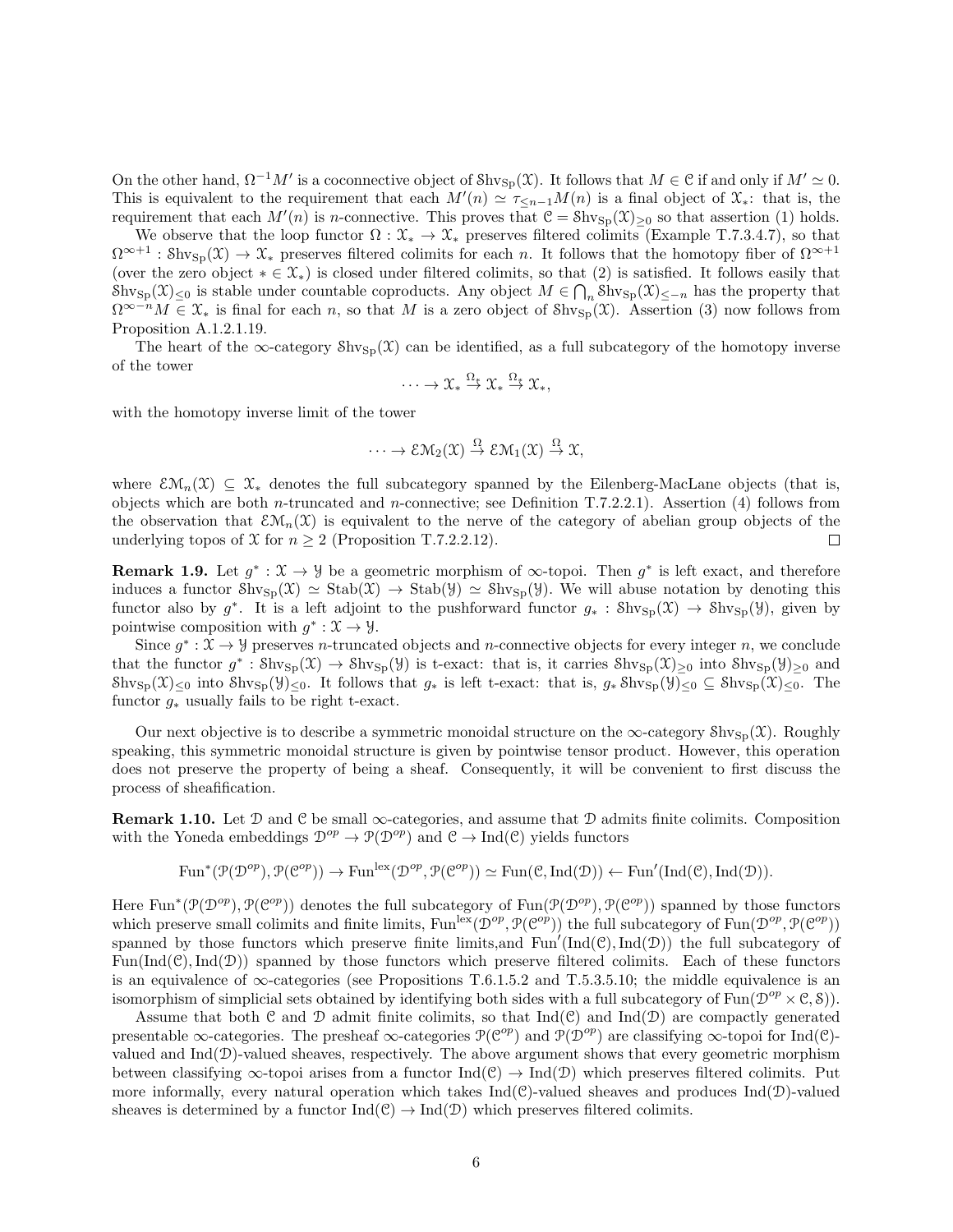Suppose now that we are given  $\infty$ -categories C and D which admit finite colimits, and let f : Ind(C)  $\rightarrow$  $Ind(\mathcal{D})$  be a functor which preserves filtered colimits. Remark 1.10 guarantees the existence of an induced functor  $\theta$ : Shv<sub>Ind(C)</sub>(X)  $\to$  Shv<sub>Ind(D)</sub>(X) for an arbitrary  $\infty$ -topos X, which depends functorially on X. In the special case where  $\mathfrak{X} = \mathcal{P}(\mathfrak{U})$  is an  $\infty$ -category of presheaves on some small  $\infty$ -category  $\mathfrak{U}$ , we can write down the functor  $\theta$  very explicitly: it fits into a homotopy commutative diagram

$$
\begin{array}{ccc}\n\text{Shv}_{\text{Ind}(\mathcal{C})}(\mathcal{X}) & \longrightarrow & \text{Shv}_{\text{Ind}(\mathcal{C})}(\mathcal{X}) \\
\downarrow & & \downarrow \\
\text{Fun}(\mathcal{U}^{op}, \text{Ind}(\mathcal{C})) & \xrightarrow{\circ} f \text{Fun}(\mathcal{U}^{op}, \text{Ind}(\mathcal{D})),\n\end{array}
$$

where the vertical maps are equivalences of  $\infty$ -categories given by composition with the Yoneda embedding  $\mathcal{U} \to \mathcal{P}(\mathcal{U})$ . More generally, if we assume only that we are given a geometric morphism  $\mathcal{P}(\mathcal{U}) \to \mathcal{X}$ , then we obtain a larger (homotopy commutative) diagram



The existence of this diagram immediately implies the following result:

**Lemma 1.11.** Let U be a small  $\infty$ -category and suppose we are given a geometric morphism of  $\infty$ -topoi  $g^* : \mathcal{P}(\mathcal{U}) \to \mathcal{X}$ . Let C be a small  $\infty$ -category which admits finite colimits, and let  $T_{\mathcal{C}}$  denote the functor  $\text{Fun}(\mathcal{U}^{op}, \text{Ind}(\mathcal{C})) \simeq \text{Shv}_{\text{Ind}(\mathcal{C})}(\mathcal{P}(\mathcal{U})) \rightarrow \text{Shv}_{\text{Ind}(\mathcal{C})}(\mathcal{X})$  induced by  $g^*$ . Let  $\mathcal D$  be another small  $\infty$ -category which admits finite colimits, and define  $T_{\mathcal{D}}$  similarly. Suppose that  $f : \text{Ind}(\mathcal{C}) \to \text{Ind}(\mathcal{D})$  is a functor which preserves small filtered colimits. Then if  $\alpha : M \to N$  is a morphsim in  $\text{Fun}(\mathcal{U}^{op}, \text{Ind}(\mathcal{C}))$  such that  $T_{\mathcal{C}}(\alpha)$  is an equivalence, then the induced map  $\alpha': (f \circ M) \to (f \circ N)$  has the property that  $T_D(\alpha')$  is an equivalence.

**Lemma 1.12.** Let X be an  $\infty$ -topos and C a presentable  $\infty$ -category. Then the inclusion  $i : \text{Shv}_c(\mathfrak{X}) \subseteq$ Fun( $\mathcal{X}^{op}$ , C) admits a left adjoint L.

*Proof.* The proof does not really require the fact that  $\mathfrak X$  is an  $\infty$ -topos, only that  $\mathfrak X$  is a presentable  $\infty$ category. That is, we may assume without loss of generality that  $\mathcal{X} = \text{Ind}_{\kappa}(\mathcal{X}_0)$ , where  $\kappa$  is a regular cardinal and  $\mathfrak{X}_0$  is a small  $\infty$ -category which admits  $\kappa$ -small colimits. Then i is equivalent to the composition

$$
\mathrm{Shv}_{\mathcal{C}}(\mathfrak{X}) \stackrel{G_{\mathcal{C}}}{\rightarrow} \mathrm{Fun}'(\mathfrak{X}_0^{op}, \mathcal{C}) \stackrel{i'}{\subseteq} \mathrm{Fun}(\mathfrak{X}_0^{op}, \mathcal{C}) \stackrel{G'_{\mathcal{C}}}{\rightarrow} \mathrm{Fun}(\mathfrak{X}^{op}, \mathcal{C}),
$$

where  $\text{Fun}'(\mathfrak{X}_0^{op}, \mathcal{C})$  is the full subcategory of  $\text{Fun}(\mathfrak{X}_0^{op}, \mathcal{C})$  spanned by those functors which preserve  $\kappa$ -small limits,  $G_{\mathcal{C}}$  is the functor given by restriction along the Yoneda embedding  $j : \mathcal{X}_{0} \to \mathcal{X}$ , and  $G'_{\mathcal{C}}$  is given by right Kan extension along j. The functor  $G_{\mathcal{C}}$  is an equivalence of  $\infty$ -categories (Proposition T.5.5.1.9), and the functor  $G_{\mathcal{C}}'$  admits a left adjoint (given by composition with j). Consequently, it suffices to show that the inclusion  $i'$  admits a left adjoint. This follows immediately from Lemmas T.5.5.4.17, T.5.5.4.18, and T.5.5.4.19.  $\Box$ 

**Lemma 1.13.** Let X be an  $\infty$ -topos, and let  $f : \mathcal{C} \to \mathcal{D}$  be a functor between compactly generated presentable  $\infty$ -categories. Assume that f preserves small filtered colimits. Let  $L_{\mathcal{C}} : \text{Fun}(\mathfrak{X}^{\overline{op}}, \mathfrak{C}) \to \text{Shv}_{\mathcal{C}}(\mathfrak{X})$  and  $L_{\mathcal{D}} :$  $\text{Fun}(\mathfrak X^{\text{op}},\mathfrak D)\to \text{Shv}_{\mathfrak D}(\mathfrak X)$  be left adjoints to the inclusion functors. Then composition with f determines a functor  $F: \text{Fun}(\mathfrak{X}^{op}, \mathfrak{C}) \to \text{Fun}(\mathfrak{X}^{op}, \mathfrak{D})$  which carries  $L_{\mathfrak{C}}$ -equivalences to  $L_{\mathfrak{D}}$ -equivalences.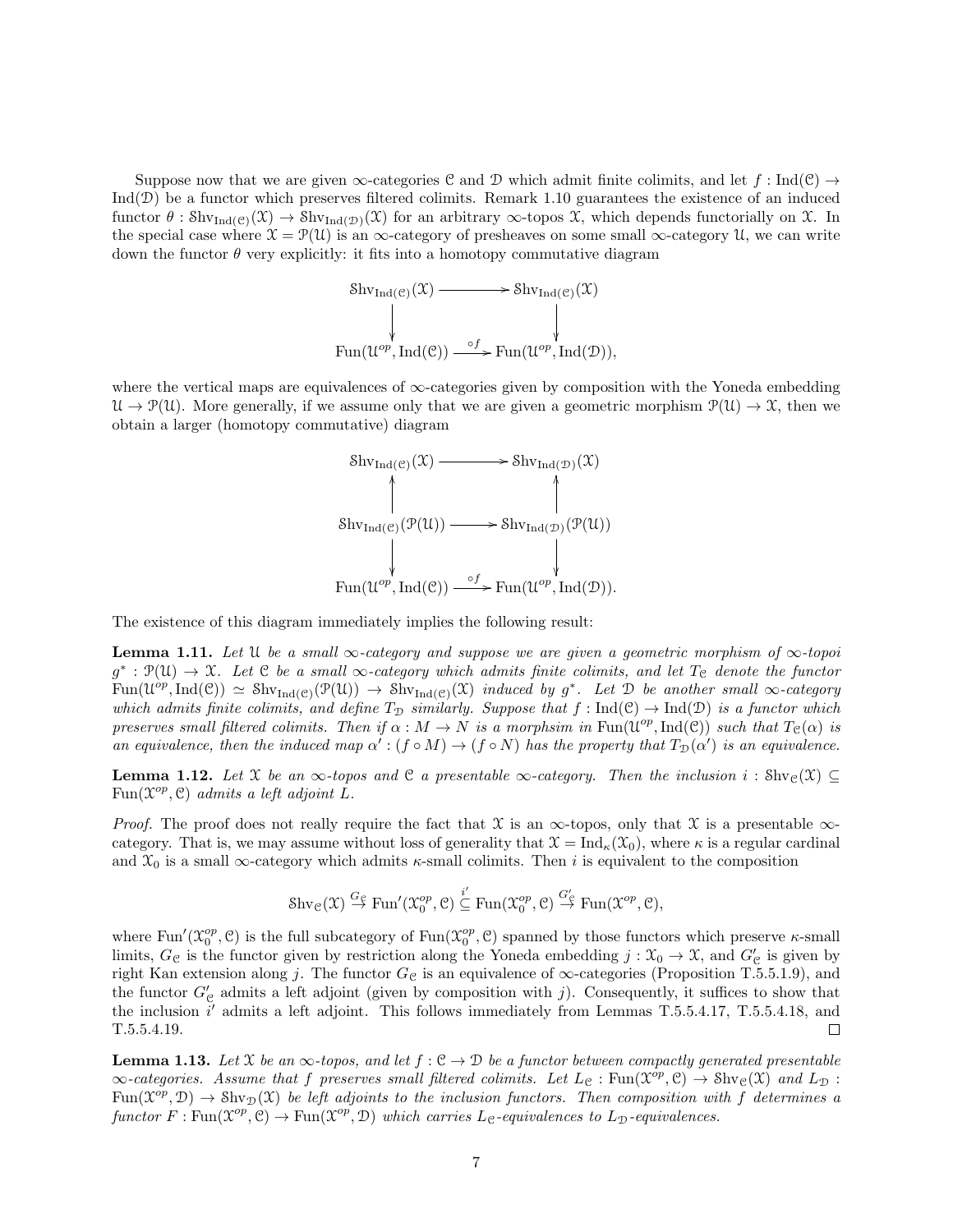**Remark 1.14.** In the situation of Lemma 1.13, the functor F descends to a functor  $\text{Shv}_\mathcal{C}(\mathcal{X}) \to \text{Shv}_\mathcal{D}(\mathcal{X}),$ given by the composition  $L_{\mathcal{D}} \circ F$ . This is simply another avatar of the construction arising from Remark 1.10.

*Proof.* We use notation as in the proof of Lemma 1.12. For  $\kappa$  sufficiently large, the full subcategory  $\mathcal{X}_0 \subseteq \mathcal{X}$  is stable under limits, so that (by Proposition T.6.1.5.2) we have a geometric morphism  $g^*: \mathcal{P}(\mathcal{X}_0) \to \mathcal{X}$ . Then the functor  $L_{\mathcal{C}}$  can be realized as the composition of the restriction functor  $r_{\mathcal{C}} : \text{Fun}(\mathfrak{X}^{op}, \mathcal{C}) \to \text{Fun}(\mathfrak{X}^{op}_{0}, \mathcal{C})$ with the functor  $T_c$ : Fun $(\mathfrak{X}_0^{op}, \mathfrak{C}) \simeq$  Shv $_{\mathfrak{C}}(\mathfrak{P}(\mathfrak{X}_0)) \to$  Shv $_{\mathfrak{C}}(\mathfrak{X})$  induced by  $g^*$ , and we can similarly write  $L_{\mathcal{D}} = T_{\mathcal{D}} \circ r_{\mathcal{D}}$ . If  $\alpha$  is a morphism in the  $\infty$ -category Fun( $\mathcal{X}^{op}, \mathcal{C}$ ) such that  $L_{\mathcal{C}}(\alpha) = T_{\mathcal{C}}(r_{\mathcal{C}}(\alpha))$  is an equivalence, then Lemma 1.11 shows that  $L_{\mathcal{D}}(F(\alpha)) = T_{\mathcal{D}}(r_{\mathcal{D}}(F\alpha))$  is an equivalence, as required. П

We will regard the ∞-category Sp of spectra as endowed with the smash product monoidal structure defined in §A.6.3.2. This symmetric monoidal structure induces a symmetric monoidal structure on the ∞category Fun $(K, Sp)$ , for any simplicial set K (Remark A.2.1.3.4); we will refer to this symmetric monoidal structure as the pointwise smash product monoidal structure.

**Proposition 1.15.** Let X be an  $\infty$ -topos, and let L : Fun( $\mathcal{X}^{op}, Sp$ )  $\to Shv_{Sp}(\mathcal{X})$  be a left adjoint to the inclusion. Then L is compatible with the pointwise smash product monoidal structure, in the sense of Definition A.2.2.1.6: that is, if  $f : M \to M'$  is an L-equivalence in  $\text{Fun}(\mathfrak{X}^{op}, \text{Sp})$  and  $N \in \text{Fun}(\mathfrak{X}^{op}, \text{Sp})$ , then the induced map  $M \otimes N \to M' \otimes N$  is also an L-equivalence in Fun $(\mathcal{X}^{op}, Sp)$ . Consequently, the  $\infty$ -category  $\text{Shv}_{\text{Sh}}(\mathfrak{X})$  inherits the structure of a symmetric monoidal  $\infty$ -category, with respect to which L is a symmetric monoidal functor (Proposition A.2.2.1.9).

*Proof.* Apply Lemma 1.13 to the tensor product functor  $\otimes : Sp \times Sp \to Sp$ .  $\Box$ 

We will henceforth regard the  $\infty$ -category  $\text{Shv}_{\text{Sp}}(\mathfrak{X})$  as endowed with the symmetric monoidal structure of Proposition 1.15, for any  $\infty$ -topos X. We will abuse terminology by referring to this symmetric monoidal structure as the smash product symmetric monoidal structure.

**Proposition 1.16.** Let X be an  $\infty$ -topos, and let L : Fun( $\mathcal{X}^{op}, Sp$ )  $\to Shv_{Sp}(\mathcal{X})$  be a left adjoint to the inclusion. Regard Fun( $\mathcal{X}^{op}$ , Sp) as endowed with the t-structure induced by the natural t-structure on Sp. Then:

- (1) The functor L is t-exact: that is, L carries  $\text{Fun}(\mathfrak{X}^{op}, \text{Sp}_{\geq 0})$  into  $\text{Shv}_{\text{Sp}}(\mathfrak{X})_{\geq 0}$  and  $\text{Fun}(\mathfrak{X}^{op}, \text{Sp}_{\leq 0})$  into  $\mathcal{S}$ hv<sub>Sp</sub> $(\mathfrak{X})_{\leq 0}$ .
- (2) The smash product symmetric monoidal structure on  $\text{Shv}_{\text{Sp}}(\mathfrak{X})$  is compatible with the t-structure on  $\mathcal{S}$ hv<sub>Sp</sub> $(\mathfrak{X})$ .

*Proof.* The construction of Lemma 1.12 shows that (for sufficiently large  $\kappa$ ) we can factor L as the composition of a restriction functor  $\text{Fun}(\mathfrak{X}^{op}, \text{Sp}) \to \text{Fun}(\mathfrak{X}^{op}_0, \text{Sp})$  with the functor  $\text{Fun}(\mathfrak{X}^{op}_0, \text{Sp}) \simeq \text{Shv}_{\text{Sp}}(\mathfrak{P}(\mathfrak{X}_0)) \to$  $\text{Shv}_{\text{Sp}}(\mathfrak{X})$  induced by a geometric morphism  $g^*: \mathfrak{P}(\mathfrak{X}_0) \to \mathfrak{X}$ . Assertion (1) now follows from Remark 1.9. To prove (2), we show that if we are given a finite collection of connective objects  $\{X_i\}_{1\leq i\leq n}$  of  $\text{Shv}_{\text{Sp}}(\mathfrak{X}),$ then the tensor product  $X_1 \otimes \cdots \otimes X_n$  is connective. Choose fiber sequences

$$
X_i' \to X_i \to X_i'' \to X_i'[1]
$$

in Fun( $\mathcal{X}^{op}$ , Sp), where  $X'_i \in \text{Fun}(\mathcal{X}^{op}, \text{Sp}_{\geq 0})$  and  $X''_i \in \text{Fun}(\mathcal{X}^{op}, \text{Sp}_{\leq -1})$ . It follows from (1) that  $LX'_i \in$  $\text{Shv}_{\text{Sp}}(\mathfrak{X})_{\geq 0}$  and  $LX_i'' \in \text{Shv}_{\text{Sp}}(\mathfrak{X})_{\leq -1}$ . We have fiber sequences

$$
LX'_i \to LX_i \to LX''_i \to LX'_i[1]
$$

in  $\text{Shv}_{\text{Sp}}(\mathfrak{X})$ . Since  $L X_i \simeq X_i$  is connective, we deduce that the map  $L X_i' \to L X_i \simeq X_i$  is an equivalence for every index i. Using Proposition 1.15, we deduce that the tensor product  $X_1 \otimes \cdots \otimes X_n$  in the  $\infty$ -category  $\text{Shv}_{\text{Sp}}(\mathfrak{X})$  can be written as  $L(X_1' \otimes \cdots \otimes X_n')$ . By virtue of (1), it will suffice to show that  $X_1' \otimes \cdots \otimes X_n'$  is a connective object of  $\text{Fun}(\mathfrak{X}^{op},\mathop{\mathrm{Sp}})$ , which follows from the fact that the smash product monoidal structure on Sp is compatible with its t-structure (Lemma A.7.1.1.7). □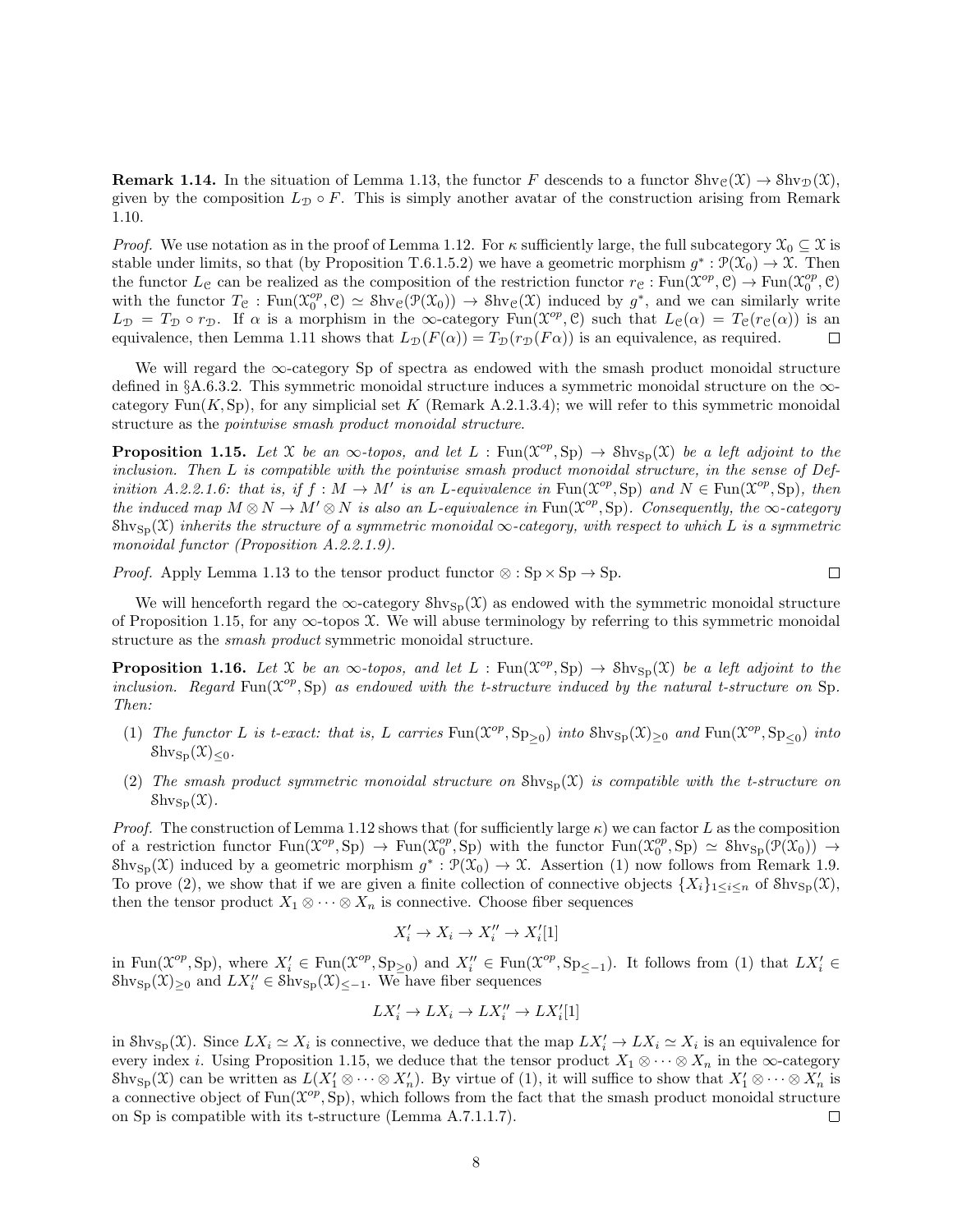**Definition 1.17.** Let X be an  $\infty$ -topos. A sheaf of  $\mathbb{E}_{\infty}$ -rings on X is a functor  $\mathcal{X}^{op} \to \text{CAlg}$  which preserves small limits; we will denote by  $\text{Shv}_{\text{CAlg}}(\mathcal{X})$  the full subcategory of  $\text{Fun}(\mathcal{X}^{op}, \text{CAlg})$  spanned by the sheaves of  $\mathbb{E}_{\infty}$ -rings.

**Remark 1.18.** Since the forgetful functor  $CAlg = CAlg(Sp) \rightarrow Sp$  is conservative and preserves small limits (see Lemma A.3.2.2.6 and Corollary A.3.2.2.5), we have a canonical equivalence of ∞-categories (in fact, an isomorphism of simplicial sets)  $\text{Shv}_{\text{CAlg}}(\mathfrak{X}) \simeq \text{CAlg}(\text{Shv}_{\text{Sp}}(\mathfrak{X})).$ 

**Remark 1.19.** Let X be an  $\infty$ -topos and  $\mathcal{O}: \mathcal{X}^{op} \to \text{CAlg}$  a sheaf of  $\mathbb{E}_{\infty}$ -rings on X. Composing with the forgetful functor CAlg  $\rightarrow$  Sp, we obtain a sheaf of spectra on X; we will generally abuse notation by denoting this sheaf of spectra also by  $\mathcal O$ . In particular, we can define homotopy groups  $\pi_n \mathcal O$  as in Remark 1.5. These homotopy groups have a bit more structure in this case:  $\pi_0$  O is a commutative ring object in the underlying topos of  $\mathfrak{X}$ , while each  $\pi_n \mathfrak{O}$  has the structure of a  $\pi_0 \mathfrak{O}$ -module.

**Definition 1.20.** Let X be an  $\infty$ -topos. We will say that a sheaf 0 of  $\mathbb{E}_{\infty}$ -rings on X is *connective* if it is connective when regarded as a sheaf of spectra on X: that is, if the homotopy groups  $\pi_n$  O vanish for  $n < 0$ . We let Shv<sub>CAlg</sub> $(\mathcal{X})_{\geq 0}$  denote the full subcategory of Shv<sub>CAlg</sub> $(\mathcal{X})$  spanned by the connective sheaves of  $\mathbb{E}_{\infty}$ -rings on  $\mathfrak{X}$ .

The following result is useful for working with connective sheaves of spectra on an  $\infty$ -topos X.

**Proposition 1.21.** Let C be a compactly generated presentable  $\infty$ -category. Let C<sub>0</sub>  $\subseteq$  C be a full subcategory which is closed under the formation of colimits, and which is generated under small colimits by compact objects of  $C$ . Let  $X$  be an  $\infty$ -topos. Then:

- (1) The  $\infty$ -category  $\mathfrak{C}_0$  is presentable and compactly generated.
- (2) The inclusion  $\mathcal{C}_0 \subseteq \mathcal{C}$  admits a right adjoint g which commutes with filtered colimits.
- (3) Composition with g determines a functor  $G: \text{Shv}_{\mathcal{C}}(\mathfrak{X}) \to \text{Shv}_{\mathcal{C}_0}(\mathfrak{X})$ .
- (4) The functor G admits a fully faithful left adjoint F.

*Proof of Proposition 1.21.* Since  $\mathcal{C}_0$  is stable under small colimits in  $\mathcal{C}$ , the inclusion  $i : \mathcal{C}_0 \subseteq \mathcal{C}$  preserves small colimits so that i admits a right adjoint  $g : \mathcal{C} \to \mathcal{C}_0$  by Corollary T.5.5.2.9. Let  $\mathcal{D} \subseteq \mathcal{C}_0$  be the full subcategory spanned by those objects of  $\mathcal{C}_0$  which are compact in  $\mathcal{C}$ . Any such object is automatically compact in  $C_0$ , so we have a fully faithful embedding  $q : \text{Ind}(\mathcal{D}) \to C_0$  (Proposition T.5.3.5.11). Since  $C_0$ is generated under small colimits by objects of  $\mathcal{D}$ , we deduce that q is an equivalence of  $\infty$ -categories; this proves (1). Moreover, it shows that the collection of compact objects in  $\mathcal{C}_0$  is an idempotent completion of D; since D is already idempotent complete, we deduce that every compact object of  $\mathcal{C}_0$  is also compact in C. Assertion (2) now follows from Proposition T.5.5.7.2. Assertion (3) is obvious (since  $g$  preserves small limits; see Proposition T.5.2.3.5).

Let  $L: \text{Fun}(\mathfrak{X}^{op}, \mathfrak{C}) \to \text{Shv}_{\mathfrak{C}}(\mathfrak{X})$  be a left adjoint to the inclusion, and define  $L_0$  similarly. We observe that  $G$  is equivalent to the composition

$$
\mathrm{Shv}(\mathcal{C}) \subseteq \mathrm{Fun}(\mathfrak{X}^{op}, \mathcal{C}) \overset{G'}{\rightarrow} \mathrm{Fun}(\mathfrak{X}^{op}, \mathcal{C}_0) \overset{L_0}{\rightarrow} \mathrm{Shv}_{\mathcal{C}_0}(\mathfrak{X}),
$$

where  $G'$  is given by composition with g. It follows that G admits a left adjoint F, which can be described as the composition

 $\text{Shv}(\mathcal{C}) \stackrel{L}{\leftarrow} \text{Fun}(\mathfrak{X}^{op}, \mathcal{C}) \supseteq \text{Fun}(\mathfrak{X}^{op}, \mathcal{C}_0) \supseteq \text{Shv}_{\mathcal{C}_0}(\mathfrak{X}).$ 

To complete the proof, it suffices to show that  $F$  is fully faithful. In other words, we wish to show that for every object  $\mathcal{F} \in \text{Shv}_{\mathcal{C}_0}(\mathcal{X})$ , the unit map  $\mathcal{F} \to (G \circ F)(\mathcal{F})$  is an equivalence. In other words, we wish to show that the map  $\alpha : \mathcal{F} \to L\mathcal{F}$  becomes an equivalence after applying the functor G'. Since  $G'(\mathcal{F}) \simeq \mathcal{F}$ and  $G'(L\mathcal{F})$  belong to  $\text{Shv}_{\mathcal{C}_0}(\mathcal{X})$ , this is equivalent to the requirement that  $G'(\alpha)$  is an  $L_0$ -equivalence in the  $\infty$ -category Fun( $\mathcal{X}^{op}, \mathcal{C}_0$ ). This follows from (3) and Lemma 1.13, since  $\alpha$  is an L-equivalence in  $Fun(\mathfrak{X}^{op}, \mathfrak{C}).$ □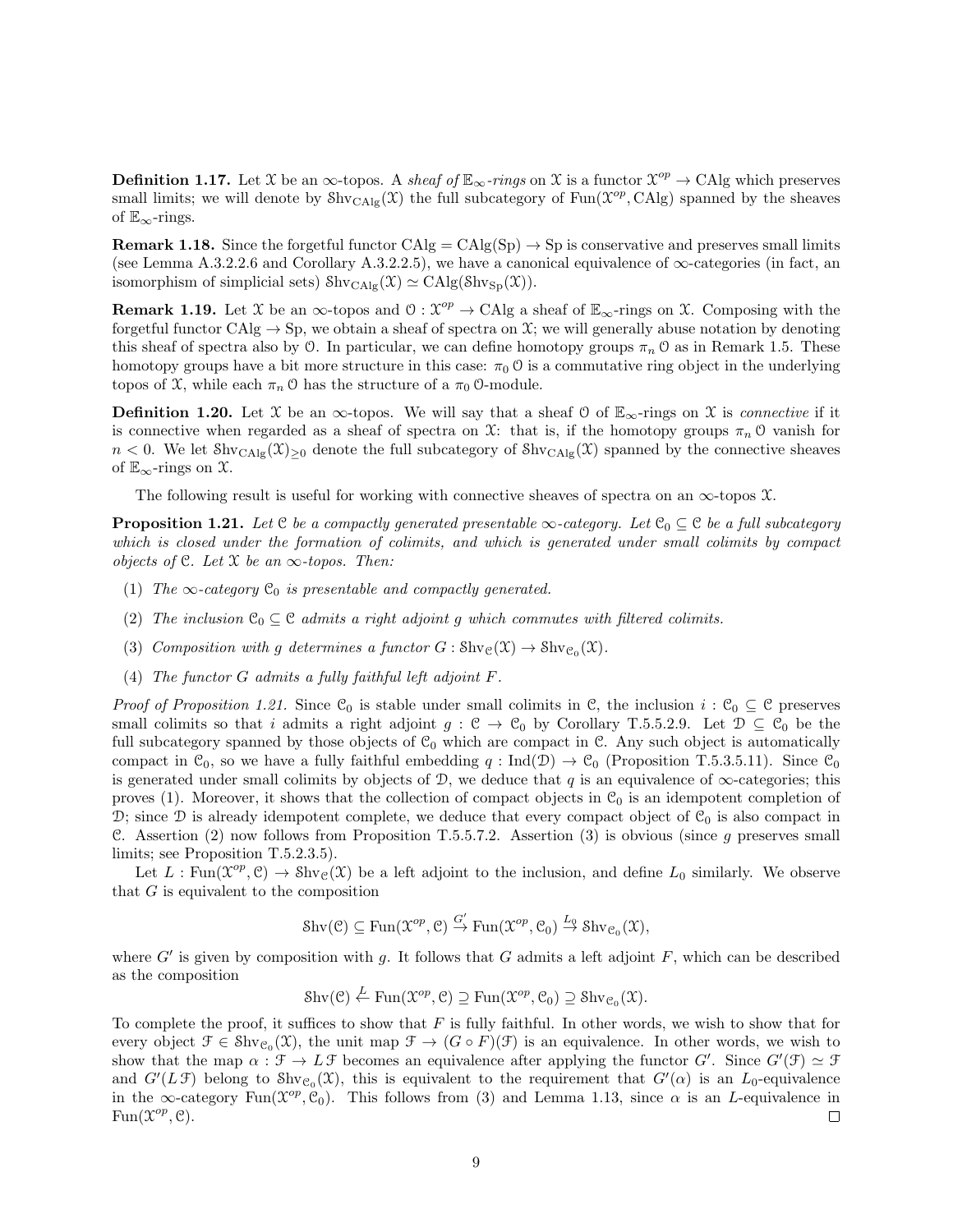**Remark 1.22.** In the situation of Proposition 1.21, an object  $\mathcal{F} \in \text{Shv}_{\mathcal{C}}(\mathcal{X})$  belongs to the essential image of the full faithful embedding  $\text{Shv}_{\mathcal{C}_0}(\mathcal{X}) \to \text{Shv}_{\mathcal{C}}(\mathcal{X})$  if and only if the canonical map  $G(\mathcal{F}) \to \mathcal{F}$  is an L-equivalence in Fun( $\mathcal{X}^{op}, \mathcal{C}$ ), where L denotes a left adjoint to the inclusion  $\text{Shv}_{\mathcal{C}}(\mathcal{X}) \hookrightarrow \text{Fun}(\mathcal{X}^{op}, \mathcal{C})$ .

Example 1.23. The full subcategory  $\text{Spt}_{\geq 0} \subseteq \text{Spt}$  of connective spectra is stable under small colimits in Spt, and is generated under small colimits by the sphere spectrum  $S \in \text{Spt}_{\geq 0}$  (which is a compact object of the  $\infty$ category Spt). Consequently, Proposition 1.21 gives a fully faithful embedding  $F : \text{Shv}_{\text{Spt}\geq 0}(\mathfrak{X}) \to \text{Shv}_{\text{Spt}}(\mathfrak{X})$ for every  $\infty$ -topos X. Let  $\mathcal{F} \in \text{Shv}_{\text{Spt}}(\mathcal{X})$ , so that we have an exact triangle

$$
\tau_{\geq 0} \mathcal{F} \xrightarrow{\phi} \mathcal{F} \to \tau_{\leq -1} \mathcal{F} \to (\tau_{\geq 0} \mathcal{F})[1]
$$

in the  $\infty$ -category Fun( $\mathcal{X}^{op}$ , Spt). Let L : Fun( $\mathcal{X}^{op}$ , Spt)  $\rightarrow$  Shv<sub>Spt</sub>( $\mathcal{X}$ ) be a left adjoint to the inclusion. According to Remark 1.22, the object  $\mathcal F$  belongs to the essential image of F if and only if  $L(\phi)$  is an equivalence. Since the functor L is t-exact, this is equivalent to the requirement that  $\mathcal{F} \in \text{Shv}_{\text{Spt}}(\mathfrak{X})_{\geq 0}$ : that is, the functor F induces an equivalence  $\text{Shv}_{\text{Spt}\geq 0}(\mathfrak{X}) \to \text{Shv}_{\text{Spt}}(\mathfrak{X})_{\geq 0}$ .

Example 1.24. Let CAlg denote the  $\infty$ -category of  $\mathbb{E}_{\infty}$ -rings, and let CAlg<sup>cn</sup>  $\subseteq$  CAlg denote the full subcategory of CAlg spanned by the connective  $\mathbb{E}_{\infty}$ -rings. Then  $\text{CAlg}_{\geq 0}$  is stable under small colimits in CAlg (it is the essential image of the colocalization functor given by passage to the connective cover; see Proposition A.7.1.3.13). It is generated under small colimits by the compact object  $Sym^*(S)$ , where S denotes the sphere spectrum and  $Sym^* : Sp \to CA$ lg denotes a left adjoint to the forgetful functor. Proposition 1.21 gives a fully faithful embedding  $F : \text{Shv}_{\text{CAlg}^{\text{cn}}}(\mathfrak{X}) \to \text{Shv}_{\text{CAlg}}(\mathfrak{X})$  for every  $\infty$ -topos  $\mathfrak{X}$ . Let  $\mathfrak{O} \in \text{Shv}_{\text{CAlg}}(\mathfrak{X})$  be a sheaf of  $\mathbb{E}_{\infty}$ -rings on X, and let  $\tau_{\geq 0}$  O  $\in \text{Fun}(\mathcal{X}^{op}, \text{CAlg})$  be the presheaf of  $\mathbb{E}_{\infty}$ -rings obtained by pointwise passage to the connective cover. Let  $0' \in Shv_{CAlg}(\mathcal{X})$  be a sheafification of the presheaf  $\tau_{\geq 0}$  0, so that the evident map  $\tau_{\geq 0}$   $0 \to 0$  induces a map of sheaves  $\alpha : 0' \to 0$ . According to Remark 1.22, the sheaf 0 belongs to the essential image of F if and only if  $\alpha$  is an equivalence. Let  $u : \mathrm{CAlg} \to \mathrm{Sp}$  denote the forgetful functor. Since u preserves small limits, composition with u induces a forgetful functor  $U : \text{Shv}_{\text{CAlg}}(\mathfrak{X}) \to \text{Shv}_{\text{Sp}}(\mathfrak{X}).$ Since u is conservative, the functor U is also conservative, so that  $\alpha$  is an equivalence if and only if  $U(\alpha)$  is an equivalence. Since u preserves filtered colimits, Lemma 1.13 implies that  $U(0')$  can be identified with a sheafification of  $u \circ \tau_{>0} 0 \simeq \tau_{>0}(u \circ 0)$ . Example 1.23 guarantees that  $U(\alpha)$  is an equivalence if and only if  $U(0)$  is connective as a sheaf of spectra. Combining these observations, we deduce that  $0$  is connective if and only if it belongs to the essential image of  $\mathcal F$ . In other words, the functor  $F$  induces an equivalence  $\text{Shv}_{\text{CAlg}^{\text{cn}}}(\mathfrak{X}) \to \text{Shv}_{\text{CAlg}}(\mathfrak{X})_{\geq 0}.$ 

We conclude this section by describing the notion of a sheaf of  $\mathbb{E}_{\infty}$ -rings using the formalism of geometries developed in [42].

**Definition 1.25.** Let  $k \in \text{CAlg}$  be an  $\mathbb{E}_{\infty}$ -ring. We let  $\mathcal{G}_{\text{disc}}^{\text{nSp}}(k)$  denote the full subcategory of  $\text{CAlg}_k$ spanned by the compact objects. If A is a compact k-algebra, we let  $Spec A$  denote the corresponding object of  $\mathcal{G}_{\text{disc}}^{\text{Sp}}(k)$ . If k is connective, we let  $\mathcal{G}_{\text{disc}}^{\text{Sp}}(k)$  denote the full subcategory of  $\mathcal{G}_{\text{disc}}^{\text{NSp}}(k)$  spanned by the connective compact k-algebras.

We will view  $\mathcal{G}_{\text{disc}}^{\text{1SP}}(k)$  and  $\mathcal{G}_{\text{disc}}^{\text{Sp}}(k)$  as discrete geometries: that is, we will say that a morphism in  $\mathcal{G}_{\text{disc}}^{\text{nSp}}(k)$  is *admissible* if it is an equivalence, and we will say that a collection of admissible morphisms  ${\phi_\alpha : \operatorname{Spec} B_\alpha \to \operatorname{Spec} A}$  generates a *covering sieve* if one of the morphsims  ${\phi_\alpha}$  admits a section.

In the special case where  $k$  is the sphere spectrum (regarded as an initial object of CAlg), we will denote the geometries  $\mathcal{G}_{\text{disc}}^{\text{nSp}}(k)$  and  $\mathcal{G}_{\text{disc}}^{\text{Sp}}(k)$  by  $\mathcal{G}_{\text{disc}}^{\text{nSp}}$  and  $\mathcal{G}_{\text{disc}}^{\text{Sp}}$ , respectively.

Remark 1.26. Let k be an  $\mathbb{E}_{\infty}$ -ring. For any  $\infty$ -topos X, Remark V.1.1.7 furnishes equivalences of  $\infty$ categories

$$
\mathrm{Shv}_{\mathrm{CAlg}_k}(\mathfrak{X}) \simeq \mathrm{Str}_{\mathcal{G}_{\mathrm{disc}}^{\mathrm{nSp}}(k)}(\mathfrak{X}).
$$

That is, a  $\mathcal{G}_{\text{disc}}^{\text{nSp}}(k)$ -structure on X can be identified with a sheaf on X with values in the  $\infty$ -category CAlg<sub>k</sub> of  $\mathbb{E}_{\infty}$ -algebras over k. If k is connective, the same argument gives an equivalence

$$
\mathrm{Shv}_{\mathrm{CAlg}_{k}^{\mathrm{cn}}}(\mathfrak{X}) \simeq \mathrm{Str}_{\mathcal{G}_{\mathrm{disc}}^{\mathrm{Sp}}(k)}(\mathfrak{X}):
$$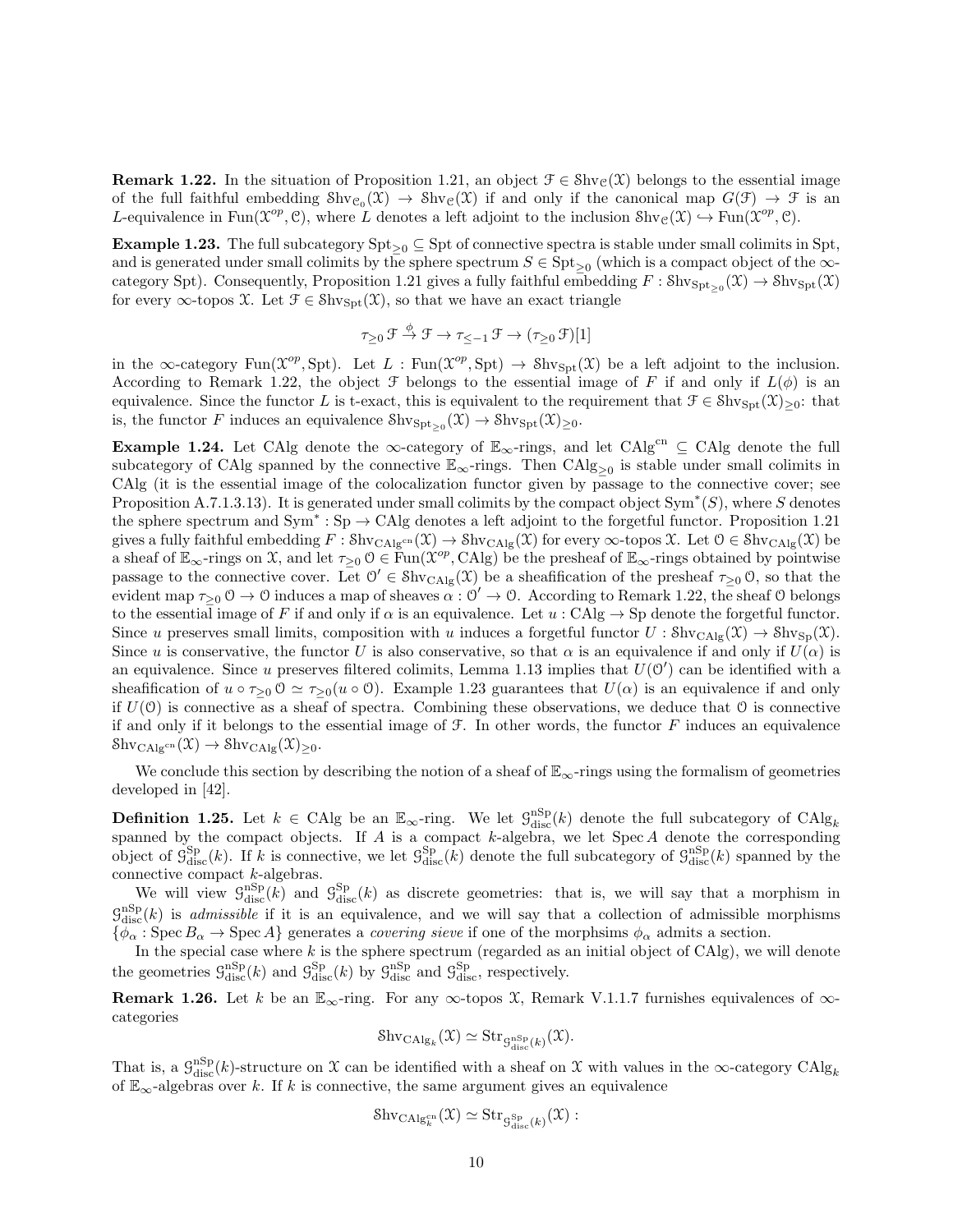that is, a  $\mathcal{G}_{\text{disc}}^{\text{Sp}}(k)$  can be identified with a sheaf of *connective*  $\mathbb{E}_{\infty}$ -rings on  $\mathfrak{X}$ .

**Definition 1.27.** Let k be an  $\mathbb{E}_{\infty}$ -ring. We let  $\text{RingTop}(k)$  denote opposite of the  $\infty$ -category  ${}^{\text{L}}\text{Top}(\mathcal{G}_{\text{disc}}^{\text{nSp}}(k))$ of Definition V.1.4.8. Concretely, the objects of RingTop(k) are given by pairs  $(\mathfrak{X}, \mathfrak{O}_{\mathfrak{X}})$ , where  $\mathfrak{X}$  is an  $\infty$ topos and (by Remark 1.26)  $\mathcal{O}_{\mathfrak{X}}$  is a CAlg<sub>k</sub>-valued sheaf on  $\mathfrak{X}$ . A morphism  $f : (\mathfrak{X}, \mathcal{O}_{\mathfrak{X}}) \to (\mathcal{Y}, \mathcal{O}_{\mathcal{Y}})$  in RingTop(k) can be identified with a pair  $(f^*, \alpha)$ , where  $f^* : \mathcal{Y} \to \mathcal{X}$  is a geometric morphism of  $\infty$ -topoi and  $\alpha: f^* \mathfrak{O}_\mathfrak{Y} \to \mathfrak{O}_\mathfrak{X}$  is a morphism of  $\mathrm{CAlg}_k$ -valued sheaves on  $\mathfrak{X}$ .

If k is a connective  $\mathbb{E}_{\infty}$ -ring, we let RingTop(k)<sup>cn</sup> denote the opposite of the  $\infty$ -category <sup>L</sup>Top( $\mathcal{G}_{disc}^{Sp}(k)$ ). We can identify RingTop(k)<sup>cn</sup> with the full subcategory of RingTop(k) spanned by those pairs  $(\mathfrak{X}, \mathfrak{O}_\mathfrak{X})$ where  $\mathcal{O}_{\mathcal{X}}$  is connective. The inclusion  $\mathcal{G}_{\text{disc}}^{\text{Sp}}(k) \to \mathcal{G}_{\text{disc}}^{\text{nSp}}(k)$  induces a functor  $\text{RingTop}(k) \to \text{RingTop}(k)^{\text{cn}}$ which is right adjoint to the above identification. Concretely, this right adjoint is given by the formula  $(\mathfrak{X}, \mathfrak{O}_{\mathfrak{X}}) \mapsto (\mathfrak{X}, \tau_{\geq 0} \mathfrak{O}_{\mathfrak{X}}).$ 

In the special case where  $k$  is the sphere spectrum (regarded as an initial object of CAlg), we will denote  $RingTop(k)$  and  $RingTop(k)^{cn}$  by RingTop and RingTop<sup>cn</sup>, respectively. We will refer to RingTop as the ∞-category of spectrally-ringed ∞-topoi.

**Remark 1.28.** Let k be a connective  $\mathbb{E}_{\infty}$ -ring. Let  $\mathcal{T}_{\text{disc}}^{\text{Sp}}(k)$  denote the full subcategory of  $\text{CAlg}_{k}^{op}$  spanned by those k-algebras of the form  $Sym^* M$ , where M is a free k-module of finite rank. Then  $\mathcal{T}^{Sp}_{\text{disc}}(k)$  can be regarded as a discrete pregeometry. Using Proposition A.7.2.5.27, we see that the inclusion  $\mathcal{T}^{\text{Sp}}_{\text{disc}}(k) \hookrightarrow$  $\mathcal{G}_{\text{disc}}^{\text{Sp}}(k)$  exhibits  $\mathcal{G}_{\text{disc}}^{\text{Sp}}(k)$  as a geometric envelope of  $\mathcal{T}_{\text{disc}}^{\text{Sp}}(k)$ . When k is the sphere spectrum, we will denote  $\mathcal{T}_{\text{disc}}^{\text{Sp}}(k)$  by  $\mathcal{T}_{\text{disc}}^{\text{Sp}}$ .

# 2 Spectral Schemes

Our goal in this section is to introduce an  $\infty$ -categorical generalization of the classical notion of scheme, which we will refer to as a *spectral scheme*. Recall that the category of schemes can be regarded as a subcategory (which is not full) of the category of ringed spaces. In §1, we introduced the  $\infty$ -category RingTop of spectrally ringed  $\infty$ -topoi. The notion of spectrally ringed  $\infty$ -topos  $(\mathfrak{X}, \mathcal{O}_\mathfrak{X})$  generalizes the classical notion of ringed space in two ways:

- (a) Rather than considering sheaves on topological spaces, we consider sheaves on ∞-topos. Every topological space X determines an  $\infty$ -topos Shv(X). Moreover, the construction  $X \mapsto \text{Shv}(X)$  is determines a fully faithful embedding from the (nerve of the) category of sober topological spaces to the  $\infty$ -category of  $\infty$ -topoi (recall that a topological space X is said to be *sober* if every irreducible closed subset of X contains a unique generic point: this condition is always satisfied if X is Hausdorff, or if X is the underlying topological space of a scheme).
- (b) Rather than considering sheaves with values in the ordinary category of commutative rings, we consider sheaves with values in the ∞-category CAlg of  $\mathbb{E}_{\infty}$ -rings.

**Remark 2.1.** Every ringed space  $(X, \mathcal{O}_X)$  determines a spectrally ringed  $\infty$ -topos (Shv $(X), \mathcal{O}$ ) via the following procedure:

- $(i)$  Let Ring denote the category of commutative rings. Using Proposition V.1.1.12, we see that giving a sheaf on X with values in the category Ring is equivalent to giving a sheaf  $\mathcal O$  on  $\text{Shv}(X)$  with values in the  $\infty$ -category N(Ring).
- (ii) According to Proposition A.7.1.3.18, we can identify  $N(Ring)$  with the full subcategory of CAlg<sup>cn</sup> spanned by the *discrete*  $\mathbb{E}_{\infty}$ -rings. Note that N(Ring) is closed under limits in CAlg<sup>cn</sup>, so that 0 can be identified with a sheaf of connective  $\mathbb{E}_{\infty}$ -rings on  $\text{Shv}(X)$ .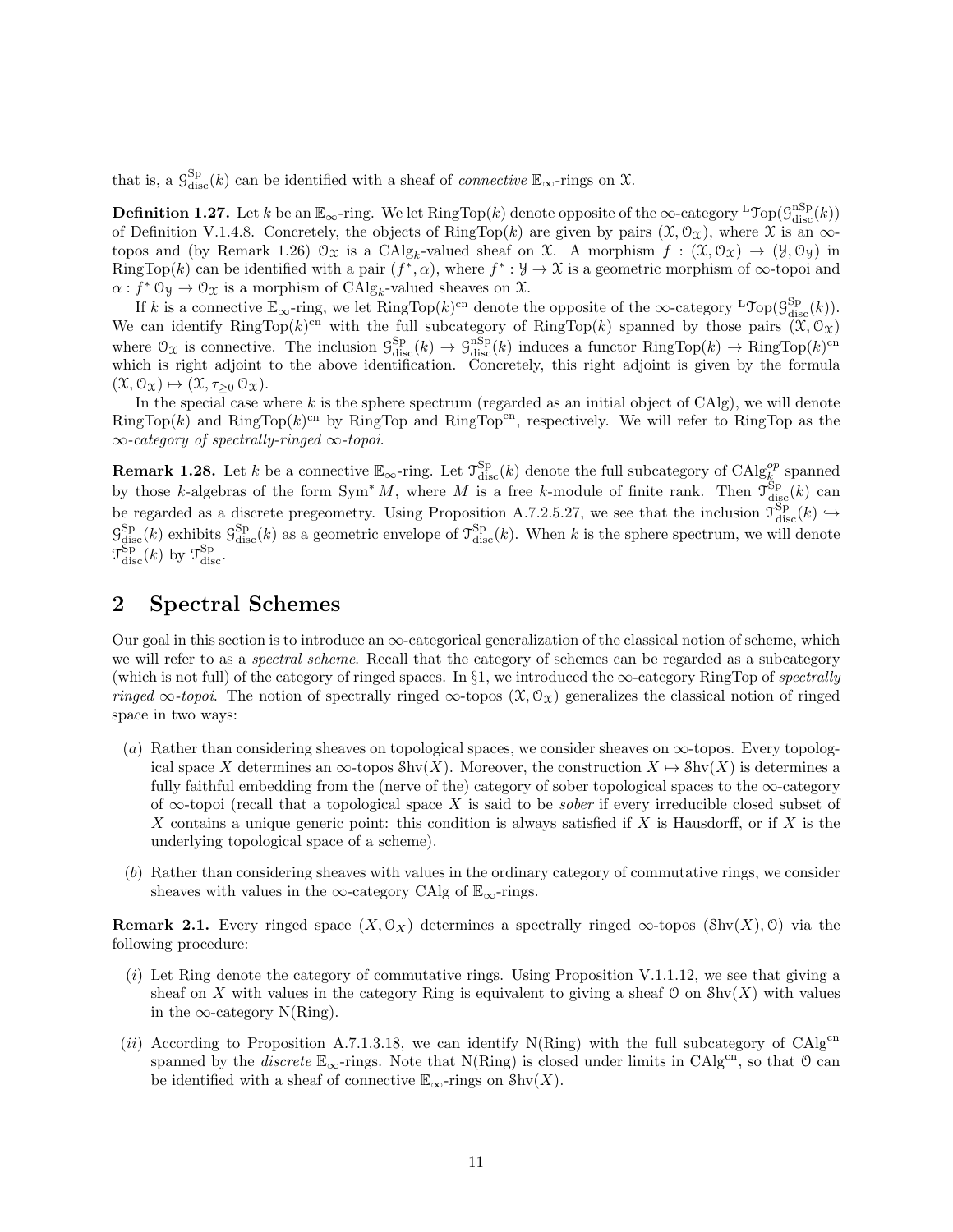(*iii*) Using Example 1.24, we can identify O with a connective sheaf of  $\mathbb{E}_{\infty}$ -rings on Shv(X) (beware that this identification is not compatible with passage to global sections: when viewed as a CAlg-valued sheaf on  $\text{Shv}(X)$  the values of 0 are generally not connective).

If X is sober, we can recover X as the topological space of points of the  $\infty$ -topos Shv(X), and its structure sheaf  $\mathcal{O}_X$  is given by  $\pi_0 \mathcal{O}$ .

In this section, we will define a subcategory SpSch  $\subseteq$  RingTop, which we will refer to as the  $\infty$ -category of spectral schemes. To help cement the reader's intuition, we begin by describing some of the objects of this ∞-category:

Definition 2.2 (Spectral Schemes: Preliminary Definition). A 0-localic spectral scheme is a spectrally ringed  $\infty$ -topos  $(\mathfrak{X}, \mathcal{O}_{\mathfrak{X}})$  which satisfies the following conditions:

- (1) There exists a topological space X and an equivalence of  $\infty$ -topos Shv $(X) \simeq \mathfrak{X}$ . We will use this equivalence to identify  $\pi_0 \mathcal{O}_X$  with a sheaf of commutative rings  $\mathcal{O}_X$  on X, and each higher homotopy group  $\pi_n \mathcal{O}_X$  as a sheaf of  $\mathcal{O}_X$ -modules on X.
- (2) The ringed space  $(X, \mathcal{O}_X)$  is a scheme, in the sense of classical algebraic geometry.
- (3) Each  $\pi_n \mathcal{O}_\mathfrak{X}$  is a quasi-coherent sheaf of modules on the scheme  $(X, \mathcal{O}_X)$ , in the sense of classical algebraic geometry.
- (4) The zeroth space  $\Omega^{\infty} \mathcal{O}_{\mathfrak{X}}$  is hypercomplete (when viewed as a sheaf of spaces on X; see §T.6.5.2).

Remark 2.3. Condition (4) of Definition 2.2 plays a purely technical role, and can safely be ignored by the reader. In most cases of interest, it is automatically satisfied. For example, if  $(X, \mathcal{O}_X)$  is a Noetherian scheme of finite Krull dimension, then every object of  $\mathfrak{X} \simeq \text{Shv}(X)$  is hypercomplete (see §T.7.2.4). In general, if  $(\mathfrak{X}, \mathcal{O}_{\mathfrak{X}})$  is a spectrally ringed  $\infty$ -topos which satisfies conditions (1), (2), and (3) of Definition 2.2, then we can replace  $\mathcal{O}_{\mathfrak{X}}$  by its hypercompletion to obtain a spectrally ringed  $\infty$ -topos  $(\mathfrak{X}, \mathcal{O}'_{\mathfrak{X}})$  which satisfies conditions  $(1), (2), (3)$  and  $(4)$  (without changing the underlying scheme).

In order to make a systematic study of the theory of spectral schemes, it will be convenient to formulate Definition 2.2 in a different way. We would like to mimic the classical definition of scheme as closely as possible. Recall that a ringed space  $(X, \mathcal{O}_X)$  is a scheme if and only if X can be covered by open sets  ${U_\alpha}$  such that each of the ringed spaces  $(U_\alpha, \mathcal{O}_X | U_\alpha)$  is isomorphic (in the category of ringed spaces) to the Zariski spectrum of a commutative ring. Our definition of spectral scheme will be essentially the same, except that we will replace the category of commutative rings by the larger category of connective  $\mathbb{E}_{\infty}$ -rings. To make this precise, we will need to understand how to generalize the definition of the Zariski spectrum to the setting of E∞-rings. This will lead us to a different notion of spectral scheme (Definition 2.7), which we will prove to be equivalent to Definition 2.2 at the end of this section (Theorem 2.40).

We begin with a review of the Zariski topology in classical algebraic geometry. Let  $R$  be a commutative ring R. For every element  $r \in R$ , we let  $(r)$  denote the ideal generated by r. If r is not a unit, then  $(r) \neq R$ , so (by Zorn's lemma) (r) is contained in a maximal ideal  $\mathfrak{m} \subset R$ . We say that R is local if R contains a unique maximal ideal  $m_R$ . The above reasoning shows that  $m_R$  can be described as the collection of non-invertible elements of R. The ring R is local if and only if the collection of non-units  $R - R^{\times}$  forms an ideal in R. Since  $R - R^{\times}$  is clearly closed under multiplication by elements of R, this is equivalent to the requirement that  $R - R^{\times}$  is a submonoid of R (with respect to addition). That is, R is local if and only if the following pair of conditions is satisfied:

- (a) The element 0 belongs to  $R R^{\times}$ . In other words, 0 is not a unit in R: this is equivalent to the requirement that R is nontrivial; that is, that  $0 \neq 1$  in R.
- (b) If  $r, r' \in R R^{\times}$ , then  $r + r' \in R R^{\times}$ . Equivalently, if  $r + r'$  is a unit, then either r or r' is a unit. This is equivalent to the following apparently weaker condition: if  $s \in R$ , then either s or  $1-s$  is a unit in R (to see this, take  $s = \frac{r}{r+r}$ , so that s is invertible if and only if r is invertible and  $1-s \simeq \frac{r'}{r+s}$  $\overline{r+r'}$ is invertible if and only if  $r'$  is invertible).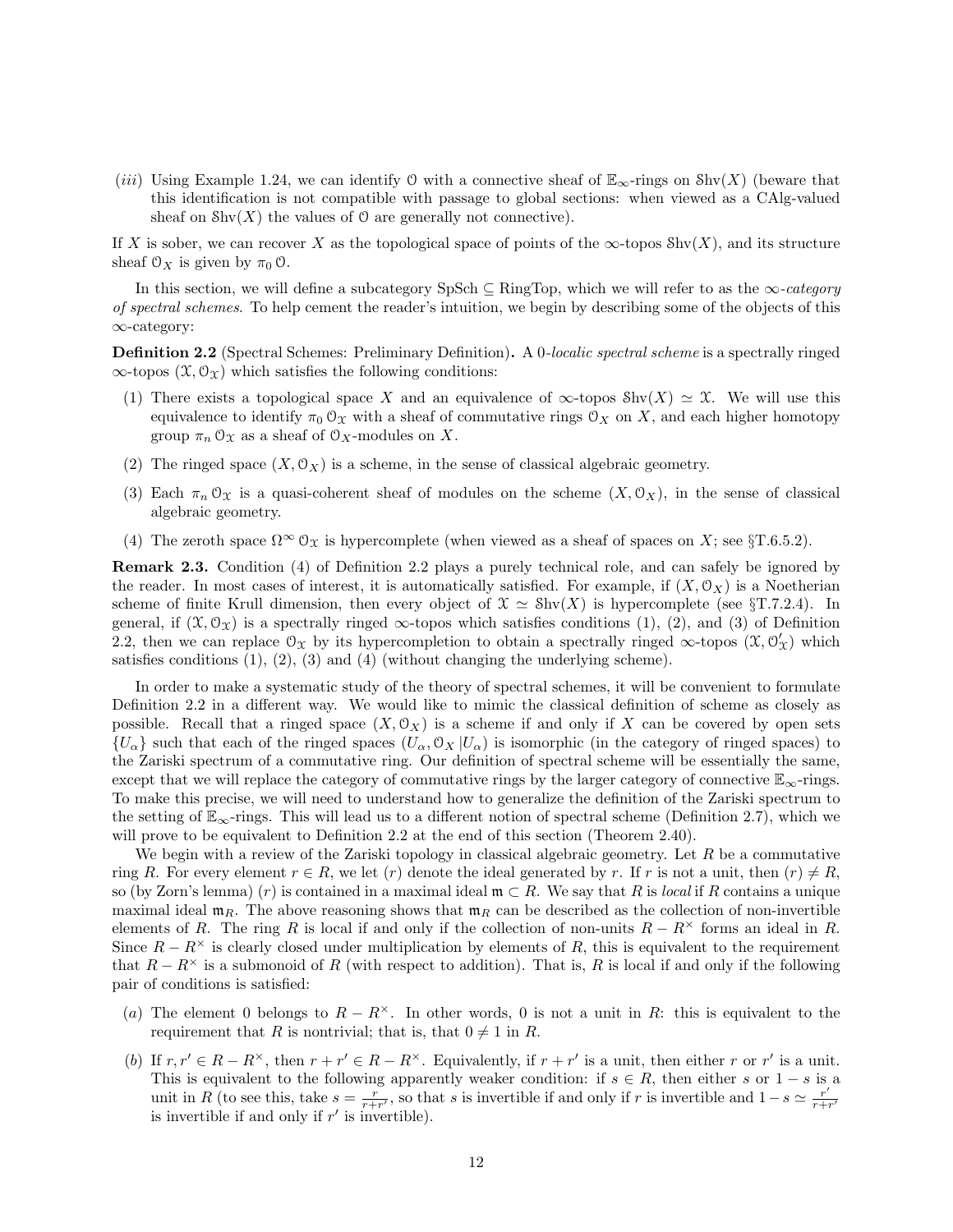If R and R' are local commutative rings, then we say that a ring homomorphism  $f : R \to R'$  is local if it carries  $\mathfrak{m}_R$  into  $\mathfrak{m}_{R'}$ : that is, if an element  $x \in R$  is invertible if and only if its image  $f(x) \in R'$  is invertible.

All of these notions admit generalizations to the setting of sheaves of commutative rings on a topological space X. We say that a sheaf of commutative rings O on X is local if, for every point  $x \in X$ , the stalk  $\mathcal{O}_x$  is a local commutative ring. Similarly, a map of local sheaves of commutative rings  $0 \to 0'$  is local if, for every point  $x \in X$ , the induced map of stalks  $\mathcal{O}_x \to \mathcal{O}'_x$  is a local homomorphism of local commutative rings.

We can think of a sheaf of commutative rings  $\theta$  on a topological space X as a commutative ring object in the category  $\text{Shv}_{\text{Set}}(X)$  of sheaves of sets on X. The locality of O can then be formulated in terms which are entirely internal to the topos  $\text{Shv}_{\text{Set}}(X)$ . Moreover, this formulation makes sense in an arbitrary topos:

**Definition 2.4.** Let  $\mathcal{X}$  be a Grothendieck topos with final object 1, and let  $\mathcal{O}$  be a commutative ring object of  $X$ . We will say that  $\mathcal O$  is *local* if the following conditions are satisfied:

- (a) The sheaf O is locally nontrivial. That is, if  $0, 1 : \mathbf{1} \to \mathbf{0}$  denote the multiplicative and additive identity in 0, then the fiber product  $1 \times_{\mathcal{O}} 1$  is an initial object of X.
- (b) Let  $0^{\times}$  denote the group object of X given by the units of 0, so that we have a pullback diagram



where m denotes the multiplication on  $\mathcal{O}$ , and let  $e : \mathcal{O}^{\times} \to \mathcal{O}$  denote the canonical inclusion. Then the maps e and  $1 - e$  determine an effective epimorphism  $\mathcal{O}^{\times} \coprod \mathcal{O}^{\times} \to \mathcal{O}$ .

If  $\alpha$ :  $0 \to 0'$  is a map between local commutative ring objects of X, then we say that  $\alpha$  is *local* if the diagram



is a pullback square.

Definition 2.4 can be adapted to the  $\infty$ -categorical setting in a straightforward way:

**Definition 2.5.** Let X be an  $\infty$ -topos, and let  $0 \in Shv_{CAlg}(\mathcal{X})$  be a sheaf of  $\mathbb{E}_{\infty}$ -rings on X. We will say that O is local if  $\pi_0$  O is local, when viewed as a commutative ring object of the underlying topos of X (see Definition 2.4). If  $\alpha: \mathcal{O} \to \mathcal{O}'$  is a morphism between local objects of  $\text{Shv}_{\text{CAlg}}(\mathcal{X})$ , then we will say that  $\alpha$  is *local* if it induces a local morphism of commutative ring objects  $\pi_0 \n\circ \rightarrow \pi_0 \n\circ'$ .

Let RingTop denote the  $\infty$ -category of spectrally ringed  $\infty$ -topoi. We define a subcategory RingTop<sub>Zar</sub> as follows:

- (i) A spectrally ringed  $\infty$ -topos  $(\mathfrak{X}, \mathcal{O}_{\mathfrak{X}})$  belongs to RingTop<sub>Zar</sub> if and only if  $\mathcal{O}_{\mathfrak{X}}$  is a local sheaf of  $\mathbb{E}_{\infty}$ -rings on  $\mathfrak{X}.$
- (ii) A morphism of spectrally ringed  $\infty$ -topoi  $f : (\mathfrak{X}, \mathcal{O}_{\mathfrak{X}}) \to (\mathcal{Y}, \mathcal{O}_{\mathfrak{Y}})$  belongs to RingTop<sub>Zar</sub> if and only if the induced map  $\alpha : f^* \mathcal{O}_\mathcal{Y} \to \mathcal{O}_\mathcal{X}$  is a local map between sheaves of  $\mathbb{E}_\infty$ -rings.

We will refer to  $\text{RingTop}_{\text{Zar}}$  as the  $\infty$ -category of locally spectrally ringed  $\infty$ -topoi. We let  $\text{RingTop}_{\text{Zar}}^{\text{cn}}$ RingTop<sub>Zar</sub> ∩ RingTop<sup>cn</sup>. If k is an  $\mathbb{E}_{\infty}$ -ring, we define RingTop(k)<sub>Zar</sub> to be the fiber product

 $RingTop(k) \times_{RingTop} RingTop_{Zar} \subseteq RingTop(k)$ .

and if k is connective we let  $\mathrm{RingTop}(k)_{\mathrm{Zar}}^{\mathrm{cn}}$  denote the fiber product

 $\mathrm{RingTop}(k) \times_{\mathrm{RingTop}} \mathrm{RingTop}^{\mathrm{cn}}_{\mathrm{Zar}} \subseteq \mathrm{RingTop}(k)^{\mathrm{cn}}.$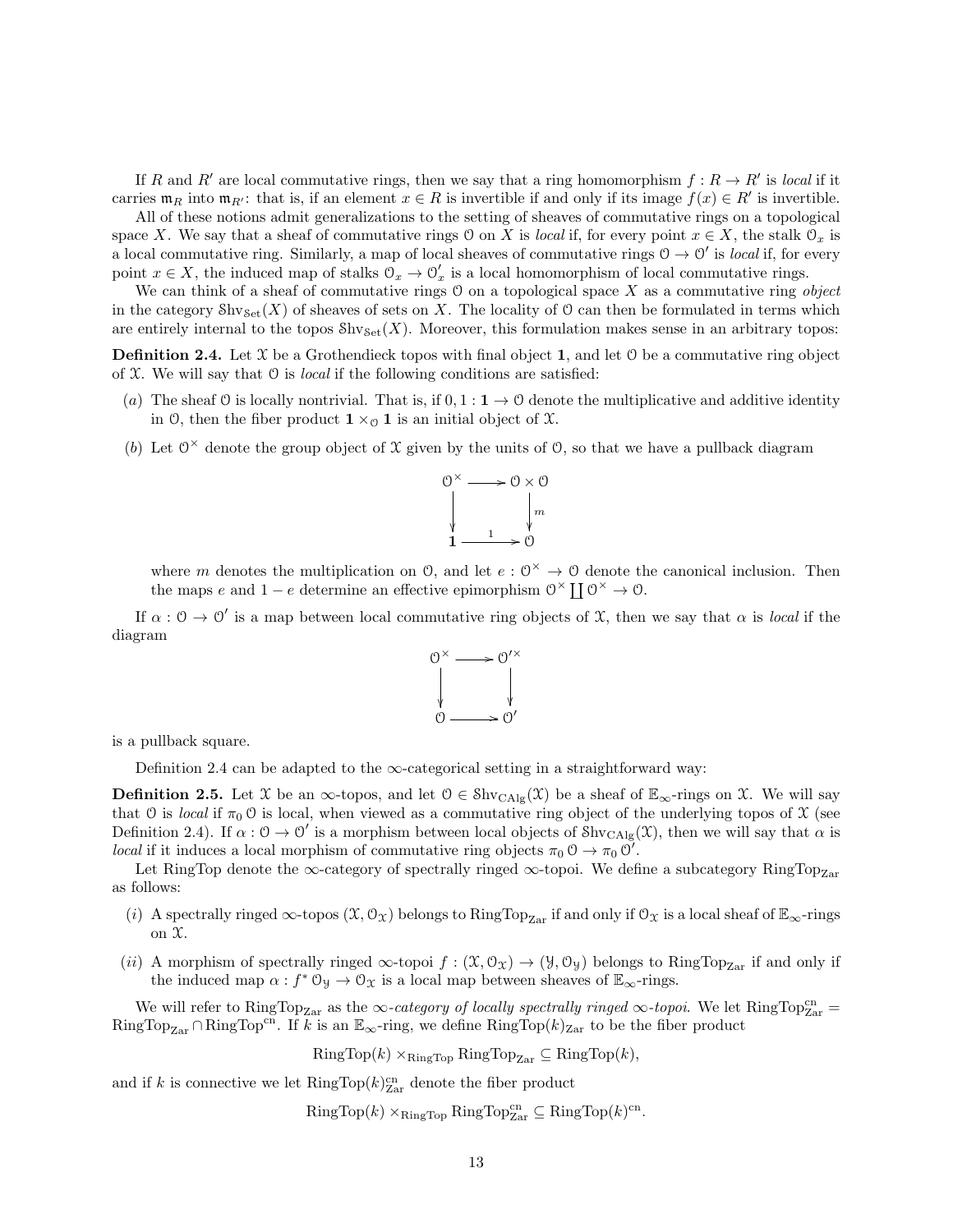Let  $(\mathfrak{X}, \mathfrak{O}_{\mathfrak{X}})$  be a spectrally ringed  $\infty$ -topos. Evaluating  $\mathfrak{O}_{\mathfrak{X}}$  on the final object of  $\mathfrak{X}$ , we obtain an  $\mathbb{E}_{\infty}$ -ring, which we will denote by  $\Gamma(\mathfrak{X}; \mathcal{O}_{\mathfrak{X}})$ . The construction  $(\mathfrak{X}, \mathcal{O}_{\mathfrak{X}}) \mapsto \Gamma(\mathfrak{X}; \mathcal{O}_{\mathfrak{X}})$  determines a functor  $\Gamma : \text{RingTop} \to \text{CAlg}^{op}$ , which is left adjoint to the canonical inclusion

$$
CAlg^{op} \simeq \mathrm{Shv}_{\mathrm{CAlg}}(\mathrm{S})^{op} \simeq \mathrm{RingTop} \times_{\mathrm{RTop}} \{\mathrm{S}\} \hookrightarrow \mathrm{RingTop}.
$$

The starting point for our theory of spectral algebraic geometry is the following observation:

**Proposition 2.6.** The functor  $\Gamma$  RingTop<sub>Zar</sub> : RingTop<sub>Zar</sub>  $\rightarrow$  CAlg<sup>op</sup> admit a right adjoint.

Proposition 2.6 asserts that for every  $\mathbb{E}_{\infty}$ -ring R, there exists a locally spectrally ringed  $\infty$ -topos  $(\mathfrak{X}, \mathcal{O}_{\mathfrak{X}})$ and a map  $\theta : R \to \Gamma(\mathfrak{X}, \mathcal{O}_\mathfrak{X})$  with the following universal property: for every locally spectrally ringed  $\infty$ -topos (y, O<sub>y</sub>), composition with  $\theta$  induces a homotopy equivalence

 $\text{Map}_{\text{RingTop}_{\text{Zar}}}((\mathcal{Y}, \mathcal{O}_{\mathcal{Y}}),(\mathcal{X}, \mathcal{O}_{\mathcal{X}})) \to \text{Map}_{\text{CAlg}}(R, \Gamma(\mathcal{Y}; \mathcal{O}_{\mathcal{Y}})).$ 

The spectrally ringed  $\infty$ -topos  $(\mathfrak{X}, \mathcal{O}_{\mathfrak{X}})$  is uniquely determined up to equivalence; and we will denote it by  $Spec^Z(R)$ . We will refer to  $Spec^Z(R)$  as the spectrum of R with respect to the Zariski topology.

We now give a different version of Definition 2.2:

**Definition 2.7** (Spectral Scheme: Concrete Definition). A nonconnective spectral scheme is a spectrally ringed  $\infty$ -topos  $(\mathfrak{X}, \mathfrak{O}_{\mathfrak{X}})$  such that there exists a collection of objects  $U_{\alpha} \in \mathfrak{X}$  satisfying the following conditions:

- (i) The objects  $U_{\alpha}$  cover X. That is, the canonical map  $\prod_{\alpha} U_{\alpha} \to \mathbf{1}$  is an effective epimorphism, where  $\mathbf{1}$ denotes the final object of X.
- (ii) For each index  $\alpha$ , there exists an  $\mathbb{E}_{\infty}$ -ring  $R_{\alpha}$  and an equivalence of spectrally ringed  $\infty$ -topoi

$$
(\mathfrak{X}_{/U_{\alpha}}, \mathfrak{O}_{\mathfrak{X}} | U_{\alpha}) \simeq \mathrm{Spec}^{\mathbb{Z}}(R_{\alpha}).
$$

We let  $SpSch<sup>nc</sup>$  denote the full subcategory of  $RingTop<sub>Zar</sub>$  spanned by the nonconnective spectral schemes (note that if  $(\mathfrak{X}, \mathcal{O}_{\mathfrak{X}})$  is a spectral scheme, then  $\mathcal{O}_{\mathfrak{X}}$  is automatically a local sheaf of  $\mathbb{E}_{\infty}$ -rings on  $\mathfrak{X}$ ).

A spectral scheme is a nonconnective spectral scheme  $(\mathfrak{X}, \mathcal{O}_{\mathfrak{X}})$  such that  $\mathcal{O}_{\mathfrak{X}}$  is connective. We let SpSch denote the full subcategory of  $SpSch<sup>nc</sup>$  spanned by the spectral schemes.

To make sense of Definition 2.7, we need to understand the functor  $Spec^Z : Calg^{op} \to RingTop_{Zar}$ whose existence is asserted by Proposition 2.6. This functor can be described very concretely. We will see below that if R is an  $\mathbb{E}_{\infty}$ -ring, then  $\text{Spec}^{\mathbb{Z}}(R)$  can be identified with the spectrally ringed  $\infty$ -topos  $(\text{Shv}(Spec^Z(\pi_0 R)), \mathcal{O})$ . Here  $Spec^Z(\pi_0 R)$  denotes the Zariski spectrum of the commutative ring  $\pi_0 R$ : that is, the topological space whose points are prime ideals  $\mathfrak{p} \subseteq \pi_0 R$ . This topological space has a basis of open sets  $U_f = {\mathfrak{p} \in \text{Spec}^Z R : f \notin \mathfrak{p}}$ , where f ranges over the elements of  $\pi_0 R$ . The structure sheaf  $\mathfrak O$  is described by the formula  $\mathcal{O}(U_f) = R[\frac{1}{f}]$  (see Definition 2.8 below).

It is possible to verify Proposition 2.6 directly by fleshing out the description of  $Spec^Z(R)$  given above. However, we prefer to deduce Proposition 2.6 from the more general results of [42] (in particular, the description of  $Spec^Z(R)$  given above will be deduced from Theorem V.2.2.12). For this, we need to recast the discussion of local sheaves of  $\mathbb{E}_{\infty}$ -rings using the language of *geometries*. This has the unfortunate effect of burdening our exposition with an additional layer of abstraction. However, it will be convenient later, when we discuss the relationship between the theory of spectral schemes and other related constructions (see §9).

**Definition 2.8.** Let  $f : A \to B$  be a map of  $\mathbb{E}_{\infty}$ -rings. We will say that f exhibits B as a localization of A by  $a \in \pi_0 A$  if the map f is étale and f induces an isomorphism of commutative rings  $(\pi_0 A)[a^{-1}] \simeq \pi_0 B$ . In this case, we will denote B by  $A[a^{-1}]$ .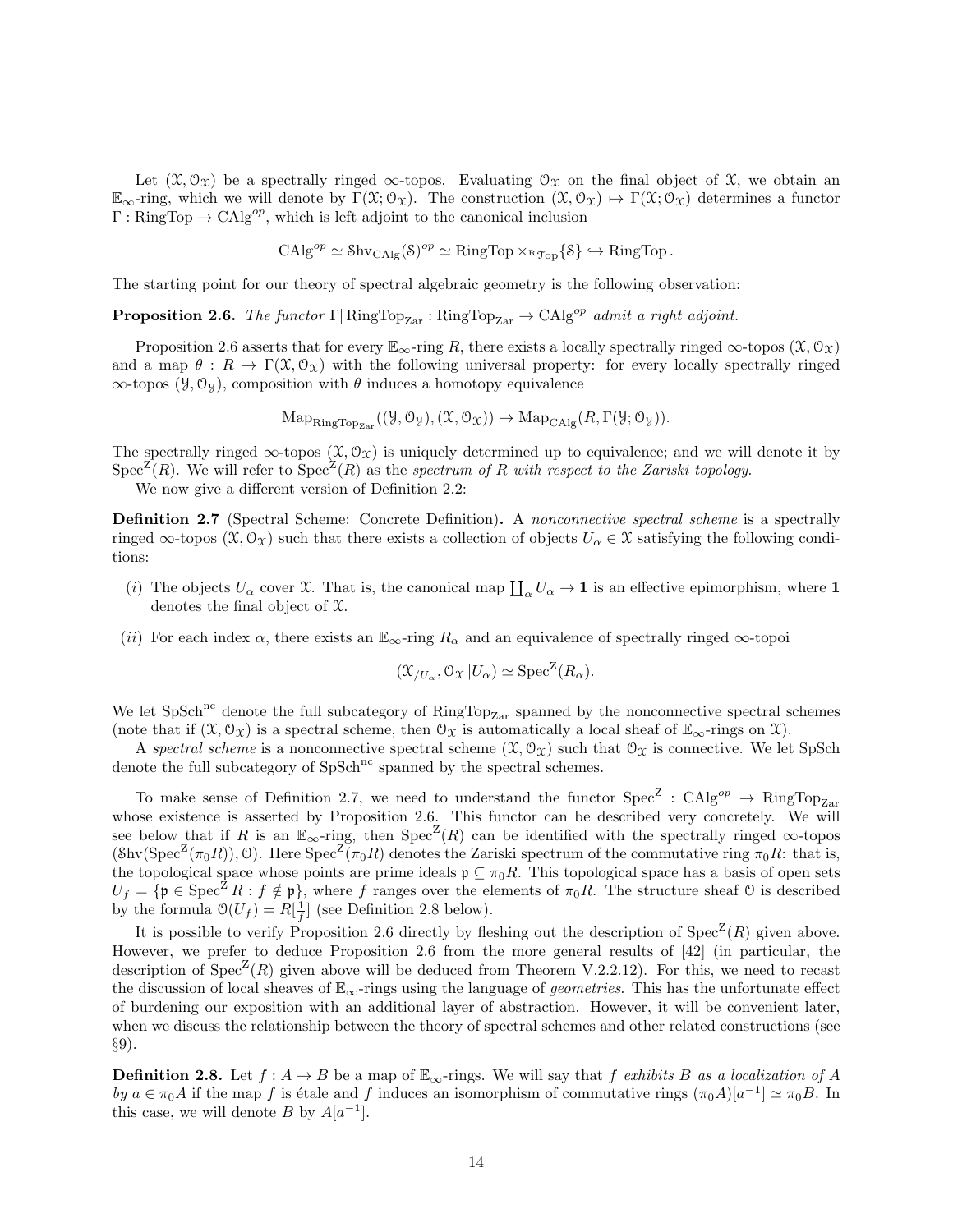**Remark 2.9.** Let A be an  $\mathbb{E}_{\infty}$ -ring and  $a \in \pi_0 A$  an element. Theorem A.7.5.0.6 guarantees that  $A[a^{-1}]$ exists and is well-defined up to equivalence (in fact, up to a contractible space of choices). The localization map  $A \to A[a^{-1}]$  can be characterized by either of the following conditions (see Corollary A.7.5.4.6):

- (1) The map  $A \to A[a^{-1}]$  induces an isomorphism of graded rings  $(\pi_*A)[a^{-1}] \to (\pi_*A[a^{-1}])$ .
- (2) For every  $\mathbb{E}_{\infty}$ -ring B, the map  $\text{Map}_{\text{CAlg}}(A[a^{-1}], B) \to \text{Map}_{\text{CAlg}}(A, B)$  is fully faithful, and its essential image consists of those maps  $A \to B$  which carry  $a \in \pi_0 A$  to an invertible element of  $\pi_0 B$ .

**Definition 2.10.** Let k be an  $\mathbb{E}_{\infty}$ -ring. We define a geometry  $\mathcal{G}_{\text{Zar}}^{\text{nSp}}(k)$  as follows:

- (1) On the level of  $\infty$ -categories, we have  $\mathcal{G}_{\text{Zar}}^{\text{nSp}}(k) = \mathcal{G}_{\text{disc}}^{\text{nSp}}(k)$  (see Definition 1.25). That is,  $\mathcal{G}_{\text{Zar}}^{\text{nSp}}(k)$  is the opposite of the  $\infty$ -category of compact object of  $CAlg_k$ . If A is a compact object of  $CAlg_k$ , we let Spec A denote the corresponding object of  $\mathcal{G}_{\text{Zar}}^{\text{nSp}}(k)$ .
- (2) A morphism  $f: \text{Spec } A \to \text{Spec } B$  in  $\mathcal{G}_{\text{Zar}}^{\text{nSp}}(k)$  is admissible if and only if there exists an element  $b \in \pi_0 B$ such that f carries b to an invertible element in  $\pi_0 A$ , and the induced map  $B[\frac{1}{b}] \to A$  is an equivalence.
- (3) A collection of admissible morphisms  $\{Spec B[\frac{1}{b_{\alpha}}] \to \text{Spec } B\}$  generates a covering sieve on B if and only if the elements  $b_{\alpha}$  generate the unit ideal in the commutative ring  $\pi_0 B$ .

If the  $\mathbb{E}_{\infty}$ -ring k is connective, we let  $\mathcal{G}_{\text{Zar}}^{\text{Sp}}(k)$  denote the full category of  $\mathcal{G}_{\text{Zar}}^{\text{nSp}}(k)$  spanned by objects of the form Spec A, where A is a connective k-algebra; we regard  $\mathcal{G}^{\text{Sp}}_{\text{Zar}}(k)$  as a geometry by taking the admissible morphisms and admissible coverings in  $\mathcal{G}_{\text{Zar}}^{\text{nSp}}(k)$ . When k is the sphere spectrum (regarded as an initial object of CAlg), we will denote  $\mathcal{G}_{\text{Zar}}^{\text{nSp}}(k)$  and  $\mathcal{G}_{\text{Zar}}^{\text{Sp}}(k)$  by  $\mathcal{G}_{\text{Zar}}^{\text{nSp}}$  and  $\mathcal{G}_{\text{Zar}}^{\text{Sp}}$ , respectively.

Remark 2.11. To check that Definition 2.10 describes a geometry, it is necessary to observe that the collection of k-algebra morphisms of the form  $A \mapsto A[a^{-1}]$  is stable under retracts. To prove this, let us consider a diagram



where the horizontal compositions are the identity maps. We will prove that  $f$  is admissible by showing that f induces isomorphisms  $\theta : (\pi_n A) \left[\frac{1}{\phi(a)}\right] \to \pi_n B$  for every integer n. Since  $\phi(a)$  clearly acts invertibly on  $\pi_nB$ , it suffices to show that the action of  $\phi(a)$  is locally nilpotent on the kernel and cokernel of the map θ. Since θ is a retract of the map  $\theta' : \pi_n A' \to (\pi_n A')[\frac{1}{a}],$  we have surjective maps  $\ker(\theta') \to \ker(\theta)$  and  $\operatorname{coker}(\theta') \to \operatorname{coker}(\theta)$ ; it therefore suffices to observe that the action of a is locally nilpotent on the abelian groups  $\ker(\theta')$  and  $\operatorname{coker}(\theta')$ .

Notation 2.12. Let k be an  $\mathbb{E}_{\infty}$ -ring. Let  $\text{Sym}_{k}^{*}$  denote the left adjoint to the forgetful functor  $\text{CAlg}_{k} \to$ Mod<sub>k</sub>. We will denote the algebra  $\text{Sym}_{k}^{*}(k^{n})$  by  $k\{x_{1},...,x_{n}\}$ . We will say that a k-algebra A is polynomial if it is equivalent to  $k\{x_1,\ldots,x_n\}$  for some  $n \geq 0$ . We let  $\mathbf{A}^n$  denote the object  $\text{Spec } k\{x_1,\ldots,x_n\}$  of  $\mathcal{G}^{\rm nSp}_{\rm Zar}(k).$ 

We will say that a k-algebra A is localized polynomial if it is equivalent to  $k\{x_1, \ldots, x_n\}[\frac{1}{f}]$  for some  $f \in \pi_0 k\{x_1,\ldots,x_n\} \simeq (\pi_0 k)[x_1,\ldots,x_n]$ . We let  $\mathbf{G}_m$  denote the object  $\text{Spec } k\{x\}[\frac{1}{x}]$  of  $\mathcal{G}_{\text{Zar}}^{\text{nSp}}(k)$ . Note that the canonical map  $k\{x\} \to k\{x\}[\frac{1}{x}]$  induces a morphism  $\mathbf{G}_m \to \mathbf{A}^1$  in  $\mathcal{G}_{\mathrm{Zar}}^{\mathrm{nSp}}(k)$ .

**Remark 2.13.** Let k be an  $\mathbb{E}_{\infty}$ -ring. For any k-algebra A and any element  $a \in \pi_0 A$ , we have a pushout diagram of  $k$ -algebras

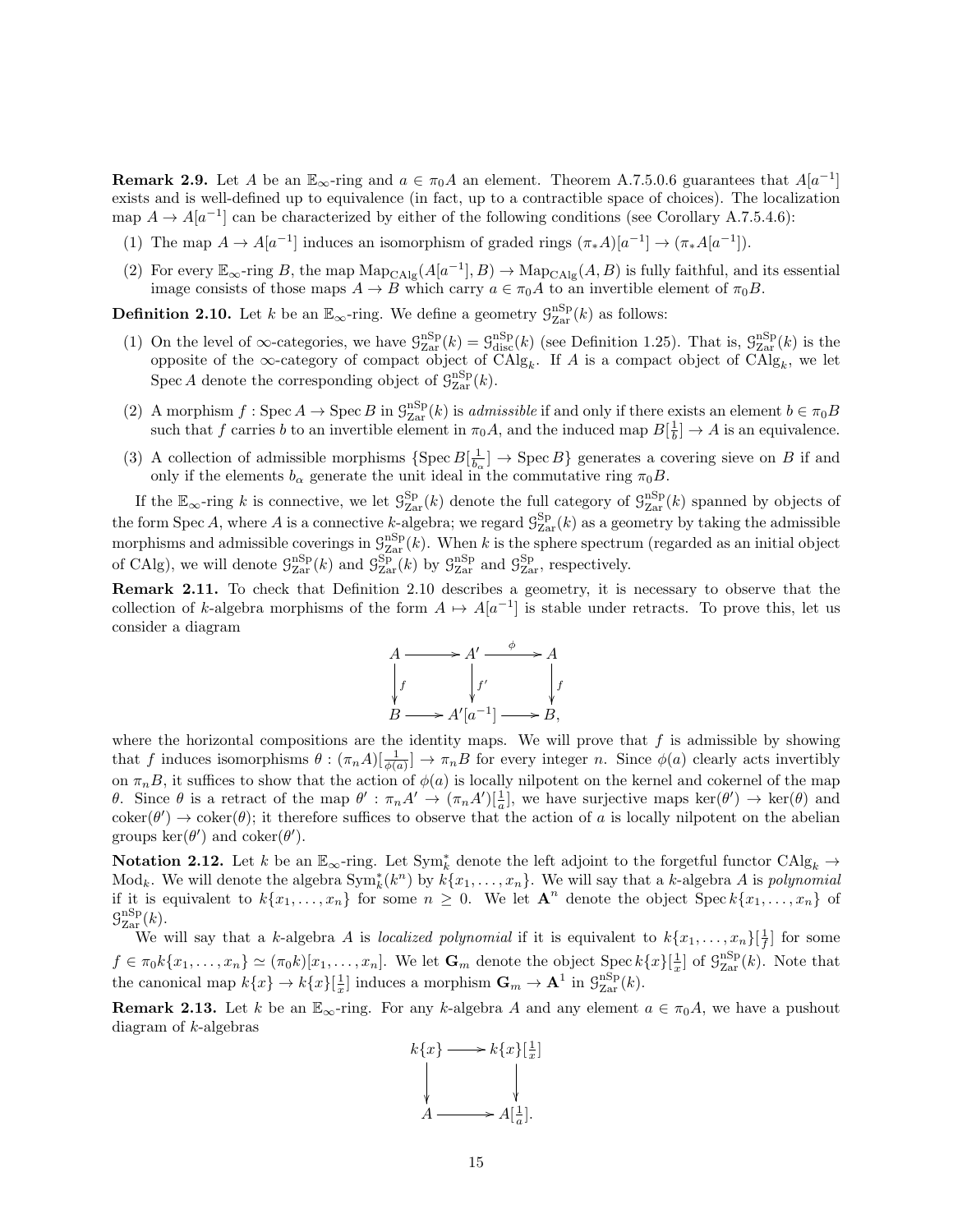It follows that the collection of of admissible morphisms in  $\mathcal{G}_{\text{Zar}}^{\text{nSp}}(k)$  is generated (under the formation of pullbacks) by the admissible map  $\mathbf{G}_m \to \mathbf{A}^1$  appearing in Notation 2.12

**Example 2.14.** Let k be an  $\mathbb{E}_{\infty}$ -ring. The pair of admissible morphisms

$$
\operatorname{Spec} k\{x\}[\frac{1}{1-x}] \stackrel{\alpha}{\to} \operatorname{Spec} k\{x\} \stackrel{\beta}{\leftarrow} \operatorname{Spec} k\{x\}[\frac{1}{x}]
$$

is an admissible covering in  $\mathcal{G}_{\text{Zar}}^{\text{nSp}}(k)$ . In fact, this admissible covering, together with the empty covering of the initial object Spec 0, generates the family of admissible coverings in  $\mathcal{G}_{\text{Zar}}^{\text{nSp}}(k)$ . To prove this, let 9 be another geometry with the same underlying  $\infty$ -category as  $\mathcal{G}_{\rm Zar}^{\rm nSp}(k)$  and the same admissible morphisms, such that  $\alpha$  and  $\beta$  generate a covering sieve on Spec  $k\{x\} \in \mathcal{G}$ , and the empty sieve is a covering of Spec  $0 \in \mathcal{G}$ . We will show that  $\mathcal{G}_{\text{Zar}}^{\text{nSp}}(k) \to \mathcal{G}$  is a transformation of geometries.

Let R be a compact k-algebra, and let  $\{x_\alpha\}_{\alpha\in A}$  be a collection of elements of  $\pi_0R$  which generate the unit ideal. We wish to show that the maps  $\{\text{Spec } R[\frac{1}{x_\alpha}] \to \text{Spec } R\}_{\alpha \in A}$  generate a  $\text{G-covering sieve } S$  on R. Without loss of generality, we may suppose that  $A = \{1, \ldots, n\}$  for some nonnegative integer n; we work by induction on n. Write  $1 = x_1y_1 + \ldots + x_ny_n$  in the commutative ring  $\pi_0R$ . Replacing each  $x_i$  by the product  $x_i y_i$ , we may suppose that  $1 = x_1 + \ldots + x_n$ . If  $n = 0$ , then  $R \simeq 0$  and S is a covering sieve by hypothesis. If  $n = 1$ , then S contains an isomorphism and therefore generates a covering sieve. If  $n = 2$ , we have a map  $\phi$ : Spec  $R \to \text{Spec } k\{x\}$  given by  $x \mapsto x_1$ . Then S is obtained from the admissible covering  $\{\alpha,\beta\}$  by pullback along  $\phi$ , and therefore generates a covering sieve. Suppose finally that  $n > 2$ , and set  $y = x_2 + \ldots + x_n$ . The inductive hypothesis implies that the maps  $\text{Spec } R[\frac{1}{y}] \to \text{Spec } R \leftarrow \text{Spec } R[\frac{1}{x_1}]$ generate a G-covering sieve on  $R$ . It will therefore suffice to show that  $S$  generates a covering sieve after pullback to either Spec  $R[\frac{1}{y}]$  or Spec  $R[\frac{1}{x_1}]$ ; in either case, this follows from the inductive hypothesis.

**Remark 2.15.** Let k be a connective  $\mathbb{E}_{\infty}$ -ring. Using Remark 2.13 and Example 2.14, we deduce that the collection of admissible morphisms and admissible coverings in  $\mathcal{G}_{\text{Zar}}^{\text{nSp}}(k)$  is generated by admissible morphisms and admissible coverings in  $\mathcal{G}^{\text{Sp}}_{\text{Zar}}(k)$ . In particular, if X is an  $\infty$ -topos, then a left-exact functor  $\mathcal{O}: \mathcal{G}^{\text{nSp}}_{\text{Zar}}(k) \to$  $\mathfrak{X}$  is a  $\mathcal{G}_{\text{Zar}}^{\text{nSp}}(k)$ -structure if and only if the restriction  $\mathcal{O}\,|\,\mathcal{G}_{\text{Zar}}^{\text{Sp}}(k)$  is a  $\mathcal{G}_{\text{Zar}}^{\text{Sp}}(k)$ -structure; a natural transformation  $\alpha: \mathcal{O} \to \mathcal{O}'$  of  $\mathcal{G}_{\text{Zar}}^{\text{nSp}}(k)$ -structures is local if and only if the induced map  $\mathcal{O} \mid \mathcal{G}_{\text{Zar}}^{\text{Sp}}(k) \to \mathcal{O}' \mid \mathcal{G}_{\text{Zar}}^{\text{nSp}}(k)$  is local.

**Remark 2.16.** Let  $\phi: k \to k'$  be a map of  $\mathbb{E}_{\infty}$ -rings. Then the construction Spec  $A \mapsto \text{Spec}(A \otimes_k k')$ determines a transformation of geometries  $\theta$  :  $\mathcal{G}_{\text{Zar}}^{\text{nSp}}(k) \to \mathcal{G}_{\text{Zar}}^{\text{nSp}}(k')$ . It follows from Remark 2.13 and Example 2.14 that the collection of admissible morphisms and admissible morphisms in  $\mathcal{G}_{\rm Zar}^{\rm nSp}(k')$  is generated (under the formation of pullbacks) by the images under  $\theta$  of admissible coverings and admissible pullbacks in  $\mathcal{G}_{\text{Zar}}^{\text{nSp}}(k)$ . Consequently, if X is an  $\infty$ -topos, then a left-exact functor  $\mathcal{O}: \mathcal{G}_{\mathrm{Zar}}^{\mathrm{nSp}}(k') \to \mathcal{X}$  is a  $\mathcal{G}_{\mathrm{Zar}}^{\mathrm{nSp}}(k')$ -structure on X if and only if the composite map

$$
\mathcal{G}^{\mathrm{nSp}}_{\mathrm{Zar}}(k) \xrightarrow{\theta} \mathcal{G}^{\mathrm{Sp}}_{\mathrm{Zar}}(k) \xrightarrow{\mathcal{O}} \mathcal{X}
$$

is a  $\mathcal{G}_{\mathrm{Zar}}^{\mathrm{nSp}}(k)$ -structure on X. Similarly, if  $\alpha: \mathcal{O} \to \mathcal{O}'$  is a natural transformation between  $\mathcal{G}_{\mathrm{Zar}}^{\mathrm{nSp}}(k')$ -structures, then  $\alpha$  is local if and only if the induced natural transformation  $\theta \circ \theta \to \theta' \circ \theta$  is local.

If k and k' are connective, then  $\theta$  restricts to a transformation of geometries  $\theta_0: \mathcal{G}_{\text{Zar}}^{\text{Sp}}(k) \to \mathcal{G}_{\text{Zar}}^{\text{Sp}}(k')$ . The same reasoning shows that a left-exact functor  $\mathcal{O}: \mathcal{G}_{\text{Zar}}^{\text{Sp}}(k') \to \mathcal{X}$  is a  $\mathcal{G}_{\text{Zar}}^{\text{Sp}}(k')$ -structure if and only if  $\mathcal{O} \circ \theta_0$ is a  $\mathcal{G}_{\text{Zar}}^{\text{Sp}}(k)$ -structure, and that a natural transformation  $\alpha: \mathcal{O} \to \mathcal{O}'$  of  $\mathcal{G}_{\text{Zar}}^{\text{Sp}}(k')$ -structures on X is local if and only if the induced map  $0 \circ \theta_0 \to 0' \circ \theta_0$  is local.

**Remark 2.17.** Let k denote the sphere spectrum, regarded as an initial object of the  $\infty$ -category CAlg of  $\mathbb{E}_{\infty}$ -rings. We will denote the geometries  $\mathcal{G}_{\rm Zar}^{\rm nSp}(k)$  and  $\mathcal{G}_{\rm Zar}^{\rm Sp}(k)$  by  $\mathcal{G}_{\rm Zar}^{\rm nSp}$  and  $\mathcal{G}_{\rm Zar}^{\rm Sp}$ , respectively. Let X be an  $\infty$ topos. According to Remark 1.26, we can identify the  $\infty$ -category of left-exact functors  $\mathcal{G}_{\text{Zar}}^{\text{nSp}}(k) \to \mathcal{X}$  with the  $\infty$ -category Shv<sub>CAlg<sub>k</sub></sub>(X). Similarly, we can identify the  $\infty$ -category of left-exact functors  $\mathcal{G}_{\text{Zar}}^{\text{Sp}}(k) \to \mathcal{X}$  with the  $\infty$ -category of connective sheaves of  $\mathbb{E}_{\infty}$ -rings  $\hat{\text{Shv}}_{\text{CAlg}_k}(\mathfrak{X})_{\geq 0}$ . Under these identifications, the restriction functor  $0 \mapsto 0 \mid \mathcal{G}_{\text{Zar}}^{\text{Sp}}(k)$  is given by passage to the connective cover  $\tau_{\geq 0} : \text{Shv}_{\text{CAlg}_k}(\mathfrak{X}) \to \text{Shv}_{\text{CAlg}_k}(\mathfrak{X})_{\geq 0}$ .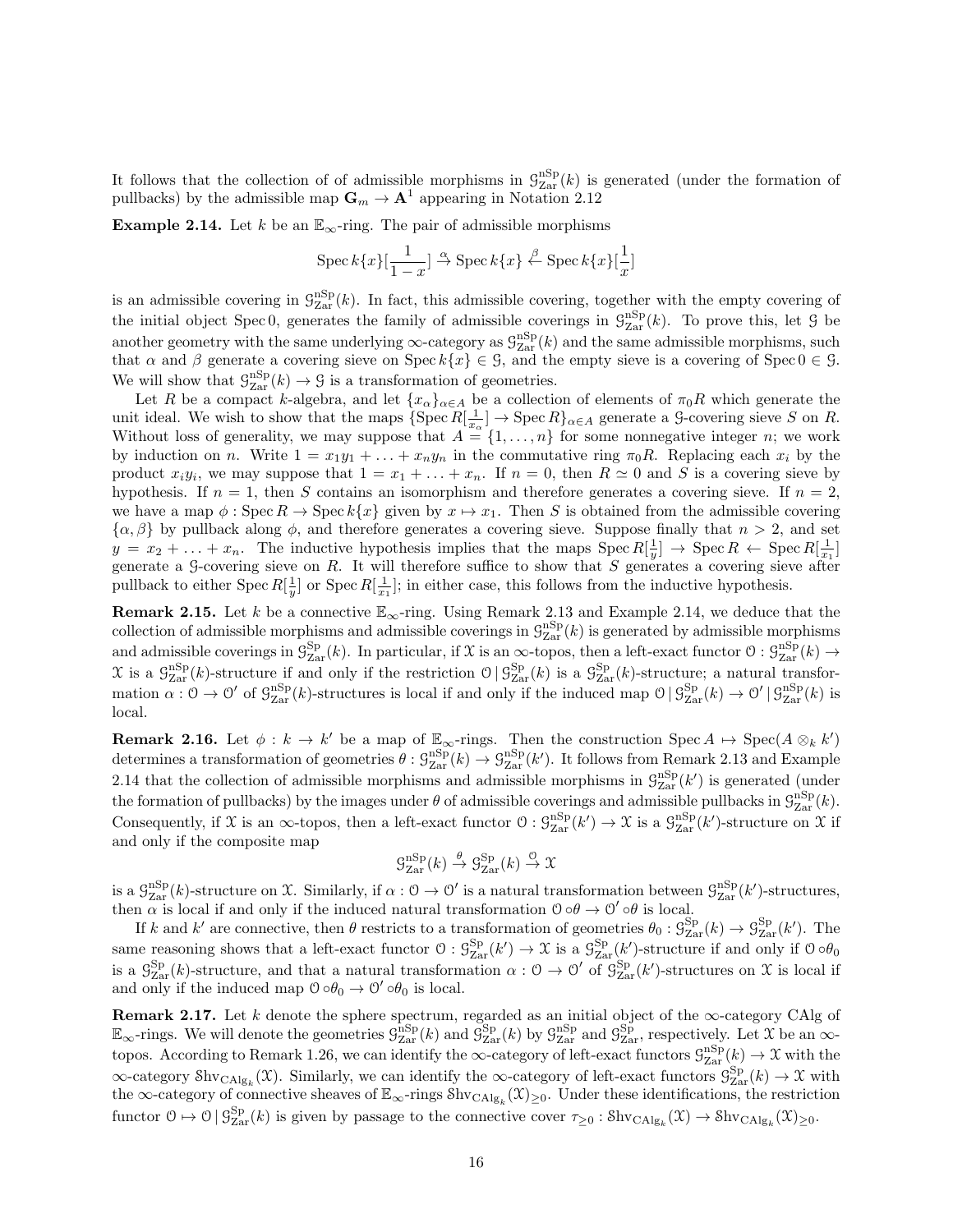If k is a connective  $\mathbb{E}_{\infty}$ -ring, then  $\mathcal{G}_{\text{Zar}}^{\text{Sp}}(k)$  can be realized as the geometric envelope of a pregeometry.

**Definition 2.18.** Let k be a connective  $\mathbb{E}_{\infty}$ -ring. We let  $\mathcal{T}_{\text{Zar}}^{\text{Sp}}(k)$  denote the full subcategory of  $\mathcal{G}_{\text{Zar}}^{\text{Sp}}(k)$ spanned by objects of the form Spec A, where A is a localized polynomial algebra over k. We regard  $\mathcal{T}_{\text{Zar}}(k)$ as a pregeometry as follows:

- A morphism Spec  $A \to \text{Spec } B$  is admissible if and only if the underlying map  $B \to A$  exhibits A as a localization  $A \simeq B[\frac{1}{b}]$ , for some  $b \in \pi_0 B$ .
- A collection of admissible morphisms  $\{Spec\ B[\frac{1}{b_{\alpha}}] \to \text{Spec}\ B\}$  generates a covering sieve on  $Spec\ B \in$  $\mathcal{T}_{\text{Zar}}^{\text{Sp}}(k)$  if and only if the elements  $\{b_{\alpha}\}\$  generate the unit ideal of  $\pi_0 B$ .

In the special case where  $k$  is the sphere spectrum (regarded as an initial object of CAlg), we will denote the  $\infty$ -category  $\mathcal{T}_{\text{Zar}}^{\text{Sp}}(k)$  by  $\mathcal{T}_{\text{Zar}}^{\text{Sp}}$ .

Remark 2.19. As in Remark V.4.2.1, it is possible to make several variants on Definition 2.18 without changing the underlying theory of  $\mathcal{T}_{\text{Zar}}^{\text{Sp}}(k)$ -structures.

We have the following analogue of Proposition V.4.2.3:

**Proposition 2.20.** Let k be a connective  $\mathbb{E}_{\infty}$ -ring. Then the inclusion  $\mathcal{T}_{\text{Zar}}^{\text{Sp}}(k) \subseteq \mathcal{G}_{\text{Zar}}^{\text{Sp}}(k)$  exhibits  $\mathcal{G}_{\text{Zar}}^{\text{Sp}}(k)$ as a geometric envelope of  $\mathcal{T}_{\text{Zar}}^{\text{Sp}}(k)$ .

The proof follows the lines of the proof of Proposition V.4.2.3. Let  $A^1$  denote the *affine line* Spec  $k\{x\}$ . Note that  $\mathbf{A}^1$  has the structure of a homotopy associative monoid in the  $\infty$ -category  $\mathcal{T}_{\text{Zar}}^{\text{Sp}}(k)$ , given by the multiplication map  $\mathbf{A}^1 \times \mathbf{A}^1 \simeq \operatorname{Spec} k\{x_0, x_1\} \to \operatorname{Spec} k\{x\} \simeq \mathbf{A}^1$  determined by the map  $k\{x\} \to k\{x_0, x_1\}$ given by  $x \mapsto x_0x_1$ . Consequently, if C is any  $\infty$ -category which admits finite products and  $f : \mathcal{T}_{\text{Zar}}^{\text{Sp}}(k) \to \mathcal{C}$ is a functor which preserves finite products, then  $f(A^1) \in \mathcal{C}$  inherits the structure of a homotopy associative monoid object of C.

**Lemma 2.21.** Let C be an  $\infty$ -category which admits finite limits, let k be a connective  $\mathbb{E}_{\infty}$ -ring, and let  $f: \mathcal{T}_{\text{Zar}}^{\text{Sp}}(k) \to \mathcal{C}$  be a functor which belongs to  $\text{Fun}^{\text{ad}}(\mathcal{T}_{\text{Zar}}^{\text{Sp}}(k), \mathcal{C})$  (see Definition V.3.4.1). Then the induced map

$$
\alpha: f(\operatorname{Spec} k\{x\}[\frac{1}{x}]) \to f(\mathbf{A}^1)
$$

is a unit subobject of the homotopy associative monoid object  $f(\mathbf{A}^1) \in \mathcal{C}$  (see §V.4.2).

*Proof.* To simplify the notation, we let  $X = f(\mathbf{A}^1) \in \mathcal{C}$  and let  $X_0 = f(\text{Spec } k\{x\}[\frac{1}{x}]) \in \mathcal{C}$ . We have a pullback diagram in  $\mathcal{T}^{\text{Sp}}_{\text{Zar}}(k)$ 

$$
\begin{aligned} \text{Spec } k\{x\}[\frac{1}{x}] &\xrightarrow{\text{id}} \text{Spec } k\{x\}[\frac{1}{x}] \\ &\downarrow \text{id} &\downarrow \\ \text{Spec } k\{x\}[\frac{1}{x}] &\xrightarrow{\text{Spec } k\{x\}}, \end{aligned}
$$

where the vertical arrows are admissible. Since f belongs to  $\text{Fun}^{\text{ad}}(\mathcal{T}_{\text{Zar}}^{\text{Sp}}(k), \mathcal{C})$ , the induced diagram

$$
X_0 \xrightarrow{\text{id}} X_0
$$
  
\n
$$
\downarrow \text{id}
$$
  
\n
$$
X_0 \xrightarrow{\text{id}} X
$$

is a pullback square in C. This proves that  $\alpha$  is a monomorphism.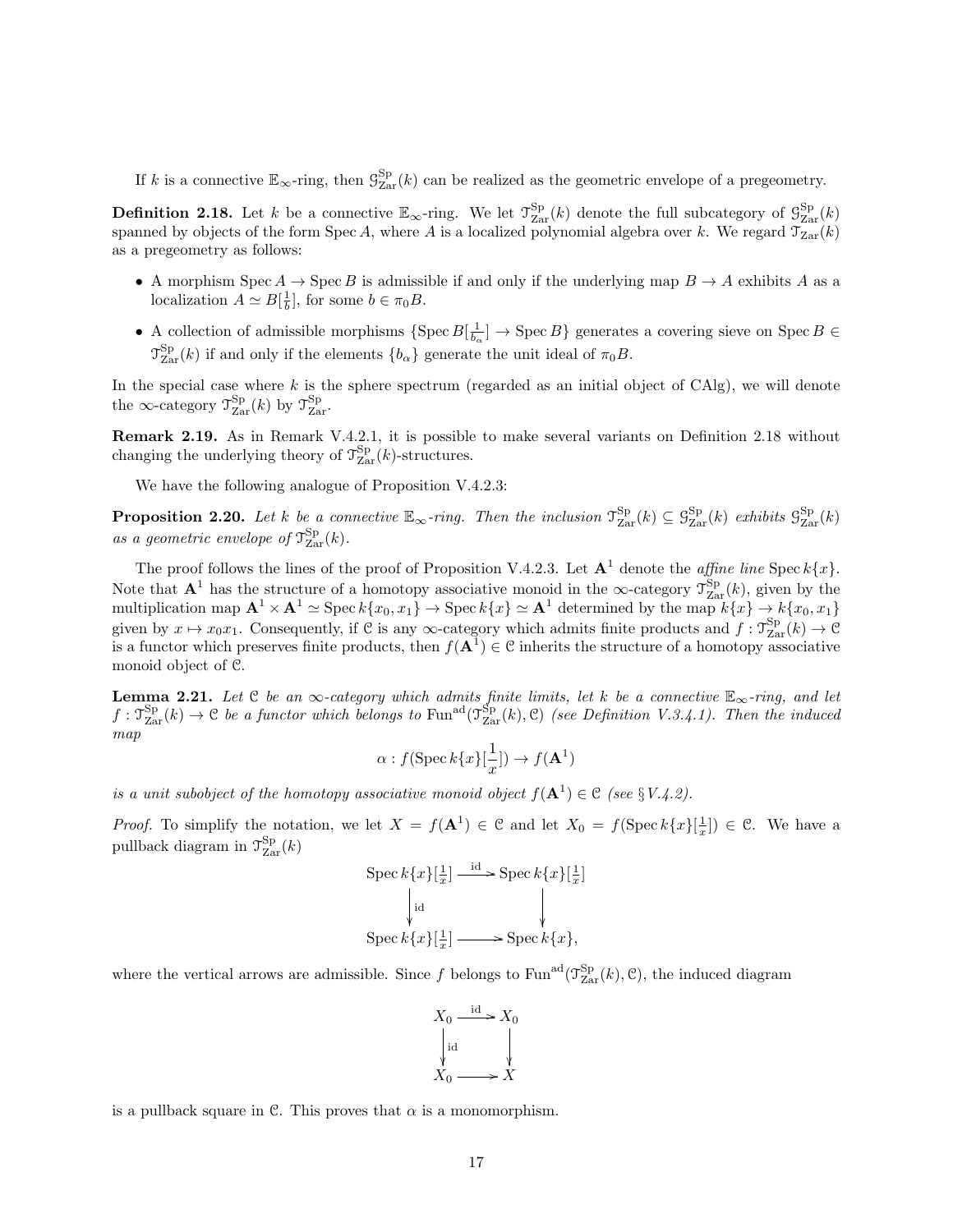We observe that the homotopy associative monoid structure on  $A<sup>1</sup>$  described above determines a homotopy associative monoid structure on the subobject Spec  $k\{x\}[\frac{1}{x}]$ . Moreover, this homotopy associative monoid structure is actually a homotopy associative group structure: the inverse is given induced by the map  $k\{x\}[\frac{1}{x}] \mapsto k\{x\}[\frac{1}{x}]$  carrying x to  $\frac{1}{x}$  (which is unique up to homotopy). Since f preserves finite products, we conclude that  $X_0$  inherits the structure of a homotopy associative group object of C, and that  $\alpha$  is compatible with the homotopy associative monoid structure. It follows that if  $p: C \to X$  is a morphism in C which factors through  $X_0$  up to homotopy, then p determines an invertible element of the monoid  $\pi_0 \text{Map}_{\mathcal{C}}(C, X)$ . To complete the proof, we need to establish the converse of this result. Let us therefore assume that  $p: C \to X$ is a morphism in C which determines an invertible element of  $\pi_0 \text{Map}_{\mathcal{C}}(C, X)$ ; we wish to show that p factors (up to homotopy) through  $\alpha$ .

Let  $p': C \to X$  represent a multiplicative inverse to p in  $\pi_0 \text{Map}_{\mathcal{C}}(C, X)$ . We wish to show that the product map  $(p, p') : C \times C \to X \times X$  factors (up to homotopy) through the monomorphism  $\alpha \times \alpha$ :  $X_0 \times X_0 \to X \times X$ . We observe that the multiplication map  $\mathbf{A}^1 \times \mathbf{A}^1 \to \mathbf{A}^1$  fits into a pullback diagram



(In concrete terms, this amounts to the observation that for any  $\mathbb{E}_{\infty}$ -ring R, a product  $x_0x_1 \in \pi_0R$  is invertible if and only if  $x_0$  and  $x_1$  are both invertible). Since the horizontal morphisms are admissible and  $f \in \text{Fun}^{\text{ad}}(\mathcal{T}_{\text{Zar}}^{\text{Sp}}(k), \mathcal{C}),$  we conclude that the induced diagram



is a pullback square in C, where the vertical arrows are given by multiplication. It will therefore suffice to show that the product map  $pp': C \times C \to X$  factors (up to homotopy) through  $X_0$ . By construction, this product map is homotopic to the composition

$$
C \times C \to 1_{\mathcal{C}} \stackrel{u}{\to} X,
$$

where  $u: 1_{\mathcal{C}} \to X$  is the unit map. It therefore suffices to show that u factors through  $\alpha$ . The desired factorization is an immediate consequence of the commutativity of the following diagram in  $\mathcal{T}^{\text{Sp}}_{\text{Zar}}(k)$ :



 $\Box$ 

*Proof of Proposition 2.20.* Let  $\mathcal{T}_0$  denote the full subcategory of  $\mathcal{G}_{\text{Zar}}^{\text{Sp}}(k)$  spanned by objects of the form Spec  $k\{x_1,\ldots,x_n\}$ . It will suffice to show that the inclusion  $\mathcal{T}_0 \subseteq \mathcal{G}_{\text{Zar}}^{\text{Sp}}(k)$  satisfies conditions (1) through (6) of Proposition V.3.4.5. Conditions (1) and (2) are obvious, and (3) follows from Remark V.3.4.6, since  $\mathcal{T}_0$  forms a set of compact projective generators for the  $\infty$ -category  $\mathrm{CAlg}_k^{\mathrm{cn}}$  (see Proposition A.7.2.5.27). Assertion (4) follows from the observation that every admissible morphism  $Spec A[\frac{1}{a}] \rightarrow Spec A$  in  $\mathcal{G}_{Zar}^{Sp}(k)$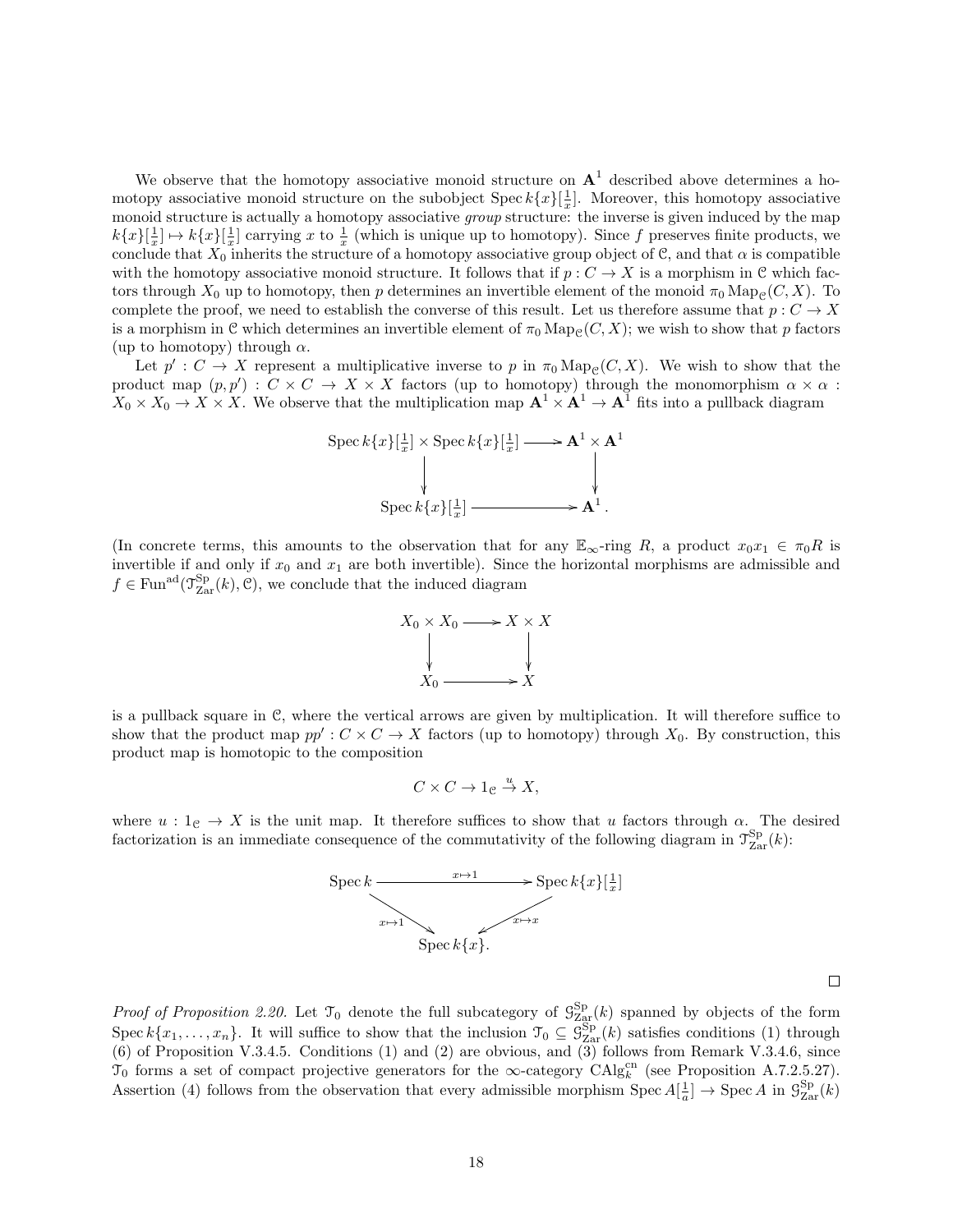fits into a pullback diagram



where f is determined up to homotopy by the requirement that it carries  $x \in \pi_0 k\{x\}$  to  $a \in \pi_0 A$ .

We now prove (5). Consider an admissible covering  $\{f_i: \text{Spec } A[\frac{1}{a_i}] \to \text{Spec } A\}_{1 \leq i \leq n}$  in  $\mathcal{G}_{\text{Zar}}^{\text{Sp}}(k)$ , where the elements  $a_i \in \pi_0 A$  generate the unit ideal in  $\pi_0 A$ . We have an equation of the form

$$
a_1b_1+\ldots+a_nb_n=1
$$

in the commutative ring  $\pi_0 A$ . Let  $B = k\{x_1, \ldots, x_n, y_1, \ldots, y_n\}[\frac{1}{x_1y_1 + \ldots + x_ny_n}]$ . There is a morphism  $\phi$ :  $B \to A$  carrying each  $x_i \in \pi_0 B$  to  $a_i \in \pi_0 A$ , and each  $y_i \in \pi_0 B$  to  $b_i \in \pi_0 A$  (in fact,  $\phi$  is uniquely determined up to homotopy). Each map  $f_i$  fits into a pullback diagram

$$
\begin{aligned}\n\text{Spec } A[\frac{1}{a_i}] &\xrightarrow{f_i} \text{Spec } A \\
&\downarrow \qquad \qquad \downarrow \\
\text{Spec } B[\frac{1}{x_i}] &\xrightarrow{g_i} \text{Spec } B.\n\end{aligned}
$$

It now suffices to observe that the maps  $\{g_i: \text{Spec } B[\frac{1}{x_i}] \to \text{Spec } B\}$  determine an admissible covering of Spec B in  $\mathcal{T}_{\text{Zar}}^{\text{Sp}}(k)$ .

It remains to verify condition (6). Let  $C$  be an idempotent-complete  $\infty$ -category which admits finite limits, and let  $\alpha : f \to f'$  be a natural transformation between admissible functors  $f, f' : \mathcal{T}_{\text{Zar}}^{\text{Sp}}(k) \to \mathcal{C}$ such that  $\alpha$  induces an equivalence  $f| \mathcal{T}_0 \simeq f' | \mathcal{T}_0$ . We wish to prove that  $\alpha$  is an equivalence. Fix an arbitrary object Spec  $R \in \mathcal{T}_{\text{Zar}}^{\text{Sp}}(k)$ , where  $R = kx_1, \ldots, x_n \left[\frac{1}{q}\right]$ ; here  $q \in \pi_0(k\{x_1, \ldots, x_n\}) \simeq (\pi_0 k)[x_1, \ldots, x_n]$ is classified by some map  $k\{y\} \rightarrow k\{x_1, \ldots, x_n\}$ . We have a pullback diagram

$$
\operatorname{Spec} R \longrightarrow \operatorname{Spec} k\{y\}[\frac{1}{y}]
$$
  
 
$$
\downarrow \qquad \qquad \downarrow
$$
  
\n
$$
\operatorname{Spec} k\{x_1, \ldots, x_n\} \longrightarrow \operatorname{Spec} k\{y\}
$$

where the vertical arrows are admissible. Since f and f' belong to  $\text{Fun}^{\text{ad}}(\mathcal{T}_{\text{Zar}}^{\text{Sp}}(k), \mathcal{C})$ , the map  $\alpha_R$  will be an equivalence provided that  $\alpha_{\text{Spec }k\{x_1,\ldots,x_n\}}$ ,  $\alpha_{\text{Spec }k\{y\}}$ , and  $\alpha_{\text{Spec }k\{y\}\left[\frac{1}{y}\right]}$  are equivalences. The first two cases are evident, and the third follows from Lemma 2.21.  $\Box$ 

**Corollary 2.22.** Let k be a connective  $\mathbb{E}_{\infty}$ -ring. For each  $n \geq 0$ , let  $\mathcal{G}_{\text{Zar}}^{\text{Sp},\leq n}(k)$  denote the opposite of the  $\infty$ -category of compact objects in the  $\infty$ -category  $(\text{CAlg}_{k}^{\text{cn}})_{\leq n}$  of connective, n-truncated k-algebras. Then the composite functor

$$
\mathfrak{T}^{\mathrm{Sp}}_{\mathrm{Zar}}(k) \subseteq \mathfrak{G}^{\mathrm{Sp}}_{\mathrm{Zar}}(k) \stackrel{\tau_{\leq n}}{\rightarrow} \mathfrak{G}^{\mathrm{Sp},\leq n}_{\mathrm{Zar}}(k)
$$

exhibits  $\mathcal{G}^{\text{Sp},\leq n}_{\text{Zar}}(k)$  as an n-truncated geometric envelope of  $\mathfrak{T}_{\text{Zar}}(k)$ .

Proof. Combine Proposition 2.20 with Lemma V.3.4.11 and the proof of Proposition V.1.5.11.

**Remark 2.23.** Let X be an  $\infty$ -topos, and let  $0 \in \text{Fun}^{\text{ad}}(\mathcal{T}_{\text{Zar}}^{\text{Sp}}, \mathcal{X}) \simeq \text{Fun}^{\text{lex}}(\mathcal{G}_{\text{Zar}}^{\text{Sp}}, \mathcal{X}) \simeq \text{Shv}_{\text{CAlg}}(\mathcal{X})$ . The analysis of Example 2.14 shows that  $\mathcal{O}$  is a  $\mathcal{T}_{\text{Zar}}^{\text{Sp}}(k)$ -structure on X if and only if the following conditions are satisfied:

 $\Box$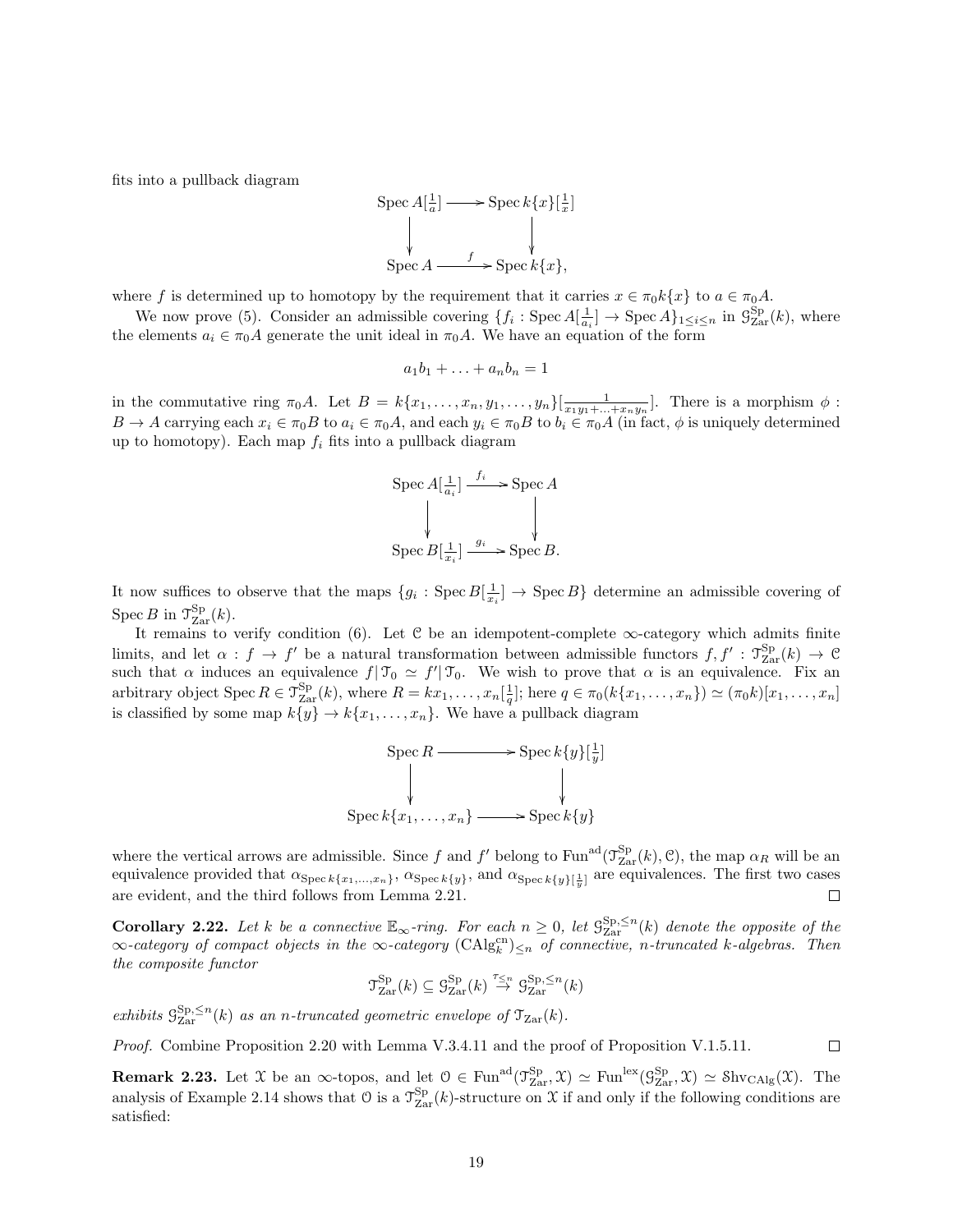- (a) The object  $\mathcal{O}(0)$  is initial in X.
- (b) The map  $\mathcal{O}(k\{x\}[\frac{1}{x}]) \coprod \mathcal{O}(k\{x\}[\frac{1}{1-x}]) \to \mathcal{O}(k\{x\})$  is an effective epimorphism.

In other words, we can regard the theory of  $\mathcal{T}_{\rm Zar}^{\rm Sp}$ -structures on X as providing an  $\infty$ -categorical analogue of Definition 2.4.

**Remark 2.24.** Let k be a connective  $\mathbb{E}_{\infty}$ -ring. Every admissible morphism in  $\mathcal{T}_{\text{Zar}}^{\text{Sp}}(k)$  is a monomorphism. It follows from Proposition V.3.3.5 that the pregeometry  $\mathcal{T}_{\text{Zar}}^{\text{Sp}}(k)$  is compatible with *n*-truncations, for each  $0 \leq n \leq \infty$ . In particular, to every  $\mathcal{T}_{\text{Zar}}^{\text{Sp}}(k)$ -structure  $\mathcal{O}_{\mathcal{X}}$  on an  $\infty$ -topos  $\mathcal{X}$  we can associate an *n*-truncated  $\mathcal{T}_{\text{Zar}}(k)$ -structure  $\tau_{\leq n} \mathcal{O}_{\mathfrak{X}}$ . Evaluating on  $k\{x\}$ , we deduce that this truncation construction is compatible with the truncation construction on  $\text{Shv}_{\text{CAlg}}(\mathfrak{X})_{\geq 0}$ .

We are now in a position to compare the theory of  $\mathcal{G}_{\rm Zar}^{\rm nSp}$ -structures with Definition 2.5.

Corollary 2.25. Let  $X$  be an  $\infty$ -topos. Then:

- (1) Let  $F: \mathcal{G}_{\mathrm{Zar}}^{\mathrm{Sp}} \to \mathfrak{X}$  be a left exact functor, and let  $\mathfrak{O} \in \mathrm{Shv}_{\mathrm{CAlg}}(\mathfrak{X})_{\geq 0}$  be the associated connective sheaf of  $\mathbb{E}_{\infty}$ -rings on X (see Remark 2.17). Then  $\mathcal O$  is local (in the sense of Definition 2.5) if and only if F is a  $\mathcal{G}^{\text{Sp}}_{\text{Zar}}$ -structure on X.
- (2) Let  $\alpha: F \to F'$  be a natural transformation between functors  $F, F' \in Str_{S_{\text{Zar}}^{\text{Sep}}}^{loc}(\mathfrak{X})$ , and let  $\beta: \mathfrak{O} \to \mathfrak{O}'$  be the induced morphism between local objects of  $\text{Shv}_{\text{CAlg}}(\mathfrak{X})_{\geq 0}$ . Then  $\beta$  is local (in the sense of Definition 2.5) if and only if  $\alpha$  is a morphism in  $\mathrm{Str}_{\mathcal{G}^{\mathrm{Sp}}_{\mathrm{Zar}}}^{\mathrm{loc}}(\mathfrak{X})$ .
- (3) Let  $F: \mathcal{G}_{\text{Zar}}^{\text{nSp}} \to \mathcal{X}$  be a left exact functor, and let  $\mathcal{O} \in \text{Shv}_{\text{CAlg}}(\mathcal{X})$  be the associated sheaf of  $\mathbb{E}_{\infty}$ -rings on X. Then  $\mathfrak O$  is local (in the sense of Definition 2.5) if and only if F is an  $\mathcal G^{\text{nSp}}_{\text{Zar}}$ -structure on X.
- (4) Let  $\alpha : F \to F'$  be a natural transformation between functors  $F, F' \in Str_{\mathcal{G}^{\text{ns}}_{\text{Zar}}}^{\text{loc}}(\mathfrak{X})$ , and let  $\beta : \mathfrak{O} \to \mathfrak{O}'$  be the induced morphism between local objects of  $\text{Shv}_{\text{CAlg}}(\mathfrak{X})$ . Then  $\beta$  is local (in the sense of Definition 2.5) if and only if  $\alpha$  is a morphism in  $\mathrm{Str}_{\mathcal{G}^{\mathrm{as}}_{\mathrm{Zar}}}^{\mathrm{loc}}(\mathfrak{X})$ .

Proof. In view of Remark 2.15, assertions (3) and (4) will follow from (1) and (2). We first prove (1). Let  $F: \mathcal{G}_{\mathrm{Zar}}^{\mathrm{Sp}} \to \mathcal{X}$  be a left exact functor, and let  $F_0 = F | \mathcal{T}_{\mathrm{Zar}}^{\mathrm{Sp}}$ . Using Remark 2.24, we see that the sheaf of  $\mathbb{E}_{\infty}$ -rings  $\tau_{\leq 0}$  O is encoded by the composition

$$
\mathfrak{T}^{\mathrm{Sp}}_{\mathrm{Zar}} \overset{F_0}{\rightarrow} \mathfrak{X} \overset{\tau_{\leq 0}}{\rightarrow} \mathfrak{X} \, .
$$

Using Remark 2.23, we see that O is local (in the sense of Definition 2.5) if and only if  $\tau \le 0F_0$  is a  $\mathcal{T}_{\rm Zar}^{\rm Sp}$ structure on  $\mathfrak X$ . On the other hand, Proposition 2.20 shows that F is a  $\mathcal G_{\rm Zar}^{\rm Sp}$ -structure on  $\mathfrak X$  if and only if  $F_0$  is a  $\mathcal{T}_{\text{Zar}}^{\text{Sp}}$ -structure on X. To complete the proof of (1), it suffices to show that  $F_0$  is a  $\mathcal{T}_{\text{Zar}}^{\text{Sp}}$ -structure on X if and only if  $\tau_{\leq 0} F_0$  is a  $\mathcal{T}_{\rm Zar}^{\rm Sp}$ -structure on X. The "only if" direction follows from Remark 2.24, and the converse follows from Proposition T.7.2.1.14.

The proof of (2) is similar. Let  $F_0$  and  $F'_0$  be the restrictions of F and F' to  $\mathcal{T}_{\text{Zar}}^{\text{Sp}}$ , so that we have a commutative diagram



in the ∞-category Fun( $\mathcal{T}_{\text{Zar}}^{\text{Sp}}, \mathcal{X}$ ). It is easy to see that  $\beta$  is local if and only if  $\gamma$  is local. Proposition V.3.3.3 shows that  $\gamma$  is local if and only if  $\gamma \circ \phi \simeq \phi' \circ \alpha$  is local. It therefore suffices to show that  $\phi' \circ \alpha$  is local if and only if  $\alpha$  is local. This follows from the observation that  $\phi'$  is local (by Proposition V.3.3.3).  $\Box$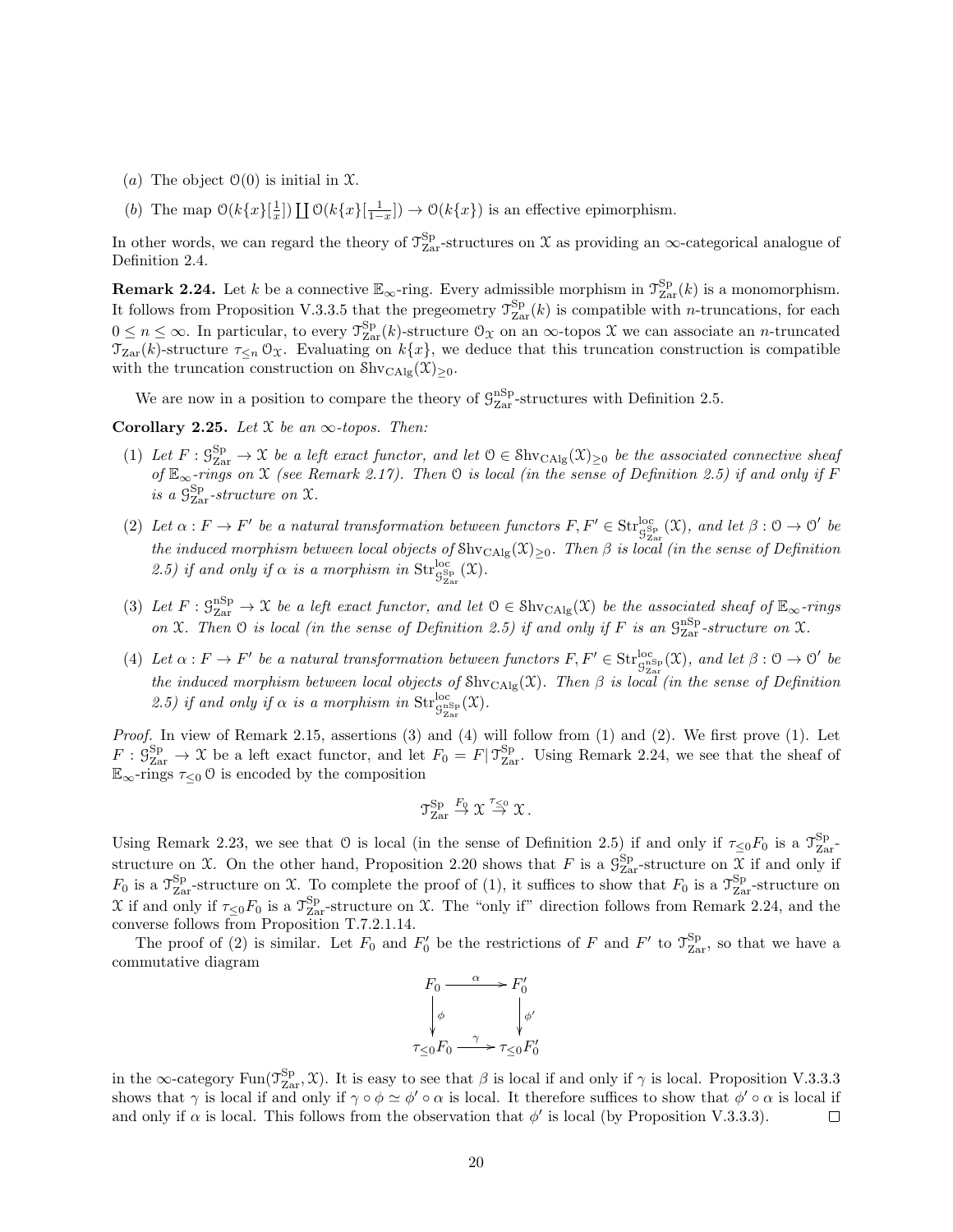Corollary 2.26. If k is an  $\mathbb{E}_{\infty}$ -ring, then we have an equivalence of  $\infty$ -categories

RingTop
$$
(k)_{\text{Zar}} \simeq {}^{\text{L}}\text{Top}(\mathcal{G}_{\text{Zar}}^{\text{nSp}}(k))^{op}
$$

.

If k is connective, then we have an equivalence of  $\infty$ -categories

RingTop
$$
(k)_{\text{Zar}}^{\text{cn}} \simeq {}^{\text{L}}\text{Top}(\mathcal{G}_{\text{Zar}}^{\text{Sp}}(k))^{\text{op}}. \mathbb{R}
$$

Here the subcategories  $\text{RingTop}(k)_{\text{Zar}}$ ,  $\text{RingTop}(k)_{\text{Zar}} \subseteq \text{RingTop}(k)$  are as in Definition 2.5.

**Definition 2.27** (Spectral Schemes: Abstract Definition). Let k be an  $\mathbb{E}_{\infty}$ -ring. A nonconnective spectral k-scheme is a pair  $(\mathfrak{X}, \mathfrak{O}_{\mathfrak{X}})$ , where  $\mathfrak{X}$  is an  $\infty$ -topos,  $\mathfrak{O}_{\mathfrak{X}} : \mathfrak{G}_{\rm Zar}^{\rm nSp}(k) \to \mathfrak{X}$  is an  $\mathfrak{G}_{\rm Zar}^{\rm nSp}(k)$ -structure on  $\mathfrak{X}$ , and the pair  $(\mathfrak{X}, \mathcal{O}_{\mathfrak{X}})$  is an  $\mathcal{G}_{\mathrm{Zar}}^{\mathrm{nSp}}(k)$ -scheme in the sense of Definition V.2.3.9. In this case, we will often abuse notation and identify  $\mathcal{O}_\mathfrak{X}$  with a sheaf of  $\mathbb{E}_{\infty}$ -rings on X (Remark 2.17), which we refer to as the *structure sheaf* of  $(\mathfrak{X}, \mathcal{O}_{\mathfrak{X}})$ . We let SpSch $(k)$ <sup>nc</sup> denote the full subcategory of RingTop $(k)_{\text{Zar}}$  spanned by the nonconnective spectral k-schemes.

If k is connective, we define a *spectral k-scheme* to be a pair  $(\mathfrak{X}, \mathcal{O}_{\mathfrak{X}})$ , where  $\mathfrak{X}$  is an  $\infty$ -topos,  $\mathcal{O}_{\mathfrak{X}}$ :  $\mathcal{G}_{\text{Zar}}^{\text{Sp}}(k) \to \mathfrak{X}$  is a  $\mathcal{G}_{\text{Zar}}^{\text{Sp}}(k)$ -structure on  $\mathfrak{X}$ , and the pair  $(\mathfrak{X}, \mathcal{O}_{\mathfrak{X}})$  is a  $\mathcal{G}_{\text{Zar}}^{\text{Sp}}(k)$ -scheme. Again, we will generally abuse notation and identify  $\mathcal{O}_\mathfrak{X}$  with an object of the  $\infty$ -category  $\overline{\text{Shv}}_{\text{CAlg}}(\mathfrak{X})_{\geq 0}$  of connective sheaves of  $\mathbb{E}_{\infty}$ -rings on X. We let SpSch(k) denote the full subcategory of RingTop( $\widehat{k}|_{\text{Zar}}^{cn}$  spanned by the connective spectral k-schemes.

In the special case where k is the sphere spectrum, we will refer to a (nonconnective) spectral k-scheme simply as a (nonconnective) *spectral scheme*.

**Remark 2.28.** It follows from Corollary 2.26 that Definitions 2.7 and 2.27 agree (when we take the  $\mathbb{E}_{\infty}$ -ring k in Definition 2.27 to be the sphere spectrum S). In particular, we have isomorphisms of  $\infty$ -categories

 $\text{SpSch} \simeq \text{SpSch}(S) \qquad \text{SpSch}^{\text{nc}} \simeq \text{SpSch}(S)^{\text{nc}}.$ 

Remark 2.29. In §9, we will see that the  $\infty$ -category of spectral k-schemes SpSch(k) can be identified with the  $\infty$ -category  $SpSch_{/Spec^{\mathbb{Z}}(k)}$  of spectral schemes  $(\mathfrak{X}, \mathcal{O}_{\mathfrak{X}})$  equipped with a map  $(\mathfrak{X}, \mathcal{O}_{\mathfrak{X}}) \to Spec^{\mathbb{Z}}(k)$ .

We now discuss the relationship between the theories of spectral schemes and nonconnective spectral schemes.

**Proposition 2.30.** Let  $i : \mathcal{G} \to \mathcal{G}'$  be a fully faithful transformation of geometries. Let X be an  $\infty$ -topos, let  $0: \overline{S} \to \mathfrak{X}$  be a  $S$ -structure on  $\mathfrak{X}$ , and let  $0' : S' \to \mathfrak{X}$  be a left Kan extension of 0. Assume that:

- (a) The collection of admissible morphisms in  $G'$  is generated (under the formation of pullbacks) by morphisms of the form  $i(\alpha)$ , where  $\alpha$  is an admissible morphism in  $\mathcal{G}$ .
- (b) For every covering sieve  $(g')_{/X}^{(0)} \subseteq g'_{/X}$  of an object  $X \in \mathcal{G}'$ , there exists a morphism  $X \to i(Y)$  and an admissible covering  ${V_\beta \to Y}$  in G, such that each of the pullback maps  $i(V_\beta) \times i(Y) X$  belongs to  $\mathcal{G}'^{(0)}_{/X}$ .

Then  $\mathcal{O}'$  is a  $\mathcal{G}'$ -structure on X. Moreover, the identity map  $(\mathfrak{X}, \mathcal{O}) \simeq (\mathfrak{X}, \mathcal{O}' | \mathfrak{H})$  exhibits  $(\mathfrak{X}, \mathcal{O}')$  as a relative spectrum of  $(\mathfrak{X},0)$  (see the discussion following Definition V.2.1.2). In particular, if  $(\mathfrak{X},0)$  is a  $\mathfrak{S}\text{-scheme}$ , then  $(\mathfrak{X}, \mathfrak{O}')$  is a  $\mathfrak{S}'$ -scheme.

*Proof.* We first show that the functor  $O'$  is left exact. Using Theorem T.5.1.5.6, we can assume that  $O$ factors as a composition

$$
\mathcal{G} \stackrel{j}{\to} \mathcal{P}(\mathcal{G}) \stackrel{F}{\to} \mathcal{X},
$$

where F is a functor which preserves small colimits. Since  $\mathcal{O}'$  is a left Kan extension of  $\mathcal{O}$ , it is equivalent to the composition

$$
\mathcal{G}' \to \mathcal{P}(\mathcal{G}') \stackrel{\circ i}{\to} \mathcal{P}(\mathcal{G}) \stackrel{F}{\to} \mathcal{O}.
$$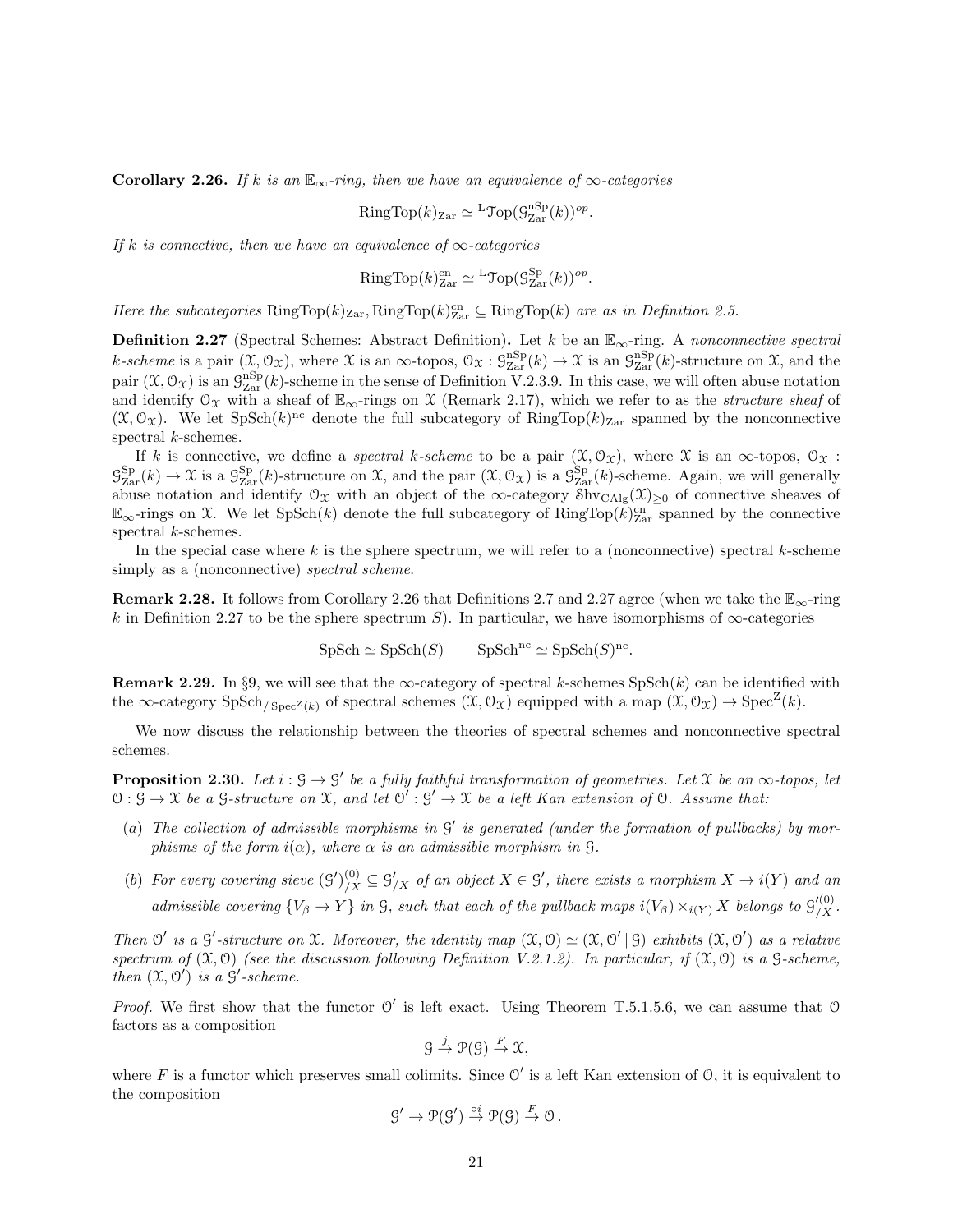Since the inclusion  $\mathcal{G}' \to \mathcal{P}(\mathcal{G}')$  is left exact (Proposition T.5.1.3.2 and composition with i obviously gives a left exact functor from  $\mathcal{P}(\mathcal{G}')$  to  $\mathcal{P}(\mathcal{G})$ , it suffices to show that F is left exact, which follows from Proposition T.6.1.5.2.

Conditions (a) and (b) guarantee that an arbitrary left exact functor  $\mathcal{F}: \mathcal{G}' \to \mathcal{X}$  is a  $\mathcal{G}'$ -structure on X if and only if  $\mathcal{F} | \mathcal{G}$  is a  $\mathcal{G}$ -structure on X. Since  $\mathcal{O}' | \mathcal{G} = \mathcal{O}$  is a  $\mathcal{G}$ -structure by assumption, we deduce that  $\mathcal{O}'$ is a  $\mathcal{G}\text{-structure on }\mathfrak{X}.$ 

We complete the proof by showing that  $(\mathfrak{X}, \mathfrak{O}')$  is a relative spectrum of  $(\mathfrak{X}, \mathfrak{O})$ . Let  $(\mathcal{Y}, \mathfrak{O}'')$  be an arbitrary object of  ${}^{\mathsf{L}}\mathcal{T}\mathrm{op}(\mathcal{G}')$ . We have a diagram



and we wish to show that  $\theta$  is a homotopy equivalence. It will suffice to show that  $\theta$  induces a homotopy equivalence after passing to the homotopy fiber over a geometric morphism  $f^* : \mathfrak{X} \to \mathcal{Y}$ . Equivalently, we wish to show that the map

$$
\theta':\mathrm{Map}_{\mathbf{Str}^\mathrm{loc}_\mathcal{G}(\mathcal{Y})}(f^*\,\mathcal{O}',\mathcal{O}'')\to\mathrm{Map}_{\mathbf{Str}^\mathrm{loc}_\mathcal{G}(\mathcal{Y})}(f^*\,\mathcal{O},\mathcal{O}''\,|\,\mathcal{G})
$$

is a homotopy equivalence. Using  $(a)$ , we deduce that  $\theta'$  is a homotopy pullback of the restriction functor

$$
\theta'': \mathrm{Map}_{\mathrm{Fun}(\mathcal{G}', \mathcal{Y})}(f^* \circ \mathcal{O}', \mathcal{O}'') \to \mathrm{Map}_{\mathrm{Fun}(\mathcal{G}, \mathcal{Y})}(f^* \circ \mathcal{O}, \mathcal{O}'' \mid \mathcal{G}).
$$

To prove this, it suffices to show that  $f^* \mathcal{O}'$  is a left Kan extension of  $f^* \mathcal{O}$ . This is clear, since  $\mathcal{O}'$  is a left Kan extension of  $\mathcal O$  and the functor  $f^*$  preserves small colimits.  $\Box$ 

**Corollary 2.31.** Let  $i : \mathcal{G} \to \mathcal{G}'$  be a fully faithful transformation of geometries satisfying conditions (a) and (b) of Proposition 2.30. Then composition with i induces a colocalization functor  $L' : {}^{\mathsf{L}}\mathfrak{Top}(\mathcal{G}') \to {}^{\mathsf{L}}\mathfrak{Top}(\mathcal{G})$ : that is, L' admits a fully faithful left adjoint, given by the relative spectrum functor  $Spec_G^{\mathcal{G}}$ G .

Corollary 2.32. Let k be a connective  $\mathbb{E}_{\infty}$ -ring. Let U denote the relative spectrum functor associated to the inclusion of geometries  $\mathcal{G}^{\text{Sp}}_{\text{Zar}}(k) \to \mathcal{G}^{\text{nSp}}_{\text{Zar}}(k)$ . Then U induces a fully faithful embedding

RingTop(
$$
k
$$
)<sup>cn</sup><sub>Zar</sub>  $\simeq$ <sup>L</sup>Top( $\mathcal{G}_{\text{Zar}}^{\text{Sp}}(k)$ )  $\rightarrow$ <sup>L</sup>Top( $\mathcal{G}_{\text{Zar}}^{\text{nSp}}(k)$ )  $\simeq$  RingTop( $k$ )<sub>Zar</sub>

whose essential image consists of those pairs  $(\mathfrak{X}, \mathcal{O}_{\mathfrak{X}})$  where  $\mathcal{O}_{\mathfrak{X}}$  is a connective sheaf of  $\mathbb{E}_{\infty}$ -rings on X.

Let X be an ∞-topos and let O be a connective sheaf of  $\mathbb{E}_{\infty}$ -rings on X. Then O can be encoded in several ways:

- (i) As an object of the  $\infty$ -category  $\text{Shv}_{\text{CAlg}}(\mathfrak{X}) \subseteq \text{Fun}(\mathfrak{X}^{op}, \text{CAlg}).$
- (*ii*) As a left-exact functor  $\mathcal{F}: \mathcal{G}_{\text{Zar}}^{\text{nSp}} \to \mathcal{X}$ .
- (*iii*) As a left-exact functor  $\mathcal{F}' : \mathcal{G}_{\text{Zar}}^{\text{Sp}} \to \mathcal{X}$ .

Here we can identify  $\mathcal{F}'$  with the restriction  $\mathcal{F} | \mathcal{G}_{\text{Zar}}^{\text{Sp}}$ . Moreover, the condition that  $\mathcal{O}$  be connective translates into the requirement that  $\mathcal F$  be a left Kan extension of  $\mathcal F'$ . Proposition 2.30 implies that if  $(\mathfrak X,\mathcal F')$  is a connective spectral scheme, then  $(\mathfrak{X}, \mathfrak{F})$  is a spectral scheme. We have the following strong converse:

**Proposition 2.33.** Let k be a connective  $\mathbb{E}_{\infty}$ -ring, and suppose that  $(\mathfrak{X},0)$  is a nonconnective spectral k-scheme. Then  $(\mathfrak{X}, \mathfrak{O} \mid \mathcal{G}^{\text{Sp}}_{\text{Zar}}(k))$  is a spectral k-scheme.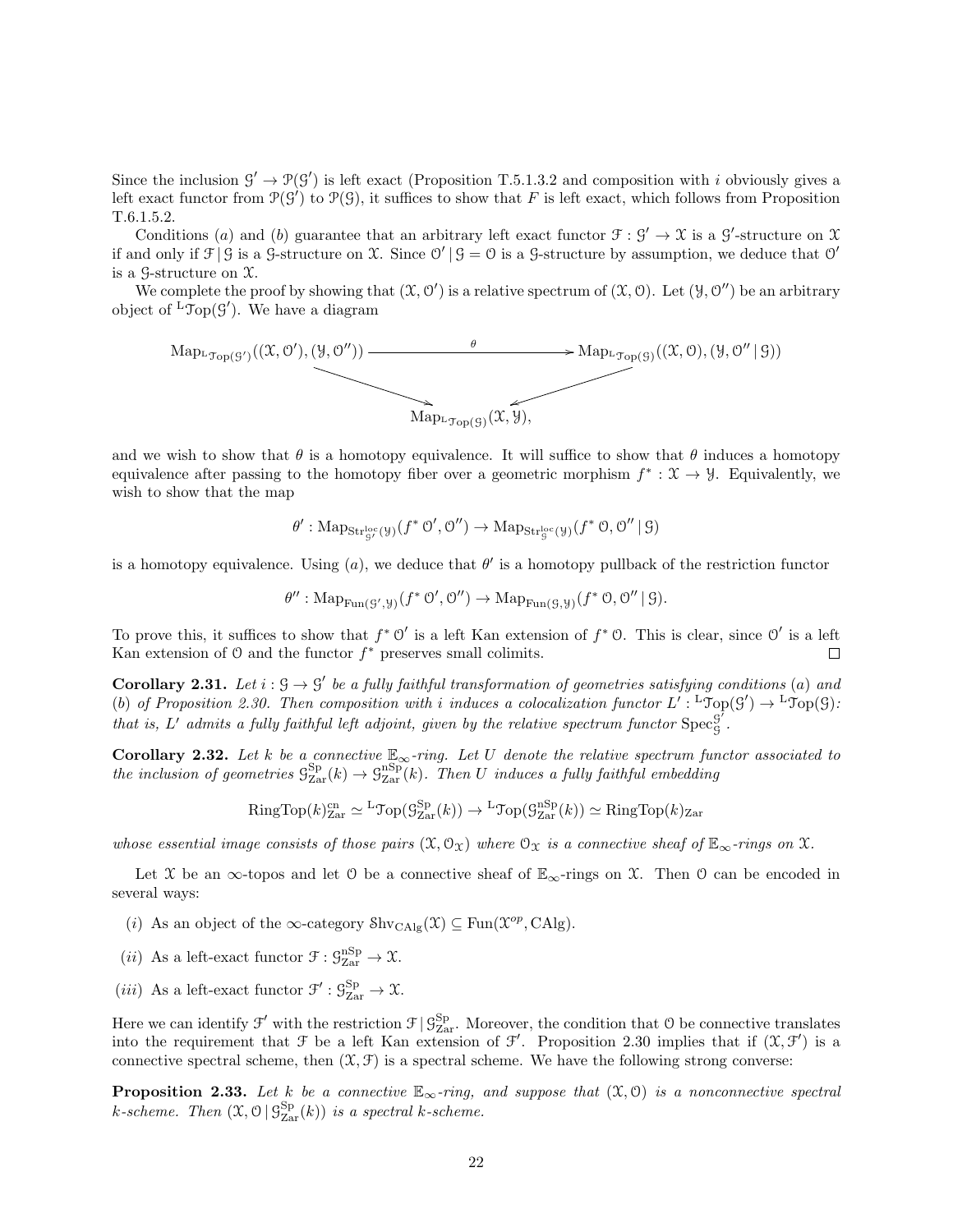**Corollary 2.34.** Let k be a connective  $\mathbb{E}_{\infty}$ -ring, and let U:  $\text{RingTop}(k)_{\text{Zar}}^{\text{cn}} \to \text{RingTop}(k)_{\text{Zar}}$  be the relative  $spectrum\ function\ associated\ to\ the\ inclusion\ of\ geometries\ S_{\rm Zar}^{\rm Sp}(k)\hookrightarrow S_{\rm Zar}^{\rm nSp}(k).$  Then U induces a fully faithful  $embedding SpSch(k) \rightarrow SpSch(k)^{nc}$ , whose essential image consists of those nonconnective spectral k-schemes  $(\mathfrak{X}, \mathcal{O}_{\mathfrak{X}})$  whose structure sheaf  $\mathcal{O}_{\mathfrak{X}}$  is connective.

Proof. Combine Corollary 2.32 with Proposition 2.33.

$$
\Box
$$

Proof of Proposition 2.33. Let  $Spec: CAlg_k \to RingTop(k)_{Zar}$  denote the absolute spectrum functor associated to the geometry  $\mathcal{G}_{\text{Zar}}^{\text{nSp}}(k)$ , and let  $\text{Spec}^{\text{cn}} : \text{CAlg}_{k}^{\text{cn}} \to \text{RingTop}(k)_{\text{Zar}}^{\text{cn}}$  be the absolute spectrum functor associated to  $\mathcal{G}^{\text{Sp}}_{\text{Zar}}(k)$ . The assertion is local on X, so we may assume that  $(\mathfrak{X}, \mathfrak{O})$  is an affine nonconnective spectral scheme of the form  $Spec(A)$ , where  $A \in CAlg_k$ . We will prove that  $(\mathfrak{X}, \mathcal{O} \mid \mathcal{G}^{Sp}_{Zar}(k))$  can be identified with the absolute spectrum  $Spec^{cn}(B)$ , where  $B = \tau_{\geq 0}A$  is the connective cover of  $\overline{A}$ .

Let  $\mathcal{F}: \mathcal{X}^{op} \to \text{CAlg}_k$  correspond to the structure sheaf O under the equivalence of  $\infty$ -categories  $\text{Fun}^{\text{lex}}(\mathcal{G}_{\text{Zar}}^{\text{nSp}}(k),\mathfrak{X})\simeq \text{Shv}_{\text{CAlg}_k}(\mathfrak{X}^{op}).$  Similarly, we let  $\mathcal{F}_0:\mathfrak{X}^{op}\to (\text{CAlg}_k)_{\geq 0}$  be the functor corresponding to  $\mathcal{O} \mid \mathcal{G}_{\text{Zar}}^{\text{Sp}}(k)$ , so that  $\mathcal{F}_0 \simeq \tau_{\geq 0} \circ \mathcal{F}$ .

We now appeal to the construction of the absolute spectrum  $Spec(A)$  given in §V.2.2. Let C denote the full subcategory of  $(CAlg_A)^{op}$  spanned by those A-algebras of the form  $A[\frac{1}{a}]$ , where  $a \in \pi_0 A$ . Using Theorem V.2.2.12, we can identify  $\mathfrak X$  with  $\text{Shv}(\mathcal{C})$  (where we take sheaves with respect to the topology on  $\mathfrak C$ determined by the geometry  $\mathcal{G}_{\text{Zar}}^{\text{nSp}}(k)$ , and  $\mathcal F$  with the sheafification of the presheaf given by the composition  $\mathbb{C}^{op} \hookrightarrow \mathrm{CAlg}_A \to \mathrm{CAlg}_k$ . Then  $\mathcal{F}_0$  is the sheafification of the composite functor

$$
\mathcal{C}^{op} \hookrightarrow \mathrm{CAlg}_A \to \mathrm{CAlg}_k \overset{\tau_{\geq 0}}{\to} (\mathrm{CAlg}_k)_{\geq 0}.
$$

Let  $\mathcal{C}_0$  be the full subcategory of  $(\text{CAlg}_{B}/\text{P}^p)$  spanned by those B-algebras of the form  $B[\frac{1}{a}]$ , where  $a \in \pi_0 B \simeq \pi_0 A$ . Proposition A.7.2.2.24 implies that the functor  $R \mapsto \tau_{\geq 0} R$  determines an equivalence of  $\infty$ -categories  $\mathcal{C}_0 \to \mathcal{C}$  (the inverse equivalence is given by the formula  $R \mapsto R \otimes_A B$ ). It follows that we can identify  $\mathcal{F}_0$  with the sheafification of the composition  $\mathcal{C}_0^{op} \hookrightarrow (\mathrm{CAlg}_B)_{\geq 0} \hookrightarrow (\mathrm{CAlg}_k)_{\geq 0}$ . Invoking Theorem V.2.2.12 again, we deduce that  $(\mathfrak{X}, \mathcal{O} \mid \mathcal{G}_{\text{Zar}}^{\text{Sp}}(k)) \simeq \text{Spec}^{\text{cn}}(B)$  as required.  $\Box$ 

Remark 2.35. In the proof of Proposition 2.33, the sheafification is not needed: Theorem 5.14 guarantees that the functors

$$
\mathcal{C}^{op} \hookrightarrow \mathrm{CAlg}_A \to \mathrm{CAlg}_k
$$
  

$$
\mathcal{C}_0^{op} \hookrightarrow (\mathrm{CAlg}_B)_{\geq 0} \to (\mathrm{CAlg}_k)_{\geq 0}
$$

are already sheaves with respect to the Zariski topologies on  $\mathcal C$  and  $\mathcal C_0$ .

**Definition 2.36.** Let k be an  $\mathbb{E}_{\infty}$ -ring. We will say that a spectral k-scheme  $(\mathfrak{X}, \mathcal{O}_{\mathfrak{X}})$  is n-localic if the  $\infty$ topos X is n-localic (Definition T.6.4.5.8). If k is connective and  $(\mathfrak{X}, \mathcal{O}_{\mathfrak{X}})$  is a connective spectral k-scheme, then we will say that  $(\mathfrak{X}, \mathcal{O}_{\mathfrak{X}})$  is *n*-truncated if  $\mathcal{O}_{\mathfrak{X}}$  is *n*-truncated, when regarded as a sheaf of  $\mathbb{E}_{\infty}$ -rings on X.

Combining Corollary 2.22 with Theorem V.2.5.16, we obtain the following relationship between classical and spectral algebraic geometry:

**Proposition 2.37.** Let k be a connective  $\mathbb{E}_{\infty}$ -ring, and let  $\text{Sch}^{\leq 0}_{\leq 0}(\mathcal{G}^{\text{Sp}}_{\text{Zar}}(k))$  denote the full subcategory of  $\text{Sch}(\mathcal{G}_{\text{Zar}}^{\text{Sp}}(k))$  spanned by the 0-localic, 0-truncated connective spectral k-schemes. Then  $\text{Sch}^{\leq 0}_{\leq 0}(\mathcal{G}_{\text{Zar}}^{\text{Sp}}(k))$  is canonically equivalent to (the nerve of) the category of schemes over the commutative ring  $\pi_0\overline{k}$ , in the sense of classical algebraic geometry.

**Remark 2.38.** Let k be a connective  $\mathbb{E}_{\infty}$ -ring and A a connective k-algebra, and consider the spectral kscheme  $(\mathfrak{X}, \mathcal{O}_{\mathfrak{X}})$  given by the spectrum of A. The underlying  $\infty$ -topos  $\mathfrak{X}$  can be identified with Shv $(X)$ , where X is the Zariski spectrum of the ordinary commutative ring  $\pi_0 A$ . This follows from Proposition V.3.4.15, but can also be deduced from the explicit construction provided by Theorem V.2.2.12, since the  $\infty$ -category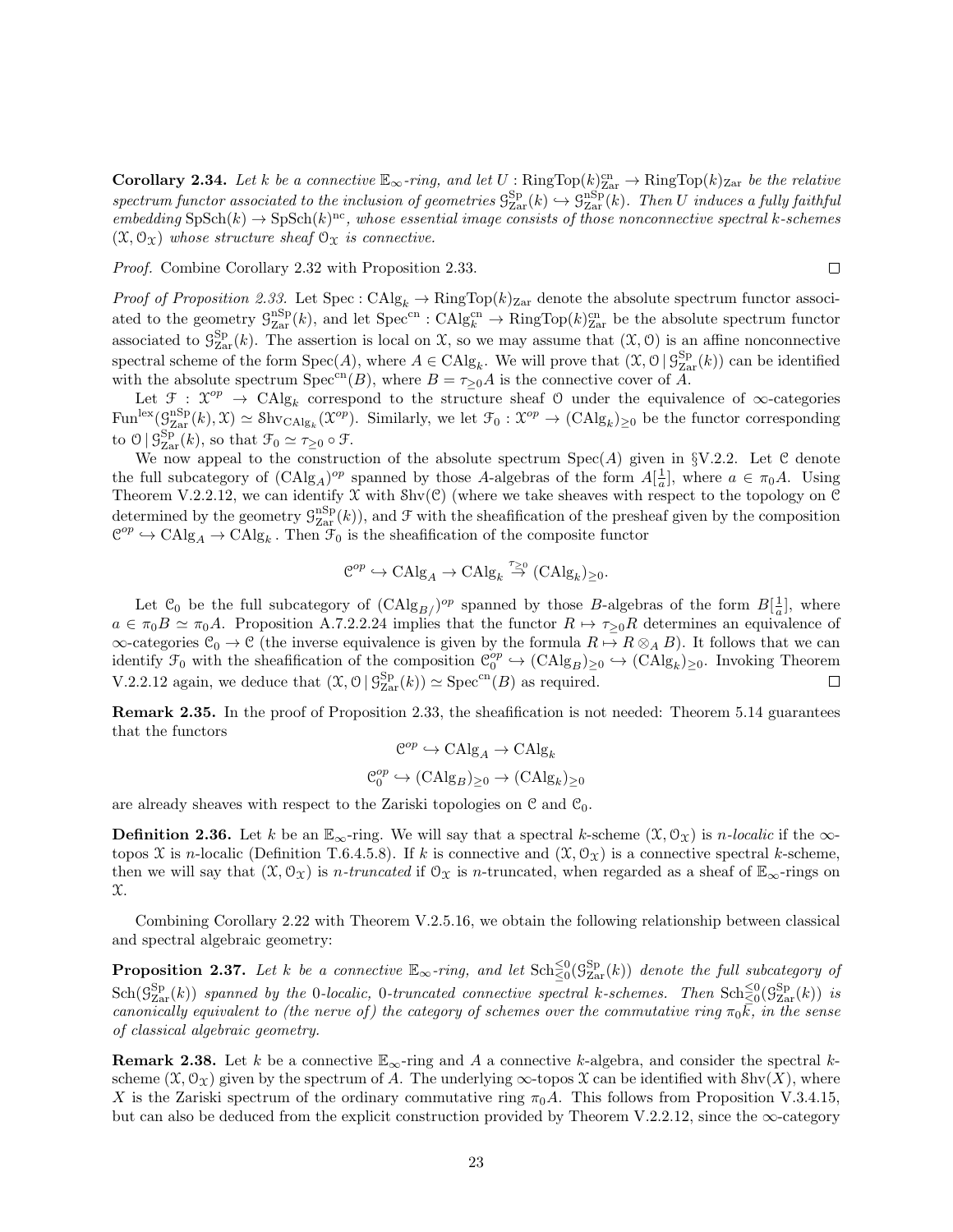of admissible A-algebras in  $CAlg_k$  is equivalent to the nerve of the ordinary category of commutative  $(\pi_0 A)$ algebras having the form  $(\pi_0 A) \left[\frac{1}{a}\right]$ . In other words, the local topology of spectral schemes is no more complicated than the local topology of ordinary schemes.

**Remark 2.39.** Let k be a connective  $\mathbb{E}_{\infty}$ -ring, and let  $(\mathcal{X}, \mathcal{O}_{\mathcal{X}})$  be a spectral k-scheme; we will abuse notation by identify  $\mathcal{O}_{\mathcal{X}}$  with the underlying  $\text{CAlg}_k$ -valued sheaf on  $\mathcal{X}$ . It follows from Proposition 2.33 that the pair  $(\mathfrak{X}, \tau_{>0} \mathcal{O}_{\mathfrak{X}})$  is a connective spectral k-scheme; we will refer to  $(\mathfrak{X}, \tau_{>0} \mathcal{O}_{\mathfrak{X}})$  as the *underlying* connective spectral k-scheme of  $(\mathfrak{X}, \mathfrak{O}_{\mathfrak{X}})$ . Using Proposition V.3.4.15, we conclude that each  $(\mathfrak{X}, \tau_{\leq n} \tau_{\geq 0} \mathfrak{O}_{\mathfrak{X}})$ is an *n*-truncated connective spectral k-scheme. In particular, if X is 0-localic and we take  $n = 0$ , then we obtain a 0-localic, 0-truncated connective spectral k-scheme  $(\mathfrak{X}, \pi_0 \mathfrak{O}_{\mathfrak{X}})$ , which we can identify with an ordinary  $(\pi_0 k)$ -scheme (Proposition 2.37). We will refer to  $(\mathfrak{X}, \pi_0 \mathfrak{O}_{\mathfrak{X}})$  as the underlying ordinary scheme of  $(\mathfrak{X}, \mathfrak{O}_{\mathfrak{X}}).$ 

We conclude this section with a characterization of the class of 0-localic spectral schemes, which establishes the equivalence of Definitions 2.27 and 2.2.

**Theorem 2.40.** Let k be an  $\mathbb{E}_{\infty}$ -ring, let X be a 0-localic  $\infty$ -topos,  $\mathcal{O}_{\mathfrak{X}}$  be a sheaf of  $\mathbb{E}_{\infty}$ -rings on X, which we will identify with a  $\mathcal{G}_{\rm Zar}^{\rm nSp}$ -structure on X. Then  $(\mathfrak{X},\mathcal{O}_{\mathfrak{X}})$  is a nonconnective spectral scheme if and only if the following conditions are satisfied:

- (1) The truncation  $(\mathfrak{X}, \pi_0 \mathfrak{O}_{\mathfrak{X}})$  is a 0-localic, 0-truncated connective spectral k-scheme, corresponding to an ordinary scheme  $(X, \mathcal{O}_X)$  (see Proposition 2.37).
- (2) For every integer i,  $\pi_i \mathcal{O}_X$  determines a quasi-coherent sheaf of  $\mathcal{O}_X$ -modules on X.
- (3) The 0th space of the structure sheaf  $\mathcal{O}_X$  is hypercomplete, when viewed as an object of X (see §T.6.5.2).

Moreover,  $(\mathfrak{X}, \mathcal{O}_{\mathfrak{X}})$  is affine if and only if  $(X, \mathcal{O}_{X})$  is an affine scheme.

*Proof.* First suppose that  $(\mathfrak{X}, \mathcal{O}_{\mathfrak{X}})$  is a spectral scheme. We will prove that  $(1), (2),$  and  $(3)$  are satisfied. Assertion (1) follows immediately from Remark 2.39. The remaining assertions are local on X (for assertion (3), this follows from Remark T.6.5.2.22), so we may assume without loss of generality that  $(\mathfrak{X}, \mathfrak{O}_{\mathfrak{X}})$  is an affine spectral scheme, given by the spectrum of an  $\mathbb{E}_{\infty}$ -ring A. Then X can be identified with the  $\infty$ -topos Shv(X), where X is the set of prime ideals in the commutative ring  $\pi_0 A$ , with a basis of open sets given by  $U_f = {\mathfrak{p} \subseteq \pi_0 A : f \notin \mathfrak{p}}$ , where f ranges over the collection of elements of  $\pi_0 A$  (Remark 2.38). Using Theorem V.2.2.12 and Proposition V.4.3.23, we can identify  $\mathcal{O}_{\mathfrak{X}}$  with the CAlg-valued sheaf described by the formula  $U_f \mapsto A[\frac{1}{f}]$  (Theorem 5.14 guarantees that this prescription is already a sheaf with respect to the Zariski topology on X). In particular,  $\pi_i \mathcal{O}_\mathcal{X}$  is the sheafification of the presheaf of  $\pi_0 A$ -modules described by the formula  $U_f \mapsto (\pi_i A)[\frac{1}{f}],$  which is the quasi-coherent sheaf associated to the module  $\pi_i A$ ; this proves (2). To prove (3), we are free to replace A by its connective cover (since this does not change the 0th space of  $\mathcal{O}_{\Upsilon}$ . Choose a Postnikov tower

$$
\ldots \to \tau_{\leq 2}A \to \tau_{\leq 1}A \to \tau_{\leq 0}A,
$$

for A, and let

$$
\ldots \to \mathcal{O}_{\mathfrak{X}}^{\leq 2} \to \mathcal{O}_{\mathfrak{X}}^{\leq 1} \to \mathcal{O}_{\mathfrak{X}}^{\leq 0}
$$

be the associated  $\text{CAlg}_{\geq 0}$ -valued sheaves on X. Using the formula above, we conclude that the canonical map  $\mathcal{O}_{\mathfrak{X}} \to \varprojlim \{ \mathcal{O}_{\mathfrak{X}}^{\leq n} \}$  is an equivalence. To prove (3), it will therefore suffice to show that each  $\mathcal{O}_{\mathfrak{X}}^{\leq n}$  has a hypercomplete 0th space, which is clear (since each  $\mathcal{O}_{\overline{x}}^{\leq n}$  is *n*-truncated).

We now prove the converse. Suppose that (1), (2), and (3) are satisfied; we wish to prove that  $(\mathfrak{X}, \mathcal{O}_{\mathfrak{X}})$  is a spectral scheme. The assertion is local on X, so we may assume without loss of generality that  $(X, \pi_0 \mathcal{O}_X)$ is an affine scheme, given by the spectrum of a commutative ring R. We will show that  $(\mathfrak{X}, \mathfrak{O}_{\mathfrak{X}})$  is an affine spectral scheme. We begin by treating the case where the structure sheaf  $\mathcal{O}_{\mathcal{X}}$  is connective (as a sheaf of  $\mathbb{E}_{\infty}$ -rings on  $\mathfrak{X}$ ).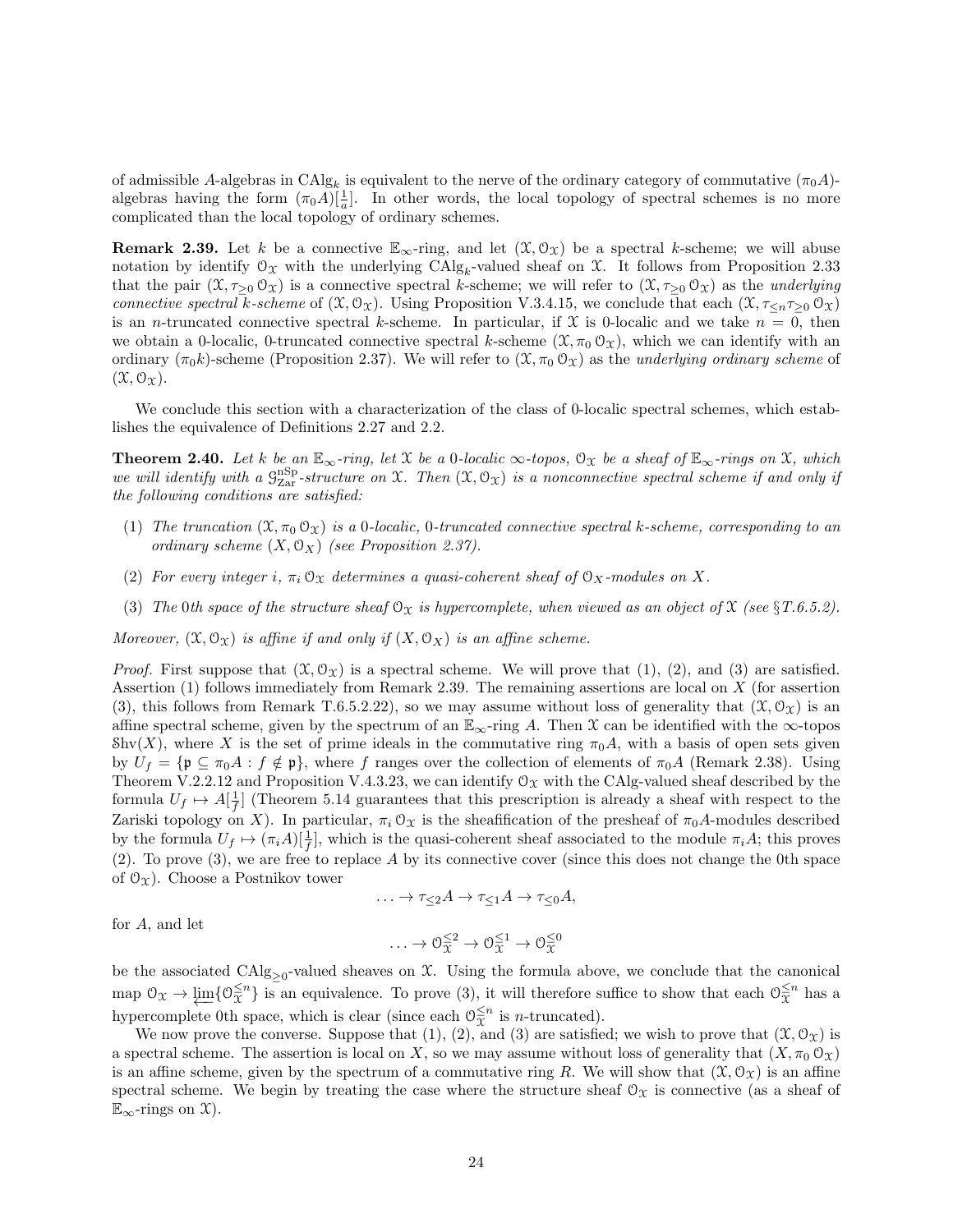Applying (2), we conclude that each  $\pi_i \mathcal{O}_{\mathfrak{X}}$  is the quasi-coherent sheaf associated to an R-module  $M_i$ . For each  $n \geq 0$ , let  $A_{\leq n} \in \text{CAlg}$  denote the global sections  $\Gamma(\mathfrak{X}; \tau_{\leq n} \mathfrak{O}_{\mathfrak{X}})$ . There is a convergent spectral sequence

$$
E_2^{p,q} = \mathrm{H}^p(X; \pi_q(\tau_{\leq n} \mathcal{O}_X)) \Rightarrow \pi_{q-p} A_{\leq n}.
$$

Since X is affine, the quasi-coherent sheaves  $\pi_i \mathcal{O}_X$  have no cohomology in positive degrees, and the above spectral sequence degenerates to yield isomorphisms

$$
\pi_i A_{\leq n} \simeq \begin{cases} M_i & \text{if } i \leq n \\ 0 & \text{otherwise.} \end{cases}
$$

In particular,  $\pi_0 A_{\leq n} \simeq R$ .

Fix  $n \geq 0$ , and let  $(\mathfrak{X}_n, \mathfrak{O}_{\mathfrak{X}_n})$  be the spectrum of  $A_{\leq n}$ . The equivalence  $A_n \simeq \Gamma(\mathfrak{X}; \tau_{\leq n} \mathfrak{O}_{\mathfrak{X}})$  induces a map  $\phi_n: (\mathfrak{X}, \tau_{\leq n} \mathfrak{O}_{\mathfrak{X}}) \to (\mathfrak{X}_n, \mathfrak{O}_{\mathfrak{X}_n})$  in RingTop<sub>Zar</sub>. The above argument shows that the induced geometric morphism  $\phi_n^* : \mathcal{X}_n \to \mathcal{X}$  is an equivalence of  $\infty$ -topoi, and that  $\phi_n$  induces an isomorphism of quasi-coherent sheaves  $\phi_n^*(\pi_i \mathcal{O}_{\mathfrak{X}_n}) \simeq \pi_i \mathcal{O}_{\mathfrak{X}}$  for  $0 \leq i \leq n$ . Since the structure sheaves on both sides are *n*-truncated, we conclude that  $\phi_n$  is an equivalence.

Let  $A \in \mathrm{CAlg}$  be a limit of the tower

$$
\ldots \to A_{\leq 2} \to A_{\leq 1} \to A_{\leq 0},
$$

so that  $\pi_0 A \simeq R$ . We can therefore identify the spectrum of A with  $(\mathfrak{X}, \mathcal{O}'_{\mathfrak{X}})$ . The first part of the proof shows that  $\mathcal{O}'_{\mathcal{X}}$  is the inverse limit of its truncations  $\tau_{\leq n} \mathcal{O}'_{\mathcal{X}} \simeq \phi_n^* \mathcal{O}_{\mathcal{X}_n} \simeq \tau_{\leq n} \mathcal{O}_{\mathcal{X}}$ . Passing to the inverse limit, we obtain a map  $\psi : \mathcal{O}_{\mathfrak{X}} \to \lim \{ \tau_{\leq n} \mathcal{O}_{\mathfrak{X}} \} \simeq \mathcal{O}_{\mathfrak{X}}'$ . By construction,  $\psi$  induces an isomorphism on all (sheaves of) homotopy groups, and is therefore  $\infty$ -connective. Since the 0th space of  $\mathcal{O}'_{\mathcal{X}}$  is hypercomplete (being the inverse limit of truncated objects of  $\mathfrak{X}$ ) and the 0th space of  $\mathfrak{O}_{\mathfrak{X}}$  is hypercomplete by (3), we deduce that  $\psi$  is an equivalence, so that  $(\mathfrak{X}, \mathfrak{O}_{\mathfrak{X}}) \simeq \text{Spec}^{\mathbb{Z}}(A)$  is an affine spectral scheme.

We now treat the general case. The pair  $(\mathfrak{X}, \tau_{\geq 0} \mathfrak{O}_{\mathfrak{X}})$  satisfies conditions  $(1), (2),$  and  $(3),$  so the argument above proves that  $(\mathfrak{X}, \tau_{\geq 0} \mathfrak{O}_{\mathfrak{X}}) \simeq \text{Spec}^{\mathbb{Z}}(A)$  for some connective  $\mathbb{E}_{\infty}$ -ring A. Let  $B \in \text{CAlg}$  be the  $\mathbb{E}_{\infty}$ -ring of global sections of  $\mathcal{O}_{\mathfrak{X}}$ . Then  $\tau_{\geq 0}B$  is connective cover of the algebra of global sections of  $\tau_{\geq 0}\mathcal{O}_{\mathfrak{X}}$ , and is therefore equivalent to A. In particular, we can identify  $Spec^Z(B)$  with  $(\mathfrak{X}, \mathcal{O}'_{\mathfrak{X}})$ , for some sheaf of  $\mathbb{E}_{\infty}$ -rings  $\mathcal{O}'_{\mathcal{X}}$  on X. To complete the proof, it will suffice to show that the canonical map  $\tilde{\theta}: \mathcal{O}'_{\mathcal{X}} \to \mathcal{O}_{\mathcal{X}}$  is an equivalence. Let F denote the fiber of the map  $\theta$ , viewed as an object of  $\text{Shv}_{\text{Sp}}(\mathfrak{X})$ . Since  $\theta$  induces an equivalence on the level of connective covers, we deduce that  $\tau_{\geq 0} \mathcal{F} \simeq 0$ . We wish to prove that  $\mathcal{F} \simeq 0$ . Suppose otherwise. Since  $\text{Shv}_{\text{Sp}}(\mathfrak{X})$  is right complete (Proposition 1.7), we deduce that there exists an integer n (necessarily positive) such that  $\pi_n \mathcal{F}$  is nonzero. We will assume that n is chosen minimal with respect to this property. We have an exact sequence of sheaves of  $\mathcal{O}_X$ -modules

$$
\pi_{1-n} \circlearrowleft_{\mathcal{X}}' \to \pi_{1-n} \circlearrowleft_{\mathcal{X}} \to \pi_{-n} \circlearrowleft \to \pi_{-n} \circlearrowleft_{\mathcal{X}}' \to \pi_{-n} \circlearrowleft_{\mathcal{X}}.
$$

The homotopy groups of  $\mathcal{O}_{\mathfrak{X}}$  are quasi-coherent sheaves on X by (2). Since  $(\mathfrak{X}, \mathcal{O}'_{\mathfrak{X}})$  is a spectral scheme, it also satisfies (2) (by the first part of the proof), so that homotopy groups of  $\mathcal{O}'_{\mathcal{X}}$  are also quasi-coherent. It follows that  $\pi_{-n} \mathcal{F}$  is a nonzero quasi-coherent sheaf on the affine scheme  $(X, \mathcal{O}_X)$ , and therefore has a nonvanishing global section. The minimality of n guarantees that  $\pi_{-n}\Gamma(X;\mathcal{F}) \simeq \Gamma(X;\pi_{-n}\mathcal{F})$ , so that the spectrum  $\Gamma(X; \mathcal{F})$  is nonzero. But  $\Gamma(X; \mathcal{F})$  can be identified with the fiber of the map of global sections  $\Gamma(X; \mathcal{O}'_{X}) \to \Gamma(X; \mathcal{O}_{X})$ , which is equivalent to the identity map on the  $\mathbb{E}_{\infty}$ -ring B. We therefore obtain a contradiction, which completes the proof.  $\Box$ 

**Remark 2.41.** Since the assertion of Theorem 2.40 is local, it generalizes easily to the case where  $\mathfrak X$  is not assumed to be 0-localic; we leave the formulation of this generalization to the reader.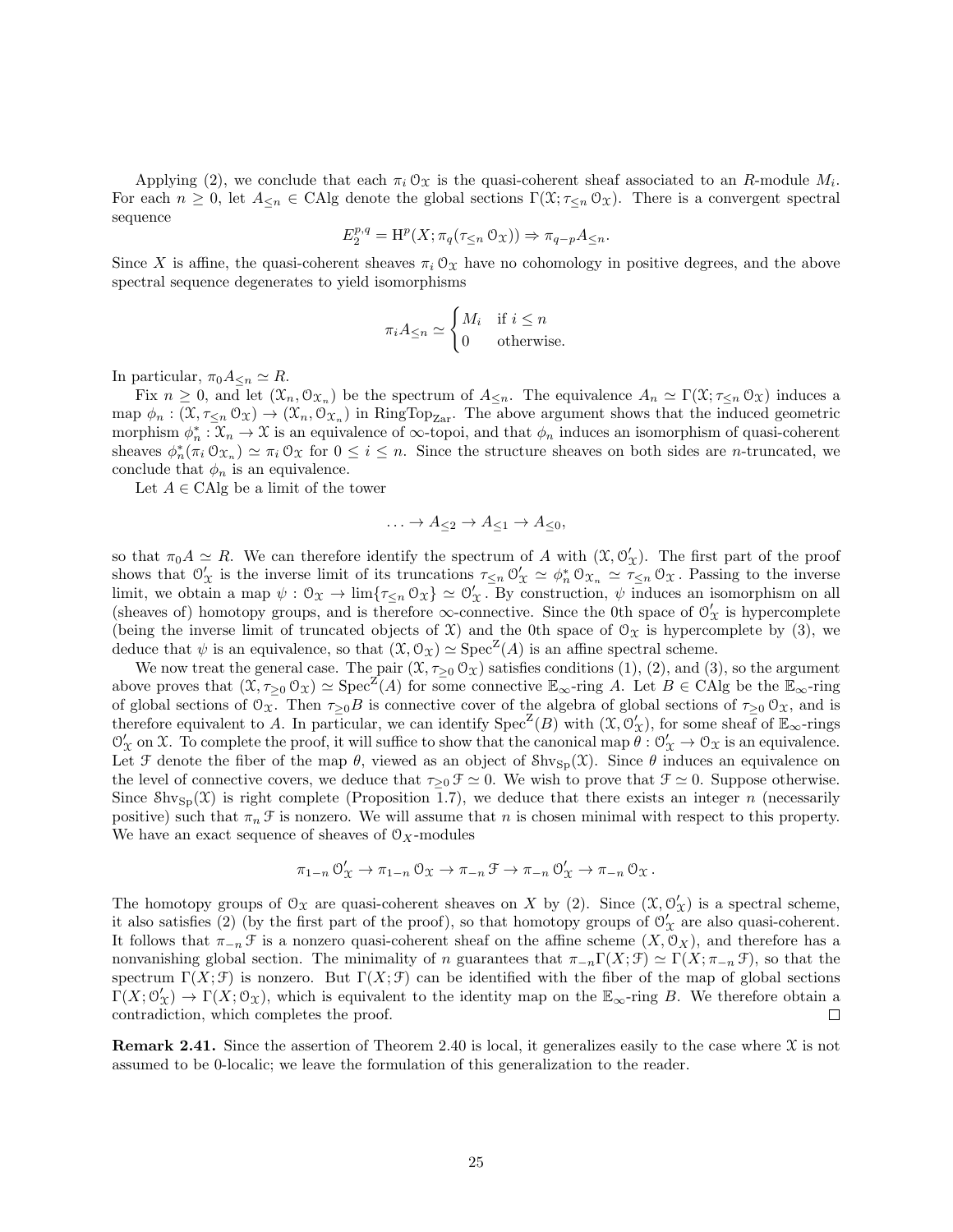# 3 Coherent ∞-Topoi

Let  $(X, \mathcal{O}_X)$  be a scheme. Recall that  $(X, \mathcal{O}_X)$  is said to be quasi-compact if the topological space X is quasi-compact: that is, if every covering of X admits a finite subcovering. The scheme  $(X, \mathcal{O}_X)$  is said to be quasi-separated if, whenever U and V are quasi-compact open subsets of X, the intersection  $U \cap V$  is also quasi-compact.

Our goal in this section is to introduce a hierarchy of compactness conditions, generalizing the notions of quasi-compactness and quasi-separatedness to the ∞-categorical setting. Although our main goal is to apply these ideas in the setting of spectral schemes and spectral Deligne-Mumford stacks, we will begin with a general discussion which makes sense in any  $\infty$ -topos.

**Definition 3.1.** Let X be an  $\infty$ -topos. We will say that X is quasi-compact if every covering of X has a finite subcovering: that is, for every effective epimorphism  $\coprod_{i\in I} U_i \to \mathbf{1}$  in X (where  $\mathbf{1}$  is the final object of X), there exists a finite subset  $I_0 \subseteq I$  such that the map  $\prod_{i\in I} U_i \to \mathbf{1}$  is also an effective epimorphism. We say that an object  $X \in \mathcal{X}$  is quasi-compact if the  $\infty$ -topos  $\mathcal{X}_{X}$  is quasi-compact.

Let  $n \geq 0$  be an integer. We will define the notion of an *n*-coherent  $\infty$ -topos by induction on *n*. We say that an  $\infty$ -topos X is 0-coherent if it is quasi-compact. Assume that we have defined the notion of an n-coherent  $\infty$ -topos for some  $n \geq 0$ . We will say that an object  $U \in \mathcal{X}$  of an  $\infty$ -topos  $\mathcal{X}$  is n-coherent if the  $\infty$ -topos  $\mathcal{X}_{U}$  is n-coherent. We say that X is locally n-coherent if, for every object  $X \in \mathcal{X}$ , there exists an effective epimorphism  $\coprod_i U_i \to X$ , where each  $U_i$  is *n*-coherent. We say that X is  $(n + 1)$ -coherent if it is locally n-coherent, and the collection of n-coherent objects of  $X$  is closed under finite products.

**Remark 3.2.** Let X be an  $\infty$ -topos. Then X is quasi-compact if and only if, for every collection of (-1)truncated objects  $\{U_i \in \mathfrak{X}\}_{i \in I}$  such that  $\tau_{\leq -1}(\coprod_{i \in I} U_i)$  is a final object of X, there exists a finite subset  $I_0 \subseteq I$  such that  $\tau_{\le-1}(\coprod_{i\in I_0} U_i)$  is a final object of X. In particular, the condition that X is quasi-compact depends only on the underlying locale  $\tau \lt_{-1} \mathfrak{X}$ .

**Remark 3.3.** Let X be an n-coherent  $\infty$ -topos for  $n > 0$ . The collection of  $(n - 1)$ -coherent objects of  $\mathfrak X$  is stable under finite products. In particular, the final object of  $\mathfrak X$  is  $(n-1)$ -coherent, so that  $\mathfrak X$  is  $(n-1)$ -coherent. It follows that an n-coherent  $\infty$ -topos is also m-coherent for each  $m \leq n$ .

**Remark 3.4.** Let X be a locally n-coherent  $\infty$ -topos. Then  $\mathcal{X}_{/U}$  is locally n-coherent for any object  $U \in \mathcal{X}$ . In this case, an object  $X \in \mathfrak{X}$  is  $(n + 1)$ -coherent if and only if it is *n*-coherent and, for every pullback diagram



in X, if U and V are *n*-coherent, then  $U \times_X V$  is also *n*-coherent.

**Remark 3.5.** Suppose that  $\mathcal{X} = \prod_{1 \leq i \leq k} \mathcal{X}_i$  is a product of finitely many  $\infty$ -topoi (corresponding to a coproduct in the  $\infty$ -category <sup>R</sup>Top). Then X is n-coherent if and only if each  $\mathfrak{X}_i$  is n-coherent. It follows that if *y* is any  $\infty$ -topos, then a finite coproduct  $U = \coprod_{1 \leq i \leq k} U_i$  in *y* is *n*-coherent if and only if each  $U_i$  is n-coherent.

**Remark 3.6.** Let X be a locally *n*-coherent  $\infty$ -topos and let  $X \in \mathcal{X}$  be a quasi-compact object. The assumption that X is locally *n*-coherent guarantees the existence of an effective epimorphism  $\coprod_{i\in I} U_i \to X$ , where each  $U_i$  is n-coherent. Since X is quasi-compact, we may assume that the index set I is finite. Then  $U = \coprod_{i \in I} U_i$  is n-coherent by Remark 3.5. It follows that there exists an effective epimorphism  $U \to X$ , where  $U$  is *n*-coherent.

**Definition 3.7.** Let X be an  $\infty$ -topos which is locally *n*-coherent. We will say that a morphism  $f : X' \to X$ in X is relatively n-coherent if, for every n-coherent object  $U \in \mathcal{X}$  and every morphism  $U \to X$ , the fiber product  $U \times_X X'$  is also *n*-coherent.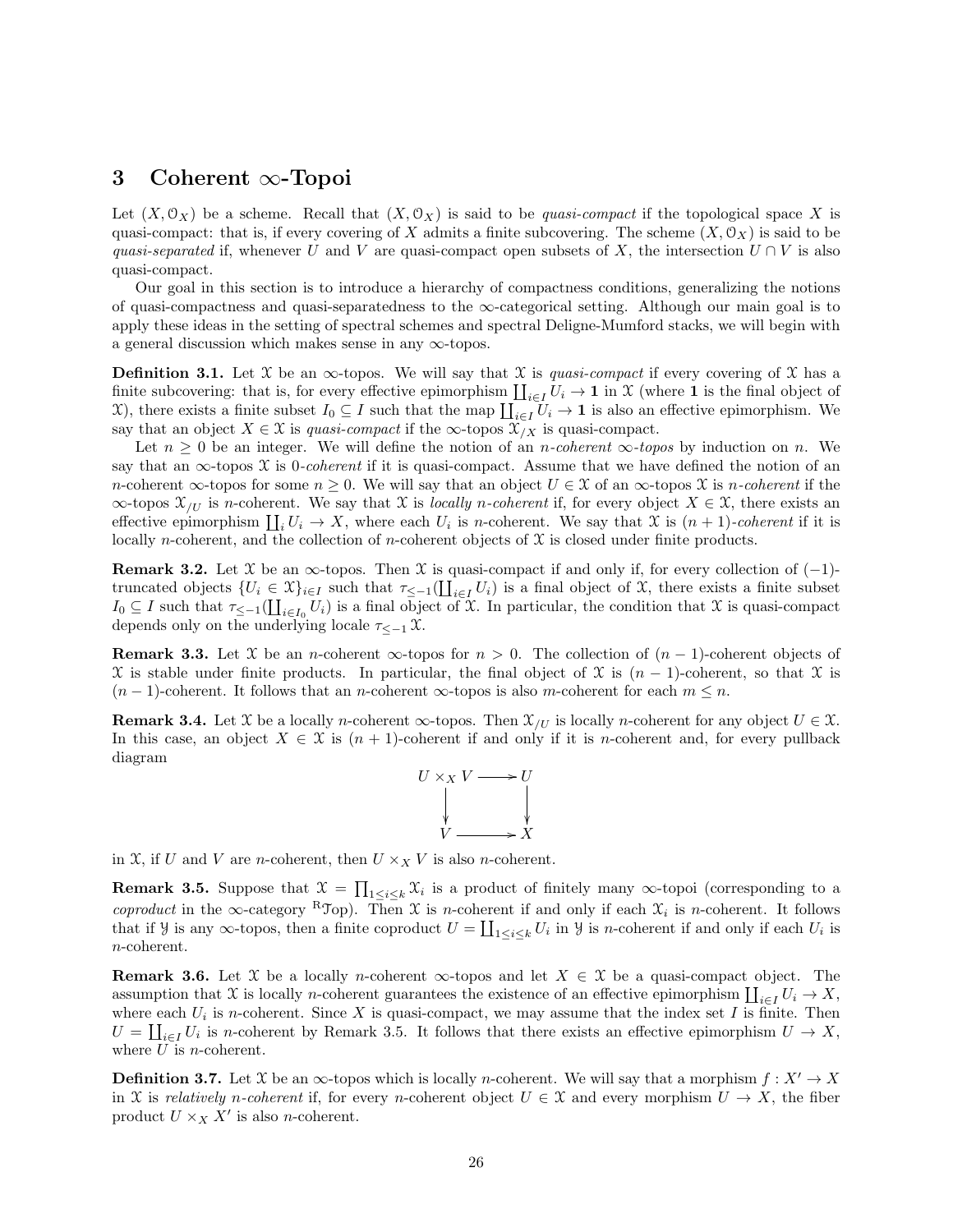**Example 3.8.** Let X be a locally *n*-coherent  $\infty$ -topos. If  $f : X' \to X$  is a morphism such that X' is *n*-coherent and X is  $(n + 1)$ -coherent, then f is relatively *n*-coherent.

**Proposition 3.9.** Let  $n \geq 0$  be an integer and X an  $\infty$ -topos, and let  $f : X_0 \to X$  be a morphism in X. Assume that if  $n > 0$ , then  $\mathfrak X$  is locally  $(n - 1)$ -coherent and that f is relatively  $(n - 1)$ -coherent. Then:

- (1) The map f is relatively m-coherent for each  $m < n$ .
- (2) Assume that f is an effective epimorphism and that  $X_0$  is n-coherent. Then X is n-coherent.

*Proof.* The proof proceeds by induction on n. Suppose first that  $n = 0$ ; we must show that if f is an effective epimorphism and  $X_0$  is quasi-compact, then X is quasi-compact. Choose an effective epimorphism  $\prod_{i\in I} X_i \to X$ . Then the induced map  $\prod_{i\in I} (X_i \times_X X_0) \to X_0$  is also an effective epimorphism. Since  $X_0$  is quasi-compact, there exists a finite subset  $I_0 \subseteq I$  such that the map  $\coprod_{i\in I_0} (X_i \times_X X_0) \to X_0$  is an effective epimorphism. Since  $f$  is an effective epimorphism, we conclude that the composite map

$$
\coprod_{i \in I_0} (X_i \times_X X_0) \to X_0 \to X
$$

is an effective epimorphism. This map factors through  $\phi: \coprod_{i\in I_0} X_i \to X$ , so that  $\phi$  is an effective epimorphism as desired.

Now suppose that  $n > 0$ . We begin by proving (1). Choose a morphism  $U \to X$ , where U is m-coherent; we must show that  $U_0 = U \times_X X_0$  is m-coherent. Remark 3.6 guarantees the existence of an effective epimorphism  $g: V \to U$ , where V is  $(n-1)$ -coherent. It follows from Example 3.8 that g is relatively  $(m-1)$ -coherent. Let  $V_0 = V \times_X X_0$  and  $g_0 : V_0 \to U_0$  the induced map, so that  $g_0$  is also relatively  $(m-1)$ coherent. Our assumption that f is relatively  $(n-1)$ -coherent guarantees that  $V_0$  is  $(n-1)$ -coherent, and therefore m-coherent (Remark 3.3). Since  $g_0$  is an effective epimorphism, the inductive hypothesis guarantees that  $U_0$  is m-coherent, as desired.

We now prove  $(2)$ . We will show that X satisfies the criterion for *n*-coherence described in Remark 3.4. The inductive hypothesis guarantees that X is  $(n-1)$ -coherent. Choose maps  $U \to X$  and  $V \to X$ , where U and V are  $(n-1)$ -coherent; we wish to show that  $U \times_X V$  is  $(n-1)$ -coherent. Let  $U_0 = U \times_X X_0$  and  $V_0 = V \times_X X_0$ . Since f is relatively  $(n-1)$ -coherent,  $U_0$  and  $V_0$  are  $(n-1)$ -coherent. Since  $X_0$  is n-coherent, we deduce that  $U_0 \times_{X_0} V_0$  is  $(n-1)$ -coherent. The map  $f': U_0 \times_{X_0} V_0 \to U \times_X V$  is a pullback of f and therefore relatively  $(n-2)$ -coherent by (1). Since f' is an effective epimorphism, the inductive hypothesis guarantees that  $U \times_X V$  is  $(n-1)$ -coherent, as desired. П

**Corollary 3.10.** Let X be an  $\infty$ -topos and suppose we are given a full subcategory  $\mathcal{X}_0 \subseteq \mathcal{X}$  with the following properties:

- (a) Every object  $U \in \mathfrak{X}_0$  is an n-coherent object of  $\mathfrak X$
- (b) For every object  $X \in \mathcal{X}$ , there exists an effective epimorphism  $\coprod U_i \to X$ , where each  $U_i$  belongs to  $\mathfrak{X}_0$ .

Then:

- (1) A morphism  $f: X' \to X$  in X is relatively n-coherent if and only if, for every morphism  $U \to X$  where  $U \in \mathfrak{X}_0$ , the fiber product  $U' = U \times_X X'$  is n-coherent.
- (2) An object  $X \in \mathcal{X}$  is  $(n+1)$ -coherent if and only if it is quasi-compact and, for every pair of maps  $U \to X$ ,  $V \to X$  where  $U, V \in \mathfrak{X}_0$ , the fiber product  $U \times_X V$  is n-coherent.

*Proof.* We first prove (1). The "only if" direction is obvious. For the converse, choose a map  $V \to X$  where V is n-coherent; we wish to show that  $V' = V \times_X X'$  is n-coherent. Condition (b) and the quasi-compactness of V guarantee the existence of an effective epimorphism  $g: \coprod_{i\in I} U_i \to V$ , where each  $U_i$  belongs to  $\mathcal{X}_0$ and the index set I is finite. Let  $g' : \coprod_{i \in I} (U_i \times_X X') \to V'$  be the induced map. Using our hypothesis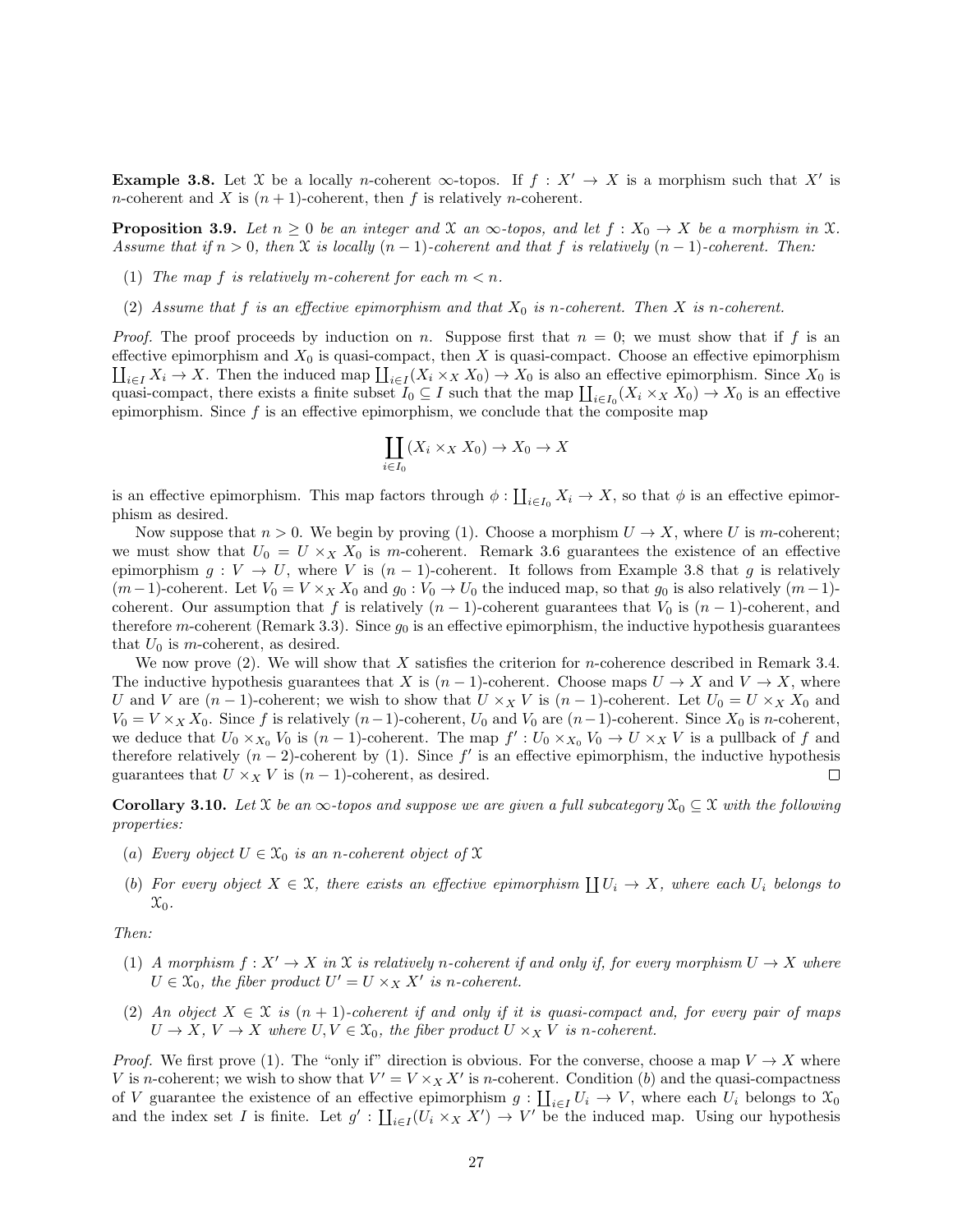together with Remark 3.5, we see that  $\prod_{i\in I} (U_i \times_X X')$  is n-coherent. The map g is relatively  $(n-1)$ -coherent by Example 3.8, so that g' is relatively  $(n-1)$ -coherent. Applying Proposition 3.9, we deduce that V' is n-coherent as desired.

We now prove  $(2)$  using induction on n. The "only if" direction is again obvious. Assume therefore that X is quasi-compact and that  $U \times_X V$  is n-coherent whenever  $U, V \in \mathcal{X}_0$ . We note that X is n-coherent: this follows from the inductive hypothesis if  $n > 0$ , or by assumption if  $n = 0$ . Using (1), we see that the map  $U \to X$  is relatively n-coherent whenever  $U \in \mathfrak{X}_0$ . Consequently, if V is an arbitrary n-coherent object of X and we are given a map  $g: V \to X$ , then  $U \times_X V$  is n-coherent for each  $U \in \mathfrak{X}_0$ . Applying (1) again, we deduce that g is relatively n-coherent. It follows that the fiber product  $U \times_X V$  is n-coherent whenever U and V are *n*-coherent, so that X is  $(n + 1)$ -coherent by Remark 3.4.  $\Box$ 

**Corollary 3.11.** Let X be a locally n-coherent  $\infty$ -topos, and let  $f : X' \to X$  be a morphism in X. Suppose that there exists an effective epimorphism  $U \to X$  such that the induced map  $f' : U' \to U$  is relatively *n*-coherent, where  $U' = X' \times_X U$ . Then f is relatively *n*-coherent.

*Proof.* Suppose we are given a map  $Y \to X$ , where Y is n-coherent. We wish to prove that  $Y' = X' \times_X Y$  is n-coherent. Replacing X by Y and U by  $Y \times_X U$ , we are reduced to proving that if X is n-coherent, then  $X'$  is also *n*-coherent.

Since X is locally *n*-coherent, there exists an effective epimorphism  $\prod_{i\in I} U_i \to U$ , where each  $U_i$  is *n*-coherent. The composite map  $\prod_{i\in I} U_i \to U \to X$  is also an effective epimorphism. Since X is quasicompact, there exists a finite subset  $I_0 \subseteq I$  such that the map  $\coprod_{i\in I_0} U_i \to X$  is an effective epimorphism. The coproduct  $\coprod_{i\in I_0} U_i$  is *n*-coherent (Remark 3.5). Replacing U by  $\coprod_i U_i$ , we can reduce to the case where U is n-coherent. Since  $f'$  is relatively n-coherent, we deduce that U' is n-coherent. Since X is n-coherent and U is  $(n-1)$ -coherent, the map  $U \to X$  is relatively  $(n-1)$ -coherent (if  $n > 0$ ), so the induced map  $U' \rightarrow X'$  is an effective epimorphism which is  $(n-1)$ -coherent (if  $n > 0$ ). Proposition 3.9 now implies that  $X'$  is *n*-coherent as desired.  $\Box$ 

**Definition 3.12.** Let  $\mathcal{X}$  be an  $\infty$ -topos. We will say that  $\mathcal{X}$  is *coherent* if it is *n*-coherent for every integer n. We will say that an object  $U \in \mathfrak{X}$  is coherent if the  $\infty$ -topos  $\mathfrak{X}_{/U}$  is coherent. We will say that X is locally coherent if, for every object  $X \in \mathcal{X}$ , there exists an effective epimorphism  $\prod_i U_i \to X$  where each  $U_i$ is coherent.

**Example 3.13.** Let  $\mathcal{X} = \mathcal{S}$  be the  $\infty$ -category of spaces. Then  $\mathcal{X}$  is coherent and locally coherent. An object  $X \in \mathcal{X}$  is n-coherent if and only if the homotopy sets  $\pi_i(X, x)$  are finite for every point  $x \in X$  and all  $i \leq n$ .

**Remark 3.14.** Let  $\mathcal{X}$  be an  $\infty$ -topos. The collection of coherent objects of  $\mathcal{X}$  is closed under the formation of pullbacks.

**Lemma 3.15.** Let X be an  $\infty$ -topos and  $f^*: \mathcal{X} \to \mathcal{Y}$  a geometric morphism, which exhibits  $\mathcal{Y}$  as a cotopological localization of X (see Definition T.6.5.2.17). Let  $n \geq 0$  be an integer, and assume that X is locally  $(n-1)$ coherent if  $n > 0$ .

- (1) An object  $X \in \mathcal{X}$  is n-coherent if and only if  $f^*X \in \mathcal{Y}$  is n-coherent.
- (2) An object  $Y \in \mathcal{Y}$  is n-coherent if and only if  $f_*Y \in \mathcal{X}$  is n-coherent.
- (3) If  $n > 0$ , the ∞-topos y is locally  $(n 1)$ -coherent.

*Proof.* Since  $f^*$  is a localization functor, the counit map  $f^*f_*Y \to Y$  is an equivalence for each  $Y \in \mathcal{Y}$ . Consequently, assertion (2) follows from (1), applied to  $X = f_*Y$ . We prove (1) by induction on n. We first note that the inductive hypothesis implies (3). To see this, assume that  $n > 0$  and let  $Y \in \mathcal{Y}$ , so that  $Y \simeq f^*X$  for  $X = f_*Y \in \mathfrak{X}$ . Since X is locally  $(n-1)$ -coherent, there exists an effective epimorphism  $\prod V_i \to X$  where each  $V_i$  is  $(n-1)$ -coherent. This induces an effective epimorphism  $\prod f^*V_i \to Y$  in  $\mathcal{Y}$ , and each  $f^*V_i$  is  $(n-1)$ -coherent by the inductive hypothesis.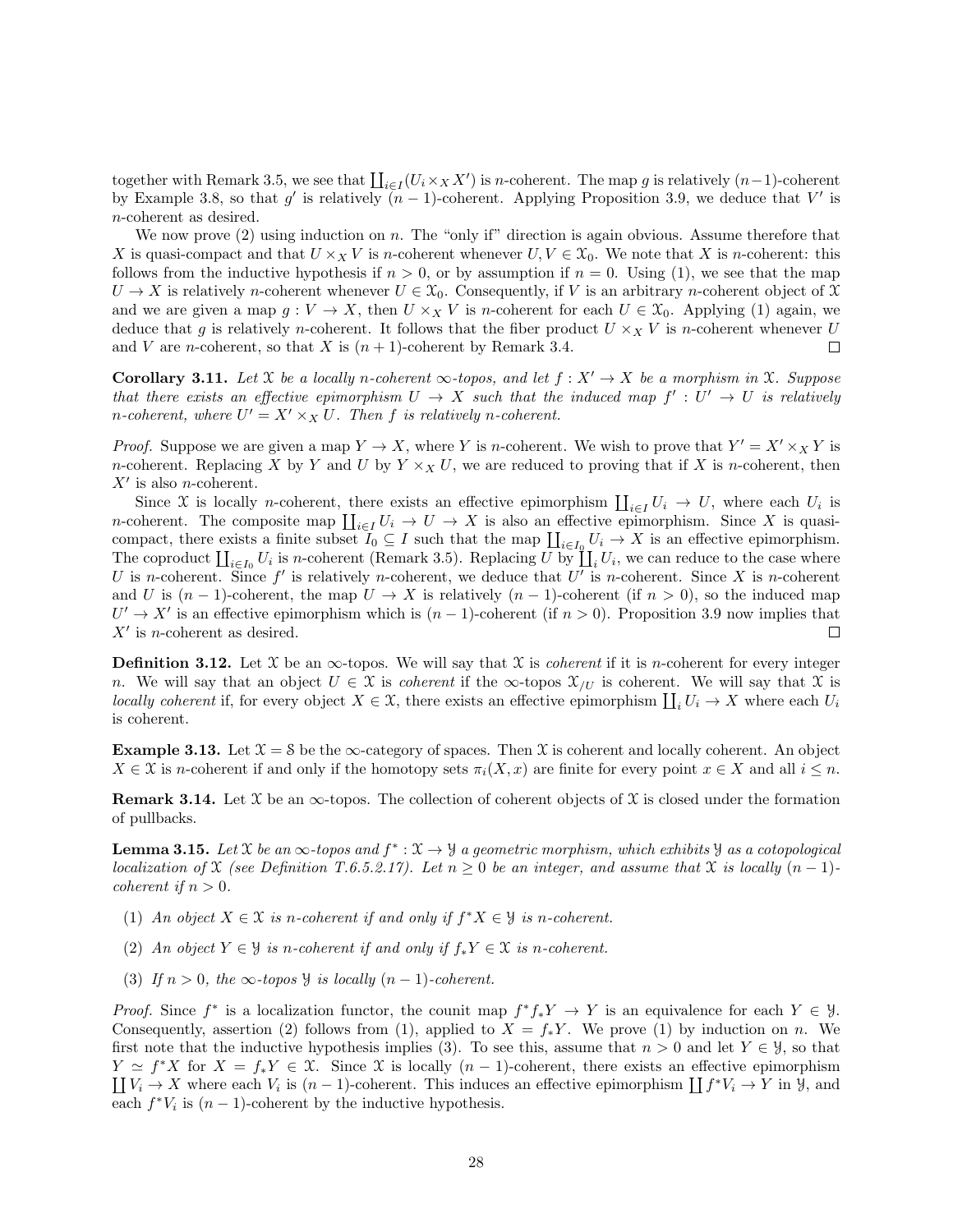We now prove (1) in the case  $n = 0$ . Suppose that  $X \in \mathcal{X}$  is quasi-compact; we wish to show that  $f^*X \in \mathcal{Y}$  is quasi-compact. Choose an effective epimorphism  $u: \coprod_{i \in I} U_i \to f^*X$  in  $\mathcal{Y}$ . For  $i \in I$ , let  $V_i = f_* U_i \times_{f_*f^*X} X$ , so that  $u \simeq f^* v$  for some map  $v : \coprod_{i \in I} V_i \to X$ . Since  $f^*$  is a cotopological localization, the map v is an effective epimorphism. Since X is quasi-compact, there exists a finite subset  $I_0 \subseteq I$  such that the induced map  $v' : \coprod_{i \in I_0} V_i \to X$  is an effective epimorphism. It follows that  $f^*(v') = u' : \coprod_{i \in I_0} U_i \to f^*X$ is an effective epimorphism as well.

Now suppose that  $f^*X$  is quasi-compact. We wish to prove that X is quasi-compact. Choose an effective epimorphism  $v: \coprod_{i\in I} V_i \to X$ , so that  $u = f^*v$  is an effective epimorphism  $\mathcal{Y}$ . Since  $f^*X$  is quasi-compact, there exists a finite subset  $I_0 \subseteq I$  such that the induced map  $\coprod_{i\in I_0} f^*V_i \to f^*X$  is an effective epimorphism. Since  $f^*$  is a cotopological localization, we conclude that the map  $\coprod_{i\in I_0} V_i \to X$  is an effective epimorphism.

It remains to prove (1) in the case  $n > 0$ . Suppose first that X is *n*-coherent. Using the inductive hypothesis, we deduce that  $f^*X$  is  $(n-1)$ -coherent; moreover, we have already seen that *y* is locally  $(n-1)$ coherent. To show that  $f^*X$  is *n*-coherent, it suffices to show that for every pair of maps  $U \to f^*X$  and  $U' \to f^*X$  where  $U, U' \in \mathcal{Y}$  are  $(n-1)$ -coherent, the fiber product  $U \times_{f^*X} U'$  is  $(n-1)$ -coherent (Remark 3.4). Let  $V = f_* U \times_{f_*f^*X} X$  and  $V' = f_* U' \times_{f_*f^*X} X$ . It follows from the inductive hypothesis that V and V' are  $(n-1)$ -coherent objects of X, so that  $V \times_X V'$  is  $(n-1)$ -coherent. Applying the inductive hypothesis again, we conclude that  $U \times_{f^*X} U' \simeq f^*(V \times_X V')$  is  $(n-1)$ -coherent.

For the converse, suppose that  $f^*X$  is *n*-coherent. Using the inductive hypothesis, we conclude that X is  $(n-1)$ -coherent. To show that X is n-coherent, it suffices to show that if we are given morphisms  $V \to X$ ,  $V' \to X$  where  $V, V' \in \mathfrak{X}$  are  $(n-1)$ -coherent, then  $V \times_X V'$  is  $(n-1)$ -coherent. By the inductive hypothesis, it suffices to show that  $f^*(V \times_X V') \simeq f^* \times_{f^*X} f^*V'$  is  $(n-1)$ -coherent, which follows from our assumption that  $f^*X$  is *n*-coherent.  $\Box$ 

**Proposition 3.16.** Let X be a locally coherent  $\infty$ -topos, and let  $f^* : \mathcal{X} \to \mathcal{Y}$  be geometric morphism. Assume that:

- (a) The right adjoint to  $f^*$  induces an equivalence of hypercompletions  $\mathfrak{X}^{\wedge} \simeq \mathfrak{Y}^{\wedge}$ .
- (b) For every object  $Y \in \mathcal{Y}$ , there exists an object  $X \in \mathcal{X}$  and an effective epimorphism  $f^*X \to Y$ .

Then:

- (1) An object  $X \in \mathcal{X}$  is coherent if and only if  $f^*X \in \mathcal{Y}$  is coherent.
- (2) The  $\infty$ -topos  $\mathcal Y$  is locally coherent.
- (3) The  $\infty$ -topos X is coherent if and only if *Y* is coherent.

*Proof.* Let  $\mathcal{Z} = \mathcal{Y}^{\wedge}$  be the hypercompletion of  $\mathcal{Y}$  and  $g^* : \mathcal{Y} \to \mathcal{Z}$  a left adjoint to the inclusion  $\mathcal{Y}^{\wedge} \subseteq \mathcal{Y}$ . Then g<sup>\*</sup> exhibits  $\mathcal Z$  as a cotopological localization of  $\mathcal Y$ , and our assumption (a) guarantees that  $g^* \circ f^*$  exhibits  $\mathcal Z$ as a cotopological localization of  $\mathfrak X$ . Assertion (1) now follows from Lemma 3.15. Assertion (2) follows from (1) and (b). Assertion (3) follows by applying (1) to the final object of  $\mathfrak{X}$ .  $\Box$ 

We now produce some examples of coherent ∞-topoi.

**Definition 3.17.** Let  $C$  be an  $\infty$ -category which admits finite limits. We will say that a Grothendieck topology on  $\mathfrak C$  is *finitary* if it satisfies the following condition:

(\*) For every object  $C \in \mathcal{C}$  and every covering sieve  $\mathcal{C}_{/C}^{(0)} \subseteq \mathcal{C}_{/C}$ , there exists a finite collection of morphisms  ${C_i \rightarrow C}_{1 \leq i \leq n}$  in  $\mathcal{C}_{/C}^{(0)}$  which generate a covering sieve on C.

Remark 3.18. Let  $C$  be an  $\infty$ -category which admits finite limits, and suppose that  $C$  is equipped with an arbitrary Grothendieck topology. Let  $D$  denote the same  $\infty$ -category C, and let us say that a sieve  $\mathcal{D}_{/D}^{(0)} \subseteq \mathcal{D}_{/D}$  is covering if it contains a finite collection of morphisms  $\{D_i \to D\}$  which generate a covering sieve in C. This collection of covering sieves determines a Grothendieck topology on D. This Grothendieck topology is the finest finitary topology on D which is coarser than the given topology on C.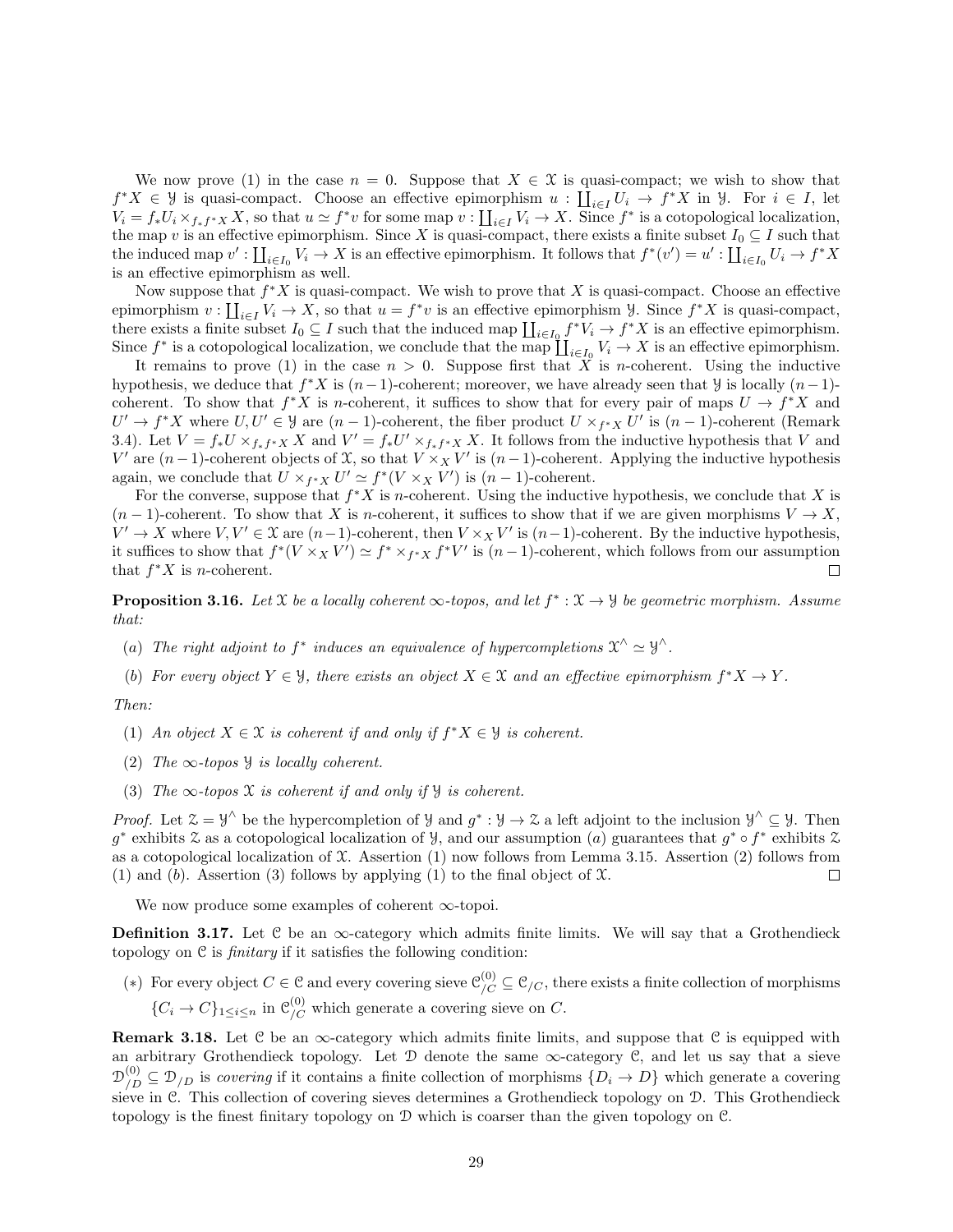**Proposition 3.19.** Let C be a small  $\infty$ -category which admits pullbacks, which is equipped with a finitary Grothendieck topology. Then:

- (1) Let  $j: \mathcal{C} \to \text{Shv}(\mathcal{C})$  denote the composition of the Yoneda embedding  $\mathcal{C} \to \mathcal{P}(\mathcal{C})$  with the sheafification function  $\mathcal{P}(\mathcal{C}) \to \text{Shv}(\mathcal{C})$ . Then j carries each object  $C \in \mathcal{C}$  to a coherent object of  $\text{Shv}(\mathcal{C})$ .
- (2) The  $\infty$ -topos Shv(C) is locally coherent.
- (3) If  $\mathcal C$  has a final object, then  $\text{Shv}(\mathcal C)$  is coherent.

*Proof.* Since Shv(C) is generated by  $j(\mathcal{C})$  under small colimits, assertion (2) follows immedaitely from (1). Since j preserves finite limits, it carries final objects of  $C$  to final objects of  $\text{Shv}(C)$ , so assertion (3) also follows from  $(1)$ . We will prove the following assertions by induction on n:

- (1') The functor j carries each object  $C \in \mathcal{C}$  to an n-coherent object of  $\text{Shv}(\mathcal{C})$ .
- (2') The  $\infty$ -topos Shv(C) is locally *n*-coherent.

It is clear that (1') implies (2'). To prove (1'), let us first assume that  $n = 0$ . We must show that for  $C \in \mathcal{C}$ , the object  $j(C) \in Shv(\mathcal{C})$  is quasi-compact. Choose an effective epimorphism  $\coprod_{i\in I} U_i \to j(C)$  in Shv $(\mathcal{C})$ . It follows that there exists a covering  $\{C_{\alpha} \to C\}$  in C such that each of the induced maps  $j(C_{\alpha}) \to j(C)$ factors through  $U_i$  for some i. Since the topology on C is finitary, we may assume that this covering is finite; then we may assume that all of this indices  $i \in I$  which are used belong to some finite subset  $I_0 \subseteq I$ , so that  $\coprod_{i\in I_0} U_i \to j(C)$  is an effective epimorphism, as desired.

Now suppose that  $n > 0$ . Using the inductive hypothesis, we may assume that Shv(C) is locally  $(n - 1)$ coherent and that  $j(C)$  is  $(n-1)$ -coherent for  $C \in \mathcal{C}$ . We wish to show that  $j(C)$  is n-coherent. Without loss of generality, we may replace C by  $\mathcal{C}_{/C}$  and  $\text{Shv}(\mathcal{C})$  by  $\text{Shv}(\mathcal{C})_{/j(C)} \simeq \text{Shv}(\mathcal{C}_{/C})$ . We wish to show that the collection of  $(n-1)$ -coherent objects of Shv $(\mathcal{C})$  is closed under finite products. Using Corollary 3.10, we are reduced to showing that  $j(C') \times j(C'')$  is  $(n-1)$ -coherent, for every pair of objects  $C', C'' \in \mathcal{C}$ . This is clear, since  $j(C') \times j(C'') = j(C' \times C'')$ .  $\Box$ 

We now prove a converse to Proposition 3.19.

**Theorem 3.20.** Let X be an  $\infty$ -topos. The following conditions are equivalent:

- (1) The  $\infty$ -topos X is locally coherent.
- (2) There exists a small  $\infty$ -category C which admits pullbacks, a finitary Grothendieck topology on C, and a geometric morphism  $f^* : \text{Shv}(\mathcal{C}) \to \mathcal{X}$  satisfying conditions (a) and (b) of Proposition 3.16.

If these conditions are satisfied, then we may assume that  $\mathfrak C$  admits finite coproducts and that the topology on C is subcanonical (that is, for each  $C \in \mathcal{C}$ , the functor  $\text{Map}_{\mathcal{C}}(\bullet, C)$  represented by C belongs to  $\text{Shv}(\mathcal{C})$ ). Moreover, if X is coherent, then we may assume that C has a final object (and therefore admits all finite limits; see Corollary T.4.4.2.4).

**Lemma 3.21.** Let X be an  $\infty$ -topos containing a collection of objects  $\{X_i\}_{i\in I}$ . For every subset  $J \subseteq I$ , let  $X_J \simeq \coprod_{i \in J} X_i$ . If  $C \in \mathfrak{X}$  is a quasi-compact object, then the canonical map

$$
\varinjlim_{J \subseteq I} \mathrm{Map}_{\mathfrak{X}}(C, X_J) \to \mathrm{Map}_{\mathfrak{X}}(C, X_I)
$$

is a homotopy equivalence, where the colimit is taken over all finite subsets  $J \subseteq I$ .

*Proof.* Let J be any subset of I, and let  $\phi: C \to X_J$  be a morphism in X. Since colimits in X are universal, this morphism determines a decomposition  $C \simeq \coprod_{i \in J} C_i$ , where  $C_i = C \times_{X_J} X_i$ . We define the support of  $\phi$  to be the subset of J consisting of those indices  $i \in J$  such that  $C_i$  is not an initial object of X.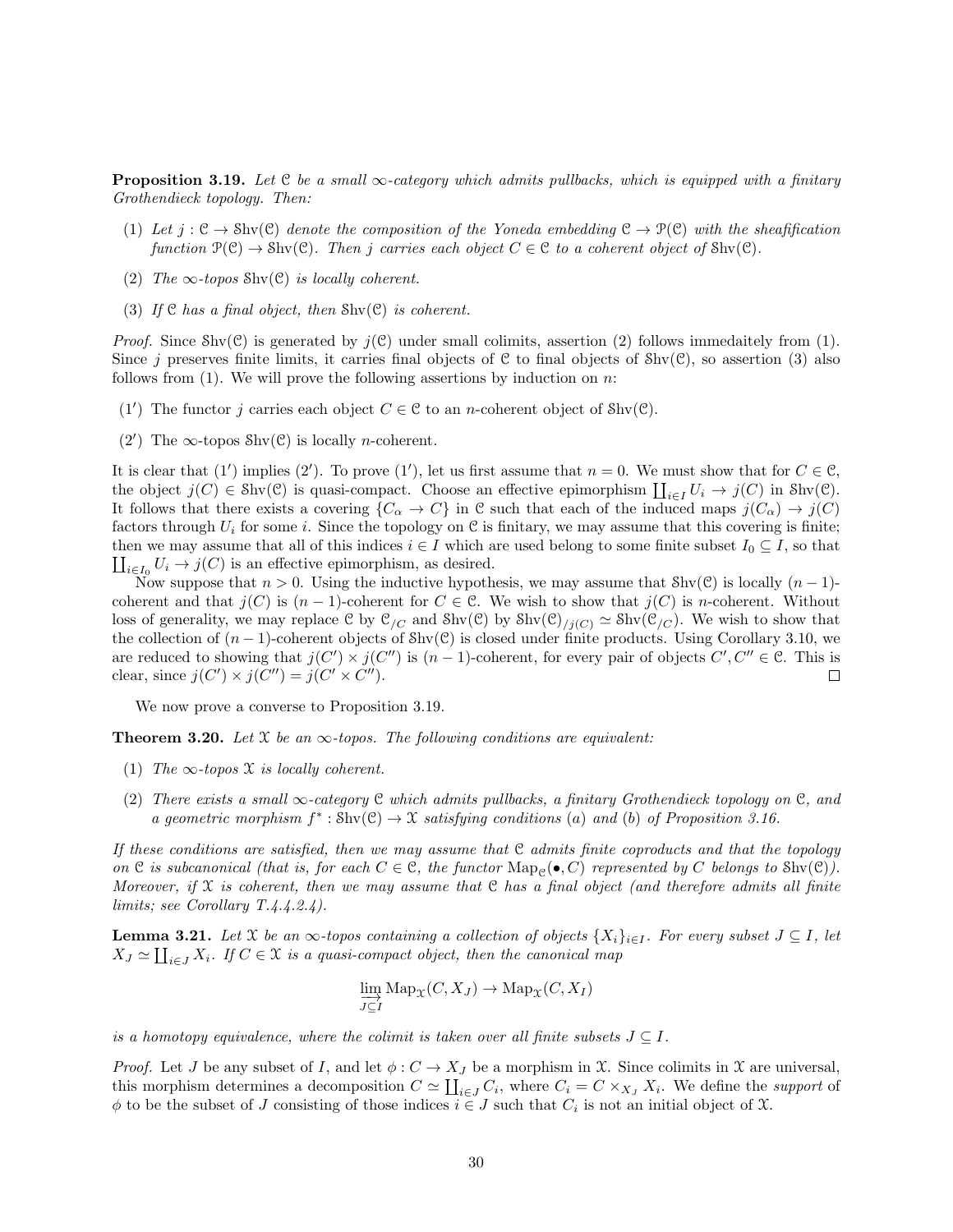Let  $\phi : C \to X_J$  be any morphism. Since C is quasi-compact, there is a finite subset  $J_0 \subseteq J$  such that the map  $\prod_{i\in J_0} C_i \to C$  is an effective epimorphism. For  $i' \in J$ , we have an effective epimorphism  $\coprod_{i\in J_0} C_i \times_C C_{i'} \to C_{i'}$ . If  $i' \notin J_0$ , then the left hand side is an initial object of X (since coproducts in X are disjoint), so that  $C_{i'}$  is likewise initial object of X. It follows that the support of  $\phi$  is contained in  $J_0$ , and is therefore finite.

For each  $J \subseteq I$ , the mapping space  $\text{Map}_{\mathcal{X}}(C, X_J)$  decomposes as a coproduct  $\coprod_S \text{Map}^S_{\mathcal{X}}(C, X_J)$ , where S ranges over finite subsets of I and  $\mathrm{Map}^S_\mathfrak{X}(C,X_J)$  is the summand of  $\mathrm{Map}^S_\mathfrak{X}(C,X_J)$  given by maps  $\phi: C \to X_J$ with support S (by convention, this summand is empty unless  $S \subseteq J$ ). It will therefore suffice to prove that for every finite set  $S$ , the map

$$
\varinjlim_{J \subseteq I} \mathrm{Map}^S_{\mathfrak{X}}(C, X_J) \to \mathrm{Map}^S_{\mathfrak{X}}(C, X_I)
$$

is a homotopy equivalence. To prove this, we observe that  $\text{Map}^S_{\mathcal{X}}(C, X_J) \simeq \text{Map}^S_{\mathcal{X}}(C, X_I)$  whenever  $S \subseteq$ J.

*Proof of Theorem 3.20.* The implication  $(2) \Rightarrow (1)$  follows immediately from Propositions 3.19 and 3.16. Conversely, suppose that X is locally coherent. Choose a small collection of objects  $\{X_{\alpha}\}\$ which generates X  $\prod_{\beta} U_{\alpha,\beta} \to X_{\alpha}$  where  $U_{\alpha,\beta}$  is coherent. Let C denote an essentially small full subcategory of X such that under small colimits. Since  $\mathfrak X$  is locally coherent, for each index  $\alpha$  we can choose an effective epimorphism each object of C is coherent in X, and each  $U_{\alpha,\beta}$  belongs to C. Enlarging this collection if necessary, we may assume that it is closed under pullbacks, finite coproducts, and that it contains the a final object of  $\mathfrak X$  if  $\mathfrak X$ is coherent. Endow C with the canonical topology determined by the inclusion  $i : \mathcal{C} \to \mathcal{X}$ , so that i induces a geometric morphism  $f^* : Shv(\mathcal{C}) \to \mathcal{X}$ . To complete the proof, it will suffice to show that  $f^*$  satisfies conditions (a) and (b) of Proposition 3.16.

Let  $j: \mathcal{C} \to \text{Shv}(\mathcal{C})$  denote the Yoneda embedding. By construction,  $f^* \circ j$  is equivalent to the inclusion  $\mathcal{C} \hookrightarrow \mathcal{X}$ . For every object  $X \in \mathcal{X}$ , there exists an effective epimorphism  $\coprod X_i \to X$  where each  $X_i$  belongs to  $\{X_\alpha\}$ ; it follows that there exists an effective epimorphism  $\coprod C_i \to X$  where each  $C_i$  belongs to C. We therefore have an effective epimorphism  $f^* \coprod_i j(C_i) \to X$ ; this proves (b).

The proof of (a) is more elaborate. Since  $f^*$  preserves  $\infty$ -connective morphisms, its right adjoint  $f_*$ preserves hypercompleteness, and therefore restricts to a functor  $f'_* : \mathcal{X}^{\wedge} \to \text{Shv}(\mathcal{C})^{\wedge}$ . We wish to show that  $f'_*$  is an equivalence of  $\infty$ -categories. We first show that  $f'_*$  is conservative: that is, if  $g: X \to Y$  is map between hypercomplete objects of  $\mathfrak{X}^{\wedge}$  such that  $f_*(g)$  is an equivalence, then g is an equivalence. Since X and Y are hypercomplete, it will suffice to show that  $g$  is n-connective for each  $n$ . We proceed by induction on n. When  $n = 0$ , we must show that g is an effective epimorphism. Choose an object  $Z \in Shv(\mathcal{C})$  and an effective epimorphism  $v : f^*Z \to Y$ . Then v is adjoint to a map  $v' \in \text{Map}_{\text{Shv}(\mathcal{C})}(Z, f_*Y)$ . Since  $f_*(u)$  is an equivalence, the map v' factors through  $f_*X$ ; it follows that v factors as a composition

$$
f^*Z \to X \stackrel{g}{\to} Y
$$

so that g is also an effective epimorphism. If  $n > 0$ , then (since u is an effective epimorphism) we are reduced to proving that the induced map  $\beta: X \to X \times_Y X$  is  $(n-1)$ -connective. This follows from the inductive hypothesis, since  $f_*(\beta)$  is also an equivalence. This completes the proof that  $f'_*$  is conservative.

We next prove:

(\*) For each  $n \geq 0$ , the functor  $f_*$  carries *n*-connective morphisms in X to *n*-connective morphisms in  $\text{Shv}(\mathcal{C})$ .

The proof proceeds by induction on n. We begin by treating the case  $n = 0$ . Fix an effective epimorphism  $g: X \to Y$  in X; we wish to show that  $f_*(g)$  is an effective epimorphism in Shv(C). Unwinding the definitions, we must show that for every object  $C \in \mathcal{C}$  and every morphism  $\eta : C \to Y$ , there exists a covering sieve on  $\{C_i \to C\}$  such that each of the composite maps  $C_i \to C \to Y$  factors through g. To prove this, it suffices to choose an effective epimorphism  $\coprod C_i \to C \times_Y X$ , where each  $C_i \in \mathcal{C}$ ; our assumption that g is an effective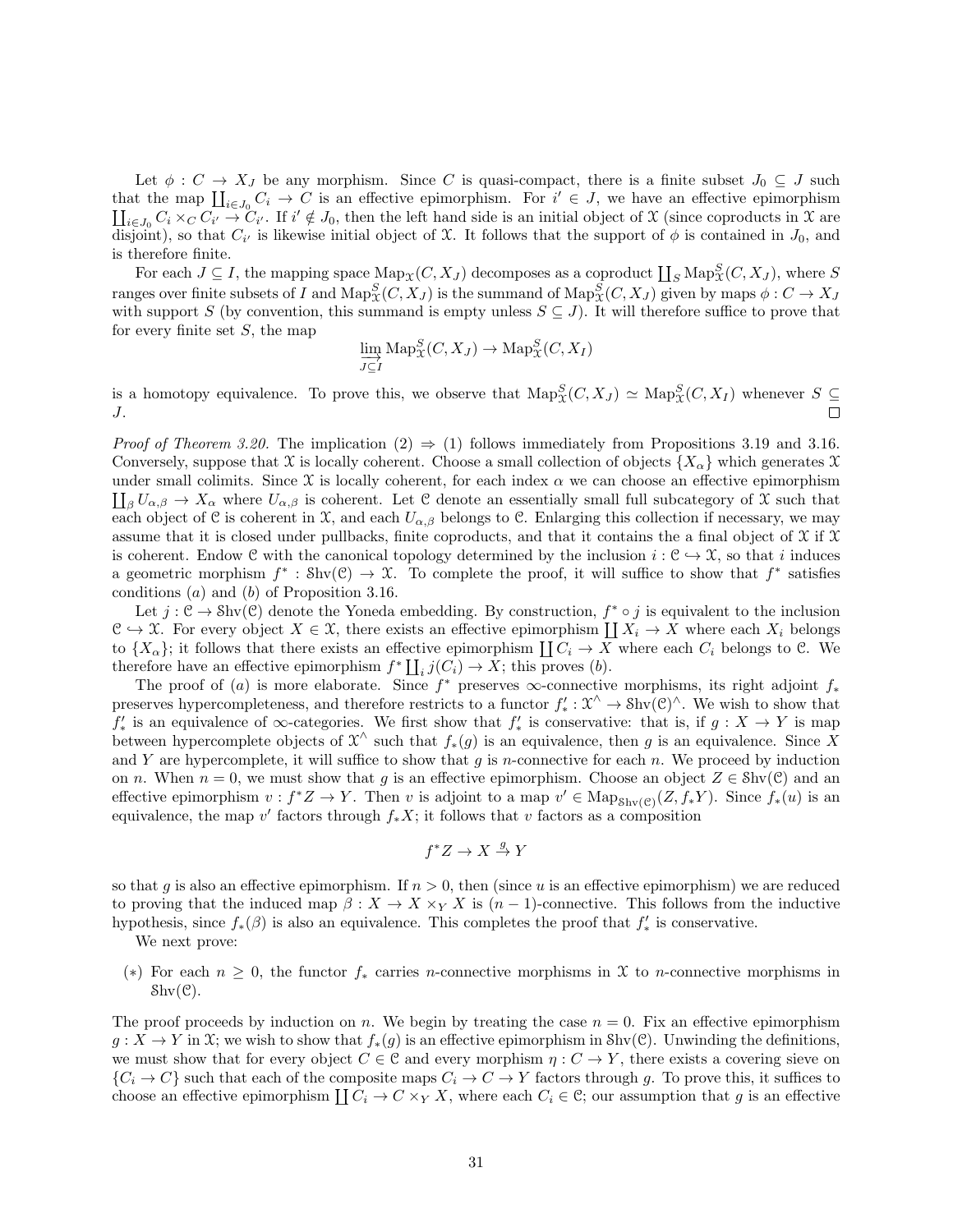epimorphism guarantees that the composite map

$$
\coprod C_i \to C \times_Y X \to C
$$

is also an effective epimorphism, so that the maps  $\{C_i \to C\}$  generate a covering sieve in C.

Now suppose  $n > 0$  and that  $g: X \to Y$  is an *n*-connective morphism in X; we wish to show that  $f_*(g)$ is an *n*-connective morphism in Shv(C). The above argument shows that  $f_*(g)$  is an effective epimorphism; it will therefore suffice to show that the diagonal map  $f_*X \to f_*X \times_{f_*Y} f_*X = f_*(X \times_Y X)$  is a  $(n-1)$ connective. This follows from the inductive hypothesis.

Let  $f'^*: \text{Shv}(\mathcal{C})^{\wedge} \to \mathcal{X}^{\wedge}$  be a left adjoint to  $f'_*,$  so that  $f'^*$  is given by composing  $f^*$  with a left adjoint to the inclusion  $\mathcal{X}^{\wedge} \subseteq \mathcal{X}$ . To complete the proof that  $f'_{*}$  is an equivalence, it will suffice to show that the unit map  $u'_X: X \to f'_* f'^* X$  is an equivalence for each  $X \in Shv(\mathcal{C})^{\wedge}$ . This map factors as a composition

$$
X \stackrel{u_X}{\to} f_* f^* X \stackrel{u''_X}{\to} f'_* f'^* X,
$$

where  $u''_X$  is  $\infty$ -connective by (\*). It will therefore suffice to prove that  $u_X$  is  $\infty$ -connective (then  $u'_X$  will be an  $\infty$ -connective morphism between hypercomplete objects of  $\text{Shv}(\mathcal{C})$ , and therefore an equivalence). We will show:

(\*') For every object  $X \in Shv(\mathcal{C})$  and every  $n \geq 0$ , the unit map  $u_X : X \to f_* f^* X$  is *n*-connective.

The proof will use the following assertion:

(\*'') Let  $X \in Shv(\mathcal{C})$  be a coproduct of objects belonging to the essential image of  $j : \mathcal{C} \to Shv(\mathcal{C})$ . Then the unit map  $u_X: X \to f_* f^* X$  is an equivalence.

Assume (\*'') for the moment. We will prove (\*') using induction on n. We begin with the case  $n = 0$ . Fix  $X \in Shv(\mathcal{C})$ ; we wish to show that the unit map  $u_X : X \to f_* f^* X$  is an effective epimorphism. Since Shv(C) is generated under colimits by the essential image of  $j : \mathcal{C} \to \text{Shv}(\mathcal{C})$ , we can choose an effective epimorphism  $v: X' \to X$  in Shv $(\mathcal{C})$ , where X' is a coproduct of objects belonging to the essential image of j. We have a commutative diagram

$$
X' \longrightarrow f_* f^* X'
$$
  
\n
$$
\downarrow \qquad \qquad \downarrow
$$
  
\n
$$
X \longrightarrow f_* f^* X.
$$

It will therefore suffice to show that the composite map  $X' \to f_* f^* X' \to f_* f^* X$  is an effective epimorphism. Using  $(*'')$ , we are reduced to proving that  $f_* f^*(v)$  is an effective epimorphism. Since v is an effective epimorphism,  $f^*(v)$  is an effective epimorphism in  $\mathfrak X$ , so that  $f_* f^*(v)$  is an effective epimorphism by  $(*)$ .

Now suppose  $n > 0$ . We wish to prove that  $u<sub>X</sub>$  is *n*-connective. The argument above shows that  $u<sub>X</sub>$  is an effective epimorphism; it will therefore suffice to show that the diagonal map  $\beta: X \to X \times_{f_*f^*X} X$  is  $(n-1)$ -connective. Let X' be as above so that we have a pullback diagram

$$
X' \times_X X' \xrightarrow{\beta'} X' \times_{f_* f^* X} X'
$$
  
\n
$$
\downarrow \qquad \qquad \downarrow
$$
  
\n
$$
X \xrightarrow{\beta} X \times_{f_* f^* X} X.
$$

Since the vertical maps are effective epimorphisms, it will suffice to show that  $\beta'$  is  $(n-1)$ -connective. Since the evident map  $X' \times_{f_*f^*X} X' \to (f_*f^*X') \times_{f_*f^*X} (f_*f^*X')$  is an equivalence by  $(*'')$ , it will suffice to show that the composition

$$
X'\times_XX'\stackrel{\beta'}{\to} X'\times_{f_*f^*X}X'\to (f_*f^*X')\times_{f_*f^*X} (f_*f^*X')\simeq f_*f^*(X'\times_XX')
$$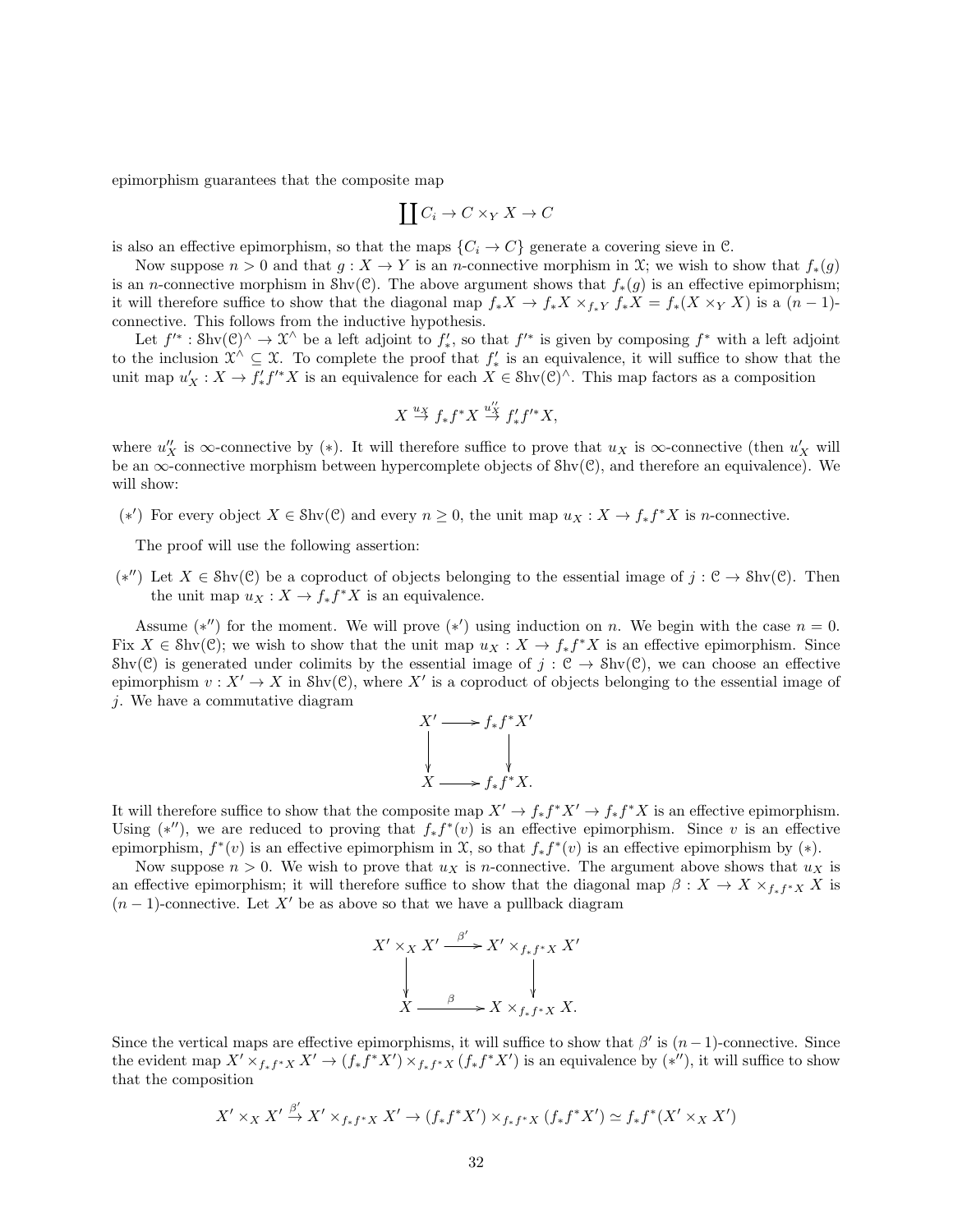is  $(n-1)$ -connective. Unwinding the definitions, we see that this composition can be identified with the unit map  $u_{X'\times_XX'}$ , and is therefore  $(n - 1)$ -connective by the inductive hypothesis.

It remains to prove  $(*'')$ . Fix a collection of objects  $\{C_i\}_{i\in I}$  belonging to C, For every subset  $J \subseteq I$ , let  $X_J \in \text{Shv}(\mathcal{C})$  denote the coproduct  $\prod_{i \in J} j(C_i)$ , and let  $u_J$  denote the unit map  $X_J \to f_* f^* X_J$ . We wish to show that  $u_I$  is an equivalence. We first show that  $u_J$  is an equivalence when  $J \subseteq I$  is finite. Write  $C = \coprod_{i \in J} C_i$ , so we have equivalences

$$
f_* f^* X_J \simeq f_*(f^* \coprod_{i \in J} j(C_i)) \simeq f_* (\coprod_{i \in J} f^* j(C_i)) \simeq f_* (\coprod_{i \in J} C_i) \simeq j(C)
$$

(where the last equivalence follows from the fact that our topology on  $\mathcal C$  is subcanonical). Consequently, we can identify  $u_J$  with the canonical map  $\coprod_{i\in J} j(C_i) \to j(C)$ . Note that the fiber product

$$
\coprod_{i\in J}j(C_i)\times_{j(C)}\coprod_{i\in J}j(C_i)
$$

is given by  $\coprod_{i,j\in J} j(C_i\times_C C_j)$ . For  $i\neq j$ , the fiber product  $C_i\times_C C_j$  is an initial object  $\emptyset \in \mathcal{C}$ . The empty sieve is a covering of  $C_i \times_C C_j$ , so we have an effective epimorphism from the initial object to  $j(C_i \times_C C_j)$  in Shv(C) and therefore  $j(C_i \times_C C_j)$  is an initial object of Shv(C). It follows that  $\prod_{i \in J} j(C_i) \times_{j(C)} \prod_{i \in J} j(C_i)$  is equivalent to  $\prod_{i\in J} j(C_i\times_C C_i) \simeq \prod_{i\in J} j(C_i)$ : that is, the map  $u_J$  becomes an equivalence after pullback along  $u_J$ . To complete the proof that  $u_J$  is an equivalence, it suffices to show that  $u_J$  is an effective epimorphism. This follows from the observation that the collection of maps  ${C_i \rightarrow C_i}_{i \in J}$  generates a covering sieve.

To complete the proof that  $u_I$  is an equivalence, it will suffice to show that the canonical map  $\varinjlim_{J\subseteq I} u_J \to$  $u_I$  is an equivalence in  $\text{Fun}(\Delta^1, \text{Shv}(\mathcal{C}))$ ; here the colimit is taken over all finite subsets  $J \subseteq I$ . It is easy to see that  $X_I \simeq \varinjlim_{J \subseteq I} X_J$  in Shv(C). We will complete the proof by showing that  $f_* f^* X_I$  is a colimit of the diagram  $\{f_*f^*X_J\}_{J\subseteq I}$  in the  $\infty$ -category  $\mathcal{P}(\mathcal{C})$  (and therefore also in the full subcategory  $\text{Shv}(\mathcal{C}) \subseteq \mathcal{P}(\mathcal{C})$ ). In other words, we claim that for each object  $C \in \mathcal{C}$ , the canonical map

$$
\varinjlim_{J\subseteq I}\mathrm{Map}_{\mathfrak{X}}(C,\coprod_{i\in J}C_i)\to\mathrm{Map}_{\mathfrak{X}}(C,\coprod_{i\in I}C_i)
$$

is a homotopy equivalence. This is a special case of Lemma 3.21.

Corollary 3.22. Let X be an  $\infty$ -topos. The following conditions are equivalent:

- (1) The  $\infty$ -topos X is locally coherent and hypercomplete.
- (2) There exists a small  $\infty$ -category C which admits finite limits, a finitary Grothendieck topology on C, and an equivalence  $\mathfrak{X} \simeq \mathrm{Shv}(\mathfrak{C})^{\wedge}$ .

Moreover, if these conditions are satisfied, then we may assume that  $C$  admits finite coproducts and that the topology on C is subcanonical. If X is coherent, we may assume that C admits finite limits.

### 4 Deligne's Completeness Theorem

A classical result of Deligne asserts that every coherent topos has enough points. Our goal in this section is to prove an  $\infty$ -categorical version of this result. We will follow the proof of Deligne's theorem given in [49], with minor modifications. We then give an application (Theorem 4.20) to the theory of hypercoverings, which we will apply in §5.

**Theorem 4.1** ( $\infty$ -Categorical Deligne Completeness Theorem). Let X be an  $\infty$ -topos which is locally coherent and hypercomplete. Then X has enough points. In other words, given a morphism  $\alpha: X \to Y$  in X which is not an equivalence, there exists a geometric morphism  $f^*: \mathfrak{X} \to \mathfrak{S}$  such that  $f^*(\alpha)$  is not an equivalence.

 $\Box$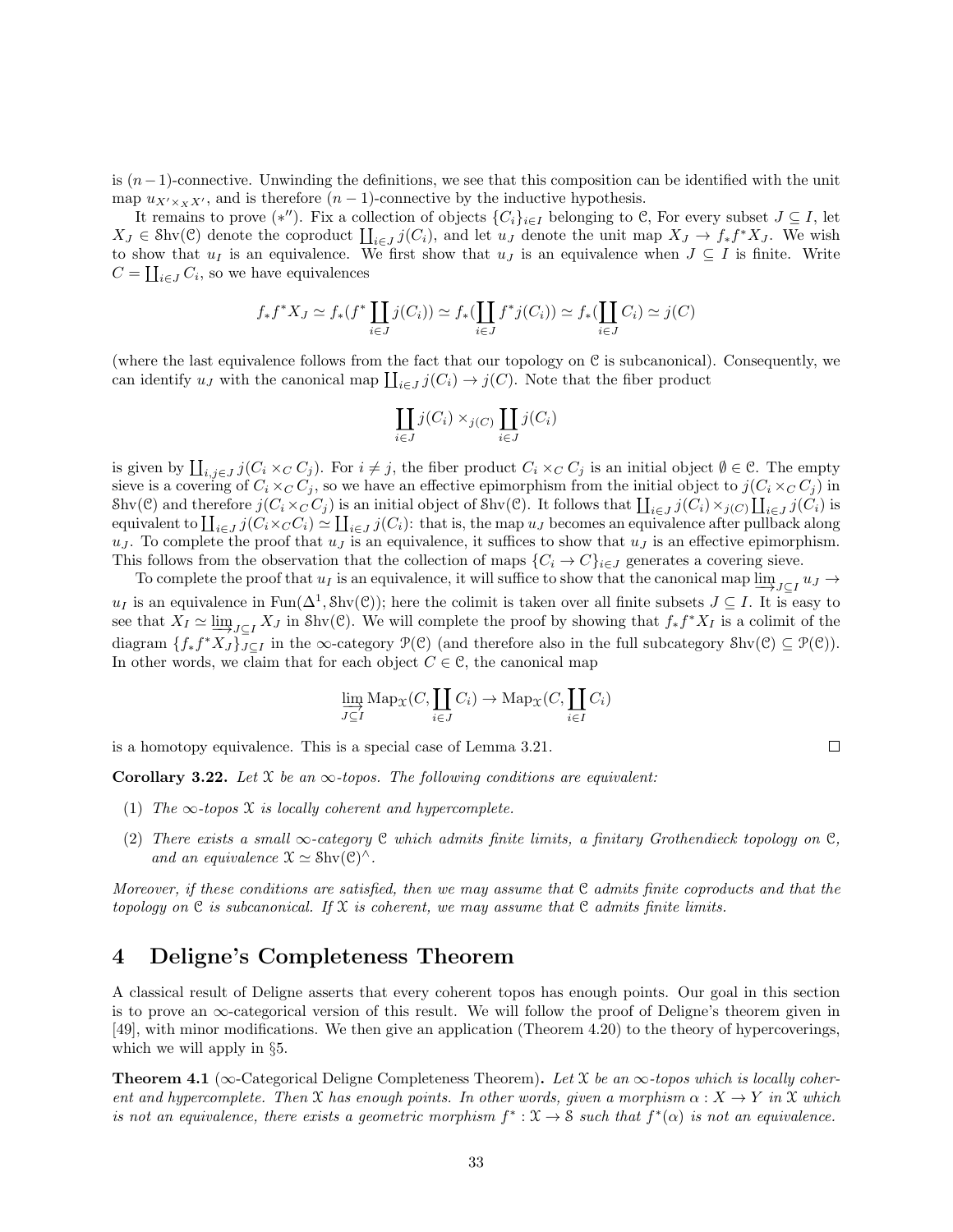Note that Theorem 4.1 recovers the classical version of Deligne's completeness theorem:

#### **Corollary 4.2** (Deligne). Let  $X$  be a coherent topos. Then  $X$  has enough points.

*Proof.* Choose a realization of X as the category  $\text{Shv}_{\text{Set}}(\mathcal{C})$  of Set-valued sheaves on a small category  $\mathcal C$  which admits finite limits, equipped with a finitary Grothendieck topology. Let  $\overline{\mathfrak{X}}$  be the  $\infty$ -topos Shv(N(C)), so that (the nerve of) X can be identified with the full subcategory of  $\bar{x}$  spanned by the discrete objects. Let  $\alpha: X \to Y$  be a morphism in X which is not an isomorphism. Then  $\alpha$  can be regarded as a morphism in  $\overline{X}^{\wedge}$  which is not an equivalence. According to Theorem 4.1, there exists a geometric morphism  $\overline{f}^* : \overline{X}^{\wedge} \to \mathcal{S}$ such that  $\overline{f}^*(\alpha)$  is not an equivalence in S. Restricting to discrete objects, we get a geometric morphism  $f^* : \mathfrak{X} \to \mathcal{S}$ et such that  $f^*(\alpha)$  is not an equivalence.

We now turn to the proof of Theorem 4.1. We begin by reformulating the condition of having enough points.

**Proposition 4.3.** Let X be an  $\infty$ -topos, and suppose we are given a collection of geometric morphisms  ${f^*_{\alpha}: \mathfrak{X} \to \mathfrak{X}_{\alpha}}$ . The following conditions are equivalent:

- (1) A monomorphism  $u: X \to Y$  in X is an equivalence if and only if each  $f^*_{\alpha}(u)$  is an equivalence in  $\mathfrak{X}_{\alpha}$ .
- (2) A morphism  $u: X \to Y$  in X is an effective epimorphism if and only if each  $f^*_{\alpha}(u)$  is an effective epimorphism in  $\mathfrak{X}_{\alpha}$ .
- (3) For each  $n \geq 0$ , a morphism  $u: X \to Y$  in X is n-connective if and only if each  $f^*_{\alpha}(u)$  is n-connective.
- (4) A morphism  $u: X \to Y$  in  $\mathfrak X$  is  $\infty$ -connective if and only if each  $f^*_{\alpha}(u)$  is  $\infty$ -connective.

*Proof.* We will prove that  $(1) \Rightarrow (2) \Rightarrow (3) \Rightarrow (4) \Rightarrow (1)$ . Suppose first that  $(1)$  is satisfied, and let  $u : X \to Y$ be a morphism in X. Then u factors as a composition  $X \stackrel{u'}{\rightarrow} X' \stackrel{u''}{\rightarrow} Y$ , where u' is an effective epimorphism and u'' is a monomorphism. If each  $f_{\alpha}^*(u)$  is an effective epimorphism, then each  $f_{\alpha}^*(u'')$  is an equivalence, so that (1) implies that u'' is an equivalence. It follows that  $u \simeq u'$  is an effective epimorphism as desired.

Now suppose that (2) is satisfied; we prove (3) using induction on n, the case  $n = -1$  being vacuous. Suppose that  $u: X \to Y$  is a morphism in X such that each  $f^*_{\alpha}(u)$  is *n*-connective. Let  $v: X \to X \times_Y X$ be the diagonal map; then each  $f^*_{\alpha}(v)$  is  $(n-1)$ -connective. The inductive hypothesis guarantees that v is  $(n-1)$ -connective, and assumption (2) guarantees that u is an effective epimorphism. It follows that u is n-connective as desired.

The implication  $(3) \Rightarrow (4)$  is obvious, and the implication  $(4) \Rightarrow (1)$  follows from the observation that a monomorphism  $u: X \to Y$  is an equivalence if and only if it is  $\infty$ -connective.  $\Box$ 

**Definition 4.4.** We will say that a collection of geometric morphisms of  $\infty$ -topoi  $\{f^*_{\alpha}: \mathcal{X} \to \mathcal{X}_{\alpha}\}\$ is jointly surjective if it satisfies the equivalent conditions of Proposition 4.3. We will say that a geometric morphism  $f^* : \mathfrak{X} \to \mathcal{Y}$  is *surjective* if the one-element collection  $\{f^* : \mathfrak{X} \to \mathcal{Y}\}\$ is jointly surjective.

**Example 4.5.** Let X be an  $\infty$ -topos, and let  $f^* : \mathcal{X} \to \mathcal{X}^{\wedge}$  be a left adjoint to the inclusion. Then  $f^*$  is surjective.

**Example 4.6.** Let X be an  $\infty$ -topos containing an object U. Then the étale geometric morphism  $f^* : \mathcal{X} \to$  $\mathfrak{X}_{/U}$  is surjective if and only if the object U is 0-connective: that is, if and only if the map  $U \to \mathbf{1}$  is an effective epimorphism, where 1 denotes a final object of  $X$ . If this condition is satisfied, then we will say that  $f^* : \mathfrak{X} \to \mathfrak{X}_{/U}$  is an *étale surjection*.

Remark 4.7. Let X be an arbitrary  $\infty$ -topos. Since the  $\infty$ -topos S is hypercomplete, composition with the localization functor  $\mathfrak{X} \to \mathfrak{X}^{\wedge}$  induces an equivalence between the  $\infty$ -category of points of  $\mathfrak{X}^{\wedge}$  and the  $\infty$ -category of points of X. Note that X is locally coherent if and only if  $\mathcal{X}^{\wedge}$  is locally coherent (Proposition 3.16). Consequently, Theorem 4.1 can be reformulated as follows: if  $\mathfrak X$  is a coherent  $\infty$ -topos, then there exists a jointly surjective collection of points  $\{f^*_{\alpha}: \mathcal{X} \to \mathcal{S}\}.$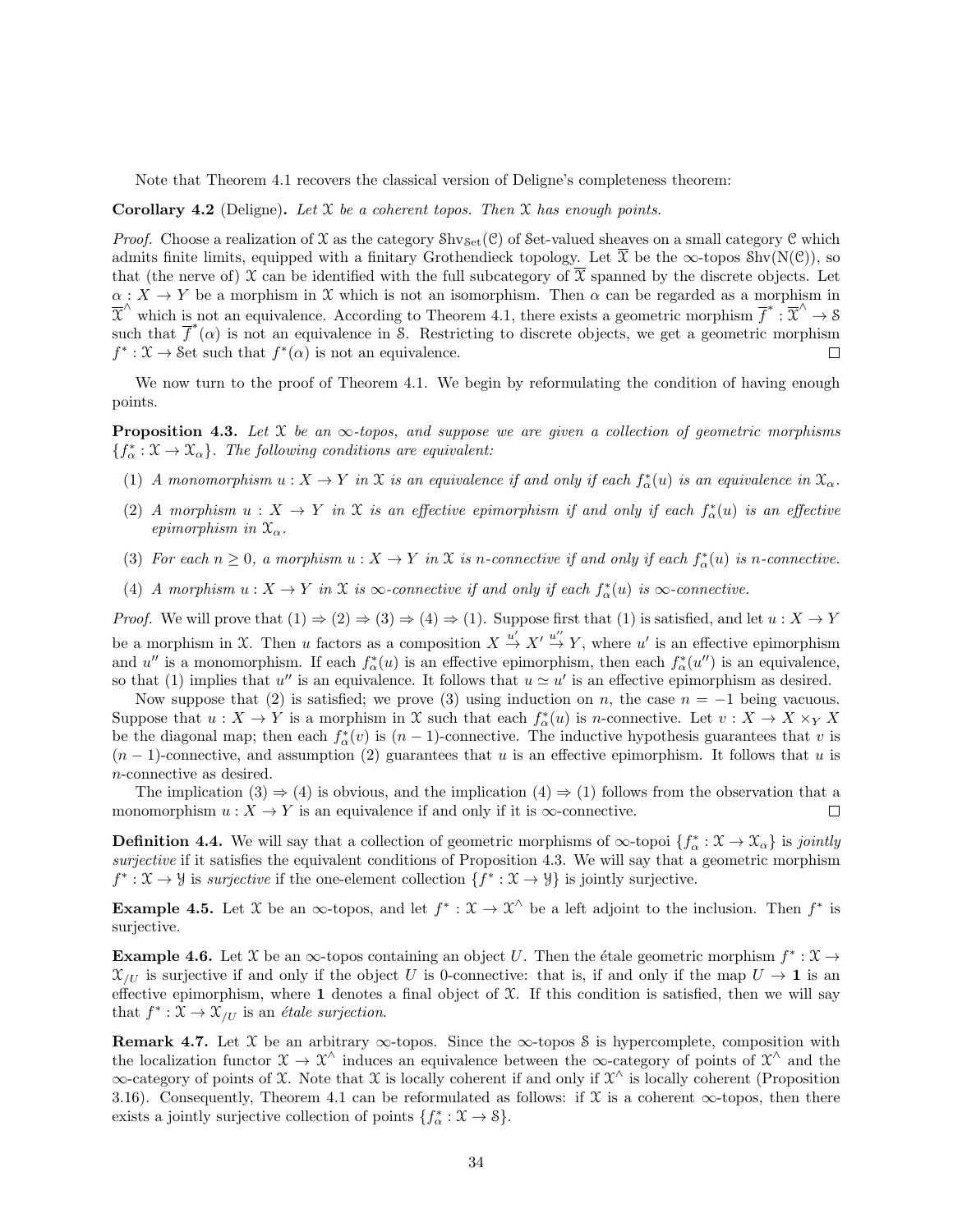We now construct an  $\infty$ -categorical analogue of the Diaconescu cover (see [49]).

**Proposition 4.8.** Let C be an  $\infty$ -category equipped with a Grothendieck topology. Then there exists a surjective geometric morphism  $f^* : \text{Shv}(\mathcal{C}) \to \mathcal{X}$ , where  $\mathcal X$  is a 0-localic  $\infty$ -topos.

*Proof.* Let  $g: \mathcal{D} \to \mathcal{C}$  be a functor between small  $\infty$ -categories. We will say that a sieve  $\mathcal{D}_{/D}^{(0)} \subseteq \mathcal{D}_{/D}$  on an object  $D \in \mathcal{D}$  is *covering* if the following condition is satisfied:

(\*) For every morphism  $\alpha : D' \to D$  in D, the collection of morphisms  $g(\beta) : g(D'') \to g(D')$  such that the composition  $(\alpha \circ \beta) : D'' \to D$  belongs to  $\mathcal{D}_{/D}^{(0)}$  generates a covering sieve on  $g(D') \in \mathcal{C}$ .

It is not difficult to see that this defines a Grothendieck topology on D. Let  $L_{\mathfrak{C}} : \mathcal{P}(\mathfrak{C}) \to \text{Shv}(\mathfrak{C})$  and  $L_{\mathcal{D}} : \mathcal{P}(\mathcal{D}) \to \text{Shv}(\mathcal{D})$  be left adjoints to the inclusions, and consider the composition

$$
\overline{f}^* : \mathcal{P}(\mathcal{C}) \stackrel{\circ g}{\to} \mathcal{P}(\mathcal{D}) \stackrel{L_{\mathcal{D}}}{\to} \text{Shv}(\mathcal{D}).
$$

It is clear that  $\overline{f}^*$  is a geometric morphism.

We now suppose that the functor  $g$  has the following property:

(a) For every object  $D \in \mathcal{D}$  and every morphism  $\beta : C \to g(D)$  in  $\mathcal{D}$ , there exists a morphism  $\overline{\beta} : \overline{C} \to D$ in D such that  $\beta = g(\overline{\beta})$ .

We claim that  $\overline{f}^*$  carries  $L_{\mathcal{C}}$ -equivalences to equivalences in Shv(D). To prove this, it suffices to show that if we are given a collection of morphisms  $\alpha_i : C_i \to C$  which generate a covering sieve on  $C \in \mathcal{C}$ , then the induced map  $\phi : \prod \overline{f}^* j(C_i) \to \overline{f}^* j(C)$  is an effective epimorphism in Shv $(\mathcal{D})$ ; here  $j : \mathcal{C} \to \mathcal{P}(\mathcal{C})$  denotes the Yoneda embedding (see Proposition T.6.2.3.20).

Let  $e : \mathcal{D} \to \text{Shv}(\mathcal{D})$  be the composition of the Yoneda embedding  $\mathcal{D} \to \mathcal{P}(\mathcal{D})$  with the sheafification functor  $L_{\mathcal{D}}$ . Then Shv( $\mathcal{D}$ ) is generated under colimits by the essential image of e. Consequently, to prove that  $\phi$  is an effective epimorphism, it suffices to show that for every morphism  $u : e(D) \to \overline{f}^* j(C)$ , the induced map

$$
\phi_u : \coprod (\overline{f}^*j(C_i) \times_{\overline{f}^*j(C)} e(D)) \to e(D)
$$

is an effective epimorphism in  $\text{Shv}(\mathcal{D})$ . Passing to a covering of D, we may reduce to the case where u is induced by a morphism in  $\mathcal{P}(\mathcal{D})$ , corresponding to a map  $\overline{u} : g(D) \to C$  in C. Let  $\mathcal{D}_{/D}^{(0)}$  denote the full subcategory of  $\mathcal{D}_{/D}$  spanned by those morphisms  $D_0 \to D$  such that the induced map  $g(D_0) \to g(D) \stackrel{\overline{u}}{\to} C$ belongs to the sieve generated by the collection of morphisms  $\{\alpha_i\}$ . It is clear that  $\mathcal{D}_{/D}^{(0)}$  is a sieve on D. For every morphism  $D_0 \to D$  in  $\mathcal{D}_{/D}^{(0)}$ , the induced map  $e(D_0) \to e(D)$  factors through  $\phi_u$ . Consequently, to show that  $\phi_u$  is an effective epimorphism, it will suffice to show that  $\mathcal{D}_{/D}^{(0)}$  is a covering sieve on D: that is, that it satisfies condition (\*). Choose a morphism  $D' \to D$  in D. Since the collection of covering sieves in C forms a Grothendieck topology, there exists a collection of morphisms  $\beta_j : C'_j \to g(D')$  which generate a covering sieve, each of which fits into a commutative diagram

$$
C'_j \xrightarrow{\beta_j} g(D')
$$
  
\n
$$
\downarrow \qquad \qquad \downarrow
$$
  
\n
$$
C_i \xrightarrow{\alpha_i} C.
$$

Condition (a) guarantees that each  $\beta_j$  can be lifted to a morphism  $\overline{\beta}_j : \overline{C}'_j \to D'$  in D, which belongs to the pullback of the sieve  $\mathcal{D}_{/D}^{(0)}$ . It follows that  $\mathcal{D}_{/D}^{(0)}$  satisfies condition  $(*)$  and is therefore a covering sieve on D, as required.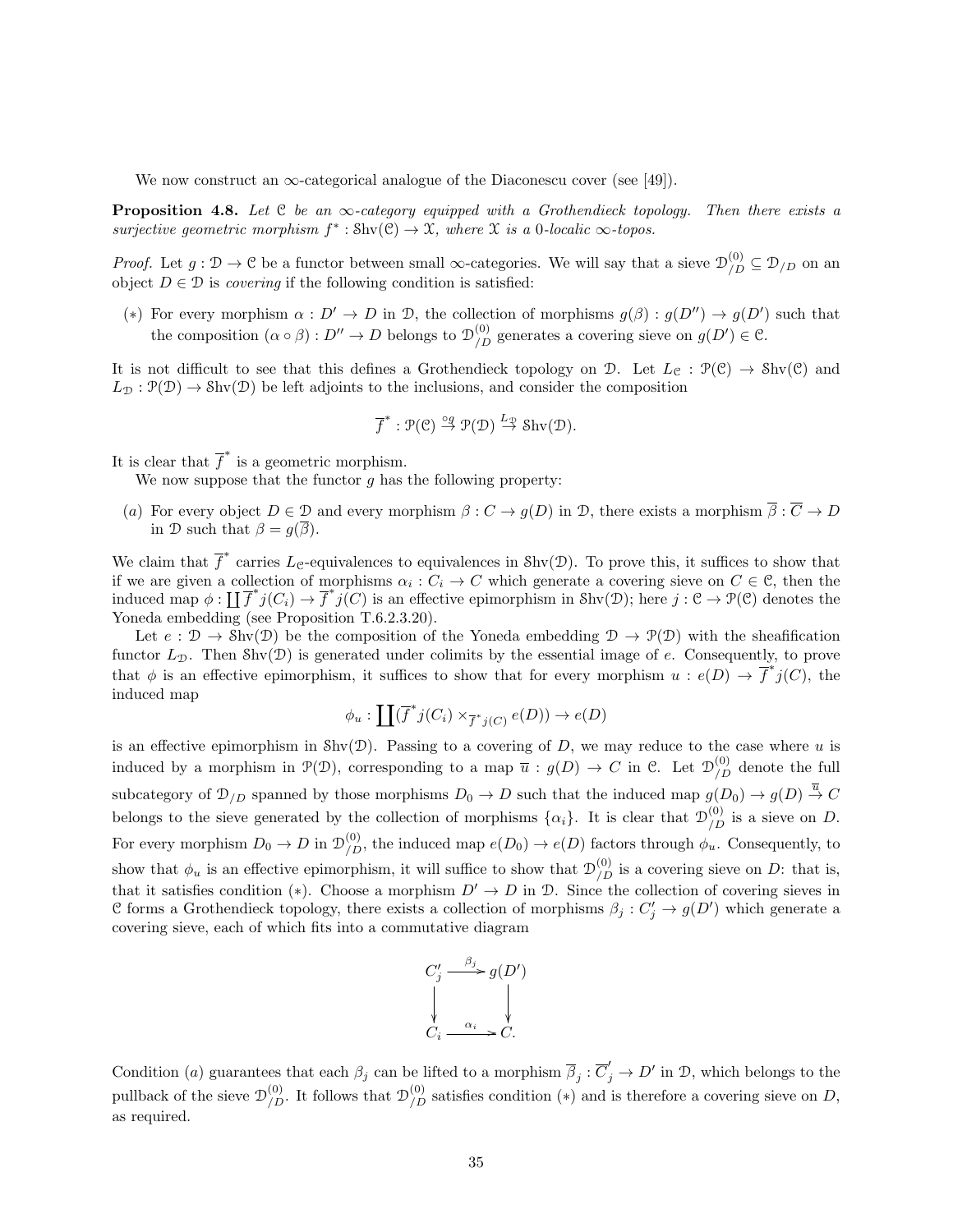Since  $\overline{f}^*$  carries  $L_{\mathcal{C}}$ -equivalences to equivalences in Shv(D), it factors up to homotopy as a composition

$$
\mathcal{P}(\mathcal{C}) \stackrel{L_{\mathcal{C}}}{\to} \operatorname{Shv}(\mathcal{C}) \stackrel{f^*}{\to} \operatorname{Shv}(\mathcal{D})
$$

where  $f^*$  is a colimit-preserving functor which (since it is equivalent to  $\overline{f}^*$   $|\text{Shv}(\mathcal{C})\rangle$ ) preserves finite limits. We now make the following additional assumption:

(b) The functor  $g$  is surjective on objects.

We claim that condition  $(b)$  implies that  $f^*$  is surjective in the sense of Definition 4.4. We will show that if  $u: X \to Y$  is a morphism  $\text{Shv}(X)$  such that  $f^*(u)$  is an effective epimorphism in  $\text{Shv}(\mathcal{D})$ , then u is an effective epimorphism in Shv(X). Choose an object  $C \in \mathcal{C}$  and a point  $\eta \in Y(C)$ , and let  $\mathcal{C}_{/C}^{(0)}$  be the full subcategory of  $\mathcal{C}_{/C}$  spanned by those morphisms  $C' \to C$  such that the image of  $\eta$  in  $\pi_0 Y(C')$  can be lifted to  $\pi_0 X(C')$ ; we wish to prove that  $\mathcal{C}_{/C}^{(0)}$  is covering. Assumption (b) implies we can write  $C = g(D)$  for some object  $D \in \mathcal{D}$ . Then  $\eta$  determines a point  $\overline{\eta} \in (f^*Y)(D)$ . Let  $\mathcal{D}_{/D}^{(0)} \subseteq \mathcal{D}_{/D}$  be the sieve consisting of morphisms  $D' \to D$  such that the image of  $\overline{\eta}$  in  $\pi_0(f^*Y)(D')$  lifts to  $\pi_0(f^*X)(D)$ , and let  $\mathcal{D}_{/D}^{(1)} \subseteq \mathcal{D}_{/D}$  be the sieve consisting of morphisms  $\beta: D' \to D$  such that the image of  $\eta$  in  $\pi_0 Y(g(D'))$  lifts to  $\pi_0 X(g(D'))$ . The functor g carries  $\mathcal{D}_{/D}^{(1)}$  into  $\mathcal{C}_{/C}^{(0)}$ . Consequently, to prove that  $\mathcal{C}_{/C}^{(0)}$  is a covering sieve on  $C \in \mathcal{C}$ , it suffices to show that  $\mathcal{D}_{/D}^{(1)}$  is a covering sieve on  $D \in \mathcal{D}$ . Since  $f^*(u)$  is an effective epimorphism, the sieve  $\mathcal{D}_{/D}^{(0)}$ /D is covering. It therefore suffices to show that for each  $\beta: D' \to D$  in  $\mathcal{D}_{/D}^{(0)}$ , the pullback  $\beta^* \mathcal{D}_{/D}^{(1)} \subseteq \mathcal{D}_{/D'}$ is a covering sieve on D'. Replacing D by D' (and C by  $g(D')$ ), we may assume that  $\overline{\eta}$  lifts to a point  $\overline{\eta}' \in (f^*X)(D)$ . Note that  $f^*X$  is the sheafification of the functor  $\mathcal{D} \stackrel{g}{\to} \mathcal{C} \stackrel{X}{\to} \mathcal{S}$ . It follows that there exists a covering sieve  $\mathcal{D}_{/D}^{(2)}$  on D such that for each morphism  $D' \to D$  in  $\mathcal{D}_{/D}^{(2)}$ , the image of  $\overline{\eta}'$  in  $(f^*X)(D')$  belongs to the image of  $X(g(D'))$ . We clearly have a containment  $\mathcal{D}_{/D}^{(2)} \subseteq \mathcal{D}_{/D}^{(1)}$ , so that  $\mathcal{D}_{/D}^{(1)}$  is also a covering sieve. We now add the following additional assumption:

(c) The  $\infty$ -category  $\mathcal D$  is the nerve of a partially ordered set.

In this case, the  $\infty$ -topos Shv $(\mathcal{D})$  is 0-localic so that the geometric morphism  $f^* : \text{Shv}(\mathcal{C}) \to \text{Shv}(\mathcal{D})$  satisfies the requirements of Proposition 4.8.

It remains to prove that there exists a functor  $g : \mathcal{D} \to \mathcal{C}$  satisfying conditions  $(a)$ ,  $(b)$ , and  $(c)$ . For this, we let A denote the partially ordered set of pairs  $(n, \sigma)$ , where  $n \geq 0$  and  $\sigma : \Delta^n \to \mathbb{C}^{op}$  is an n-simplex of  $\mathcal{C}^{op}$ . We write  $(n,\sigma) \leq (n',\sigma')$  if  $n \leq n'$  and  $\sigma = \sigma'|\Delta^{\{0,\ldots,n\}}$ . A k-simplex of the nerve N(A) consists of a sequence  $\tau$  :

$$
(n_0, \sigma_0) \leq \cdots \leq (n_k, \sigma_k).
$$

Let  $g(\tau)$  denote the k-simplex of  $\mathcal{C}^{op}$  given by the composition

$$
\Delta^k \stackrel{\gamma}{\to} \Delta^{n_k} \stackrel{\sigma_k}{\to} \mathcal{C}^{op},
$$

where  $\gamma$  is given on vertices by the formula  $\gamma(i) = n_i$ . Then the construction  $\tau \mapsto g(\tau)$  determines a map of simplicial sets  $g: \mathbb{N}(A)^{op} \to \mathbb{C}$ . It is easy to see that this map satisfies conditions  $(a)$ ,  $(b)$ , and  $(c)$ .  $\Box$ 

**Lemma 4.9.** Let X be a 0-localic  $\infty$ -topos. Assume that X is not a contractible Kan complex. Then there exists a nontrivial complete Boolean algebra B and a geometric morphism  $f^* : \text{Shv}(X) \to \text{Shv}(B)$ .

*Proof.* Let  $\mathcal U$  be the underlying locale of  $\mathcal X$ : that is, the partially ordered set of subobjects of the unit object  $\mathbf{1}_X$ . Then U is a complete lattice: in particular, every set of elements  $\{U_\alpha \in \mathcal{U}\}\$  has a greatest lower bound  $\wedge_{\alpha} U_{\alpha}$  and a least upper bound  $\vee_{\alpha} U_{\alpha}$ . In particular, U has a least element (which we will denote by Ø) and a greatest element (which we will denote by 1). For each element  $U \in \mathcal{U}$ , we let U' denote the least upper bound of the set  $\{V \in \mathcal{U} : U \wedge V = \emptyset\}$ . Let  $B = \{U \in \mathcal{U} : U = U''\}$ . We will prove: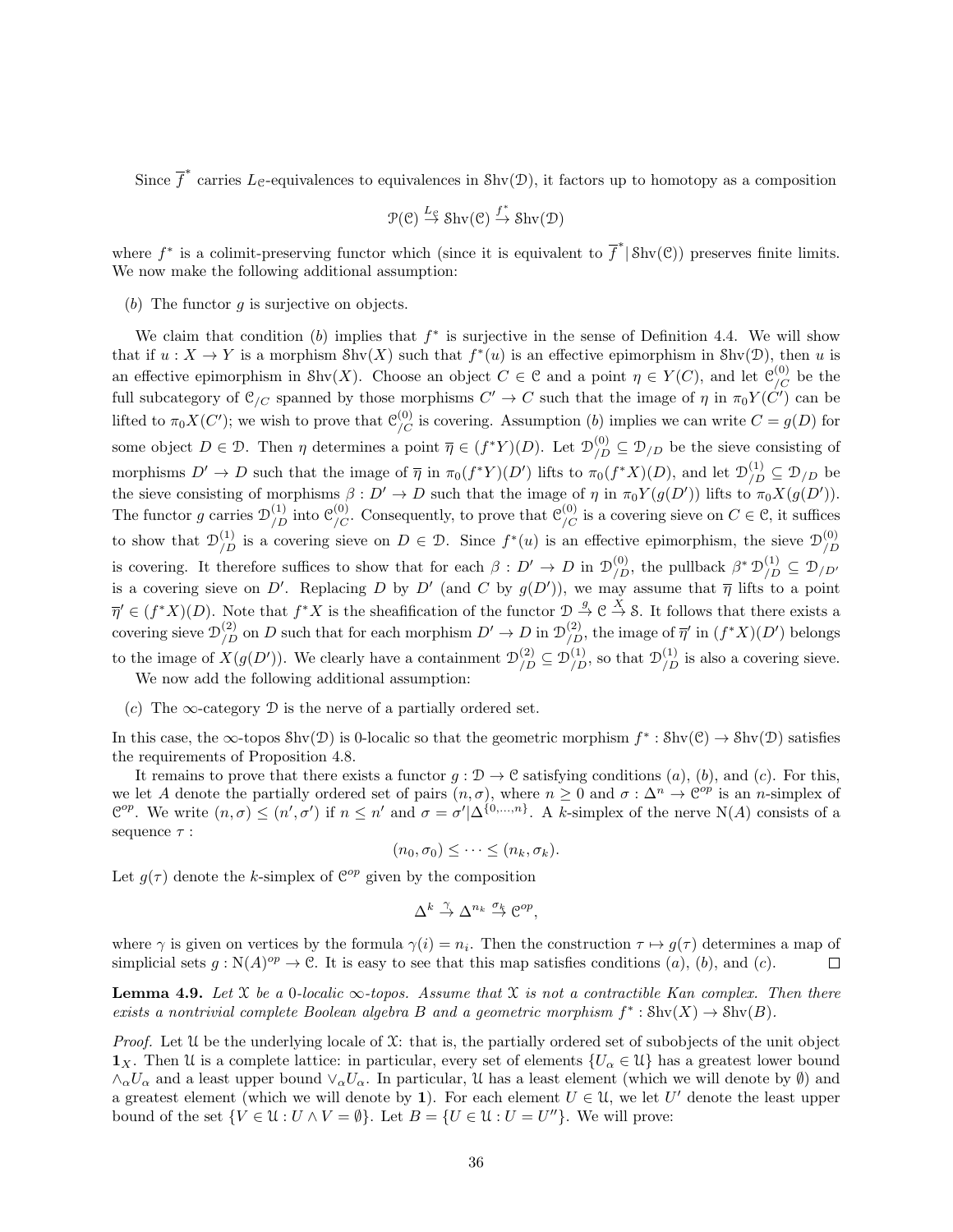- (a) The map  $U \mapsto U''$  determines a retraction from U onto B, which commutes with finite meets and infinite joins.
- (b) As a partially ordered set, B is a complete Boolean algebra.

Assertion (a) implies that B is a left exact localization of  $\mathfrak U$ , and is therefore itself a locale; moreover, the proof of Proposition T.6.4.5.7 gives a geometric morphism  $f^*: \mathfrak{X} \to \text{Shv}(B)$ . We begin by proving (a). Note that the construction  $U \mapsto U'$  is order-reversing. It follows that  $U \leq V$  implies that  $U'' \leq V''$ . Moreover, we have an evident inequality  $U \leq U''$  which guarantees that  $U''' = U'$ . In particular,  $U' \in B$  for each  $U \in \mathcal{U}$ . We next claim that the construction  $U \mapsto U''$  is a left adjoint to the inclusion  $B \subseteq \mathcal{U}$ . In other words, we claim that for  $V \in \mathcal{U}$ , we have  $U \leq V$  if and only if  $U'' \leq V$ . The "if" direction is clear (since  $U \leq U''$ ), and the "only if" direction follows from the implications

$$
(U \le V) \Rightarrow (V' \le U') \Rightarrow (U'' \le V'') \Rightarrow (U'' \le V),
$$

since  $V = V''$ . It follows immediately that  $U \mapsto U''$  is a retraction onto B which preserves infinite joins.

We now show that the construction  $U \mapsto U''$  preserves finite meets (note that, since the inclusion  $B \hookrightarrow \mathcal{U}$ admits a left adjoint, B is closed under meets in U. The inequality  $U \leq U''$  shows that  $1 = 1''$ . It therefore suffices to show that  $U \mapsto U''$  preserves pairwise meets. The construction  $U \mapsto U'$  is an order-reversing bijection from  $B$  to itself, and therefore carries finite joins in  $B$  to finite meets in  $B$ . It will therefore suffice to show that the construction  $U \mapsto U'$  carries pairwise meets in U to pairwise joins in B. In other words, we must show that for  $U, V \in \mathcal{U}$ , the element  $(U \wedge V)'$  is a join of  $U'$  and  $V'$  in  $B$ . It is clear that  $U', V' \leq (U \wedge V)'$ ; it therefore suffices to show that if  $W = W''$  is any upper bound for U' and V' in B, then  $(U \wedge V)' \leq W = W''$ . In other words, we must show that  $(U \wedge V)' \wedge W' = \emptyset$ : that is, if  $X \in \mathcal{U}$  is any object such that  $X \wedge W = \emptyset$  and  $X \wedge (U \wedge V) = \emptyset$ , then  $X = \emptyset$ . We have  $X \wedge U \leq V' \leq W'' = W$ , so that  $(X \wedge U) \leq X \wedge W = \emptyset$ . This shows that  $X \leq U' \leq W$ , so that  $X = X \wedge W = \emptyset$  as desired. This completes the proof of  $(a)$ .

The proof of  $(a)$  shows that B is a locale; in particular, it is a distributive lattice. To prove  $(b)$ , it suffices to show that B is complemented: that is, for every  $U \in B$  there exists  $V \in B$  such that  $U \wedge V = \emptyset$  and  $U \vee V = 1$ . For this, we take  $V = U'$ , so that the equation  $U \wedge V = \emptyset$  is obvious. To prove  $U \vee V = 1$ , it suffices to show that if U and U' are bounded by an element  $W \in B$ , then  $W = 1$ . In fact, the inequalities  $U \leq W$  and  $U' \leq W$  guarantee that  $W' \leq U' \wedge U'' = \emptyset$ , so that  $W = W'' = \emptyset' = \mathbf{1}$ .  $\Box$ 

**Lemma 4.10.** Let X be a 0-localic  $\infty$ -topos. Then there exists a surjective geometric morphism  $f^*_{\alpha}$ :  $\mathfrak{X} \to$  $\text{Shv}(B)$ , where B is a complete Boolean algebra.

*Proof.* Let  $\mathcal U$  be the locale of equivalence classes of  $(-1)$ -truncated objects of  $\mathcal X$ . For every proper inclusion  $U \subset V$  in U, there exists a nontrivial complete Boolean algebra  $B_{U,V}$  and a left exact, join-preserving map  $f_{UV}: \mathfrak{U} \to B_{UV}$ . Let B be the product of the Boolean algebras  $B_{UV}$ , and let  $f: \mathfrak{U} \to B$  be the product functor; then f induces a geometric morphism  $f^*: \mathfrak{X} \to \text{Shv}(B)$ . We claim that this geometric morphism is surjective.

Let  $u: X \to Y$  be a monomorphism in X such that  $f^*(u)$  is an equivalence; we wish to prove that u is an equivalence. For each  $V \in \mathcal{U}$ , let  $\chi_V \in \text{Shv}(U)$  be the sheaf given by the formula

$$
\chi_V(W) = \begin{cases} \Delta^0 & \text{if } W \subseteq V \\ \emptyset & \text{otherwise.} \end{cases}
$$

The  $\infty$ -category Shv(U) is generated under colimits by the objects  $\chi_V$ . In particular, there exists an effective epimorphism  $\coprod_{\alpha} \chi_{V_{\alpha}} \to Y$ . It therefore suffices to show that the induced map

$$
(\coprod_{\alpha}\chi_{V_{\alpha}})\times_{Y}X\to\coprod_{\alpha}\chi_{V_{\alpha}}
$$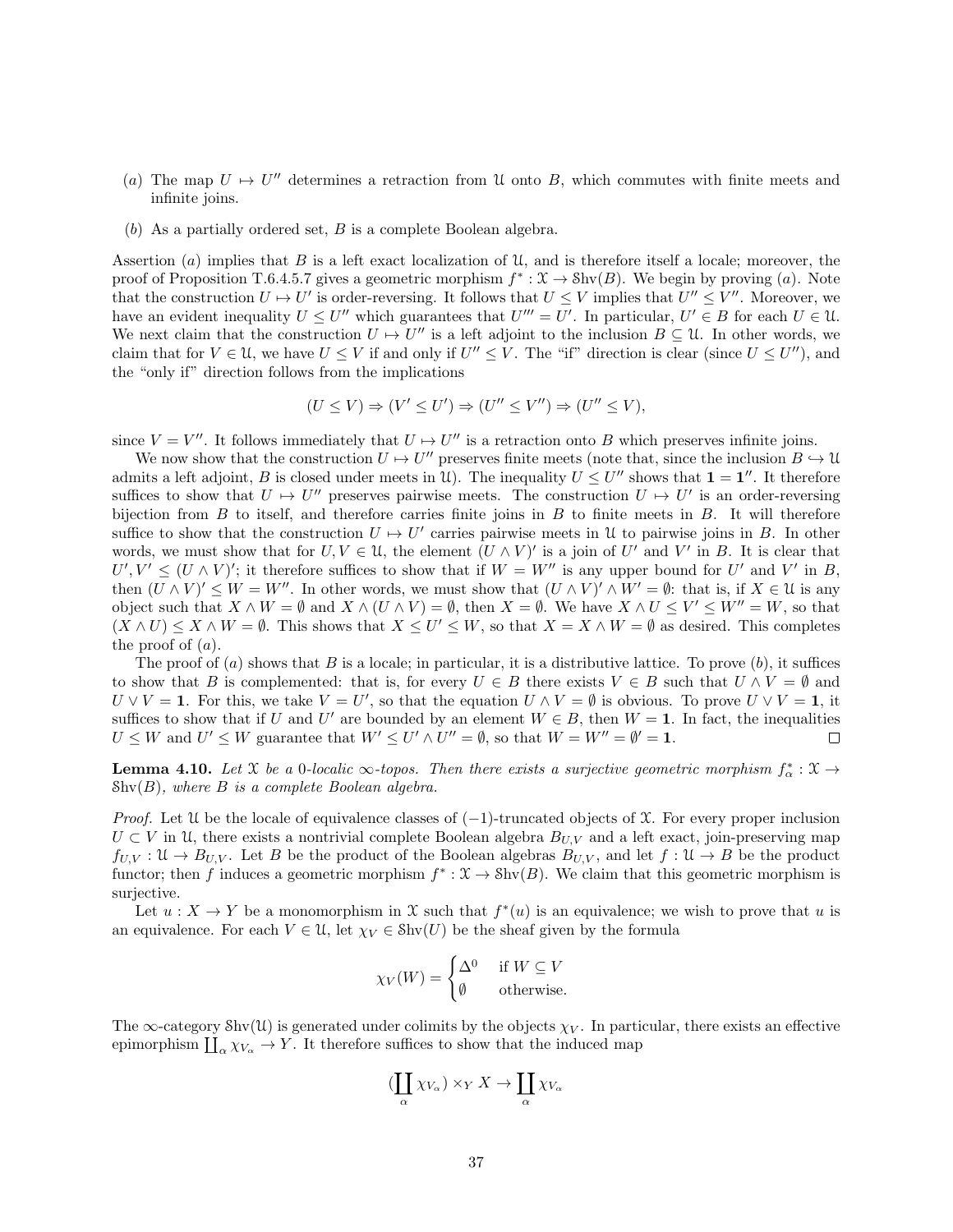is an equivalence. This map is a coproduct of morphisms

$$
u_{\alpha}: \chi_{V_{\alpha}} \times_Y X \to \chi_{V_{\alpha}}.
$$

To complete the proof, it suffices to show that each  $u_{\alpha}$  is an equivalence. We may therefore replace u by  $u_{\alpha}$ , and thereby reduce to the case where Y has the form  $\chi_V$  for some object  $V \in \mathcal{U}$ .

Since u is a monomorphism, we can identify X with  $\chi_U$  for some  $U \subseteq V$ . We wish to show that  $U = V$ . Suppose otherwise, so that the geometric morphism  $f_{U,V}^* : \mathfrak{X} \to \text{Shv}(B) \to \text{Shv}(B_{U,V})$  is well-defined. We note that the image of  $\chi_U$  in Shv $(B_{U,V})$  is the initial object, while the image of  $\chi_V$  in Shv $(B_{U,V})$  is the final object. Consequently,  $f_{U,V}^*(u)$  is an equivalence in  $\text{Shv}(B_{U,V})$  between the initial and final objects, contradicting the nontriviality of  $B_{U,V}$ .

**Proposition 4.11.** Let B be a complete Boolean algebra. Then the  $\infty$ -topos Shv(B) has homotopy dimension  $\leq 0$ : that is, every 0-connective object  $X \in \text{Shv}(B)$  admits a global section.

*Proof.* Let  $X \in Shv(B)$  be a 0-connective object which does not admit a global section. For every ordinal α, we let (α) denote the well-ordered set of ordinals  $\{\beta : \beta < \alpha\}$ . We will construct a compatible sequence of functors  $\phi_{\alpha} : N(\alpha) \to \mathfrak{X}_{X}$  with the following property:

(\*) The composite functor  $N(\alpha) \stackrel{\phi_{\alpha}}{\rightarrow} \mathfrak{X}_{/X} \rightarrow \mathfrak{X}$  takes values in the full subcategory of X spanned by the  $(-1)$ -truncated objects, and determines a strictly increasing map  $[\alpha] \rightarrow B$ .

This leads to a contradiction for  $\alpha$  sufficiently large (namely, for any ordinal  $\alpha$  such that  $[\alpha]$  has cardinality greater than that of  $B$ ).

The construction of the maps  $\phi_{\alpha}$  proceeds by induction on  $\alpha$ . If  $\alpha$  is a limit ordinal, we let  $\phi_{\alpha}$  be the amalgamation of the functors  $\{\phi_\beta\}_{\beta<\alpha}$ . To complete the construction, it suffices to show that every map  $\phi_{\alpha}: N(\alpha) \to \mathfrak{X}_{X}$  can be extended to a map  $\phi_{\alpha+1}: N(\alpha+1) \to \mathfrak{X}_{X}$  satisfying (\*). The colimit of  $\phi_{\alpha}$  can be identified with a map  $\psi: U \to X$  in X, where U is (-1)-truncated. Let us identify U with an element of the Boolean algebra B, and  $\psi$  with a point of the space  $X(U)$ . Since X does not admit a global section, U is not a maximal element of B. Because B is a Boolean algebra, the object U has a complement  $U' \in B$ , which is not a minimal element of B. Since  $X \in Shv(B)$  is 0-connective, the object  $U'$  can be written as a join  $\bigvee U'_i$ where each  $X(U_i')$  is nonempty. For some index i, the element  $U_i' \in B$  is nontrivial. Since  $U_i' \wedge U = \emptyset$ , the canonical map  $X(U'_i \vee U) \to X(U'_i) \to X(U)$  is a homotopy equivalence; it follows that  $\psi$  can be lifted (up to homotopy) to a point of  $X(U'_i \vee U)$ . This point gives an extension  $\phi_{\alpha+1}$  of  $\phi_{\alpha}$ , with  $\phi_{\alpha+1}(\alpha)$  given by a map  $V \to X$  where V is a (-1)-truncated object corresponding to the element  $U_i' \vee U$ . of B. П

Corollary 4.12. Let B be a complete Boolean algebra. Then the  $\infty$ -topos Shv $(B)$  is locally of homotopy  $dimension < 0$ .

*Proof.* For each  $U \in B$ , let  $\chi_U \in Shv(B)$  be the sheaf given by the formula

$$
\chi_U(V) = \begin{cases} \Delta^0 & \text{if } V \le U \\ \emptyset & \text{otherwise.} \end{cases}
$$

The objects  $\chi_U$  generate Shv(B) under colimits. Consequently, it suffices to show that each of the  $\infty$ -topoi  $\frac{\text{Shv}(B)}{\chi_U}$  has homotopy dimension  $\leq 0$ . We complete the proof by observing that  $\frac{\text{Shv}(B)}{\chi_U}$  is equivalent to Shv $(B_U)$ , where  $B_U$  denotes the complete Boolean algebra  $\{V \in B : V \leq U\}$ , and therefore has homotopy  $dimension < 0$  by Proposition 4.11.  $\Box$ 

**Corollary 4.13.** Let B be a complete Boolean algebra. Then the  $\infty$ -topos Shv(B) is hypercomplete.

Proof. Combine Corollary 4.12 with Corollary T.7.2.1.12.

**Corollary 4.14.** Let X be an  $\infty$ -topos. Then there exists a complete Boolean algebra B and a surjective geometric morphism  $f^* : \mathfrak{X} \to \text{Shv}(B)$ 

 $\Box$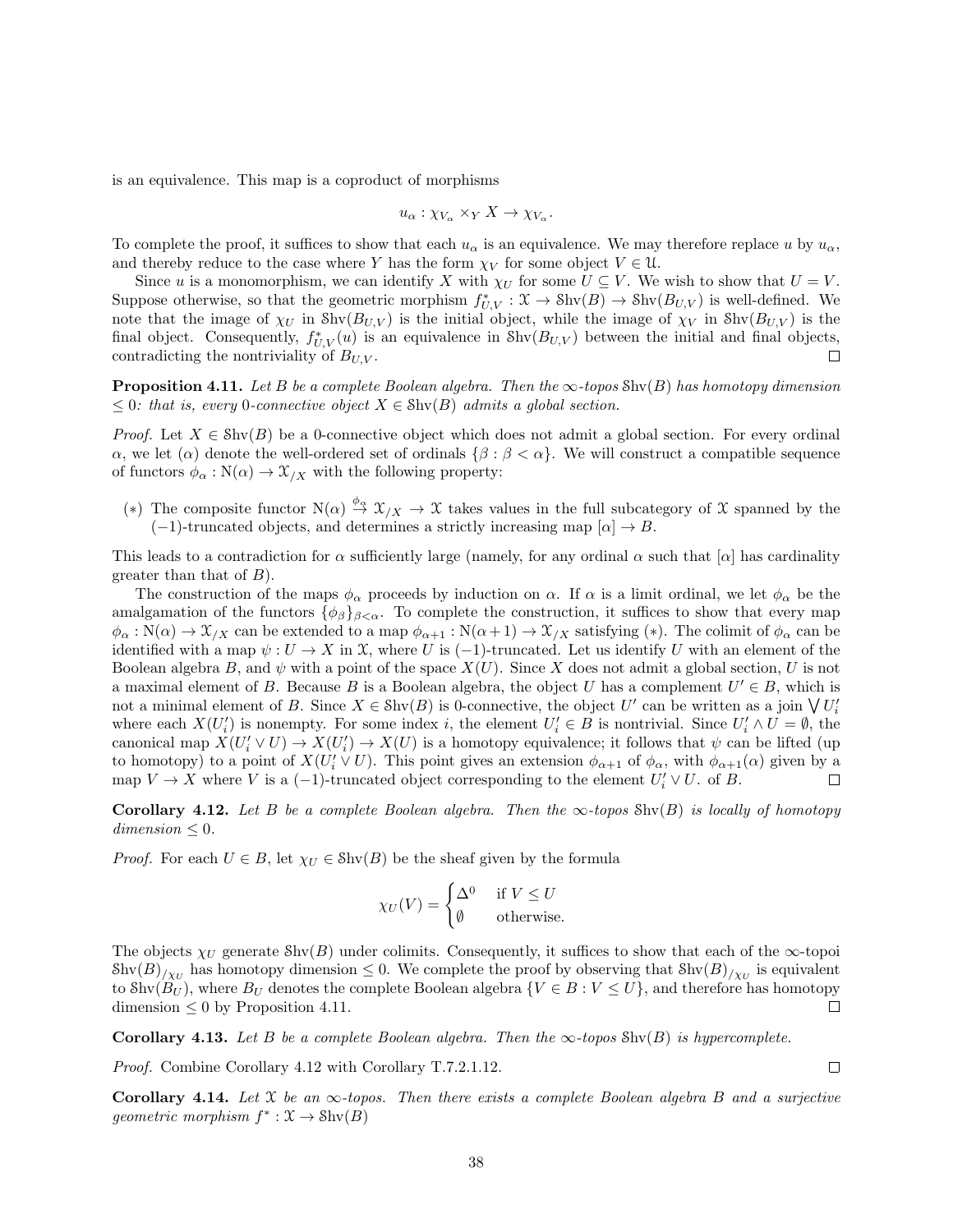*Proof.* Using Proposition T.6.5.2.19, we deduce that there exists a small  $\infty$ -category C equipped with a Grothendieck topology such that  $\mathfrak X$  is a cotopological localization of  $\text{Shv}(\mathcal{C})$ . Proposition 4.8 gives a surjective geometric morphism  $g^* : \text{Shv}(\mathcal{C}) \to \mathcal{Y}$ , where  $\mathcal{Y}$  is 0-localic. Lemma 4.10 guarantees a surjective geometric morphism  $h^*: \mathcal{Y} \to \text{Shv}(B)$ , where  $\text{Shv}(B)$  is a complete Boolean algebra. Since  $\text{Shv}(B)$  is hypercomplete (Corollary 4.13), the functor  $h^* \circ g^*$  carries  $\infty$ -connective morphisms in Shv(C) to equivalences in Shv(B), and therefore factors as a composition

$$
Shv(\mathcal{C}) \to \mathfrak{X} \stackrel{f^*}{\to} Shv(B)
$$

for some surjective geometric morphism  $f^*$ .

Let B be a Boolean algebra. An ultrafilter on B is a homomorphism of Boolean algebras  $f : B \to [1]$ , where [1] denotes the linearly ordered set  $\{0 \leq 1\}$  (that is, a map  $f : B \to [1]$  which preserves finite meets and finite joins). The collection of all ultrafilters on  $B$  is called the *Stone space* of  $B$ , and will be denoted by  $St(B)$ . We regard  $St(B)$  as a closed subspace of the product  $[1]^B$ . A basis for the topology of  $St(B)$  is given by the collection of open sets  $U_b = \{f \in St(B) : f(b) = 1\}$ , where  $b \in B$ . The construction  $b \mapsto U_b$ determines an isomorphism of B with the collection of all open-closed subsets of  $St(B)$ .

Let  $\mathfrak{U}(St(B))$  denote the collection of all open subsets of the Stone space of a Boolean algebra B. If B is complete, there is a canonical map  $\phi: \mathfrak{U}(St(B)) \to B$ , given by the formula  $\phi(U) = \bigvee_{U_b \subseteq U} U$ . It is easy to see that this map preserves finite meets and arbitrary joins, and can therefore be regarded as a morphism of locales. In particular, we get a geometric morphism of  $\infty$ -topoi  $f^* : \text{Shv}(St(B)) \to \text{Shv}(B)$ .

**Lemma 4.15.** Let B be a complete Boolean algebra, and let  $f^* : \text{Shv}(St(B)) \to \text{Shv}(B)$  be the morphism constructed above. Then:

- (1) The right adjoint  $f_*$  to  $f^*$  is fully faithful. In other words, the composition  $f^*f_*$  is equivalent to the *identity on*  $\text{Shv}(B)$ .
- (2) For every finite collection of objects  $\{X_i\}_{1\leq i\leq n}$  and effective epimorphism  $\coprod X_i \to Y$  in Shv $(B)$ , the induced map  $\coprod f_*X_i \to f_*Y$  is an effective epimorphsim in Shv $(St(B))$ .

*Proof.* The construction  $b \mapsto U_b$  determines an injective map of partially ordered sets  $i : B \to \mathcal{U}(St(B)).$ The functor  $f_* : Shv(B) \to Shv(St(B))$  is given by right Kan extension along the inclusion i, and is fully faithful by Proposition T.4.3.2.15. This proves (1). To prove (2), we note that  $\text{Shv}(B)$  is generated under colimits by objects of the form  $\{\chi_U\}_{U\in B}$ , as in the proof of Corollary 4.12; consequently, we may suppose that Y has the form  $\chi_U$ . Each of the maps  $X_i \to Y$  factors as a composition

$$
X_i \stackrel{u_i}{\to} \chi_{U_i} \to \chi_U,
$$

where  $u_i$  is an effective epimorphism. Applying Proposition 4.11 (to the complete Boolean algebra  $\{V \in B :$  $V \leq U_i$ , we deduce that  $u_i$  admits a section  $s_i$ . We have a commutative diagram



Consequently, to prove (2), it suffices to show that  $\psi$  is an effective epimorphism. For this, it suffices to observe that for each  $V \in B$ , the functor  $f_*$  carries  $\chi_V$  to the sheaf represented by the open set  $i(V) \subseteq St(B)$ , and the map  $V \mapsto i(V)$  preserves finite joins.  $\Box$ 

**Lemma 4.16.** Let C be a small  $\infty$ -category which admits finite limits, equipped with a finitary Grothendieck topology. Let B be a complete Boolean algebra, and let  $g^* : Shv(\mathcal{C}) \to Shv(B)$  be a geometric morphism. Then  $g$ <sup>∗</sup> is homotopic to a composition

$$
Shv(\mathcal{C}) \stackrel{h^*}{\to} Shv(St(B)) \stackrel{f^*}{\to} Shv(B),
$$

 $\Box$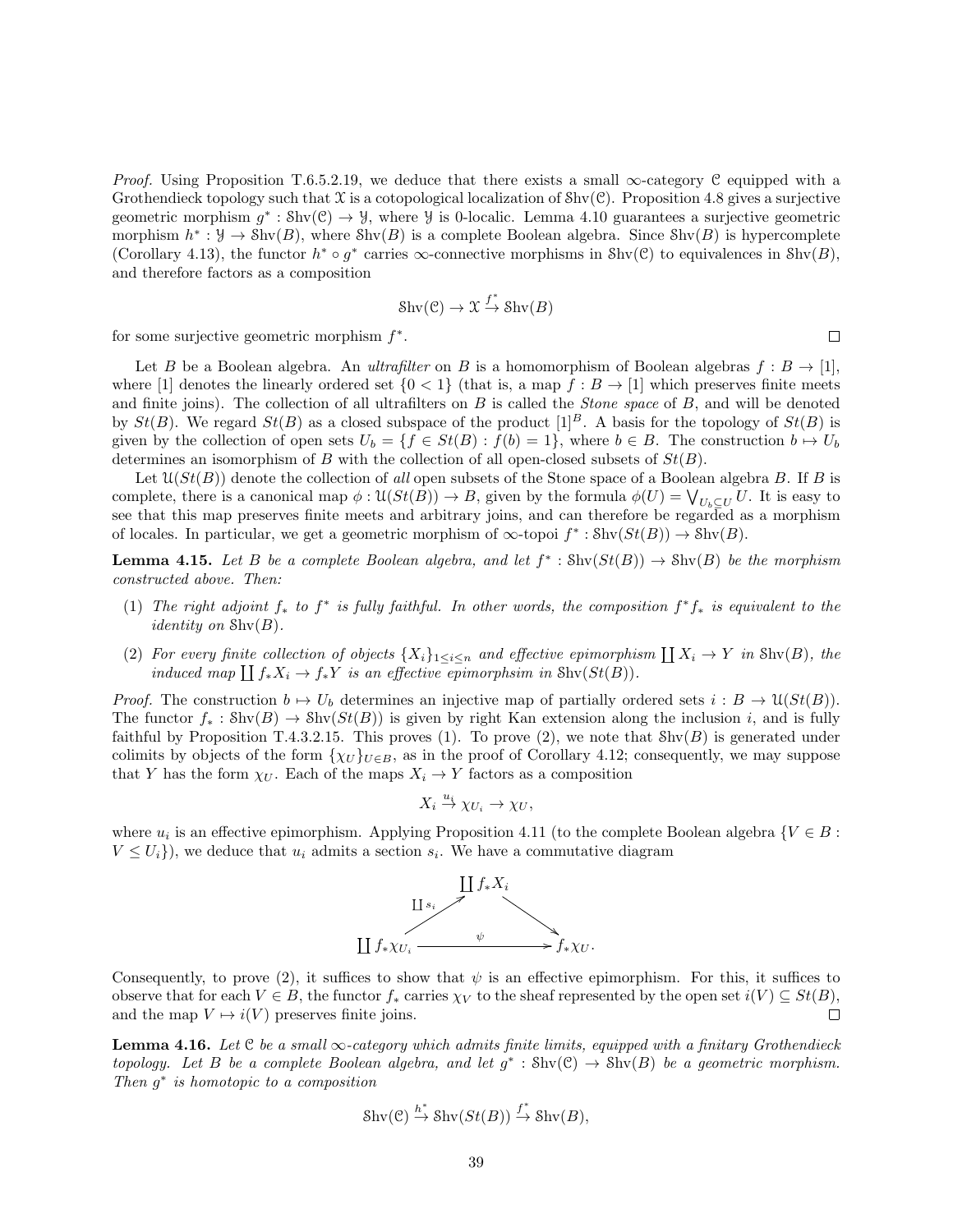where  $f^*$  is the geometric morphism of Lemma  $\ddot{4}.15$ .

*Proof.* For every  $\infty$ -topos *y*, the  $\infty$ -category of geometric morphisms from Shv(C) to *y* can be identified with the  $\infty$ -category of left-exact functors  $u : \mathcal{C} \to \mathcal{Y}$  with the following property: for every every collection of morphisms  $\{C_i \to C\}$  which generate a covering sieve on an object  $C \in \mathcal{C}$ , the induced map  $\coprod u(C_i) \to$  $u(C)$  is an effective epimorphism in  $\mathcal{Y}$  (Proposition T.6.2.3.20). In particular,  $g^*$  is classified by a functor  $u: \mathcal{C} \to \text{Shv}(B)$ . Let  $f_*$  denote a right adjoint to  $f^*$ , and let  $u': \mathcal{C} \to \text{Shv}(St(B))$  be the composition  $f_* \circ u$ . It follows from Lemma 4.15 that u' determines a geometric morphism  $h^* : Shv(\mathcal{C}) \to Shv(St(B))$  such that  $f^* \circ h^* \simeq g^*.$  $\Box$ 

**Lemma 4.17.** Let C be a small  $\infty$ -category which admits finite limits, equipped with a finitary Grothendieck topology. Then there exists a surjective geometric morphism  $h^* : Shv(\mathcal{C}) \to Shv(X)$ , where X is a compact, totally disconnected Hausdorff space.

*Proof.* Corollary 4.14 guarantees the existence of a surjective geometric morphism  $g^* : Shv(\mathcal{C}) \to Shv(B)$ , where B is a complete Boolean algebra. Let X be the Stone space of B. Lemma 4.16 guarantees that  $g^*$ factors through a geometric morphism  $h^*: \mathfrak{X} \to \text{Shv}(X)$ , which is clearly surjective.  $\Box$ 

*Proof of Theorem 4.1.* We may assume without loss of generality that the  $\infty$ -topos X is coherent and hypercomplete. Using Corollary 3.22, we can assume that  $\mathfrak{X} = Shv(\mathfrak{C})^{\wedge}$  for some small  $\infty$ -category  $\mathfrak{C}$  which admits finite limits and is equipped with a finitary Grothendieck topology. Choose a surjective geometric morphism  $h^* : \text{Shv}(\mathcal{C}) \to \text{Shv}(X)$  as in Lemma 4.17. For each point  $x \in X$ , let  $f_x^*$  denote the composite map

$$
Shv(\mathcal{C}) \stackrel{h^*}{\to} Shv(X) \to Shv(\lbrace x \rbrace) \simeq \mathcal{S}.
$$

It is easy to see that the collection of geometric morphisms  $\{f_x^*\}_{x\in X}$  is jointly surjective, so that  $\mathfrak{X} \simeq \text{Shv}(\mathcal{C})^{\wedge}$ has enough points as desired (see Remark 4.7).  $\Box$ 

We close this section with an application of Theorem 4.1 to the theory of hypercoverings. We begin by reviewing some definitions.

Notation 4.18. Let  $\Delta_s$  denote the subcategory of  $\Delta$  whose objects are finite linearly ordered sets of the form  $[n] = \{0, \ldots, n\}$ , and whose morphisms are *injective* monotone maps  $[m] \to [n]$ . Let C be an  $\infty$ -category. A semisimplicial object of C is a functor  $X_{\bullet}: \mathbb{N}(\mathbf{\Delta}_s)^{op} \to \mathbb{C}$ . Assume that C admits finite limits. For each  $n \geq 0$ , we let  $M_n(X)$  denote the *nth matching object* of  $X_{\bullet}$ : that is,  $M_n(X)$  is the limit

$$
\varprojlim_{f:[m]\to[n]} X_m,
$$

where f ranges over all injective monotone maps  $[m] \to [n]$  such that  $m < n$ .

**Definition 4.19.** Let X be an  $\infty$ -topos. We will say that a semisimplicial object  $X_{\bullet}$  of X is a hypercovering if, for each  $n \geq 0$ , the canonical map  $X_n \to M_n(X)$  is an effective epimorphism.

The following result generalizes Lemma T.6.5.3.11:

**Theorem 4.20.** Let X be an  $\infty$ -topos, and let  $X_{\bullet} : N(\Delta_s)^{op} \to \mathfrak{X}$  be a hypercovering. Then the colimit of  $X_{\bullet}$  is an  $\infty$ -connective object of X.

We will give a proof of Theorem 4.20 which is substantially simpler than the proof given in [40]. The idea is to use Deligne's completeness theorem to reduce to the case where  $\mathcal{X} = \mathcal{S}$ , where the result admits an elementary proof using the combinatorics of simplicial sets. We need some preliminaries.

**Lemma 4.21.** Let  $X_{\bullet}$  be a semisimplicial set. Suppose that, for each  $n \geq 0$ , the canonical map  $\phi_n : X_n \to Y$  $M_n(X)$  is surjective. Then  $X_{\bullet}$  is the restriction of a simplicial set.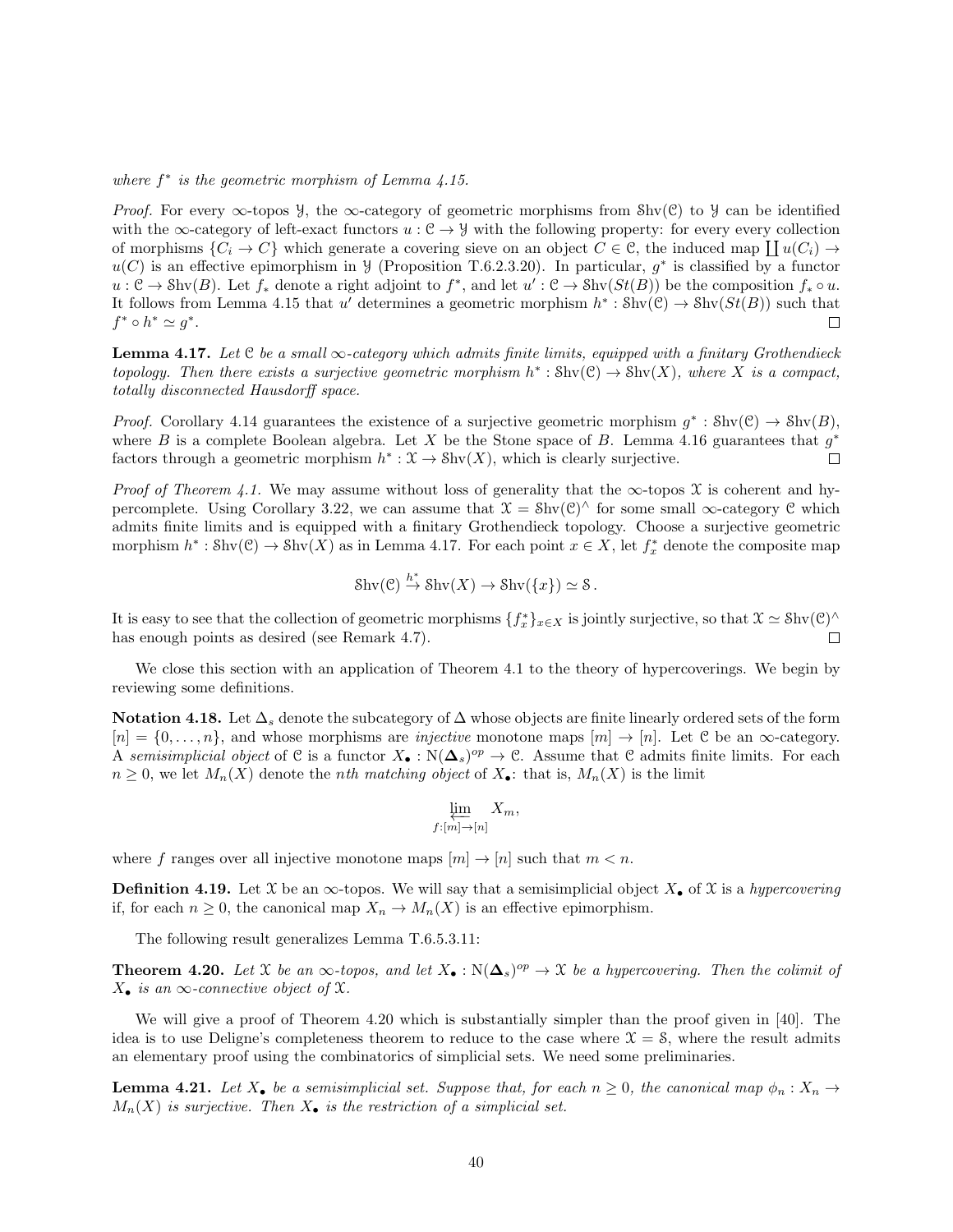*Proof.* For each  $n \geq 0$ , let  $\Delta^{\leq n}$  denote the full subcategory of  $\Delta$  spanned by the objects  $\{[m]\}_{m \leq n}$ , let  $\Delta_s$  be the subcategory of  $\Delta$  spanned by all objects and all injective morphisms between them, and let  $\Delta_s^{\leq n} = \Delta^{\leq n} \cap \Delta_s$ . We regard  $X_{\bullet}$  as a functor  $\Delta_s^{op} \to$  Set. We will construct a compatible sequence of functors  $Y(n) : (\mathbf{\Delta}^{\leq n})^{op} \to \mathcal{S}$ et extending the functors  $X(m) = X_{\bullet} | (\mathbf{\Delta}_s^{\leq n})^{op}$ , using induction on n. In the case  $n = 0$ , we take  $Y(0) = X(0)$ . Assume now that  $Y(n)$  has been constructed. Let LY and MY denote the  $(n + 1)$ st latching and matching objects determined by  $Y(n)$ , respectively, so that we have a canonical map  $f: LY \to MY$ . Moreover, since  $Y(n)|(\Delta_s^{\leq n})^{op} \simeq X(n)$ , we can identify MY with the matching object  $M_{n+1}(X)$  (see the proof of Lemma T.6.5.3.8). According to Corollary T.A.2.9.15, giving an extension  $Y(n + 1)$  of  $Y(n)$  is equivalent to giving a commutative diagram



To guarantee that  $Y(n+1)$  extends  $X(n+1)$ , we choose  $Y_{n+1} = X_{n+1}$  and  $f'' = \phi_{n+1}$ . The existence of  $f'$ now follows from our assumption that  $\phi_{n+1}$  is surjective.

**Lemma 4.22.** Let  $X_{\bullet}$  be a semisimplicial set. Suppose that, for each  $n \geq 0$ , the canonical map  $\phi_n : X_n \to Y$  $M_n(X)$  is surjective. Then the colimit of the diagram

$$
N(\mathbf{\Delta}_{s})^{op} \xrightarrow{X_{\bullet}} N(\text{Set}) \subseteq \mathcal{S}
$$

is contractible.

*Proof.* According to Lemma 4.21, we may assume without loss of generality that  $X_{\bullet}$  extends to a simplicial set  $Y_{\bullet}: \Delta^{op} \to$  Set. In view of Lemma T.6.5.3.7, it suffices to show that the composite diagram

$$
N(\Delta)^{op} \xrightarrow{Y_{\bullet}} N(\text{Set}) \to \mathcal{S}
$$

has contractible colimit. Example T.A.2.9.31 shows that this colimit can be identified with  $Y_{\bullet}$  itself. We conclude by observing that  $Y_{\bullet}$  is a contractible Kan complex. □

**Lemma 4.23.** Let  $X_{\bullet}$  be a semisimplicial object of S. Suppose that, for each  $n \geq 0$ , the canonical map  $\pi_0 X_n \to \pi_0 M_n(X)$  is surjective. Then the colimit of the diagram

$$
N(\mathbf{\Delta}_s)^{op} \stackrel{X_{\bullet}}{\longrightarrow} \mathcal{S}
$$

is contractible.

*Proof.* Using Proposition T.4.2.4.4, we may assume without loss of generality that  $X_{\bullet}$  is obtained from a semisimplicial object  $\overline{X}_{\bullet}$  in the (ordinary) category of simplicial sets. Moreover, we may assume that  $\overline{X}_{\bullet}$  is fibrant and cofibrant with respect to the injective model structure on  $(\text{Set}_{\Delta})^{\Delta_s^{op}}$ . It follows in particular that each of the matching objects  $M_n(\overline{X})$  is a model for the space  $M_n(X)$ , and that the maps  $\phi_n : \overline{X}_n \to M_n(\overline{X})$ are Kan fibrations of simplicial sets. We may identify  $\overline{X}_{\bullet}$  with a diagram  $\overline{Y}$  :  $\Delta^{op} \to \text{Fun}(\Delta_s^{op}, \text{Set})$ , which determines in turn a diagram  $Y : N(\Delta)^{op} \to \text{Fun}(N(\Delta_s)^{op}, \mathcal{S})$ . It follows from Example T.A.2.9.31 that X is a colimit of the diagram of the diagram Y, so that  $\lim_{x \to a} (X)$  is the geometric realization of the simplicial space  $[m] \mapsto \lim_{m \to \infty} Y([m])$ . It will therefore suffice to show that each of the spaces  $\lim_{m \to \infty} Y([m])$  is contractible. We claim that each of the semisimplicial sets  $Y([m])$  satisfies the hypotheses of Lemma 4.22. In other words, we claim that each of the maps  $\phi_n : \overline{X}_n \to M_n(\overline{X})$  is surjective on m-simplices. This is clear, since  $\phi_n$  is a Kan fibration which is surjective on connected components.  $\Box$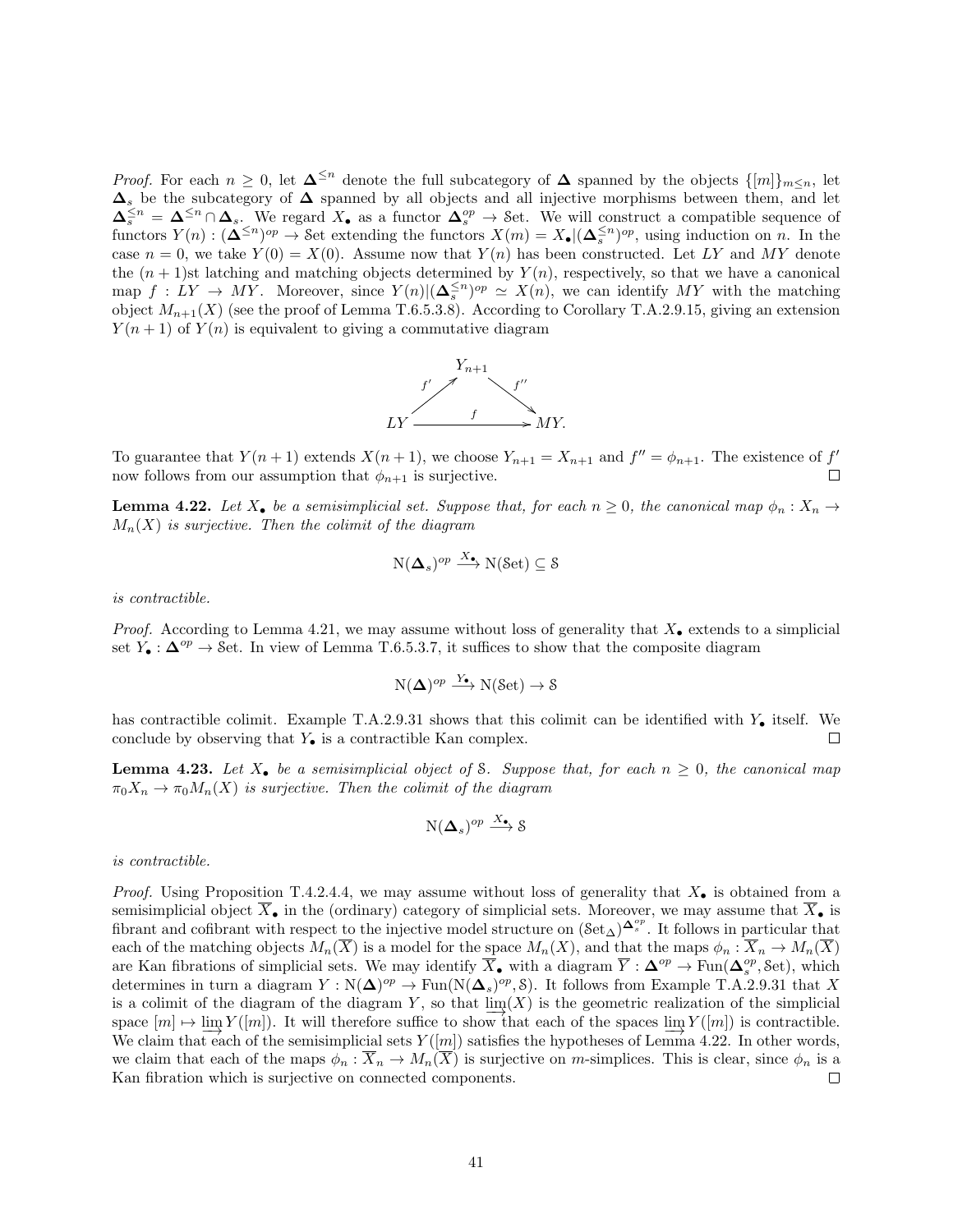*Proof of Theorem 4.20.* Let C be an  $\infty$ -category freely generated by N( $\Delta_s$ )<sup>op</sup> under finite limits. More precisely, we choose a functor  $Y_{\bullet}: \mathbb{N}(\Delta_s)^{op} \to \mathbb{C}$ , where  $\mathbb C$  admits finite limits, with the following universal property: for any  $\infty$ -category D which admits finite limits, composition with Y<sub>•</sub> induces an equivalence of  $\infty$ -categories Fun<sup>lex</sup> $(\mathcal{C}, \mathcal{D}) \to \text{Fun}(\mathrm{N}(\mathbf{\Delta}_s)^{op}, \mathcal{D})$ , where Fun<sup>lex</sup> $(\mathcal{C}, \mathcal{D})$  denotes the full subcategory of Fun $(\mathcal{C}, \mathcal{D})$ spanned by those functors which preserve finite limits. The existence of f follows from Remark T.5.3.5.9.

We can regard  $Y_{\bullet}$  as a semisimplicial object of C. Since C admits finite limits, the matching objects  $M_n(Y)$  are well-defined. Let us regard C as endowed with the coarsest Grothendieck topology such that, for each  $n \geq 0$ , the single map  $\{Y_n \to M_n(Y)\}$  generates a covering sieve on  $M_n(Y)$ . It follows from Remark 3.18 that this Grothendieck topology is finitary, so that  $\text{Shv}(\mathcal{C})$  is a locally coherent  $\infty$ -topos (Proposition 3.19). Using Proposition T.6.2.3.20, we deduce the existence of a geometric morphism  $f^* : Shv(\mathcal{C}) \to \mathcal{X}$ such that  $X_{\bullet}$  is equivalent to  $f^*Y_{\bullet}$ . Consequently, to prove that  $\lim_{\delta \to 0} X_{\bullet}$  is an  $\infty$ -connective object of  $\mathcal{X}$ , it suffices to show that  $\underline{\lim}_{\longrightarrow} Y_{\bullet}$  is an ∞-connective object of Shv(C). According to Theorem 4.1, it suffices to show that for every geometric morphism  $g^* : \text{Shv}(\mathcal{C}) \to \mathcal{S}$ , the space  $g^*(\varinjlim Y_{\bullet}) \simeq \varinjlim (g^*Y_{\bullet})$  is contractible. This follows immediately from Lemma 4.23.  $\Box$ 

### 5 Flat Descent

In this section, we will introduce the flat topology on the  $\infty$ -category of  $\mathbb{E}_{\infty}$ -rings. We will then show that for every 0-localic spectral scheme  $\mathfrak{X}$ , the functor represented by  $\mathfrak{X}$  is a sheaf with respect to the flat topology (Theorem 5.15).

We begin by introducing a general construction of Grothendieck topologies.

**Proposition 5.1.** Let  $C$  be an  $\infty$ -category and let S be a collection of morphisms in  $C$ . Assume that:

- (a) The collection of morphisms S is contains all equivalences and is stable under composition (in particular, if  $f, g: C \to D$  are homotopic morphisms in C, then  $f \in S$  if and only if  $g \in S$ ).
- (b) The  $\infty$ -category C admits pullbacks. Moreover, the class of morphisms S is stable under pullback: for every pullback diagram

$$
\begin{array}{ccc}\nC' & \longrightarrow & C \\
\downarrow & & \downarrow f \\
D' & \longrightarrow & D\n\end{array}
$$

such that  $f \in S$ , the morphism  $f'$  also belongs to S

- (c) The  $\infty$ -category C admits finite coproducts. Moreover, the collection of morphisms S is stable under finite coproducts: if  $f_i: C_i \to D_i$  is a finite collection of morphisms in  $\mathfrak C$  which belong to S, then the induced map  $\coprod_i C_i \to \coprod_i D_i$  also belongs to S.
- (d) Finite coproducts in  $\mathcal C$  are universal. That is, given a diagram  $\coprod_{1\leq i\leq n} C_i \to D \leftarrow D'$ , the canonical  $map \coprod_{1 \leq i \leq n} (C_i \times_D D') \to (\coprod_{1 \leq i \leq n} C_i) \times_D D'$  is an equivalence  $in \overline{C}$ .

Then there exists a Grothendieck topology on C which can be described as follows: a sieve  $\mathcal{C}_{/C}^{(0)} \subseteq \mathcal{C}_{/C}$  on an object  $C \in \mathcal{C}$  is covering if and only if it contains a finite collection of morphisms  $\{C_i \to C\}_{1 \leq i \leq n}$  such that the induced map  $\coprod C_i \to C$  belongs to S.

Proof. We show that the collection of covering sieves satisfies the conditions of Definition T.6.2.2.1:

(1) For every object  $C \in \mathcal{C}$ , the sieve  $\mathcal{C}_{/C}$  covers C. This is clear, since  $\mathcal{C}_{/C}$  contains the identity map  $id_C : C \to C$ , which belongs to S by  $(a)$ .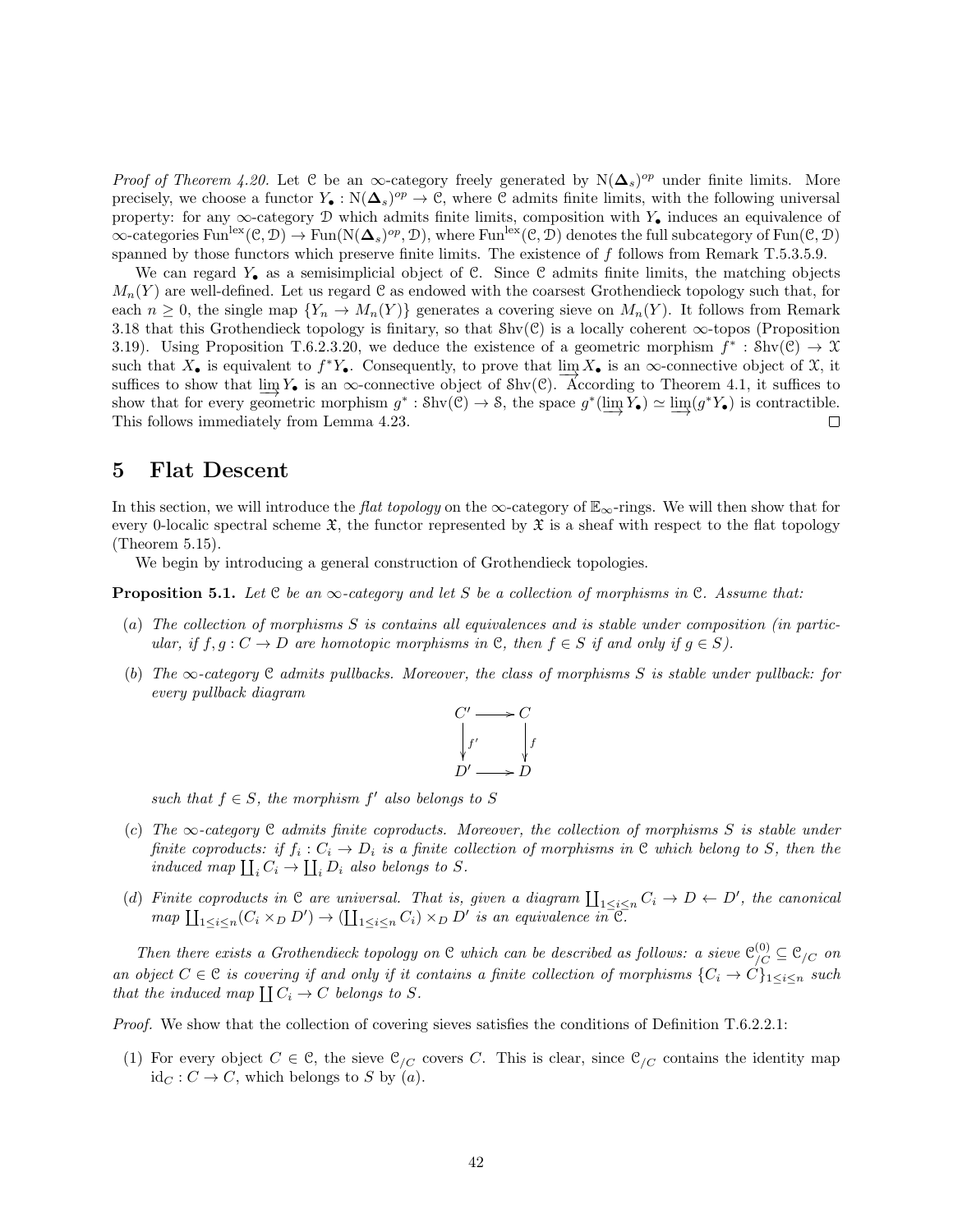- (2) If  $\mathcal{C}_{/C}^{(0)}$  is a covering sieve on an object  $C \in \mathcal{C}$  and  $f: C' \to C$  is a morphism in  $\mathcal{C}$ , then the pullback sieve  $f^* \mathcal{C}_{/C}^{(0)}$  covers C'. To prove this, we observe that there exists a finite collection of morphisms  $C_i \to C$ belonging to  $\mathcal{C}_{/C}^{(0)}$  such that the induced map  $\coprod_i C_i \to C$  belongs to S. Assumption (b) guarantees that the induced map  $(\prod_i C_i) \times_C C' \to C'$  also belongs to S, and assumption (d) gives an identification  $(\prod_i C_i) \times_C C' \simeq \prod_i (C_i \times_C C')$ . It now suffices to observe that each of the morphisms  $C_i \times_C C' \to C'$ belongs to the sieve  $f^* \mathcal{C}_{/C}^{(0)}$ .
- (3) Let  $\mathcal{C}_{/C}^{(0)}$  be a covering sieve on an object  $C \in \mathcal{C}$ , and let  $\mathcal{C}_{/C}^{(1)}$  be an arbitrary sieve on C. Suppose that, for each morphism  $f: C' \to C$  belonging to  $\mathcal{C}_{/C}^{(0)}$ , the pullback sieve  $f^* \mathcal{C}_{/C}^{(1)}$  covers  $C'$ . We must show that  $\mathcal{C}_{/C}^{(1)}$  covers C. Since  $\mathcal{C}_{/C}^{(0)}$  is a covering sieve, there exists a finite collection of morphisms  $f_i: C_i \to C$  belonging to  $\mathcal{C}_{/C}^{(0)}$  such that the induced map  $\coprod_i C_i \to C$  belongs to S. Each  $f_i^* \mathcal{C}_{/C}^{(1)}$  is a covering sieve on  $C_i$ , so there exists a finite collection of morphisms  $C_{i,j} \to C_i$  belonging to  $f^* \mathcal{C}_{/C}^{(1)}$ /C such that the induced map  $\coprod_j C_{i,j} \to C_i$  belongs to S. It follows that each of the composite maps  $C_{i,j} \to C_i \to C$  belongs to the sieve  $\mathcal{C}_{/C}^{(1)}$ . To prove that  $\mathcal{C}_{/C}^{(1)}$  is covering, it suffices to show that the map  $g: \coprod_{i,j} C_{i,j} \to C$  belongs to S. To prove this, we factor g as a composition

$$
\coprod_{i,j} C_{i,j} \xrightarrow{g'} \coprod_i C_i \xrightarrow{g''} C.
$$

The map  $g''$  belongs to S by assumption, and the map  $g'$  is a finite coproduct of maps belonging to S and therefore belongs to S by virtue of (c). It follows from (a) that  $g \simeq g'' \circ g'$  belongs to S, as required.

We now illustrate Proposition 5.1 by means of an example.

**Definition 5.2.** Let  $f : A \to B$  be a morphism of  $\mathbb{E}_{\infty}$ -rings. We will say that f is faithfully flat if it satisfies the following conditions:

- (i) The underlying map of commutative rings  $\pi_0 A \to \pi_0 B$  is faithfully flat, in the sense of classical commutative algebra.
- (*ii*) For every integer *n*, the map  $\text{Tor}_{0}^{\pi_{0}A}(\pi_{0}B, \pi_{i}A) \to \pi_{i}B$  is an isomorphism.

**Remark 5.3.** Let  $f : A \to B$  be a faithfully flat morphism of  $\mathbb{E}_{\infty}$ -rings. A morphism  $M \to N$  of A-modules is an equivalence if and only if the induced map  $M \otimes_A B \to N \otimes_A B$  is an equivalence. This follows immediately from Corollary A.7.2.1.22.

**Proposition 5.4.** Let Aff denote the opposite of the ∞-category CAlg of  $\mathbb{E}_{\infty}$ -rings; if A is an  $\mathbb{E}_{\infty}$ -ring, we denote the corresponding object of  $C$  by Spec A. Let S denote the collection of all morphisms in  $C$  which correspond to faithfully flat maps of  $\mathbb{E}_{\infty}$ -rings (Definition 5.2). Then S satisfies the hypotheses of Proposition 5.1, and therefore determines a Grothendieck topology on Aff.

Remark 5.5. We will refer to the Grothendieck topology of Proposition 5.4 as the *flat topology* on Aff.

Warning 5.6. The  $\infty$ -category Aff is not small. Consequently, though it makes sense to consider the  $\infty$ category  $\text{Shv}(Aff) \subseteq \text{Fun}(CAlg, \mathcal{S})$  of sheaves of spaces on Aff, it is not clear that  $\text{Shv}(Aff)$  is a localization of Fun(CAlg, S). In concrete terms, the trouble is that the process of sheafification with respect to the flat topology may produce spaces which are not essentially small (since there does not exist any small, cofinal collection of flat coverings of a given  $\mathbb{E}_{\infty}$ -ring). However, this issue will not concern us in this section.

 $\Box$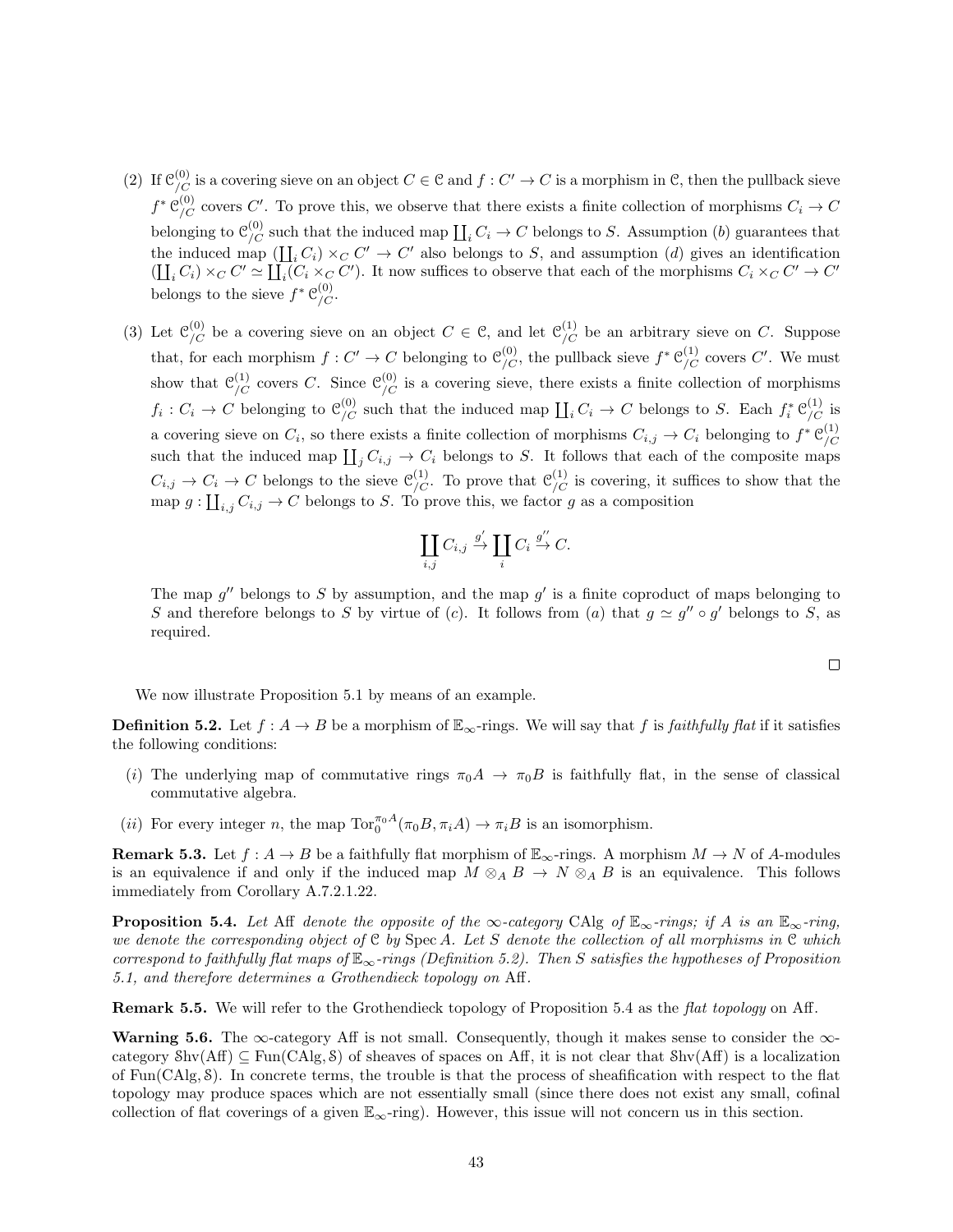Proof of Proposition 5.4. We consider each condition of Proposition 5.1 in turn:

(a) The collection of faithfully flat morphisms in CAlg contains all equivalences and is stable under composition. The first assertion is obvious. To prove the second, consider a pair of faithfully flat morphisms  $A \stackrel{f}{\to} B \stackrel{g}{\to} C$ ; we wish to prove that  $g \circ f$  is faithfully flat. The underlying map  $\pi_0 A \to \pi_0 C$  is a composition of faithfully flat morphisms of commutative rings, and therefore faithfully flat. The map  $\text{Tor}_{0}^{\pi_{0}A}(\pi_{0}C, \pi_{i}A) \to \pi_{i}C$  factors as a composition

$$
\begin{array}{rcl}\n\operatorname{Tor}_0^{\pi_0 A}(\pi_0 C, \pi_i A) & \simeq & \operatorname{Tor}_0^{\pi_0 B}(\pi_0 C, \operatorname{Tor}_0^{\pi_0 A}(\pi_0 B, \pi_i A)) \\
& \xrightarrow{\alpha} & \operatorname{Tor}_0^{\pi_0 B}(\pi_0 C, \pi_i B) \\
& \xrightarrow{\beta} & \pi_i C.\n\end{array}
$$

The map  $\alpha$  is an isomorphism because f is faithfully flat, and the map  $\beta$  is an isomorphism because g is faithfully flat.

(b) It is clear that the ∞-category C admits pullbacks (the ∞-category CAlg of  $\mathbb{E}_{\infty}$ -rings is presentable and therefore admits all small limits and colimits). It therefore suffices to show that if we are given a diagram  $A' \stackrel{g}{\leftarrow} A \stackrel{f}{\rightarrow} B$ , where f is faithfully flat, then the induced map  $A' \rightarrow B \otimes_A A'$  is faithfully flat. Since B is flat over A, Proposition A.7.2.2.13 guarantees that the canonical maps  $\gamma_i : \text{Tor}_0^{\pi_0 A}(\pi_0 B, \pi_i A') \to$  $\pi_i(B \otimes_A A')$  is an isomorphism. Taking  $i = 0$ , we deduce that  $\pi_0(B \otimes_A A')$  is a pushout of  $\pi_0 B$  and  $\pi_0 A'$  over  $\pi_0 A$ , and therefore faithfully flat over  $\pi_0 A'$ . Moreover, the canonical map  $\text{Tor}_0^{\pi_0 A'}$  $_0^{\pi_0A^\cdot}(\pi_0(B\otimes_A$  $A'$ ,  $\pi_i A'$ )  $\rightarrow \pi_i (B \otimes_A A')$  factors as a composition

$$
\begin{array}{rcl}\operatorname{Tor}_0^{\pi_0 A'}(\pi_0(B \otimes_A A'), \pi_i A') & \stackrel{\gamma_0^{-1}}{\simeq} & \operatorname{Tor}_0^{\pi_0 A'}(\operatorname{Tor}_0^{\pi_0 A}(\pi_0 A', \pi_0 B), \pi_i A')\\ & \simeq & \operatorname{Tor}_0^{\pi_0 A}(\pi_0 B, \pi_i A')\\ & \stackrel{\gamma_i}{\to} & \pi_i(B \otimes_A A').\end{array}
$$

and is therefore an isomorphism.

(c) It is clear that the category C admits pushouts, which are given by products of the corresponding  $\mathbb{E}_{\infty}$ -rings. We must show that if we are given a finite collection of faithfully flat morphisms  $A_i \to B_i$ and set  $A = \prod_i A_i$  and  $B = \prod_i B_i$ , then the induced map  $A \to B$  is also faithfully flat. We have  $\pi_0 A = \prod_i \pi_0 A_i$  and  $\pi_0 B \simeq \prod_i \pi_0 B_i$ . Since a product of faithfully flat morphisms of commutative rings is faithfully flat, we deduce that the map  $\pi_0 A \to \pi_0 B$  is faithfully flat. For higher homotopy groups, we have

$$
\pi_n B \simeq \prod_i (\pi_n B_i)
$$
  
\n
$$
\simeq \prod_i \text{Tor}_0^{\pi_0 A_i} (\pi_0 B_i, \pi_n A_i)
$$
  
\n
$$
\simeq \text{Tor}_0^{\prod_i \pi_0 A_i} (\prod_i \pi_0 B_i, \prod_i \pi_n A_i)
$$
  
\n
$$
\simeq \text{Tor}_0^{\pi_0 A} (\pi_0 B, \pi_n A)
$$

as required.

(d) Given a finite collection of morphisms  $A \to A_i$  and a morphism  $A \to B$  in CAlg, we must show that the canonical map

$$
(\prod_i A_i) \otimes_A B \to \prod_i (A_i \otimes_A B)
$$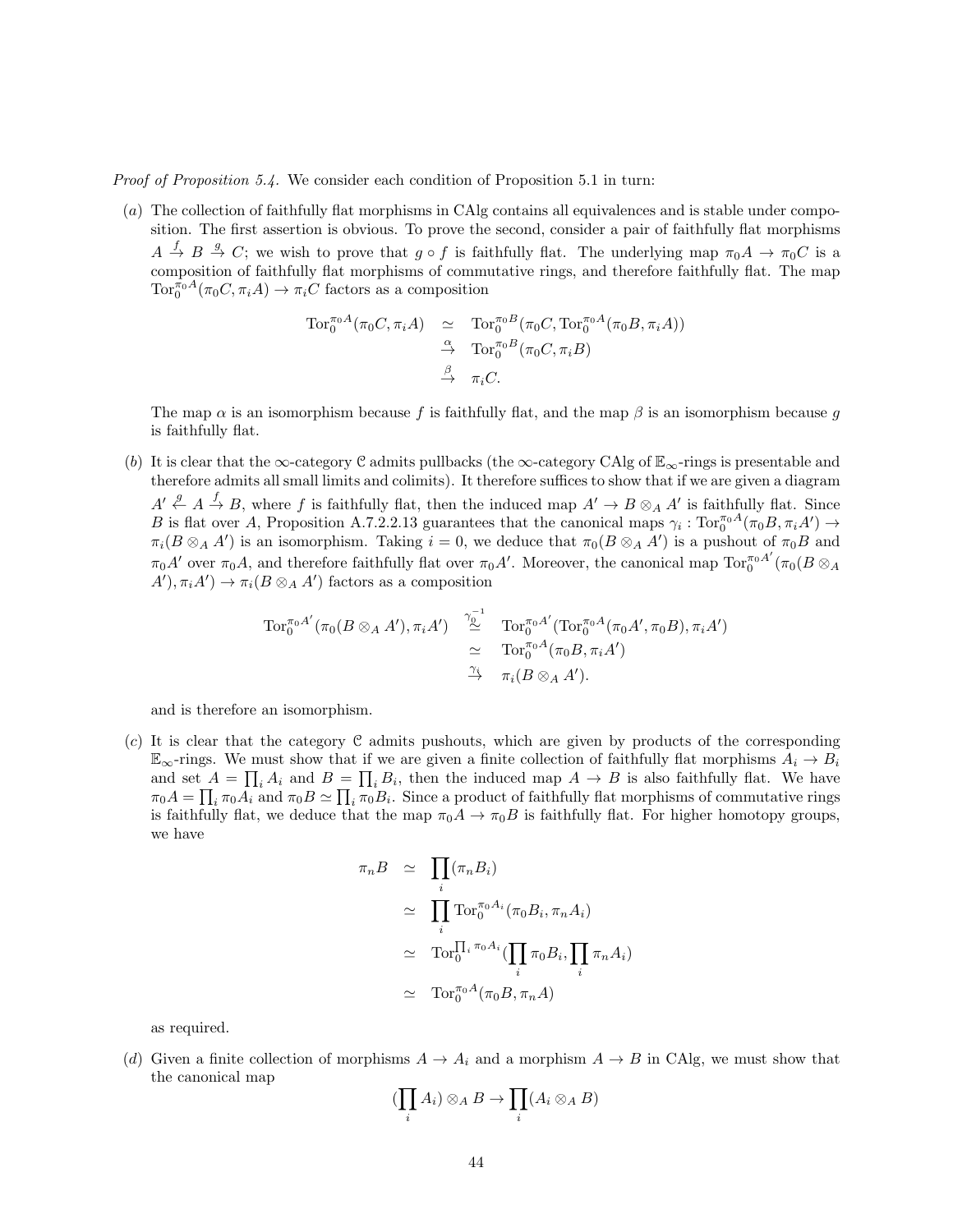is an equivalence of  $\mathbb{E}_{\infty}$ -rings. We will show that this map is an equivalence in the  $\infty$ -category of B-modules. For this, it suffices to observe that the functor  $F : Mod_A \to Mod_B$  given by  $M \to M \otimes_A B$ preserves finite limits. The functor  $F$  evidently preserves small colimits, and therefore also finite limits because the  $\infty$ -categories Mod<sub>A</sub> and Mod<sub>B</sub> are stable (Proposition A.1.1.4.1).

 $\Box$ 

We wish to study sheaves with respect to the flat topology on  $CAlg^{op}$ . To this end, it is useful to have the following characterization of sheaves:

**Proposition 5.7.** Let C be an  $\infty$ -category and S a collection of morphisms in C. Assume that C and S satisfy the conditions of Proposition 5.1, together with the following additional condition:

(e) Coproducts in the  $\infty$ -category  $\mathfrak C$  are disjoint. That is, if C and C' are objects of  $\mathfrak C$ , then the fiber product  $C \times_{C \coprod C'} C'$  is an initial object of  $C$  (see  $\S T.6.1.1$ ).

Let D be an arbitrary  $\infty$ -category and let  $\mathfrak{F} : \mathfrak{C}^{op} \to \mathfrak{D}$  be a functor. Then  $\mathfrak{F}$  is a D-valued sheaf on  $\mathfrak{C}$  if and only if the following conditions are satisfied:

- (1) The functor F preserves finite products.
- (2) Let  $f: U_0 \to X$  be a morphism in C which belongs to S and let  $U_{\bullet}$  be a Cech nerve of f (see §T.6.1.2), regarded as an augmented simplicial object of C. Then the composite map

$$
N(\Delta_+) \stackrel{U_{\bullet}}{\rightarrow} \mathcal{C}^{op} \stackrel{\mathcal{F}}{\rightarrow} \mathcal{D}
$$

is a limit diagram. In other words,  $\mathcal{F}$  exhibits  $\mathcal{F}(X)$  as a totalization of the cosimplicial object  $[n] \mapsto$  $\mathfrak{F}(U_n)$ .

*Proof.* For every object  $D \in \mathcal{D}$ , let  $h_D : \mathcal{D} \to \mathcal{S}$  be the functor corepresented by D. Using Proposition T.5.1.3.2, we deduce that  $\mathcal F$  is a sheaf D-valued sheaf on C if and only if each composite map  $h_D \circ \mathcal F$  is a S-valued sheaf on C, and that F satisfies conditions (1) and (2) if and only if each  $h_D \circ \mathcal{F}$  satisfies the same condition. We may therefore replace  $\mathcal F$  by  $h_D \circ \mathcal F$  and thereby reduce to the case where  $\mathcal D = \mathcal S$ .

Suppose first that  $\mathcal F$  is a sheaf; we will prove that  $\mathcal F$  satisfies conditions (1) and (2). We begin with (1). Let  $\{C_i\}_{1\leq i\leq n}$  be a finite collection of objects in C and let  $C = \coprod_i C_i$  be their coproduct. We wish to prove that the canonical map  $\mathfrak{F}(C) \to \prod_i \mathfrak{F}(C_i)$  is an equivalence. The proof proceeds by induction on n. If  $n = 0$ , then C is an initial object of C so that the empty sieve is a covering of C. Since  $\mathcal F$  is a sheaf, we deduce that  $\mathcal{F}(C)$  is a final object of S, as required. If  $n = 1$ , there is nothing to prove. If  $n > 2$ , we let  $D = \coprod_{1 \leq i < n} C_i$ , so that  $C = D \amalg C_n$ . The natural map  $\mathcal{F}(C) \to \prod_i \mathcal{F}(C_i)$  then factors as a composition of maps

$$
\mathcal{F}(C) \to \mathcal{F}(D) \times \mathcal{F}(C_n) \to \left(\prod_{1 \leq i < n} \mathcal{F}(C_i)\right) \times \mathcal{F}(C_n) \simeq \prod_{1 \leq i \leq n} \mathcal{F}(C_n),
$$

each of which is an equivalence by the inductive hypothesis. It remains to treat the case  $n = 2$ . Let  $\mathcal{C}_{/C}^{(0)} \subseteq \mathcal{C}_{/C}$ be the sieve generated by  $C_1$  and  $C_2$ . This sieve is evidently a covering of C, so that  $\mathcal{F}(C) \simeq \varprojlim \mathcal{F} |(\mathcal{C}_{/C}^{(0)})^{op}$ . To complete the proof, it suffices to show that the canonical map  $\varprojlim \mathcal{F} |(\mathcal{C}_{/C}^{(0)})^{op} \to \mathcal{F}(C_1) \times \mathcal{F}(C_2)$  is an equivalence. Let  $p: \Lambda^2_0 \to \mathcal{C}^{(0)}_{/C}$  be the map corresponding to the pullback diagram

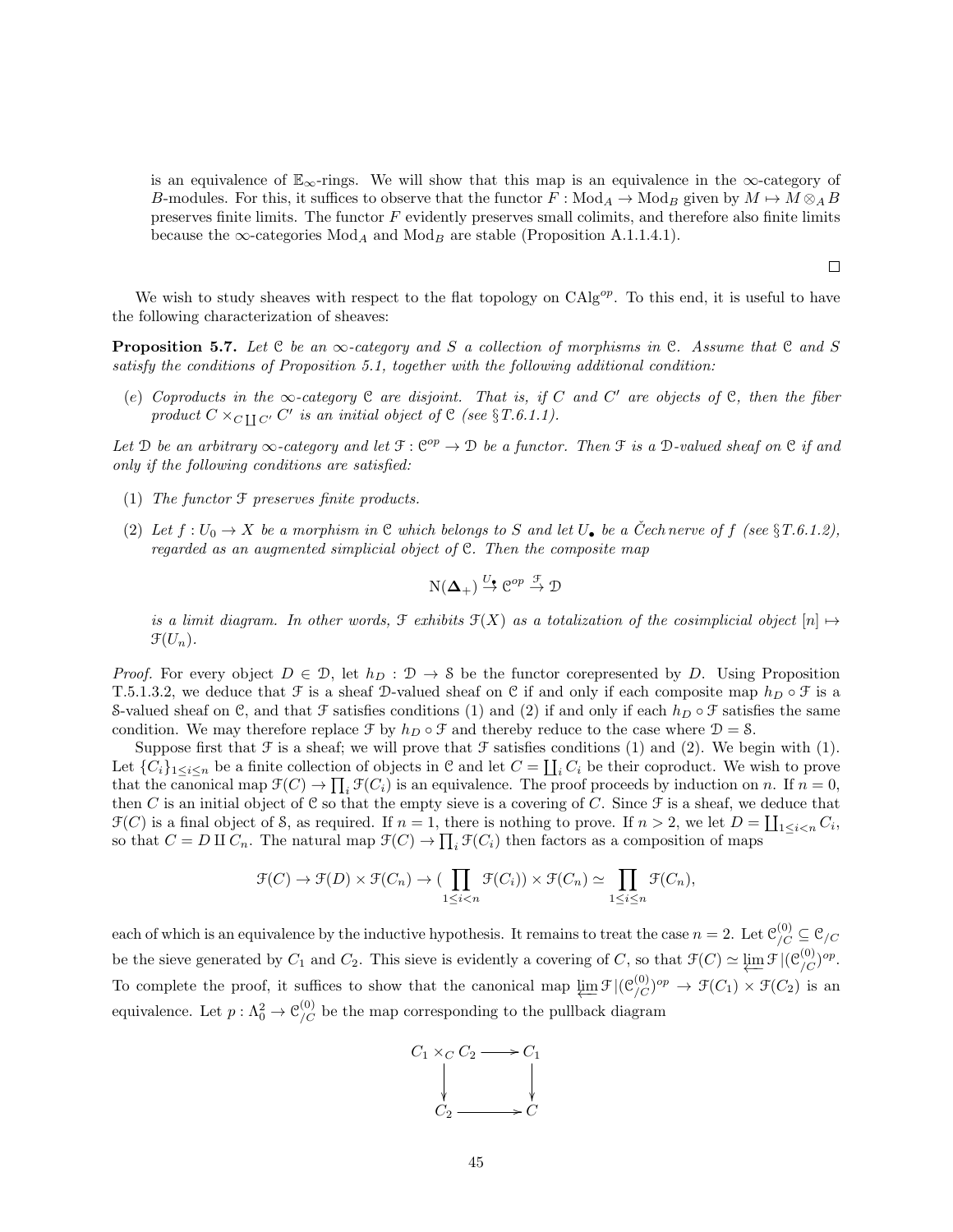in C. Since  $C_1 \times_C C_2$  is initial in C, the above argument shows that  $\mathcal{F}(C_1 \times_C C_2)$  is final in D: that is,  $\mathcal{F} |(\Lambda_0^2)^{op}$  is a right Kan extension of  $\mathcal{F} |{1, 2}^{op}$ , so that  $\varprojlim \mathcal{F} |(\Lambda_0^2)^{op} \simeq \mathcal{F}(C_1) \times \mathcal{F}(C_2)$  by Lemma T.4.3.2.7. To complete the proof of  $(1)$ , we will show that p is left cofinal. According to Theorem T.4.1.3.1, it will suffice to show that for every object  $(f: D \to C) \in \mathcal{C}_{/C}^{(0)}$ , the  $\infty$ -category  $S = \Lambda_0^2 \times_{\mathcal{C}_{/C}^{(0)}} (\mathcal{C}_{/C}^{(0)})_{f/}$  is weakly contractible. If  $D \in \mathcal{C}$  is initial, then the projection map  $S \to \Lambda_0^2$  is a trivial Kan fibration and the result is obvious. If D is not initial, then condition  $(d)$  guarantees that there do not exist any maps from D to an initial object of C. Using (e), we deduce that there do not exist any maps from D into  $C_1 \times_C C_2$ . It follows that f factors through either the map  $C_1 \rightarrow C$  or  $C_2 \rightarrow C$ , but not both. Without loss of generality, we may assume that f factors through  $C_1 \rightarrow C$ . In this case, we can identify S with the simplicial set  ${C_1} \times_{C_{/C}} C_{D//C}$ , which is the homotopy fiber of the composition map  $q : \text{Map}_{\mathcal{C}}(D, C_1) \to \text{Map}_{\mathcal{C}}(D, C)$ over f. We wish to show that this homotopy fiber is contractible. By assumption, it is nonempty; it will therefore suffice to show that the morphism q is  $(-1)$ -truncated. To prove this, we need only verify that  $C_1 \rightarrow C$  is a monomorphism; that is, that the diagonal map  $C_1 \rightarrow C_1 \times_C C_1$  is an equivalence. Using (d), we obtain equivalences

$$
C_1 \simeq C_1 \times_C C \simeq C_1 \times_C (C_1 \coprod C_2) \simeq (C_1 \times_C C_1) \coprod (C_1 \times_C C_2),
$$

and the first summand maps by an equivalence to  $C_1 \times_C C_1$ . The second summand is trivial, by virtue of (e).

We now prove (2). Let  $f: U_0 \to X$  be a morphism of S and let f be its Cech nerve, so that f generates a covering sieve  $\mathcal{C}_{/X}^{(0)} \subseteq \mathcal{C}_{/X}$ . We can regard  $U_{\bullet}$  as determining a simplicial object  $V : \mathcal{N}(\mathbf{\Delta})^{op} \to \mathcal{C}_{/X}^{(0)}$ . Our assumption that  $\mathcal F$  is a sheaf guarantees that  $\mathcal F(X) \simeq \varprojlim \mathcal F |(\mathcal C_{X}^{(0)})^{op}$ . To prove (2), it suffices to prove that the map V is left cofinal. According to Theorem T.4.1.3.1, it suffices to show that for every map  $f: X' \to X$ belonging to  $\mathcal{C}_{X}^{(0)}$ , the  $\infty$ -category  $\mathcal{X} = N(\mathbf{\Delta})^{op} \times_{\mathcal{C}_{X}^{(0)}} (\mathcal{C}_{X}^{(0)})_{f}$  is weakly contractible. The projection map  $\mathfrak{X} \to \mathrm{N}(\Delta)^{op}$  is a left fibration, classified by a functor  $\chi : \mathrm{N}(\Delta)^{op} \to \mathcal{S}$ . According to Proposition T.3.3.4.5, it will suffice to show that  $\varinjlim(\chi)$  is contractible. Note that  $\chi$  can be identified with the underlying simplicial object of the Čech nerve of the map of spaces  $q: \text{Map}_{\mathcal{C}/X}(X', U_0) \to \Delta^0$ . Since f belongs to the sieve  $\mathcal{C}_{/X}^{(0)}$ , the space  $\mathrm{Map}_{\mathcal{C}_{/X}}(X', U_0)$  is nonempty so that q is an effective epimorphism. Since S is an  $\infty$ -topos, we conclude that  $\lim_{x \to 0} (x) \simeq \Delta^0$  as required.

Now suppose that F satisfies (1) and (2); we will show that F is a sheaf on C. Choose an object  $X \in \mathcal{C}$ and a covering sieve  $\mathcal{C}_{/X}^{(0)}$ ; we wish to prove that  $\mathcal{F}(X) \simeq \varprojlim \mathcal{F} |(\mathcal{C}_{/X}^{(0)})^{op}$ . We first treat the case where  $\mathcal{C}_{/X}^{(0)}$  is generated by a single morphism  $f: U_0 \to X$  which belongs to S. Let  $U_{\bullet}$  be a Cech nerve of f, so that  $\mathcal{F}(X)$ can be identified with the totalization of the cosimplicial space  $[n] \mapsto \mathcal{F}(U_n)$  by virtue of (2). To complete the proof, we invoke the fact (established above) that  $U_{\bullet}$  determines a left cofinal map  $N(\Delta)^{op} \to \mathcal{C}_{/X}^{(0)}$ .

Now suppose that  $\mathcal{C}_{/X}^{(0)}$  is generated by a finite collection of morphisms  $\{C_i \to X\}_{1 \leq i \leq n}$  such that the induced map  $\coprod C_i \to X$  belongs to S. Let  $C = \coprod_i C_i$  and let  $\mathcal{C}_{/X}^{(1)}$  denote the sieve generated by the induced map  $C \to X$ . Then  $\mathcal{C}_{/X}^{(1)}$  contains  $\mathcal{C}_{/X}^{(0)}$  and is therefore a covering sieve; the above argument shows that  $\mathcal{F}(X) \simeq \varprojlim \mathcal{F} |(\mathcal{C}_{/X}^{(1)})^{op}$ . To complete the proof in this case, it will suffice to show that  $\mathcal{F} |(\mathcal{C}_{/X}^{(1)})^{op}$  is a right Kan extension of  $\mathcal{F} | (\mathcal{C}_{/X}^{(0)})^{op}.$ 

Fix an object  $f: U \to X$  of the sieve  $\mathcal{C}_{/X}^{(1)}$ , and let  $\mathcal E$  denote the full subcategory of  $(\mathcal{C}_{/X}^{(1)})_{/U} \simeq \mathcal{C}_{/U}$ spanned by those objects whose image in  $\mathcal{C}_{/X}$  belongs to  $\mathcal{C}_{/X}^{(0)}$ . We wish to prove that the canonical map  $\mathcal{F}(U) \to \varprojlim \mathcal{F} | \mathcal{E}^{op}$  is an equivalence. By construction, the map f factors through some map  $f_0 : U \to C$ . Invoking (b), we have  $U \simeq U \times_C C \simeq \coprod_i U \times_C C_i$ , so that U can be obtained as a coproduct of objects  $U_i$ belonging to  $\mathcal{C}_{/X}^{(0)}$ . Let  $T \subseteq \{1, \ldots, n\}$  denote the collection of indices for which  $U_i$  is not initial. We let  $\mathcal{E}' \subseteq \mathcal{E}$  denote the full subcategory spanned by morphisms  $U' \to U$  which factor through some  $U_i$  and such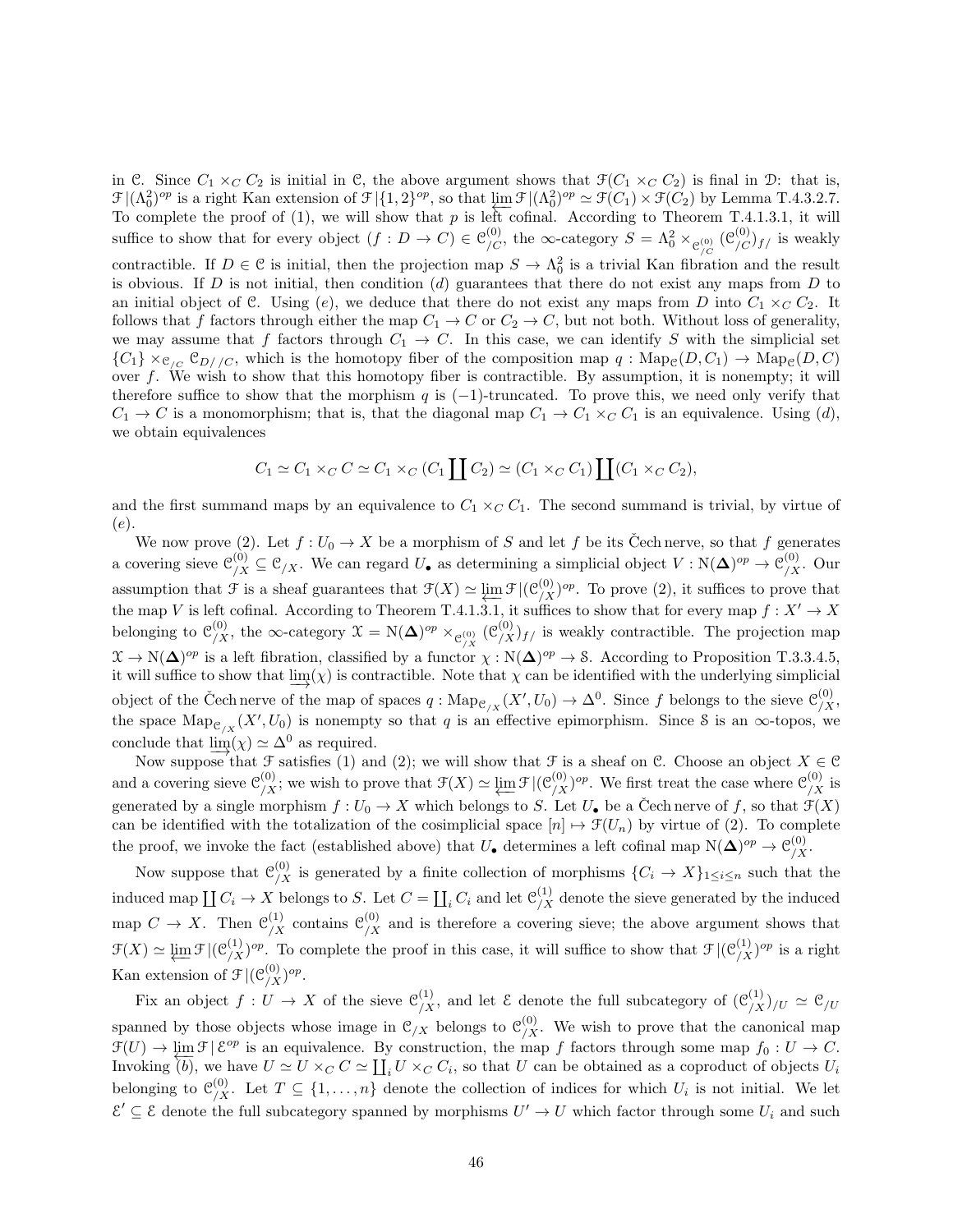that  $U' \in \mathcal{C}$  is not initial. For  $i \neq j$ , the fiber product  $U_i \times_U U_j$  is initial (by  $(e)$ ) and therefore receives no morphisms from non-initial objects of  $C$  (by  $(d)$ ); it follows that  $\mathcal{E}'$  can be decomposed as a disjoint union  $\prod_{i\in T} \mathcal{E}'_i$  where each  $\mathcal{E}'_i$  denotes the full subcategory of  $\mathcal{E}'$  spanned by those morphisms  $U' \to U$  which factor through  $U_i$ . Since the map  $U_i \to U$  is a monomorphism, each  $\mathcal{E}'_i$  contains the map  $U_i \to U$  as a final object, so that the inclusion  $\{U_i\}_{i\in T} \to \mathcal{E}'$  is left cofinal. Condition (1) implies that  $\mathcal{F}(U) \simeq \prod_{i\in T} \mathcal{F}(U_i)$ , so that  $\mathcal{F}(U)$  is a limit of the diagram  $\mathcal{F}|(\mathcal{E}')^{op}$ . We will prove that  $\mathcal{F}|\mathcal{E}^{op}$  is a right Kan extension of  $\mathcal{F}|(\mathcal{E}')^{op}$ , so that  $\lim_{\epsilon \to 0} \mathcal{F} \mid \mathcal{E}^{op} \simeq \lim_{\epsilon \to 0} \mathcal{F} \mid (\mathcal{E}')^{op} \simeq \mathcal{F}(U)$  by Lemma T.4.3.2.7. To see this, choose an object  $U' \to U$  in  $\mathcal{E}$ ; we wish to show that  $\mathcal{F}(U')$  is a limit of the diagram  $\mathcal{F} |(\mathcal{E}'_{/U'})^{op}$ . Let  $U'_i = U' \times_U U_i$ , and let T' be the collection of indices i for which  $U_i'$  is not initial. Then  $\mathcal{E}'_{/U'}$  decomposes as a disjoint union  $\prod_{i\in T'}(\mathcal{E}'_{/U'})_i$ , each of which has a final object (given by the map  $U'_i \to U'$ ). It follows that  $\varprojlim \mathcal{F} |(\mathcal{E}'_{/U'})^{op}$  is equivalent to  $\prod_{i\in T'} \mathfrak{F}(U'_i)$ , which is equivalent to  $\mathfrak{F}(U')$  by virtue of (1).

We now treat the case of a general covering sieve  $\mathcal{C}_{/X}^{(0)} \subseteq \mathcal{C}_{/X}$ . By definition, there exists a finite collection of morphisms  $f_i: C_i \to X$  belonging to  $\mathcal{C}_{/X}^{(0)}$  such that the induced map  $\coprod_i C_i \to X$  belongs to S. Let  $\mathcal{C}_{/X}^{(1)} \subseteq \mathcal{C}_{/X}^{(0)}$  be the sieve generated by the maps  $f_i$ . The above argument shows that  $\mathcal{F}(X) \simeq \varprojlim \mathcal{F} |(\mathcal{C}_{/X}^{(1)})^{op}$ . To prove that  $\mathcal{F}(X) \simeq \underleftarrow{\lim}_{\Delta}(\mathcal{C}^{(0)})_{\Delta}/\mathcal{C}^{(0)},$  it will suffice to show that  $\mathcal{F}|(\mathcal{C}_{\Delta}^{(0)})^{op}$  is a right Kan extension of  $\mathcal{F}$  |( $\mathcal{C}_{X}^{(1)}$ )<sup>op</sup> (Lemma T.4.3.2.7). Unwinding the definitions, we must show that for every  $f: U \to X$  belonging to the sieve  $\mathcal{C}^{(0)}_{/X}$ , we have  $\mathcal{F}(U) \simeq \varprojlim \mathcal{F} |(f^* \mathcal{C}^{(1)}_{/X})$ . This is clear, since  $f^* \mathcal{C}^{(1)}_{/X}$  is generated by the pullback maps  $C_i \times_X U \to U$ , and the induced map  $\coprod_i (C_i \times_X U) \to U$  factors as a composition

$$
\coprod_i (C_i \times_X U) \stackrel{\alpha}{\to} (\coprod_i C_i) \times_X U \stackrel{\beta}{\to} U,
$$

where  $\alpha$  is an equivalence by assumption (d) and the map  $\beta$  belongs to S by assumption (b).

 $\Box$ 

**Example 5.8.** Let Aff = CAlg<sup>op</sup> and let S be the collection of faithfully flat morphisms in Aff. Then  $(Aff, S)$  satisfies the hypotheses of Proposition 5.7. To prove (e), we must show that if A and B are  $\mathbb{E}_{\infty}$ rings, then the fiber product  $A \times_{A \times B} B$  is trivial. To prove this, we observe that the identity element of  $\pi_0(A \times B) \simeq \pi_0 A \times \pi_0 B$  can be written as a sum  $e + e'$ , where  $e = (1,0)$  and  $e' = (0,1)$ . The image of e is trivial in  $\pi_0 B$ , and the image of e' is trivial in  $\pi_0 A$ . It follows that e and e' both have trivial image in the commutative ring  $R = \pi_0(A \times_{A \times B} B)$ , so that  $1 = 0$  in R. Since every homotopy group of  $A \times_{A \times B} B$  is a module over R, each of these groups is trivial.

Here is a more classical example of a sheaf with respect to the flat topology:

**Proposition 5.9.** For every  $\mathbb{E}_{\infty}$ -ring A, let  $\text{Spec}^Z A$  be the Zariski spectrum of the commutative ring  $\pi_0 A$ , and let  $\mathfrak{U}(A)$  be the collection set of open subsets of  $\text{Spec}^{\mathbb{Z}} A$ . Then U determines a functor  $\mathfrak{U}: \text{CAlg} \to \text{N}(\mathcal{S}\text{et})$ satisfying the hypotheses of Proposition 5.7 (with respect to the flat topology), and can therefore be regarded as a sheaf (of sets) on  $\text{Aff} = \text{CAlg}^{op}$ .

**Remark 5.10.** The sheaf  $\mathcal{U}: \text{CAlg} \to \text{N}(\text{Set})$  of Proposition 5.9 can be regarded as a discrete object in the  $\infty$ -category of S-valued sheaves on CAlg<sup>op</sup>. As such, it is automatically hypercomplete.

Proof of Proposition 5.9. To verify (1), we must show that for every finite collection of  $\mathbb{E}_{\infty}$ -rings  $A_i$ , the map  $\mathfrak{U}(\prod_i A_i) \to \prod_i \mathfrak{U}(A_i)$  is bijective. This follows from the observation that there is a canonical homeomorphism  $Spec^Z(\prod_i A_i) \simeq \coprod_i Spec^Z A_i$ .

We now prove (2). Let  $\overline{f}$ :  $A \rightarrow B$  be a faithfully flat morphism of  $\mathbb{E}_{\infty}$ -rings; we wish to prove that

$$
\mathfrak{U}(A) \longrightarrow \mathfrak{U}(B) \mathop{\Longrightarrow}\limits \mathfrak{U}(B \otimes_A B)
$$

is an equalizer diagram in the category of sets. We can divide this assertion into two parts: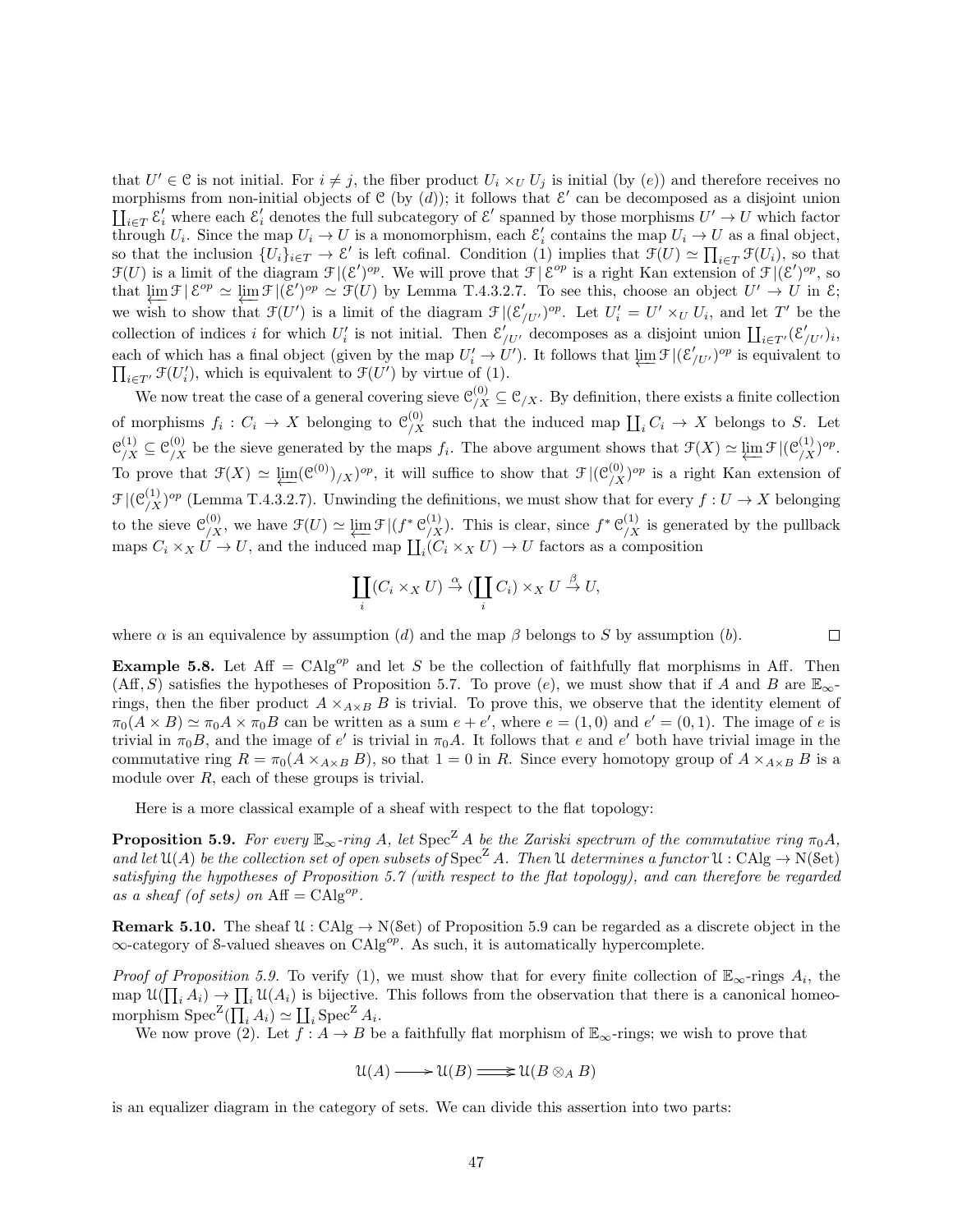- (a) The map  $\mathfrak{U}(A) \to \mathfrak{U}(B)$  is injective. To prove this, we must show that an open subset  $U \subseteq \text{Spec}^Z A$ is determined by its inverse image in Spec<sup>Z</sup> B. This is clear, since the assumption that  $\overline{A} \rightarrow B$  is faithfully flat guarantees that  $\psi$  :  $\text{Spec}^{\mathbb{Z}} B \to \text{Spec}^{\mathbb{Z}} A$  is a surjection.
- (b) Let  $\phi_0, \phi_1 : \text{Spec}^{\mathbb{Z}}(B \otimes_A B) \to \text{Spec}^{\mathbb{Z}}B$  be the two projection maps. We claim that if  $Z \subseteq \text{Spec}^{\mathbb{Z}}B$  is a closed subset with  $\phi_0^{-1}Z = \phi_1^{-1}Z$ , then  $Z = \phi^{-1}V$  for some closed subset  $V \subseteq \text{Spec}^Z A$ . Choose an ideal  $I \subseteq \pi_0 B$  such that  $Z = {\mathfrak{p} \subseteq \pi_0 B : I \subseteq \mathfrak{p}}$ , and let  $J = f^{-1}I \subseteq \pi_0 A$ . Set  $V = {\mathfrak{q} \subseteq \pi_0 A : J \subseteq \mathfrak{q}}$ . Then  $\phi^{-1}V = {\mathfrak{p}} \subseteq \pi_0 B : f(J)\pi_0 B \subseteq \mathfrak{p}$ . To prove that  $\phi^{-1}V = Z$ , it suffices to show that  $f(J)\pi_0 B$ and I have the same nilradical. Let R denote the commutative ring  $\pi_0 A/J$  and R' the commutative ring  $\pi_0 B / J \pi_0 B$ , and let I' denote the image of I in R'. Then  $R \to R'$  is faithfully flat and the composite map  $R \to R' \to R'/I'$  is injective; we wish to prove that I' is a radical ideal. In other words, we wish to show that every element  $x \in I'$  is nilpotent. Since  $\phi_0^{-1}Z = \phi_1^{-1}Z$ , we deduce that the ideals  $I' \otimes_R R'$  and  $R' \otimes_R I'$  have the same radical in  $R' \otimes_R R'$ . Consequently, since  $x \otimes 1$  belongs to  $I' \otimes_R R'$ , some power  $x^n \otimes 1$  belongs to  $R' \otimes_R I'$ . It follows that the image of  $x^n$  is trivial in  $R' \otimes_R R'/I'$ . Since R' is flat over R, the injection  $R \to R'/I'$  induces an injection  $R' \to R' \otimes_R R'/I'$ ; it follows that  $x^n = 0$ in  $R'$ , as desired.

$$
\Box
$$

There is an analogue of Proposition 5.7 which describes the class of *hypercomplete* sheaves on an  $\infty$ category C. To state it, we first need to introduce a variation on Definition 4.19.

**Definition 5.11.** Let  $\mathbf{\Delta}_{s,+}$  be the subcategory of  $\mathbf{\Delta}_{+}$  whose morphisms are injective maps of linearly ordered sets  $[m] \to [n]$ . If C is an  $\infty$ -category, we will refer to a functor  $X_{\bullet} : N(\mathbf{\Delta}_{s,+})^{op} \to \mathbb{C}$  as an augmented semisimplicial object of C. If C admits finite limits, then for each  $n \geq 0$  we can associate to  $X_{\bullet}$ an *n*th matching object  $M_n(X) = \varprojlim_{[m] \to [n]} X_m$ , where the limit is taken over all injective maps  $[m] \to [n]$ such that  $m < n$ .

Let S be a collection of morphisms in C. We will say that an augmented semisimplicial object  $X_{\bullet}$ :  $N(\mathbf{\Delta}_{s,+})^{op} \to \mathcal{C}$  is an S-hypercovering if, for each  $n \geq 0$ , the canonical map  $X_n \to M_n(X)$  belongs to S.

**Proposition 5.12.** Let C be an  $\infty$ -category and S a collection of morphisms in C. Assume that C and S satisfy the conditions of Proposition 5.1 and condition (e) of Proposition 5.7. Let D be an arbitrary  $\infty$ category and  $\mathcal{F}: \mathbb{C}^{op} \to \mathcal{D}$  a functor. Then  $\mathcal{F}$  is a hypercomplete D-valued sheaf on  $\mathcal{C}$  if and only if the following conditions are satisfied:

- (1) The functor F preserves finite products.
- (2) Let  $X_{\bullet}: \mathbb{N}(\Delta_{s,+})^{op} \to \mathfrak{C}$  be an S-hypercovering. Then the composite map

$$
N(\mathbf{\Delta}_{s,+}) \xrightarrow{X_{\bullet}} \mathcal{C}^{op} \xrightarrow{\mathcal{F}} \mathcal{D}
$$

is a limit diagram.

*Proof.* As in the proof of Proposition 5.7, we may assume without loss of generality that  $D = S$ . We first prove the "only if" direction. Assume that  $\mathcal F$  is a hypercomplete sheaf. Condition (1) follows from Proposition 5.7. To prove (2), let  $F: \mathcal{C} \to \text{Shv}(\mathcal{C})$  denote the composition of the Yoneda embedding  $\mathcal{C} \to \mathcal{P}(\mathcal{C})$  with the sheafification functor  $\mathcal{P}(\mathcal{C}) \to \text{Shv}(\mathcal{C})$ , and let  $L : \text{Shv}(\mathcal{C}) \to \text{Shv}(\mathcal{C})^{\wedge}$  be a left adjoint to the inclusion. It will suffice to show that  $L \circ F \circ X_{\bullet}$  is a colimit diagram in Shv $(\mathcal{C})^{\wedge}$ : in other words, that  $X_{\bullet}$  exhibits  $F(X_{-1})$  as a colimit of the diagram  $\{FX_n\}_{n>0}$ . This follows immediately from Theorem 4.20, applied in the  $\infty$ -topos  ${\rm Shv}(\mathcal{C})_{/FX_{-1}}.$ 

Now suppose that (1) and (2) are satisfied. Proposition 5.7 guarantees that  $\mathcal F$  is a sheaf on  $\mathcal C$ ; we wish to prove that C is hypercomplete. Choose an  $\infty$ -connective morphism  $\alpha : \mathcal{F} \to \mathcal{G}$  in Shv(C), where G is hypercomplete (and therefore satisfies conditions (1) and (2)). We wish to show that  $\alpha$  is an equivalence. To prove this, it will suffice to verify the following: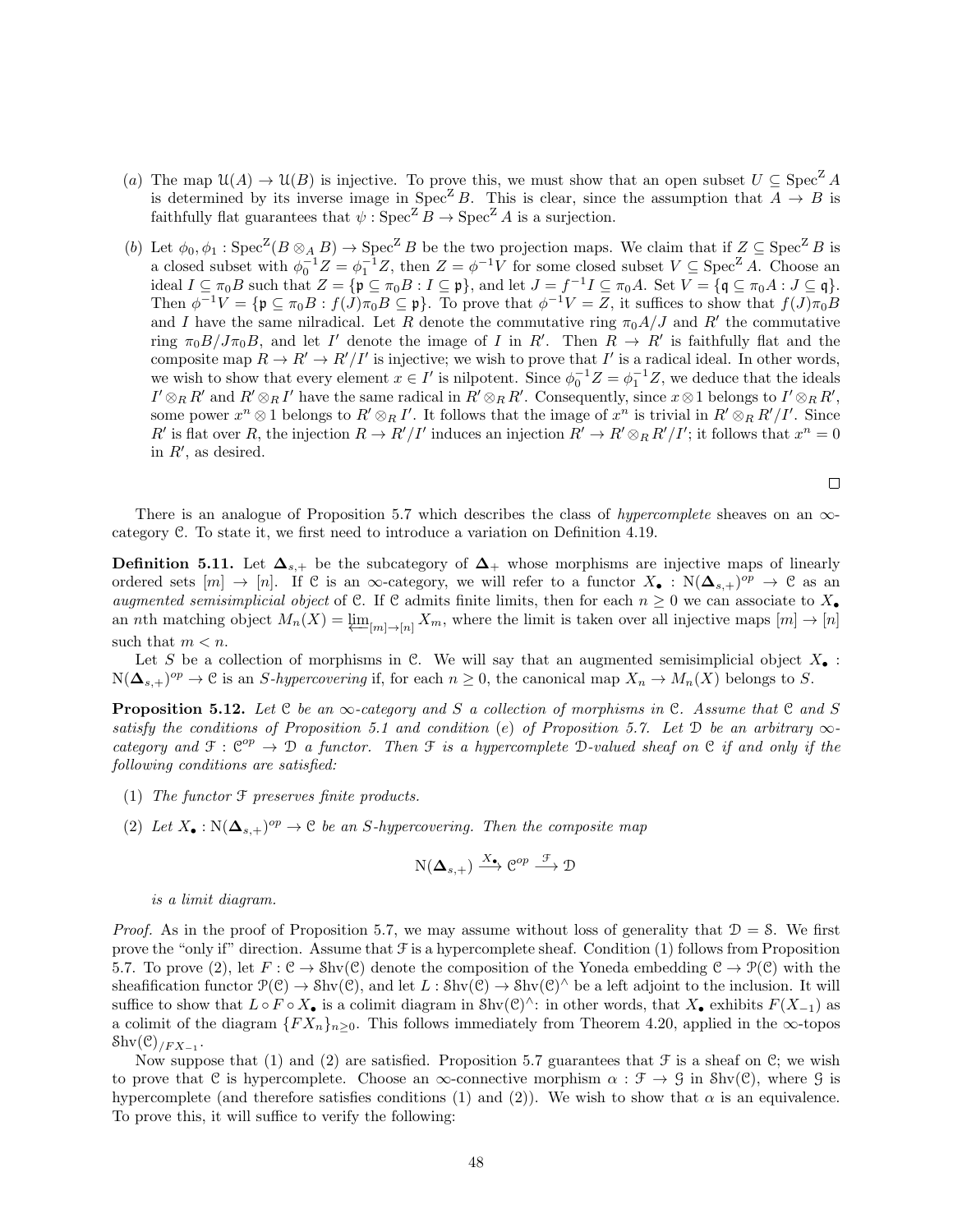(\*) Let  $\alpha : \mathcal{F} \to \mathcal{G}$  be an  $\infty$ -connective morphism in Shv(C), where  $\mathcal{F}$  and  $\mathcal{G}$  both satisfy (2). Then  $\alpha$  is an equivalence.

To prove (\*), we will show that for every object  $C \in \mathcal{C}$  and each  $n \geq 0$ , the map of spaces  $\alpha_C : \mathcal{F}(C) \to \mathcal{G}(C)$ is n-connective. The proof proceeds by induction on n. If  $n > 0$ , then the inductive hypothesis guarantees that  $\alpha_C$  is 0-connective; it therefore suffices to show that the diagonal map  $\mathfrak{F}(C) \to \mathfrak{F}(C) \times_{\mathfrak{G}(C)} \mathfrak{F}(C)$  is  $(n-1)$ -connective, which also follows from the inductive hypothesis. It therefore suffices to treat the case  $n = 0$ : that is, we must show that the map  $\mathcal{F}(C) \to \mathcal{G}(C)$  is surjective on connected components. Replacing C by  $\mathcal{C}_{/C}$ , we may assume that C is a final object of C, so that a point  $\eta \in \mathcal{G}(C)$  determines a map  $1 \to 9$ , where 1 denotes the final object of  $\text{Shv}(\mathcal{C})$ . Replacing  $\mathcal{F}$  by  $\mathcal{F} \times_S \mathbf{1}$ , we are reduced to proving the following:

(\*) Let F be an ∞-connective object of Shv(C) satisfying condition (2), and let  $C \in \mathcal{C}$  be a final object. Then  $\mathfrak{F}(C)$  is nonempty.

To prove  $(*')$ , let  $\tilde{e} \to e$  be the right fibration classified by the functor  $\mathcal{F} : e^{op} \to S$ . We wish to show that  $\mathcal{C} \times_{\mathcal{C}} \{C\}$  is nonempty. We will construct an S-hypercovering  $X_{\bullet}: \mathcal{N}(\mathbf{\Delta}_{s,+})^{op} \to \mathcal{C}$  with  $X_{-1} = C$  together with a lifting  $Y_{\bullet}: \mathcal{N}(\mathbf{\Delta}_s)^{op} \to \widetilde{\mathcal{C}}$  of  $X_{\bullet}|\mathcal{N}(\mathbf{\Delta}_s)^{op}$ . Condition (2) and Corollary T.3.3.3.3 guarantee that  $Y_{\bullet}$ extends (in an essentially unique fashion) to a map  $\overline{Y}_{\bullet} : N(\Delta_{s,+})^{op} \to \mathbb{C}$  lifting  $X_{\bullet}$ , so that  $\overline{Y}_{-1}$  is the required point of  $\mathcal{C} \times_{\mathcal{C}} \{C\}.$ 

The construction of  $X_{\bullet}$  and  $Y_{\bullet}$  proceeds in stages: we define  $X_{\bullet}^{\leq m} : N(\Delta_{s,+}^{\leq m})^{op} \to \mathcal{C}$  and  $Y_{\bullet}^{\leq m}$ :  $N(\mathbf{\Delta}_{s}^{\leq m})^{\text{op}} \to \widetilde{\mathcal{C}}$  by induction on m, the case  $m = -1$  being trivial. Assuming that  $X_{\bullet}^{\leq m-1}$  has been defined, we can define the matching object  $M_n(X) \in \mathcal{C}$ . The lifting  $Y_{\bullet}^{\leq m-1}$  determines a map  $\partial \Delta^m \to \mathcal{F}(M_n(X))$ . Since F is  $\infty$ -connective, there exists a collection of morphisms  $\{D_i \to M_n(X)\}\$  which generate a covering sieve, such that each composite map  $\partial \Delta^m \to \mathcal{F}(M_n(X)) \to \mathcal{F}(D_i)$  is nullhomotopic. Without loss of generality, we may assume that the set of indices  $D_i$  is finite, and that the map  $\coprod D_i \to M_n(X)$  belongs to S. Let  $D = \coprod D_i$ . Using condition (1), we see that the composite map  $\gamma : \partial \Delta^m \to \mathcal{F}(M_n(X)) \to \mathcal{F}(D)$  is nullhomotopic. We can now define the extension  $X_{\bullet}^{\leq m}$  by setting  $X_m = D$ , and the extension  $Y_{\bullet}^{\leq m}$  using the nullhomotopy  $\gamma$ .  $\Box$ 

**Lemma 5.13.** Let  $R^{\bullet} : N(\Delta_{s,+}) \to \text{CAlg}$  be a flat hypercovering. Then  $R^{\bullet}$  is a limit diagram in CAlg.

Proof. This is an immediate consequence of Corollary 6.14, which will be proven in  $\S6$ .

 $\Box$ 

 $\Box$ 

**Theorem 5.14.** The identity functor CAlg  $\rightarrow$  CAlg is a hypercomplete CAlg-valued sheaf on CAlg<sup>op</sup> (with respect to the flat topology).

Proof. Combine Proposition 5.12 with Lemma 5.13.

We next show that if  $(\mathfrak{X}, \mathfrak{O}_{\mathfrak{X}})$  is a 0-localic spectral scheme, then the functor that it represents is a (hypercomplete) sheaf with respect to the flat topology on the category  $\text{Aff} = \text{CAlg}^{op}$ . This is a special case of the following more general result:

**Theorem 5.15.** Let X be a 0-localic  $\infty$ -topos and let  $\mathcal{O}_X$  be a local sheaf of  $\mathbb{E}_{\infty}$ -rings on X. Let Spec :  $\text{CAlg}^{op} \to \text{RingTop}_{\text{Zar}}$  denote the spectrum functor associated to the geometry  $\mathcal{G}_{\text{Zar}}^{\text{nSp}}$ , and let  $X: \text{CAlg} \to \mathcal{S}$ be the functor represented by  $(\mathfrak{X},\mathcal{O}_\mathfrak{X})$ , given by  $\text{Map}_{\text{RingTop}_{\text{Zar}}}(\text{Spec } R,(\mathfrak{X},\mathcal{O}_\mathfrak{X}))$ . Then X is a hypercomplete sheaf with respect to the flat topology on  $\text{Aff} = \text{CAlg}^{op}$ .

Let RingTop<sub> $\bar{\chi}^0$ </sub> denote the full subcategory of RingTop<sub>Zar</sub> spanned by those pairs  $(\mathfrak{X}, \mathcal{O}_{\mathfrak{X}})$  where  $\mathfrak{X}$  is 0-localic. Theorem 5.15 is an immediate consequence of Proposition 5.12 together with the following result:

**Proposition 5.16.** Let Spec :  $CAlg^{op} \to \text{RingTop}_{Zar}$  be the spectrum functor associated to the geometry  $\mathcal{G}^{\mathrm{nSp}}_{\mathrm{Zar}}$ . Then:

(1) For every  $\mathbb{E}_{\infty}$ -ring R, the underlying  $\infty$ -topos of Spec R is 0-localic. Consequently, Spec can be viewed as a functor from CAlg<sup>op</sup> into the full subcategory  $\text{RingTop}_{\text{Zar}}^{\leq 0} \subseteq \text{RingTop}_{\text{Zar}}$ .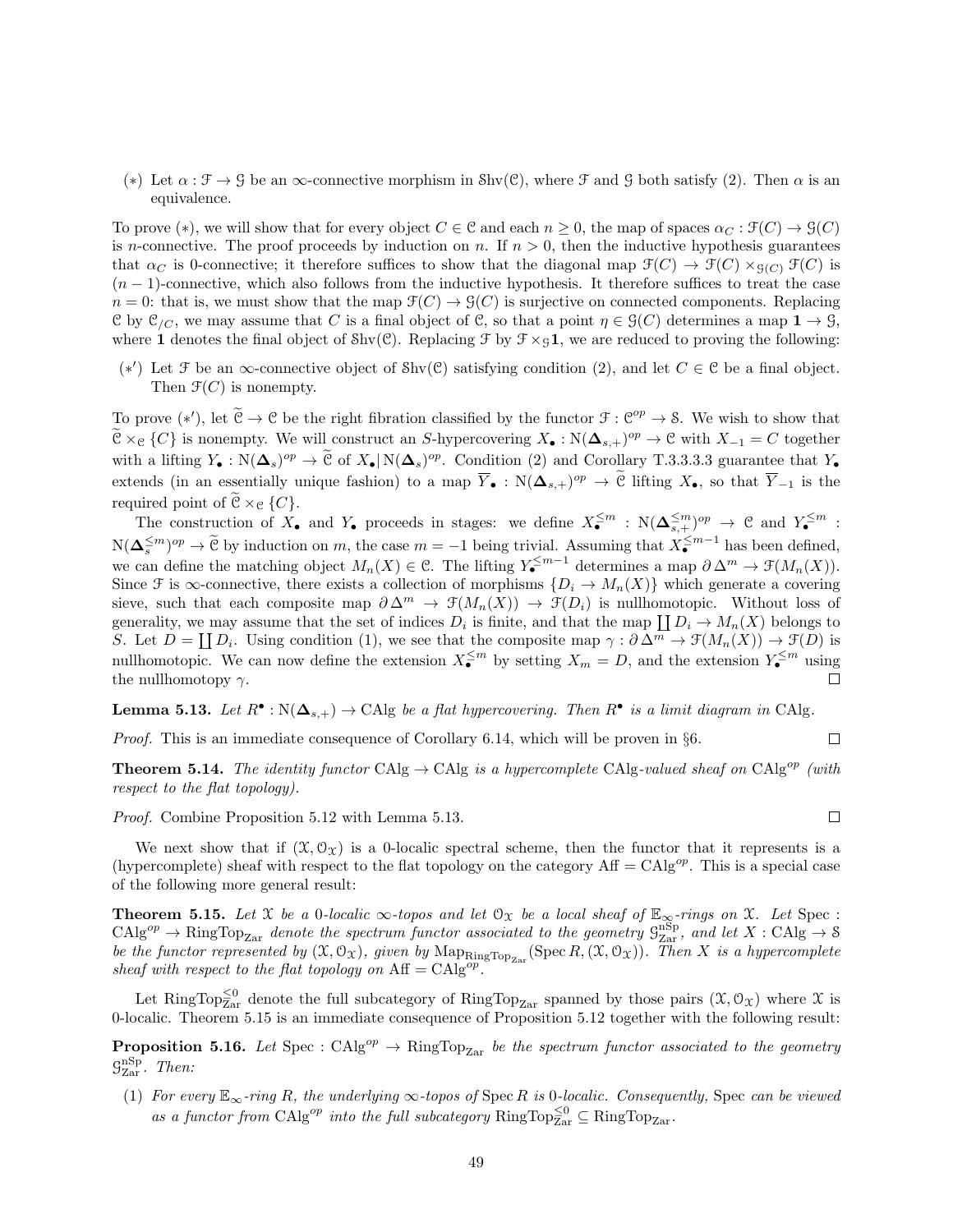- (2) The functor Spec :  $CAlg^{op} \to RingTop_{Zar}$  preserves finite coproducts.
- (3) Let  $R^{\bullet}: \mathbb{N}(\Delta_{s,+})^{op} \to \text{CAlg}$  be a flat hypercovering. Then  $\text{Spec } R^{\bullet}: \mathbb{N}(\Delta_{s,+}) \to \text{RingTop}^{\leq 0}_{\text{Zar}}$  is a colimit diagram.

To prove Proposition 5.16, we need a criterion for verifying the descent properties of a  $\text{Cat}_{\infty}$ -valued functor.

**Lemma 5.17.** Let  $C$  be an  $\infty$ -category and  $\chi : C^{\triangleleft} \to Cat_{\infty}$  a functor, classified by a coCartesian fibration  $q: \mathcal{D} \to \mathcal{C}^3$ . Then  $\chi$  is a limit diagram if and only if the following conditions are satisfied:

- (a) Let v denote the cone point of  $\mathbb{C}^4$ , and for each object  $C \in \mathbb{C}$  let  $e_C : \mathcal{D}_v \to \mathcal{D}_C$  be the functor induced by the unique morphism  $f_C : v \to C$  in  $\mathbb{C}^3$ . Then the functors  $e_C$  are jointly conservative: that is, if  $\alpha$ is a morphism in  $\mathcal{D}_v$  such that each  $e_C(\alpha)$  is an equivalence in  $\mathcal{D}_C$ , then  $\alpha$  is an equivalence in  $\mathcal{D}_v$ .
- (b) Let  $X \in \text{Func}_{\mathcal{C}}(\mathcal{C}, \mathcal{D})$  be a functor which carries each morphism in C to a q-coCartesian morphism in D. Then X can be extended to a q-limit diagram  $\overline{X} \in \text{Fun}_{\mathcal{C}^{\triangleleft}}(\mathcal{C}^{\triangleleft}, \mathcal{D})$ . Moreover,  $\overline{X}$  carries each  $f_C$  to a q-coCartesian morphism in D.

Moreover, if these conditions are satisfied, then a diagram  $\overline{X} \in \text{Fun}_{\mathbb{C}^4}(\mathbb{C}^4, \mathbb{D})$  is a q-limit diagram, provided that it carries each morphism in  $\mathbb{C}^4$  to a q-coCartesian morphism in  $\mathbb{D}$ .

*Proof.* Let  $\mathcal E$  denote the full subcategory of Fungs( $(\mathcal C, \mathcal D)$ ) spanned by those functors which carry each morphism in C to a q-coCartesian morphism in D, let  $\overline{\mathcal{E}}$  be the full subcategory of Func<sup>{</sup>(C<sup>4</sup>, D) spanned by those functors which carry each morphism in  $\mathbb{C}^{\le}$  to a q-coCartesian morphism in D, and let  $\overline{\mathcal{E}}'$  be the full subcategory of Fun<sub>C<sup> $\triangleleft$ </sup> (C<sup> $\triangleleft$ </sup>, D) spanned by those functors  $\overline{X}$  which are q-limit diagrams having the property</sub> that  $\overline{X}$  C belongs to E. Using Proposition T.3.3.3.1, we see that  $\chi$  is a limit diagram if and only if the restriction functor  $r : \overline{\mathcal{E}} \to \mathcal{E}$  is an equivalence of  $\infty$ -categories. Suppose first that this condition is satisfied. Assertion  $(a)$  is then obvious (it is equivalent to the requirement that the functor r is conservative). We will show that the last assertion is satisfied: that is, we have an inclusion  $\overline{\mathcal{E}} \subseteq \overline{\mathcal{E}}'$ . It follows that every  $X \in \mathcal{E}$ can be extended to a q-limit diagram, so that (by Proposition T.4.3.2.15) the restriction functor  $\vec{\xi}' \to \xi$  is a trivial Kan fibration. A two-out-of-three argument then shows that the inclusion  $\overline{\mathcal{E}} \subseteq \overline{\mathcal{E}}'$  is an equivalence of  $\infty$ -categories, so that  $\overline{\mathcal{E}} = \overline{\mathcal{E}}'$ . This proves (b).

To prove that  $\overline{\mathcal{E}} \subseteq \overline{\mathcal{E}}'$ , consider an arbitrary diagram  $\overline{X} \in \overline{\mathcal{E}}$  and let  $X = \overline{X} | \mathcal{C}$ . To show that  $\overline{X}$  is a q-limit diagram, it suffices to show that for every object  $D \in \mathcal{D}_v$  the canonical map  $\phi: \{D\} \times_{\mathcal{D}} \mathcal{D}_{/\overline{X}} \to \{D\} \times_{\mathcal{D}} \mathcal{D}_{/X}$ is a homotopy equivalence of Kan complexes. Choose a diagram  $\overline{Y} \in \overline{\mathcal{E}}$  with  $\overline{Y}(v) = D$  (such a diagram exists and is essentially unique, by virtue of Proposition T.4.3.2.15), and let  $Y = \overline{Y} \mid \mathcal{C}$ . Then  $\phi$  is equivalent to the restriction map

$$
\operatorname{Map}_{\overline{\mathcal{E}}}(\overline{Y}, \overline{X}) \to \operatorname{Map}_{\mathcal{E}}(Y, X),
$$

which is a homotopy equivalence by virtue of our assumption that the functor r is fully faithful.

Now suppose that conditions (a) and (b) are satisfied; we wish to prove that r is an equivalence of  $\infty$ categories. Condition (b) guarantees that  $\overline{\mathcal{E}}' \subseteq \overline{\mathcal{E}}$  and, by virtue of Proposition T.4.3.2.15, that  $r|\overline{\mathcal{E}}'$  is a trivial Kan fibration. To complete the proof, it suffices to show that the reverse inclusion  $\overline{\mathcal{E}} \subseteq \overline{\mathcal{E}}'$  holds. Fix  $\overline{X} \in \overline{\mathcal{E}}$ , let  $X = \overline{X} \mid \mathcal{C}$ , and let  $\overline{X}' \in \overline{\mathcal{E}}'$  be a q-limit of the diagram X. We have a canonical map  $\alpha : \overline{X} \to \overline{X}'$ which induces the identity map  $id_X : X \to X$  in  $\mathcal{E}$ . To complete the proof, it suffices to show that  $\alpha$  is an equivalence; that is, that the map  $\alpha_v : \overline{X}(v) \to \overline{X}'(v)$  is an equivalence in the  $\infty$ -category  $\mathcal{D}_v$ . This is an immediate consequence of assumption (a).  $\Box$ 

We conclude this section with the proof of Proposition 5.16.

*Proof of Proposition 5.16.* Assertion (1) follows from the observation that for every  $\mathbb{E}_{\infty}$ -ring R, the underlying  $\infty$ -topos of Spec R can be identified with Shv(Spec<sup>Z</sup>R) (Remark 2.38). Let <sup>R</sup>Jop<sup>≤0</sup> denote the  $\infty$ category whose objects are 0-localic  $\infty$ -topoi, and whose morphisms are geometric morphisms  $f_* : \mathfrak{X} \to \mathcal{Y}$ .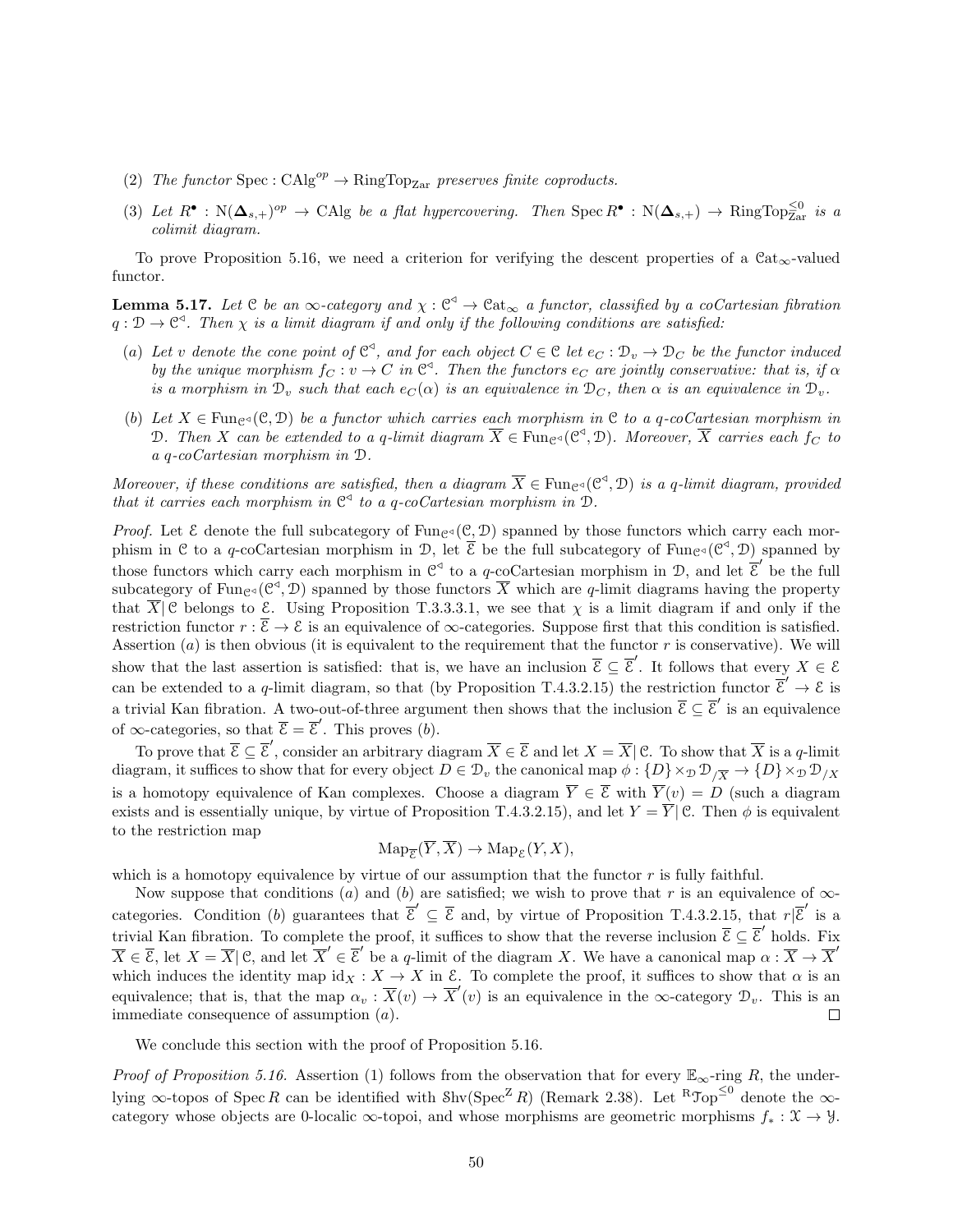Let RingTop<sup> $\leq 0$ </sup> denote the full subcategory of RingTop spanned by those pairs  $(\mathfrak{X}, \mathcal{O}_{\mathfrak{X}})$  where  $\mathfrak{X}$  is 0-localic. Consider the functors

 $\operatorname{RingTop}^{\leq 0}_{\operatorname{Zar}} \xrightarrow{j} \operatorname{RingTop}^{\leq 0} \xrightarrow{q} \operatorname{RTop}^{\leq 0}.$ 

Here  $j$  is the inclusion of a subcategory.

In view of Proposition T.4.3.1.5, assertion (2) will follow from the following three claims:

- (2') The functor  $q \circ j \circ \text{Spec} : \text{CAlg}^{op} \to {}^R\mathcal{T}_{op}^{\leq 0}$  preserves finite coproducts.
- $(2'')$  The functor  $j \circ \text{Spec}: \text{CAlg}^{op} \to \text{RingTop}^{\leq 0}$  carries finite coproducts to q-coproducts.
- $(2<sup>'''</sup>)$  The functor Spec : CAlg<sup>op</sup>  $\rightarrow$  RingTop<sup> $\leq 0$ </sup> carries finite coproducts to j-coproducts.

To prove these claims, let  ${R_i}_{1\leq i\leq n}$  be a finite collection of  $\mathbb{E}_{\infty}$ -rings having product R. Let  $X_i$  $Spec^Z R_i$  and let  $X = Spec^Z R$ , so that we have identifications  $Spec R_i = (Shv(X_i), O_i)$  and  $Spec R =$  $(\text{Shv}(X), \mathcal{O})$ . For each index i, let  $\phi_i : X_i \to X$  denote the map induced by the projection  $R \to R_i$ . Assertion (2') follows from the observation that the maps  $\phi_i$  induce a homeomorphism  $\coprod X_i \to X$ . In view of Proposition T.4.3.1.9, assertion  $(2'')$  is equivalent to the requirement that the canonical map  $\mathcal{O} \rightarrow$  $\prod_i(\phi_i)_*\mathfrak{O}_i$  is an equivalence of sheaves of  $\mathbb{E}_{\infty}$ -rings on X. Note that X has a basis of open sets of the form  $U_f = \{ \mathfrak{p} \subset \pi_0 R : f \notin \mathfrak{p} \},\$  where  $f = (f_1, \ldots, f_n)$  ranges over the elements of  $\pi_0 R \simeq \pi_0 R_1 \times \cdots \times \pi_0 R_n$ . Since this basis is stable under finite intersections, it suffices to observe that the canonical map

$$
R[\frac{1}{f}] \simeq \mathcal{O}(U_f) \to (\prod_i (\phi_i)_* \mathcal{O}_i)(U_f) \simeq \prod_i \mathcal{O}_i(U_f \times_X X_i) \simeq \prod_i R_i[\frac{1}{f_i}]
$$

is an equivalence of  $\mathbb{E}_{\infty}$ -rings.

Unwinding the definitions, we can formulate assertion  $(2<sup>m</sup>)$  as follows: a morphism  $\alpha : (X, 0) \to (Y, 0_Y)$ in RingTop<sup> $\leq 0$ </sup> belongs to RingTop $\leq 0$  if and only if, for  $1 \leq i \leq n$ , the induced map  $\alpha_i : (X_i, \mathcal{O}_i) \to (\mathcal{Y}, \mathcal{O}_{\mathcal{Y}})$ belongs to RingTop $\frac{\leq 0}{\leq a}$ . This follows immediately from Corollary 2.25, since a map of sheaves of local commutative rings on X is local if and only if it is local when restricted to each  $X_i$ .

We now prove (3). Let  $R^{\bullet}: N(\Delta_{s,+}) \to \text{CAlg}$  be a flat hypercovering. Reasoning as above, we are reduced to proving the following three assertions:

The same reasoning reduces us to the following trio of assertions:

- (3') The composition  $q \circ j \circ \text{Spec} \circ R^{\bullet}$  is a colimit diagram in the  $\infty$ -category  ${}^R\mathcal{Top}^{\leq 0}$ .
- (3") The composition  $j \circ \text{Spec} \circ R^{\bullet}$  is a q-colimit diagram in the  $\infty$ -category RingTop<sup> $\leq 0$ </sup>.
- (3<sup>*m*</sup>) The composition Spec  $\circ R^{\bullet}$  is a *j*-colimit diagram in the  $\infty$ -category RingTop<sup> $\leq 0$ </sup><sub>Zar</sub>.

In view of (2') and Proposition 5.12, assertion (3') will follow if we know that that  $q \circ j \circ \text{Spec} : \text{CAlg} \to$ L $\text{Top}^{\leq 0}$  is a hypercomplete sheaf with respect to the flat topology. Since the  $\infty$ -category L $\text{Top}^{\leq 0}$  is equivalent to the nerve of an ordinary category, we need only show that  $q \circ j \circ \text{Spec}$  is a sheaf with respect to the flat topology, which follows from Proposition 5.9 (it is here that we use in an essential way the fact that we consider only 0-localic ∞-topoi).

We now prove (3"). Let  $X = \text{Spec}^Z R^{-1}$ , so that  $\text{Spec } R^{-1}$  can be identified with a pair (Shv(X), 0). For every nonnegative integer n let  $X_n = \text{Spec}^Z R^n$ , so we have an equivalence  $\text{Spec } R^n = (\text{Shv}(X_n), \mathcal{O}_n)$ ; let  $\mathcal{F}^n$  denote the pushforward of  $\mathcal{O}_n$  along the evident map  $X_n \to X$ . The construction  $[n] \mapsto \mathcal{F}^n$  determines a cosemisimplicial object in the  $\infty$ -category of sheaves of  $\mathbb{E}_{\infty}$ -rings on X. In view of Proposition T.4.3.1.9, condition (3'') is equivalent to the requirement that the canonical map  $\alpha: \mathcal{O} \to \lim \mathcal{F}^n$  is an equivalence. We again note that X has a basis of open sets of the form  $U_f = \{ \mathfrak{p} \subset \pi_0 R^{-1} : f \notin \mathfrak{p} \}$ . Since this collection is stable under finite intersection, to prove that  $\alpha$  is an equivalence it suffices to show that  $\alpha$  induces an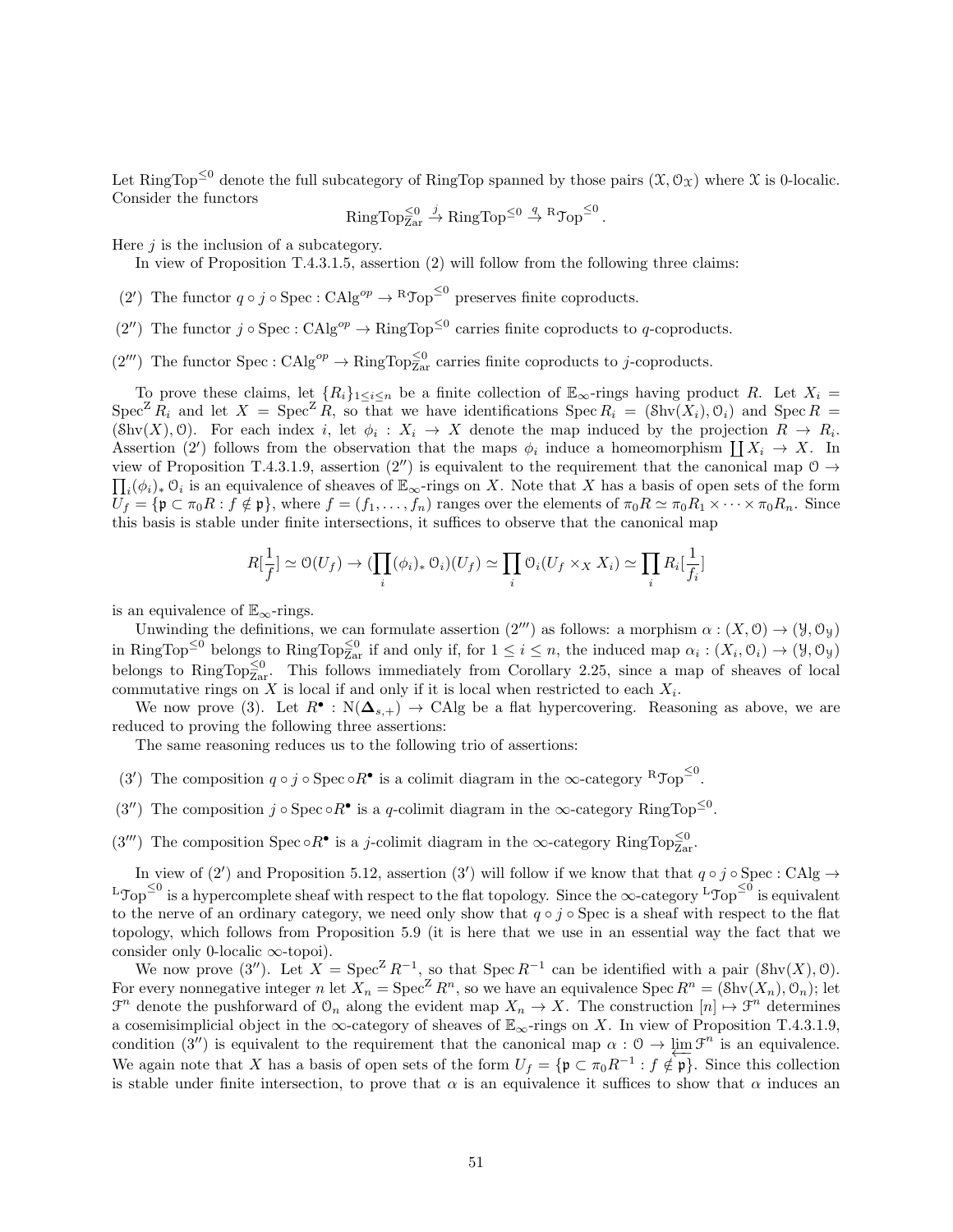equivalence of  $\mathbb{E}_{\infty}$ -rings  $\mathcal{O}(U_f) \to \varprojlim \mathcal{F}^n(U_f)$ , for each  $f \in \pi_0 R^{-1}$ . Replacing  $R^{-1}$  by  $R^{-1}[\frac{1}{f}]$ , we can reduce to the case where  $U_f = X$ . In this case, we need to show that the map

$$
R^{-1} \simeq \mathcal{O}(X) \to \varprojlim \mathcal{F}^n(X) \simeq \varprojlim \mathcal{O}_n(X_n) \simeq \varprojlim R^n
$$

is an equivalence of  $\mathbb{E}_{\infty}$ -rings, which follows from Theorem 5.14.

It remains to prove  $(3'')$ . Unwinding the definitions, we must show that if  $(3', 0_3)$  is an object of  $RingTop^{\leq 0}$ , then a map  $\alpha: Spec R^{-1} \to (\mathcal{Y}, \mathcal{O}_{\mathcal{Y}})$  in  $RingTop^{\leq 0}$  belongs to  $RingTop^{\leq 0}_{Zar}$  if and only if the induced map  $\beta : (\mathcal{Y}, \mathcal{O}_{\mathcal{Y}}) \to \operatorname{Spec} R^0$  belongs to RingTop $_{Zar}^{\leq 0}$ . Let  $f^* : \mathcal{Y} \to \operatorname{Shv}(X)$  be the underlying geometric morphism and let  $0' = f^* 0_y$ . In view of Corollary 2.25, we are reduced to proving the following: a map between sheaves of local rings  $\pi_0 \circ \mathcal{O}' \to \pi_0 \circ \mathcal{O}$  on X is local if and only if the composite map  $\phi_0^* \pi_0 \circ \mathcal{O}' \to$  $\phi_0^*\pi_0\otimes \to \pi_0\otimes_0$  is a local map (between sheaves of local rings on  $X_0$ ). This follows immediately from the observation that the map  $\phi_0 : X_0 \to X$  is surjective (since the underlying map of commutative rings  $\pi_0 R^{-1} \to \pi_0 R^0$  is assumed to be faithfully flat).  $\Box$ 

## 6 Flat Descent for Modules

Let  $f : A \to B$  be a faithfully flat map of commutative rings. A classical theorem of Grothendieck asserts that the category of A-modules is equivalent to the category C whose objects are pairs  $(M, \eta)$ , where M is a B-module and  $\eta$  is a "descent datum" for M: that is, an automorphism of  $B \otimes_A M$  which is compatible with the evident involution on  $B \otimes_A B$  and satisfies a suitable cocycle condition. More abstractly, Grothendieck's theorem asserts that the category of pairs  $(A, M)$ , where A is a commutative ring and M a (discrete) Amodule, is a *stack* with respect to the flat topology on the category of commutative rings. Our goal in this section is to prove the following  $\infty$ -categorical analogue of Grothendieck's result:

**Theorem 6.1.** The construction  $A \mapsto Mod_A(Sp)$  determines a functor  $CAlg \to \mathbb{C}at_{\infty}$  which is a hypercomplete sheaf with respect to the flat topology on  $\text{CAlg}^{op}$  (see §5).

For later use, it will be convenient to prove a somewhat more general form of this result. Let us restrict our attention to the  $\infty$ -category CAlg<sub>R</sub> of  $\mathbb{E}_{\infty}$ -algebras over R, where R is some fixed  $\mathbb{E}_{\infty}$ -ring. Rather than than assigning to each object  $A \in \text{CAlg}_R$  the  $\infty$ -category  $\text{Mod}_A = \text{Mod}_A(\text{Sp})$  of A-module spectra, we can assign to A the ∞-category  $Mod_A(\mathcal{C})$  where  $\mathcal C$  is an arbitrary R-linear ∞-category (see Definition 6.2). Under some mild assumptions on C, we will show that the construction  $A \mapsto Mod_A(\mathcal{C})$  satisfies descent with respect to the flat topology (Theorem 6.27). We begin by introducing some definitions.

**Definition 6.2.** Let R be an  $\mathbb{E}_2$ -ring, so that the  $\infty$ -category LMod<sub>R</sub> of left A-modules is equipped with a monoidal structure. An R-linear  $\infty$ -category is a presentable  $\infty$ -category C which is tensored over the monoidal ∞-category LMod<sub>R</sub> of left R-modules, such that the tensor product ⊗ : LMod<sub>R</sub> ⊗ C → C preserves small colimits separately in each variable.

Let  $\mathcal{P}r^L$  denote the  $\infty$ -category of presentable  $\infty$ -categories and colimit-preserving functors, endowed with the symmetric monoidal structure described in  $\S$ A.6.3.1. Then LMod<sub>R</sub> can be identified with an associative algebra object of  $\Pr^L$ . We let  $\text{LinCat}_R = \text{LMod}_{\text{LMod}_R}(\Pr^L)$ . We will refer to  $\text{LinCat}_R$  as the  $\infty$ -category of  $R$ -linear  $\infty$ -categories.

**Example 6.3.** Let S denote the sphere spectrum, regarded as an initial object of the  $\infty$ -category Alg<sup>(2)</sup> of  $\mathbb{E}_2$ -rings. Then the forgetful functor  $\text{LMod}_S = \text{LMod}_S(S_p) \rightarrow Sp$  is an equivalence of  $\infty$ -categories. It follows that  $\text{LinCat}_S$  can be identified with the  $\infty$ -category  $\text{LMod}_{\text{Sp}}(\mathcal{P}r^L)$ . Using Example A.6.3.1.22, we can identify  $\text{LinCat}_S$  with the full subcategory of  $\mathcal{P}r^L$  spanned by the presentable stable  $\infty$ -categories.

**Remark 6.4.** If R is a discrete commutative ring, then our theory of R-linear  $\infty$ -categories is closely related to the theory of differential graded categories over R.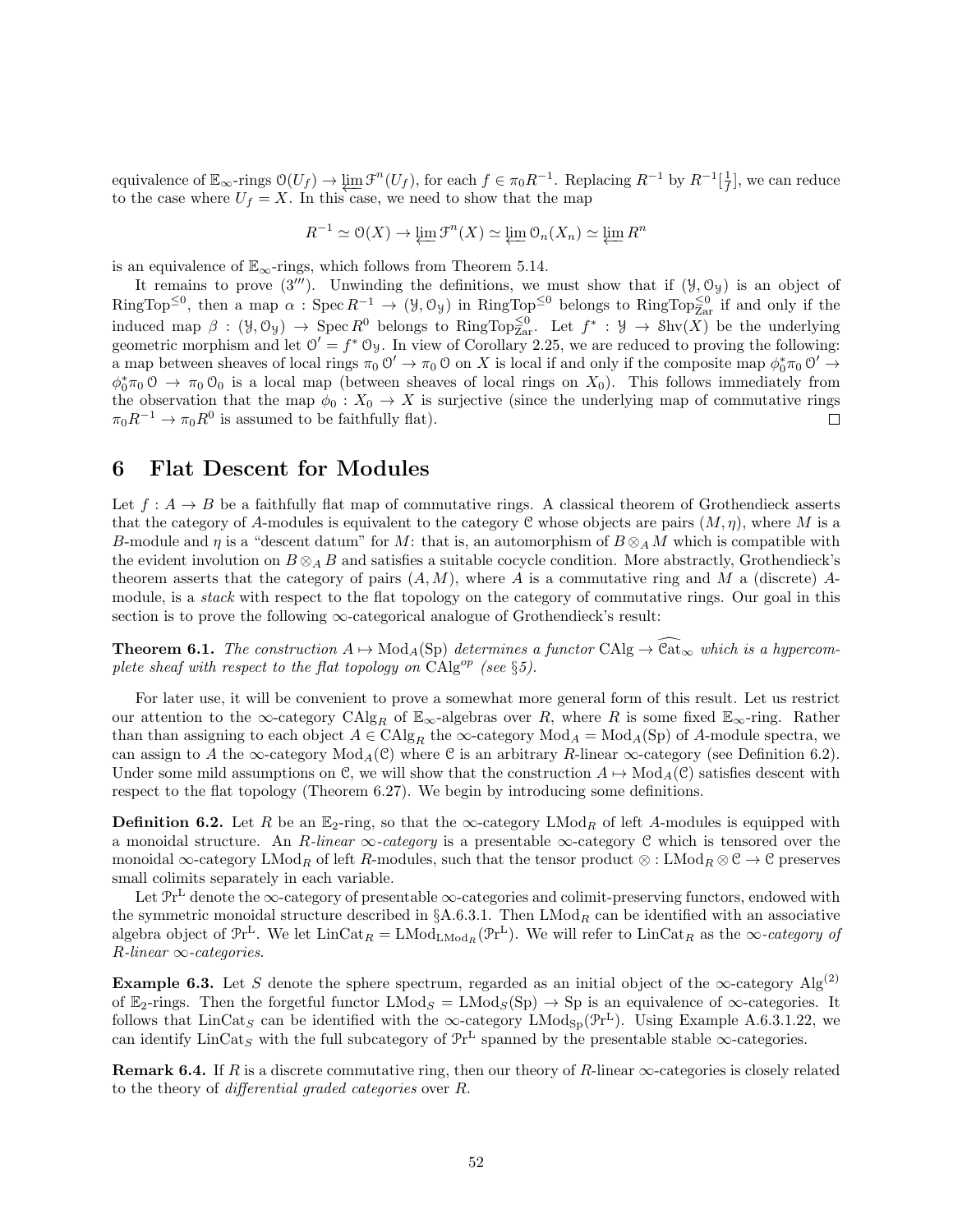**Remark 6.5.** Let  $f : R' \to R$  be a map of  $\mathbb{E}_2$ -rings. Then f induces a monoidal functor  $\text{LMod}_{R'} \to \text{LMod}_{R}$ . We may therefore view any R-linear  $\infty$ -category as an R'-linear  $\infty$ -category. In particular, every R-linear ∞-category C can be regarded as an S-linear ∞-category, and is therefore stable (Example 6.3).

**Remark 6.6.** Let R be an  $\mathbb{E}_2$ -ring, and let C and C' be R-linear  $\infty$ -categories. We will refer to the morphisms from C to C' in LinCat<sub>R</sub> as R-linear functors from C to C'. Every R-linear functor from C to C' determines a colimit-preserving functor between the underlying (presentable)  $\infty$ -categories of C and C', which therefore admits a right adjoint G (Corollary T.5.5.2.9). For every R-module M and every object  $C' \in \mathcal{C}'$ , the counit map  $(F \circ G)(C') \to C'$  induces a map

$$
F(M \otimes G(C')) \to M \otimes (F \circ G)(C') \to M \otimes C',
$$

which is adjoint to a morphism  $\theta_M : M \otimes G(C') \to G(M \otimes C')$  in C. The left R-modules M for which  $\theta_M$ is an equivalence span a stable subcategory  $\mathfrak{X} \subseteq \text{LMod}_R$  which contains R. If G commutes with filtered colimits, then X is closed under filtered colimits and therefore coincides with  $\text{LMod}_R$ : that is,  $\theta_M$  is an equivalence for every left R-module M (and every object  $C' \in \mathcal{C}$ ). It then follows from Remark A.7.3.2.9 that we can regard  $G$  as an  $R$ -linear functor from  $\mathcal{C}'$  to  $\mathcal{C}$ .

In this paper, we will confine our attention to the study of linear  $\infty$ -categories over  $\mathbb{E}_{\infty}$ -rings. If  $R \in CA|g$ is an  $\mathbb{E}_{\infty}$ -ring, we will generally abuse notation by identifying R with its image in the  $\infty$ -category Alg<sup>(2)</sup> of  $\mathbb{E}_2$ -rings, and we let LinCat<sub>R</sub> denote the ∞-category of linear ∞-categories over the underlying  $\mathbb{E}_2$ -ring of R.

**Remark 6.7.** Let CAlg denote the ∞-category of  $\mathbb{E}_{\infty}$ -rings. In §5, we introduced the *flat topology* on the  $\infty$ -category CAlg<sup>op</sup>. If A is an  $\mathbb{E}_{\infty}$ -ring, then a sieve on A is covering with respect to the flat topology if and only if it contains a finite collection of maps  $\{\phi_{\alpha}: A \to A_{\alpha}\}\$  which induces a faithfully flat morphism  $A \to \prod_{\alpha} A_{\alpha}.$ 

For every  $\mathbb{E}_{\infty}$ -ring R, the flat topology on CAlg<sup>op</sup> determines a Grothendieck topology on the  $\infty$ -category  $\text{CAlg}_{R}^{op}$  of  $\mathbb{E}_{\infty}$ -algebras over R. If R is connective, we also obtain a Grothendieck topology on the  $\infty$ -category  $(\text{CAlg}_{R}^{\text{cn}})^{op}$  of connective  $\mathbb{E}_{\infty}$ -algebras over R. We will refer to both of these topologies as the *flat topology*.

**Definition 6.8.** Fix an  $\mathbb{E}_{\infty}$ -ring R and an R-linear  $\infty$ -category C. We let Mod(C) denote the fiber product  $\text{LMod}(\mathcal{C}) \times_{\text{Alg}(\text{Mod}_A)} \text{CAlg}(\text{Mod}_R)$  whose objects are pairs  $(A', M)$ , where  $A' \in \text{CAlg}(\text{Mod}_A) \simeq \text{CAlg}_A$  is an  $\mathbb{E}_{\infty}$ -algebra over A and M is a left A'-module object of C. We will denote the fiber of Mod(C) over an object  $A \in \mathrm{CAlg}_R$  by  $\mathrm{Mod}_A(\mathcal{C})$ .

The coCartesian fibration  $q : Mod(\mathcal{C}) \to CalgMod_A)$  is classified by a functor  $\chi : Cd \mathcal{C}alg_A \to \mathcal{C}at_{\infty}$ . We will say that C satisfies flat descent if the functor  $\chi$  is a sheaf with respect to the flat topology on CAlg<sub>A</sub>. We will say that C satisfies flat hyperdescent if C is a hypercomplete sheaf with respect to the flat topology.

We now study some examples of linear  $\infty$ -categories which satisfy flat descent.

**Definition 6.9.** Let C be a stable  $\infty$ -category. We will say that a t-structure on C is *excellent* if the following conditions are satisfied:

- (1) The  $\infty$ -category C is presentable.
- (2) The t-structure on C is compatible with filtered colimits: that is, the full subcategory  $\mathfrak{C}_{\leq 0} \subseteq \mathfrak{C}$  is closed under filtered colimits (in particular, the t-structure on  $\mathcal C$  is accessible: see Proposition A.1.4.5.13).
- (3) The t-structure on C is both right and left complete.

**Example 6.10.** If A is a connective  $\mathbb{E}_{\infty}$ -ring, then the usual t-structure on  $\text{Mod}_A$  is excellent. In particular, the usual t-structure on the  $\infty$ -category Sp of spectra is excellent.

 $\prod_i \mathcal{C}(i)$ . Giving a t-structure  $(\mathcal{C}_{\geq 0}, \mathcal{C}_{\leq 0})$  on  $\mathcal C$  is equivalent to giving a t-structure  $(\mathcal{C}(i)_{\geq 0}, \mathcal{C}(i)_{\leq 0})$  on each **Remark 6.11.** Let  $\{\mathcal{C}(i)\}\$  be a finite collection of presentable stable  $\infty$ -categories, having product  $\mathcal{C} =$  $\mathcal{C}(i)$ . Moreover, the t-structure  $(\mathcal{C}_{>0}, \mathcal{C}_{<0})$  is excellent if and only if each  $(\mathcal{C}(i)_{\geq 0}, \mathcal{C}(i)_{\leq 0})$  is excellent.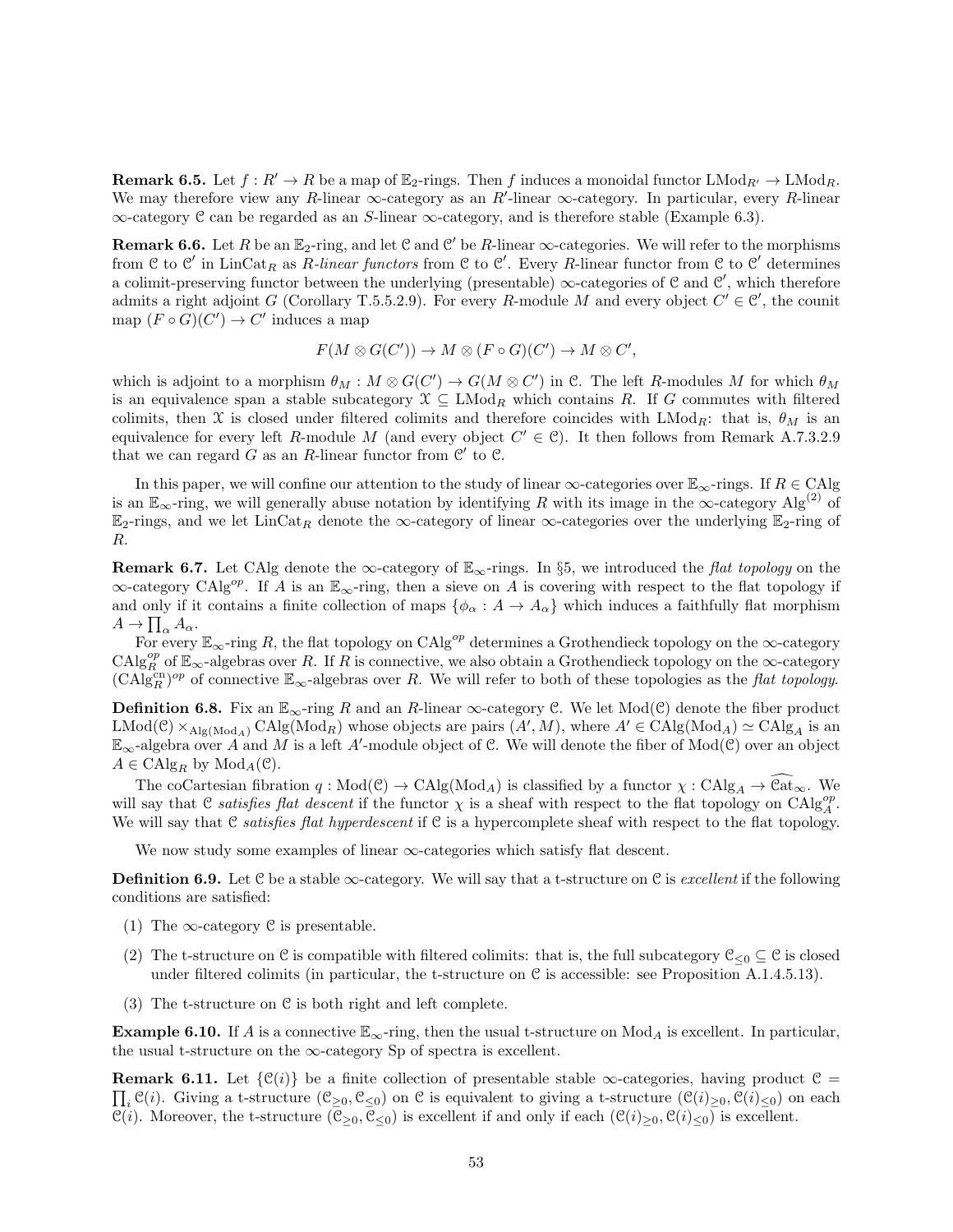Theorem 6.1 is an immediate consequence of Example 6.10 and the following result, which we will prove at the end of this section:

**Theorem 6.12.** Let A be a connective  $\mathbb{E}_{\infty}$ -ring and let C be an A-linear  $\infty$ -category. If C admits an excellent t-structure, then C satisfies flat hyperdescent.

Corollary 6.13. Let A be an  $\mathbb{E}_{\infty}$ -ring. Then the A-linear  $\infty$ -category Mod<sub>A</sub> satisfies flat hyperdescent.

*Proof.* Without loss of generality, we may assume that  $A$  is the sphere spectrum. In particular,  $A$  is connective; the desired result now follows from Example 6.10 and Theorem 6.12.  $\Box$ 

Before stating the next consequence of Theorem 6.12, let us introduce a bit of terminology. Let  $R^{\bullet}$  be an augmented cosemisimplicial object of CAlg. We will say that  $R^{\bullet}$  is a flat hypercovering if it determines an Shypercovering in the  $\infty$ -category CAlg<sup>op</sup> in the sense of Definition 2.5, where S is the collection of faithfully flat morphisms in CAlg. In other words,  $R^{\bullet}$  is a flat hypercovering if each of the maps  $L_n(R^{\bullet}) \to R^n$ is faithfully flat, where  $L_n(R^{\bullet})$  denotes the nth latching object of  $R^{\bullet}$ . We will say that an augmented cosemisimplicial commutative ring  $R^{\bullet}$  is a *flat hypercovering* if it determines a flat hypercovering when regarded as an augmented cosemisimplicial object of CAlg.

**Corollary 6.14.** Let  $R^{\bullet}: \mathbb{N}(\Delta_{s,+}) \to \text{CAlg}$  be a flat hypercovering of an  $\mathbb{E}_{\infty}$ -ring  $R = R^{-1}$ , let M be an R-module spectrum, and let M<sup>•</sup> be the cosemisimplicial  $(R^{\bullet} | N(\Delta_s))$ -module spectrum given informally by the formula  $M^n = M \otimes_R R^n$ . Then the canonical map  $M \to \varprojlim M^{\bullet}$  is an equivalence.

Proof. Combine Proposition 5.12, Lemma 5.17, and Corollary 6.13.

$$
\Box
$$

 $\Box$ 

As a first step towards a proof of Theorem 6.27, we observe that it suffices to restrict our attention to the study of modules over connective  $\mathbb{E}_{\infty}$ -rings.

**Lemma 6.15.** Let C be a symmetric monoidal  $\infty$ -category, let M be an  $\infty$ -category left-tensored over C, and suppose we are given a pushout diagram of commutative algebra objects of  $C$ :



Then the diagram of  $\infty$ -categories



is right adjointable.

Proof. This follows immediately from Proposition A.4.3.7.14.

**Lemma 6.16.** Let R be an  $\mathbb{E}_2$ -ring and let C be an R-linear  $\infty$ -category. Then the construction  $A \mapsto$  $\text{LMod}_A(\mathcal{C})$  commutes with finite products (when regarded as a functor  $\text{Alg}_R^{(1)} \to \widehat{\text{Cat}}_{\infty}$ ).

*Proof.* Let  $\{A_i\}_{1\leq i\leq n}$  be a finite collection of  $\mathbb{E}_1$ -algebras over R and let  $A = \prod_{1\leq i\leq n} A_i$ . We wish to show that the canonical functor

$$
\theta: \text{LMod}_A(\mathcal{C}) \to \prod_{1 \leq i \leq n} \text{LMod}_{A_i}(\mathcal{C})
$$

is an equivalence of ∞-categories. In view of Lemma 5.17, it will suffice to verify the following assertions: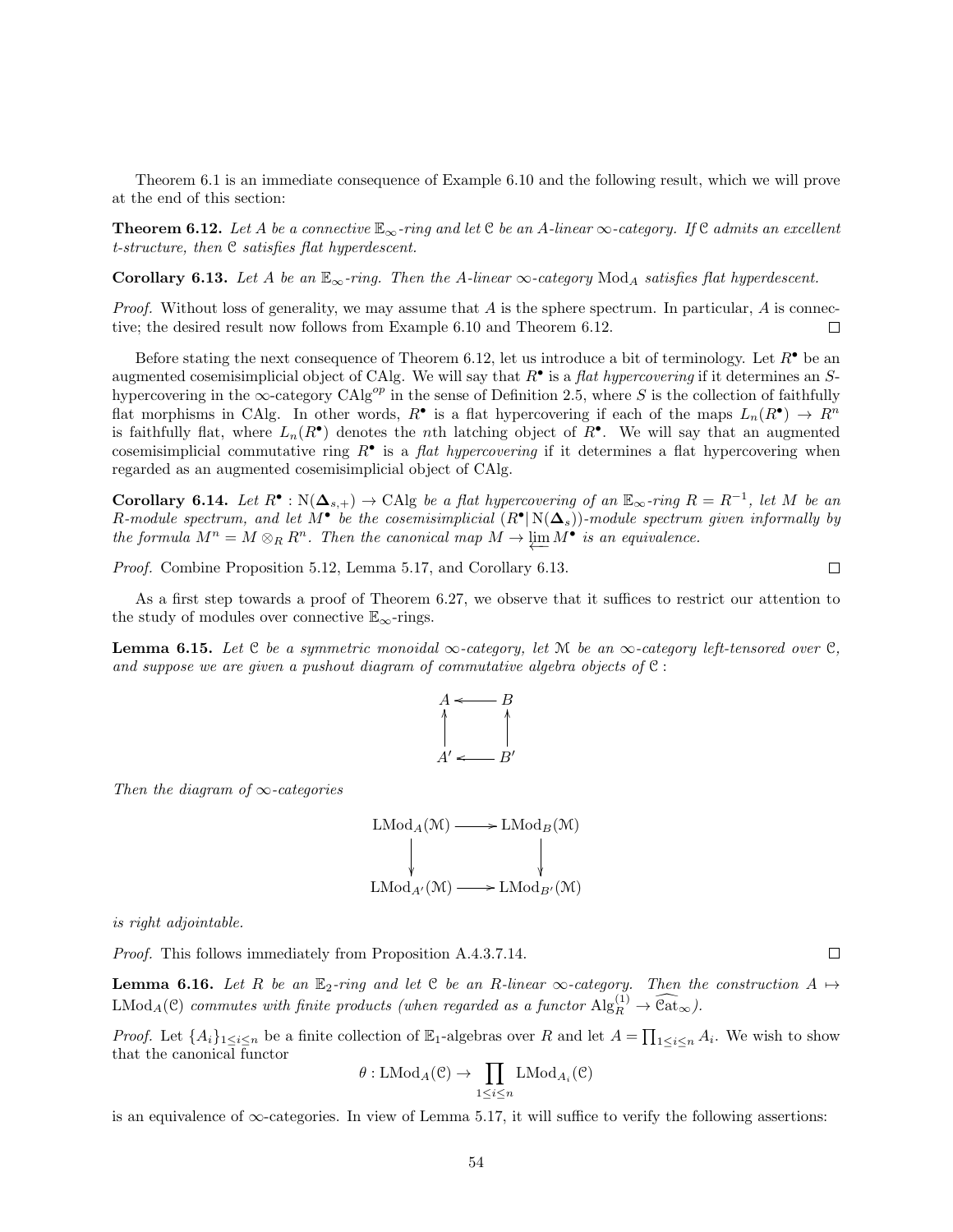- (a) The functor  $\theta$  is conservative. That is, if  $\alpha : M \to N$  is a morphism in LMod<sub>A</sub>(C) is such that each of the induced maps  $\alpha_i : A_i \otimes_A M \to A_i \otimes_A M$  is an equivalence, then  $\alpha$  is an equivalence. It suffices to show that the image of  $\alpha$  is an equivalence in the  $\infty$ -category C. This is clear, since  $\alpha$  is equivalent to the product of the morphisms  $\alpha_i$  in the  $\infty$ -category  $\mathcal{C}$ .
- (b) Suppose we are given objects  $M_i \in \text{LMod}_{A_i}(\mathcal{C})$ , and let  $M \simeq \prod_{1 \leq i \leq n} M_i$  (regarded as an A-module). Then the canonical map  $\phi: A_i \otimes_A M \to M_i$  is an equivalence for  $\overline{1} \leq i \leq n$ . To prove this, we see that the domain of  $\phi$  is given by the product  $\prod_{1 \leq j \leq n} (A_i \otimes_A A_j) \otimes_{A_j} M_j$ . To prove that  $\phi$  is an equivalence, it suffices to show that  $A_i \otimes_A A_j \simeq 0$  for  $i \neq j$ , and that the canonical map  $A_i \to A_i \otimes_A A_i$  is an equivalence. Since each  $A_j$  is flat as a left A-module, we have

$$
\pi_*(A_i \otimes_A A_j) \simeq (\pi_* A_i) \otimes_{\pi_* A} \pi_* A_j,
$$

so the desired result follows from a simple algebraic calculation.

 $\Box$ 

**Lemma 6.17.** Let A be a connective  $\mathbb{E}_{\infty}$ -ring, let C be an A-linear  $\infty$ -category, and let  $\chi : \mathrm{CAlg}_A \to \mathbb{C}$  $\overline{\mathrm{at}}_{\infty}$ be as in Definition 6.8. Then:

- (1) The A-linear  $\infty$ -category C has flat descent if and only if the restriction  $\chi$  CAlg<sub>A</sub><sup>cn</sup> is a sheaf with respect to the flat topology.
- (2) The A-linear  $\infty$ -category C has flat hyperdescent if and only if the restriction  $\chi$  CAlg<sub>A</sub><sup>cn</sup> is a hypercomplete sheaf with respect to the flat topology.

Proof. We will prove (1); the proof of (2) is similar. The "only if" direction is obvious. Conversely, suppose that  $\chi$  CAlg<sub>C</sub><sup>cn</sup> is a sheaf with respect to the flat topology on CAlg<sub>C</sub><sup>cn</sup>. We wish to show that  $\chi$  is a sheaf with respect to the flat topology. Using Proposition 5.7 and Lemma 6.16, we are reduced to proving the following:

(\*) Let  $f: B \to B^0$  be a faithfully flat morphism of A-algebras, and let  $B^{\bullet}: N(\Delta_{+}) \to \text{CAlg}_{A}$  be the Cech nerve of f (regarded as a morphism in  $(CAlg_A)^{op}$ ). Then  $\chi(B^{\bullet})$  is a limit diagram in  $\widehat{\text{Cat}}_{\infty}$ .

According to Lemma 5.17, it will suffice to verify the following:

(a) The functor  $\phi: \text{Mod}_B(\mathcal{C}) \to \text{Mod}_{B^0}(\mathcal{C})$  is conservative. To prove this, we let  $\tau_{\geq 0}B$  and  $\tau_{\geq 0}B^0$  be the connective covers of B and  $B^0$ , respectively. Since f is flat, the canonical map  $B \otimes_{\tau>0} B \to Z^0$ is an equivalence. It follows from Lemma 6.15 that  $\phi$  fits into a homotopy commutative diagram of ∞-categories

$$
\begin{array}{ccc}\n\operatorname{Mod}_B(\mathcal{C}) & \xrightarrow{\phi} & \operatorname{Mod}_B(\mathcal{C}) \\
\downarrow & & \downarrow \\
\operatorname{Mod}_{\tau_{\geq 0}B}(\mathcal{C}) & \xrightarrow{\phi_0} & \operatorname{Mod}_{\tau_{\geq 0}B^0}(\mathcal{C}).\n\end{array}
$$

Here the vertical maps are the evident forgetful functors (and therefore conservative). Consequently, to show that  $\phi$  is conservative it suffices to show that  $\phi_0$  is conservative, which follows from our assumption that  $\chi$  CAlg<sub>A</sub><sup>cn</sup> is a sheaf with respect to the flat topology.

(b) Let  $M^{\bullet}$  be a cosimplicial object of C which is a module over the underlying cosimplicial algebra of  $B^{\bullet}$  such that each of the maps  $B^p \otimes_{B^q} M^q \to M^p$  is an equivalence. Let  $M = \lim_{\Delta M^{\bullet}} M^{\bullet}$ , regarded as a B-module object of C. Then we must show that the canonical map  $B^p \otimes_B M \to \overline{M}^p$  is an equivalence for each  $p \geq 0$ . To prove this, we note that since f is flat, the map  $\tau_{\geq 0}B^p \otimes_{\tau_{\geq 0}B^q} B^q \to B^p$  is an equivalence for every morphism  $[p] \to [q]$  in  $\Delta_+$ . Let us regard  $M^{\bullet}$  as a cosimplicial module over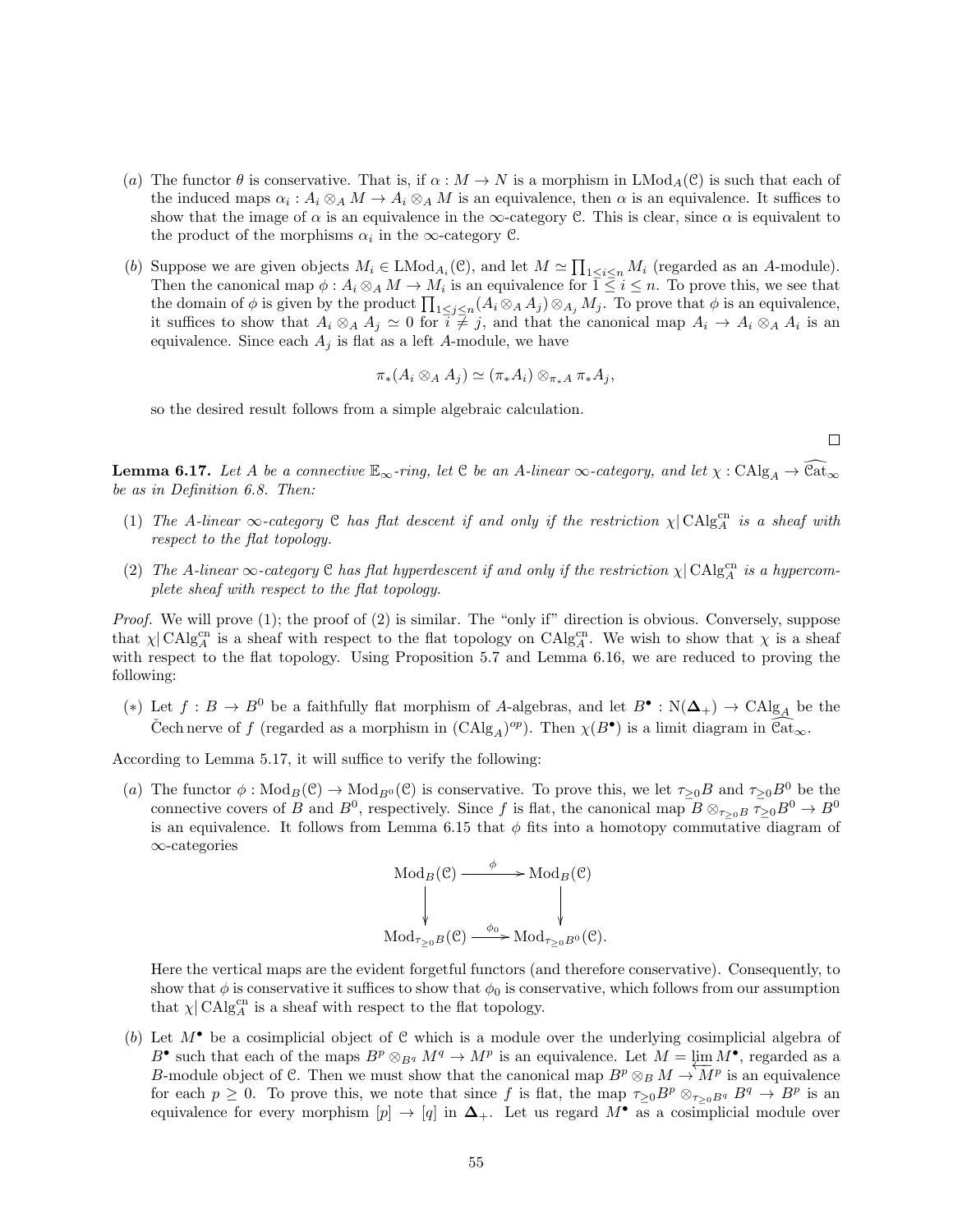the underlying cosimplicial algebra of  $\tau_{\geq 0} B^{\bullet}$ . Using Lemma 6.15, we conclude that each of the maps  $\tau_{\geq 0}B^p\otimes_{\tau_{\geq 0}B^q}M^q \to M^p$  is an equivalence. Using our assumption that  $\chi|\operatorname{CAlg}^{\text{cn}}_A$  is a sheaf with respect to the flat topology and Lemma 5.17, we conclude that each of the maps  $\tau_{\geq 0}B^p \otimes_{\tau_{\geq 0}B} M \to M^p$  is an equivalence for  $p \geq 0$ . The desired result now follows from Lemma 6.15.

 $\Box$ 

Using the Barr-Beck theorem, we can obtain a very concrete criterion for flat descent.

**Proposition 6.18.** Let A be an  $\mathbb{E}_{\infty}$ -ring and let C be an A-linear  $\infty$ -category. Then C satisfies flat descent if and only if, for every faithfully flat map of A-algebras  $B \to B^0$ , the induced functor  $F : \text{Mod}_B(\mathcal{C}) \to$  $Mod_{B<sup>0</sup>}(\mathcal{C})$  has the following property:

(∗) The functor F is conservative, and preserves totalizations of F-split cosimplicial objects.

Moreover, if A is connective, then it is sufficient to verify this condition in the case where B and  $B^0$  are connective.

*Proof.* Using Proposition 5.7 and Lemma 6.16, we see that C satisfies descent if and only if, for every faithfully flat morphism of A-algebras  $f : B \to B^0$ , the following condition is satisfied:

 $(*')$  Let  $B^{\bullet} : N(\Delta_{+}) \rightarrow \text{CAlg}_{A}$  be the Čech nerve of f (regarded as a morphism in  $\text{CAlg}_{A}^{op}$ , and let  $\mathcal{C}^{\bullet}$ be the augmented cosimplicial  $\infty$ -category given by the formula  $\mathcal{C}^{\bullet} = Mod_{B^{\bullet}}(\mathcal{C})$ . Then  $\mathcal{C}^{\bullet}$  is a limit diagram in  $\mathcal{C}at_{\infty}$ .

Moreover, if A is connective, Lemma 6.17 shows that it suffices to verify  $(*')$  in the case where  $B \to B^0$  is a faithfully flat map of connective A-algebras.

For every morphism  $[m] \to [n]$  in  $\Delta_+$ , the induced diagram



is a pushout square of  $\mathbb{E}_{\infty}$ -rings. It follows from Lemma 6.15 that the diagram of  $\infty$ -categories



is right adjointable (that is, after passing to opposite  $\infty$ -categories, it gives a commutative diagram which is left adjointable in the sense of  $\S A.6.2.4$ ). The equivalence of  $(*)$  and  $(*)'$  now follows from Theorem A.6.2.4.2 and Corollary A.6.2.4.3.  $\Box$ 

The proof of Theorem 6.27 will require some permanence properties of the class of excellent t-structures. We begin with a general observation.

**Remark 6.19.** Let C be an  $\infty$ -category, let  $\mathcal{C}_0 \subseteq \mathcal{C}$ , and suppose that the inclusion  $\mathcal{C}_0 \to \mathcal{C}$  admits a left adjoint L. Let T be a monad on C, and assume that T carries L-equivalences to L-equivalences. Let  $Fun_0(\mathcal{C}, \mathcal{C})$ be the full subcategory of  $Fun(\mathcal{C}, \mathcal{C})$  spanned by those functors U such that U carries L-equivalences to L-equivalences. Then  $Fun_0(\mathcal{C}, \mathcal{C})$  is stable under composition, and therefore inherits a monoidal structure from the monoidal structure on  $Fun(\mathcal{C}, \mathcal{C})$  (see §A.2.2.1). The left action of  $Fun_0(\mathcal{C}, \mathcal{C})$  on  $\mathcal{C}$  is encoded by a coCartesian fibration of  $\infty$ -operads  $\mathcal{E}^{\otimes} \to \mathcal{L} \mathcal{M}^{\otimes}$  (see §A.4.2.1). Applying Proposition A.2.2.1.9 to the full subcategories

$$
\operatorname{Fun}_0(\mathcal{C}, \mathcal{C}) \subseteq \operatorname{Fun}_0(\mathcal{C}, \mathcal{C}) \qquad \mathcal{C}_0 \subseteq \mathcal{C},
$$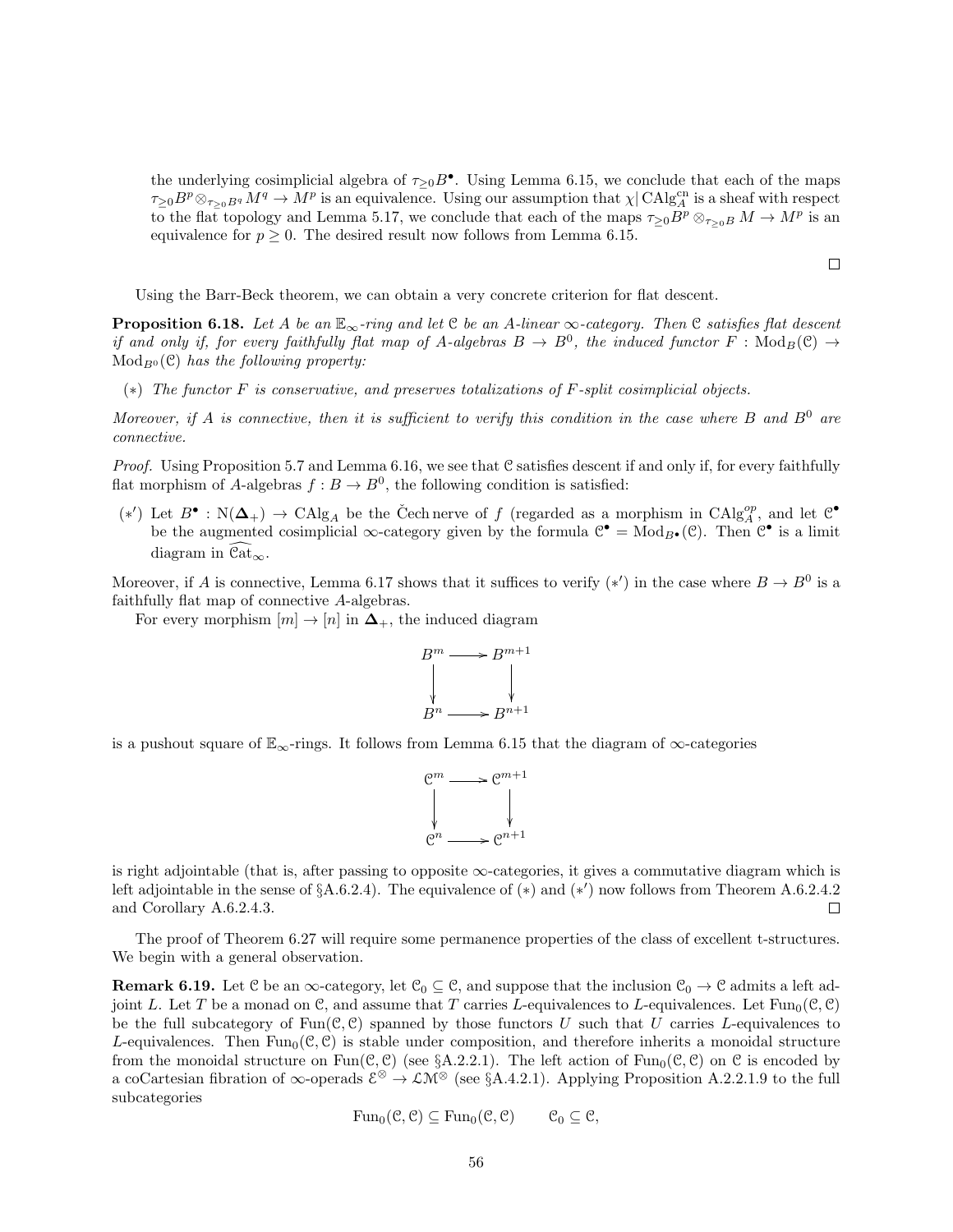we obtain a full subcategory  $\mathcal{E}_0^{\otimes} \subseteq \mathcal{E}^{\otimes}$  for which the restriction  $\mathcal{E}_0^{\otimes} \to \mathcal{L} \mathcal{M}^{\otimes}$  is a coCartesian fibration of  $\infty$ -operads, which exhibits  $C_0$  as left tensored over Fun<sub>0</sub>( $C, C$ ). This action is classified by a monoidal functor  $Func(\mathcal{C}, \mathcal{C}) \to Fun(\mathcal{C}_0, \mathcal{C}_0)$ , so that T determines a monad on  $\mathcal{C}_0$  which we will denote by  $T_0$ . Unwinding the definitions, we can identify  $Mod_{T_0}(\mathcal{C}_0)$  with the full subcategory  $\mathcal{C}_0 \times_{\mathcal{C}} Mod_T(\mathcal{C}) \subseteq Mod_T(\mathcal{C})$ . It follows from Proposition A.2.2.1.9 that the inclusion  $\mathcal{E}_0^{\otimes} \subseteq \mathcal{E}^{\otimes}$  admits an  $\mathcal{L}M$ -monoidal left adjoint. It follows that the inclusion  $Mod_T(\mathcal{C}_0) \subseteq Mod_{T_0}(\mathcal{C})$  admits a left adjoint L', and that the diagram



commutes up to canonical homotopy.

**Proposition 6.20.** Let  $C$  be a stable  $\infty$ -category equipped with a t-structure and let T be a monad on  $C$ . Assume that the underlying functor  $C \to C$  is exact and carries  $C_{\geq 0}$  into  $C_{\geq 0}$ . Then:

- (1) The  $\infty$ -category LMod<sub>T</sub>(C) is stable and the forgetful functor  $\theta$ : LMod<sub>T</sub>(C)  $\to$  C is exact.
- (2) Let  $\text{LMod}_T(\mathcal{C})_{\geq 0}$ ,  $\text{LMod}_T(\mathcal{C})_{\leq 0} \subseteq \text{LMod}_T(\mathcal{C})$  be the inverse images of the full subcategories  $\mathcal{C}_{\geq 0}, \mathcal{C}_{\leq 0} \subseteq$ C under the functor  $\theta$ . Then  $(LMod_T(\mathcal{C})_{>0}, LMod_T(\mathcal{C})_{<0})$  determines a t-structure on  $LMod_T(\mathcal{C})$ .
- (3) If C is left complete, then  $LMod_T(\mathcal{C})$  is also left complete.
- (4) Assume that C is presentable and that the functor T preserves small colimits. Then  $LMod<sub>T</sub>(C)$  is presentable and the forgetful functor  $\theta$  preserves small colimits. Moreover, if the t-structure on  $\mathfrak C$  is accessible, then the t-structure on  $LMod<sub>T</sub>(\mathcal{C})$  is accessible.
- (5) Assume that C is presentable, that the t-structure on C is excellent, and that the functor T preserves small colimits. Then the t-structure on  $LMod_T(\mathcal{C})$  is also excellent.
- (6) Assume that T carries  $\mathcal{C}_{\leq 0}$  into  $\mathcal{C}_{\leq 0}$ . If  $\mathcal{C}$  is right complete, then LMod<sub>T</sub>( $\mathcal{C}$ ) is also right complete.

*Proof.* Note that T can be regarded as a monad on the  $\infty$ -category  $\mathfrak{C}_{\geq n}$  for every integer n. According to Example A.7.3.2.10, each of the inclusions  $\text{LMod}_T(\mathcal{C}_{\geq n}) \hookrightarrow \text{LMod}_T(\mathcal{C})$  admits a right adjoint  $\tau_{\geq n}^T$  such that  $\theta \circ \tau_{\geq n}^T \simeq \tau_{\geq n} \circ \theta$ . We next claim the following:

(\*) If  $f: X \to Y$  is a morphism in C which induces an equivalence  $\tau_{\leq n} X \to \tau_{\leq n} Y$ , then the induced map  $TX \to TY$  has the same property.

To prove  $(*)$ , we let  $Z = \tau \leq_n Y$ . We have a commutative diagram



To prove that  $\alpha$  is an equivalence, it suffices to show that  $\beta$  and  $\gamma$  are equivalences. In other words, it will suffice to prove (\*) in the special case where  $f : X \to Y$  exhibits Y as an n-truncation of X. To show that the map  $\tau_{\leq n}T(f)$  is an equivalence, it suffices to show that fib  $T(f) \simeq T(fib(f))$  belongs to  $\mathfrak{S}_{\geq n+1}$ ; this follows from the right t-exactness of T, since fib $(f) \in \mathcal{C}_{\geq n+1}$ .

Combining assertion (\*) with Proposition 6.19, we deduce that T determines a monad  $T^n$  on the  $\infty$ category  $\mathfrak{C}_{\leq n}$  (characterized informally by the formula  $T^n(\tau_{\leq n}X) \simeq \tau_{\leq n}T(X)$ ) such that  $\text{LMod}_{T^n}(\mathfrak{C}_{\leq n})$  can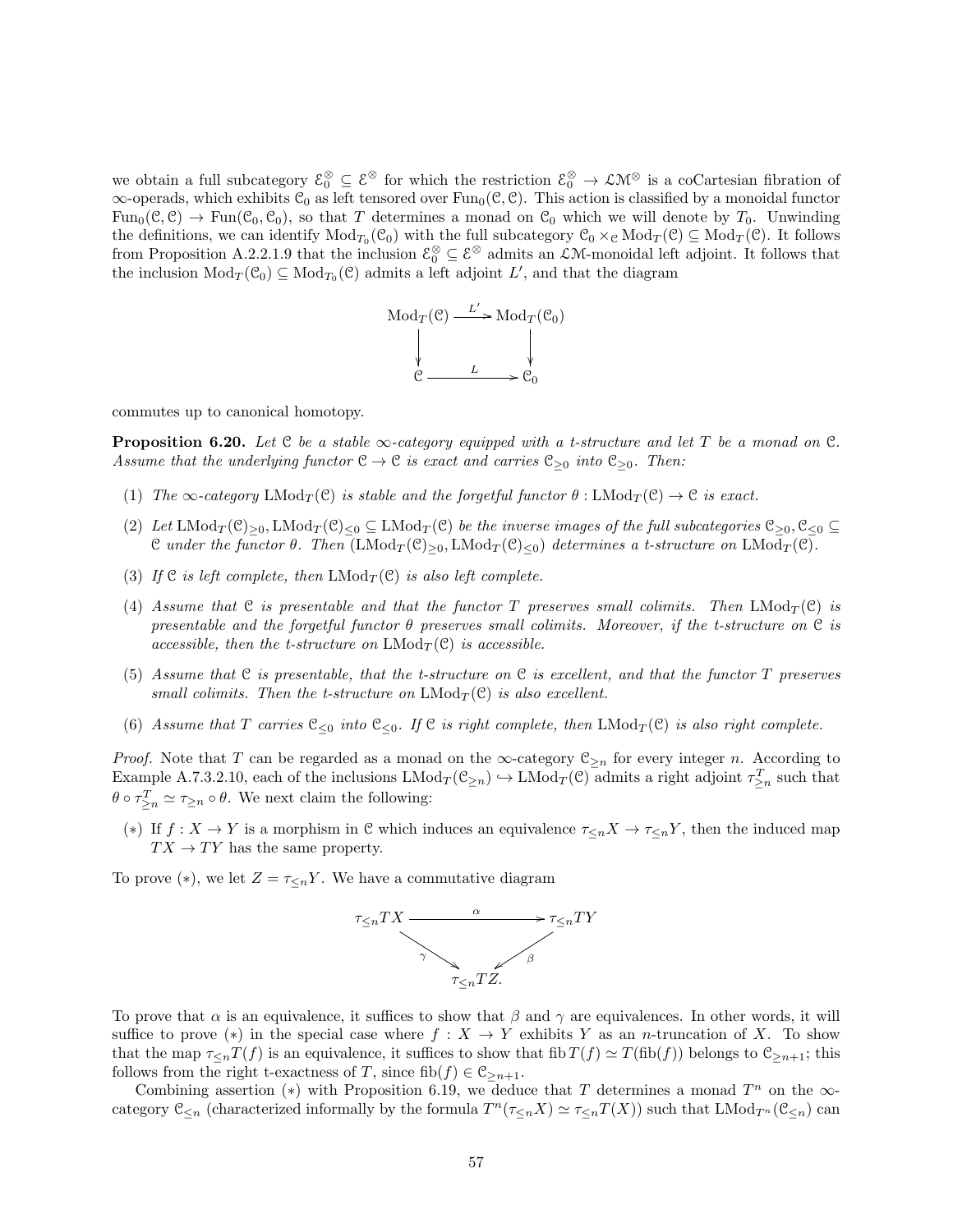be identified with  $\text{LMod}_T(\mathcal{C})_{\leq n}$ . Moreover, the inclusion  $\text{LMod}_T(\mathcal{C})_{\leq n} \hookrightarrow \text{LMod}_T(\mathcal{C})$  admits a left adjoint  $\tau_{\leq n}^T$  such that  $\theta \circ \tau_{\leq n}^T \simeq \tau_{\leq n} \circ \theta$ .

Assertion (1) is a special case of Proposition A.4.2.3.4. We now prove (2). We first show that for every object  $X \in \text{LMod}_T(\mathcal{C})_{\geq 1}$  and every object  $Y \in \text{LMod}_T(\mathcal{C})_{\leq 0}$ , the mapping space  $\text{Map}_{\text{LMod}_T(\mathcal{C})}(X, Y)$ is contractible. This is clear, since  $\text{Map}_{\text{LMod}_T(\mathcal{C})}(X, Y) \simeq \text{Map}_{\text{LMod}_T(\mathcal{C})}(\tau^T_{\leq 0}X, Y)$  and  $\tau^T_{\leq 0}X \simeq 0$  (since  $\tau_{\leq 0}\theta(X) \simeq 0$ .

To complete the proof of (2), it suffices to show that for every object  $X \in LMod_T(\mathcal{C})$ , there exists a fiber sequence

$$
X' \stackrel{f}{\to} X \stackrel{g}{\to} X''
$$

with  $X' \in \text{LMod}_T(\mathcal{C})_{\geq 1}$  and  $X'' \in \text{LMod}_T(\mathcal{C})_{\leq 0}$ . Set  $X' = \tau_{\geq 1}^T X$  and  $X'' = \tau_{\leq 0}^T X$ , with f and g defined in the obvious way. The preceding argument shows that  $g \circ f$  is nullhomotopic, so that we get a commutative diagram  $\sigma$  :



in LMod<sub>T</sub>(C). Note that  $\theta(\sigma)$  is a pullback square in C. Since  $\theta$  is an exact, conservative functor, we conclude that  $\sigma$  is a pullback square in  $\text{LMod}_{\mathcal{T}}(\mathcal{C})$ , thereby completing the proof of (2).

We next prove (3). Assume that C is left complete. Let Y be an object of  $\varprojlim_{n} \text{LMod}_{T}(\mathcal{C}) \leq n$ , corresponding to a compatible sequence of objects  $Y_n \in \text{LMod}_T(\mathcal{C})_{\leq n}$ . Since C is left complete, the diagram

$$
\cdots \to \theta(Y_2) \to \theta(Y_1) \to \theta(Y_0) \to \cdots
$$

admits a limit in C. Using Proposition A.4.2.3.1, we conclude that the diagram

$$
\cdots \to Y_2 \to Y_1 \to Y_0 \to \cdots
$$

admits a limit in  $\text{LMod}_{T}(\mathcal{C})$ ; let us denote this limit by  $G(Y)$ . The construction  $Y \mapsto G(Y)$  is a right adjoint to the evident functor  $F : \text{LMod}_T(\mathcal{C}) \to \varprojlim_{n} \text{LMod}_T(\mathcal{C}) \leq_n$ . We claim that for  $Y \in \varprojlim_{n} \text{LMod}_T(\mathcal{C}) \leq_n$  is as above, the counit map  $v : (F \circ G)(Y) \to Y$  is an equivalence. To prove this, it suffices to show that v induces an equivalence  $v_n : \tau_{\leq n}^T(F \circ G)(Y) \to Y_n$  for every integer n. This follows from from the fact that  $\theta$ is conservative, since  $\theta(v_n)$  can be identified with the map

$$
\tau_{\leq n} \varprojlim_m \theta(Y_m) \to \theta(Y_n)
$$

which is an equivalence by virtue of our assumption that  $C$  is left complete. This proves that  $G$  is fully faithful; to show that G is an equivalence, it will suffice to show that the functor  $F$  is conservative. This is clear: if  $f: X \to Y$  is a morphism in  $\text{LMod}_T(\mathcal{C})$  such that  $F(f)$  is an equivalence, then f induces an equivalence  $\tau_{\leq n}(\theta(X)) \to \tau_{\leq n}(\theta(Y))$  for every integer n. Since C is left complete, this implies that  $\theta(f)$  is an equivalence, so that  $f$  is an equivalence as desired.

We now prove (4). Assume that  $\mathcal C$  is presentable and that T preserves small colimits. It follows from Proposition A.4.2.3.4 that  $LMod_T(\mathcal{C})$  is presentable and that  $\theta$  preserves small colimits. If the t-structure on C is accessible, then Proposition T.5.5.3.12 implies that  $LMod_T(\mathcal{C})_{\geq 0} \simeq LMod_T(\mathcal{C}) \times_{\mathcal{C}} \mathcal{C}_{\geq 0}$  is presentable, so that the t-structure on  $\text{LMod}_T(\mathcal{C})$  is accessible. Suppose, in addition, that the t-structure on  $\mathcal{C}$  is excellent. It follows from (3) that  $\text{LMod}_T(\mathcal{C})$  is left complete. Since  $\theta$  preserves small filtered colimits and  $\mathcal{C}_{\leq 0}$  is closed under small filtered colimits, the full subcategory  $\text{LMod}_T(\mathcal{C})_{\leq 0} = \theta^{-1} \mathcal{C}_{\leq 0} \subseteq \text{LMod}_T(\mathcal{C})$  is closed under small filtered colimits. In particular,  $\text{LMod}_T(\mathcal{C})_{\leq 0}$  is closed under countable coproducts. Since  $\mathcal C$  is right complete, the intersection  $\bigcap_n \mathcal{C}_{\leq -n}$  consists only of zero objects of  $\mathcal{C}$ . Because  $\theta$  is conservative, we deduce that  $\theta^{-1} \bigcap_n \mathfrak{C}_{\leq -n} = \bigcap_n \text{LMod}_T(\mathfrak{C})_{\leq -n}$  consists only of zero objects of  $\text{LMod}_T(\mathfrak{C})$ . Applying Proposition A.1.2.1.19, we conclude that  $\text{LMod}_T(\mathcal{C})$  is right complete. This proves (5).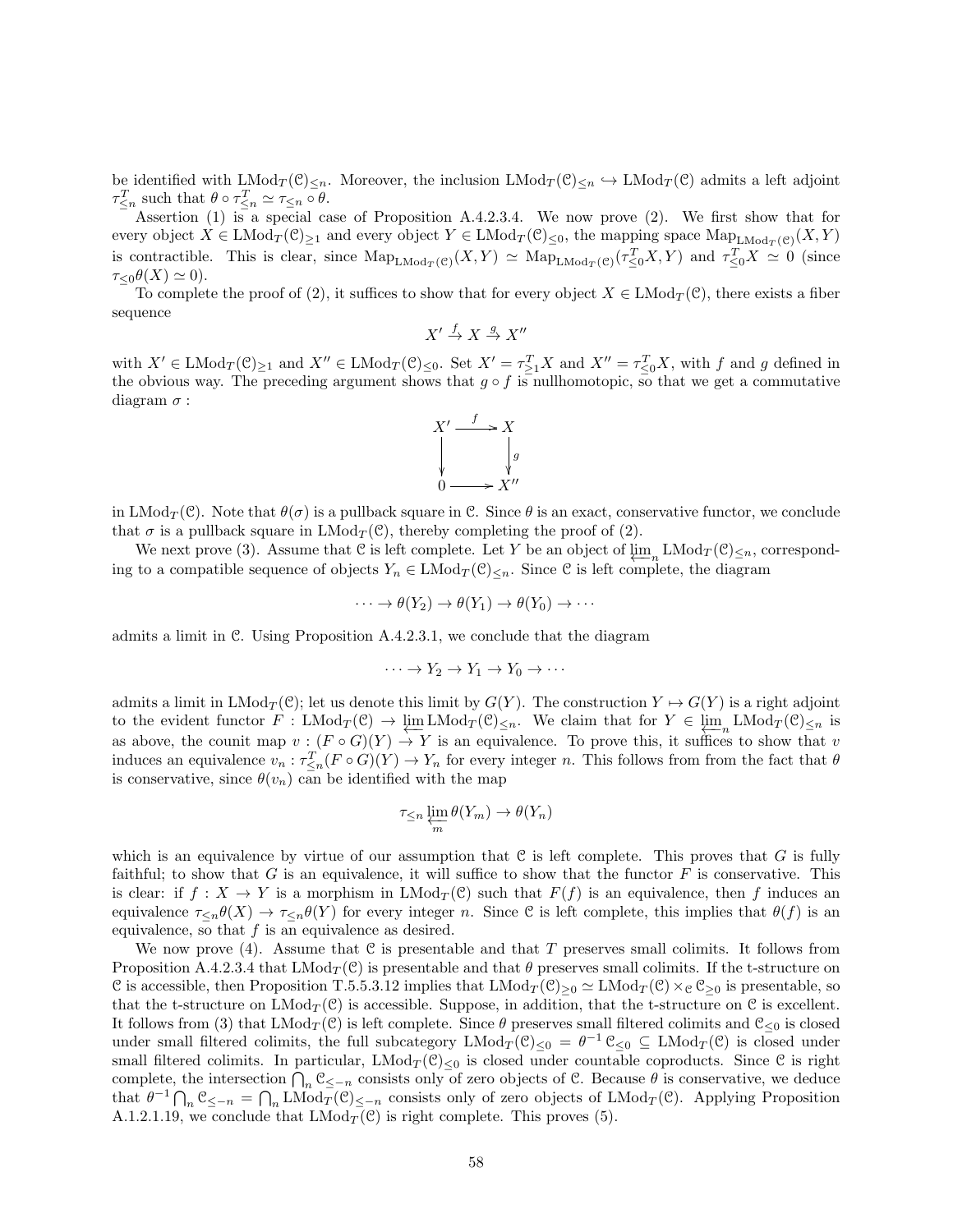It remains to prove (6). Let  $\mathcal E$  be the full subcategory of  $\text{Fun}(\mathcal C,\mathcal C)$  spanned by exact functors which are t-exact. Since  $\mathcal E$  is closed under composition, it is a monoidal subcategory of Fun( $\mathcal C, \mathcal C$ ). We have a diagram of ∞-categories

$$
\cdots \to \mathcal{C}_{\geq -2} \stackrel{\tau_{\geq 1}}{\to} \mathcal{C}_{\geq -1} \stackrel{\tau_{\geq 0}}{\to} \mathcal{C}_{\geq 0}
$$

of  $\infty$ -categories acted on by E. If C is right complete, then it can be identified with the limit of this tower; it follows that  $\text{LMod}_T(\mathcal{C}) \simeq \underleftarrow{\lim}_{n} \text{LMod}_T(\mathcal{C}_{\geq -n}) \simeq \underleftarrow{\lim}_{n} \text{LMod}_T(\mathcal{C})_{\geq -n}$  so that  $\text{LMod}_T(\mathcal{C})$  is right complete.

**Definition 6.21.** Let  $C$  be a presentable stable  $\infty$ -category equipped with an t-structure. We say that a monad T on C is faithfully flat if the underlying functor  $T: \mathcal{C} \to \mathcal{C}$  is right t-exact and preserves small colimits, and for every  $X \in \mathcal{C}_{\leq 0}$ , the cofiber of the unit map  $X \to TX$  also belongs to  $\mathcal{C}_{\leq 0}$ .

**Lemma 6.22.** Let  $f : A \rightarrow B$  be a morphism of connective  $\mathbb{E}_{\infty}$ -rings. The following conditions are equivalent:

- (1) The map f is faithfully flat.
- (2) The cofiber  $\text{cofib}(f)$  is flat when regarded as an A-module.

*Proof.* Suppose first that  $(2)$  is satisfied. We have a fiber sequence of A-modules

$$
A \to B \to \mathrm{cofib}(f).
$$

Since A and  $\text{cofb}(f)$  are flat over A, Theorem A.7.2.2.15 implies that B is flat over A. To prove that f is faithfully flat, we must show that if M is a discrete  $\pi_0 A$ -module such that  $\text{Tor}_0^{\pi_0 A}(\pi_0 B, \pi_0 M) \simeq 0$ , then  $M \simeq 0$ . We can identify  $\text{Tor}_{0}^{\pi_{0}A}(\pi_{0}B, \pi_{0}M)$  with the discrete B-module  $B \otimes_{A} M$ , which fits into a fiber sequence

$$
M \to B \otimes_A M \to \mathrm{cofib}(f) \otimes_A.
$$

Condition (2) implies that  $\coth(f) \otimes_A M$  is discrete, so we get a short exact sequence of discrete  $\pi_0 A$ -modules

$$
0 \to M \to B \otimes_A M \to \mathrm{cofib}(f) \otimes_A M \to 0
$$

which proves that  $M \simeq 0$ .

Now suppose that (1) is satisfied. Since A and B are connective,  $\text{cofib}(f)$  is connective. According to Theorem A.7.2.2.15, it will suffice to show that for every discrete  $A$ -module  $M$ , the relative tensor product  $\operatorname{cofib}(f) \otimes_A M$  is discrete. We have a fiber sequence

$$
M \to B \otimes_A M \to \mathrm{cofib}(f) \otimes_A M.
$$

Since B is flat over A,  $B \otimes_A M$  is discrete. Consequently, to prove that  $\operatorname{cofib}(f) \otimes_A M$  is discrete, it suffices to show that the map  $\theta : \pi_0 M \to \pi_0(B \otimes_A M) \simeq \text{Tor}_0^{\pi_0 A}(\pi_0 B, \pi_0 M)$  is a monomorphism. Let  $K \subseteq \pi_0 M$ denote the kernel of  $\theta$ . Since  $\pi_0 B$  is flat over  $\pi_0 A$ , we can identify  $\text{Tor}_0^{\pi_0 A}(\pi_0 B, K)$  with a submodule of  $\text{Tor}_0^{\pi_0 A}(\pi_0 B, \pi_0 M)$ . This submodule is generated by  $\theta(K) = 0$ , and therefore vanishes. Since  $\pi_0 B$  is faithfully flat over  $\pi_0 A$ , we conclude that  $K \simeq 0$  so that  $\theta$  is injective as desired.  $\Box$ 

**Remark 6.23.** Let A be an  $\mathbb{E}_{\infty}$ -ring and let C be an A-linear  $\infty$ -category. For every A-algebra B, we have a pair of adjoint functors

$$
\mathfrak{C} \underset{G}{\overset{F}{\Longleftarrow}} \operatorname{Mod}_B(\mathfrak{C})
$$

which determines a monad  $T \simeq G \circ F$  on C. In concrete terms, this monad is given by the formula  $M \mapsto B \otimes_A M$ . Since the functor G is conservative and preserves small colimits, Theorem A.6.2.2.5 implies that  $Mod_B(\mathcal{C})$  can be identified with the ∞-category  $Mod_T(\mathcal{C})$  of T-modules in  $\mathcal{C}$ .

**Lemma 6.24.** Let A be a connective  $\mathbb{E}_{\infty}$ -ring and C an A-linear  $\infty$ -category equipped with an excellent t-structure. Let B be a faithfully flat A-algebra. Then the monad T of Remark 6.23 is faithfully flat.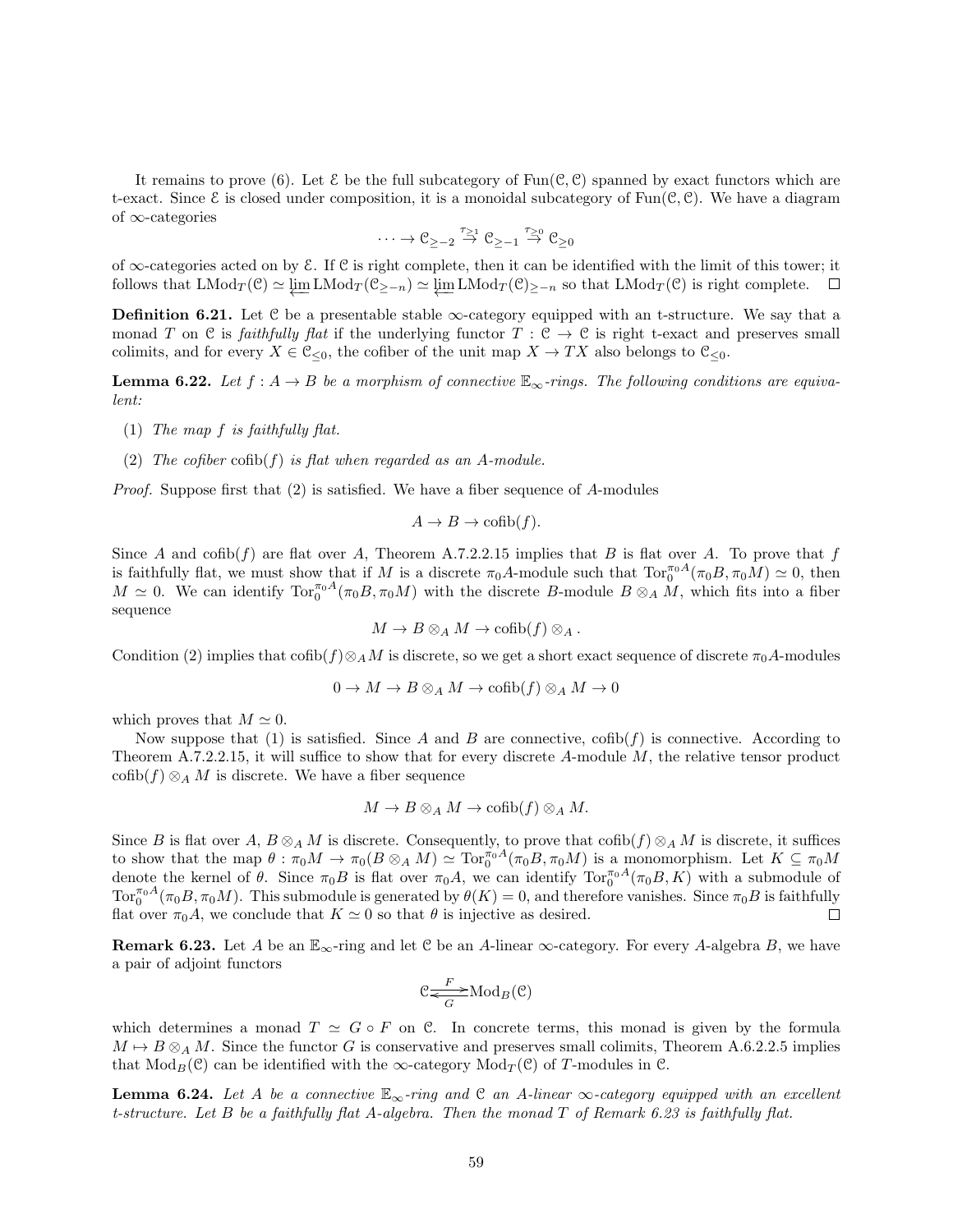*Proof.* Since B is connective, the functor  $M \mapsto TM \simeq B \otimes_A M$  is right t-exact. Let  $B/A$  denote the cofiber of the map of A-modules  $A \to B$ , so that the cofiber of the map  $M \to TM$  can be identified with  $B/A \otimes_A M$ . Suppose that  $M \in \mathcal{C}_{\leq 0}$ , and let let X be the full subcategory of Mod<sub>A</sub> spanned by those A-modules N for which  $N \otimes_A M \in \mathfrak{C}_{\leq 0}$ . We wish to prove that  $B/A \in \mathfrak{X}$ . By virtue of Lemma 6.22, it will suffice to show that X contains all flat A-modules. Since the t-structure on C is excellent, we see that X is stable under filtered colimits in  $Mod_A$ . Using Theorem A.7.2.2.15, we are reduced to proving that M contains all free A-modules of finite rank, which is clear.  $\Box$ 

**Proposition 6.25.** Let  $C$  be a presentable stable  $\infty$ -category equipped with an excellent t-structure, and let T be a faithfully flat monad on C. Let  $F : C \to \text{Mod}_T(\mathcal{C})$  be a left adjoint to the forgetful functor  $G: \text{Mod}_T(\mathcal{C}) \to \mathcal{C}$ . Then F is conservative and preserves totalizations of F-split cosimplicial objects of  $\mathcal{C}$ .

**Remark 6.26.** According to Theorem A.6.2.2.5, Proposition 6.25 is equivalent to the assertion that C can be recovered as the  $\infty$ -category of algebras over the comonad  $F \circ G$  on  $Mod_T(\mathcal{C})$ .

*Proof of Proposition 6.25.* We first show that F is conservative. Let  $\alpha: X \to Y$  be a morphism in C such that  $F(\alpha)$  is an equivalence. Then  $T \coth(\alpha) \simeq GF(\coth(\alpha)) \simeq G \coth(F(\alpha)) \simeq 0$ . Our assumption that T is faithfully flat guarantees the existence of a monomorphism

$$
\pi_i \operatorname{cofib}(\alpha) \to \pi_i T(\operatorname{cofib}(\alpha)) \simeq 0
$$

in the abelian category  $\mathcal{C}^{\heartsuit}$ , which proves that  $\pi_i$  cofib $(\alpha) \simeq 0$ . Since the t-structure on  $\mathcal C$  is right and left complete, we deduce that  $\text{cofib}(\alpha) \simeq 0$  so that  $\alpha$  is an equivalence.

Now suppose that  $X^{\bullet}$  is an F-split cosimplicial object of C, having a limit  $X \in \mathcal{C}$ . We wish to prove that the canonical map  $FX \to \varprojlim FX^{\bullet}$  is an equivalence in  $Mod_T(\mathcal{C})$ , or equivalently that the map  $TX \to \varprojlim Y$ .  $\varprojlim TX^{\bullet}$  is an equivalence in  $\mathcal{C}$ .

Since the monad T is faithfully flat, T defines an exact functor  $T_0$  from the abelian category  $\mathcal{C}^{\heartsuit}$  to itself. Moreover, the unit of T induces a monomorphism of functors id  $\mathcal{C}^{\heartsuit} \hookrightarrow T_0$ , so that  $T_0$  is conservative. For every object  $Y \in \mathcal{C}$ , we have canonical isomorphisms  $\pi_n T Y \simeq T_0 \pi_n Y$ . Since  $X^{\bullet}$  is F-split, it follows that for every integer  $n, T_0 \pi_n X^{\bullet}$  is a split cosimplicial object of  $\mathcal{C}^{\heartsuit}$ . Let

$$
A(n)^0 \xrightarrow{d(n)} A(n)^1 \longrightarrow A(n)^2 \longrightarrow \cdots
$$

be the unnormalized chain complex (in  $\mathcal{C}^{\heartsuit}$ ) associated to  $\pi_n X^{\bullet}$ . It follows that  $T_0(A(n)^{\bullet})$  is split exact: in particular, we have an exact sequence

$$
0 \to K \to T_0 A(n)^0 \to T_0 A(n)^1 \to \cdots.
$$

Since  $T_0$  is exact, we can write  $K = \text{ker}(T_0d(n)) \simeq T_0 \text{ker } d(n)$ . Since  $T_0$  is exact and conservative, the exactness of the sequence

$$
0 \to T_0 \ker d(n) \to T_0 A(n)^0 \to T_0 A(n)^1 \to \cdots
$$

implies the exactness of the sequence

$$
0 \to \ker d(n) \to A(n)^0 \to A(n)^1 \to \cdots
$$

Using Corollary A.1.2.4.10, we deduce that the map  $X \to X^0$  induces an isomorphism  $\pi_n X \simeq \ker d(n)$  for every integer n. Using the exactness of  $T_0$  and the identification  $T_0\pi_nX \simeq \pi_nTX$ , we see that the map  $\alpha: TX \to \varprojlim TX^\bullet$  induces an exact sequence

$$
0 \to \pi_n TX \to T_0 A(n)^0 \to T_0 A(n)^1 \to \cdots
$$

which implies that  $\alpha$  is an equivalence (Corollary A.1.2.4.10).

We are now ready to prove a weaker version Theorem 6.12.

 $\Box$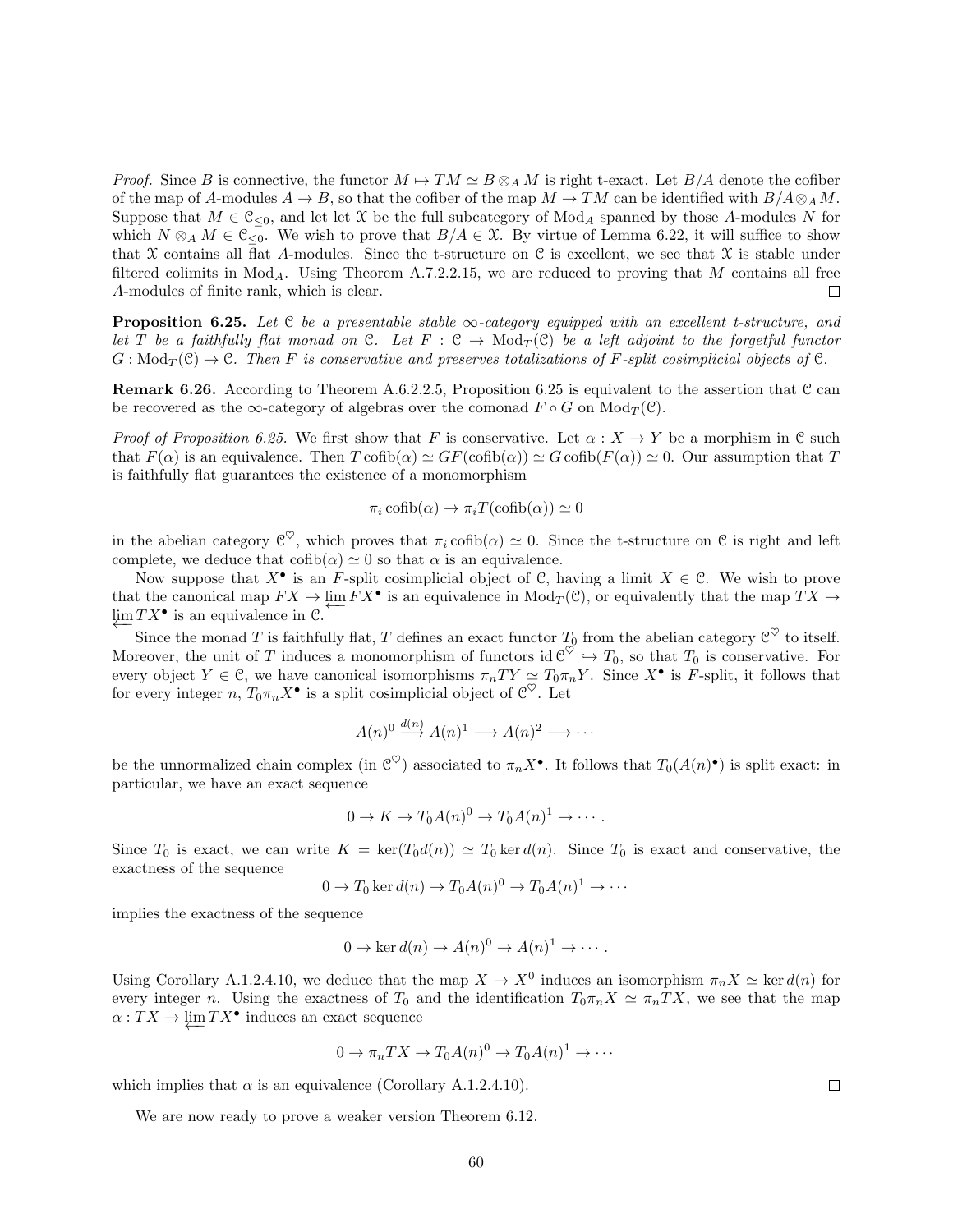**Theorem 6.27.** Let A be a connective  $\mathbb{E}_{\infty}$ -ring and let C be an A-linear  $\infty$ -category which admits an excellent t-structure. Then C satisfies flat descent.

*Proof.* According to Proposition 6.18, it will suffice to show that for every faithfully flat morphism  $B \to B'$ of connective A-algebras, the induced functor  $F : Mod_B(\mathcal{C}) \to Mod_{B'}(\mathcal{C})$  is conservative and preserves totalizations of F-split cosimplicial objects. Using Proposition 6.20, we can replace C by  $Mod_B(\mathcal{C})$  and thereby reduce to the case where  $B = A$ . The desired result now follows from Lemma 6.24 and Proposition 6.25.  $\Box$ 

We would like to use Theorem 6.27 to prove Theorem 6.12. The first step is to observe that, in the situation of Theorem 6.27, the excellent t-structure on C also satisfies flat descent:

**Lemma 6.28.** Let A be a connective  $\mathbb{E}_{\infty}$ -ring, let C be an A-linear  $\infty$ -category equipped with an excellent t-structure, let  $f : B \to B'$  be a map of connective A-algebras, and let  $F : Mod_B(\mathcal{C}) \to Mod_{B'}(\mathcal{C})$  be the induced functor. Then:

- (1) The functor F carries  $\text{Mod}_B(\mathcal{C})_{\geq 0}$  into  $\text{Mod}_{B'}(\mathcal{C})_{\geq 0}$ .
- (2) If f is flat, then F carries  $\text{Mod}_B(\mathcal{C})_{\leq 0}$  into  $\text{Mod}_{B'}(\mathcal{C})_{\leq 0}$ .
- (3) If  $f$  is faithfully flat, then we have

$$
\text{Mod}_B(\mathcal{C})_{\geq 0} = F^{-1} \text{Mod}_{B'}(\mathcal{C})_{\geq 0} \qquad \text{Mod}_B(\mathcal{C})_{\leq 0} = F^{-1} \text{Mod}_{B'}(\mathcal{C})_{\leq 0}.
$$

*Proof.* To prove (1), we let  $\mathcal D$  denote the full subcategory of  $\text{Mod}_B$  spanned by those B-modules N for which the functor  $N \otimes_B \bullet$  carries  $Mod_B(\mathcal{C})_{\geq 0}$  to  $\mathcal{C}_{\geq 0}$ . We wish to show that  $B' \in \mathcal{D}$ . Since  $B'$  is connective, it will suffice to show that D contains all connective B-modules. This is clear, since  $B \in \mathcal{D}$  and D is closed under small colimits.

We now prove (2). Let  $\mathcal{D}'$  be the full subcategory of  $\text{Mod}_B$  spanned by those B-modules N for which the functor  $N \otimes_B \bullet$  carries  $Mod_B(\mathcal{C})_{\leq 0}$  into  $\mathcal{C}_{\leq 0}$ ; we wish to show that  $B' \in \mathcal{D}'$ . Since the t-structure on  $\mathcal{C}$  is excellent, it is clear that  $\mathcal{D}'$  is closed under filtered colimits. Theorem A.7.2.2.15 implies that  $B'$  is a filtered colimit of B-modules of the form  $B^k$ ; it therefore suffices to show that each  $B^k \in \mathcal{D}'$ , which is obvious.

We now prove (3). We will prove that  $F^{-1} \text{Mod}_{B'}(\mathcal{C})_{\geq 0} = \text{Mod}_B(\mathcal{C})_{\geq 0}$ ; the proof that

$$
F^{-1}\operatorname{Mod}_{B'}(\mathcal{C})_{\leq 0} = \operatorname{Mod}_B(\mathcal{C})_{\leq 0}
$$

is similar. Let  $M \in Mod_B(\mathcal{C})$  be such that  $B' \otimes_B M \in Mod_B(\mathcal{C})_{>0}$ ; we wish to prove that  $M \in Mod_B(\mathcal{C})_{>0}$ . Since  $\text{Mod}_B(\mathcal{C})$  is right complete (Proposition 6.20), it will suffice to show that  $\pi_k M \simeq 0$  for  $k < 0$ . Since the functor  $B' \otimes_B \bullet$  is t-exact (by (1) and (2)), we have  $B' \otimes_B \pi_k M \simeq \pi_k(B' \otimes_B M) \simeq 0$ . The faithful flatness of  $B \to B'$  implies that the cofiber  $B'/B$  is a flat B-module, so the proof of (2) gives  $B'/B \otimes_B \pi_k M \in \mathfrak{C}_{\leq 0}$ . It follows that the cofiber sequence

$$
\pi_k M \to B' \otimes_B \pi_k M \to (B'/B) \otimes_B \pi_k M
$$

induces a monomorphism  $\pi_k M \simeq \pi_0 (B' \otimes_B \pi_k M) \simeq 0$  in the abelian category  $\mathcal{C}^{\heartsuit}$ , so that  $\pi_k M \simeq 0$  as desired.  $\Box$ 

**Construction 6.29.** Fix a connective  $\mathbb{E}_{\infty}$ -ring A and an A-linear  $\infty$ -category C equipped with an excellent t-structure. Given  $-\infty \leq m, n \leq \infty$ , we let  $\mathcal{N}_{\geq m}$  denote the full subcategory of

$$
Mod(\mathcal{C}) = LMod(\mathcal{C}) \times_{\mathrm{Alg}_A} CAlg_A^{cn}
$$

spanned by those pairs  $(B, M)$  where B is a connective  $\mathbb{E}_{\infty}$ -algebra over A, and  $M \in Mod_B(\mathcal{C})_{\geq m}$ . Let  $\mathcal{N}_{\geq m}^{\leq n} \subseteq \mathcal{N}_{\geq m}$  the full subcategory spanned by those pairs  $(B, M) \in \mathcal{N}_{\geq m}$  such that  $M \in Mod_B(\mathcal{C})_{\leq n}$ . It is easy to see that the forgetful functor  $p : \mathcal{N}_{\geq m} \to \text{CAlg}_{A}^{cn}$  is a coCartesian fibration. For each connective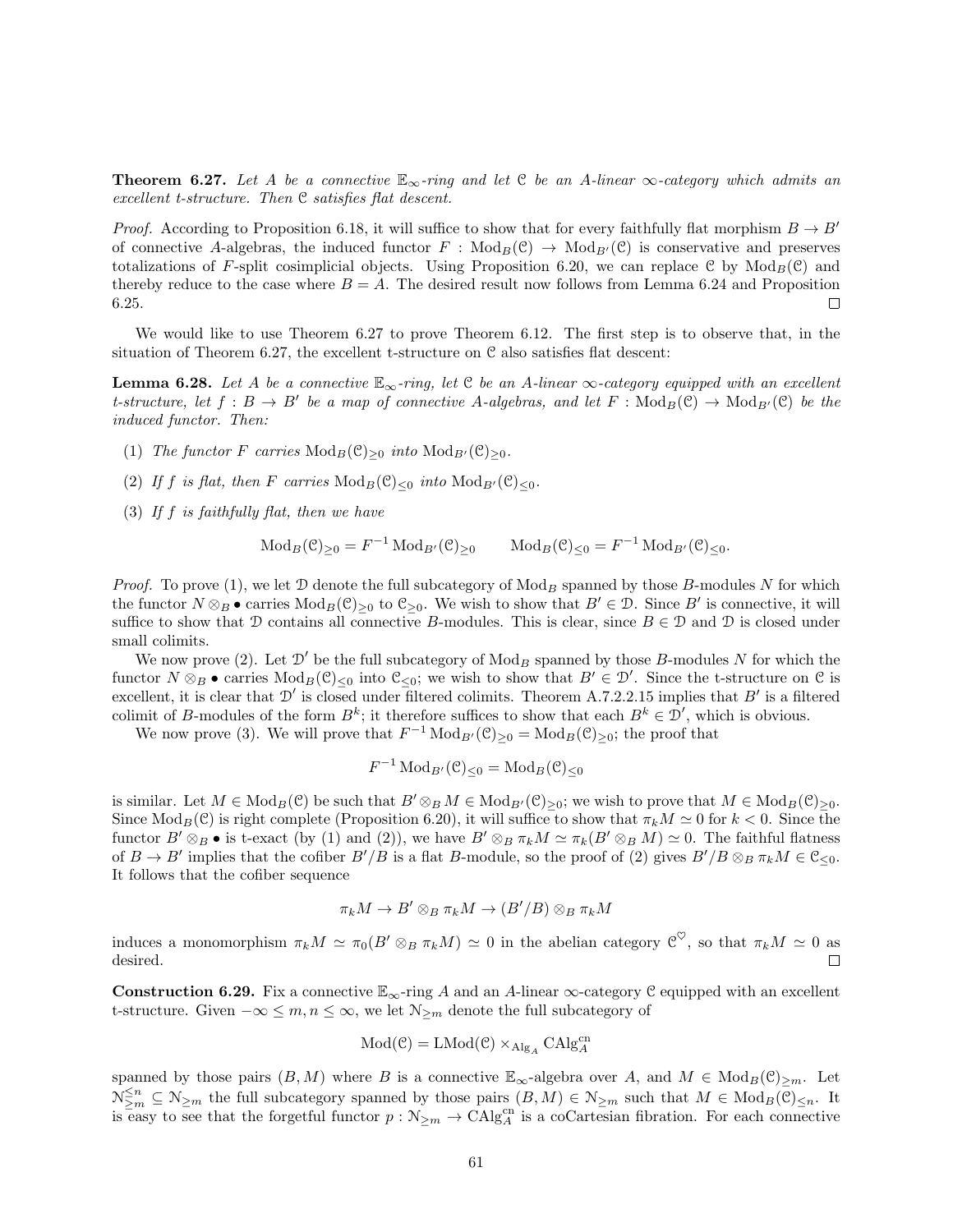A-algebra B, the fiber  $(\mathcal{N}_{\geq m}^{\leq n})_B \subseteq (\mathcal{N}_{\geq m})_B$  is a the essential image of a localization functor  $L_B = \tau_{\leq n}$ . If  $f : B \to B'$  is a map of connective A-algebras, the base change functor  $M \to B' \otimes_B M$  carries  $\overline{L}_B$ equivalences to  $L_{B'}$ -equivalences. It follows that the forgetful functor  $q : \mathcal{N}_{\geq m}^{\leq n} \to \mathrm{CAlg}(\mathrm{Mod}_{A}^{\mathrm{cn}})$  is also a coCartesian fibration (Lemma A.2.2.4.11). Moreover, if  $f : B \to B'$  is flat, then the base change functor  $M \mapsto B' \otimes_B M$  is t-exact and therefore carries  $(\mathcal{N}_{\geq m}^{\leq n})_B$  into  $(\mathcal{N}_{\geq m}^{\leq n})_{B'}$  (Lemma 6.28), so that a morphism in  $\mathcal{N}^{\leq n}_{\geq m}$  lifting f is q-coCartesian if and only if it is p-coCartesian.

**Proposition 6.30.** Let A be a connective  $\mathbb{E}_{\infty}$ -ring, let  $\mathcal C$  be an A-linear  $\infty$ -category equipped with an excellent t-structure. Let  $-\infty \leq m, n \leq \infty$ , and let  $q : \mathcal{N}_{\geq m}^{\leq n} \to \mathrm{CAlg}_{A}^{\mathrm{cn}}$  be defined as in Construction 6.29. Then, as a coCartesian fibration, q is classified by a functor  $\chi : CA \otimes_A^{\text{cn}} \to \widehat{\text{Cat}_{\infty}}$  which is a sheaf with respect to the flat topology.

*Proof.* We first show that  $\chi$  preserves finite products. In view of Lemma 6.16, it suffices to observe the following: given a finite collection of connective A-algebras  $B_i$  with product  $B = \prod_i B_i$  and module objects  $M_i \in \text{Mod}_{B_i}(\mathcal{C})$ , the product  $M = \prod_i M_i$  belongs to  $\text{Mod}_B(\mathcal{C})_{\leq n}$  if and only if each  $M_i \in \text{Mod}_{B_i}(\mathcal{C})_{\leq n}$ , and  $M \in \text{Mod}_B(\mathcal{C})_{\geq m}$  if and only if each  $M_i \in \text{Mod}_{B_i}(\mathcal{C})_{\geq m}$ .

According to Proposition 5.7, it remains to show that if  $B \to B^0$  is a faithfully flat morphism of connective A-algebras having Čech nerve  $B^{\bullet}$  in  $\mathrm{CAlg}_{A}^{op}$ , then the composite diagram

$$
N(\mathbf{\Delta}_{+}) \stackrel{B^{\bullet}}{\rightarrow} CAlg_{A}^{cn} \stackrel{\chi}{\rightarrow} \widehat{Cat}_{\infty}
$$

is a limit diagram. Since the inclusion  $N(\Delta_s) \hookrightarrow N(\Delta)$  is right cofinal (Lemma T.6.5.3.7), it will suffice to show that

 $N(\mathbf{\Delta}_{s,+}) \hookrightarrow N(\mathbf{\Delta}_{+}) \stackrel{B^{\bullet}}{\rightarrow} \mathrm{CAlg}_{A}^{\mathrm{cn}} \stackrel{\chi}{\rightarrow} \widehat{\mathrm{Cat}_{\infty}}$ 

is a limit diagram. By virtue of Theorem 6.27, this reduces to the following concrete assertion: an object  $M \in \text{Mod}_B(\mathcal{C})$  belongs to  $\text{Mod}_B(\mathcal{C})_{\geq m} \cap \text{Mod}_B(\mathcal{C})_{\leq n}$  if and only if  $B^p \otimes_B M \in \text{LMod}_{B^p}(\mathcal{C})_{\geq m} \cap \text{LMod}_{B^p}(\mathcal{C})_{\leq n}$ for all integers p. This assertion is a special case of Lemma 6.28.

**Lemma 6.31.** Let A be a connective  $\mathbb{E}_{\infty}$ -ring and C an A-linear  $\infty$ -category equipped with an excellent t-structure. Let  $B^{\bullet}$  be an augmented cosemisimplicial of CAlg<sup>cn</sup> which is a flat hypercovering of  $B = B^{-1}$ . Let M<sup>•</sup> be a coCartesian cosemisimplicial discrete  $(B^{\bullet} | N(\Delta_s))$ -module object of C: that is, M<sup>•</sup> supplies an object  $M^p \in \text{Mod}_{B^p}(\mathcal{C})^\heartsuit$  for each  $p \geq 0$ , and an equivalence  $B^{p'} \otimes_{B^p} M^p \to M^{p'}$  for each injection  $[p] \to [p']$ . Then:

(1) The unnormalized cochain complex

$$
M^0 \stackrel{\phi}{\to} M^1 \to M^2 \to \cdots
$$

is acyclic in positive degrees (in the abelian category  $\mathfrak{C}^\heartsuit$ ).

(2) The canonical map  $B^0 \otimes_B \ker(\phi) \to M^0$  is an isomorphism in the abelian category  $\mathcal{C}^{\heartsuit}$ .

*Proof.* Fix  $n \geq 0$ , and let  $q : \mathcal{N}^{\leq 0}_{\geq -n} \to \mathrm{CAlg}_{A}^{\mathrm{cn}}$  and  $p : \mathcal{N}^{\leq 0}_{\geq -\infty} \to \mathrm{CAlg}_{A}^{\mathrm{cn}}$  be defined as in Construction 6.29. We regard  $B^{\bullet}$  as a diagram  $\mathcal{N}(\mathbf{\Delta}_{s,+}) \to \mathrm{CAlg}_{A}^{\mathrm{cn}}$ , and  $M^{\bullet}$  as a diagram  $\mathcal{N}(\mathbf{\Delta}_{s}) \to \mathcal{N}_{\geq -n}^{\leq 0}$  lifting  $B^{\bullet} | \mathcal{N}(\mathbf{\Delta}_{s})$ . Let M denote a p-limit of the diagram  $M^{\bullet}$  (lying over  $B^{\bullet}$ ). Let M' denote a q-limit of the diagram  $M^{\bullet}$ (also lying over  $B^{\bullet}$ ), so that  $M' \simeq \tau_{\geq -n}M$  as objects of  $\text{Mod}_B(\mathcal{C})$ . It follows from Example A.1.2.4.8 that the homotopy groups of M are given (as objects of the abelian category  $\mathcal{C}^{\heartsuit}$ ) by the cohomology groups of the unnormalized cochain complex

$$
M^0 \to M^1 \to M^2 \to \cdots,
$$

and  $M' \simeq \tau_{\geq -n}M$ . Proposition 5.12 implies that the pullback map  $q' : \mathcal{N}_{\geq -n}^{\leq 0} \times_{\mathcal{N}(\mathcal{C})} \mathcal{N}(\mathbf{\Delta}_{s,+}) \to \mathcal{N}(\mathbf{\Delta}_{s,+})$  is classified by limit diagram  $\chi : N(\Delta_{s,+}) \to \widehat{\mathcal{C}at}_{\infty}$ . Combining this observation with Lemma 5.17, we conclude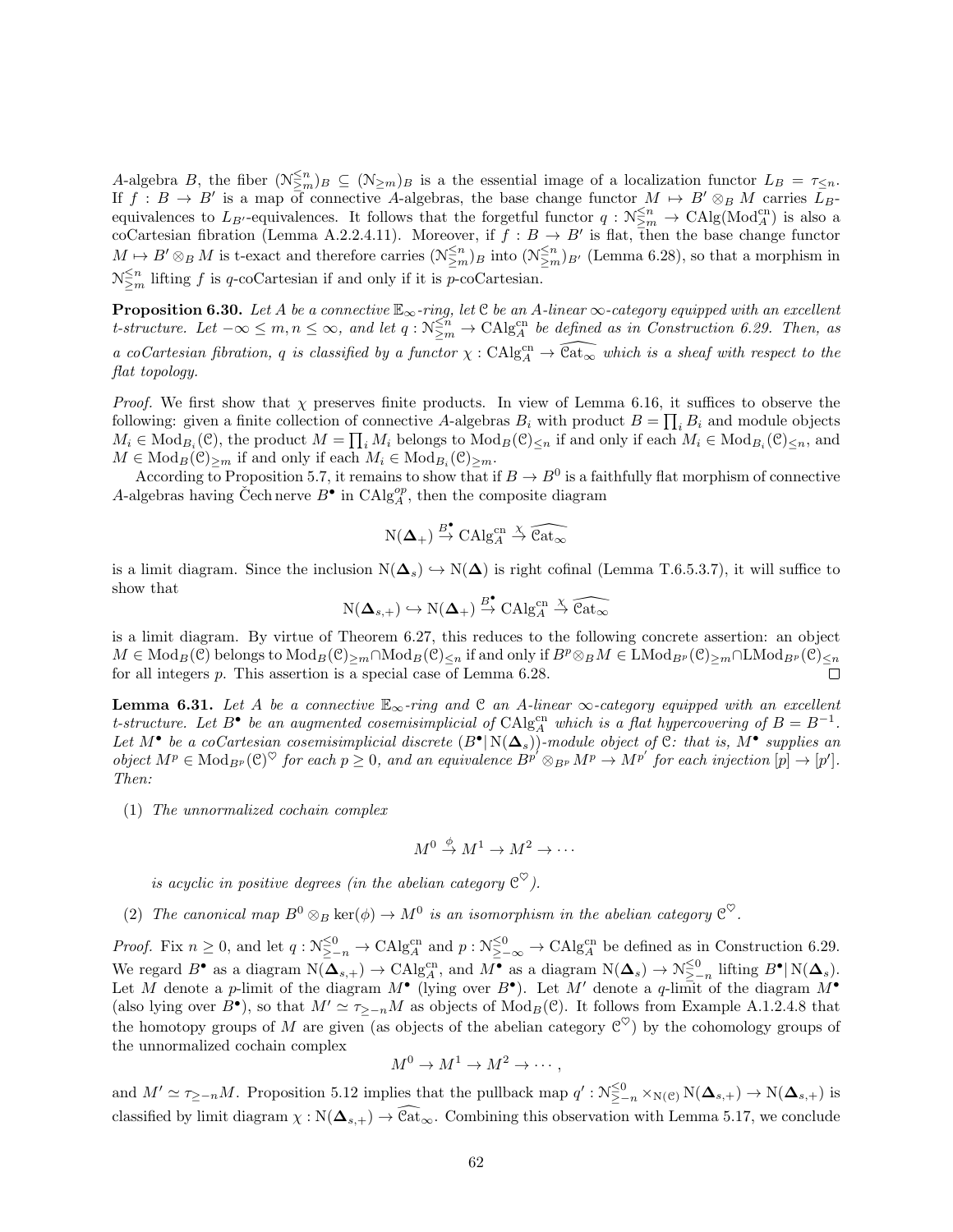that the natural map  $B^0 \otimes_B M' \to M^0$  is an equivalence. It follows from Lemma 6.28 that M' is discrete, so that the homotopy groups  $\pi_k M$  vanish for every nonzero  $k \geq -n$ . Moreover, we have

$$
M^0 \simeq \pi_0 M^0 \simeq \pi_0 (B^0 \otimes_B M') \simeq B^0 \otimes_B (\pi_0 M') \simeq B^0 \otimes_B \ker(\phi),
$$

which proves  $(2)$ . Assertion  $(1)$  follows, since n can be chosen arbitrarily large.

Proof of Theorem 6.12. Let  $\chi : \mathrm{CAlg}_A \to \widehat{\mathrm{Cat}}_{\infty}$  classify the coCartesian fibration  $q : \mathrm{Mod}(\mathcal{C}) \to \mathrm{CAlg}_A$ . According to Lemma 6.17, it will suffice to show that the restriction  $\chi$  CAlg<sub>A</sub><sup>cn</sup> is a hypercomplete sheaf with respect to the flat topology. Using Proposition 5.12 and Lemma 6.16, we are reduced to proving the following: for every flat hypercovering  $B^{\bullet}: \mathcal{N}(\Delta_{s,+}) \to \mathrm{CAlg}_A$  of a connective A-algebra  $B = B^{-1}$ , the coCartesian fibration  $q' : Mod(\mathcal{C}) \times_{\text{CAlg}_A} N(\mathbf{\Delta}_{s,+}) \to N(\mathbf{\Delta}_{s,+})$  is classified by a limit diagram  $N(\mathbf{\Delta}_{s,+}) \to \widehat{\text{Cat}}_{\infty}$ . To prove this, we will verify that  $q'$  satisfies the hypotheses of Lemma 5.17:

- (a) Let  $\alpha : M \to N$  be a morphism of B-module objects of C, and suppose that the induced map  $B^0 \otimes_B M \to$  $B^0 \otimes_B N$  is an equivalence. We wish to prove that  $\alpha$  is an equivalence. This follows immediately from Lemma 6.28.
- (b) Let  $M^{\bullet} : N(\mathbf{\Delta}_{s}) \to \text{Mod}(\mathcal{C})$  be a q-coCartesian lifting of  $B^{\bullet} \mid N(\mathbf{\Delta}_{s}),$  and let  $M \in \text{LMod}_{B}(\mathcal{C})$  be a q-limit of  $M^{\bullet}$  (lying over  $B^{\bullet}$ ). We wish to prove that, for every  $p \ge 0$ , the canonical map  $\alpha : B^p \otimes_B M \to M^p$ is an equivalence. It clearly suffices to treat the case  $p = 0$ . For every integer q, the cosemisimplicial object  $\pi_q M^{\bullet}$  of  $\mathcal{C}^{\heartsuit}$  satisfies the hypotheses of Lemma 6.31. Using Lemma 6.31 and Corollary A.1.2.4.10, we deduce that the canonical map  $B^0 \otimes_B \pi_q M \to \pi_q M^0$  is an equivalence. Combining this with Lemma 6.28, we deduce that the map  $\alpha$  induces an equivalence  $\pi_q(B^0 \otimes_B M) \to \pi_q M^0$  for every integer q. Since C is right and left complete, it follows that  $\alpha$  is an equivalence.

 $\Box$ 

 $\Box$ 

**Remark 6.32.** Let A be a connective  $\mathbb{E}_{\infty}$ -ring, C an A-linear  $\infty$ -category equipped with an excellent tstructure, and fix  $-\infty \leq m, n \leq \infty$ . Let  $q : \widetilde{\mathcal{N}}_{\geq m}^{\leq n} \to \text{CAlg}_A$  be defined as in Construction 6.29, and let  $\chi : \text{CAlg}_{A}^{\text{cn}} \to \widehat{\text{Cat}}_{\infty}$  classify the coCartesian fibration q. Then  $\chi$  is a hypercomplete sheaf with respect to the flat topology on  $CAlg_A$ . This follows immediately from Theorem 6.12 and Lemma 6.28, as in the proof of Proposition 6.30.

# 7 Digression: Henselian Rings

In this section, we will review some basic facts about Henselian rings which will be needed in the study of spectral algebraic geometry. For a more detailed exposition, we refer the reader to [56].

**Definition 7.1.** Let R be a commutative ring. We will say that R is Henselian if it is a local ring with maximal ideal  $\mathfrak m$  which satisfies the following condition: for every étale R-algebra  $R'$ , every map of R-algebras  $R' \to R/\mathfrak{m}$  can be lifted to a map of R-algebras  $R' \to R$ .

Warning 7.2. Our terminology is not completely standard; some authors do not require locality in the definition of a Henselian ring.

**Notation 7.3.** If R is a commutative ring and we are given a pair of commutative R-algebras A and B, we let  $\text{Hom}_R(A, B)$  denote the set of R-algebra homomorphisms from A to B.

**Proposition 7.4.** Let R be a Henselian local ring with maximal ideal  $\mathfrak{m}$  and let R' be an étale R-algebra. Then the reduction map  $\theta_{R'} : \text{Hom}_R(R',R) \to \text{Hom}_R(R',R/\mathfrak{m})$  is bijective.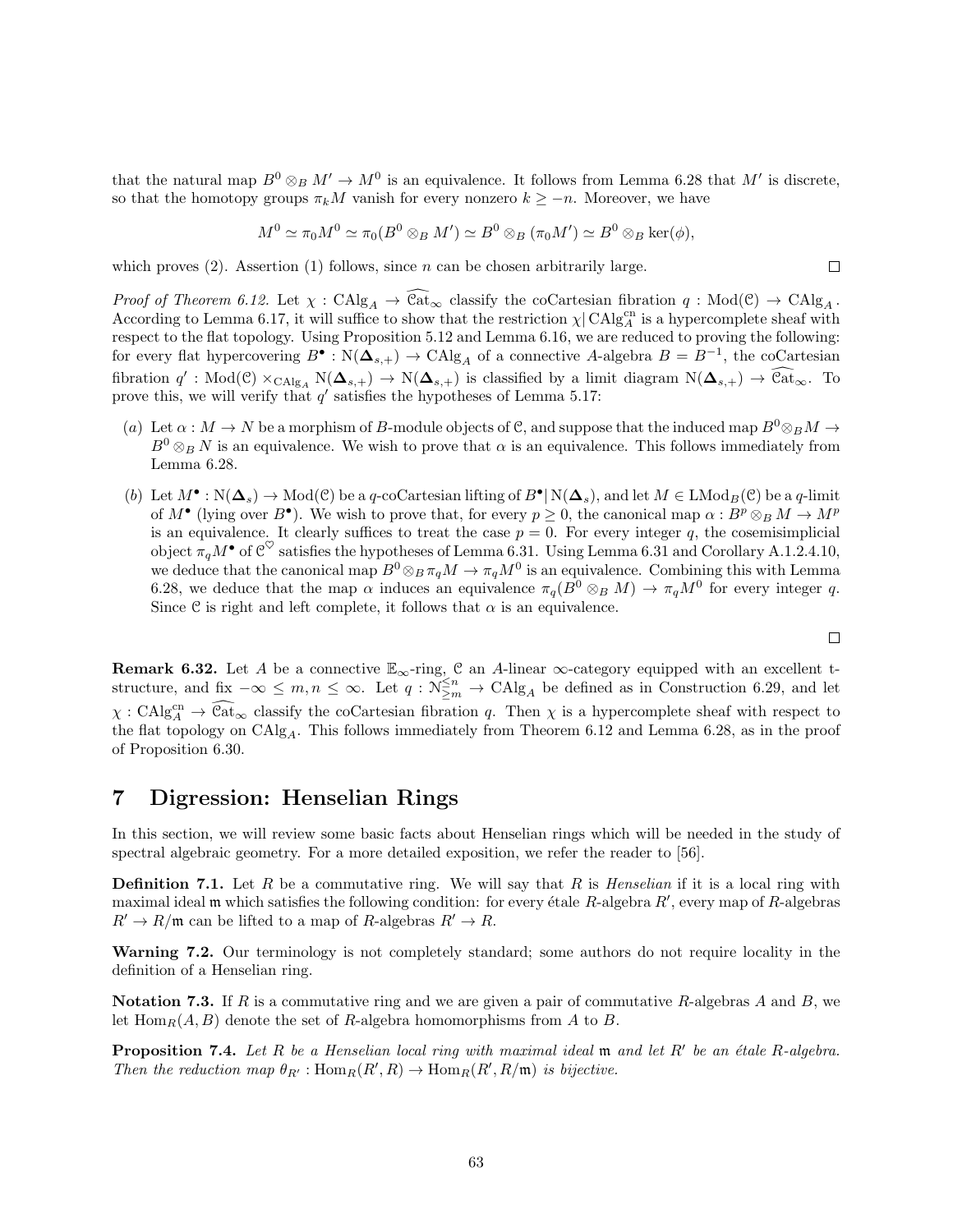*Proof.* The definition of a Henselian local ring guarantees that  $\theta_{R'}$  is surjective. For injectivity, suppose we are given two R-algebra maps  $f, g: R' \to R$  with  $\theta(f) = \theta(g)$ . Since R' is étale over R, the multiplication map  $m: R' \otimes_R R' \to R'$  induces an isomorphism  $(R' \otimes_R R')\left[\frac{1}{e}\right] \simeq R'$  for some idempotent element  $e \in$  $R' \otimes_R R'$ . The maps f and g determine a map  $u : R' \otimes_R R' \to R$ . Since  $\theta(f) = \theta(g)$ , the composite map  $u': R' \otimes_R R' \to R \to R/\mathfrak{m}$  factors through m, so that  $u'(e)$  is invertible in  $R/\mathfrak{m}$ . Since R is local, we conclude that  $u(e) \in R$  is invertible, so that u also factors through m; this proves that  $f = g$ .  $\Box$ 

**Proposition 7.5.** Let  $R \to A$  be a finite étale map between local commutative rings. If R is Henselian, then A is also Henselian.

**Remark 7.6.** Proposition 7.11 can be generalized: if R is a Henselian local ring and A is a local R-algebra which is finitely generated as an R-module, then A is also Henselian. We refer the reader to [56] for a proof.

**Lemma 7.7.** Let  $f: R \to R'$  be an étale map of commutative rings which exhibits R' as a projective Rmodule of rank n. Then there exists a faithfully flat finite étale morphism  $R \to A$  such that  $R' \otimes_R A \simeq A^n$ .

*Proof.* We proceed by induction on n. If  $n = 0$ , we can take  $A = R$ . Assume  $n > 0$ . Then f is faithfully flat. Replacing R by R', we can assume that f admits a left inverse  $g: R' \to R$ . Since f is étale, the map g determines a decomposition  $R' \simeq R \times R''$ . Then  $R''$  is finite étale of rank  $(n - 1)$  over R. By the inductive hypothesis, we can choose a faithfully flat finite étale map  $R \to A$  such that  $R'' \otimes_R A \simeq A^{n-1}$ . It follows that  $R' \otimes_R A \simeq A^n$  as desired.  $\Box$ 

**Lemma 7.8.** Let  $R \to A$  be a finite étale map of commutative rings, and let  $\phi : A \to A'$  be a ring homomorphism. Then there exists a ring homomorphism  $R \to R'$  and a map  $\psi : A' \to R' \otimes_R A$  with the following universal property: for every commutative R-algebra B, composition with  $\psi$  induces a bijection

$$
Hom_R(R', B) \to Hom_A(A', B \otimes_R A).
$$

Moreover, if  $A'$  is étale over  $A$ , then  $R'$  is étale over  $R$ .

*Proof.* The assertion is local on R (with respect to the étale topology, say). We may therefore reduce to the case where the finite étale map  $R \to A$  splits, so that  $A \simeq R^n$  (Lemma 7.7). Then A' is isomorphic to a product  $A'_1 \times \cdots \times A'_n$  of R-algebras. Let  $R' = A'_1 \otimes \cdots \otimes A'_n$ , and let  $\psi : A' \to R' \otimes_R A \simeq R'^n$  be the product of the evident maps  $A'_i \to R'$ . It is easy to see that  $\psi$  has the desired property. If A' is étale over A, then each  $A_i'$  is étale over R, so that R' is also étale over R.  $\Box$ 

*Proof of Proposition 7.11.* Let  $\mathfrak{m}$  denote the maximal ideal of R; since A is local,  $\mathfrak{m}A$  is the unique maximal ideal of A. Choose an étale map  $A \to A'$  and an A-algebra map  $\phi_0 : A' \to A/\mathfrak{m}A$ . We wish to prove that  $\phi_0$  lifts to a map  $A' \to A$ . Choose an étale map  $R \to R'$  as in Lemma 7.8. Then  $\phi_0$  is classified by a map  $\psi_0 : R' \to R/\mathfrak{m}$ . Since R is Henselian, we can lift  $\psi_0$  to a map  $\psi : R' \to R$ , which classifies a lifting  $\phi: A' \to A$  of  $\phi_0$ .  $\Box$ 

**Corollary 7.9.** Let  $R$  be a Henselian commutative ring. Suppose we are given a faithfully flat étale map  $R \to R'$ . Then there exists an idempotent element  $e \in R'$  such that  $R'[\frac{1}{e}]$  is local, faithfully flat over R, and finitely generated as an R-module.

*Proof.* Let m denote the maximal ideal of R and set  $k = R/\mathfrak{m}$ . Since R' is faithfully flat over R, the quotient  $R'/mR'$  is a nontrivial étale k-algebra. We can therefore choose a finite separable extension k' of k and a surjective k-algebra map  $\phi_0: R'/\mathfrak{m}R' \to k'$ . Choose a filtration

$$
k = k_0 \hookrightarrow k_1 \hookrightarrow \cdots \hookrightarrow k_n = k'
$$

where each  $k_{i+1}$  has the form  $k_i[x_i]/(f_i(x_i))$  for some monic polynomial  $f_i$  (in fact, we may assume that  $n = 1$ , by the primitive element theorem, but we will not need to know this). We lift this to a sequence of algebra extensions

$$
R = A_0 \hookrightarrow A_1 \hookrightarrow \cdots \hookrightarrow A_n
$$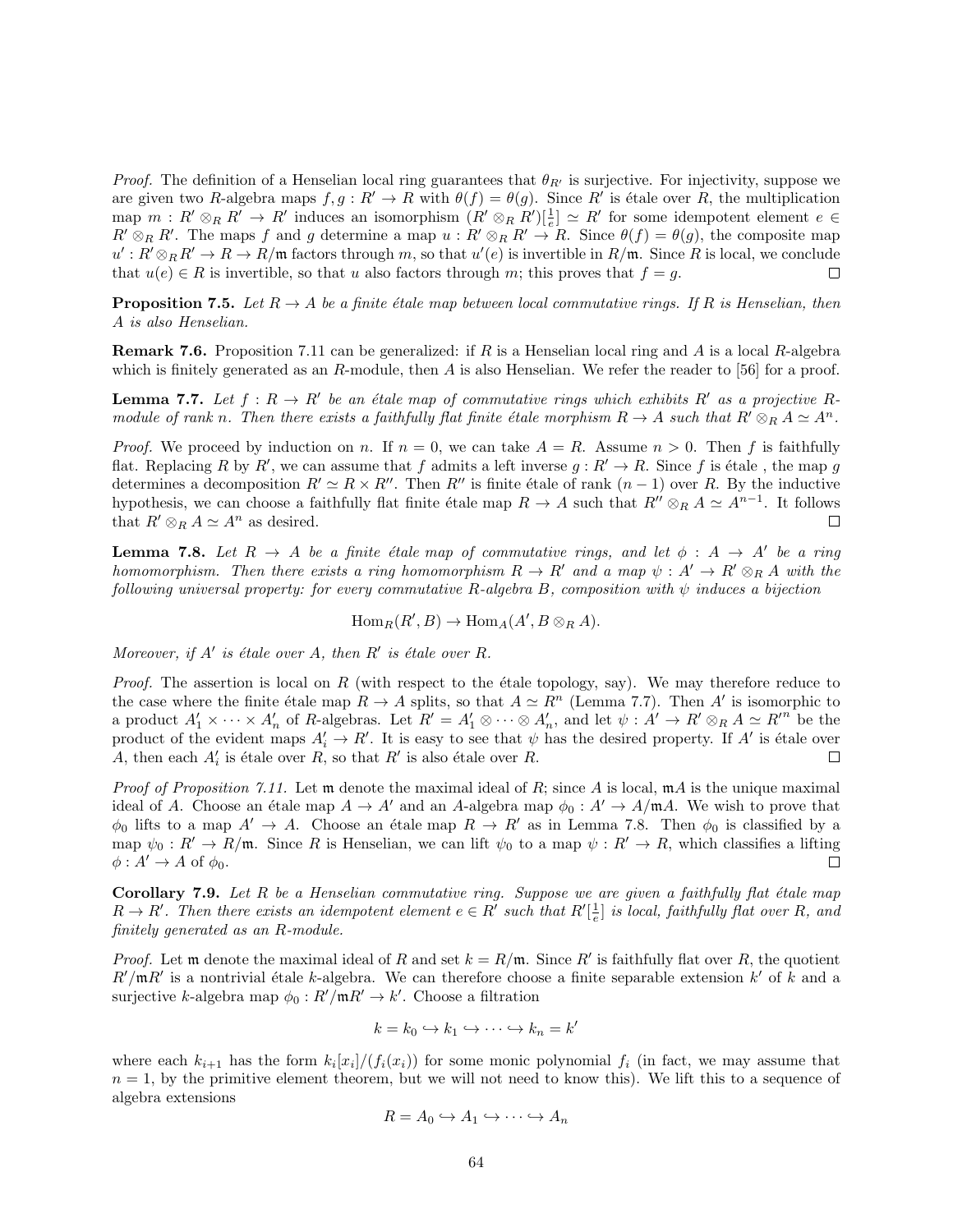where  $A_{i+1} = A_i[x_i]/(\overline{f}_i(x_i))$  for some monic polynomial  $\overline{f}_i$  lifting  $f_i$ . Since k' is separable over k, each derivative  $\frac{\partial f_i(x_i)}{\partial x_i}$  is invertible in  $k_{i+1}$ . It follows that  $\frac{\partial f_i(x_i)}{\partial x_i}$  $\frac{\partial I_i(x_i)}{\partial x_i}$  is invertible in  $A_{i+1}$ , so that each  $A_{i+1}$  is a finite étale extension of  $A_i$ . Set  $A = A_n$ , so that A is a finite étale extension of R. Note that A is a local ring with maximal ideal  $m\Lambda$  and residue field  $A/m\Lambda = k'$ . The map  $\phi_0$  together with the quotient map  $A \to A/\mathfrak{m}A$  amalgamate to give an A-algebra map  $\psi_0 : A \otimes_R R' \to A/\mathfrak{m}A$ . Since A is Henselian (Proposition 7.11), the map  $\psi_0$  lifts to an A-algebra map  $\psi : A \otimes_R R' \to A$ , which we can identify with a map  $\phi : R' \to A$ lifting  $\phi_0$ . Since  $\phi_0$  is surjective, the map  $\phi$  is surjective modulo m and therefore surjective by Nakayama's lemma (since A is a finitely generated R-module). Since R' and A are both étale over R, the map  $\phi$  is an étale surjection. It follows that  $A \simeq R'[\frac{1}{e}]$  for some idempotent element  $e \in R'$ .  $\Box$ 

**Definition 7.10.** Let  $\phi : R \to A$  be a map of commutative rings. We will say that  $\phi$  is quasi-finite if it exhibits A as a finitely generated R-algebra and, for every map  $R \to k$  where k is a field,  $\text{Tor}_0^R(A, k)$  is a finite-dimensional vector space over  $k$ .

We will need the following nontrivial fact about quasi-finite morphisms of commutative rings (for a proof, we refer the reader to [56]):

**Theorem 7.11** (Zariski's Main Theorem). Let  $\phi: R \to A$  be a quasi-finite map of commutative rings. Then  $\phi$  factors as a composition  $R\stackrel{\phi'}{\to}B\stackrel{\phi''}{\to}A,$  where  $\phi'$  exhibits  $B$  as a finitely generated  $R\text{-}module$  and  $\phi''$  induces an open immersion of schemes  $Spec^Z A \to Spec^Z B$ .

**Proposition 7.12.** Let  $\phi: R \to A$  be a map of commutative rings which exhibits A as a finitely generated R-module. Let  $\kappa$  be the residue field of R at some point  $\mathfrak{p} \in \text{Spec}^{\mathbb{Z}} R$ , let  $A_0 = \text{Tor}_0^R(\kappa, A)$ , and suppose we are given a decomposition of commutative rings  $A_0 = A'_0 \times A''_0$ . Then the map  $R \to \kappa$  factors as a composition

$$
R \stackrel{\psi}{\to} R_1 \to \kappa
$$

where  $R_1$  is an étale R-algebra and a decomposition of  $A_1 = \text{Tor}_0^R(R_1, A)$  as a product  $A_1 = A_1' \times A_1''$  with  $A'_0 \simeq \text{Tor}_0^{R'}$  $A_0^{R'}(\kappa, A_1')$  and  $A_0'' \simeq \text{Tor}_0^{R'}$  $_0^{R'}(\kappa, A_1'').$ 

*Proof.* Since A is a finitely generated R-module,  $A_0$  is a finite-dimensional vector space over  $\kappa$ , and therefore admits a basis  $\{\overline{x}_1,\ldots,\overline{x}_n\}$ . Replacing R by a localization if necessary, we may assume that each  $\overline{x}_i$  lifts to an element  $x_i \in A$ . Using Nakayama's lemma, we may assume (after replacing R by a suitable localization) that the elements  $x_i$  generate  $A$  as an  $R$ -module. Consequently, we have

$$
x_i x_j = \sum_k r_{i,j}^k x_k
$$

for some elements  $\{r_{i,j}^k\}_{1\leq i,j,k\leq n}$ . Let  $R'=R[y_1,\ldots,y_n]/(f_1,\ldots,f_n)$  with

$$
f_k(y_1,\ldots,y_n)=y_k-\sum_{i,j}r_{i,j}^ky_iy_j,
$$

and let  $\Delta \in R'$  be the image of the determinant of the Jacobian matrix  $\left[\frac{\partial f_j}{\partial y_i}\right]$ .

For every  $\kappa$ -algebra B, the set of  $\kappa$ -algebra homomorphisms  $Tor_0^R(\kappa, R') \to B$  can be identified with the collection of elements with the set of elements  $e = \sum_{1 \leq i \leq n} b_i \overline{x}_i$  in  $B \otimes_{\kappa} A_0$  such that

$$
e^2 = \sum_{i,j} r_{i,j}^k b_i b_j \overline{x}_k = e.
$$

If  $I \subseteq B$  is a nilpotent ideal, then the Zariski spectra of  $B \otimes_{\kappa} A_0$  and  $(B/I) \otimes_{\kappa} A_0$  are homeomorphic, so that reduction moduli I induces a bijection between idempotent elements of  $B \otimes_{\kappa} A_0$  and  $(B/I) \otimes_{\kappa} A_0$ . It follows that  $\text{Tor}_{0}^{R}(\kappa, R')$  is an étale  $\kappa$ -algebra, so that the image of  $\Delta$  is invertible in  $\text{Tor}_{0}^{R}(\kappa, R')$ .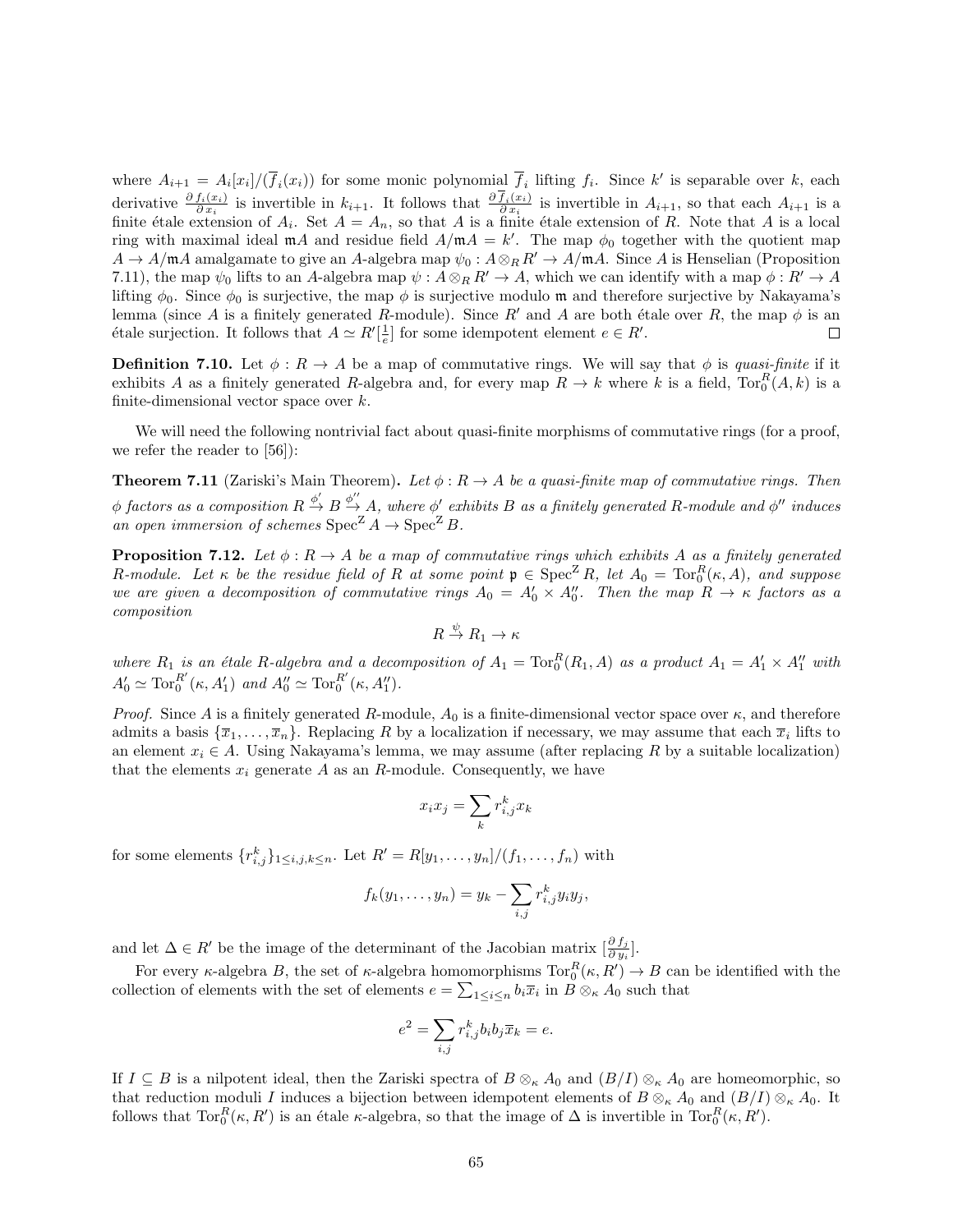The decomposition  $A_0 = A'_0 \times A''_0$  is determined by an idempotent element  $e_0 \in A_0$ , which is classified by a map of R-algebras  $\phi_0: R' \to \kappa$ . The above argument shows that this map factors through  $R_1 = R'[\frac{1}{\Delta}]$ . By construction,  $R_1$  is étale over R. Let  $A_1 = R_1 \otimes_R A$ . By construction,  $e = \sum y_i \otimes x_i$  is an idempotent element of  $A_1$ , which determines a decomposition  $A_1 \simeq A'_1 \times A''_1$  having the desired properties.  $\Box$ 

**Corollary 7.13.** Let R be a Henselian local ring with maximal ideal  $\mathfrak{m}$  and let A be a commutative R-algebra which is finitely generated as an R-module. Then every decomposition of  $A/\mathfrak{m}A$  as a product of two rings  $(A/\mathfrak{m}A)_0 \times (A/\mathfrak{m}A)_1$  can be lifted to a product decomposition  $A \simeq A_0 \times A_1$ .

**Proposition 7.14.** Let  $\phi: R \to A$  be a quasi-finite map of commutative rings and let  $\kappa$  denote a residue field of R at some point  $\mathfrak{p} \in \text{Spec}^{\mathbb{Z}} R$ . Then the canonical map  $R \to \kappa$  factors as a composition  $R \to R_1 \to \kappa$ where  $R_1$  is an étale R-algebra, and  $A_1 = R_1 \otimes_R A$  factors as a product  $A'_1 \times A''_1$ , where  $A'_1$  is a finitely generated  $R_1$ -module and  $\operatorname{Tor}_0^{R_1}(\kappa, A_1'') \simeq 0$ .

*Proof.* Using Theorem 7.11, we deduce that the map  $\phi: R \to A$  factors as a composition  $R \stackrel{\phi'}{\to} B \stackrel{\phi''}{\to} A$ where  $\phi'$  exhibits B as a finitely generated R-module and  $\phi''$  induces an open immersion of schemes. Let  $B_0 = \text{Tor}_0^R(\kappa, B)$  and  $A_0 = \text{Tor}_0^R(\kappa, A)$ . Since  $B_0$  is a finite dimensional algebra over  $\kappa$ , its spectrum  $\text{Spec}^Z B_0$ is discrete. It follows that the open subscheme  $Spec^Z A_0$  is a union of components of  $Spec^Z B_0$ : that is, we have a decomposition  $B_0 \simeq A_0 \times B_0''$ . Using Proposition 7.12, we deduce that there is a factorization  $R \to R_1 \to \kappa$ where  $R_1$  is étale over R and  $B_1 = R_1 \otimes_R B$  factors as a product  $B'_1 \times B''_1$ , with  $A_0 = \text{Tor}_0^{R_1}(\kappa, B'_1)$ and  $B_0'' = \text{Tor}_0^{R_1}(\kappa, B_1'')$ . This factorization determines a prime ideal  $\mathfrak{q} \in \text{Spec}^Z R_1$  lying over the prime  $\mathfrak{p} \in \mathrm{Spec}^{\mathbb{Z}} R$ .

Let  $A'_1 = A \otimes_B B'_1$  and  $A''_1 = A \otimes_B B''_1$ . It is clear that  $Tor_0^{R_1}(\kappa, A''_1) \simeq 0$ . The map  $Spec^Z A'_1 \rightarrow Spec^Z B'_1$ <br>is an open immersion, and the compement of its image is a closed subset  $K \subseteq Spec^Z B'_1$ . Since  $B'_1$  is a direct factor of  $B_1$ , it is finitely generated as an  $R_1$ -module, so that the image of K in Spec<sup>Z</sup>  $R_1$  is closed. By construction, this image does not contain  $\mathfrak{q}$ . Replacing  $R_1$  by a localization if necessary, we may assume that  $K = \emptyset$  so that  $A'_1 \simeq B'_1$  is a finitely generated  $R_1$ -module.  $\Box$ 

**Corollary 7.15.** Let R be a Henselian ring with maximal ideal m and let  $\phi : R \to A$  be a quasi-finite morphism of commutative rings. Then there is a decomposition  $A \simeq A' \times A''$  where A' is a finitely generated R-module and  $A''/\mathfrak{m}A'' \simeq 0$ .

**Proposition 7.16** (Hensel's Lemma). Let R be a local Noetherian ring which is complete with respect to its maximal ideal  $m$ . Then R is Henselian.

*Proof.* Let  $R'$  be an étale R-algebra. The structure theory of étale morphisms implies that we can write  $R' = R[x_1, \ldots, x_n]/(f_1, \ldots, f_n)[\Delta^{-1}]$ , where  $\Delta$  denotes the determinant of the Jacobian matrix  $\left[\frac{\partial f_i}{\partial x_j}\right]_{1 \le i, j \le n}$ (see Proposition 8.10). We wish to show that every R-algebra homomorphism  $\phi_0 : R' \to R/\mathfrak{m}$  can be lifted to a ring homomorphism  $\phi : R' \to R$ . Since R is complete, it will suffice to construct a compatible sequence of R-algebra homomorphisms  $\phi_a: R' \to R/\mathfrak{m}^{a+1}$ . Assume that  $\phi_a$  has already been constructed, and choose elements  $\{y_j \in R\}_{1 \leq j \leq n}$  such that  $\phi_a(x_j) \cong y_j$  modulo  $\mathfrak{m}^{a+1}$ . Since  $\phi_a$  is a ring homomorphism, we have  $f_i(\vec{y}) \in \mathfrak{m}^{a+1}$  for  $1 \leq i \leq n$ . Let  $\Delta[\vec{x}]$  denote the determinant of the Jacobian matrix  $M(\vec{x}) = \left[\frac{\partial f_i}{\partial x_j}\right]_{1 \leq i,j \leq n}$ . Then  $\Delta[\vec{y}]$  is invertible modulo  $\mathfrak{m}^{a+1}$  and therefore invertible (since R is local). It follows that  $M(\vec{y})$  is an invertible matrix over R, so we can define  $\vec{y}' = \vec{y} + M(\vec{y})^{-1} \vec{f}(\vec{y})$ . A simple calculation gives shows that  $f_i(\vec{y}') \in \mathfrak{m}^{2(a+1)}$ , so that the assignment  $x_i \mapsto y'_i$  determines a ring homomorphism  $\phi_{a+1}: R' \to R/\mathfrak{a}^{a+2}$ compatible with  $\phi_a$ .  $\Box$ 

**Definition 7.17.** Let R be a commutative ring. We say that R is *strictly Henselian* if R is Henselian and the residue field  $R/\mathfrak{m}$  is separably closed.

**Proposition 7.18.** Let  $R$  be a commutative ring. The following conditions are equivalent:

(1) The ring R is strictly Henselian.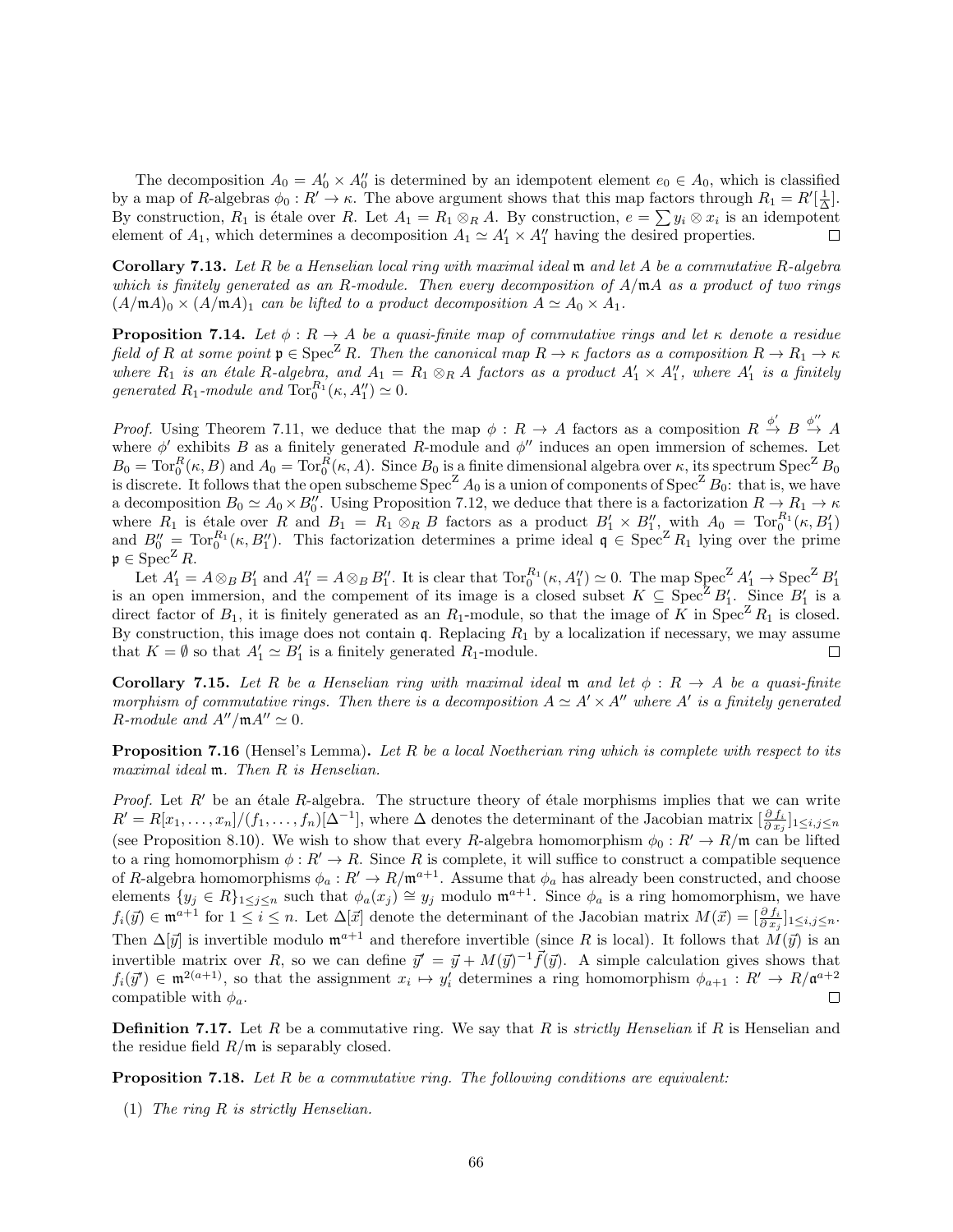(2) For every finite collection of étale maps  $\{\phi_\alpha: R \to R_\alpha\}$  such that the induced map  $R \to \prod_\alpha R_\alpha$  is faithfully flat, one of the maps  $\phi_{\alpha}$  admits a left inverse.

*Proof.* Suppose first that condition (1) is satisfied, and let  $\mathfrak{m}$  denote the maximal ideal of R. Let  $\{\phi_{\alpha}: R \to$  $R_{\alpha}$ } be as in (2). Since the map  $R \to \prod_{\alpha} R_{\alpha}$  is faithfully flat, there exists an index  $\alpha$  such that  $R_{\alpha}/mR_{\alpha}$  is nonzero. Since  $R_{\alpha}$  is étale over  $R, R_{\alpha}/mR_{\alpha}$  is a product of separable field extensions of  $k = R/m$ . Since k is separably closed, we can choose a map of R-algebras  $\theta : R_{\alpha}/m \to R/m$ . The assumption that R is Henselian implies that  $\theta$  lifts to a map of R-algebras  $R_{\alpha} \to R$ , which is left inverse to  $\phi_{\alpha}$ .

Now suppose that  $(2)$  is satisfied; we wish to prove that R is strictly Henselian. We first observe that R is nonzero (otherwise the map from  $R$  to an empty product is faithfully flat, contradicting  $(2)$ ). For every element  $x \in R$ , the map  $R \to R[\frac{1}{x}] \times R[\frac{1}{1-x}]$  is faithfully flat, so condition (2) implies that either x or  $1-x$ is invertible in  $R$ : that is,  $R$  is a local ring.

We now claim that R is Henselian. Let  $R'$  be an étale R-algebra and choose a map of R-algebras  $\theta: R' \to R/\mathfrak{m}$ . We wish to prove that  $\theta$  can be lifted to an R-algebra map  $R' \to R$ . Let  $k = R/\mathfrak{m}$ , so that  $R'/mR'$  is a product of finite separable extensions of k. We proceed by induction on the dimension n of  $R'/mR'$  as a k-vector space. Note that  $n > 0$ , since  $\theta$  induces a surjection  $R'/mR' \to k$ . It follows that R' is faithfully flat over R, so condition (2) implies that there is a map of R-algebras  $\phi: R' \to R$ . Since R' is étale over R, the kernel of the map  $\phi$  is generated by an idempotent element  $e \in R'$ . If  $\theta(e) = 0$ , then θ factors as a composition  $R' \stackrel{\phi}{\to} R \to R/\mathfrak{m}$  so that  $\phi$  is the desired lifting of θ. Assume otherwise. Then  $\theta(e) = 1$  (since e is idempotent and k is a field), so that  $\theta$  factors through the quotient  $R'' = R'/(1 - e)$  of R'. The inductive hypothesis then implies that the induced map  $R'' \to R/\mathfrak{m}$  lifts to a map of R-algebras  $R'' \to R$ , so that the composite map  $R' \to R'' \to R$  is the desired lifting of  $\theta$ .

To complete the proof, we must show that the field  $k = R/\mathfrak{m}$  is separably closed. Assume otherwise. Then we can choose a nontrivial finite separable extension field  $k'$  of k. Without loss of generality,  $k'$  is generated by a single element; we may therefore write  $k' = k|x|/(f(x))$  for some monic polynomial f with coefficients in k. Let  $\overline{f}(x)$  be a monic polynomial with coefficients in R which lifts f (and has the same degree as f), and let  $R' = R[x]/(\overline{f}(x))$ . Then R' is finite as an R-module. The derivative of  $\overline{f}(x)$  is invertible in  $R'/\mathfrak{m}R'$ , and therefore (by Nakayama's lemma) invertible in  $R'$ . It follows that  $R'$  is faithfully flat and étale over R. Using condition (2), we deduce that there is a map of R-algebras  $R' \rightarrow R$ . Reducing modulo m, we obtain a map of k-algebras  $k' \to k$ , contradicting our assumption that k' is a proper extension of k.  $\Box$ 

**Corollary 7.19.** Let  $\phi: R \to A$  be a map of commutative rings. The following conditions are equivalent:

- (1) The commutative ring A is strictly Henselian.
- (2) For every finitely presented R-algebra R' and every finite collection of étale maps  $\{R' \to R'_\alpha\}$  which induce a faithfully flat map  $R' \to \prod_{\alpha} R'_{\alpha}$ , every R-algebra map  $R' \to A$  factors through some  $R_{\alpha}$ .

*Proof.* Assume that (1) is satisfied, and let  $\{R' \to R'_\n\}$  be as in (2). For any map  $R' \to A$ , we obtain a finite collection of étale maps  $\{\phi_{\alpha} : A \to R'_{\alpha} \otimes_R A\}$  which induce a faithfully flat map  $A \to \prod_{\alpha} (R'_{\alpha} \otimes_R A)$ . Proposition 7.18 implies that one of the maps  $\phi_\alpha$  admits a left inverse, which determines a map of  $R'$ -algebras from  $R'_\alpha$  into A.

Now suppose that (2) is satisfied. We will show that A satisfies the criterion of Proposition 7.18. Choose a finite collection of étale maps  $\{A \to A_\alpha\}$  which induce a faithfully flat map  $A \to \prod_\alpha A_\alpha$ . Using the structure theory for étale morphisms (see Proposition 8.10 below), we may assume that there exists a finitely presented R-algebra R' and étale maps  $R' \to R'_\alpha$  such that  $A_\alpha \simeq R'_\alpha \otimes_R A$ . Replacing R' by a product of localizations if necessary, we may suppose that the map  $R' \to \prod_{\alpha} R'_{\alpha}$  is faithfully flat. Condition (2) then guarantees the existence of a map of  $R'$ -algebras  $\Box$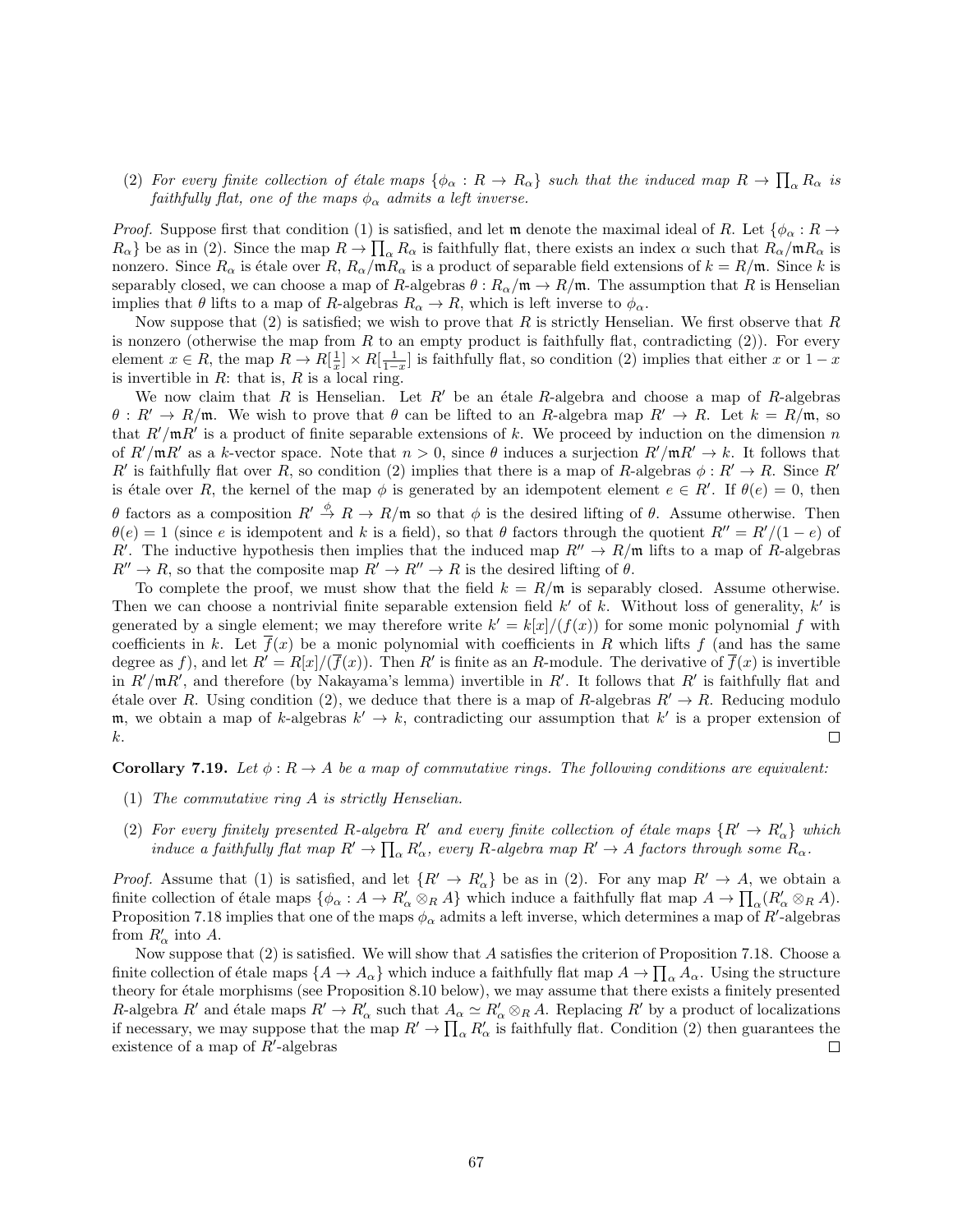## 8 Spectral Deligne-Mumford Stacks

In §2 we introduced the definition of a *spectral scheme*: that is, a spectrally ringed  $\infty$ -topos  $(\mathfrak{X}, \mathfrak{O}_{\mathfrak{X}})$  which is locally equivalent to the spectrum of a connective  $\mathbb{E}_{\infty}$ -ring. Here the definition of spectrum is taken with respect to the Zariski topology, which is formally encoded in the geometry  $\mathcal{G}_{\text{Zar}}^{\text{Sp}}$  of Definition 2.18. In this section, we will introduce a variation on the theory of spectral schemes: the theory of spectral Deligne-Mumford stacks.

We begin by generalizing the theory of strictly Henselian rings to an arbitrary topos.

**Definition 8.1.** Let X be a topos and let  $\mathcal{O}_\mathcal{X}$  be a commutative ring object of X. For every finitely generated commutative ring R, let  $\text{Sol}_R(\mathcal{O}_\mathfrak{X}) \in \mathfrak{X}$  be an object having the following universal property: for every object  $U \in \mathfrak{X}$ , there is a canonical bijection

$$
\text{Hom}_{\mathfrak{X}}(U, \text{Sol}_R(\mathcal{O}_{\mathfrak{X}})) \simeq \text{Hom}_{\text{Ring}}(R, \text{Hom}_{\mathfrak{X}}(U, \mathcal{O}_{\mathfrak{X}})).
$$

We will say that  $\mathcal{O}_{\mathfrak{X}}$  is *strictly Henselian* if the following condition is satisfied:

(\*) For every finitely generated commutative ring R and every finite collection of étale maps  $R \to R_{\alpha}$ which induce a faithfully flat map  $R \to \prod_{\alpha} R_{\alpha}$ , the induced map

$$
\coprod_{\alpha} \text{Sol}_{R_{\alpha}}(\mathcal{O}_{\mathfrak{X}}) \to \text{Sol}_{R}(\mathcal{O}_{\mathfrak{X}})
$$

is an effective epimorphism.

**Example 8.2.** If  $\mathcal{X}$  is the topos of sets, then we can identify commutative ring objects of  $\mathcal{X}$  with commutative rings. Under this identification, a commutative ring object of  $\mathfrak X$  is strictly Henselian in the sense of Definition 8.1 if and only if it is strictly Henselian in the sense of Definition 7.17 (the equivalence follows from Corollary 7.19).

**Definition 8.3.** Let X be an  $\infty$ -topos and let  $\mathcal{O}_\mathcal{X}$  be a sheaf of  $\mathbb{E}_{\infty}$ -rings on X. We will say that  $\mathcal{O}_\mathcal{X}$  is strictly Henselian if  $\pi_0 \mathcal{O}_\mathfrak{X}$  is a strictly Henselian commutative ring object of the topos of discrete objects of X. Note that if  $\mathcal{O}_X$  is strictly Henselian, then it is local (in the sense of Definition 2.5). We let RingTop<sub>et</sub> denote the full subcategory of RingTop<sub>Zar</sub> spanned by the locally spectrally ringed  $\infty$ -topos  $(\mathfrak{X}, \mathcal{O}_{\mathfrak{X}})$  such that  $\mathcal{O}_X$  is strictly Henselian. We will say that a spectrally ringed  $\infty$ -topos  $(\mathcal{X}, \mathcal{O}_X)$  is strictly Henselian if it belongs to  $\text{RingTop}_{\text{\'et}}$ .

The starting point for our definition of spectral Deligne-Mumford stacks is the following analogue of Proposition 2.6:

**Proposition 8.4.** The functor  $\Gamma | \text{RingTop}_{\acute{e}t} : \text{RingTop}_{\acute{e}t} \to \text{CAlg}^{op}$  admits a right adjoint.

Proposition 8.4 asserts that for every  $\mathbb{E}_{\infty}$ -ring R, there exists a strictly Henselian spectrally ringed  $\infty$ topos  $(\mathfrak{X}, \mathfrak{O}_{\mathfrak{X}})$  and a map  $\theta : R \to \Gamma(\mathfrak{X}, \mathfrak{O}_{\mathfrak{X}})$  with the following universal property: for every strictly Henselian spectrally ringed  $\infty$ -topos ( $\mathcal{Y}, \mathcal{O}_{\mathcal{Y}}$ ), composition with  $\theta$  induces a homotopy equivalence

$$
\mathrm{Map}_{\mathrm{RingTop}_{\mathrm{Zar}}}((\mathcal{Y}, \mathcal{O}_{\mathcal{Y}}), (\mathcal{X}, \mathcal{O}_{\mathcal{X}})) \to \mathrm{Map}_{\mathrm{CAlg}}(R, \Gamma(\mathcal{Y}; \mathcal{O}_{\mathcal{Y}})).
$$

The spectrally ringed  $\infty$ -topos  $(\mathfrak{X}, \mathcal{O}_{\mathfrak{X}})$  is uniquely determined up to equivalence; and we will denote it by  $Spec<sup>ét</sup>(R)$ . We will refer to  $Spec<sup>ét</sup>(R)$  as the spectrum of R with respect to the étale topology.

Definition 8.5 (Spectral Deligne-Mumford Stack: Concrete Definition). A nonconnective spectral Deligne-Mumford stack is a spectrally ringed  $\infty$ -topos  $(\mathfrak{X}, \mathfrak{O}_{\mathfrak{X}})$  such that there exists a collection of objects  $U_{\alpha} \in \mathfrak{X}$ satisfying the following conditions:

(i) The objects  $U_{\alpha}$  cover X. That is, the canonical map  $\prod_{\alpha} U_{\alpha} \to \mathbf{1}$  is an effective epimorphism, where  $\mathbf{1}$ denotes the final object of X.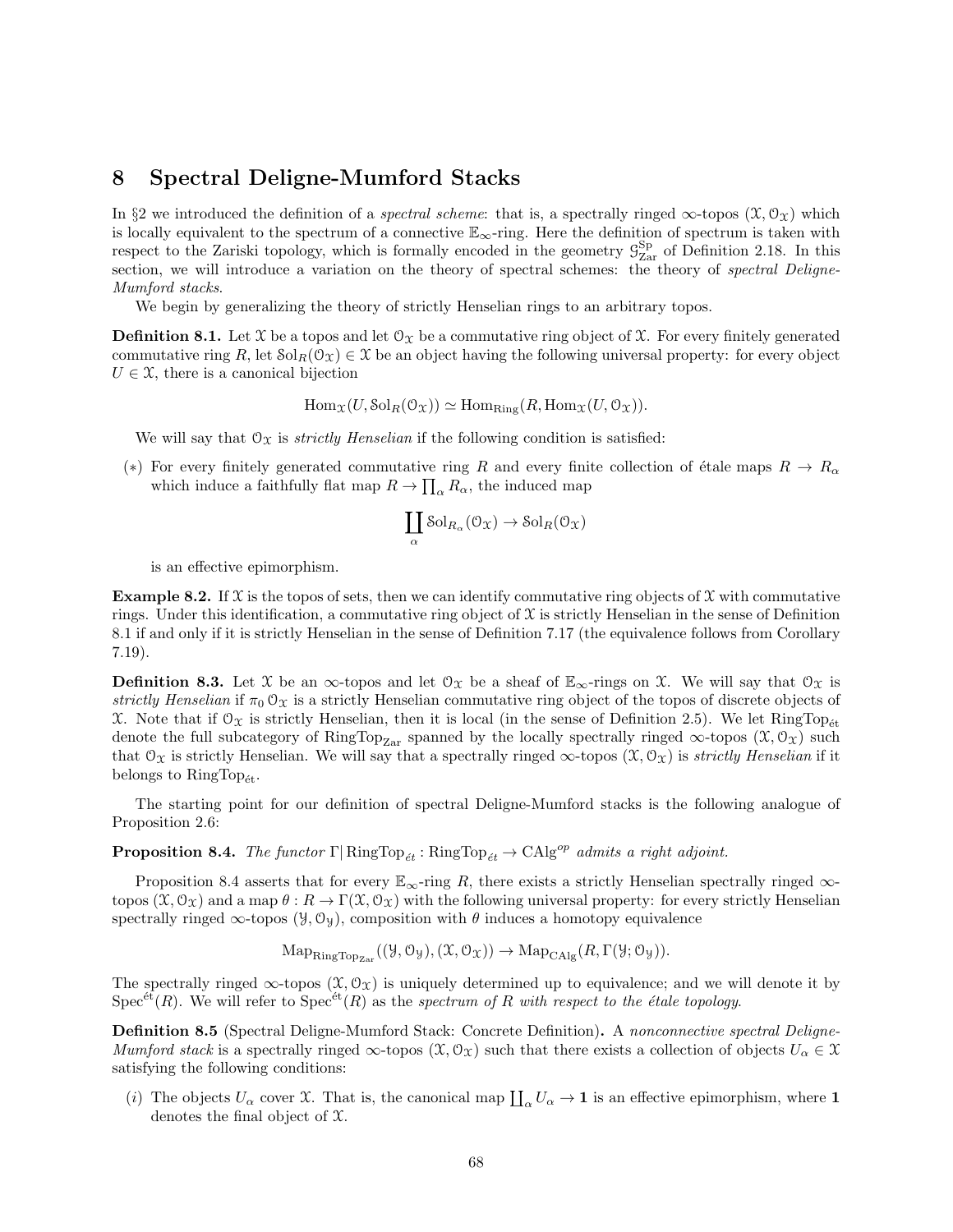(ii) For each index  $\alpha$ , there exists an  $\mathbb{E}_{\infty}$ -ring  $R_{\alpha}$  and an equivalence of spectrally ringed  $\infty$ -topoi

$$
(\mathfrak{X}_{/U_{\alpha}}, \mathfrak{O}_{\mathfrak{X}} | U_{\alpha}) \simeq \mathrm{Spec}^{\mathrm{\acute{e}t}}(R_{\alpha}).
$$

We let  $Stk^{nc}$  denote the full subcategory of  $RingTop_{Zar}$  spanned by the nonconnective spectral Deligne-Mumford stacks.

A spectral Deligne-Mumford stack is a nonconnective spectral Deligne-Mumford stack  $(\mathfrak{X}, \mathfrak{O}_{\mathfrak{X}})$  such that  $\mathcal{O}_X$  is connective. We let Stk denote the full subcategory of Stk<sup>nc</sup> spanned by the spectral Deligne-Mumford stacks.

In order to process Definition 8.5, we need to understand the functor  $Spec^{et}:CAlg^{op}\to RingTop_{\acute{e}t}$  whose existence is asserted by Proposition 8.4. As in §2, we will construct this functor by appealing to the general results of [42]. For this, we will introduce a geometry  $\mathcal{G}_{\text{\'et}}^{\text{nSp}}$ , which "controls" the theory of strictly Henselian sheaves of  $\mathbb{E}_{\infty}$ -rings. This will require a few preliminary concerning étale morphisms between  $\mathbb{E}_{\infty}$ -rings.

Recall that a morphism  $f : A \to B$  of  $\mathbb{E}_{\infty}$ -rings is said to be *étale* if the underlying map of commutative rings  $\pi_0 A \to \pi_0 B$  is étale, and the canonical map  $(\pi_i A) \otimes_{\pi_0 A} (\pi_0 B) \to \pi_i B$  is an isomorphism for every integer i. We refer the reader to  $\S$ A.7.5 for an extensive discussion of the theory of étale maps between  $\mathbb{E}_{\infty}$ -rings.

If  $f : A \to B$  is an étale map between  $\mathbb{E}_{\infty}$ -rings, then the relative cotangent complex  $L_{B/A}$  vanishes (Corollary A.7.5.4.5). We now establish some partial converses.

**Lemma 8.6.** Let  $f : A \to B$  be a map of connective  $\mathbb{E}_{\infty}$ -rings. The following conditions are equivalent:

- (1) The abelian group  $\pi_0 L_{B/A}$  vanishes, and  $\pi_0 B$  is finitely generated as an algebra over  $\pi_0 A$ .
- (2) There exist finitely many elements  $x_1, \ldots, x_n \in \pi_0 B$  which generate the unit ideal, such that each of the induced maps  $A \to B[\frac{1}{x_i}]$  factors as a composition

$$
A \xrightarrow{f'} A_i \xrightarrow{f''} B[\frac{1}{x_i}]
$$

where  $f'$  is étale and  $f''$  induces a surjection  $\pi_0 A_i \to \pi_0 B[\frac{1}{x_i}].$ 

*Proof.* Suppose first that (2) is satisfied. Each of the commutative rings  $\pi_0 B[\frac{1}{x_i}]$  is a quotient of an étale  $\pi_0 A$ algebra, and therefore finitely generated over  $\pi_0 A$ . Let  $B_0 \subseteq \pi_0 B$  be a finitely generated  $\pi_0 A$ -subalgebra containing each  $x_i$ , such that  $B_0[\frac{1}{x_i}] \to \pi_0 B[\frac{1}{x_i}]$  is surjective for each *i*. Since the  $x_i$  generate the unit ideal in B, we deduce that  $\pi_0B = B_0$  is finitely generated over  $\pi_0A$ .

It remains to prove that  $\pi_0 L_{B/A} \simeq 0$ . Since the elements  $x_i$  generate the unit ideal, it will suffice to show that  $(\pi_0 L_{B/A})[\frac{1}{x_i}] \simeq \pi_0(L_{B/A} \otimes_B B[\frac{1}{x_i}]) \simeq \pi_0 L_{B[\frac{1}{x_i}]/A}$  vanishes for each index *i*. Choose a factorization

$$
A\stackrel{f'}{\to}A_i\stackrel{f''}{\to}B[\frac{1}{x_i}]
$$

as in (2). We have a short exact sequence of abelian groups

$$
\pi_0(B[\frac{1}{x_i}]\otimes_{A'} L_{A_i/A}) \to \pi_0L_{B[\frac{1}{x_i}]/A} \to \pi_0L_{B[\frac{1}{x_i}]/A_i}.
$$

Here  $L_{A_i/A}$  vanishes since f' is étale (Corollary A.7.5.4.5) and  $\pi_0 L_{B[\frac{1}{x_i}]/A_i}$  can be identified with the relative Kähler differentials  $\Omega_{\pi_0B[\frac{1}{x_i}]/\pi_0A_i}$  (Proposition A.7.4.3.9), which vanishes because  $f''$  is surjective on connected components. It follows that  $\pi_0 L_{B[\frac{1}{x_i}]/A} \simeq 0$  as desired.

Now suppose that (1) is satisfied. Let  $R = \pi_0 B$ . Since R is finitely generated over  $\pi_0 A$ , we can choose a presentation  $R \simeq (\pi_0 A)[x_1, \ldots, x_n]/I$  for some ideal  $I \subseteq (\pi_0 A)[x_1, \ldots, x_n]$ . Then  $\pi_0 L_{B/A}$  is the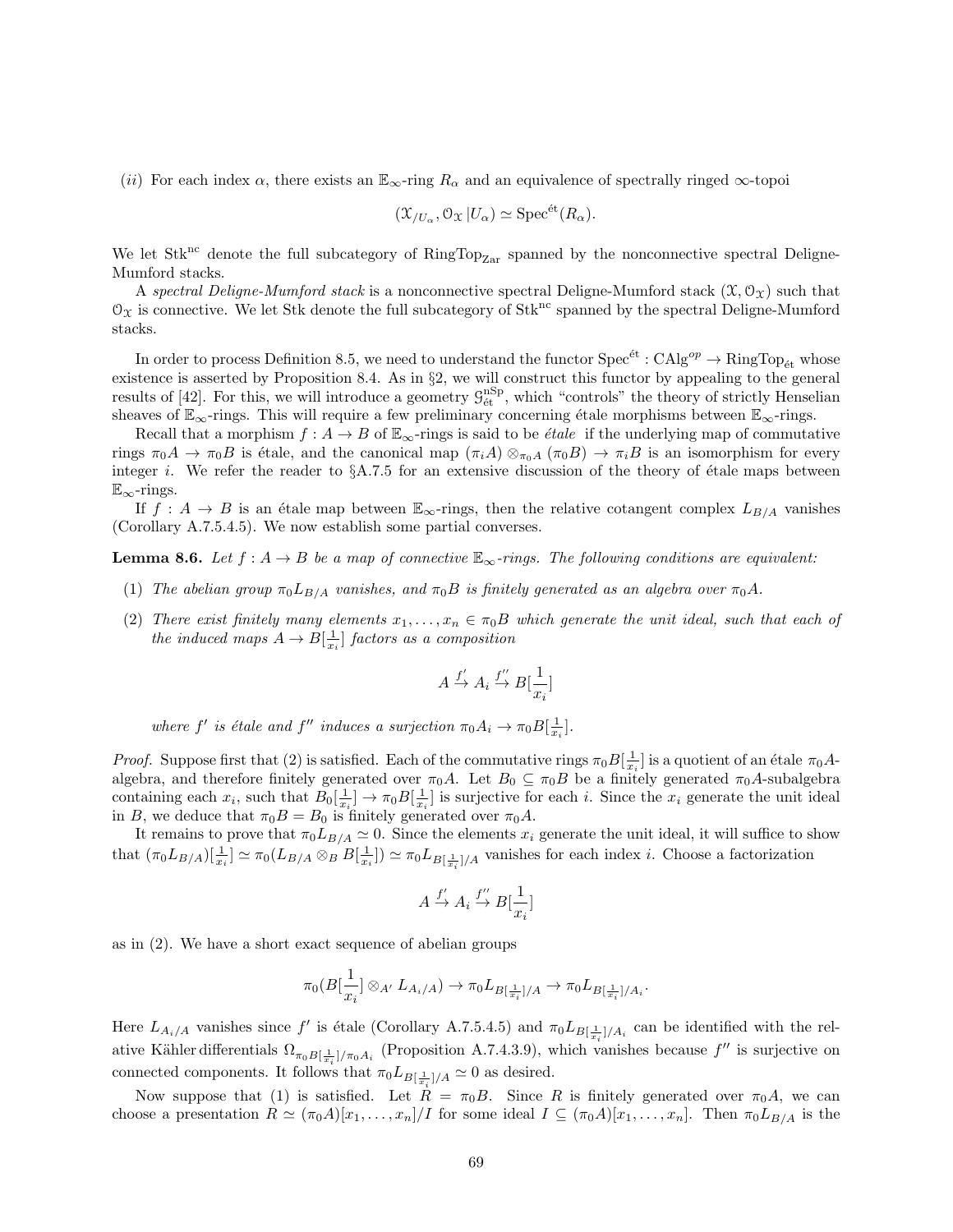module of Kähler differentials of R over  $\pi_0A$  (Proposition A.7.4.3.9). That is,  $\pi_0L_{B/A}$  is the quotient of the free R-module generated by elements  $\{dx_i\}_{1\leq i\leq n}$  by the submodule generated by elements  $\{df\}_{f\in I}$ . Since  $\pi_0 L_{B/A} \simeq 0$ , we can choose a finite collection of elements  $\{f_j \in I\}_{1 \leq j \leq m}$  such that the Jacobian matrix  $M = \frac{\partial f_j}{\partial x_i}$  $\frac{\partial J_i}{\partial x_i}$  has rank n. Let  $\{a_k\}$  be the collection of determinants of n-by-n submatrices of the matrix M, so that the elements  $a_k$  generate the unit ideal in R. We will prove that each of the composite maps  $A \to B[\frac{1}{a_k}]$  factors as a composition

$$
A \xrightarrow{f'} A_k \xrightarrow{f''} B[\frac{1}{a_k}],
$$

where  $f'$  is étale and  $f''$  is surjective on connected components. Reordering the  $f_j$  if necessary, we may suppose that  $m \geq n$  and that  $x_k$  is the determinant of the matrix  $\{\frac{\partial f_j}{\partial x_k}$  $\frac{\partial f_j}{\partial x_i}\}_{1\leq i,j\leq n}$ . Set

$$
R' = (\pi_0 R)[x_1, \dots, x_n, \frac{1}{a_k}]/(f_1, \dots, f_m),
$$

so that R is an étale algebra over  $\pi_0 A$ . It follows from Theorem A.7.5.0.6 that R' can be lifted (in an essentially unique fashion) to an étale A-algebra  $A_k$ . Moreover, Corollary A.7.5.4.6 implies that the surjective map  $R' \to R[\frac{1}{a_k}] = \pi_0 B[\frac{1}{a_k}]$  lifts to a map  $A_k \to B[\frac{1}{a_k}]$ , thereby giving us the desired factorization.  $\Box$ 

**Lemma 8.7.** Let  $f : A \to B$  be a map of connective  $\mathbb{E}_{\infty}$ -rings. Assume that:

- (1) The map f induces a surjection  $f_0 : \pi_0 A \to \pi_0 B$ .
- (2) The commutative ring  $\pi_0 B$  is finitely presented over  $\pi_0 A$  (that is, the kernel of  $f_0$  is a finitely generated ideal in  $\pi_0 A$ ).
- (3) The abelian group  $\pi_1 L_{B/A}$  vanishes.

Then there exists an element  $D \in \pi_0 A$  such that  $\pi_0 B \simeq (\pi_0 A)[\frac{1}{D}]$ .

*Proof.* Let I denote the kernel of  $f_0$ , and let  $R = (\pi_0 A)/I^2$ . It follows from Corollary A.7.4.1.27 that, in the  $\infty$ -category CAlg<sub>A</sub>, we have a commutative diagram

$$
R \longrightarrow \pi_0 B
$$
  
\n
$$
\downarrow
$$
  
\n
$$
\pi_0 B \longrightarrow (\pi_0) B \oplus (I/I^2)[1].
$$

Since  $\pi_i L_{B/A} \simeq 0$  for  $i \leq 1$ , the canonical map

$$
\text{Map}_{\text{CAlg}_A}(B, \pi_0 B) \to \text{Map}_{\text{CAlg}_A}(B, \pi_0 B \oplus (I/I^2)[1])
$$

is a homotopy equivalence, so that  $\mathrm{Map}_{\mathrm{CAlg}_R}(B, R) \to \mathrm{Map}_{\mathrm{CAlg}_k}(B, \pi_0 B)$  is also a homotopy equivalence. In particular, the truncation map  $B \to \pi_0 B$  lifts (in an essentially unique fashion) to a map  $B \to R$ . Passing to connected components, we deduce that the quotient map of commutative algebras  $\phi : (\pi_0 A)/I^2 \to (\pi_0 A)/I$ admits a section as a map of  $\pi_0 A$ -algebras. This implies that  $\phi$  is an isomorphism: that is, that  $I = I^2$ .

Because  $\pi_0B$  is finitely presented over  $\pi_0A$ , the ideal I is generated by finitely elements  $y_1, \ldots, y_m$ . Since  $I = I^2$ , we can write  $y_i = \sum_j z_{i,j} y_j$  for some elements  $z_{i,j} \in I$ . Let Z denote the matrix  $\{z_{i,j}\}_{1 \le i,j \le m}$ . Then id −Z annihilates the vector  $(y_1, \ldots, y_m) \in (\pi_0 A)^p$ . Let  $D \in \pi_0 A$  denote the determinant of id −Z. Since the entries of Z belong to I, D is congruent to 1 modulo I and is therefore invertible in  $\pi_0 B$ . It follows that we have a canonical map  $g: A[\frac{1}{D}] \to B$ . We claim that g is an isomorphism on connected components. The surjectivity of g is clear, and the injectivity follows from the observation that multiplication by  $D$  annihilates every element of I.  $\Box$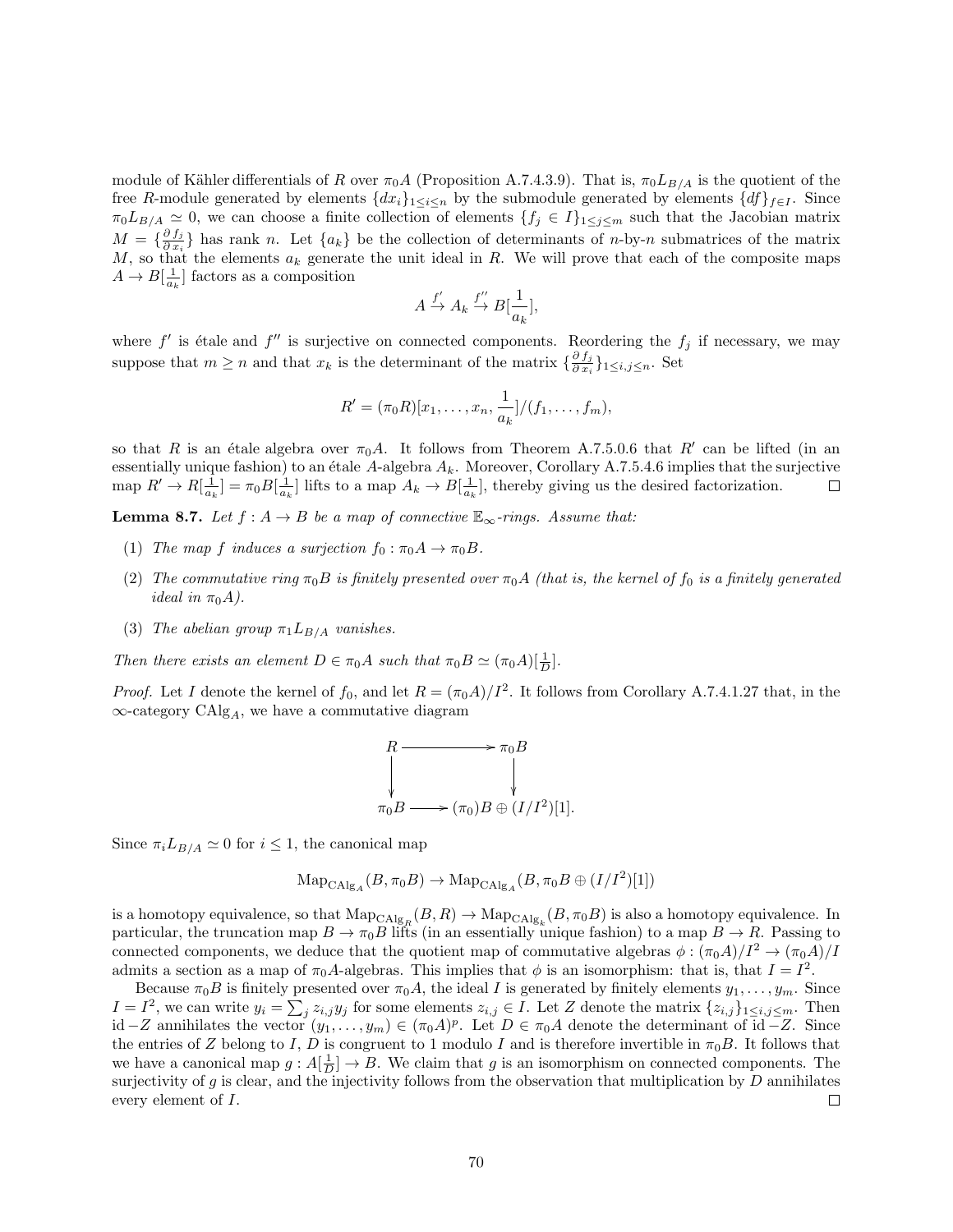**Lemma 8.8.** Let  $f : A \to B$  be a morphism of connective  $\mathbb{E}_{\infty}$ -rings and let  $1 \leq n \leq \infty$  be an integer. The following conditions are equivalent:

- (1) The commutative ring  $\pi_0 B$  is finitely presented over  $\pi_0 A$ , and  $\pi_i L_{B/A} \simeq 0$  for  $i \leq n$ .
- (2) The map f factors as a composition

$$
A \xrightarrow{f'} A' \xrightarrow{f''} B
$$

where f' is étale, f'' induces an isomorphism  $\pi_i A \to \pi_i B$  for  $i < n$ , and f'' induces a surjection  $\pi_n A \to \pi_n B$ .

*Proof.* Suppose first that (2) is satisfied. Then  $\pi_0 B \simeq \pi_0 A'$  is étale over  $\pi_0 A$ , and therefore finitely presented as a  $\pi_0A$ -algebra. We have a fiber sequence

$$
B\otimes_{A'} L_{A'/A} \to L_{B/A} \to L_{B/A'}.
$$

Since A' is étale over A, we deduce that  $L_{A'/A} \simeq 0$ . Since  $f''$  is *n*-connective, Corollary A.7.4.3.2 implies that  $L_{B/A} \simeq L_{B/A'}$  is  $(n+1)$ -connective, thereby completing the proof of (1).

Now assume that condition (1) holds. We first prove that  $\pi_0 B$  is étale over  $\pi_0 A$ . Using Lemma 8.6, we can choose a finite collection of elements  $x_i \in \pi_0B$  generating the unit ideal such that each of the induced maps  $A \to B[\frac{1}{x_i}]$  factors as a composition

$$
A \xrightarrow{g'} A_i \xrightarrow{g''} B[\frac{1}{x_i}]
$$

where g' is étale and g'' is surjective on connected components. Note that  $\pi_1 L_{B[\frac{1}{x_i}]/A_i} \simeq (\pi_1 L_{B/A})[\frac{1}{x_i}] \simeq 0$ . Using Lemma 8.7, we deduce that  $\pi_0 B[\frac{1}{x_i}]$  is étale over  $\pi_0 A_i$  and therefore over  $\pi_0 A$ , from which it follows that  $\pi_0 B$  is étale over  $\pi_0 A$ .

Using Theorem A.7.5.0.6, we can choose an étale A-algebra A' and an isomorphism of  $\pi_0A$ -algebras  $\alpha$ :  $\pi_0 A' \simeq \pi_0 B$ . Theorem A.7.5.4.2 implies that we can lift  $\alpha$  to a map of A-algebras  $f'' : A' \to B$ . To complete the proof, it will suffice to show that  $f''$  is n-connective; this follows from Corollary A.7.4.3.2.

**Lemma 8.9.** Let  $A \rightarrow B$  be a morphism of connective  $\mathbb{E}_{\infty}$ -rings, and assume that the relative cotangent complex  $L_{B/A}$  vanishes. The following conditions are equivalent:

- (1) The commutative algebra  $\pi_0 B$  is finitely presented over  $\pi_0 A$ .
- (2) The algebra B is of finite presentation over A.
- (3) The algebra B is almost of finite presentation over A.
- (4) The map  $A \rightarrow B$  is étale.

*Proof.* The implication (4)  $\Rightarrow$  (1) is obvious, the equivalences (1)  $\Leftrightarrow$  (2)  $\Leftrightarrow$  (3) follow from Theorem A.7.4.3.18, and the implication  $(1) \Rightarrow (4)$  is a special case of Lemma 8.8.  $\Box$ 

Using Lemma 8.9, we can prove an analogue of the usual structure theorem for étale morphisms between commutative rings.

**Proposition 8.10.** Let k be a connective  $\mathbb{E}_{\infty}$ -ring, and let  $\phi : A \to B$  be a morphism between connective k-algebras. The following conditions are equivalent:

(1) The map  $\phi$  is étale.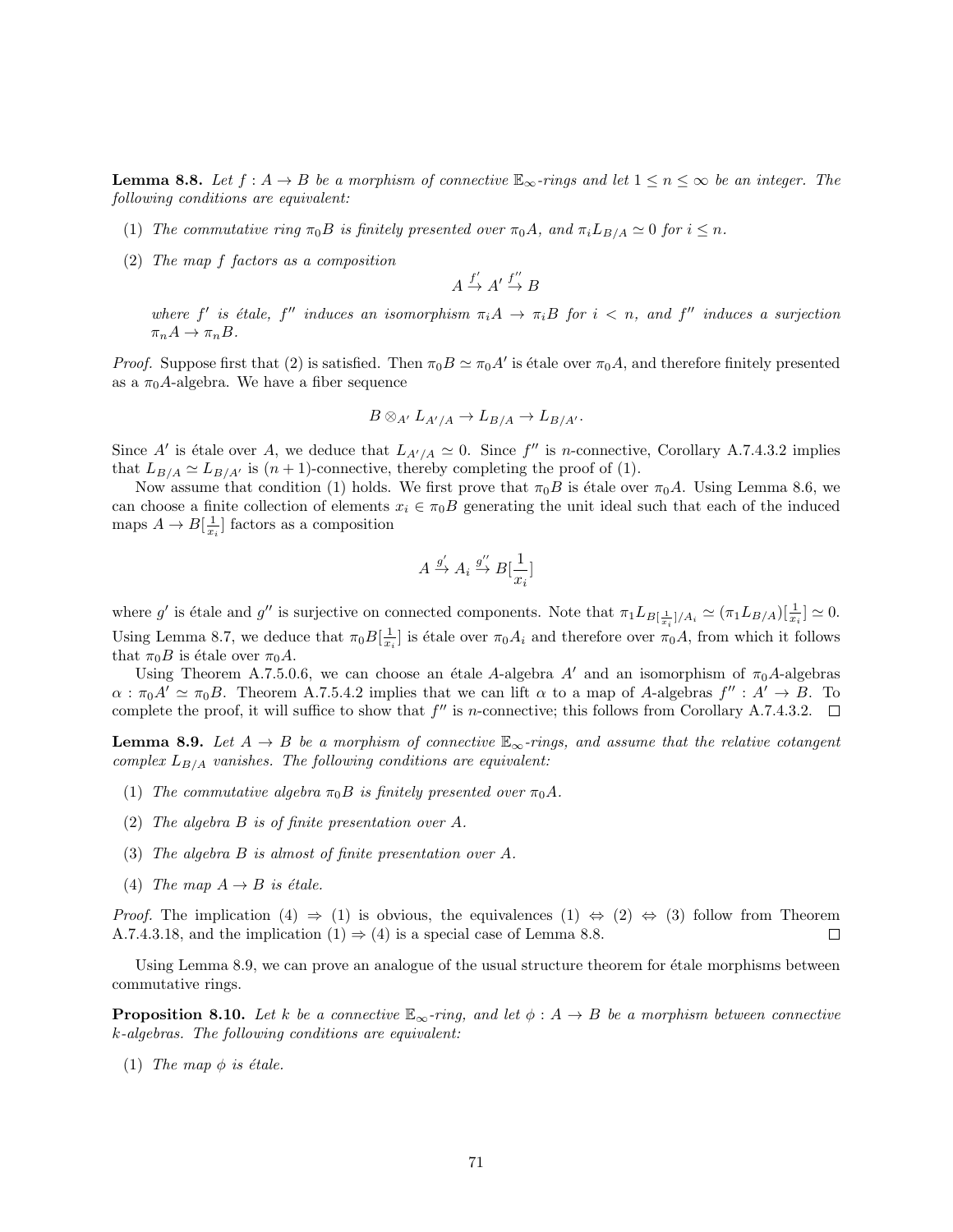#### (2) There exists a pushout diagram of k-algebras



where  $\phi_0(x_i) = f_i(y_1, \ldots, y_n) \in (\pi_0 k)[y_1, \ldots, y_n]$  and  $\Delta \in (\pi_0 k)[y_1, \ldots, y_n]$  denotes the determinant of the Jacobian matrix  $\left[\frac{\partial f_i}{\partial y_j}\right]_{1\leq i,j\leq n}$ .

*Proof.* To prove that (2) implies (1), it suffices to observe that the map  $\phi_0$  appearing in the diagram is étale. Note that the relative cotangent complex of  $\phi_0$  can be identified with the cofiber of the map

$$
L_{k\{x_1,\ldots,x_n\}/k} \otimes_{k\{x_1,\ldots,x_n\}} k\{y_1,\ldots,y_n\}[\frac{1}{\Delta}] \to L_{k\{y_1,\ldots,y_n\}[\frac{1}{\Delta}]/k}.
$$

This is a map of free modules of rank n, which is given on  $\pi_0$  by the Jacobian matrix  $\left[\frac{\partial f_i}{\partial y_j}\right]_{1\leq i,j\leq n}$ . Since this matrix is invertible in  $\pi_0 k \{y_1, \ldots, y_n\}[\frac{1}{\Delta}],$  we deduce that the relative cotangent complex of  $\phi_0$  vanishes, so that  $\phi_0$  is étale by Lemma 8.9.

We now prove that  $(1) \Rightarrow (2)$ . Suppose that  $\phi$  is étale. The structure theorem for étale morphisms of ordinary commutative rings implies the existence of an isomorphism

$$
\pi_0 B \simeq (\pi_0 A)[y_1,\ldots,y_m]/(f_1,\ldots,f_m),
$$

such that the determinant of the Jacobian matrix  $\left[\frac{\partial f_i}{\partial y_j}\right]_{1\leq i,j\leq m}$  is invertible in  $\pi_0B$ . Let  $\{a_i \in \pi_0A\}_{1\leq i\leq k}$ be the nonzero coefficients appearing in the polynomials  $f_i$ . Choose a commutative diagram

$$
k\{x_1, \ldots, x_k\} \xrightarrow{g_0} A
$$
  
\n
$$
\downarrow \qquad \qquad \downarrow
$$
  
\n
$$
k\{x_1, \ldots, x_k, y_1, \ldots, y_m\} \xrightarrow{g_1} B
$$

where  $g_0$  carries each  $x_i$  to  $a_i \in \pi_0 A$ . For each  $1 \leq i \leq m$ , choose a polynomial

 $\overline{f}_i \in (\pi_0 k)[y_1, \ldots, y_m, x_1, \ldots, x_k]$ 

lifting  $f_i$ , so that  $g_1(f_i) = 0 \in \pi_0 B$ . Let  $\Delta \in (\pi_0 k)[y_1, \ldots, y_m, x_1, \ldots, x_k]$  be the determinant of the Jacobian matrix  $\left[\frac{\partial f_i}{\partial y_j}\right]_{1\leq i,j\leq n}$ . It follows that there exists a commutative diagram Using Corollary A.7.5.4.6, we deduce the existence of a commutative diagram



where  $h(z_i) = \overline{f}_i$  and  $\epsilon(z_i) = 0$  for  $1 \leq i \leq m$ . We claim that the outer square appearing in this diagram is a pushout. To see this, form a pushout diagram

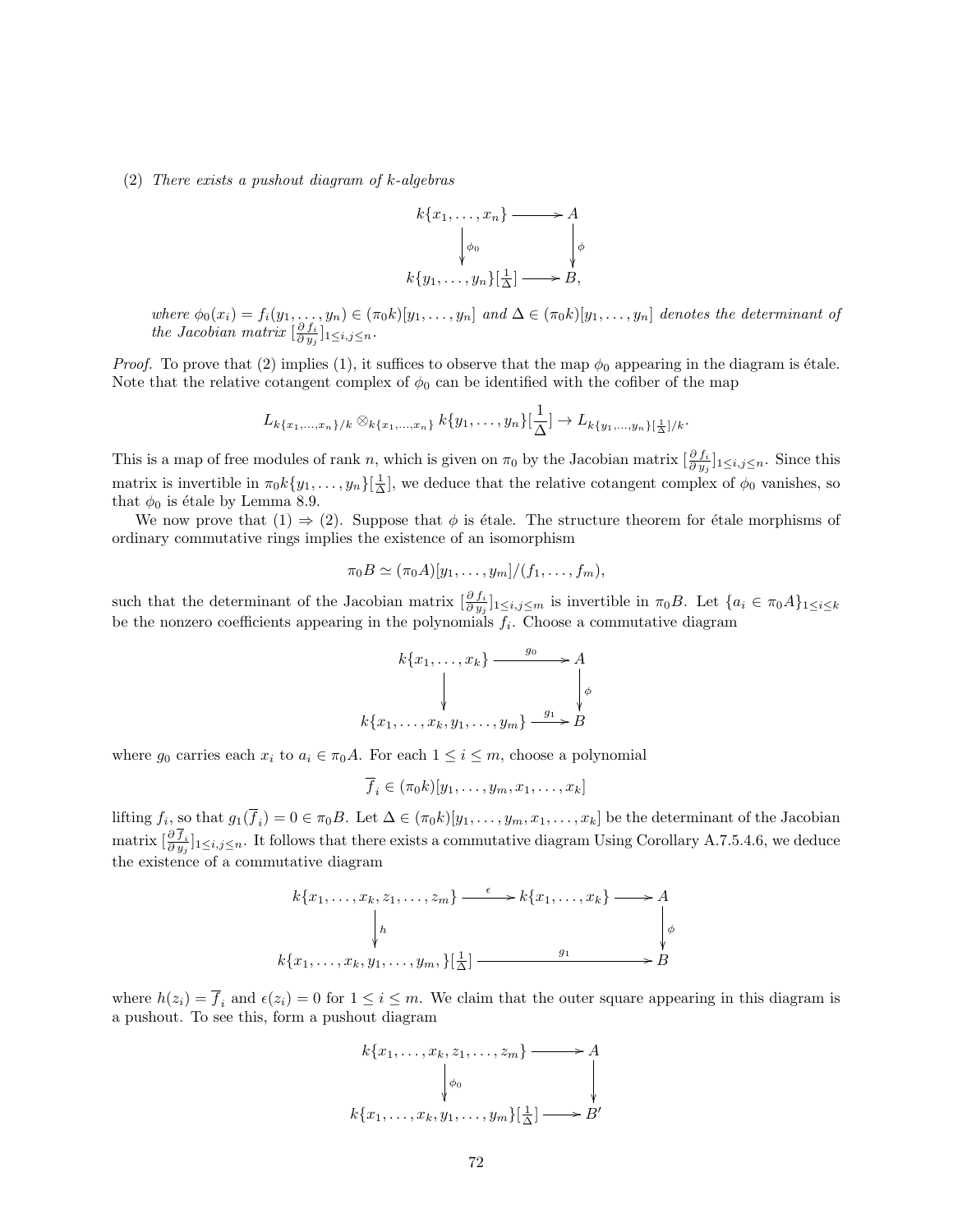so that we have a canonical map  $\psi : B' \to B$ ; we wish to show that  $\psi$  is an equivalence. By construction,  $\psi: B' \to B$  induces an isomorphism on connected components. The first part of the proof shows that B' is étale over A, so that  $L_{B'/A} \simeq 0$ . Since  $L_{B/A} \simeq 0$ , we conclude that  $L_{B/B'} \simeq 0$ , so that  $B \simeq B'$  by Corollary A.7.4.3.2.  $\Box$ 

We are now ready to introduce the analogues of the geometries  $\mathcal{G}_{Zar}^{Sp}$  and  $\mathcal{G}_{Zar}^{nSp}$  of §2.

**Definition 8.11.** Let k be an  $\mathbb{E}_{\infty}$ -ring. We define a geometry  $\mathcal{G}_{\text{\'et}}^{\text{nSp}}(k)$  as follows:

- (1) On the level of  $\infty$ -categories, we have  $\mathcal{G}_{\text{\'et}}^{\text{nSp}}(k) = \mathcal{G}_{\text{Zar}}^{\text{nSp}}(k) = \mathcal{G}_{\text{disc}}^{\text{nSp}}(k)$ : that is,  $\mathcal{G}_{\text{\'et}}^{\text{nSp}}(k)$  is the opposite of the  $\infty$ -category of compact k-algebras. If A is a compact k-algebra, we let Spec A denote the corresponding object of  $\mathcal{G}_{\text{\'et}}^{\text{nSp}}(k)$ .
- (2) A morphism  $f: \operatorname{Spec} A \to \operatorname{Spec} B$  in  $\mathcal{G}_{\text{\'et}}^{\text{nSp}}(k)$  is admissible if the underlying map of  $\mathbb{E}_{\infty}$ -rings  $B \to A$ is étale.
- (3) A collection of admissible morphisms  $\{Spec A_{\alpha} \to Spec A\}$  generates a covering sieve on Spec A if and only if, for every prime ideal  $\mathfrak{p} \subseteq \pi_0 A$ , there exists an index  $\alpha$  such that  $\mathfrak{p}(\pi_0 A_\alpha) \neq \pi_0 A_\alpha$ .

If  $k$  is the sphere spectrum (regarded as an initial object of CAlg), then we will denote the geometry  $\mathcal{G}_{\text{\'et}}^{\text{nSp}}(k)$  by  $\mathcal{G}_{\text{\'et}}^{\text{nSp}}$ .

Remark 8.12. The condition appearing in (3) of Definition 8.11 is equivalent to the requirement that the  $\text{map } \coprod \text{Spec}(\pi_0A_\alpha) \to \coprod \text{Spec}(\pi_0A)$  is a surjection of topological spaces (endowed with the Zariski topology). It is also equivalent to the requirement that there exist a finite collection of indices  $\{\alpha_1, \ldots, \alpha_n\}$  such that the product map  $\pi_0 A \to \prod_{1 \leq i \leq n} \pi_0 A_{\alpha_i}$  is a faithfully flat map of commutative rings.

The role of the geometry  $\mathcal{G}_{\text{\'et}}^{\text{nSp}}$  is summarized by the following result, which we will prove at the end of this section:

**Proposition 8.13.** Let  $X$  be an  $\infty$ -topos and let

$$
\theta: \mathrm{Fun}^{\mathrm{lex}}(\mathcal{G}^{\mathrm{nSp}}_{\acute{e}t}(k), \mathfrak{X}) \simeq \mathrm{Shv}_{\mathrm{CAlg}_k}(\mathfrak{X})
$$

be the equivalence of Remark 2.17. A left exact functor  $\mathcal{O}: \mathcal{G}^{\text{nSp}}_{\text{\'et}}(k) \to \mathcal{X}$  is a  $\mathcal{G}^{\text{nSp}}_{\text{\'et}}(k)$ -structure on  $\mathcal{X}$  if and only if the underlying sheaf of  $\mathbb{E}_{\infty}$ -rings of  $\theta(0)$  is strictly Henselian, in the sense of Definition 8.1. A natural transformation  $\alpha: \mathcal{O} \to \mathcal{O}'$  in Fun<sup>lex</sup> $(\mathcal{G}_{\acute{e}t}^{nSp}(k), \mathcal{X})$  is local if and only if  $\theta(\alpha)$  determines a local map between sheaves of  $\mathbb{E}_{\infty}$ -rings, in the sense of Definition 2.5. In particular, we have an equivalence of ∞-categories

RingTop<sub>ét</sub> 
$$
\simeq
$$
<sup>L</sup>Top $(\mathcal{G}_{\acute{e}t}^{nSp})^{op}$ .

Proposition 8.13 implies that if  $\mathcal{Q}$  is a sheaf of  $\mathbb{E}_{\infty}$ -rings on an  $\infty$ -topos  $\mathcal{X}$ , then the condition that the corresponding left exact functor  $\mathcal{G}_{\text{\'et}}^{\text{nSp}} \to \mathcal{X}$  be a  $\mathcal{G}_{\text{\'et}}^{\text{nSp}}$ -structure depends only on the underlying sheaf of commutative rings  $\pi_0$  O. In particular, it is insensitive to operations like replacing O by its connective cover, and by replacing that connective cover by its truncations. To study these operations, we introduce a variant of the geometry  $\mathcal{G}_{\text{\'et}}^{\text{nSp}}$ .

**Definition 8.14.** Let k be a connective  $\mathbb{E}_{\infty}$ -ring. We let  $\mathcal{G}_{\text{\'et}}^{\text{Sp}}(k)$  denote the full category of  $\mathcal{G}_{\text{\'et}}^{\text{nSp}}(k)$  spanned by objects of the form Spec A, where A is a connective compact k-algebra. We regard  $\mathcal{G}_{\text{\'et}}^{\text{Sp}}(k)$  as a geometry, where a morphism  $\operatorname{Spec} A \to \operatorname{Spec} B$  is admissible if the underlying map of  $\mathbb{E}_{\infty}$ -algebras  $B \to A$  is étale, and a collection of admissible morphisms  $\{\text{Spec } A_{\alpha} \to \text{Spec } A\}$  generates a covering sieve on  $\text{Spec } A$  in  $\mathcal{G}_{\text{\'et}}^{\text{Sp}}(k)$  if and only if it generates a covering sieve in  $\mathcal{G}_{\text{\'et}}^{\text{nSp}}(k)$ . If k is the sphere spectrum (regarded as an initial object of CAlg), then we will denote the geometry  $\mathcal{G}_{\text{\'et}}^{\text{Sp}}(k)$  by  $\mathcal{G}_{\text{\'et}}^{\text{Sp}}$ .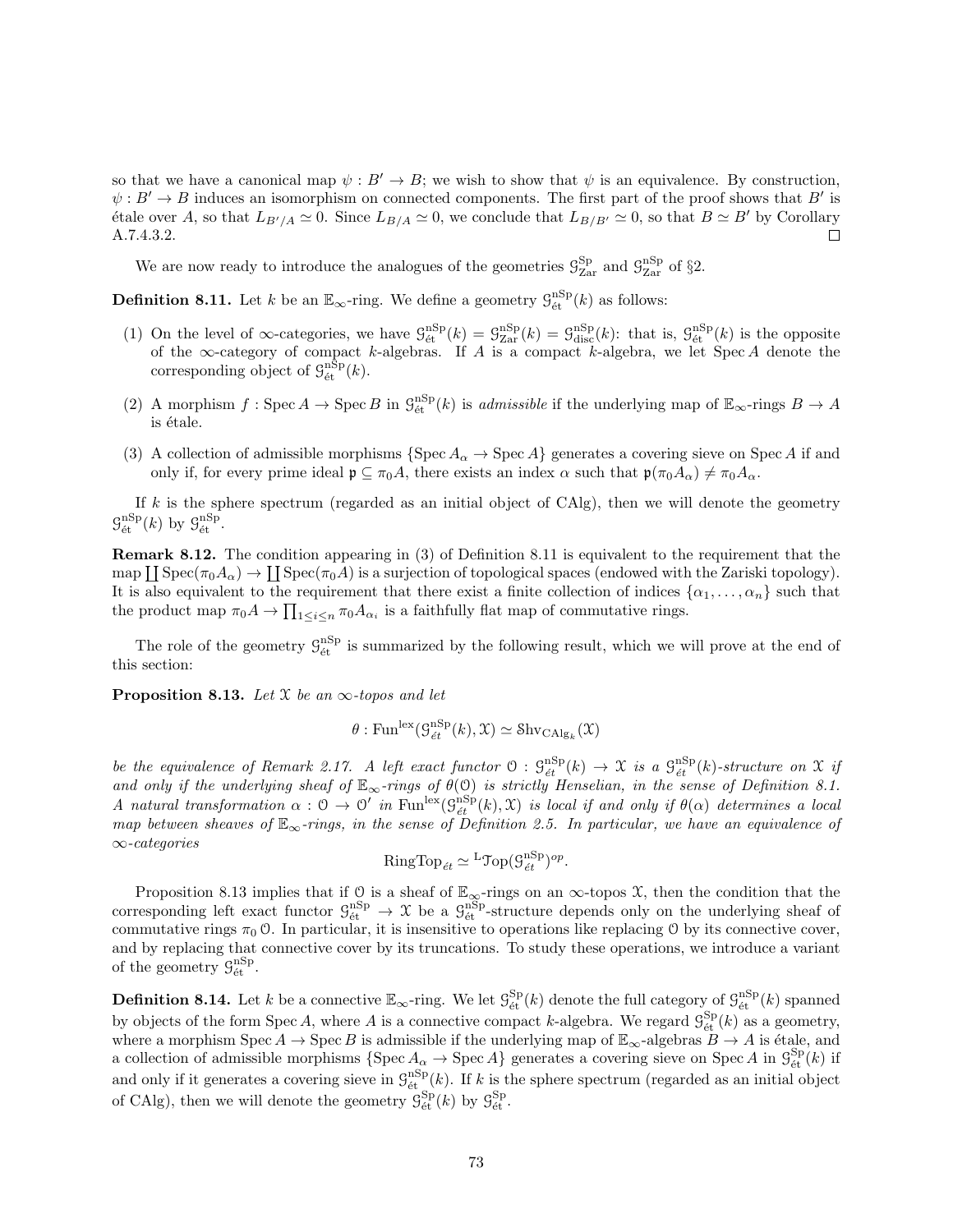**Remark 8.15.** Let k be an  $\mathbb{E}_{\infty}$ -ring. Every admissible morphism (admissible cover) in  $\mathcal{G}_{\text{Zar}}^{\text{nSp}}(k)$  is also an admissible morphism (admissible cover) in  $\mathcal{G}_{\text{\'et}}^{\text{nSp}}(k)$ . In other words, the identity map  $\mathcal{G}_{\text{Zar}}^{\text{nSp}}(k) \to \mathcal{G}_{\text{\'et}}^{\text{nSp}}(k)$  is a transformation of geometries. If k is connective, then the analogous assertions hold for  $\mathcal{G}_{\text{Zar}}^{\text{Sp}}(k)$  and  $\mathcal{G}_{\text{\'et}}^{\text{Sp}}(k)$ .

**Remark 8.16.** Let k be a connective  $\mathbb{E}_{\infty}$ -ring, and let  $\mathcal{G}_{\text{\'et}}(\pi_0k)$  be the geometry introduced in §V.2.6. The truncation functor  $A \mapsto \pi_0 A$  determines a transformation of geometries  $\mathcal{G}^{\text{Sp}}_{\text{\'et}}(k) \to \mathcal{G}_{\text{\'et}}(\pi_0 k)$ , which exhibits  $\mathcal{G}_{\text{\'et}}(\pi_0 k)$  as a 0-stub of  $\mathcal{G}_{\text{\'et}}^{\text{Sp}}(k)$ .

We now compare the geometries  $\mathcal{G}_{\text{\'et}}^{\text{nSp}}(k)$  and  $\mathcal{G}_{\text{\'et}}^{\text{Sp}}(k)$ .

**Proposition 8.17.** Let  $\phi : k \to k'$  be a map of  $\mathbb{E}_{\infty}$ -rings, where k is connective, so that base change along  $\phi$  induces a transformation of geometries  $\mathcal{G}^{\text{Sp}}_{\acute{e}t}(k) \to \mathcal{G}^{\text{nSp}}_{\acute{e}t}(k')$ . Then:

- (1) Every admissible morphism in  $\mathcal{G}^{\text{nSp}}_{\acute{e}t}(k')$  is a pullback of the image of an admissible morphism in  $\mathcal{G}^{\text{Sp}}_{\acute{e}t}(k)$ .
- (2) The Grothendieck topology on  $\mathcal{G}^{\text{nSp}}_{\epsilon t}(k')$  is generated by the Grothendieck topology on  $\mathcal{G}^{\text{Sp}}_{\epsilon t}(k)$  (for a more precise statement, see the proof below).

*Proof.* Assertion (1) follows immediately from Proposition 8.10. To prove (2), let G denote the  $\infty$ -category  $\mathcal{G}_{\text{disc}}^{\text{nSp}}(k')$ , endowed with an arbitrary Grothendieck topology. Suppose that every admissible covering in  $\mathcal{G}_{\text{\'et}}^{\text{Sp}}(k)$ determines a covering sieve in G. We wish to show that every admissible covering  $\{f_\alpha : \text{Spec } A_\alpha \to \text{Spec } A\}$ generates a covering sieve in G. We may assume without loss of generality that the set of indices  $\alpha$  is finite. Using (1), we deduce that each of the maps  $f_{\alpha}$  fits into a pullback diagram

$$
\operatorname{Spec} A_{\alpha} \xrightarrow{f_{\alpha}} \operatorname{Spec} A
$$
  
\n
$$
\downarrow \qquad \qquad \downarrow g_{\alpha}
$$
  
\n
$$
\operatorname{Spec} B'_{\alpha} \xrightarrow{f'_{\alpha}} \operatorname{Spec} B_{\alpha},
$$

where  $f'_{\alpha}$  is an admissible morphism in  $\mathcal{G}_{\text{\text{\'et}}}^{Sp}(k)$ . Replacing each  $B_{\alpha}$  with the tensor product  $B = \otimes_{\alpha} B_{\alpha}$ (taken over the  $\mathbb{E}_{\infty}$ -ring k), we may assume that the underlying map  $g_{\alpha}: B_{\alpha} \to A$  is independent of  $\alpha$ . Let  $g_0 : \pi_0 B \to \pi_0 A$  be the induced map of commutative rings.

Let  $X = \text{Spec}^Z B$ . Each of the maps  $\pi_0 B \to \pi_0 B'_\alpha$  is étale, so that  $\text{Spec}^Z B'_\alpha$  has open image  $U_\alpha \subseteq X$ (Proposition 0.2). Since the maps  $f_{\alpha}$  cover A, we deduce that the Zariski spectrum of A has image contained in  $\bigcup_{\alpha} U_{\alpha}$ . It follows that there exists a finite collection of elements  $b_1, \ldots, b_n \in \pi_0 B$  with the following properties:

- (i) The images  $a_i = g_0(b_i)$  generate the unit ideal in  $\pi_0 A$ .
- (ii) For  $1 \leq i \leq n$ , there exists an index  $\alpha_i$  such that the basic open set  $V_i = \{ \mathfrak{p} \subseteq \pi_0 B : b_i \notin \mathfrak{p} \}$  is contained in  $U_{\alpha_i}$ .

Condition (*i*) implies that the morphisms  $\{Spec A[\frac{1}{a_i}] \to \text{Spec } A\}$  form an admissible covering with respect to the geometry  $\mathcal{G}_{\text{Zar}}^{\text{nSp}}(k')$ , and therefore generate a covering sieve with respect to the topology on  $\mathcal{G}$  (see Remarks 2.15 and 2.16). Consequently, it will suffice to show that, for each index  $1 \leq i \leq n$ , the pullback maps  $\{f^i_\alpha : \text{Spec } A_\alpha[\frac{1}{a_i}] \to \text{Spec } A[\frac{1}{a_i}] \}$  generate a G-covering sieve on Spec  $A[\frac{1}{a_i}]$  (here we abuse notation  $\lim_{\alpha_i \to \infty} \sum_{\alpha_i} \sum_{\alpha_i} \sum_{i=1}^{\infty} \sum_{i=1}^{\infty} \sum_{a_i} \sum_{j=1}^{\infty} \sum_{\alpha_i} \sum_{j=1}^{\infty} \sum_{j=1}^{\infty} \sum_{a_i} \sum_{j=1}^{\infty} \sum_{j=1}^{\infty} \sum_{a_i} \sum_{j=1}^{\infty} \sum_{j=1}^{\infty} \sum_{j=1}^{\infty} \sum_{a_i} \sum_{j=1}^{\infty} \sum_{j=1}^{\infty} \sum_{j=1}^{\infty} \sum_{j=1}$  $f_{\alpha_i}^i : \text{Spec } A_{\alpha_i}[\frac{1}{a_i}] \to \text{Spec } A[\frac{1}{a_i}]$  generates a G-covering sieve. To prove this, we observe that  $f_{\alpha_i}^i$  is a pullback of the map  $Spec B'_{\alpha_i}[\frac{1}{b_i}] \to \operatorname{Spec} B[\frac{1}{b_i}]$ , which is a  $\mathcal{G}^{\text{Sp}}_{\text{\'et}}(k)$ -covering by construction.  $\Box$ 

Corollary 8.18. Let k be a connective  $\mathbb{E}_{\infty}$ -ring, and let X be an  $\infty$ -topos. Then:

(1) A left-exact functor  $\mathcal{O}: \mathcal{G}_{\acute{e}t}^{\mathrm{nSp}}(k) \to \mathfrak{X}$  is a  $\mathcal{G}_{\acute{e}t}^{\mathrm{nSp}}(k)$ -structure on  $\mathfrak{X}$  if and only if  $\mathcal{O} \mid \mathcal{G}_{\acute{e}t}^{\mathrm{Sp}}(k)$  is a  $\mathcal{G}_{\acute{e}t}^{\mathrm{Sp}}(k)$ structure on X.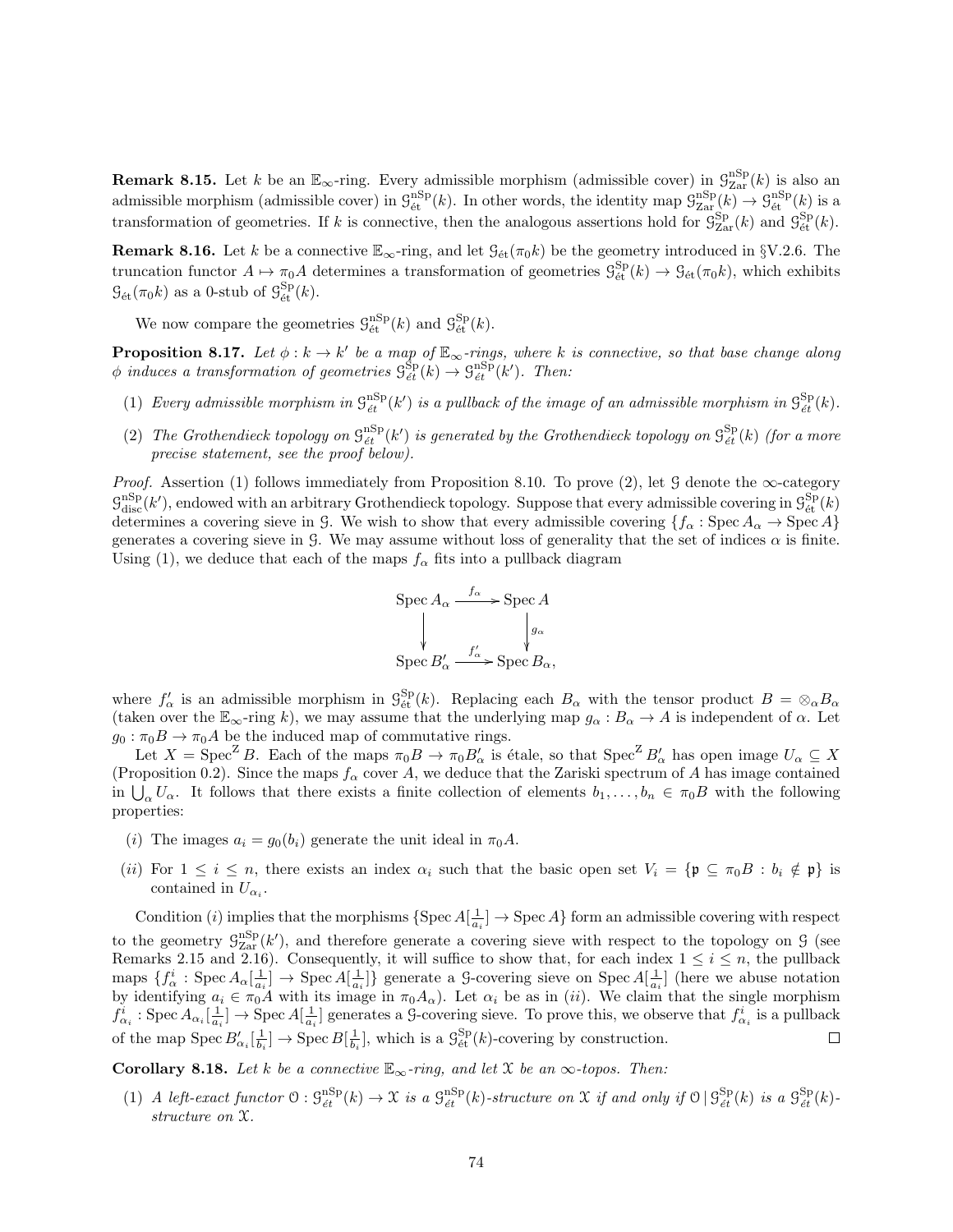(2) Let  $\mathcal{O}, \mathcal{O}' : \mathcal{G}_{\acute{e}t}^{\mathrm{nSp}}(k) \to \mathcal{X}$  be  $\mathcal{G}_{\acute{e}t}^{\mathrm{nSp}}(k)$ -structures on  $\mathcal{X}$ . A natural transformation  $\alpha : \mathcal{O} \to \mathcal{O}'$  is local if and only if the induced map  $\mathcal{O} \mid \mathcal{G}^{\text{Sp}}_{\acute{e}t}(k) \to \mathcal{O} \mid \mathcal{G}^{\text{Sp}}_{\acute{e}t}(k)$  is local.

Corollary 8.19. Let k be an  $\mathbb{E}_{\infty}$ -ring, and let  $f : \mathcal{G}_{\acute{e}t}^{\text{nSp}} \to \mathcal{G}_{\acute{e}t}^{\text{nSp}}(k)$  be the transformation of geometries induced by the map  $S \to k$ , where S denotes the sphere spectrum. Then:

- (1) A left-exact functor  $\mathcal{O}: \mathcal{G}_{\acute{e}t}^{\mathrm{nSp}}(k) \to \mathcal{X}$  is a  $\mathcal{G}_{\acute{e}t}^{\mathrm{nSp}}(k)$ -structure on  $\mathcal{X}$  if and only if  $\mathcal{O} \circ f$  is a  $\mathcal{G}_{\acute{e}t}^{\mathrm{nSp}}$ -structure on X.
- (2) Let  $\mathcal{O}, \mathcal{O}' : \mathcal{G}_{\acute{e}t}^{nSp}(k) \to \mathfrak{X}$  be  $\mathcal{G}_{\acute{e}t}^{nSp}(k)$ -structures on X. A natural transformation  $\alpha : \mathcal{O} \to \mathcal{O}'$  is local if and only if the induced map  $\ddot{\circ} \circ f \rightarrow \odot' \circ f$  is local.

**Remark 8.20.** If k is connective, then f restricts to a transformation of geometries  $f_0: \mathcal{G}_{\text{\text{\'et}}}^{\text{Sp}} \to \mathcal{G}_{\text{\text{\'et}}}^{\text{Sp}}(k)$ . We have the following analogous results:

- (1') A left-exact functor  $\mathcal{O}: \mathcal{G}_{\text{\'et}}^{\text{Sp}}(k) \to \mathcal{X}$  is a  $\mathcal{G}_{\text{Zar}}^{\text{nSp}}(k)$ -structure on  $\mathcal{X}$  if and only if  $\mathcal{O} \circ f_0$  is a  $\mathcal{G}_{\text{\'et}}^{\text{Sp}}$ -structure on  $\mathfrak{X}.$
- (2') Let  $\mathcal{O}, \mathcal{O}' : \mathcal{G}_{\text{\'et}}^{\text{Sp}}(k) \to \mathfrak{X}$  be  $\mathcal{G}_{\text{\'et}}^{\text{Sp}}(k)$ -structures on X. A natural transformation  $\alpha : \mathcal{O} \to \mathcal{O}'$  is local if and only if the induced map  $\mathcal{O} \circ f_0 \to \mathcal{O}' \circ f_0$  is local.

Our next goal is to show that when k is connective, the geometry  $\mathcal{G}_{\text{\'et}}^{\text{Sp}}(k)$  can be obtained as the geometric envelope of a pregeometry  $\mathcal{T}_{\text{\'et}}^{\text{Sp}}(k)$ . To define this pregeometry, we need a few remarks about the notion of a smooth morphism between  $\mathbb{E}_{\infty}$ -rings.

**Definition 8.21.** Let k be a connective  $\mathbb{E}_{\infty}$ -ring. Let  $\phi : \widetilde{B} \to B$  be a map of connective k-algebras. We will say that  $\phi$  is a *nilpotent thickening* if the underlying map of commutative rings  $(\pi_0 \phi) : \pi_0 B \to \pi_0 B$  is surjective, and the ideal  $I = \text{ker}(\pi_0 \phi)$  is nilpotent.

Let  $F: \text{CAlg}_{k}^{\text{cn}} \to \mathcal{S}$  be a (space-valued) functor on the  $\infty$ -category of connective k-algebras. We will say that F is formally smooth if, for every nilpotent thickening  $\widetilde{B} \to B$ , the induced map  $F(\widetilde{B}) \to F(B)$  is surjective.

**Proposition 8.22.** Let  $k \to A$  be a morphism of connective  $\mathbb{E}_{\infty}$ -algebras, and let  $F : CAlg_k^{cn} \to \mathcal{S}$  be the functor corepresented by A (given informally by  $B \mapsto \mathrm{Map}_{\mathrm{CAlg}_k}(A, B)$ . The following conditions are equivalent:

- (1) The functor F is formally smooth, in the sense of Definition 8.21.
- (2) The relative cotangent complex  $L_{A/k}$  is a projective A-module (see Definition A.7.2.2.4).

*Proof.* Assume first that F is formally smooth; we wish to show that  $L_{A/k}$  is projective. In view of Proposition A.7.2.2.6, it will suffice to show that for every cofiber sequence  $N' \to N \to N''$  of connective A-modules, the induced map  $\phi: \text{Map}_{\text{Mod}_A}(L_{A/k}, N) \to \text{Map}_{\text{Mod}_A}(L_{A/k}, N'')$  is surjective on connected components: in other words, we wish to show that the homotopy fibers of  $\phi$  are nonempty. Fix a map  $L_{A/k} \to N''$ , corresponding to a section of s the projection map  $A \oplus N'' \to A$ . Invoking the definition of  $L_{A/k}$ , we see that the homotopy fiber of  $\phi$  over s can be identified with the homotopy fiber of the map  $\phi': F(A \oplus N) \to F(A \oplus N'')$ . We now observe that the map  $A \oplus N \to A \oplus N''$  is a nilpotent thickening, so that the homotopy fibers of  $\phi'$ are nonempty by virtue of (1).

Now suppose that  $L_{A/k}$  is projective. We wish to prove that F is formally smooth. Let  $\widetilde{B} \to B$  be a nilpotent thickening and let  $\eta \in F(B)$ ; we wish to show that  $\eta$  can be lifted to a point in  $F(\widetilde{B})$ . We define a tower of  $\widetilde{B}$ -algebras

$$
\dots \to B(2) \to B(1) \to B(0) = B
$$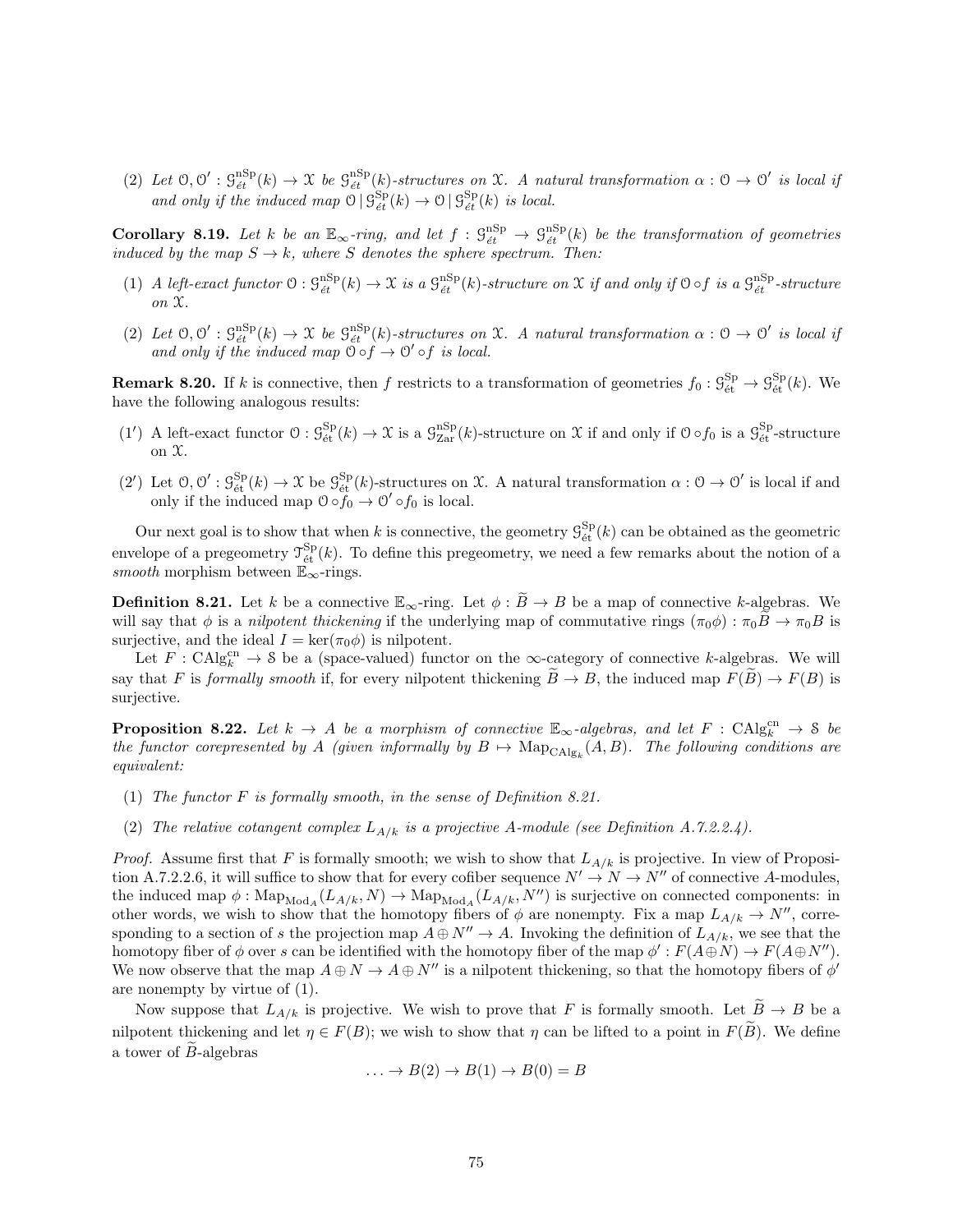Assume that  $B(i)$  has been constructed, and let  $M(i) = L_{B(i)/\tilde{B}}$ . By construction, we have a derivation  $d: B(i) \to B(i) \oplus M(i)$ , fitting into a commutative diagram



here  $d_0$  denotes the trivial derivation. We now define  $B(i + 1)$  to be the fiber product  $B(i) \times_{B(i) \oplus M(i)} B(i)$ . Let  $I \subseteq \pi_0 \widetilde{B}$  be the kernel of the surjection  $\pi_0 \widetilde{B} \to \pi_0 B$ . We next claim:

(\*) For every integer  $n \geq 0$ , the algebra  $B(n)$  is connective. Moreover, the map  $\pi_0 B \to \pi_0 B(n)$  is a surjection, whose kernel is the ideal  $I^{2^n}$ .

The proof of (\*) proceeds by induction on n. Assume that (\*) holds for  $B(n)$ , and let K denote the fiber of the map  $\tilde{B} \to B(n)$ . Condition (\*) guarantees that K is connective, and that the image of the map  $\pi_0 K \to \pi_0 \widetilde{B}$  is the ideal  $J = I^{2^n}$ . We have a map of fiber sequences

$$
K \longrightarrow \widetilde{B} \longrightarrow B(n)
$$
  
\n
$$
\downarrow \qquad \qquad \downarrow
$$
  
\n
$$
M(n)[-1] \longrightarrow B(n+1) \longrightarrow B(n),
$$

so the fiber K' of the map  $\widetilde{B} \to B(n+1)$  can be identified with the fiber of the composition

$$
K \stackrel{\beta}{\to} K \otimes_{\widetilde{B}} B(n) \stackrel{\alpha}{\to} M(n)[-1].
$$

To prove (\*), it will suffice to show that K' is connective and the image of the map  $\pi_0 K' \to \pi_0 \widetilde{B}$  is  $J^2$ . We have a fiber sequence

$$
fib(\beta) \to K' \to fib(\alpha).
$$

Since K is connective, Theorem A.7.4.3.1 guarantees that fib( $\alpha$ ) is 1-connective. It follows that the maps  $\pi_i$  fib( $\beta$ )  $\to \pi_i K'$  are surjective for  $i \leq 0$ . To complete the proof, it will therefore suffice to show that fib(β) is connective and the map  $\pi_0$  fib(β)  $\rightarrow \pi_0 \widetilde{B}$  has image  $J^2$ . This follows from the observation that  $fib(\beta) \simeq K \times_{\tilde{B}} K$ , so that  $\pi_0$  fib $(\beta) \simeq \text{Tor}_0^{\pi_0 B} (\pi_0 K, \pi_0 K)$ . Under this identification, the map  $\pi_0$  fib $(\beta) \to \pi_0 \tilde{B}$ corresponds to the bilinear multiplication map

$$
\pi_0 K \times \pi_0 K \to J \times J \to \pi_0 \widetilde{B},
$$

whose image generates the ideal  $J^2 \subseteq \pi_0 \widetilde{B}$ .

Choose any map of k-algebras  $A \to B(n)$ . Since  $L_{A/k}$  is projective, the space  $\text{Map}_{\text{Mod}_A}(L_{A/k}, M(n))$ is connected. It follows that the homotopy fibers of the projection map  $F(B(n) \oplus M(n)) \to F(B(n))$  are connected. Consequently, for any derivation  $d : B(n) \to B(n) \oplus M(n)$ , the homotopy fibers of the induced section  $F(B(n)) \to F(B(n) \oplus M(n))$  are nonempty. It follows that the homotopy fibers of the pullback map  $F(B(n + 1)) \to F(B(n))$  are also nonempty: in other words, every point of  $\eta_n \in F(B(n))$  can be lifted to a point  $\eta_{n+1} \in F(B(n+1))$ . Consequently, we are free to replace the pair  $(B, \eta_0)$  with  $(B(n), \eta_n)$  for any  $n \geq 0$ . Since I is nilpotent, condition (\*) implies that the map  $\pi_0 \tilde{B} \to \pi_0 B(n)$  is bijective for  $n \gg 0$ . Replacing B by  $B(n)$ , we can reduce to the case where  $\pi_0 \overline{B} \to \pi_0 B$  is an isomorphism.

Let  $M = \tau_{\leq 1} L_{B/\widetilde{B}}$ , let  $d : B \to B \oplus M$  be the canonical derivation, and form a pullback diagram

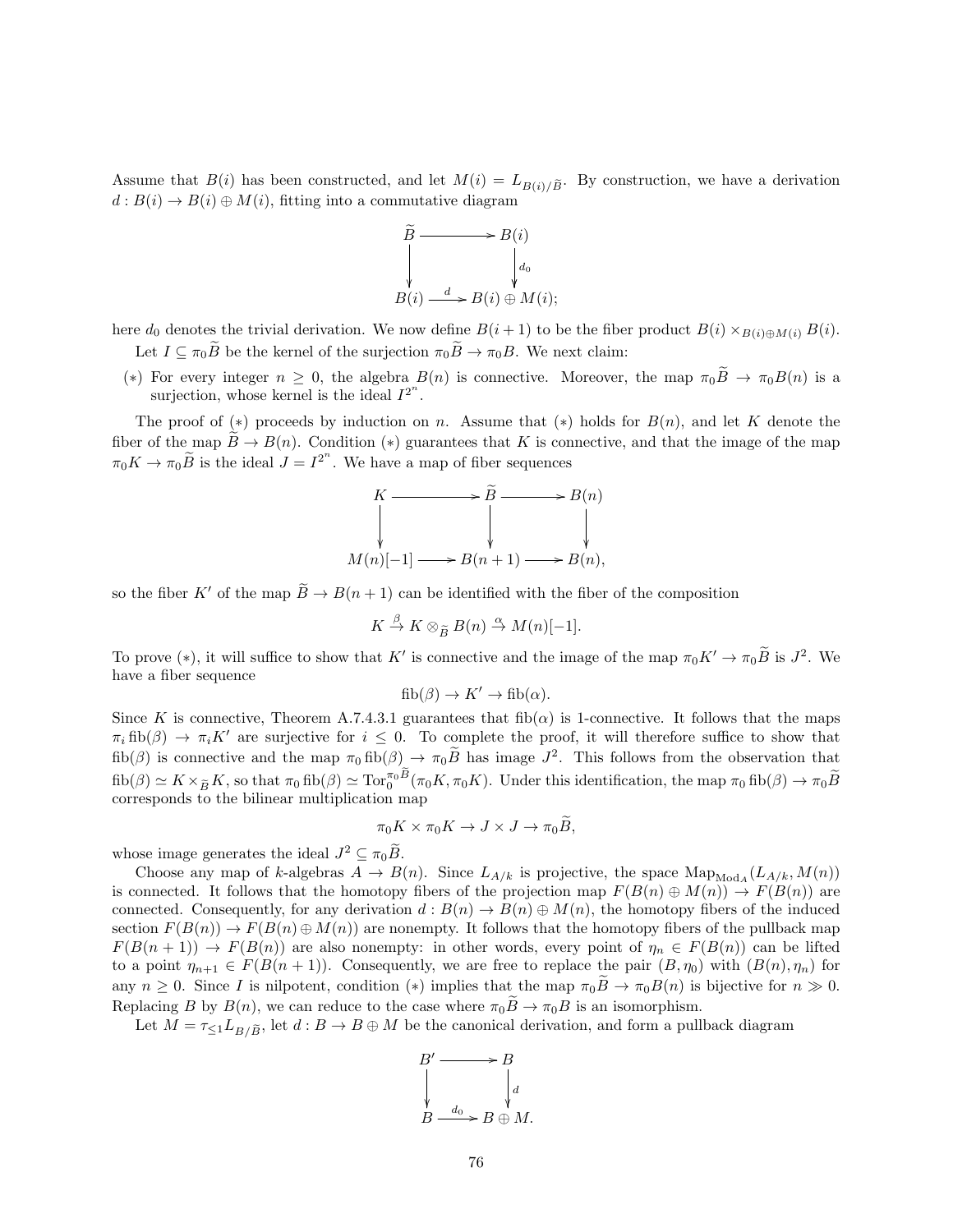Repeating the above arguments, we deduce that M is 1-connective, so that  $F(B') \to F(B)$  is surjective. We claim that the canonical map  $\widetilde{B} \to B'$  is 1-connective. Let N denote the kernel of the projection  $\widetilde{B} \to B$ , so that we have a map of fiber sequences



To show that  $\widetilde{B} \to B'$  is 1-connective, it will suffice to show that f is 1-connective; that is, f induces a bijection  $\pi_0 N \to \pi_1 M$  and a surjection  $\pi_1 N \to \pi_2 M$ . The second assertion is clear, since  $\pi_2 M \simeq 0$  by construction. For the first, we factor  $\pi_0 f$  as a composition

$$
\pi_0 N \xrightarrow{\beta} \pi_0 (N \otimes_{\widetilde{B}} B) \simeq \pi_0 N \otimes_{\pi_0 \widetilde{B}} (\pi_0 B) \xrightarrow{\beta'} \pi_1 L_{B/\widetilde{B}} \xrightarrow{\beta''} \pi_1 M.
$$

The map  $\beta$  is an isomorphism because  $\pi_0 \tilde{B} \simeq \pi_0 B$ , the map  $\beta'$  is an isomorphism by Theorem A.7.4.3.1, and the map  $\beta''$  is an isomorphism by construction. Replacing B by B', we can assume that  $\widetilde{B} \to B$  is 1-connective.

We now repeat the original construction of the tower

$$
\dots \to B(2) \to B(1) \to B(0)
$$

and prove the following strengthening of  $(*)$ :

(\*') For *n* ≥ 0, the map  $\widetilde{B} \to B(n)$  is 2<sup>*n*</sup>-connective.

The proof of (\*') proceeds by induction on n, the case  $n = 1$  being obvious. Assume therefore that  $B \to B(n)$ is 2<sup>n</sup>-connective, and let K and K' be as in the proof of (\*). We wish to prove that K' is  $2^{n+1}$ -connective. As before, we have a fiber sequence

$$
fib(\alpha) \to K' \to fib(\beta).
$$

Here fib( $\beta$ )  $\simeq K \otimes_{\tilde{B}} K$ , and is therefore  $2^{n+1}$ -connective since K is  $2^n$ -connective by the inductive hypothesis.<br>The map  $\alpha$  is  $(2^{n+1} + 1)$ -connective by Theorem A.7.4.3.1.

As before, each of the maps  $F(B(n + 1)) \to F(B(n))$  is surjective on connected components, so we can lift  $\eta$  to a point of  $\varprojlim F(B(n)) \simeq F(\varprojlim B(n))$ . To complete, the proof, it suffices to show that the canonical map  $B \to \varprojlim_{n} B(n)$  is an equivalence. This follows from (\*), since Postnikov towers of connective k-algebras are convergent (Proposition A.7.1.3.19).  $\Box$ 

**Proposition 8.23.** Let  $k \to A$  be a morphism of connective  $\mathbb{E}_{\infty}$ -rings. Assume that  $\pi_0 A$  is a finitely generated algebra over  $\pi_0 k$ . The following conditions are equivalent:

- (1) The functor  $\text{CAlg}_{k}^{\text{cn}} \to \mathcal{S}$  corepresented by A is formally smooth.
- (2) The relative cotangent complex  $L_{A/k}$  is a projective A-module.
- (3) The relative cotangent complex  $L_{A/k}$  is a finitely generated projective A-module.
- (4) There exist elements  $a_1, \ldots, a_n \in \pi_0 A$  which generate the unit ideal and a collection of étale maps  $k\{x_1, \ldots, x_{m_i}\} \to A[\frac{1}{a_i}].$

Moreover, if these conditions are satisfied, then A satisfies the following:

(5) The algebra A is locally of finite presentation over k.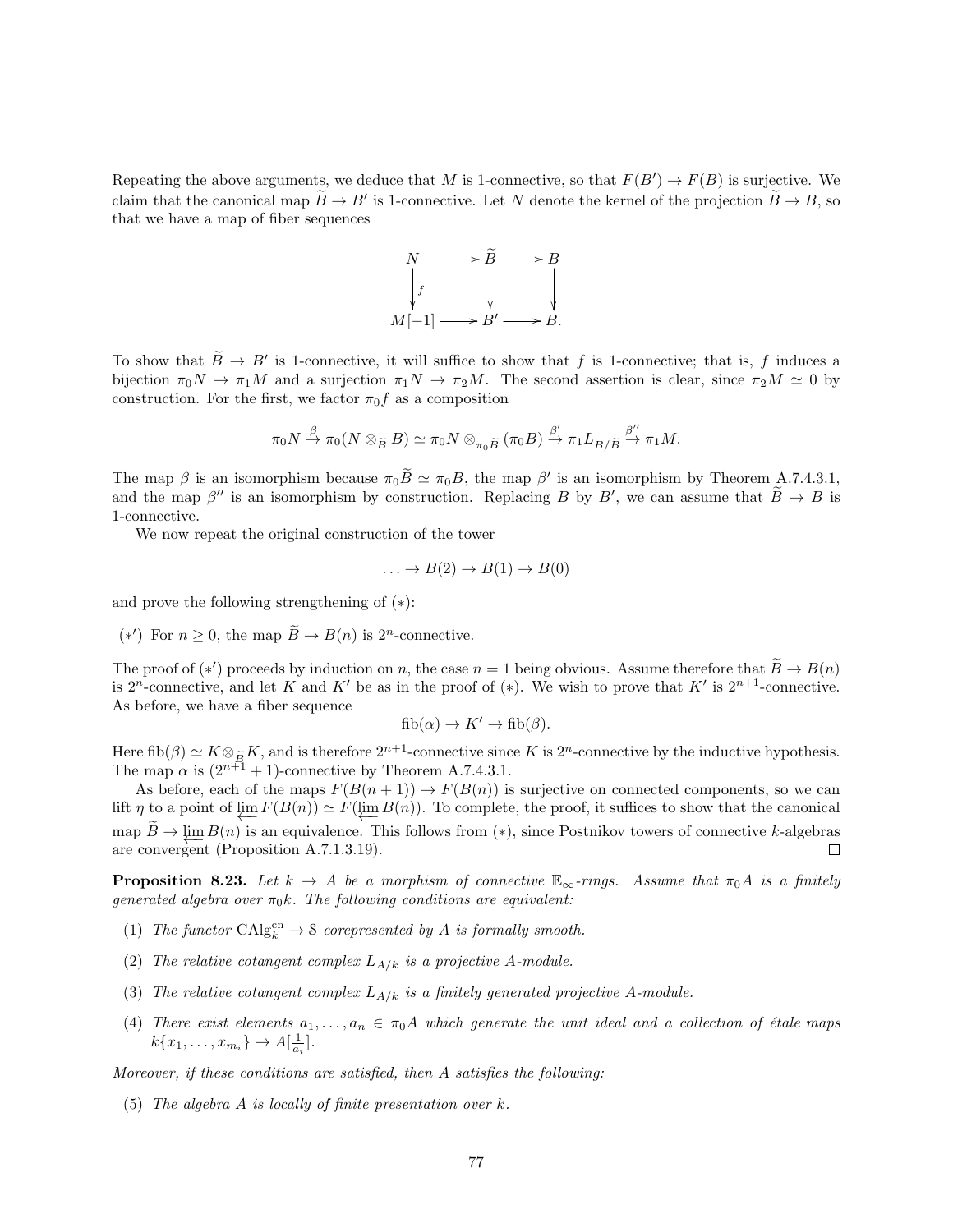## (6) The underlying commutative ring  $\pi_0 A$  is a smooth algebra over  $\pi_0 k$ , in the sense of classical commutative algebra.

*Proof.* The implication  $(3) \Rightarrow (2)$  is obvious; the converse follows from the observation that  $\pi_0 L_{A/k}$  is the module of Kähler differentials of  $\pi_0 A$  over  $\pi_0 k$  (Proposition A.7.4.3.9) and therefore finitely presented over  $\pi_0A$ . The equivalence  $(1) \Leftrightarrow (2)$  follows from Proposition 8.22. The implication  $(1) \Rightarrow (6)$  is obvious, and the implication (3)  $\Rightarrow$  (5) follows from Theorem A.7.4.3.18. We will complete the proof by showing that  $(4) \Leftrightarrow (3)$ .

Assume first that (4) is satisfied. Note that  $L_{A/k}$  is a finitely generated projective A-module if and only if  $\pi_0 L_{A/k}$  is a finitely generated projective module over  $\pi_0 A$ , and each of the induced maps

$$
\text{Tor}_0^{\pi_0 A}(\pi_0 L_{A/k}, \pi_j A) \to \pi_j L_{A/k}
$$

is an isomorphism. Since the elements  $a_i \in \pi_0 A$  generate the unit ideal, it will suffice to show that each  $(\pi_0 L_{A/k})[\frac{1}{a_i}]$  is a finitely generated projective module over  $(\pi_0 A)[\frac{1}{a_i}]$ , and that the induced maps

$$
\text{Tor}_0^{(\pi_0 A)[\frac{1}{a_i}]}((\pi_0 AL_{A/k})[\frac{1}{a_i}],(\pi_j A)[\frac{1}{a_i}])\to (\pi_j L_{A/k})[\frac{1}{a_i}].
$$

Each of the algebras  $A[\frac{1}{a_i}]$  is étale over A, so that  $L_{A[\frac{1}{a_i}]/k} \simeq L_{A/k} \otimes_A A[\frac{1}{a_i}]$ . Consequently, we may replace A by  $A[\frac{1}{a_i}]$  and thereby reduce to proving (3) in the case where we have an étale map  $k\{x_1, \ldots, x_m\} \to A$ . In this case, we have

$$
L_{A/k} \simeq L_{k\{x_1,\ldots,x_m\}/k} \otimes_{k\{x_1,\ldots,x_m\}} A \simeq A^m
$$

and the result is obvious.

Converely, suppose that (3) is satisfied; we will prove (4). The module  $\pi_0 L_{A/k}$  is projective and of finite rank over  $\pi_0 A$ . Consequently, there exist elements  $a_1, \ldots, a_n$  generating the unit ideal in  $\pi_0 A$  such that each of the modules  $(\pi_0 L_{A/k})[\frac{1}{a_i}]$  is a free module of some rank  $m_i$  over  $(\pi_0 A)[\frac{1}{a_i}]$ . Replacing A by  $A[\frac{1}{a_i}]$ , we may suppose that  $\pi_0 L_{A/k}$  is a free module of some rank m. Proposition A.7.4.3.9 allows us to identify  $\pi_0L_{A/k}$  with the module of Kähler differentials of  $\pi_0A$  over  $\pi_0k$ . In particular,  $\pi_0L_{A/k}$  is generated (as an A-module) by finitely many differentials  $\{dx_p\}_{1\leq p\leq q}$ . The identification  $\pi_0L_{A/k} \simeq (\pi_0A)^m$  allows us to view the differentials  $\{dx_q\}_{1\leq p\leq q}$  as an m-by-q matrix M. Let  $\{b_j\}$  be the collection of all determinants of m-by-m square submatrices appearing in M. Since the elements  $\{dx_p\}_{1\leq p\leq q}$  generate  $(\pi_0 A)^m$ , the matrix M has rank m so that the elements  $b_j$  generate the unit ideal in A. It therefore suffices to prove that (4) is satisfied by each of the algebras  $A[\frac{1}{b_j}]$ . We may therefore assume (after discarding some of the elements  $x_i$ ) that  $q = m$  and that  $\pi_0 L_{A/k}$  is freely generated by the elements  $dx_i$ . The choice of elements  $x_1, \ldots, x_m \in \pi_0 A$ determines a map  $k\{x_1, \ldots, x_m\} \rightarrow A$ . The fiber sequence

$$
L_{k\{x_1,...,x_m\}/k} \otimes_{k\{x_1,...,x_m\}} A \to L_{A/k} \to L_{A/k\{x_1,...,x_m\}}
$$

shows that the relative cotangent complex  $L_{A/k\{x_1,...,x_m\}}$  vanishes, so that A is étale over  $k\{x_1,...,x_m\}$  by Lemma 8.9.

**Definition 8.24.** Let k be a connective  $\mathbb{E}_{\infty}$ -ring. We will say that a k-algebra A is smooth over k if it satisfies the equivalent conditions of Proposition 8.23: that is, if A is connective, formally smooth over  $k$ , and  $\pi_0 A$  is finitely generated over  $\pi_0 k$ .

**Warning 8.25.** A smooth morphism of connective  $\mathbb{E}_{\infty}$ -rings  $k \to A$  need not be flat (in contrast with the situation in classical algebraic geometry).

We now organize the smooth  $k$ -algebras into a pregeometry.

**Definition 8.26.** Let k be a connective  $\mathbb{E}_{\infty}$ -ring. We let  $\mathcal{T}_{\text{\'et}}^{\text{Sp}}(k)$  denote the full subcategory of  $\mathcal{G}_{\text{\'et}}^{\text{Sp}}(k)$ spanned by the objects of the form  $Spec A$  for which there exists an étale morphism of  $k$ -algebras

$$
k\{x_1,\ldots,x_n\}\to A,
$$

for some  $n \geq 0$ . We regard  $\mathcal{T}_{\text{\'et}}^{\text{Sp}}(k)$  as a pregeometry as follows: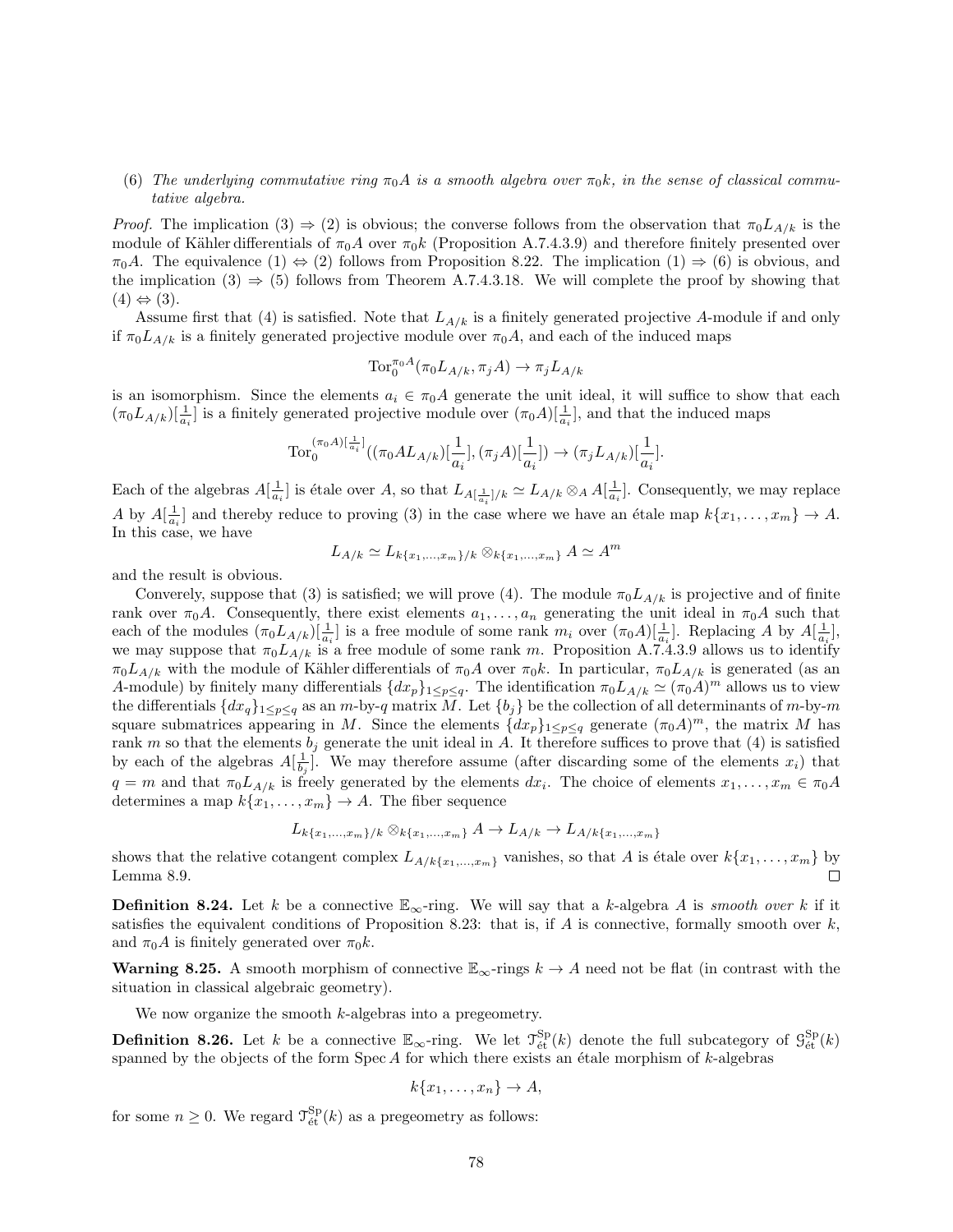- (1) A morphism Spec  $A \to \text{Spec } B$  in  $\mathcal{T}_{\text{\'et}}^{\text{Sp}}(k)$  is admissible if and only if the corresponding map of k-algebras  $B \to A$  is étale.
- (2) A collection of admissible morphisms  $\{\operatorname{Spec} A_{\alpha} \to \operatorname{Spec} A\}$  in  $\mathcal{T}_{\acute{e}t}^{\operatorname{Sp}}(k)$  generates a covering sieve on Spec A if and only if it generates a covering sieve in  $\mathcal{G}_{\text{\'et}}^{\text{Sp}}(k)$ : that is, if and only if there exists a finite set of indices  $\{\alpha_i\}_{1\leq i\leq n}$  such that the induced map  $A \to \prod_{1\leq i\leq n} A_{\alpha_i}$  is faithfully flat.

If  $k$  is the sphere spectrum (regarded as an initial object of CAlg), then we will denote the pregeometry  $\mathfrak{T}_{\text{\'et}}^{\text{Sp}}(k)$  by  $\mathfrak{T}_{\text{\'et}}^{\text{Sp}}$ .

Variant 8.27. If k is a connective  $\mathbb{E}_{\infty}$ -ring, we let  $\mathcal{T}'_{\text{\'et}}^{Sp}(k)$  denote the full subcategory of  $\mathcal{G}_{\text{\'et}}^{Sp}(k)$  spanned by those objects of the form Spec A where A is a smooth k-algebra. We regard  $\mathcal{T}'_{\text{\'et}}^{Sp}(k)$  as a pregeometry, using the admissible morphisms and admissible coverings in  $\mathcal{G}^{\text{Sp}}_{\text{\'et}}(k)$ , as in Definition 8.26. Using condition (4) of Proposition 8.23 and Proposition V.3.2.8, we deduce that the inclusion  $\mathcal{T}_{\text{\'et}}^{\text{Sp}}(k) \subseteq \mathcal{T}_{\text{\'et}}^{\text{Sp}}(k)$  is a Morita equivalence of pregeometries. In particular, for any  $\infty$ -topos  $\mathfrak{X}$ , the restriction map

$$
\mathrm{Str}^{\mathrm{loc}}_{\mathcal{T}'^{\mathrm{Sp}}_{\text{\'et}}(k)}(\mathfrak{X}) \to \mathrm{Str}^{\mathrm{loc}}_{\mathcal{T}^{\mathrm{Sp}}_{\text{\'et}}(k)}(\mathfrak{X})
$$

is an equivalence of ∞-categories.

**Proposition 8.28.** Let k be a connective  $\mathbb{E}_{\infty}$ -ring. The inclusion  $\mathcal{T}_{\acute{e}t}^{\text{Sp}}(k) \subseteq \mathcal{G}_{\acute{e}t}^{\text{Sp}}(k)$  exhibits  $\mathcal{G}_{\acute{e}t}^{\text{Sp}}(k)$  as a geometric envelope of  $\mathcal{T}_{\acute{e}t}^{\rm Sp}(k)$ .

*Proof.* As in the proof of Proposition 2.20, we let  $\mathcal{T}_0$  denote the full subcategory of  $\mathcal{G}_{\text{\'et}}^{Sp}(k)$  spanned by objects of the form  $k\{x_1,\ldots,x_n\}$ ; we will show that the inclusion  $\mathcal{T}_0 \subseteq \mathcal{G}_{\text{\'et}}^{Sp}(k)$  satisfies conditions (1) through (6) of Proposition V.3.4.5. Conditions (1), (2) and (3) follow as in the proof of Proposition 2.20, and assertions (4) and (5) are proven as in Proposition 8.17. To verify (6), let us suppose that  $\mathfrak C$  is an idempotent complete  $\infty$ -category which admits finite limits and that  $\alpha : f \to f'$  is a natural transformation between admissible functors  $f, f': \mathcal{T}_{\text{\text{\'et}}}^{\text{Sp}}(k) \to \mathcal{C}$  which induces an equivalence  $f | \mathcal{T}_0 \simeq f' | \mathcal{T}_0$ . We wish to prove that  $\alpha$  is an equivalence.

Fix an object of Spec  $A \in \mathcal{T}_{\text{\text{\'et}}}^{\text{Sp}}(k)$  corresponding to a smooth k-algebra A for which there exists an  $\text{\'etale map } k\{z_1,\ldots,z_m\} \to A.$  Using Proposition 8.10, we deduce the existence of a pushout diagram of k-algebras



where  $\phi(x_i) = f_i(y_1, \ldots, y_n)$  and  $\Delta$  is the determinant of the Jacobian matrix  $\left[\frac{\partial f_i}{\partial y_j}\right]_{1 \leq i,j \leq n}$ . We wish to show that  $\alpha$  is an equivalence on A. Since  $f, f': \mathfrak{T}_{\text{\'et}}(k)$  both preserve pullbacks by étale morphisms, it will suffice to show that  $\alpha$  is an equivalence on  $k\{x_1, \ldots, x_n\}$ ,  $k\{z_1, \ldots, z_m\}$ , and  $k\{y_1, \ldots, y_n\}[\frac{1}{\Delta}]$ . In the first two cases, this is clear (since  $f|\mathcal{E} = f'|\mathcal{E}$ ); in the third case, it follows from the proof of Proposition 2.20.

**Corollary 8.29.** Let k be a connective  $\mathbb{E}_{\infty}$ -ring. For each  $n \geq 0$ , let  $\mathcal{S}_{\acute{e}t}^{\text{Sp}}(k)^{\leq n}$  denote the opposite of the  $\infty$ -category of compact objects in the  $\infty$ -category  $\tau_{\leq n}$  CAlg<sup>cn</sup> of connective, n-truncated  $\mathbb{E}_{\infty}$ -algebras over k. The composite functor

$$
\mathfrak{T}_{\acute{e}t}^{\rm Sp}(k) \subseteq \mathfrak{G}_{\acute{e}t}^{\rm Sp}(k) \stackrel{\tau_{\leq n}}{\rightarrow} \mathfrak{G}_{\acute{e}t}^{\rm Sp}(k)^{\leq n}
$$

exhibits  $\mathcal{G}^{\text{Sp}}_{\text{\'et}}(k)^{\leq n}$  as an n-truncated geometric envelope of  $\mathcal{T}_{\text{\'et}}(k)$ . In particular, the functor  $A \mapsto \pi_0 A$ exhibits  $\mathcal{G}_{\acute{e}t}(\pi_0 k)$  as a 0-truncated geometric envelope of  $\mathcal{T}_{\acute{e}t}^{\text{Sp}}(k)$ .

Proof. Combine Proposition 8.28, Lemma V.3.4.11, and Remark 8.16.

 $\Box$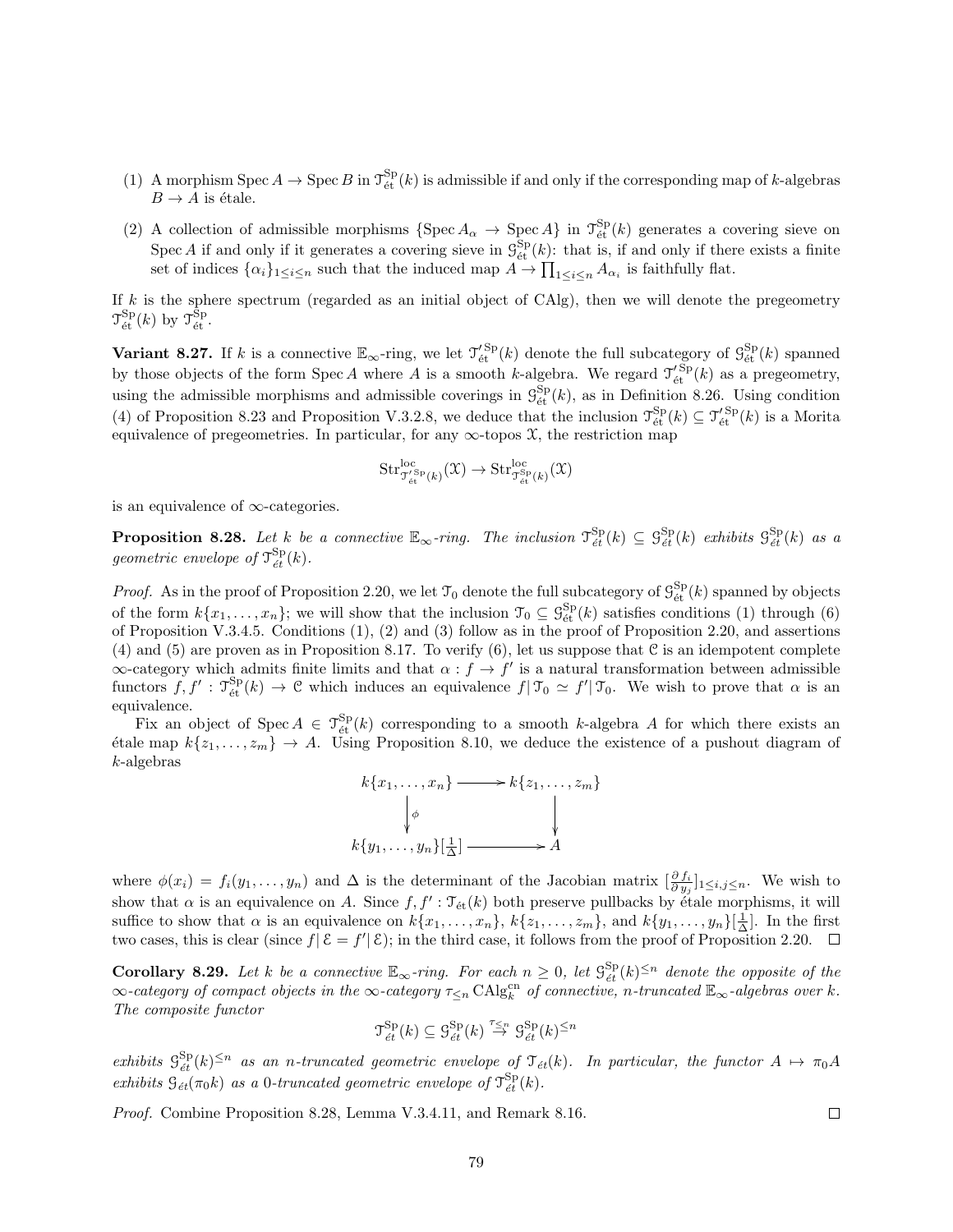**Remark 8.30.** Let k be a connective  $\mathbb{E}_{\infty}$ -ring and X an  $\infty$ -topos. The proofs of Propositions 2.20 and 8.28 imply that the restriction functors

$$
\begin{array}{rcl}\n\operatorname{Fun}^{\mathrm{lex}}(\mathcal{G}_{\text{\'et}}^{\mathrm{Sp}}(k), \mathfrak{X}) & \to & \operatorname{Fun}^{\mathrm{ad}}(\mathfrak{T}_{\text{\'et}}^{\mathrm{Sp}}(k), \mathfrak{X}) \\
& \to & \operatorname{Fun}^{\mathrm{ad}}(\mathfrak{T}_{\text{\'et}}^{\mathrm{Sp}}(k), \mathfrak{X}) \\
& \to & \operatorname{Fun}^{\mathrm{ad}}(\mathfrak{T}_{\text{\'et}}^{\mathrm{Sp}}(k), \mathfrak{X})\n\end{array}
$$

are equivalences of  $\infty$ -categories (here  $\mathcal{T}_0$  denotes the full subcategory of  $\mathcal{T}_{\text{\'et}}^{\text{Sp}}(k)$  spanned by those objects of the form  $\operatorname{Spec} k\{x_1,\ldots,x_n\}$ , and  $\operatorname{Fun}^{\pi}(\mathfrak{T}_0,\mathfrak{X})$  the full subcategory of  $\operatorname{Fun}(\mathfrak{T}_0,\mathfrak{X})$  spanned by those functors which preserve finite products). Remarks V.1.1.5 and V.1.1.6 allow us to identify the  $\infty$ -category  $\text{Fun}^{\text{lex}}(\mathcal{G}_{\text{\'et}}^{\text{Sp}}(k), \mathcal{X})$  with the  $\infty$ -category  $\text{Shv}_{\text{CAlg}_{k}^{\text{cn}}}(\mathcal{X})$  of sheaves of connective k-algebras on  $\mathcal{X}$ . In particular, for each  $n \geq 0$ , we have a truncation functor  $\tau_{\leq n} : \text{Fun}^{\text{lex}}(\mathcal{G}_{\text{\'et}}^{\text{Sp}}(k), \mathcal{X}) \to \text{Fun}^{\text{lex}}(\mathcal{G}_{\text{\'et}}^{\text{Sp}}(k), \mathcal{X})$ . This induces truncation functors s<br>Special

$$
\tau_{\leq n} : \mathrm{Fun}^{\mathrm{ad}}(\mathfrak{T}_{\mathrm{\acute{e}t}}^{\mathrm{Sp}}(k), \mathfrak{X}) \to \mathrm{Fun}^{\mathrm{ad}}(\mathfrak{T}_{\mathrm{\acute{e}t}}^{\mathrm{Sp}}(k), \mathfrak{X})
$$
  

$$
\tau_{\leq n} : \mathrm{Fun}^{\mathrm{ad}}(\mathfrak{T}_{\mathrm{Zar}}^{\mathrm{Sp}}(k), \mathfrak{X}) \to \mathrm{Fun}^{\mathrm{ad}}(\mathfrak{T}_{\mathrm{Zar}}^{\mathrm{Sp}}(k), \mathfrak{X})
$$
  

$$
\tau_{\leq n} : \mathrm{Fun}^{\pi}(\mathfrak{T}_{0}, \mathfrak{X}) \to \mathrm{Fun}^{\pi}(\mathfrak{T}_{0}, \mathfrak{X}).
$$

We claim that each of these truncation functors is simply given by composition with the truncation functor  $\tau_{\leq n}^{\mathfrak{X}}$  on X. Unwinding the definitions, this amounts to the following assertion:

(\*) Let  $\mathcal{O}: \mathcal{G}_{\text{\'et}}^{\text{Sp}}(k) \to \mathcal{X}$  be a left exact functor, and  $\mathcal{O}'$  its *n*-truncation in Fun<sup>lex</sup> $(\mathcal{G}_{\text{\'et}}^{\text{Sp}}(k), \mathcal{X})$ . Then, for every  $A \in \mathcal{T}_{\text{\'et}}^{\text{Sp}}(k)$ , the induced map  $\mathcal{O}(A) \to \mathcal{O}'(A)$  exhibits  $\mathcal{O}'(A)$  as an *n*-truncation of  $\mathcal{O}(A)$  in X.

Note that if  $\pi^*: \mathcal{Y} \to \mathcal{X}$  is a geometric morphism and  $\mathcal{O} \in \text{Fun}^{\text{lex}}(\mathcal{G}_{\text{\'et}}^{\text{Sp}}(k), \mathcal{Y})$  satisfies  $(*),$  then  $\pi^* \mathcal{O}$  also satisfies (\*) (because the induced map  $\text{Fun}^{\text{lex}}(\mathcal{G}_{\text{\'et}}^{\text{Sp}}(k), \mathcal{Y}) \to \text{Fun}^{\text{lex}}(\mathcal{G}_{\text{\'et}}^{\text{Sp}}(k), \mathcal{X})$  commutes with *n*-truncation, by Proposition T.5.5.6.28).

Without loss of generality, we may suppose that  $X$  arises as a left-exact localization of a presheaf  $\infty$ category  $\mathcal{P}(\mathcal{C})$ . Let  $\pi^*: \mathcal{P}(\mathcal{C}) \to \mathcal{X}$  be the localization functor, and  $\pi_*: \mathcal{X} \to \mathcal{P}(\mathcal{C})$  its right adjoint. Then, for each  $0 \in \text{Fun}^{\text{lex}}(\mathcal{G}_{\text{\'et}}^{\text{Sp}}(k), \mathcal{X})$ , the counit map  $\pi^*\pi_*0 \to 0$  is an equivalence. In view of the above remark, it will suffice to prove that  $(\mathcal{P}(\mathcal{C}), \pi_* \mathcal{O})$  satisfies (\*). In particular, we may assume that X has enough points (given by evaluation at objects of  $\mathcal{C}$ ), and can therefore reduce to the case  $\mathcal{X} = \mathcal{S}$ . In this case, we can identify O with a connective k-algebra  $R$ , and assertion  $(*)$  can be reformulated as follows:

 $(*')$  Let R be a connective k-algebra and let A be a smooth k-algebra. Then the map

 $\mathrm{Map}_{\mathrm{CAlg}_k}(A, R) \to \mathrm{Map}_{\mathrm{CAlg}_k}(A, \tau_{\leq n}R)$ 

exhibits  $\text{Map}_{\text{CAlg}_k}(A, \tau_{\leq n}R)$  as an *n*-truncation of the mapping space  $\text{Map}_{\text{CAlg}_k}(A, R)$ .

Assertion (\*') is equivalent to the requirement that the diagram  $\{\text{Map}_{\text{CAlg}_k}(A, \tau_{\leq n}R)\}\$ is a Postnikov tower for  $\text{Map}_{\text{CAlg}_k}(A, R)$ . Since R is the limit of its Postnikov tower (Proposition A.7.1.3.19), we deduce that  $\text{Map}_{\text{CAlg}_k}(A, R)$  is the limit of  $\{\text{Map}_{\text{CAlg}_k}(A, \tau_{\leq n}R)\}$ ; it therefore suffices to show that the tower  $\{\text{Map}_{\text{CAlg}_k}(A, \tau_{\leq n}R)\}\$  is a Postnikov tower. In other words, it suffices to show that each of the maps  $\phi: \text{Map}_{\text{CAlg}_k}(A, \tau_{\leq n+1}R) \to \text{Map}_{\text{CAlg}_k}(A, \tau_{\leq n}R)$  exhibits  $\text{Map}_{\text{CAlg}_k}(A, \tau_{\leq n}R)$  as an *n*-truncation of  $\text{Map}_{\text{CAlg}_k}(A, \tau_{\leq n+1}R)$ . Since  $\text{Map}_{\text{CAlg}_k}(A, \tau_{\leq n}R)$  is evidently *n*-truncated, it suffices to show that the homotopy fibers of  $\phi$  are  $(n + 1)$ -connective. According to Theorem A.7.4.1.26, there is a pullback diagram of k-algebras

$$
\tau_{\leq n+1}R \longrightarrow \tau_{\leq n}R
$$
  
\n
$$
\downarrow \qquad \qquad \downarrow
$$
  
\n
$$
\tau_{\leq n}R \longrightarrow (\tau_{\leq n}R) \oplus (\pi_{n+1}R)[n+2].
$$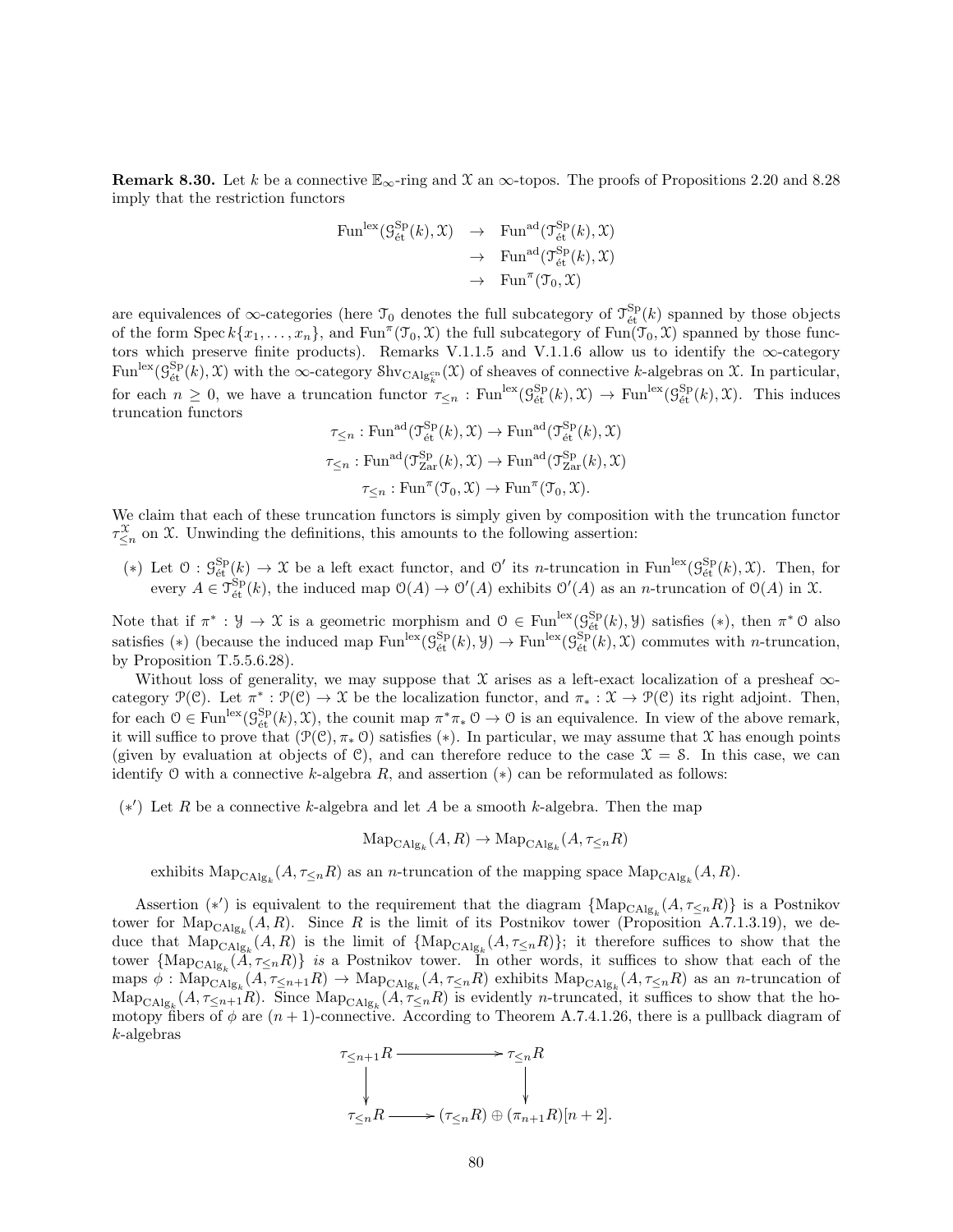Consequently, it suffices to show that the homotopy fibers of the map

 $\phi' : \text{Map}_{\text{CAlg}_k}(A, \tau_{\leq n}R) \to \text{Map}_{\text{CAlg}_k}(A, (\tau_{\leq n}R) \oplus (\pi_{n+1}R)[n+2]).$ 

The map  $\phi'$  is a section of the projection map

$$
\psi: \mathrm{Map}_{\mathrm{CAlg}_k}(A, (\tau_{\leq n}R) \oplus (\pi_{n+1}R)[n+2]) \to \mathrm{Map}_{\mathrm{CAlg}_k}(A, \tau_{\leq n}R).
$$

To complete the proof, we show that  $\psi$  has  $(n + 2)$ -connective homotopy fibers. Note that the homotopy fiber of  $\psi$  over an algebra map  $A \to \tau_{\leq n} R$  is given by the mapping space  $\text{Map}_{\text{Mod}_A}(L_{A/k}, (\pi_{n+1}R)[n+2]),$ which is  $(n+2)$ -connective because  $L_{A/k}$  is a projective A-module.

We are now ready to give the proof of Proposition 8.13.

*Proof of Proposition 8.13.* Let X be an  $\infty$ -topos and k an  $\mathbb{E}_{\infty}$ -ring. We must prove two assertions:

- (a) Let  $\mathcal{O}: \mathcal{G}_{\text{\'et}}^{\text{nSp}}(k) \to \mathcal{X}$  be a left exact functor, and  $\mathcal{O}_0$  the corresponding sheaf of  $\mathbb{E}_{\infty}$ -rings on  $\mathcal{X}$ . Then  $\mathcal{O}$  is a  $\mathcal{G}_{\text{\'et}}^{\text{nSp}}$ -structure on  $\mathcal X$  if and only if  $\mathcal{O}_0$  is strictly Henselian.
- (b) Let  $\alpha: \mathcal{O} \to \mathcal{O}'$  be a map of  $\mathcal{G}_{\text{\'et}}^{\text{nSp}}(k)$ -structures on X, and  $\alpha_0: \mathcal{O}_0 \to \mathcal{O}'_0$  the corresponding map between sheaves of  $\mathbb{E}_{\infty}$ -rings. Then  $\alpha$  is a local transformation of  $\mathcal{G}_{\text{\'et}}^{\text{nSp}}(k)$ -structures if and only if  $\alpha_0$  is a local map of sheaves of  $\mathbb{E}_{\infty}$ -rings (in the sense of Definition 2.5).

Let us first prove (a). Using Corollary 8.19, we can reduce to the case where k is the sphere spectrum. In particular, k is connective. Using Corollary 8.18, we can replace  $\mathcal{O}_0$  by its connective cover and  $\mathcal O$  by its restriction to  $\mathcal{G}_{\text{\'et}}^{\text{Sp}} \subseteq \mathcal{G}_{\text{\'et}}^{\text{nSp}}$ . Using Proposition 8.28 and Remark 8.30, we can replace  $\mathcal{O}_0$  by its 0-truncation  $\pi_0$  O<sub>0</sub>, in which case the desired result follows immediately from the definitions. The proof of (b) is similar: using the same arguments, we can replace  $\mathcal{O}_0$  and  $\mathcal{O}'_0$  by  $\pi_0 \mathcal{O}_0$  and  $\pi_0 \mathcal{O}'_0$ , in which case the desired result follows from Proposition V.2.6.16.  $\Box$ 

**Remark 8.31.** Let  $(\mathcal{X}, \mathcal{O}_{\mathcal{X}})$  be a spectrally ringed  $\infty$ -topos. If the underlying topos X of discrete objects of X has enough points, then we can give an even more concrete criterion: the sheaf of  $\mathbb{E}_{\infty}$ -rings  $\mathcal{O}_{\mathfrak{X}}$  is strictly Henselian if and only if, for every point x of the topos X, the stalk  $(\pi_0 \mathcal{O}_X)_x$  is a strictly Henselian local ring. Moreover, a map of strictly Henselian  $\mathbb{E}_{\infty}$ -rings  $\mathcal{O}_{\mathfrak{X}} \to \mathcal{O}'_{\mathfrak{X}}$  is local if and only if, for each point  $x \in X$ , the induced map  $(\pi_0 \mathcal{O}_x)_x \to (\pi_0 \mathcal{O}'_x)_x$  is a local homomorphism between local commutative rings.

Using Proposition 8.13, we see that Proposition 8.4 is a special case of Theorem V.2.1.1. We can also recast Definition 8.5 in the language of geometries:

**Definition 8.32** (Spectral Deligne-Mumford Stack: Abstract Definition). Let k be an  $\mathbb{E}_{\infty}$ -ring. A nonconnective spectral Deligne-Mumford stack over k is a  $\mathcal{G}_{\text{\'et}}^{\text{nSp}}(k)$ -scheme (see Definition V.2.3.9), where  $\mathcal{G}_{\text{\'et}}^{\text{nSp}}(k)$  is the geometry of Definition 8.11.

If k is connective, a spectral Deligne-Mumford stack over k is a  $\mathcal{G}_{\text{\'et}}^{\text{Sp}}(k)$ -scheme, where  $\mathcal{G}_{\text{\'et}}^{\text{Sp}}$  is the geometry of Definition 8.14.

**Remark 8.33.** In the special case where k is the sphere spectrum (regarded as an initial object of CAlg), the notion of (nonconnective) spectral Deligne-Mumford stack over k reduces to the notion of (nonconnective) spectral Deligne-Mumford stack introduced in Definition 2.7.

Let  $(\mathfrak{X}, \mathcal{O}_{\mathfrak{X}})$  be a nonconnective spectral Deligne-Mumford stack over an  $\mathbb{E}_{\infty}$ -ring k. We can think of  $\mathcal{O}_{\mathfrak{X}}$ either as a sheaf of  $\mathbb{E}_{\infty}$ -algebras over k, or as a left exact functor  $\mathcal{G}_{\text{\'et}}^{\text{nSp}}(k) \to \mathfrak{X}$ . We will generally abuse notation by not distinguishing between these two avatars of  $\mathcal{O}_\mathfrak{X}$ : we will whichever point of view is more convenient for the problem at hand.

**Definition 8.34.** Let k be a connective  $\mathbb{E}_{\infty}$ -ring, and let  $n \geq 0$ . We will say that a connective spectral Deligne-Mumford stack  $(\mathfrak{X}, \mathfrak{O}_{\mathfrak{X}})$  is *n*-truncated if  $\mathfrak{O}_{\mathfrak{X}}$  is *n*-truncated, when regarded as a sheaf of spectra on X.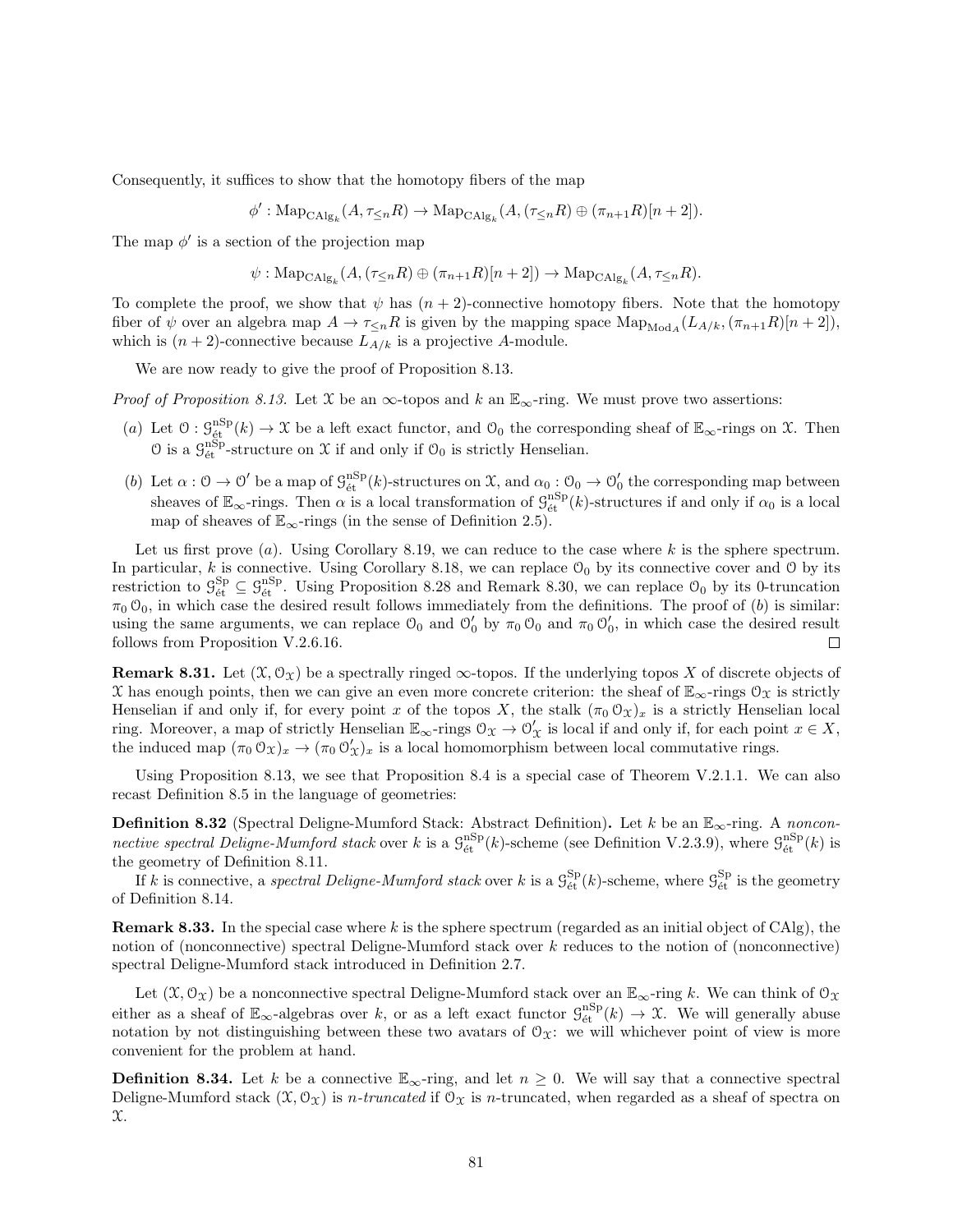Equivalently,  $(\mathfrak{X}, \mathcal{O}_{\mathfrak{X}})$  is *n*-truncated if the restriction  $\mathcal{O}_{\mathfrak{X}} | \mathcal{T}_{\mathrm{\acute{e}t}}^{\mathrm{Sp}}(k)$  takes values in the full subcategory of  $\mathfrak X$  spanned by the *n*-truncated objects.

**Definition 8.35.** Let k be an  $\mathbb{E}_{\infty}$ -ring, and let  $n \geq 0$ . We will say that a spectral Deligne-Mumford stack  $(\mathfrak{X}, \mathcal{O}_{\mathfrak{X}})$  is *n*-localic if the  $\infty$ -topos  $\mathfrak{X}$  is *n*-localic, in the sense of Definition T.6.4.5.8.

The following result shows that the theory of derived Deligne-Mumford stacks really does generalize the classical theory of Deligne-Mumford stacks:

**Proposition 8.36.** Let k be a connective  $\mathbb{E}_{\infty}$ -ring, and let  $\text{Sch}^{\leq 0}_{\leq 1}(\mathcal{G}^{\text{Sp}}_{\acute{e}t}(k))$  denote the full subcategory of  $\text{Sch}(\mathcal{G}_{\acute{e}t}^{\text{Sp}}(k))$  spanned by those  $\mathcal{G}_{\acute{e}t}^{\text{Sp}}(k)$ -schemes which are 0-truncated and 1-localic. Then  $\text{Sch}^{\leq 0}_{\leq 1}(\mathcal{G}_{\acute{e}t}^{\text{Sp}}(k))$  is canonically equivalent to the  $\infty$ -category of Deligne-Mumford stacks over the commutative ring  $\pi_0 k$  (see Definition V.2.6.9).

Proof. Combine Corollary 8.29 with Theorem V.2.6.18.

Our next goal is to compare the theories of connective and nonconnective spectral Deligne-Mumford stacks. The following assertion is an immediate consequence of Proposition 2.30:

**Proposition 8.37.** Let k be a connective  $\mathbb{E}_{\infty}$ -ring, and let  $U : L \text{Top}(\mathcal{G}_{\acute{e}t}^{\text{Sp}}(k)) \to L \text{Top}(\mathcal{G}_{\acute{e}t}^{\text{nSp}}(k))$  be the relative spectrum functor associated to the inclusion of geometries  $\mathcal{G}^{\text{Sp}}_{\text{\'et}}(k) \hookrightarrow \mathcal{G}^{\text{nSp}}_{\text{\'et}}(k)$ . Then U is a fully faithful embedding, whose essential image consists of those pairs  $(\mathfrak{X},\mathfrak{O}_\mathfrak{X})$  where  $\mathfrak{O}_\mathfrak{X}$  determines a connective sheaf of  $\mathbb{E}_{\infty}$ -rings on X.

The proof of Proposition 2.33 immediately yields the following analogue for the étale topology:

**Proposition 8.38.** Let k be a connective  $\mathbb{E}_{\infty}$ -ring, and let  $(\mathfrak{X}, \mathfrak{O})$  be a nonconnective spectral Deligne-Mumford stack over k. Then  $(\mathfrak{X}, \mathfrak{O} \mid \mathfrak{S}_{et}^{\mathsf{Sp}}(k))$  is a spectral Deligne-Mumford stack over k.

Combining Propositions 8.37 and 8.38, we obtain the following result:

**Corollary 8.39.** Let k be a connective  $\mathbb{E}_{\infty}$ -ring and let U be as in Proposition 8.37. Then U induces a fully  $\textit{faithful embedding } \operatorname{Sch}(\mathcal{G}^{\text{sp}}_{\textit{\'{e}t}}(k)) \rightarrow \operatorname{Sch}(\mathcal{G}^{\text{nSp}}_{\textit{\'{e}t}}(k)), \textit{ whose essential image consists of those spectral Deligne-}$ Mumford stacks  $(\mathfrak{X}, \mathfrak{O})$  such that  $\mathfrak{O}$  determines a connective sheaf of  $\mathbb{E}_{\infty}$ -rings on  $\mathfrak{X}$ .

We now discuss the operation of truncation for structure sheaves of spectral Deligne-Mumford stacks.

**Proposition 8.40.** Let k be a connective  $\mathbb{E}_{\infty}$ -ring. For each  $n \geq 0$ , the pregeometry  $\mathcal{T}_{\acute{e}t}^{\text{Sp}}(k)$  is compatible with n-truncations.

Proof. This is a consequence of the corresponding result for the Nisnevich topology which we will prove in a sequel to this paper.  $\Box$ 

**Remark 8.41.** Let  $(\mathcal{X}, \mathcal{O}_{\mathcal{X}})$  be a nonconnective spectral Deligne-Mumford stack. We will abuse notation by identifying  $\mathcal{O}_X$  with the underlying CAlg-valued sheaf on X. It follows from Proposition 8.38 that the pair  $(\mathfrak{X}, \tau_{\geq 0} \mathfrak{O}_{\mathfrak{X}})$  is a spectral Deligne-Mumford stack; we will refer to  $(\mathfrak{X}, \tau_{\geq 0} \mathfrak{O}_{\mathfrak{X}})$  as the *underlying spectral* Deligne-Mumford stack of  $(\mathfrak{X}, \mathcal{O}_\mathfrak{X})$ . Using Propositions 8.40 and V.3.4.15, we conclude that for each  $n \geq 0$ , the pair  $(\mathfrak{X}, \tau_{\leq n} \tau_{\leq 0} \mathfrak{O}_{\mathfrak{X}})$  is an *n*-truncated spectral Deligne-Mumford stack. In particular, if  $\mathfrak{X}$  is 1-localic and we take  $n = 0$ , then we obtain a 1-localic, 0-truncated Deligne-Mumford stack  $(\mathfrak{X}, \pi_0 \mathfrak{O}_\mathfrak{X})$ , which we can identify with an ordinary Deligne-Mumford stack (Proposition 8.36). We will refer to  $(\mathfrak{X}, \pi_0 \mathfrak{O}_{\mathfrak{X}})$  as the underlying ordinary Deligne-Mumford stack of  $(\mathfrak{X}, \mathfrak{O}_{\mathfrak{X}})$ .

We conclude this section with a concrete characterization of the class of spectral Deligne-Mumford stacks, analogous the the description of spectral schemes given in Definition 2.2.

**Theorem 8.42.** Let X an  $\infty$ -topos, and  $\mathcal{O}_X$  a sheaf of  $\mathbb{E}_{\infty}$ -algebras on X. Then  $(\mathcal{X}, \mathcal{O}_X)$  is a nonconnective spectral Deligne-Mumford stack if and only if the following conditions are satisfied:

 $\Box$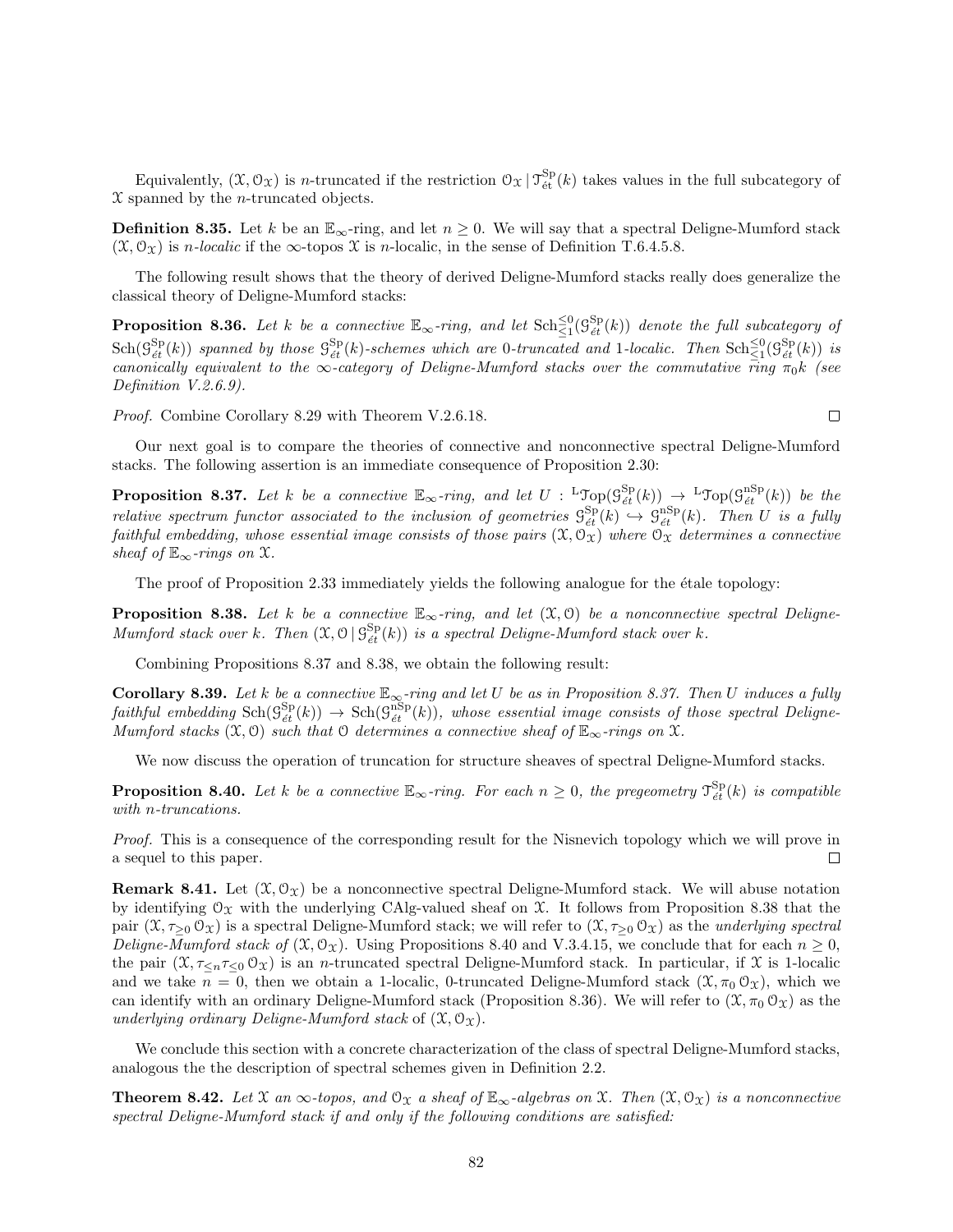- (1) Let  $\phi_* : \mathfrak{X} \to \mathfrak{X}'$  be a geometric morphism of  $\infty$ -topoi, where  $\mathfrak{X}'$  is 1-localic and  $\phi_*$  is an equivalence on discrete objects (so that  $\phi_*$  exhibits  $\mathcal{X}'$  as the 1-localic reflection of  $\mathcal{X}$ ). Let  $\mathcal{O}_{\mathcal{X}'}$  be the commutative ring object in the underlying topos of  $\mathfrak{X}'$  corresponding to  $\pi_0 \mathfrak{O}_{\mathfrak{X}}$ . Then  $(\mathfrak{X}', \mathfrak{O}_{\mathfrak{X}'})$  is a spectral Deligne-Mumford stack over k (which is 1-localic and 0-truncated, and can therefore be identified with an ordinary Deligne-Mumford stack X by Proposition 8.36).
- (2) For every integer i,  $\pi_i \mathcal{O}_{\mathfrak{X}}$  is a quasi-coherent sheaf on X.
- (3) The object  $\Omega^{\infty} \mathcal{O}_{\Upsilon} \in \mathcal{X}$  is hypercomplete.

Proof. The proof follows the same lines as that of Theorem 2.40, but is slightly more complicated (because assertions (1) and (2) are not local on X). In what follows, we will abuse notation by identifying  $\mathcal{O}_X$  with the corresponding left exact functor  $\mathcal{G}_{\text{\'et}}^{\text{nSp}} \to \mathfrak{X}$ . Suppose first that  $(\mathfrak{X}, \mathcal{O}_{\mathfrak{X}})$  is a nonconnective spectral Deligne-Mumford stack. We will prove that (1), (2), and (3) are satisfied. Remark 8.41 implies that  $(\mathfrak{X}, \pi_0 \mathfrak{O}_{\mathfrak{X}})$  is a spectral Deligne-Mumford stack, and Corollary 8.29 allows us to identify  $\pi_0 \mathcal{O}_X$  with a  $\mathcal{G}_{\text{\'et}}$ -structure on X. Let  $\phi_* : \mathfrak{X} \to \mathfrak{X}'$  be the 1-localic reflection of X; then Theorem V.2.3.13 implies that  $(\mathfrak{X}', \mathfrak{O}_{\mathfrak{X}'})$  is again a spectral Deligne-Mumford stack, and that the map  $(\mathfrak{X}, \pi_0 \mathfrak{O}_{\mathfrak{X}}) \to (\mathfrak{X}', \mathfrak{X}')$  is étale. This proves (1).

Assertion (3) is local on the  $\infty$ -topos X. Consequently, to prove that (3) holds, we may assume that  $(\mathfrak{X}, \mathfrak{O}_{\mathfrak{X}})$  is affine; the proof then proceeds exactly as in the proof of Theorem 2.40. To prove (2), we consider a collection of objects  $\{U_{\alpha} \in \mathfrak{X}\}\$  such that  $\coprod U_{\alpha} \to 1_{\mathfrak{X}}$  is an effective epimorphism, and each of the  $\mathcal{G}_{\text{\'et}}^{\text{nSp}}(k)$ schemes  $(\mathfrak{X}_{/U_{\alpha}}, \mathfrak{O}_{\mathfrak{X}} | U_{\alpha})$  is affine, equivalent to  $\text{Spec}^{\text{\'et}} A_{\alpha}$  for some  $A_{\alpha} \in \text{CAlg}_k$ . The composite geometric morphisms

$$
\mathfrak{X}_{/U_\alpha}\to \mathfrak{X}\to \mathfrak{X}'
$$

are étale and cover  $\mathfrak{X}'$ . Since assertion (2) is local on  $\mathfrak{X}'$ , it is sufficient to show that the restriction of each  $\pi_i \, \mathcal{O}_\mathfrak{X}$  to  $\mathfrak{X}_{/U_\alpha}$  is a quasi-coherent sheaf on the ordinary Deligne-Mumford stack given by  $(\mathfrak{X}_{/U_\alpha}, \pi_0(\mathcal{O}_\mathfrak{X} | U_\alpha))$ (in other words, the affine scheme  $Spec(\pi_0 A_\alpha)$ . This follows immediately from Theorem V.2.2.12: the restriction of  $\pi_i \mathcal{O}_\mathfrak{X}$  is the quasi-coherent sheaf associated to  $\pi_i A_\alpha$ , viewed as a module over the commutative ring  $\pi_0 A_\alpha$ .

We now prove the converse. Suppose that  $(1), (2),$  and  $(3)$  are satisfied; we wish to prove that  $(\mathcal{X}, \mathcal{O}_{\mathcal{X}})$  is a nonconnective spectral Deligne-Mumford stack. The assertion is local on  $\mathcal{X}'$ . The étale geometric morphism  $\mathfrak{X} \to \mathfrak{X}'$  determines an equivalence  $\mathfrak{X} \simeq \mathfrak{X}'_{/U}$ , for some 2-connective object U in  $\mathfrak{X}'$ . Passing to a cover of  $\mathfrak{X}'$ , we may assume without loss of generality that U admits a global section  $s: 1_X \to U$ ; since U is 1-connective, this map is an effective epimorphism. This section determines a geometric morphism of  $\infty$ -topoi  $s_* : \mathcal{X}' \to \mathcal{X}$ . In view of Proposition V.2.3.10, it will suffice to show that  $(\mathcal{X}', s^* \mathcal{O}_\mathcal{X})$  is a spectral Deligne-Mumford stack over k. Replacing X by X', we are reduced to the case where X is 1-localic and  $(\mathfrak{X}, \pi_0 \mathfrak{O}_{\mathfrak{X}})$  is a spectral Deligne-Mumford stack. Passing to a cover of X again if necessary, we may suppose that  $(\mathfrak{X}, \pi_0 \mathfrak{O}_\mathfrak{X})$  is the spectrum of a (discrete) commutative ring R.

We now proceed as in the proof of Theorem 2.40. Assume first that the structure sheaf  $\mathcal{O}_X$  is connective (as a sheaf of  $\mathbb{E}_{\infty}$ -rings on X). Applying (2), we conclude that each  $\pi_i \mathcal{O}_{\mathfrak{X}}$  is the quasi-coherent sheaf associated to an  $R$ -module  $M_i$ . We have isomorphisms

$$
H^{n}(\mathfrak{X}; \pi_{i} \mathfrak{O}_{\mathfrak{X}}) \simeq \begin{cases} M_{i} & \text{if } n = 0 \\ 0 & \text{otherwise.} \end{cases}
$$

(see  $\S T.7.2.2$  for a discussion of the cohomology of an  $\infty$ -topos, and Remark T.7.2.2.17 for a comparison with the usual theory of sheaf cohomology.) For each  $n \geq 0$ , let  $A_{\leq n} \in \text{CAlg}$  denote the  $\mathbb{E}_{\infty}$ -ring of global section  $\Gamma(\mathfrak{X}; \tau_{\leq n} \mathfrak{O}_{\mathfrak{X}})$ . There is a convergent spectral sequence

$$
E_2^{p,q} = \mathrm{H}^p(\mathfrak{X}; \pi_q(\tau_{\leq n} \mathfrak{O}_{\mathfrak{X}})) \Rightarrow \pi_{q-p} A_{\leq n}.
$$

It follows that this spectral sequence degenerates to yield isomorphisms

$$
\pi_i A_{\leq n} \simeq \begin{cases} M_i & \text{if } 0 \leq i \leq n \\ 0 & \text{otherwise.} \end{cases}
$$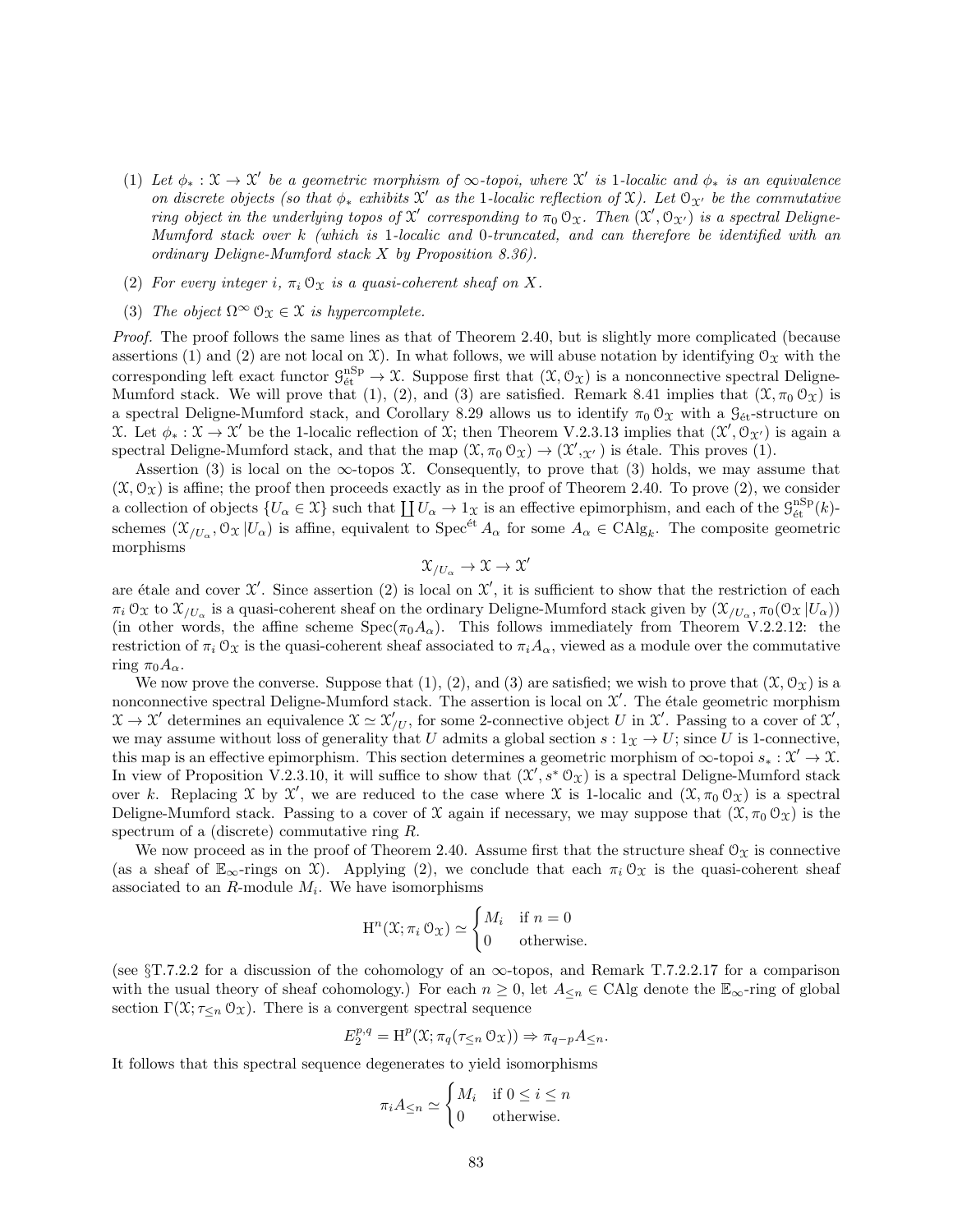In particular,  $\pi_0 A_{\leq n} \simeq R$ .

Fix  $n \geq 0$ , and let  $(\mathfrak{X}_n, \mathfrak{O}_{\mathfrak{X}_n})$  be the spectrum of  $A_{\leq n}$ . The equivalence  $A_n \simeq \Gamma(\mathfrak{X}; \tau_{\leq n} \mathfrak{O}_{\mathfrak{X}})$  induces a  $\text{map }\phi_n:(\mathfrak{X}_n,\mathfrak{O}_{\mathfrak{X}_n})\to(\mathfrak{X},\tau_{\leq n}\mathfrak{O}_{\mathfrak{X}})\text{ in }\text{LTop}(\mathcal{G}_{\text{\'{e}t}}^{\text{nSp}}).$  Since  $\pi_0A_n\simeq R$ , the geometric morphism  $\phi_n^*: \mathfrak{X}_n\to \mathfrak{X}$  is an equivalence of  $\infty$ -topoi, and  $\phi_n$  induces an isomorphism of quasi-coherent sheaves  $\phi_n^*(\pi_i \otimes_{\mathfrak{X}_n}) \simeq \pi_i \otimes_{\mathfrak{X}}$  for  $0 \leq i \leq n$ . Since the structure sheaves on both sides are *n*-truncated, we conclude that  $\phi_n$  is an equivalence. Let A denote the inverse limit of the tower of  $\mathbb{E}_{\infty}$ -rings

 $\ldots \to A_{\leq 2} \to A_{\leq 1} \to A_{\leq 0},$ 

so that  $\pi_0 A \simeq R$ . We can therefore identify the spectrum of A with  $(\mathfrak{X}, \mathcal{O}'_{\mathfrak{X}})$ . As in the proof of Theorem 2.40, we see that  $\mathcal{O}'_{\mathcal{X}}$  is the inverse limit of its truncations

$$
\tau_{\leq n} \, \mathcal{O}'_{\mathcal{X}} \simeq \phi_n^* \, \mathcal{O}_{\mathcal{X}_n} \simeq \tau_{\leq n} \, \mathcal{O}_{\mathcal{X}}.
$$

Passing to the inverse limit, we obtain a map

$$
\psi: \mathcal{O}_{\mathfrak{X}} \to \lim \{ \tau_{\leq n} \mathcal{O}_{\mathfrak{X}} \} \simeq \mathcal{O}_{\mathfrak{X}}'.
$$

By construction,  $\psi$  induces an isomorphism on all (sheaves of) homotopy groups, and is therefore  $\infty$ connective. The 0th space of  $\mathcal{O}'_{\mathcal{X}}$  is a hypercomplete object of  $\hat{\mathcal{X}}$  (since it is an inverse limit of truncated objects of  $\mathfrak{X}$ ), and the 0th space of  $\mathfrak{O}_{\mathfrak{X}}$  is hypercomplete by assumption (3). It follows that  $\psi$  is an equivalence, so that  $(\mathfrak{X}, \mathfrak{O}_{\mathfrak{X}}) \simeq \operatorname{Spec}^{\operatorname{\'et} } A$  is a spectral Deligne-Mumford stack as desired..

We now treat the case where the structure sheaf  $\mathcal{O}_\mathfrak{X}$  is not assumed to be connective. The pair  $(\mathfrak{X}, \tau_{\geq 0} \mathcal{O}_\mathfrak{X})$ satisfies conditions (1), (2), and (3), so the argument above proves that  $(\mathfrak{X}, \tau_{\geq 0} \mathfrak{O}_{\mathfrak{X}}) \simeq \text{Spec}^{\text{et}}(A)$  for some connective  $\mathbb{E}_{\infty}$ -ring A. Let  $B \in \text{CAlg}$  be the  $\mathbb{E}_{\infty}$ -ring of global sections of  $\mathcal{O}_{\mathfrak{X}}$ . Then  $\tau_{>0}B$  is connective cover of the algebra of global sections of  $\tau_{\geq 0} \mathcal{O}_X$ , and is therefore equivalent to A. In particular, we can identify  $Spec^{et}(B)$  with  $(\mathfrak{X}, \mathcal{O}'_{\mathfrak{X}})$ , for some sheaf of  $\mathbb{E}_{\infty}$ -rings  $\mathcal{O}'_{\mathfrak{X}}$  on  $\mathfrak{X}$ . To complete the proof, it will suffice to show that the canonical map  $\theta: \mathcal{O}'_{\mathcal{X}} \to \mathcal{O}_{\mathcal{X}}$  is an equivalence. Let  $\mathcal F$  denote the fiber of the map  $\theta$ , viewed as an object of  $\text{Shv}_{\text{Sp}}(\mathfrak{X})$ . Since  $\theta$  induces an equivalence on the level of connective covers, we deduce that  $\tau_{\geq 0}$   $\mathcal{F} \simeq 0$ . We wish to prove that  $\mathcal{F} \simeq 0$ . Suppose otherwise. Since  $\text{Shv}_{\text{Sp}}(\mathcal{X})$  is right complete (Proposition 1.7), we deduce that there exists an integer n (necessarily positive) such that  $\pi_n \mathcal{F}$  is nonzero. We will assume that n is chosen minimal with respect to this property. We have an exact sequence of sheaves of  $\mathcal{O}_X$ -modules

$$
\pi_{1-n} \circlearrowleft_{\mathcal{X}}' \to \pi_{1-n} \circlearrowleft_{\mathcal{X}} \to \pi_{-n} \circlearrowleft \to \pi_{-n} \circlearrowleft_{\mathcal{X}}' \to \pi_{-n} \circlearrowleft_{\mathcal{X}}.
$$

The homotopy groups of  $\mathcal{O}_{\mathfrak{X}}$  are quasi-coherent sheaves on X by (2). Since  $(\mathfrak{X}, \mathcal{O}'_{\mathfrak{X}})$  is a spectral Deligne-Mumford stack, it also satisfies (2) (by the first part of the proof), so that homotopy groups of  $\mathcal{O}'_{\mathcal{X}}$  are also quasi-coherent sheaves on the ordinary Deligne-Mumford stack X. It follows that  $\pi_{-n} \mathcal{F}$  is a nonzero quasicoherent sheaf on the ordinary Deligne-Mumford stack  $X$ . Since  $X$  is the spectrum of the commutative ring R, we conclude that  $\pi_{-n} \mathcal{F}$  has a nonvanishing global section. The minimality of n guarantees that  $\pi_{-n}\Gamma(X;\mathcal{F})\simeq \Gamma(X;\pi_{-n}\mathcal{F}),$  so that the spectrum  $\Gamma(X;\mathcal{F})$  is nonzero. But  $\Gamma(X;\mathcal{F})$  can be identified with the fiber of the map of global sections  $\Gamma(X; \mathcal{O}'_{X}) \to \Gamma(X; \mathcal{O}_{X})$ , which is equivalent to the identity map on the  $\mathbb{E}_{\infty}$ -ring B. We therefore obtain a contradiction, which completes the proof.  $\Box$ 

**Remark 8.43.** In the situation of Theorem 8.42, the spectral Deligne-Mumford stack  $(\mathcal{X}, \mathcal{O}_{\mathcal{X}})$  is affine if and only if  $\mathfrak{X} \simeq \mathfrak{X}'$  and the Deligne-Mumford stack  $(\mathfrak{X}', \phi_* \pi_0 \mathfrak{O}_{\mathfrak{X}})$  is affine. The "if" direction follows immediately from the proof of Theorem 8.42. To prove the "only if" direction, we may assume that  $(\mathfrak{X}, \mathfrak{O}_{\mathfrak{X}}) \simeq \mathrm{Spec}^{\mathrm{\'et}}(A)$ for some  $\mathbb{E}_{\infty}$ -ring A. Then the results of §V.2.2 show that X can be identified with the  $\infty$ -category of sheaves on the ∞-category of étale A-algebras, which is equivalent (by Theorem A.7.5.0.6) to the  $\infty$ -category of sheaves on the ordinary category of étale  $\pi_0 A$ , and therefore 1-localic. It follows that  $(\mathcal{X}', \phi_* \pi_0 \mathcal{O}_{\mathcal{X}}) \simeq$  $(\mathfrak{X}, \pi_0 \mathfrak{O}_{\mathfrak{X}})$  which can be identified with the spectrum of the discrete commutative ring  $\pi_0 A$ .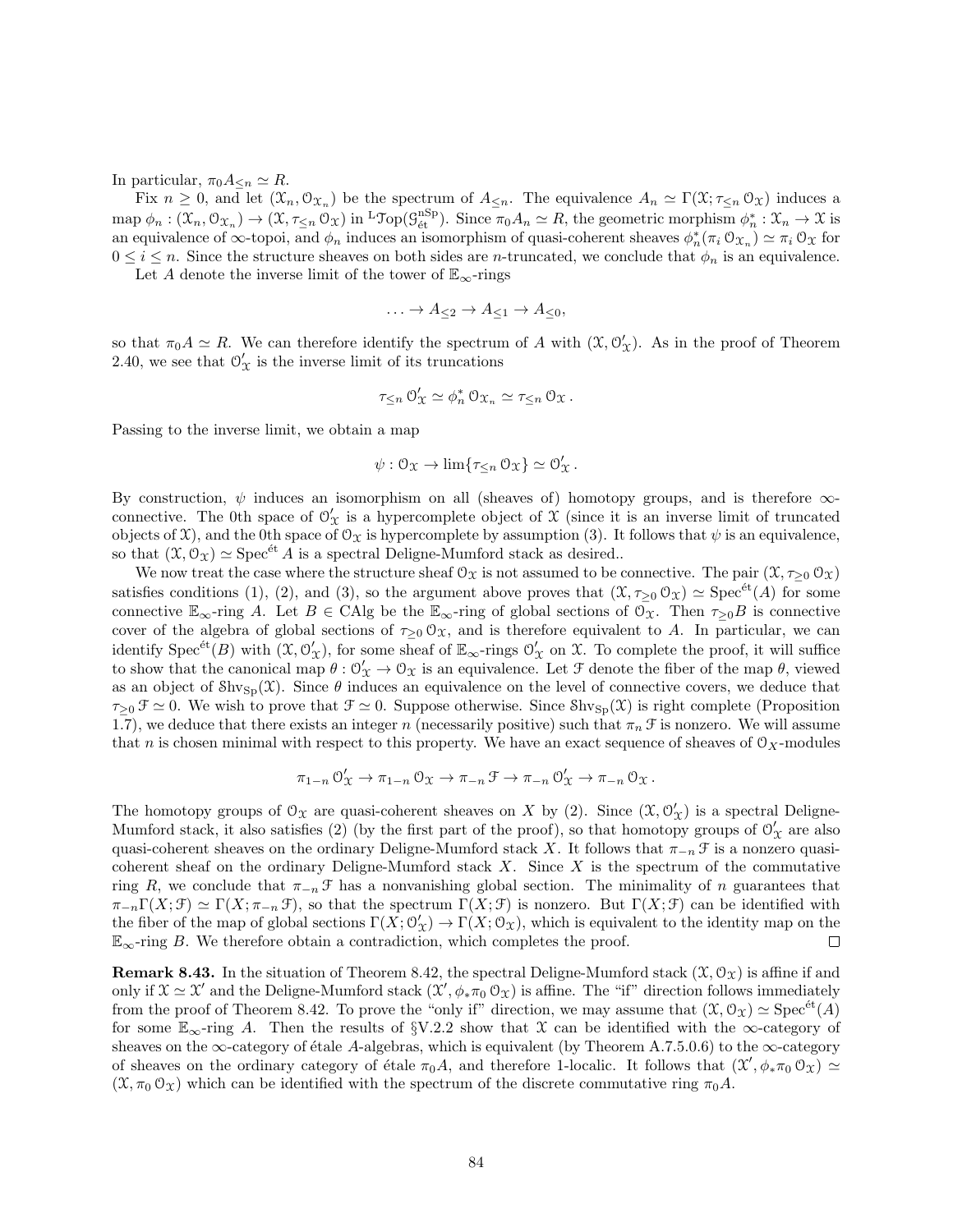## 9 Comparison Results

In this section, we will discuss how some of the definitions given earlier in this paper are related to one another, and to some of the ideas introduced in [42]. We can summarize our main results as follows:

- (A) In §2, we introduced the notion of a (nonconnective) spectral scheme, which can be interpreted as a scheme with respect to the geometry  $\mathcal{G}_{\rm Zar}^{\rm nSp}$ , which encodes the Zariski topology on the  $\infty$ -category CAlg of  $\mathbb{E}_{\infty}$ -rings (see Definition 2.10). Replacing the Zariski topology by the étale topology, we obtain another geometry  $\mathcal{G}_{\text{\'et}}^{\text{nSp}}$  whose schemes are the (nonconnective) spectral Deligne-Mumford stacks of §8. There is an evident transformation of geometries  $\mathcal{G}_{\text{Zar}}^{\text{nSp}} \to \mathcal{G}_{\text{\'et}}^{\text{nSp}}$ , which is the identity functor at the level of underlying ∞-categories. This transformation determines a relative spectrum functor  $Spec^{et}_{Z}: SpSch^{nc} \to Stk^{nc}$ . We will show that this functor is fully faithful when restricted to 0-localic spectral schemes (Theorem 9.1).
- (B) Let k be an  $\mathbb{E}_{\infty}$ -ring. The geometries  $\mathcal{G}_{\text{Zar}}^{\text{nSp}}$  and  $\mathcal{G}_{\text{\'et}}^{\text{nSp}}$  have relative versions  $\mathcal{G}_{\text{Zar}}^{\text{nSp}}(k)$  and  $\mathcal{G}_{\text{\'et}}^{\text{nSp}}(k)$ , which control the Zariski and étale topologies on the  $\infty$ -category of  $\mathbb{E}_{\infty}$ -algebras over k. However, the role of k is inessential. For example, the  $\infty$ -category of (nonconnective) spectral k-schemes is equivalent to the  $\infty$ -category of (nonconnective) spectral schemes  $\mathfrak X$  equipped with a map  $\mathfrak X \to \operatorname{Spec}^{\mathbb Z}(k)$ . We will deduce this from a general relativization statement (Proposition 9.17).
- (C) Let k be an ordinary commutative ring, regarded as a discrete  $\mathbb{E}_{\infty}$ -ring. The theory of spectral kschemes is closely related to the theory of *derived k-schemes* introduced in  $[42]$ . More precisely, there is a forgetful functor from derived k-schemes to spectral k-schemes, which an equivalence when  $k$ contains the field Q of rational numbers (Corollary 9.28).

We begin by giving a precise formulation of  $(A)$ :

**Theorem 9.1.** Let  $\text{Spec}^{\text{\'et}}_Z$ :  $\text{RingTop}_{\text{Zar}} \to \text{RingTop}_{\text{\'et}}$  be the relative spectrum functor associated to the transformation of geometries  $\mathcal{G}^{\text{nSp}}_{\text{Zar}} \to \mathcal{G}^{\text{nSp}}_{\text{\'et}}$ . Then  $\text{Spec}^{\text{\'et}}_Z$  induces a fully faithful functor from the  $\infty$ -category  $\text{SpSch}_{\leq 0}^{\text{nc}}$  of 0-localic nonconnective spectral schemes to the  $\infty$ -category  $\text{Stk}_{\leq 1}^{\text{nc}}$  of 1-localic nonconnective spectral Deligne-Mumford stacks.

We will prove Theorem 9.1 at the end of this section.

**Remark 9.2.** Since the relative spectrum functor  $\text{Spec}^{\text{\'et}}_Z$  carries  $\text{Spec}^Z(R)$  into  $\text{Spec}^{\text{\'et}}(R)$  for any  $\mathbb{E}_{\infty}$ -ring R, it preserves various local properties of sheaves of  $\mathbb{E}_{\infty}$ -rings, such as the property of being connective or n-truncated. In particular,  $Spec^{\text{\'et}}_Z$  determines a fully faithful embedding from the  $\infty$ -category of 0-localic, 0-truncated connective spectral schemes into the  $\infty$ -category of 1-localic, 0-truncated connective Deligne-Mumford stacks. This fully faithful embedding can be identified with the usual embedding of the category of schemes into the 2-category of Deligne-Mumford stacks (see Propositions 2.37 and 8.36).

**Warning 9.3.** The relative spectrum functor  $\text{Spec}^{\text{\'et}}_Z$  is not fully faithful in general. This is a reflection of the fact that the theory of spectral schemes  $(\mathfrak{X}, \mathcal{O}_{\mathfrak{X}})$  is ill-behaved if we do not require X to be 0-localic.

**Definition 9.4.** Let  $\mathfrak{X} = (\mathfrak{X}, \mathfrak{O}_\mathfrak{X})$  be a nonconnective spectral Deligne-Mumford stack. We will say that  $\mathfrak{X}$ is schematic if it belongs to the essential image of the fully faithful functor of Theorem 9.1. That is,  $\mathfrak X$  is schematic if it has the form  $Spec_{Zar}^{\text{\'et}} \mathfrak{Y}$  for some 0-localic nonconnective spectral scheme  $\mathfrak{Y}$ .

It is not difficult to characterize the class of schematic spectral Deligne-Mumford stacks. For this, we need to introduce a bit of terminology.

**Definition 9.5.** Suppose that  $j : \mathfrak{U} \to \mathfrak{X} = (\mathfrak{X}, \mathfrak{O}_\mathfrak{X})$  is a map of nonconnective spectral Deligne-Mumford stacks (nonconnective spectral schemes). We will say that j is an *open immersion* if it factors as a composition

$$
\mathfrak{U} \xrightarrow{j'} (\mathfrak{X}_{/U}, \mathfrak{O}_{\mathfrak{X}} |U) \xrightarrow{j''} (\mathfrak{X}, \mathfrak{O}_{\mathfrak{X}})
$$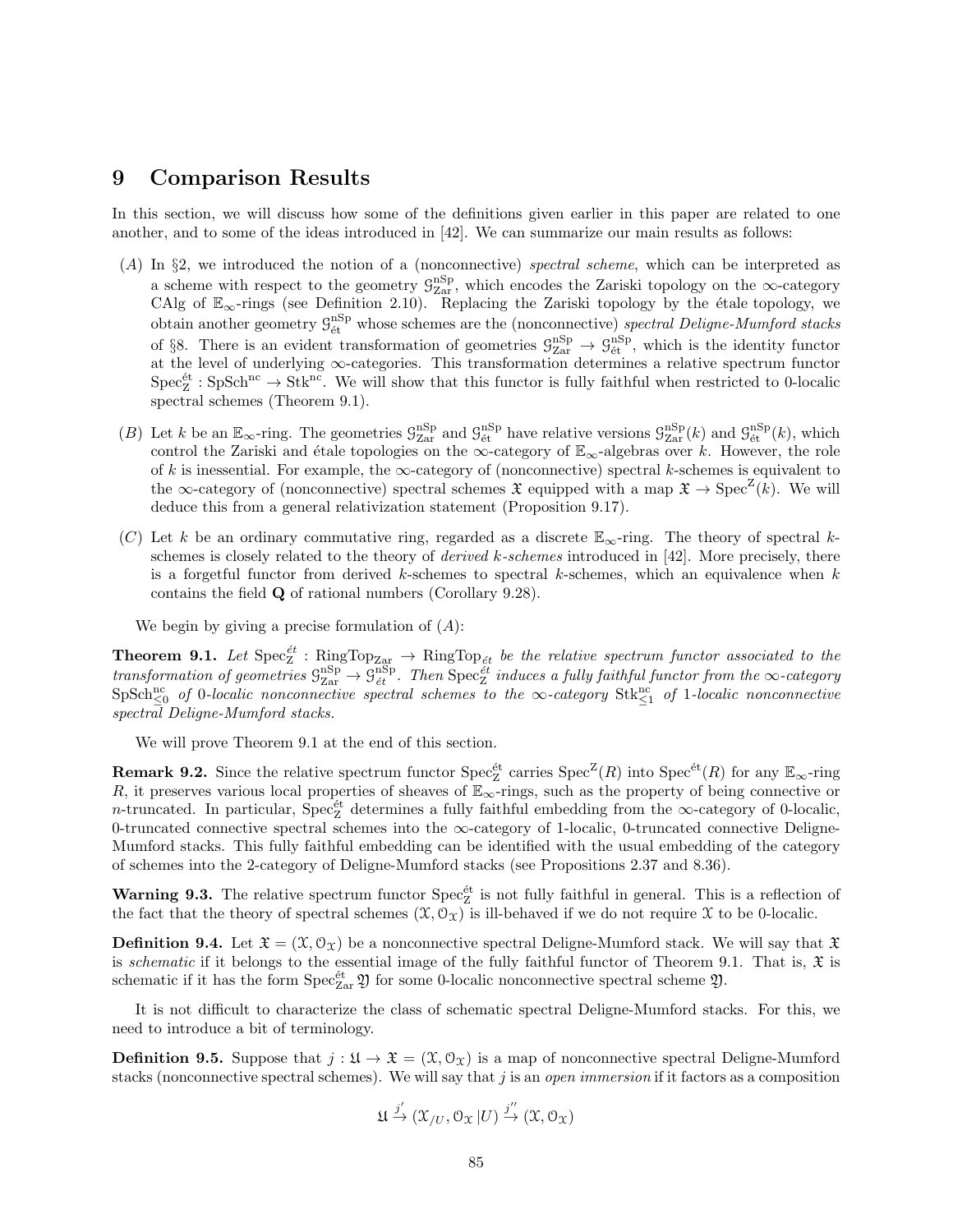where j' is an equivalence and j'' is the étale morphism associated to a  $(-1)$ -truncated object  $U \in \mathcal{X}$ . In this case, we will also say that  $\mathfrak U$  is an open substack (open subscheme) of  $\mathfrak X$ .

**Proposition 9.6.** Let  $\mathfrak{X} = (\mathfrak{X}, \mathfrak{O}_{\mathfrak{X}})$  be a nonconnective spectral Deligne-Mumford stack. The following conditions are equivalent:

- (1) There exists a collection of open immersions  $\{j_{\alpha} : \mathfrak{U}_{\alpha} \to \mathfrak{X}\}\$  which determine a covering of  $\mathfrak{X}$ , where each  $\mathfrak{U}_{\alpha}$  is affine.
- (2) Let  $f_* : \mathfrak{X} \to \mathfrak{Y}$  be a geometric morphism of  $\infty$ -topoi which exhibits  $\mathfrak{Y}$  as a 0-localic reflection of  $\mathfrak{X}$  (so that y can be identified with the  $\infty$ -topos of sheaves on the underlying locale of  $(-1)$ -truncated objects of X). Then the pair  $\mathfrak{Y} = (\mathfrak{Y}, f_* \mathfrak{O}_X)$  is a nonconnective spectral scheme, and the geometric morphism  $f_*$  induces an equivalence  $\mathfrak{X} \simeq \operatorname{Spec}^{\acute{e}t}_{\operatorname{Zar}} \mathfrak{Y}$ .
- (3) The nonconnective spectral Deligne-Mumford stack  $\mathfrak X$  is schematic.

**Lemma 9.7.** Let  $(\mathfrak{X}, \mathfrak{O}_{\mathfrak{X}})$  be a nonconnective spectral scheme, let  $(\mathfrak{Y}, \mathfrak{O}_{\mathfrak{Y}}) = \text{Spec}_{\text{Zar}}^{\text{\'et}}(\mathfrak{X}, \mathfrak{O}_{\mathfrak{X}})$  be the nonconnective associated spectral Deligne-Mumford stack, and let  $f^*: \mathfrak{X} \to \mathcal{Y}$  be the associated geometric morphism. Then  $f^*$  induces an equivalence  $\tau_{\leq -1} \mathfrak{X} \to \tau_{\leq -1} \mathfrak{Y}$  between the underlying locales of  $\mathfrak{X}$  and  $\mathfrak{Y}$ .

*Proof.* The assertion is local on X; we may therefore assume without loss of generality that  $(\mathfrak{X}, \mathcal{O}_{\mathfrak{X}}) \simeq$ Spec<sup>Zar</sup> A is the affine nonconnective spectral scheme associated to an  $\mathbb{E}_{\infty}$ -ring A. Then  $\mathfrak{X} \simeq \text{Shv}(X)$ , where X is the Zariski spectrum of the commutative ring  $\pi_0 A$  (see Lemma V.2.5.18). That is, X is the collection of prime ideals  $\mathfrak{p} \subseteq \pi_0 A$ . As a topological space, X has a basis of open sets given by  $U_a = {\mathfrak{p} \in X : a \notin \mathfrak{p}},$ where a ranges over elements of the commutative ring  $\pi_0 A$ . The ∞-category  $\tau \leq -1$  X is equivalent to the nerve of the partially ordered set  $\mathcal{U}(X)$  of open subsets of X.

Let  $C = (CAlg_{A}/^{op})$  denote the opposite of the  $\infty$ -category of étale A-algebras. As explained in §V.2.2, we can identify  $\mathcal Y$  with the ∞-category Shv(C). In particular,  $\tau_{\leq -1}$   $\mathcal Y$  is equivalent to the nerve of the partially ordered set P consisting of sieves  $\mathcal{C}^{(0)} \subseteq \mathcal{C}$  which are *saturated* in the following sense: if A' is an étale Aalgebra, and there exists a covering family  $\{A' \to A'_i\}$  such that each  $A'_i$  belongs to  $\mathcal{C}^{(0)}$ , then A' belongs to  $\mathfrak{C}^{(0)}.$ 

The pullback functor  $f^* : \tau_{\leq -1} \mathfrak{X} \to \tau_{\leq -1} \mathfrak{Y}$  determines a map of partially ordered sets  $\lambda : \mathfrak{U}(X) \to P$ . Unwinding the definitions, we see that  $\lambda$  carries an open subset  $U \subseteq X$  to the smallest saturated sieve  $\mathcal{C}^{(0)} \subseteq \mathcal{C}$  which contains  $A[a^{-1}]$  whenever  $U_a \subseteq U$ . To complete the proof, it will suffice to show that  $\lambda$  is an isomorphism of partially ordered sets.

For every open set  $U \subseteq X$ , let  $\lambda'(U)$  denote the full subcategory of C spanned by those étale A-algebras A' such that the map  $Spec^Z A' \to Spec^Z A = X$  factors through U, where  $Spec^Z$  denotes the Zariski spectrum. We claim that  $\lambda'(U) = \lambda(U)$ . Since  $\lambda'(U)$  is a saturated sieve which contains  $A[a^{-1}]$  whenever  $U_a \subseteq U$ , we immediately deduce that  $\lambda(U) \subseteq \lambda'(U)$ . Conversely, suppose that A' is an étale A-algebra belonging to  $\lambda'(U)$ . We wish to prove that  $A' \in \lambda(U)$ . The map  $Spec^Z A' \to Spec^Z A$  is open (Proposition 0.2), so its image is a quasi-compact open subset  $V \subseteq U \subseteq X$ . We can therefore write  $V = \bigcup_{1 \leq i \leq n} U_{a_i}$  for some finite sequence of elements  $a_1, \ldots, a_n \in \pi_0 A$ . For  $1 \leq i \leq n$ , let  $a'_i$  denote the image of  $\overline{a_i}$  in  $\pi_0 A'$ . Since the inverse images of the open subsets  $U_a \subseteq X$  cover  $Spec^Z A'$ , the map  $A' \to \prod_{1 \leq i \leq n} A'[a'_{i}^{-1}]$  is étale and faithfully flat. Since  $\lambda(U)$  is saturated, it will suffice to show that  $A'[a'_{i}^{-1}] \in \lambda(U)$ ; this follows immediately, since  $A[a_i^{-1}] \in \lambda(U)$  by construction.

We next claim that if U and V are open subsets of X such that  $\lambda(U) \subseteq \lambda(V)$ , then  $U \subseteq V$ . Since U is the union of basic open sets of the form  $U_a$ , we may assume that  $U = U_a$  for some  $a \in \pi_0 A$ . Then  $A[a^{-1}] \in \lambda(U) \subseteq \lambda(V) = \lambda'(V)$ , so that V contains the image of the map  $\text{Spec}^Z A[a^{-1}] \to \text{Spec}^Z A = X$ .

The above argument shows that  $\lambda$  is an isomorphism of  $\mathfrak{U}(X)$  onto a partially ordered subset of P. To complete the proof, it will suffice to show that  $\lambda$  is surjective. To this end, choose a saturated sieve  $\mathcal{C}^{(0)} \subseteq \mathcal{C}$ ; we wish to show that  $\mathcal{C}^{(0)}$  lies in the image of  $\lambda$ . Let U be the smallest open subset of X which contains the (open) image  $U_{A'}$  of the map  $Spec^Z A' \to Spec^Z A$  whenever  $A' \in \mathcal{C}^{(0)}$ . By construction, we have  $\mathcal{C}^{(0)} \subseteq \lambda'(U) = \lambda(U)$ . To complete the proof, it suffices to show that this inclusion is an equality. That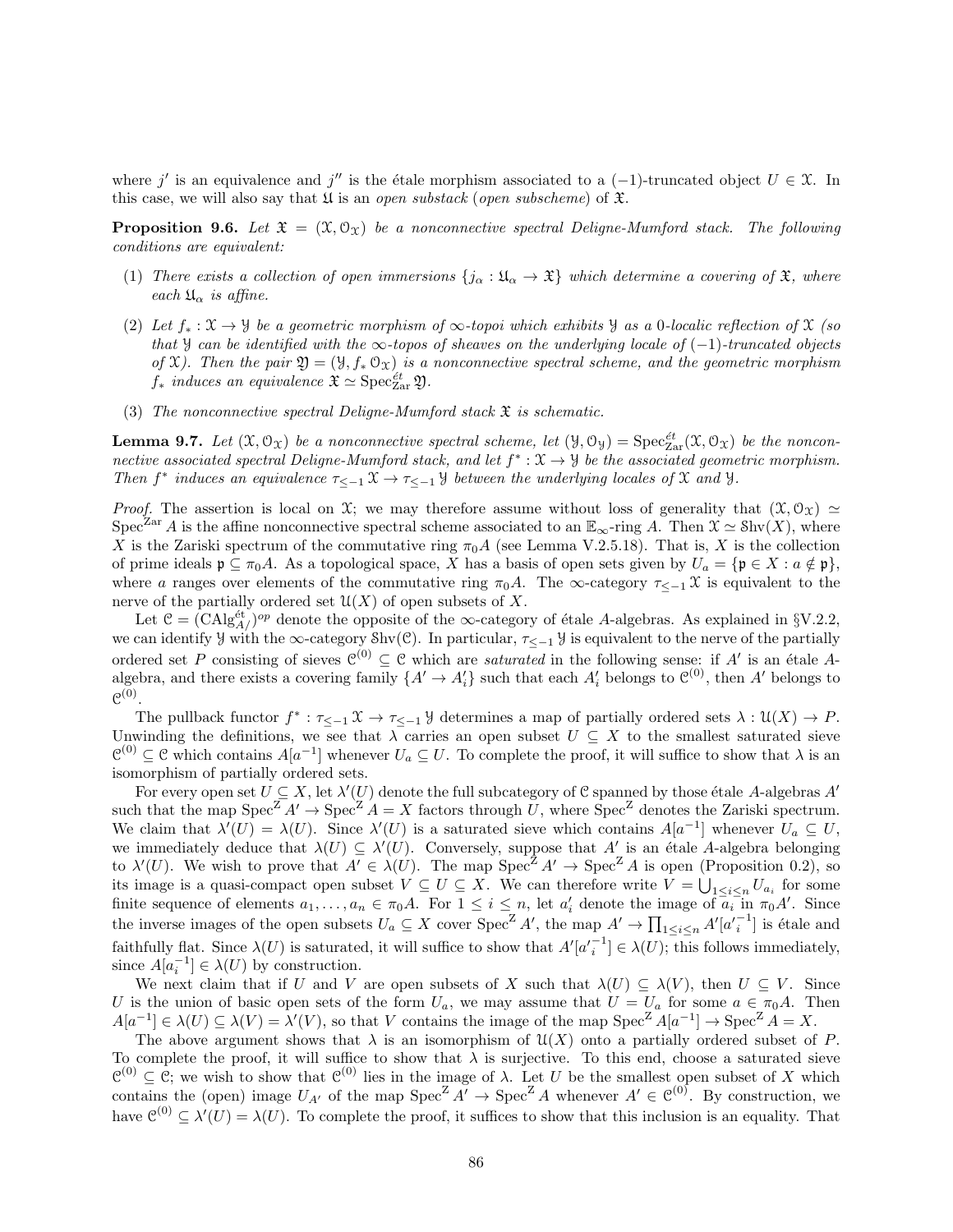is, we must show that if B is an étale A-algebra such that the image of the map  $\theta$  : Spec<sup>Z</sup> B  $\rightarrow$  Spec<sup>Z</sup> A = X is contained in U, then  $B \in \mathcal{C}^{(0)}$ . Since the image of  $\theta$  is quasi-compact, it is contained in a finite union of  $\bigcup_{1 \leq i \leq n} U_{A_i}$ , where each  $A_i \in \mathcal{C}^{(0)}$ . It follows that the map  $B \to \prod_{1 \leq i \leq n} (A_i \otimes_A B)$  is étale and faithfully flat. Since  $\mathcal{C}^{(0)}$  is a saturated sieve containing each  $A_i$ , it must also contain B.  $\Box$ 

**Remark 9.8.** In the situation of Lemma 9.7, if  $(\mathcal{X}, \mathcal{O}_\mathcal{X})$  is a 0-localic spectral scheme, then the geometric morphism  $f^* : \mathfrak{X} \to \mathcal{Y}$  exhibits  $\mathfrak{X}$  as the 0-localic  $\infty$ -topos associated to  $\mathcal{Y}$ ; see  $\S T.6.4.5$ .

*Proof of Proposition 9.6.* The implication  $(2) \Rightarrow (3)$  is obvious. We next prove that  $(3) \Rightarrow (1)$ . If  $(3)$  is satisfied, then  $\mathfrak{X} \simeq \mathrm{Spec}^{\mathrm{\acute{e}t}}_{\mathrm{Zar}}$   $\mathfrak{Y}$  for some 0-localic nonconnective spectral scheme  $\mathfrak{Y}$ . The proof of Theorem 2.40 shows that  $\mathfrak Y$  admits a covering by open immersions  $\{\mathfrak V_\alpha\to\mathfrak Y\}$ , where each  $\mathfrak V_\alpha$  is an affine nonconnective spectral scheme. It follows that  $\mathfrak X$  admits a covering by open immersions  $\{\text{Spec}^{\text{\'et}}_{\mathbf Z}\mathfrak V_\alpha\to\mathfrak X\}$ , and each  $\mathrm{Spec}^{\mathrm{\acute{e}t}}_{\mathrm{Z}}$   $\mathfrak{V}_{\alpha}$  is an affine nonconnective spectral Deligne-Mumford stack.

We complete the proof by showing that  $(1) \Rightarrow (2)$ . The content of assertion  $(2)$  is local on  $\mathfrak{Y}$ . We are therefore free to replace  $\mathfrak X$  by one of the open substacks  $\mathfrak{U}_\alpha$  (note that since  $\mathcal Y$  is the 0-localic reflection of  $\mathfrak X$ , the pullback functor  $f^*: \mathcal{Y} \to \mathcal{X}$  induces an equivalence on  $(-1)$ -truncated objects) and thereby reduce to the case where  $\mathfrak{X} = \mathrm{Spec}^{\acute{e}t} R$  is affine. Using Lemma 9.7, we can identify  $\mathfrak{Y}$  with the  $\infty$ -topos Shv(Spec<sup>Z</sup>R) of sheaves on the topological space  $\text{Spec}^Z R$ . Unwinding the definitions, we obtain an identification  $\mathfrak{Y} \simeq \text{Spec}^Z R$ , from which assertion (2) follows immediately.  $\Box$ 

**Corollary 9.9.** Let  $\mathfrak{X} = (\mathfrak{X}, \mathfrak{O}_\mathfrak{X})$  be a nonconnective spectral Deliane-Mumford stack. Then  $\mathfrak{X}$  is schematic if and only if the 0-truncated spectral Deligne-Mumford stack  $(\mathfrak{X}, \pi_0 \mathfrak{O}_{\mathfrak{X}})$  is schematic.

Proof. This follows from the criterion of Proposition 9.6, since a nonconnective spectral Deligne-Mumford stack  $(\mathcal{U}, \mathcal{O}_{\mathcal{U}})$  is affine if and only if  $(\mathcal{U}, \pi_0 \mathcal{O}_{\mathcal{U}})$  is affine (see the proof of Theorem 2.40).  $\Box$ 

The proof of Theorem 9.1 involves some formal arguments which require a bit of a digression. Let G be a geometry and let  $(\mathfrak{X}, \mathcal{O}_{\mathfrak{X}})$  be a G-scheme. Then  $(\mathfrak{X}, \mathcal{O}_{\mathfrak{X}})$  represents a functor  $X : \text{Ind}(\mathcal{G}^{op}) \to \mathcal{S}$ , given informally by the formula  $R \mapsto \text{Map}_{\text{Sch}(\mathcal{G})}(\text{Spec}^{\mathcal{G}} R, (\mathcal{X}, \mathcal{O}_{\mathcal{X}})).$  According to Theorem V.2.4.1, the G-scheme  $(\mathfrak{X}, \mathfrak{O}_{\mathfrak{X}})$  is determined up to canonical equivalence by the functor X. In particular, for any  $\infty$ -topos Y and any G-structure  $\mathcal{O}_y \in \text{Str}_g^{\text{loc}}(\mathcal{Y})$ , the mapping space  $\text{Map}_{\text{top}(G)}((\mathcal{X}, \mathcal{O}_\mathcal{X}), (\mathcal{Y}, \mathcal{O}_\mathcal{Y}))$  can be recovered from the functor X. Our first goal is to make this recovery somewhat explicit. To this end, let us identify  $\mathcal{O}_y$  with an Ind $(\mathcal{G}^{op})$ -valued sheaf on  $\mathcal{Y}$ . Then the composition

$$
\mathcal{Y}^{op} \stackrel{\mathcal{O}_\mathcal{Y}}{\to} \operatorname{Ind}(\mathcal{G}^{op}) \stackrel{X}{\to} \mathcal{S}.
$$

can be regarded as a presheaf of spaces on Y. The main technical ingredient in the proof of Theorem 9.1 is the following:

**Theorem 9.10.** Let  $\mathcal G$  be a geometry, let  $(\mathcal X, \mathcal O_{\mathcal X})$  be a  $\mathcal G$ -scheme representing the functor  $X : \text{Ind}(\mathcal G^{op}) \to \mathcal S$ , and let  $(\mathcal{Y}, \mathcal{O}_{\mathcal{Y}})$  be an arbitrary object of  ${}^{\mathsf{L}} \mathfrak{Top}(\mathcal{G})$ . Then the functor

$$
(U \in \mathcal{Y}) \mapsto \mathrm{Map}_{\mathcal{I}_{\mathrm{op}}(\mathcal{G})}((\mathcal{X}, \mathcal{O}_{\mathcal{X}}), (\mathcal{Y}^{/U}, \mathcal{O}_{\mathcal{Y}} | U))
$$

can be identified with the sheafification of the presheaf given by the composition  $\mathcal{Y}^{op} \stackrel{\circ \psi}{\to} \text{Ind}(\mathcal{G}^{op}) \stackrel{X}{\to} \mathcal{S}$ .

Remark 9.11. Theorem 9.10 plays an important role in mediating between two different pictures of a G-scheme:

- (i) A G-scheme can be thought of as a pair  $(\mathcal{Y}, \mathcal{O}_{\mathcal{Y}})$ , where  $\mathcal{Y}$  is an  $\infty$ -topos and  $\mathcal{O}_{\mathcal{Y}}$  is a G-structure on  $\mathcal{Y}$ .
- (*ii*) A G-scheme can be thought of as representing a functor  $X: \text{Ind}(G^{op}) \to \mathcal{S}$ .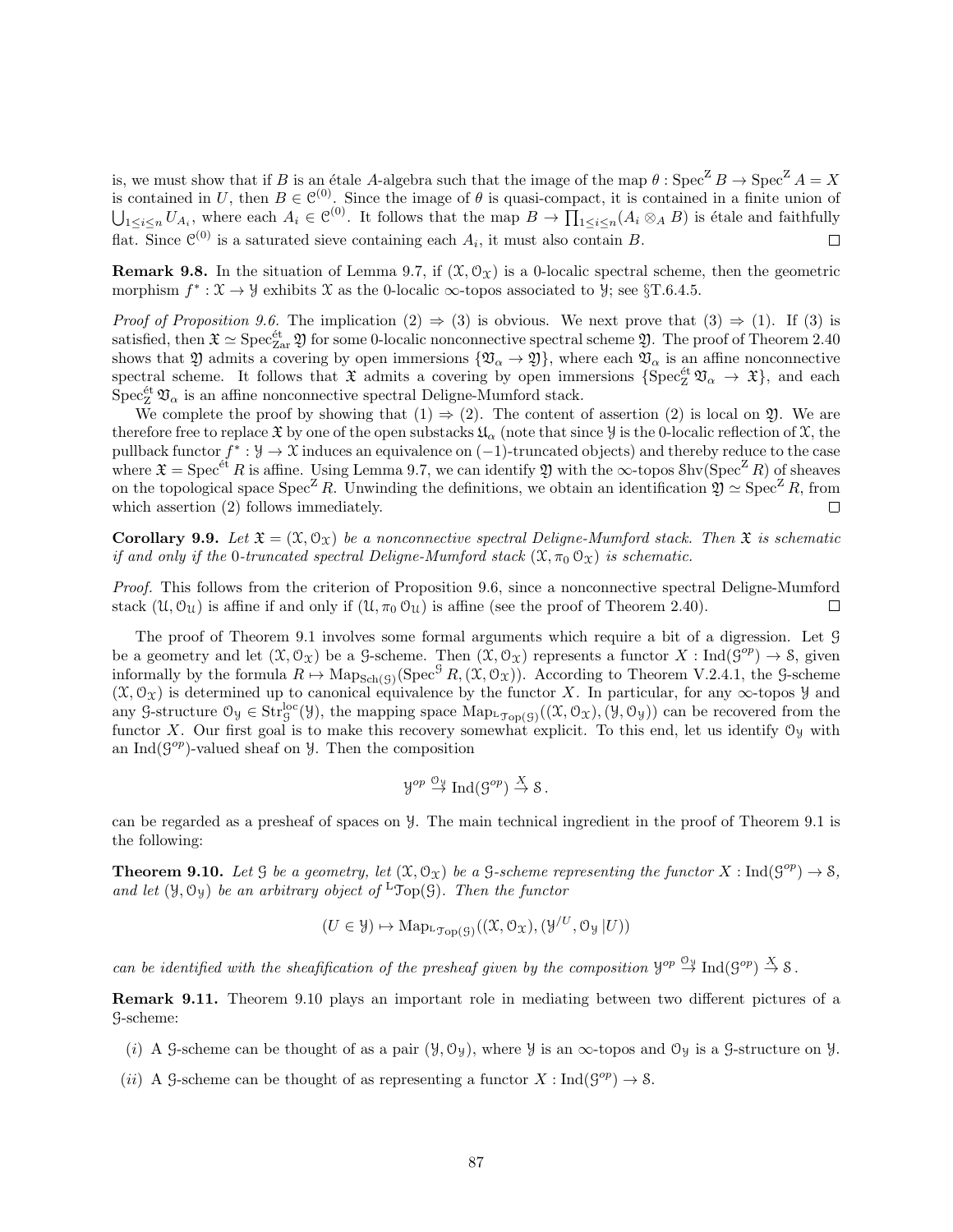Both of these points of view are valuable, because they suggest two different generalizations of the notion of a G-scheme. In case  $(i)$ , we can consider arbitrary G-structures on  $\infty$ -topoi (instead of considering only those which are locally of the form  $Spec^{\mathcal{G}} R$ , and in case *(ii)* one can consider arbitrary functors  $X: Ind(\mathcal{G}^{op}) \to \mathcal{S}$ (not only representable functors). However, these two generalizations can be related as follows: given a Gstructured  $\infty$ -topos  $(\mathcal{Y}, \mathcal{O}_{\mathcal{Y}})$  and a functor  $X : \text{Ind}( \mathcal{G}^{op}) \to \mathcal{S}$ , one can define a mapping space  $\text{Map}((\mathcal{Y}, \mathcal{O}_{\mathcal{Y}}), X)$ to be the global sections of the sheafification of the presheaf given by  $(U \in \mathcal{Y}) \rightarrow X(\mathcal{O}_{\mathcal{Y}}(U))$ . Theorem 9.10 asserts that this definition is sensible: that is, it recovers the usual mapping spaces in  ${}^L\mathcal{Top}(G)^{op}$  in cases where  $X$  is representable by a scheme (a somewhat easier argument shows that it also recovers the usual mapping spaces in  $Fun(Ind(g^{op}), \mathcal{S})$  in cases where  $(\mathcal{Y}, \mathcal{O}_{\mathcal{Y}})$  is a  $\mathcal{G}\text{-scheme}$ .

Before giving the proof of Theorem 9.10, let us record some consequences.

**Corollary 9.12.** Let  $\alpha$  :  $\beta \rightarrow \beta'$  be a transformation of geometries which determines an equivalence between the underlying  $\infty$ -categories, and let  $\mathfrak{C} = \text{Ind}(\mathfrak{G}^{op}) \simeq \text{Ind}(\mathfrak{G}'^{op})$ . Let  $(\mathfrak{X}, \mathfrak{O}_{\mathfrak{X}})$  be a  $\mathfrak{G}$ -scheme representing a functor  $X : \mathcal{C} \to \mathcal{S}$ , and let  $X' : \mathcal{C} \to \mathcal{S}$  be the functor represented by the  $\mathcal{G}'$ -scheme  $\text{Spec}^{\mathcal{G}'}_{\mathcal{C}}$  $\mathfrak{g}^{\mathfrak{g}}(\mathfrak{X},\mathfrak{O}_{\mathfrak{X}})$ . Regard  $\mathfrak{C}^{op}$  as endowed with the Grothendieck topology determined by the geometry  $\mathfrak{G}'$ . Assume that

(\*) The topology on  $\mathbb{C}^{op}$  is subcanonical: that is, the identity functor  $\mathbb{C} \to \mathbb{C}$  is a  $\mathbb{C}\text{-}valued$  sheaf on  $\mathbb{C}^{op}$ .

Then the evident map  $X \to X'$  exhibits X' as a sheafification of X (with respect to the Grothendieck topology on C).

*Proof.* The functor  $X'$  is given informally by the formulas

$$
X'(R) = \mathrm{Map}_{\mathrm{Sch}(\mathcal{G}')}(\mathrm{Spec}^{\mathcal{G}'} R, \mathrm{Spec}^{\mathcal{G}'}_{\mathcal{G}}(\mathfrak{X}, \mathcal{O}_{\mathfrak{X}})) \simeq \mathrm{Map}_{\mathrm{L}\mathfrak{Top}(\mathcal{G})}((\mathfrak{X}, \mathcal{O}_{\mathfrak{X}}), \mathrm{Spec}^{\mathcal{G}'} R).
$$

Fix an object  $R \in \mathcal{C}$ , and let D denote the full subcategory of  $(\mathcal{C}_{R}/)^{op}$  spanned by those morphisms  $R \to R'$ in  $C$  which are pushouts of admissible morphisms in  $G'$ , endowed with the Grothendieck topology determined by the geometry  $\mathcal{G}'$ . The results of  $\{V.2.2 \text{ show that we can identify } \text{Spec}^{\mathcal{G}'} R$  with the pair  $(\text{Shv}(\mathcal{D}), \mathcal{O})$ , where O can be identified with the sheafification of the C-valued presheaf on D given by the composition  $\mathcal{O}' : \mathcal{D}^{op} \subseteq \mathcal{C}_{R}/ \to \mathcal{C}$ . Let  $Y : \mathcal{D}^{op} \to \mathcal{S}$  be the sheafification of the presheaf  $X \circ \mathcal{O}$ . Theorem 9.10 gives an identification  $X'(R) \simeq Y(R)$ . Assumption (\*) implies that  $\mathcal{O} \simeq \mathcal{O}'$ , so that Y is the sheafification of the presheaf  $X \circ \mathcal{O}'$ . It follows that  $X'$  is the sheafification of X (see the proof of Proposition V.2.4.4).  $\Box$ 

*Proof of Theorem 9.1.* Let  $(\mathfrak{X}, \mathcal{O}_{\mathfrak{X}})$  be a 0-localic spectral scheme. We will prove that for every spectral scheme  $(\mathcal{Y}, \mathcal{O}_{\mathcal{Y}})$ , the map

$$
\phi_{\mathcal{Y}}: \mathrm{Map}_{\mathbf{SpSch^{nc}}}((\mathcal{Y}, \mathcal{O}_{\mathcal{Y}}), (\mathcal{X}, \mathcal{O}_{\mathcal{X}})) \to \mathrm{Map}_{\mathbf{Stk^{nc}}}(\mathbf{Spec}^{\text{\'et}}_{\mathbf{Z}}(\mathcal{Y}, \mathcal{O}_{\mathcal{Y}}), \mathbf{Spec}^{\text{\'et}}_{\mathbf{Z}}(\mathcal{X}, \mathcal{O}_{\mathcal{X}}))
$$

is a homotopy equivalence. Using Lemma V.2.3.11, we can reduce to the case where  $(\mathcal{Y}, \mathcal{O}_{\mathcal{Y}})$  is affine. Let  $X: \mathrm{CAlg} \to \mathcal{S}$  be the functor represented by  $(\mathfrak{X}, \mathcal{O}_{\mathfrak{X}})$ , and let  $X': \mathrm{CAlg} \to \mathcal{S}$  be the functor represented by  $Spec^{\'e}Z(\mathfrak{X}, \mathcal{O}_{\mathfrak{X}})$ . We wish to prove that the evident natural transformation  $\alpha : X \to X'$  is an equivalence. The étale topology on the  $\infty$ -category CAlg is subcanonical (Theorem 5.14), so Corollary 9.12 implies that  $\alpha$  exhibits X' as a sheafification of X with respect to the étale topology on CAlg. To complete the proof, it suffices to observe that Theorem 5.15 guarantees that  $X$  is already a sheaf with respect to the étale topology on CAlg.  $\Box$ 

We now turn to the proof of Theorem 9.10. The proof relies on the following:

**Lemma 9.13.** Let  $\mathcal G$  be a geometry, and suppose we are given a pair of objects  $(\mathfrak X, \mathcal O_{\mathfrak X}), (\mathcal Y, \mathcal O_{\mathcal Y}) \in {}^{\mathbb L} \mathfrak{Top}(\mathcal G)$ . Let  $F: \mathcal{Y}^{op} \times \mathcal{X} \to \widehat{\mathcal{S}}$  be the functor given informally by the formula

$$
F(U, V) = \mathrm{Map}_{\mathrm{L}\mathfrak{Top}(\mathcal{G})}((\mathfrak{X}_{/V}, \mathcal{O}_{\mathfrak{X}} | V), (\mathcal{Y}_{U/}, \mathcal{O}_{\mathcal{Y}} | U)).
$$

Then F determines a colimit-preserving functor  $\mathfrak{X} \to \text{Shv}_{\mathfrak{S}}(\mathcal{Y})$ .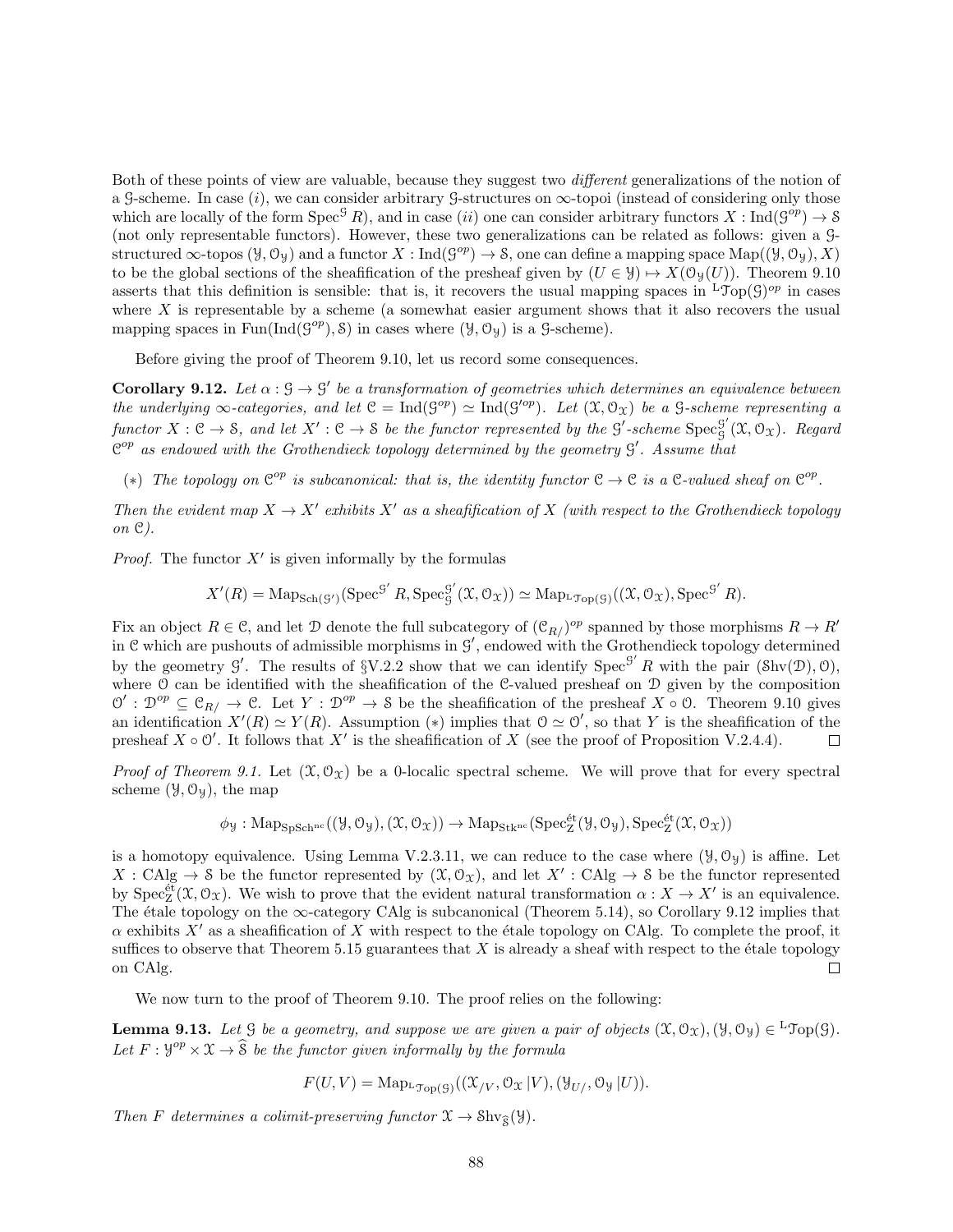*Proof.* Proposition V.2.3.5 shows that F preserves limits in the first variable, and can therefore be identified with a functor  $f: \mathfrak{X} \to \text{Shv}_{\mathfrak{X}}(\mathcal{Y})$ . We wish to show that f preserves small colimits. Fix a small diagram  $\{V_{\alpha}\}\$ in X having colimit  $V \in \mathfrak{X}$ ; we need to prove that the canonical map  $\lim_{\epsilon \to 0} f(V_\alpha) \to f(V)$  is an equivalence in Shv<sub>S</sub>(Y). For each object  $U \in \mathcal{Y}$ , let  $e_U$ : Shv<sub>S</sub>(Y)  $\subseteq$  Fun(Y<sup>op</sup>,  $\hat{S}$ ) be the functor represented by U. The objects  $e_U$  generate  $\text{Shv}_{\hat{S}}(\mathcal{Y})$  under (non-small) colimits. It therefore suffices to prove that for every map of the form  $\alpha: e_U \to f(V)$ , the pullback map

$$
(\varinjlim f(V_{\alpha})) \times_{f(V)} e_U \simeq \varinjlim (f(V_{\alpha}) \times_{f(V)} e_U) \to e_U
$$

is an equivalence. We can identify  $\alpha$  with a point  $\eta \in F(U, V)$ , which determines a geometry morphism  $\alpha^*: \mathfrak{X}_{/V} \to \mathcal{Y}_{/U}$ . Remark V.2.3.4 gives canonical identifications  $f(V_\alpha) \times_{f(V)} e_U \simeq e_{\alpha^*V_\alpha}$ . Since the functor  $\alpha^*$  preserves small colimits, we are reduced to proving that the Yoneda embedding e preserves small colimits. Note that e can be identified with the inclusion  $\mathfrak{X} \simeq \text{Shv}_{\mathfrak{S}}(\mathfrak{X}) \subseteq \text{Shv}_{\mathfrak{S}}(\mathfrak{X})$ , which preserves small colimits.  $\Box$ 

*Proof of Theorem 9.10.* Let  $(\mathfrak{X}, \mathcal{O}_{\mathfrak{X}})$  be a  $\mathcal{G}$ -scheme. For each  $V \in \mathfrak{X}$ , let  $\overline{X}_V : {}^{\mathsf{L}}\mathcal{J}\mathsf{op}(\mathcal{G}) \to \widehat{\mathcal{S}}$  denote the functor corepresented by  $(\mathfrak{X}_{/V},\mathfrak{O}_{\mathfrak{X}} | V)$ , so that  $\overline{X}_V \circ \text{Spec}^{\mathcal{G}}$  can be identified with the functor  $X_V: \text{Ind}(\mathcal{G}^{op}) \to$ S determined by the G-scheme  $(\mathfrak{X}_{/V}, \mathfrak{O}_{\mathfrak{X}} | V)$ . Let  $(\mathcal{Y}, \mathfrak{O}_{\mathcal{Y}})$  be an arbitrary G-structured  $\infty$ -topos, and let  $\chi: \mathcal{Y} \mathcal{Y} \to L^{\infty}(\mathcal{G})^{op}$  denote the functor given informally by the formula  $U \mapsto (\mathcal{Y}_{U}, \mathcal{O}_{\mathcal{Y}} | U)$ . Let Q be a left adjoint to the inclusion of the ∞-category of affine G-schemes into <sup>L</sup>Top(G)<sup>op</sup>, given informally by the formula  $(\mathcal{Z}, \mathcal{O}_{\mathcal{Z}}) \mapsto \text{Spec}^{\mathcal{G}} \Gamma(\mathcal{O}_{\mathcal{Z}})$ . We will prove that, for every object  $V \in \mathcal{X}$ , the natural transformation

$$
\theta_V:X_V\circ\mathcal{O}_\mathcal{Y}\simeq \overline{X}_V\circ Q\circ\chi\to\overline{X}_V\circ\chi
$$

exhibits  $\overline{X}_V \circ \chi$  as a sheafification of the presheaf  $X_V \circ \mathcal{O}_\mathcal{Y} : \mathcal{Y}^{op} \to \mathcal{S}$ .

Let  $L : \text{Fun}(\mathcal{Y}^{op}, \widehat{\mathcal{S}}) \to \text{Shv}_{\widehat{\mathcal{S}}}(\mathcal{Y})$  be a left adjoint to the inclusion. Let  $\mathcal{X}^0$  denote the full subcategory of  $\mathcal{X}$ spanned by those objects for which  $L(\theta_V)$  is an equivalence; we wish to prove that  $\mathcal{X}^0 \subseteq \mathcal{X}$ . If  $(\mathcal{X}_{/V}, \mathcal{O}_{\mathcal{X}} | V)$ is affine, then  $\theta_V$  is an equivalence of presheaves so that  $V \in \mathcal{X}^0$ . In view of Lemma V.2.3.11, it will suffice to show that  $\mathfrak{X}^0$  is stable under small colimits. Lemma 9.13 shows that the functor  $V \mapsto \overline{X}_V \circ \chi$  preserves small colimits (as a functor from X to  $\text{Shv}_{\mathcal{S}}(\mathcal{Y})$ ). To complete the proof, it will suffice to show that the functor  $V \mapsto L(X_V \circ \mathcal{O}_\mathcal{Y})$  also preserves small colimits. In other words, we must show that if  $V \in \mathcal{X}$  is a colimit of a diagram  $\{V_{\alpha}\}\$ in  $\mathfrak X$  and  $\mathfrak F: \mathcal Y^{op} \to \widehat{\mathcal S}$  is a sheaf, then the canonical map

$$
\mathrm{Map}_{\mathrm{Fun}(\mathcal{Y}^{op}, \widehat{\mathcal{S}})}(X_V \circ \mathcal{O}_{\mathcal{Y}}, \mathcal{F}) \to \varprojlim \mathrm{Map}_{\mathrm{Fun}(\mathcal{Y}^{op}, \widehat{\mathcal{S}})}(X_{V_\alpha} \circ \mathcal{O}_{\mathcal{Y}}, \mathcal{F})
$$

is a homotopy equivalence.

Let C denote the full subcategory of the fiber product  $\mathcal{Y}^{op} \times_{\text{Fun}(\{0\},\text{Ind}(\mathcal{G}^{op}))} \text{Fun}(\Delta^1,\text{Ind}(\mathcal{G}^{op}))$  spanned by pairs  $(U, f : \mathcal{O}_{\mathcal{Y}}(U) \to A)$ , where  $U \in \mathcal{Y}$  and f is an admissible morphism in Ind( $\mathcal{G}^{op}$ ). Let  $\mathcal{C}_0$  denote the full subcategory of C spanned by those objects  $(U, f : \mathcal{O}_{\mathcal{Y}}(U) \to A)$  where f is an equivalence, so that the projection map  $\mathfrak{C}_0 \to \mathfrak{Y}^{op}$  is an equivalence. Note that the inclusion  $i : \mathfrak{C}_0 \subseteq \mathfrak{C}$  admits a left adjoint f. Let  $\pi : \mathcal{C} \to \text{Ind}(\mathcal{G}^{op})$  be the functor given by the formula  $(U, f : \mathcal{O}_{\mathcal{Y}}(U) \to A) \mapsto A$ . Let  $\mathcal{F}'$  denote the composition  $\mathcal{C} \stackrel{f}{\to} \mathcal{C}_0 \to \mathcal{Y}^{op} \stackrel{\mathcal{F}}{\to} \widehat{\mathcal{S}}$ , so that  $\mathcal{F}'$  is a right Kan extension of its restriction  $\mathcal{F}' | \mathcal{C}_0$ . It follows that, for every object  $V \in \mathfrak{X}$ , we have a canonical homotopy equivalence

$$
\mathrm{Map}_{\mathrm{Fun}(\mathcal{C}, \widehat{\mathcal{S}})}(X_V \circ \pi, \mathcal{F}') \to \mathrm{Map}_{\mathrm{Fun}(\mathcal{C}_0, \widehat{\mathcal{S}})}(X_V \circ \pi \circ i, \mathcal{F}' \circ i) \simeq \mathrm{Map}_{\mathrm{Fun}(\mathcal{Y}^{op}, \widehat{\mathcal{S}})}(X_V \circ \mathcal{O}_{\mathcal{Y}}, \mathcal{F}).
$$

We are thereby reduced to proving that if V is the colimit of a diagram  ${V_\alpha}$  in X, then the canonical map

$$
\operatorname{Map}_{\operatorname{Fun}(\mathcal{C},\widehat{\mathcal{S}})}(X_V \circ \pi, \mathcal{F}') \to \varprojlim \operatorname{Map}_{\operatorname{Fun}(\mathcal{C},\widehat{\mathcal{S}})}(X_{V_\alpha} \circ \pi, \mathcal{F}')
$$

is a homotopy equivalence.

For each object  $U \in \mathcal{Y}$ , let  $\mathcal{C}_U$  denote the fiber product  $\mathcal{C} \times_{\mathcal{Y}^{op}} \{U\}$ : that is, the full subcategory of  $\text{Ind}(S^{op})^{\mathfrak{O}_{\mathfrak{P}}(U)}$  spanned by the admissible morphisms  $\mathfrak{O}_{\mathfrak{P}}(U) \to A$ . Let  $\mathcal E$  denote the full subcategory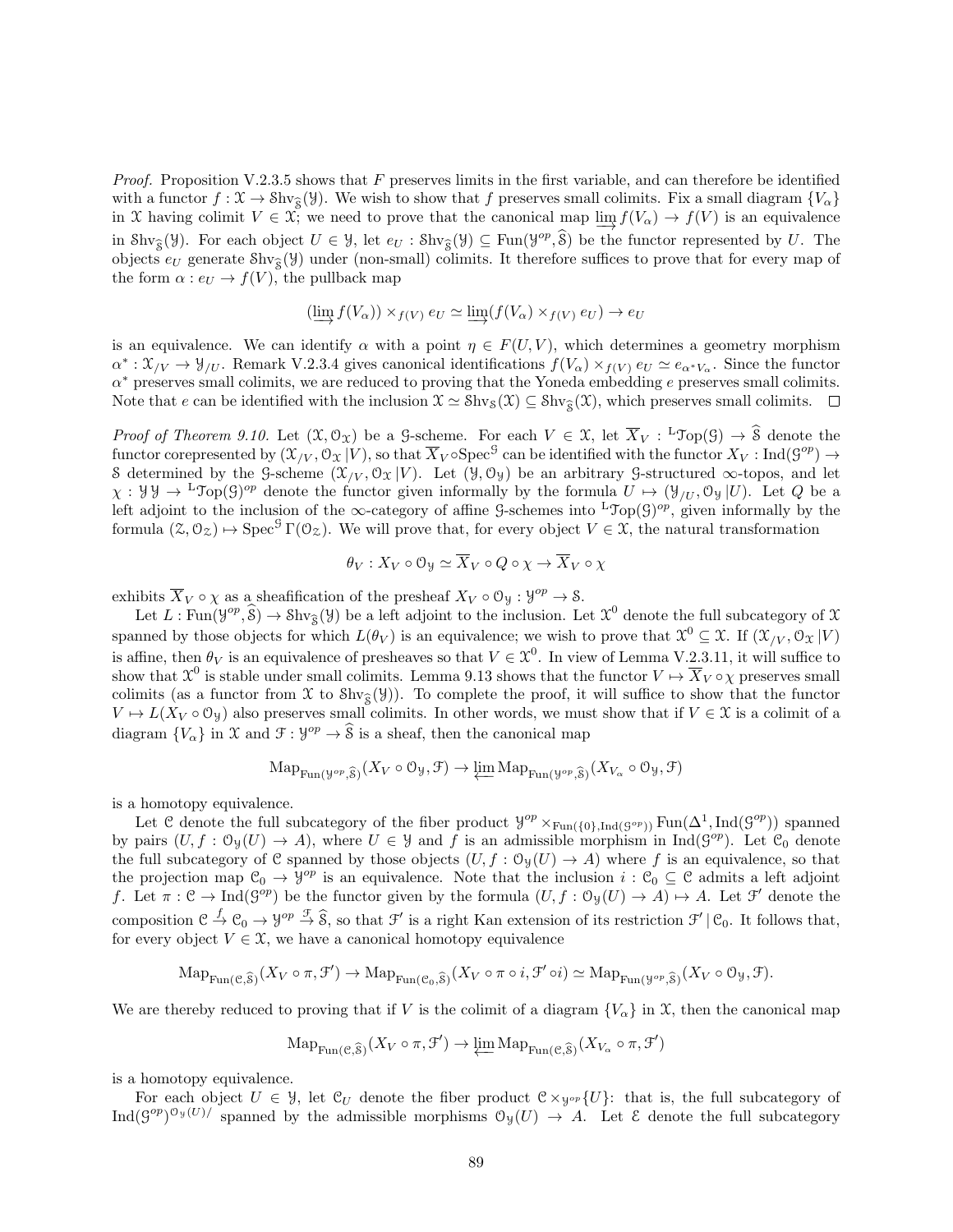of Fun( $\mathcal{C}, \widehat{\mathcal{S}}$ ) spanned by those functors  $F : \mathcal{C} \to \widehat{\mathcal{S}}$  with the property that each restriction  $F | \mathcal{C}_U$  is a sheaf (with respect to the Grothendieck topology determined by the collection of admissible coverings in G). Using Lemma V.2.4.9, we deduce that the inclusion  $\mathcal{E} \subseteq \text{Fun}(\mathcal{C}, \mathcal{S})$  admits a left adjoint L', which is characterized by the requirement  $(L'F)|\mathcal{C}_U$  is a sheafification of  $F|\mathcal{C}_U$  for each  $V \in \mathcal{Y}$ . We observe that  $\mathcal{F}' \in \mathcal{E}$ . It therefore suffices to show that if V is the colimit of a diagram  $\{V_{\alpha}\}\$ in X, then the canonical map  $L' \lim_{\longrightarrow} (X_{V_{\alpha}} \circ \pi) \to L'(X_V \circ \pi)$  is an equivalence. In other words, we must show that for each  $U \in \mathcal{Y}$ , the presheaves  $\lim_{N \to \infty} X_{V_\alpha}$  | C<sub>U</sub> and  $X_V$  | C<sub>U</sub> have the same sheafification. This follows from Lemma 9.13, applied to the affine  $\mathcal{G}\text{-scheme}$  Spec<sup>G</sup>  $\mathcal{O}_{\mathcal{Y}}(U)$ . П

We now discuss the dependence of the theory of spectral k-schemes on the choice of  $\mathbb{E}_{\infty}$ -ring k. We begin with some general remarks.

**Proposition 9.14.** Let C be a compactly generated presentable  $\infty$ -category, and let G be the full subcategory of  $\mathfrak{C}^{\overline{op}}$  spanned by the compact objects. Suppose that  $\mathfrak G$  is equipped with the structure of a finitary geometry (Definition V.1.2.5 and Remark V.2.2.8). Then:

(a) For each object  $X \in \mathcal{C}$ , the  $\infty$ -category  $\mathcal{C}_{X}$  is compactly generated; we let  $\mathcal{G}(X)$  denote the full subcategory of  $(\mathcal{C}_{X}/\mathcal{C}^p)$  spanned by the compact objects of  $\mathcal{C}_{X}/\mathcal{C}$ .

Given an object  $Z \in \mathcal{G}(X)$ , we will say that a sieve  $\mathcal{G}(X)/Z \subseteq \mathcal{G}(X)/Z$  is covering if there exists a morphism  $Z \to Z_0$  in  $\mathbb{C}^{op}$  where  $Z_0 \in \mathcal{G}$ , and an admissible covering  $\{Y_\alpha \to Z_0\}$  of  $Z_0$  such that each of the induced maps  $Y_{\alpha} \times_{Z_0} Z \to Z$  belongs to the sieve  $\mathfrak{S}(X)_{/Z}^{(0)}$ .

(b) For each object  $X \in \mathcal{C}$ , the collection of covering sieves determines a Grothendieck topology on the  $\infty$ -category  $\mathcal{G}(X)$ .

We will say that a morphism  $f: Y \to Z$  in  $\mathbb{C}^{op}$  is admissible if there exists a pullback diagram



in  $\mathbb{C}^{op}$ , where  $f_0$  is an admissible morphism in G. Suppose that the collection of admissible morphisms in  $\mathfrak{C}^{op}$  is stable under retracts. Then:

(c) For each object  $X \in \mathcal{C}$ , the collection of admissible morphisms together with the Grothendieck topology on  $\mathcal{G}(X)$  exhibit  $\mathcal{G}(X)$  as a finitary geometry.

*Proof.* We first prove (a). Proposition T.5.5.3.11 guarantees that  $\mathfrak{C}_{X}$  is presentable. Let  $\mathfrak{G}(X)$  denote the full subcategory of  $({\cal C}_{/X})^{op}$  spanned by those objects which are compact in  ${\cal C}_{/X}$ . The inclusion  $\mathcal{G}(X)^{op} \subseteq {\cal C}_{/X}$ extends to a fully faithful embedding  $F: \text{Ind}(\mathcal{G}(X)^{op}) \to \mathcal{C}_{/X}$  (Proposition T.5.3.5.11) which preserves small colimits (Proposition T.5.5.1.9). It follows that F admits a right adjoint  $G$  (Corollary T.5.5.2.9). To complete the proof of  $(a)$ , it will suffice to show that F is essentially surjective; equivalently, we must show that G is conservative. To this end, let  $\alpha: Y \to Z$  be a morphism in  $\mathcal{C}_{X}/$  such that  $G(\alpha)$  is an equivalence. We wish to show that  $\alpha$  is an equivalence. Since C is compactly generated, this is equivalent to the requirement that that for every compact object  $K \in \mathcal{C}$ , composition with  $\alpha$  induces a homotopy equivalence  $\theta$ : Map<sub>C</sub>(K, Y)  $\rightarrow$ Map<sub>C</sub>(K, Z). Let  $u : \mathcal{C} \to \mathcal{C}_{X}$  denote a left adjoint to the forgetful functor, given informally by the formula  $u(C) \simeq C \coprod X$ . We can identify  $\theta$  with the map  $\mathrm{Map}_{\mathcal{C}_{X/}}(u(K), Y) \to \mathrm{Map}_{\mathcal{C}_{X/}}(u(K), Z)$ . Since  $G(\alpha)$  is an equivalence by assumption, it will suffice to show that  $u(K)$  is a compact object of  $\mathcal{C}_{X}/$ . We now complete the proof by observing that because the forgetful functor  $\mathfrak{C}_{X}/\to\mathfrak{C}$  preserves filtered colimits (Proposition T.4.4.2.9), the functor u preserves compact objects (Proposition T.5.5.7.2).

We now prove  $(b)$ . It will suffice to show that the collection of covering sieves in  $\mathcal{G}(X)$  satisfies conditions (1), (2), and (3) of Definition T.6.2.2.1: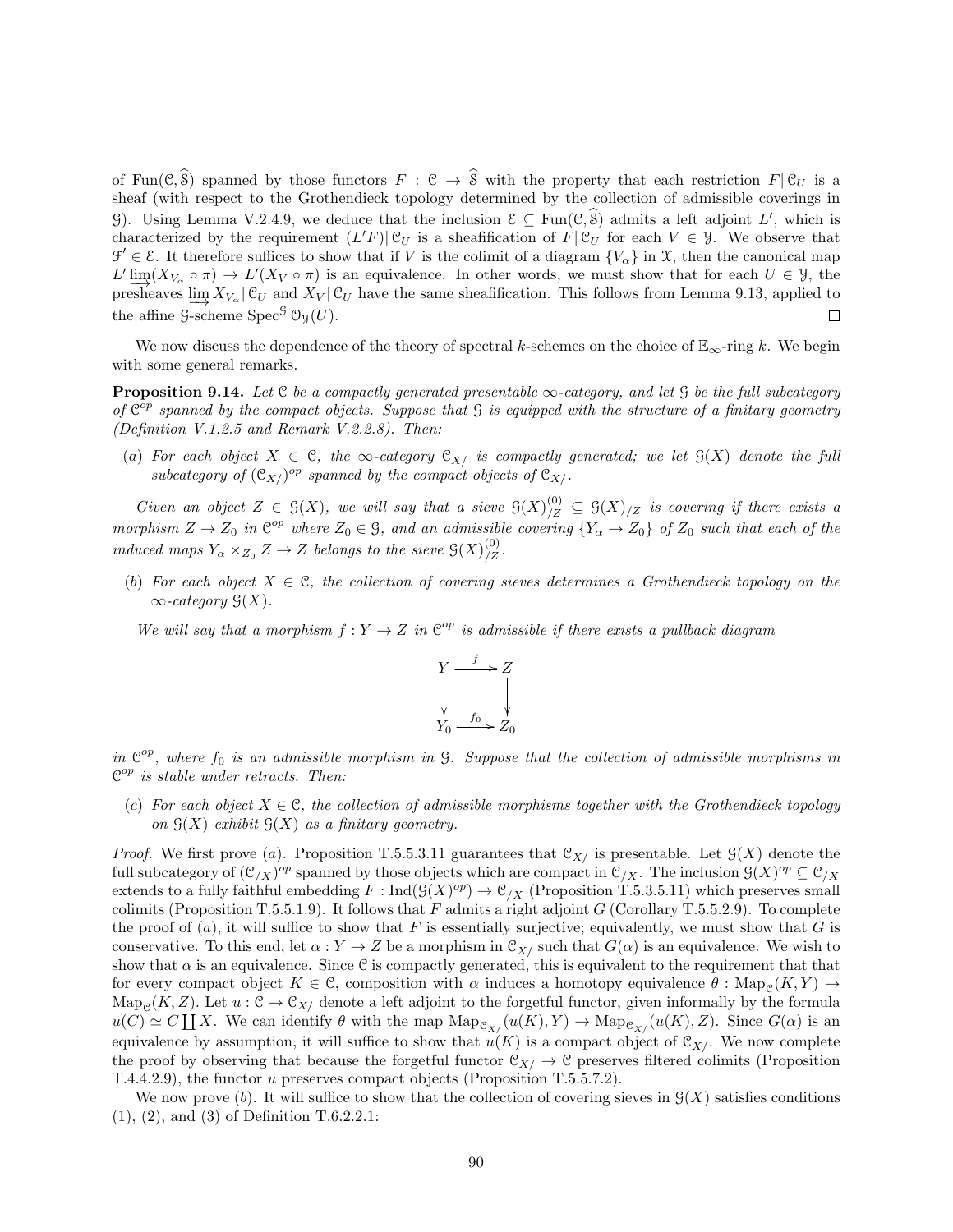- (1) If Z is an object of  $\mathcal{G}(X)$ , then  $\mathcal{G}(X)_{/Z}$  is a covering sieve on Z. This is clear, since  $\mathcal{G}(X)_{/Z}$  contains the pullback of the admissible covering sieve  $\{1 \rightarrow 1\}$  in G, where 1 denotes the final object of G.
- (2) If  $f: Y \to Z$  is a morphism in  $\mathcal{G}(X)$  and  $\mathcal{G}(X)_{/Z}^{(0)}$  is a covering sieve on Z, then the pullback sieve  $f^* \mathcal{G}(X)_{/Y}^{(0)} \subseteq \mathcal{G}(X)_{/Y}$  is a covering sieve on Y. This follows immediately from the definition.
- (3) Let  $Z \in \mathcal{G}(X)$  be an object, let  $\mathcal{G}(X)_{/Z}^{(0)} \subseteq \mathcal{G}(X)_{/Z}$  be a covering sieve on Z, and let  $\mathcal{G}(X)_{/Z}^{(1)} \subseteq \mathcal{G}(X)_{/Z}$ be another sieve on Z. Suppose that, for every morphism  $f: Y \to Z$  belonging to  $\mathcal{G}(X)_{/Z}^{(0)}$ , the pullback sieve  $f^* \mathcal{G}(X)_{/Z}^{(1)}$  is a covering sieve on Y. We must show that  $\mathcal{G}(X)_{/Z}^{(1)}$  is a covering sieve on Z. Invoking our assumption that  $\mathcal{G}(X)_{Z}^{(0)}$  is covering, we deduce the existence of a map  $Z \to Z_0$  for  $Z_0 \in \mathcal{G}$  and an admissible covering  ${Y_\alpha \to Z_0}_{\alpha \in A}$  in G such that each of the maps  $f_\alpha: Y_\alpha \times_{Z_0} Z \to Z$  belongs to  $\mathfrak{G}(X)_{/Z}^{(0)}$ . Since G is finitary, we may assume that the collection of indices A is finite. For each  $\alpha \in A$ , there exists a morphism  $Y_{\alpha} \times_{Z_0} Z \to W_{\alpha}$ , where  $W_{\alpha} \in \mathcal{G}$ , and an admissible covering  $\{V_{\alpha\beta} \to W_{\alpha}\}\$ such that each of the pullback maps  $V_{\alpha\beta} \times_{W_{\alpha}} (Y_{\alpha} \times_{Z_0} Z) \to (Y_{\alpha} \times_{Z_0} Z)$  belongs to  $f^* \mathcal{G}(X)_{Z}^{(1)}$ . Let  $Z'_0 = Z_0 \times \prod_{\alpha} W_{\alpha} \in \mathcal{G}$ , so that the collection of products  $\{Y_{\alpha} \times V_{\alpha\beta} \to Z'_0\}$  forms an admissible covering of  $Z'_0$ . We observe that each of the pullback maps  $(Y_\alpha \times V_{\alpha\beta}) \times_{Z'_0} Z \to Z$  belongs to  $\mathcal{G}_{/Z}^{(1)}$ , so that  $\mathcal{G}_{/Z}^{(1)}$  is covering as desired.

We now prove (c). We first claim that the collection of admissible morphisms in  $G(X)$  is stable under composition (note that this collection clearly contains all equivalences in  $\mathcal{G}(X)$ ). Suppose we are given admissible morphisms  $f: U \to V$  and  $g: V \to W$  in  $\mathcal{G}(X)$ . We wish to prove that  $g \circ f$  is an admissible morphism. Since f and q are admissible, there exist a pullback diagrams



in  $\mathcal{C}^{op}$ , where  $f_0$  and  $g_0$  are admissible morphisms in G. Write W as a filtered limit  $\varprojlim_{\alpha} \{W_{\alpha}\}$  of compact objects of  $(\mathcal{C}_{W_1})^{op}$ , so that  $V \simeq V_1 \times_{W_1} W$  is the limit of the filtered diagram  $\{V_1 \times_{W_1} W_\alpha\}$ . Since  $V_0$  is a compact object of C, the projection  $V \to V_0$  factors as a composition

$$
V \to V_1 \times_{W_1} W_\alpha \to V_0
$$

for some index  $\alpha$ . Replacing  $W_1$  by  $W_\alpha$  (and  $V_1$  by  $V_1 \times_{W_1} W_\alpha$ ), we may suppose that the map  $V \to V_0$ factors through  $V_1$ . Replacing  $V_0$  by  $V_1$  (and  $U_0$  by  $U_0 \times_{V_0} V_1$ ), we may suppose that  $V_0 = V_1$  (as objects of  $\mathcal{C}_V$ ). Then  $g \circ f$  is a pullback of  $g_0 \circ f_0$ , and therefore admissible as desired.

It is clear that the Grothendieck topology on  $\mathcal{G}(X)$  is generated by a Grothendieck topology on the subcategory of  $\mathcal{G}(X)$  spanned by the admissible morphisms, and that this Grothendieck topology is finitary. To complete the proof of  $(c)$ , it will suffice to show that the collection of admissible morphisms satisfies conditions  $(i)$  through  $(iii)$  of Definition V.1.2.1. Condition  $(i)$  is obvious, and condition  $(iii)$  follows from our assumption that the class of admissible morphisms is stable under retracts. To prove  $(ii)$ , suppose we are given a diagram

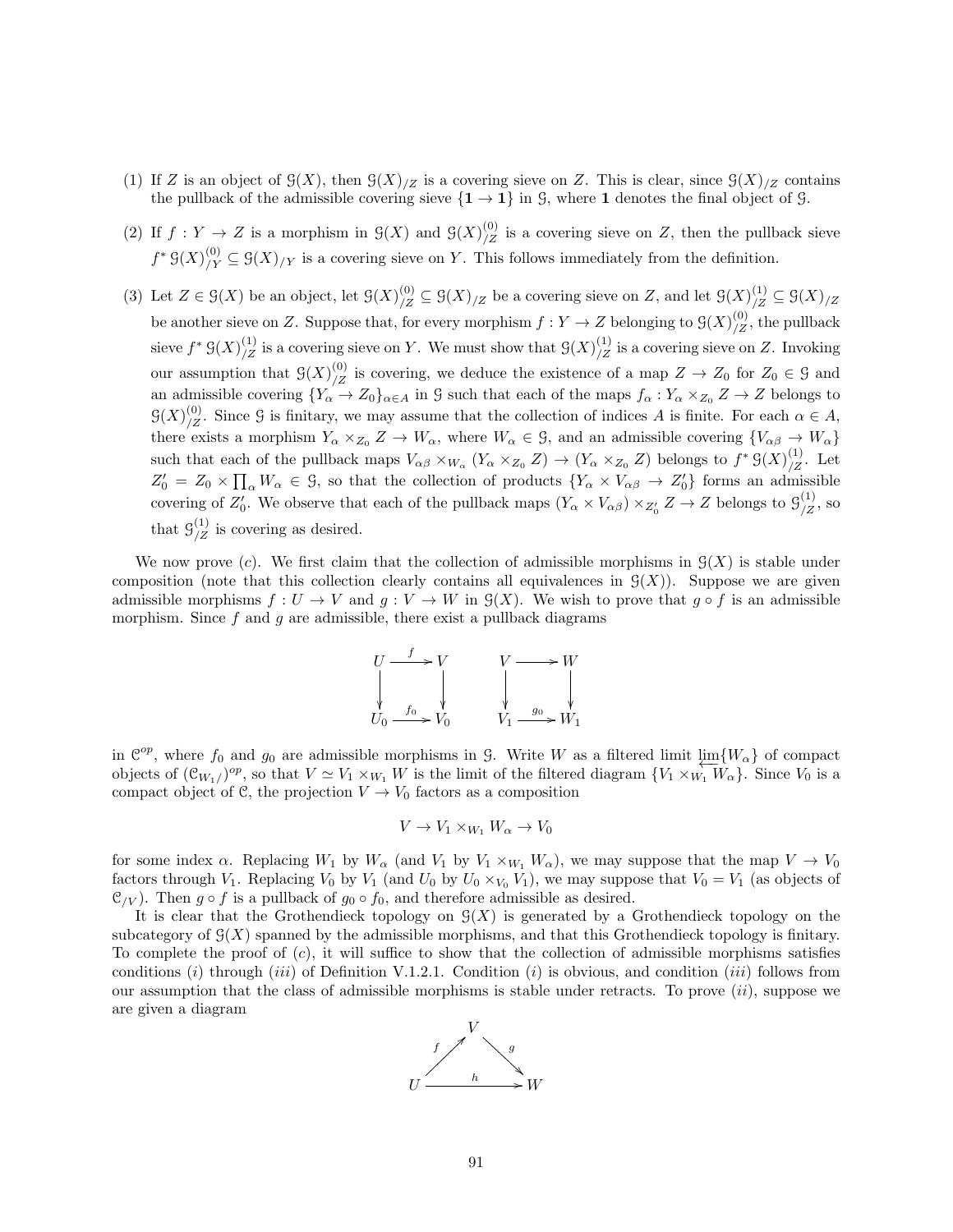in  $\mathcal{G}(X)$ , where g and h are admissible. We must show that f is admissible. As above, we can choose pullback diagrams



in  $\mathcal{C}^{op}$ , where  $g_0$  and  $h_0$  are admissible morphisms in G. Replacing  $W_0$  and  $W_1$  by the product  $W_0 \times W_1$ , we can assume that  $W_0 = W_1$ . Write W as a filtered limit  $\varinjlim\{W_\alpha\}$  of compact objects of  $(\mathcal{C}_{W_0})^{op}$ . Then the map  $\varprojlim \{U_0 \times_{W_0} W_\alpha\} \simeq U \stackrel{f}{\to} V \to V_1$  factors through  $U_0 \times_{W_0} W_\alpha$  for some index  $\alpha$ . Replacing  $W_0$  by  $W_{\alpha}$ , we reduce to the case where there exists a map  $f_0 : U_0 \to V_1$  such that f is a pullback of  $f_0$ . Since  $g_0$ and  $h_0$  are admissible, the map  $f_0$  is admissible (since G is assumed to be a geometry); it follows that f is an admissible morphism in  $\mathcal{G}(X)$ .  $\Box$ 

**Remark 9.15.** In the situation of Proposition 9.14, suppose that we are given a morphism  $f: X \to Y$  in the ∞-category C. Then the left adjoint to the forgetful functor  $\mathcal{C}_{/X} \to \mathcal{C}_{/Y}$  preserves compact objects, and therefore induces a functor  $f^*: \mathcal{G}(X) \to \mathcal{G}(Y)$ . It is easy to see that this functor is a transformation of geometries.

**Remark 9.16.** Let C be as in Proposition 9.14, let  $f : A \to B$  be a morphism in C, and let  $f^* : \mathcal{G}(A) \to \mathcal{G}(B)$ be the transformation of geometries of Remark 9.15. Let X be an  $\infty$ -topos, and let  $\mathcal{O}_{\mathfrak{X}} : \mathcal{G}(B) \to \mathcal{X}$  be a left-exact functor, which we will identify with a  $\mathcal{C}_{B/-}$ valued sheaf  $\mathcal{F}$  on  $\mathcal{X}$ . Then  $f^* \circ \mathcal{O}_{\mathcal{X}}$  is a left-exact functor from  $\mathcal{G}(A)$  to  $\mathcal{X}_i$  which we can identify with the  $\mathcal{C}_{A}$ -valued sheaf on X obtained by the composition

$$
\mathfrak{X}^{op} \stackrel{\mathcal{F}}{\rightarrow} \mathfrak{C}_{B} \rightarrow \mathfrak{C}_{A}.
$$

Note that the collection of admissible morphisms and admissible coverings in  $\mathcal{G}(B)$  is generated by the  $f^*$ images of admissible morphisms and admissible coverings in  $\mathcal{G}(A)$ . Consequently, the sheaf  $\mathcal{O}_X$  is  $\mathcal{G}(B)$ -local if and only if  $f^*\mathcal{O}_\mathfrak{X}$  is  $\mathcal{G}(A)$ -local. Similarly, a morphism  $\alpha : \mathcal{O}_\mathfrak{X} \to \mathcal{O}'_\mathfrak{X}$  between  $\mathcal{G}(B)$ -local sheaves is  $\mathcal{G}(B)$ -local if and only if it induces a  $\mathcal{G}(A)$ -local morphism  $f^* \circ \mathcal{O}_X \to f^* \circ \mathcal{O}'_X$ .

**Proposition 9.17.** Let  $C$  be as in Proposition 9.14, let  $f : A \rightarrow B$  be a morphism in  $C$ , and let  $\theta$ :  $L\text{Top}(\mathcal{G}(B)) \to L\text{Top}(\mathcal{G}(A))$  be the functor given by composition with induced transformation of geometries  $f^*: \mathcal{G}(A) \to \mathcal{G}(B)$ . Then:

- (1) For every object  $R \in \mathfrak{C}_{B} \simeq \mathrm{Ind}(\mathfrak{H}(B)^{op})$ , the functor  $\theta$  carries  $\mathrm{Spec}^{\mathfrak{G}(B)}R$  to  $\mathrm{Spec}^{\mathfrak{G}(A)}R$  (here we abuse notation by identifying R with its image in  $\mathcal{C}_{A}/\simeq \mathrm{Ind}(\mathcal{G}(A)^{op}).$
- (2) The functor  $\theta$  induces an equivalence of  $\infty$ -categories

$$
{}^{\mathbf{L}}\mathfrak{Top}(\mathfrak{G}(B)) \simeq {}^{\mathbf{L}}\mathfrak{Top}(\mathfrak{G}(B))_{\mathbf{Spec}^{\mathfrak{G}(B)}B/\mathbb{C}} \to {}^{\mathbf{L}}\mathfrak{Top}(\mathfrak{G}(A))_{\theta(\mathbf{Spec}^{\mathfrak{G}(B)}B)/\mathbb{C}} \simeq {}^{\mathbf{L}}\mathfrak{Top}(\mathfrak{G}(A))_{\mathbf{Spec}^{\mathfrak{G}(A)}B/\mathbb{C}}
$$

(3) The functor  $\theta$  carries  $\mathcal{G}(B)$ -schemes to  $\mathcal{G}(A)$ -schemes, and induces an equivalence of  $\infty$ -categories

$$
\operatorname{Sch}(\mathcal{G}(B)) \to \operatorname{Sch}(\mathcal{G}(A))_{/\operatorname{Spec}^{\mathcal{G}}(A)}B.
$$

In particular, for every object  $B \in \mathcal{C}$  we have a categorical equivalence  $\text{Sch}(\mathcal{G}(B)) \simeq \text{Sch}(\mathcal{G})_{/\text{Spec}^{\mathcal{G}} B}$ .

*Proof.* We first prove (1). Let  $D$  denote the full subcategory of  $(\mathcal{C}_{R}/p^{\circ p})$  spanned by the admissible morphisms  $R' \to R$  in  $\mathbb{C}^{op}$ , endowed with the Grothendieck topology determined by the geometry structure on  $\mathcal{G}(R)$ . Using the explicit construction of spectra described in §V.2.2, we see that  $Spec^{\mathfrak{F}(A)}R$  can be identified with the pair  $(\mathfrak{X}, \mathfrak{O}_{\mathfrak{X}})$ , where  $\mathfrak{X} = \text{Shv}(\mathfrak{D})$  and  $\mathfrak{O}_{\mathfrak{X}}$  corresponds to the  $\mathfrak{C}_A$ -valued sheaf given by sheafifying the presheaf given by the composition

$$
\mathfrak{F}_A: \mathcal{D}^{op} \subseteq \mathcal{C}_{R/} \to \mathcal{C}_{A/}.
$$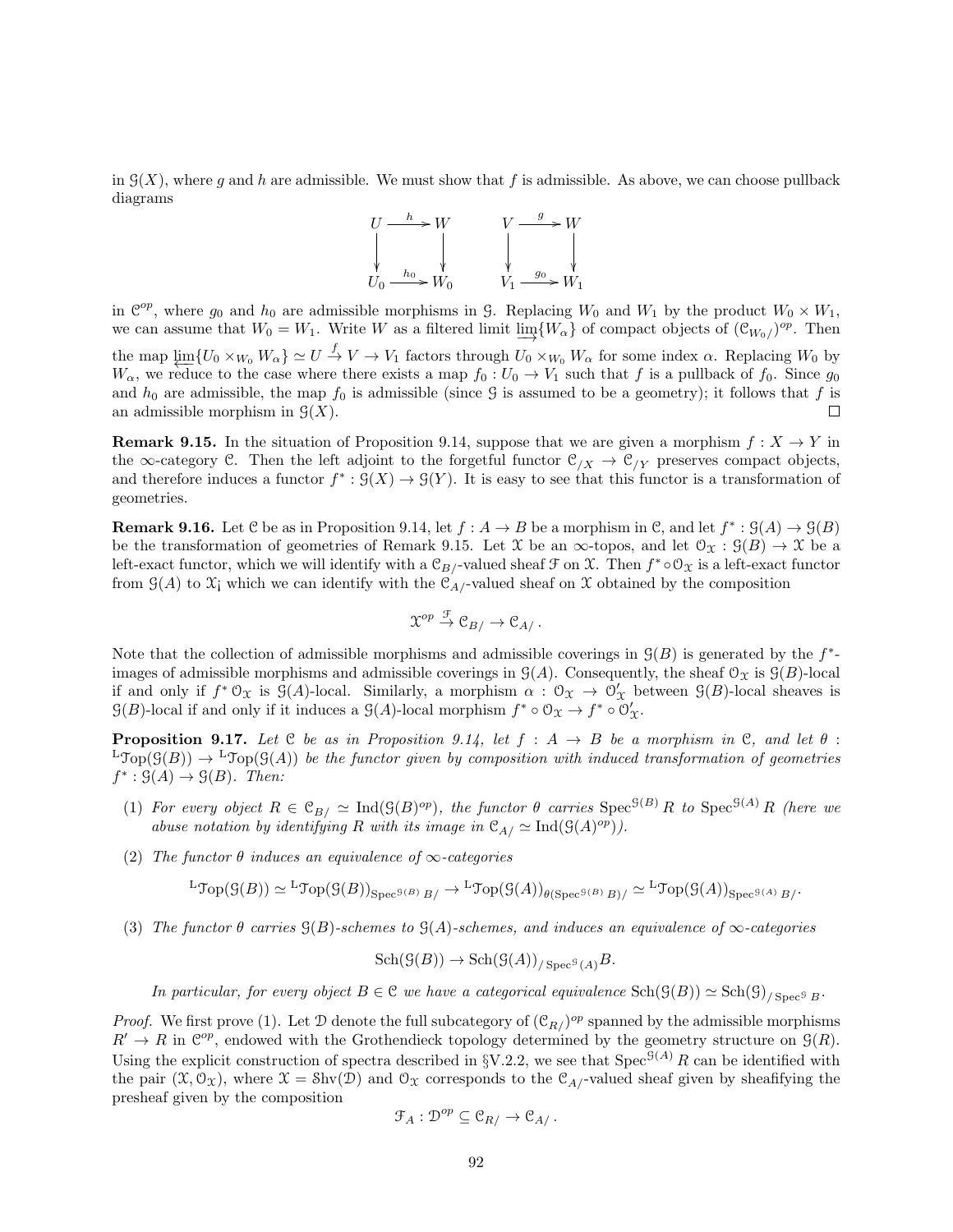Similarly, Spec<sup> $\mathcal{G}(B)$ </sup> R can be identified with the pair  $(\mathfrak{X}, \mathcal{O}_\mathfrak{X}')$ , where  $\mathcal{O}_\mathfrak{X}'$  is obtained by sheafifying the presheaf given by the composition

$$
\mathfrak{F}_B: \mathcal{D}^{op} \to \mathcal{C}_{R/} \to \mathcal{C}_{B/}.
$$

If  $\phi : \mathfrak{C}_{B}/ \to \mathfrak{C}_{A}/$  denotes the forgetful functor, then we have an equivalence  $\mathfrak{F}_A \simeq \phi \mathfrak{F}_B$ , so that

$$
\theta(\mathfrak{X},\mathcal{O}'_{\mathfrak{X}})=(\mathfrak{X},\phi\,\mathcal{O}'_{\mathfrak{X}})\simeq(\mathfrak{X},\mathcal{O}_{\mathfrak{X}})
$$

as required.

We now prove (2). Replacing C by  $\mathcal{C}_{A/}$ , we are reduced to proving that  $\theta$  induces an equivalence  $\phi: {}^L\text{Top}(\mathcal{G}(B)) \to {}^L\text{Top}(\mathcal{G})_{\text{Spec}^{\mathcal{G}} B}$ . The map  $\phi$  fits into a commutative diagram



where the vertical maps are coCartesian fibrations, and the map  $\phi$  preserves coCartesian morphisms. It therefore suffices to show that  $\phi$  induces an equivalence of  $\infty$ -categories after passing to the fiber over any object  $X \in L$  Top (Corollary T.2.4.4.4). Unwinding the definitions, we are reduced to proving that homotopy coherent diagram



is a homotopy pullback square, where the vertical maps are given by the formation of global sections. Using Remark 9.16, we can reduce to proving the analogous assertion in the case where G is a discrete geometry. In this case, the above square is equivalent to the diagram



where the vertical maps are given by evaluation on the final object of  $\mathfrak{X}$ . Since horizontal maps in this diagram are left fibrations, we can reduce (using Corollary T.2.4.4.4 again) to proving that the left vertical map induces a homotopy equivalence

$$
\chi: \mathrm{Map}_{\mathrm{Fun}(\mathfrak{X}^{op}, \mathfrak{S})}(\mathfrak{F}, \mathfrak{S}) \to \mathrm{Map}_{\mathfrak{S}}(B, \mathfrak{S}(1)).
$$

Here F denotes the constant functor  $\mathfrak{X}^{op} \to \mathfrak{C}$  taking the value B, G denotes an arbitrary C-valued sheaf on X, and  $\chi$  is given by evaluation on the final object 1 in X. The desired result now follows from the observation that F is a left Kan extension of the constant functor  $\{1\} \to \{B\} \hookrightarrow \mathcal{C}$  along the inclusion  $\{1\} \hookrightarrow \mathcal{X}^{op}$ .  $\Box$ 

Assertion (3) follows immediately from (1) and (2).

Example 9.18. Let C denote the  $\infty$ -category CAlg of  $\mathbb{E}_{\infty}$ -rings, and let us identify the full subcategory  $G \subseteq \mathcal{C}^{op}$  with the geometry  $\mathcal{G}_{\text{Zar}}^{\text{nSp}}$  of Definition 2.10. We note that this example satisfies the hypothesis of Proposition 9.14: namely, the admissible morphisms in  $\mathcal C$  are precisely those maps of  $\mathbb E_{\infty}$ -algebras of the form  $A \mapsto A[\frac{1}{a}]$ , where  $a \in \pi_0 A$ ; this collection is stable under retracts by virtue of Remark 2.11. For every  $\mathbb{E}_{\infty}$ -ring k, the geometry  $\mathcal{G}(k)$  described in Proposition 9.14 agrees with the geometry  $\mathcal{G}_{\text{Zar}}^{\text{nSp}}(k)$  of Definition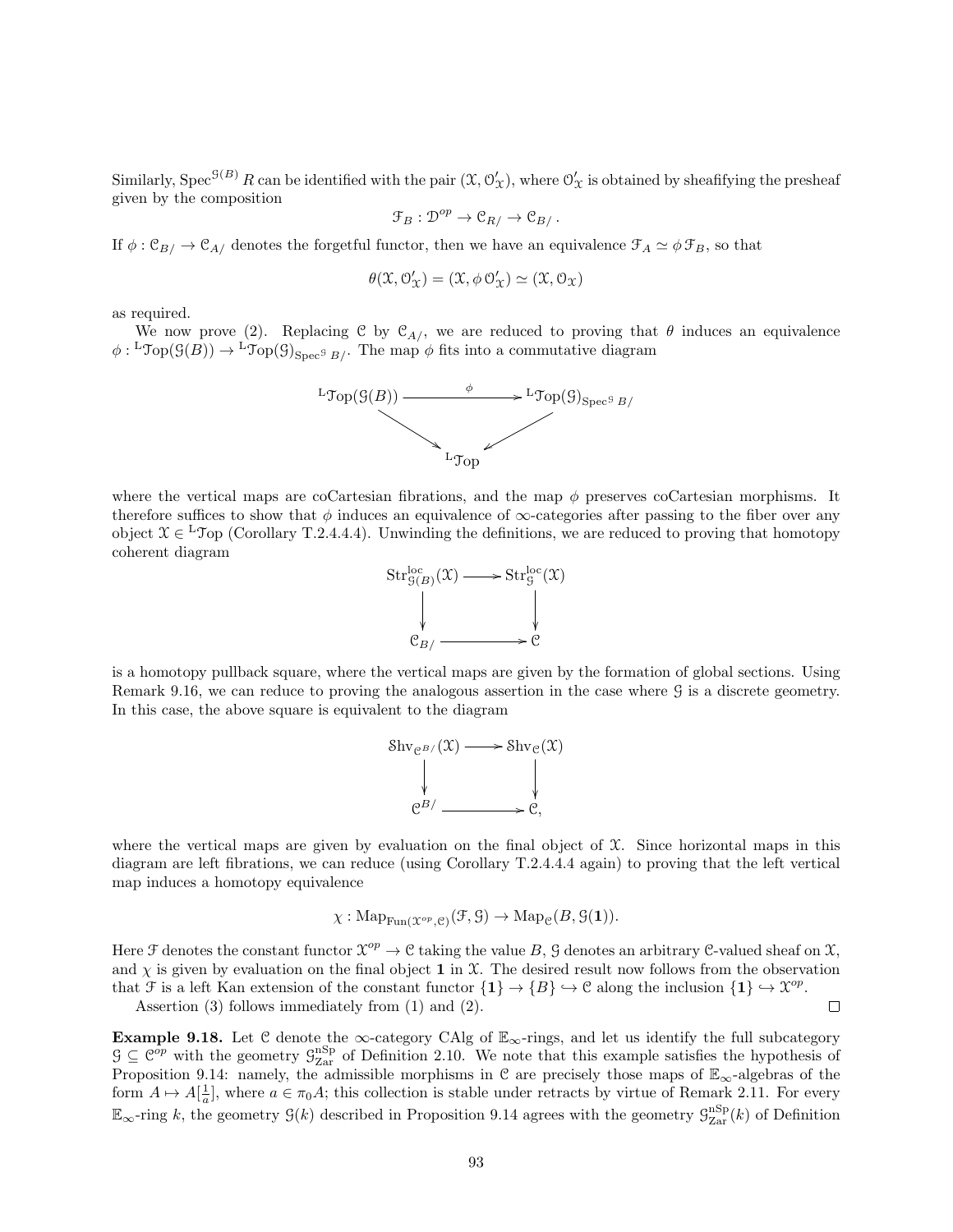2.10: this follows immediately from Remark 2.16. Proposition 9.17 then provides a justification for the terminology of Definition 2.27: the  $\infty$ -category of nonconnective spectral k-schemes is equivalent to the  $\infty$ -category of nonconnective spectral schemes lying over Spec<sup>Z</sup> k. Similar reasoning applies if we replace the geometry  $\mathcal{G}_{\text{Zar}}^{\text{nSp}}$  by  $\mathcal{G}_{\text{\'et}}^{\text{nSp}}$  (using Proposition 8.17 in place of Remark 2.16; in this case, the admissible morphisms in C are precisely the étale morphisms of  $\mathbb{E}_{\infty}$ -rings).

Example 9.19. Let C denote the  $\infty$ -category CAlg<sup>cn</sup> of connective  $\mathbb{E}_{\infty}$ -rings, and let us identify the full subcategory  $\mathcal{G} \subseteq \mathcal{C}^{op}$  with the geometry  $\mathcal{G}_{\text{Zar}}^{Sp}$  of Definition 2.10. This example also satisfies the hypothesis of Proposition 9.14. For every connective  $\mathbb{E}_{\infty}$ -ring k, the geometry  $\mathcal{G}(k)$  described in Proposition 9.14 agrees with the geometry  $\mathcal{G}^{\text{Sp}}_{\text{Zar}}(k)$  of Definition 2.10: this follows again from Remark 2.16. It follows that the  $\infty$ category of spectral k-schemes is equivalent to the  $\infty$ -category of spectral schemes lying over Spec<sup>Z</sup> k. The same reasoning applies to spectral Deligne-Mumford stacks (using Proposition 8.17 again).

We can also apply Proposition 9.17 to the theory of derived schemes introduced in [42]. First, we need to recall a bit of notation. Let SCR denote the  $\infty$ -category of simplicial commutative rings, so that full subcategory  $SCR<sub>0</sub> ⊆SCR$  spanned by the discrete objects can be identified with the nerve of the category of ordinary commutative rings. For every commutative ring  $k$ , we let Poly<sub>k</sub> denote the category of polynomial algebras  $k[x_1, \ldots, x_n]$ , regarded as a full subcategory of the category of commutative k-algebras. There is an evident fully faithful embedding

$$
f: \mathcal{N}(\text{Poly}_k) \hookrightarrow (\text{SCR}_{\leq 0})_{k/} \hookrightarrow \text{SCR}_{k/}
$$
.

Using Proposition T.5.5.8.15, we deduce that this inclusion can be extended (in an essentially unique fashion) to a functor  $F : \text{SCR}_k = \mathcal{P}_\Sigma(N(\text{Poly}_k)) \to \text{SCR}_{k}$ , which preserves sifted colimits.

**Proposition 9.20.** For every commutative ring k, the functor  $F : \text{SCR}_k \to \text{SCR}_{k/}$  defined above is an equivalence of  $\infty$ -categories.

Proof. We first show that  $f$  preserves finite coproducts. Since  $F$  clearly preserves initial objects, it suffices to show that  $F$  preserves pairwise coproducts: in other words, we must show that for every pair of nonnegative integers  $m$  and  $n$ , the diagram



is a pushout square in the  $\infty$ -category SCR. In view of Proposition V.4.1.11, it suffices to show that the image of this diagram is a pushout square in the  $\infty$ -category CAlg of  $\mathbb{E}_{\infty}$ -rings. In other words, we must show that the canonical map

$$
k[x_1,\ldots,x_m]\otimes_k k[y_1,\ldots,y_n]\to k[x_1,\ldots,x_m,y_1,\ldots,y_n]
$$

is an equivalence of k-module spectra; this follows from Proposition A.7.2.2.13.

Using Proposition T.5.5.8.15, we deduce that the functor  $F : \text{SCR}_k \to \text{SCR}_{k}$  preserves small colimits. We next claim that  $F$  is fully faithful. In view of Proposition T.5.5.8.22, it suffices to show that every polynomial ring  $R : k[x_1, \ldots, x_n]$  is a compact projective object of  $SCR_{k'}$ . Let  $e :SCR_{k'}$  be the functor corepresented by  $R$ ; we wish to show that e preserves sifted colimits. Since  $R$  is the coproduct of  $k$  with  $\mathbf{Z}[x_1,\ldots,x_n]$  in SCR, we can identify e with the composition

$$
\mathrm{SCR}_{k/} \stackrel{\theta}{\to} \mathrm{SCR} \stackrel{e'}{\to} \mathcal{S},
$$

where e' is the functor corepresented by  $\mathbf{Z}[x_1,\ldots,x_n]$  and  $\theta$  is the evident forgetful functor. The functor  $\theta$ preserves all contractible colimits (Proposition T.4.4.2.9) and  $\mathbf{Z}[x_1, \ldots, x_n]$  is a compact projective object of SCR (Proposition T.5.5.8.22), we conclude that e preserves sifted colimits as desired.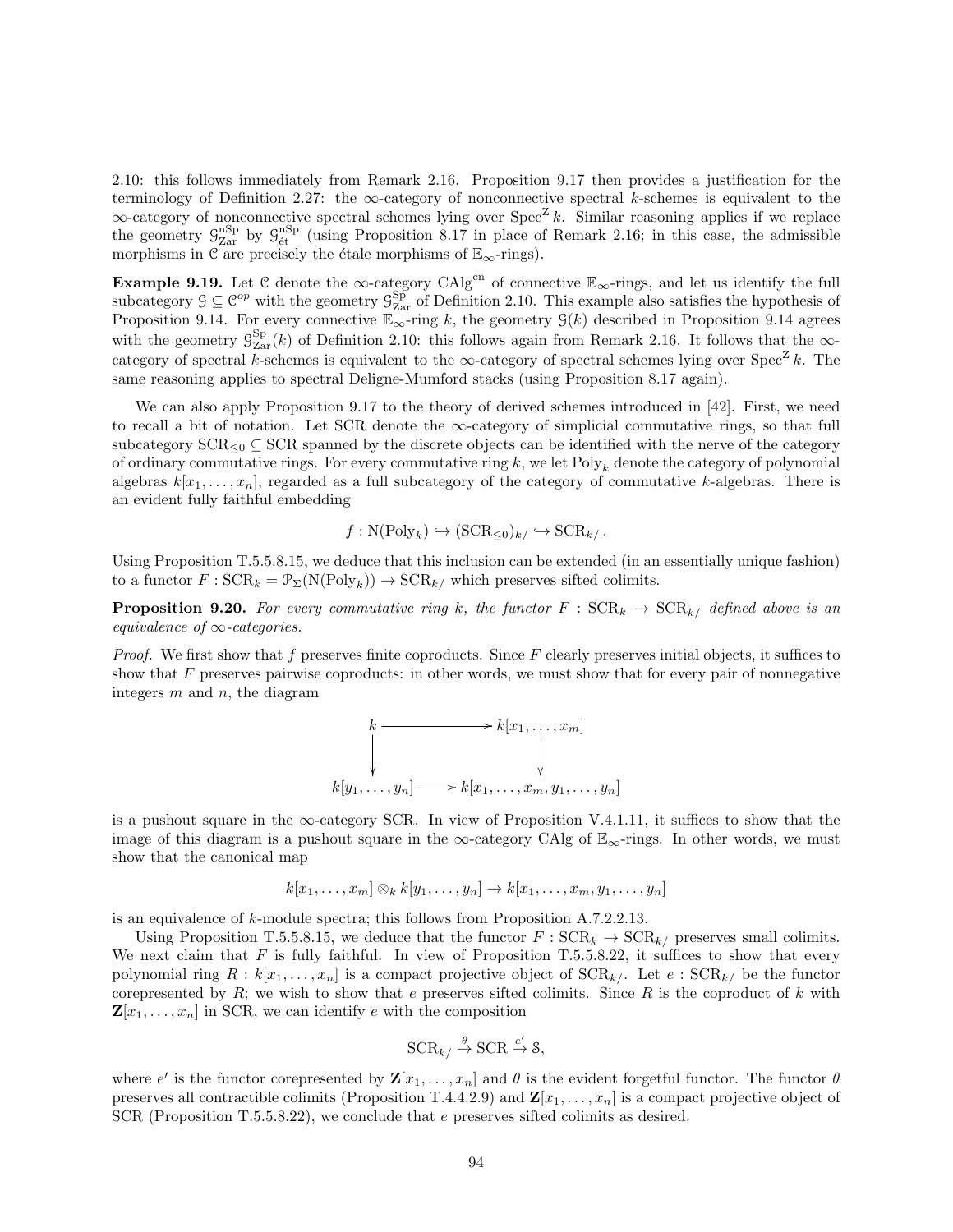Corollary T.5.5.2.9 guarantees that the functor  $F$  admits a right adjoint  $G$ . To complete the proof that the fully faithful functor F is an equivalence of  $\infty$ -categories, it will suffice to show that G is conservative. In other words, we must show that if  $\alpha: R \to R'$  is a morphism in  $SCR_{k/2}$  such that  $G(\alpha)$  is an equivalence, then  $\alpha$  is an equivalence. This follows from the existence of a commutative diagram

$$
\mathrm{Map_{SCR}}(\mathbf{Z}[x], R) \longrightarrow \mathrm{Map_{SCR}}(\mathbf{Z}[x], R')
$$
\n
$$
\downarrow \qquad \qquad \downarrow \qquad \qquad \downarrow
$$
\n
$$
\mathrm{Map_{SCR_k}}(k[x], G(R)) \longrightarrow \mathrm{Map_{SCR_k}}(k[x], R')
$$

where the vertical maps are homotopy equivalences.

**Example 9.21.** Let G denote the full subcategory of  $SCR^{op}$  spanned by those objects which are compact in SCR, and let us identify  $\mathcal{G}$  with the geometry  $\mathcal{G}^{\text{der}}_{\text{Zar}}$  introduced in §V.4.2. The hypothesis of Proposition 9.14 are satisfied, so that for every object  $k \in \text{SCR}$  we get an induced geometry  $\mathcal{G}(k)$ . If k is a discrete commutative ring, then we can identify  $\mathcal{G}(k)$  with the geometry  $\mathcal{G}_{\text{Zar}}^{\text{der}}(k)$  of §V.4.2. It follows from Proposition 9.17 that the ∞-category of derived k-schemes is equivalent to the ∞-category of derived schemes lying over  $Spec^{G_{\text{Zar}}^{der}}(k)$ . Similarly reasoning shows that the ∞-category of derived Deligne-Mumford stacks over k is equivalent to the  $\infty$ -category of derived Deligne-Mumford stacks lying over  $\text{Spec}^{\mathcal{G}^{\text{der}}}_{\text{\'et}}(k)$ .

Our final goal in this section is to explain the connection between the theory of spectral algebraic geometry developed in this paper with the theory of derived algebraic geometry introduced in [42]. Fix a commutative ring k; we will abuse notation by identifying k with a discrete  $\mathbb{E}_{\infty}$ -ring (see Proposition A.7.1.3.18). Let  $\text{SCR}_k$  denote the ∞-category of simplicial commutative k-algebras (see §V.4.1) and CAlg<sup>cn</sup> the ∞-category of connective  $\mathbb{E}_{\infty}$ -algebras over k. Proposition V.4.1.11 furnishes a forgetful functor  $\theta$ :  $SCR_k \to CAlg_k^{cn}$ , which admits both right and left adjoints. We let  $\Psi : \mathrm{CAlg}_{k}^{\mathrm{cn}} \to \mathrm{SCR}_{k}$  denote a left adjoint to  $\theta$ .

**Example 9.22.** The functor  $\Psi$  carries free  $\mathbb{E}_{\infty}$ -algebras to polynomial algebras; that is, we have canonical equivalences  $\Psi(k\{x_1,\ldots,x_n\}) \simeq k[x_1,\ldots,x_n].$ 

Since the forgetful functor  $\theta$  preserves small colimits (Proposition V.4.1.11), the functor  $\Psi$  preserves compact objects (Proposition T.5.5.7.2), and therefore induces left-exact functors

$$
\Psi_{\text{Zar}}: \mathcal{G}_{\text{Zar}}^{\text{Sp}}(k) \to \mathcal{G}_{\text{Zar}}^{\text{der}}(k) \qquad \Psi_{\text{\'et}}: \mathcal{G}_{\text{\'et}}^{\text{Sp}}(k) \to \mathcal{G}_{\text{\'et}}^{\text{der}}(k).
$$

Our first goal in this section is to prove the following:

**Proposition 9.23.** The functors  $\Psi_{\text{Zar}} : \mathcal{G}_{\text{Zar}}^{\text{Sp}}(k) \to \mathcal{G}_{\text{Zar}}^{\text{der}}(k)$  and  $\Psi_{\text{\'et}} : \mathcal{G}_{\text{\'et}}^{\text{Sp}}(k) \to \mathcal{G}_{\text{\'et}}^{\text{der}}(k)$  are transformations of geometries.

To prove Proposition 9.23, we need to understand the functor  $\Psi$  a bit better. Note that the forgetful functor  $\theta$ :  $SCR_k \rightarrow CAlg_k^{cn}$  is compatible with the formation of the underlying spaces. In particular, for every object  $A \in \text{SCR}_k$ , we have a canonical isomorphism  $\pi_0 A \simeq \pi_0 \theta(A)$  of commutative k-algebras.

**Lemma 9.24.** Let A be a connective  $\mathbb{E}_{\infty}$ -algebra over k. Then the unit map  $A \to \theta(\Psi(A))$  induces an isomorphism of commutative rings

$$
\phi: \pi_0 A \to \pi_0 \theta(\Psi(A)) \simeq \pi_0 \Psi(A).
$$

*Proof.* Let R be a (discrete) commutative k-algebra. We wish to show that composition with  $\phi$  induces a bijection  $\psi$ : Hom $(\pi_0 \Psi(A), R) \to \text{Hom}(\pi_0 A, R)$ . Regard R as a discrete object of  $\text{SCR}_k$  (so that  $\theta(R)$ ) is a discrete object of  $SCR_k$ ), we can identify  $\psi$  with the homotopy equivalence  $\text{Map}_{SCR_k}(\Psi(A), R) \to$  $\mathrm{Map}_{\mathrm{CAlg}_{k}^{\mathrm{cn}}}(A, \theta(R))$  resulting from the adjunction between  $\theta$  and  $\Psi$ .  $\Box$ 

 $\Box$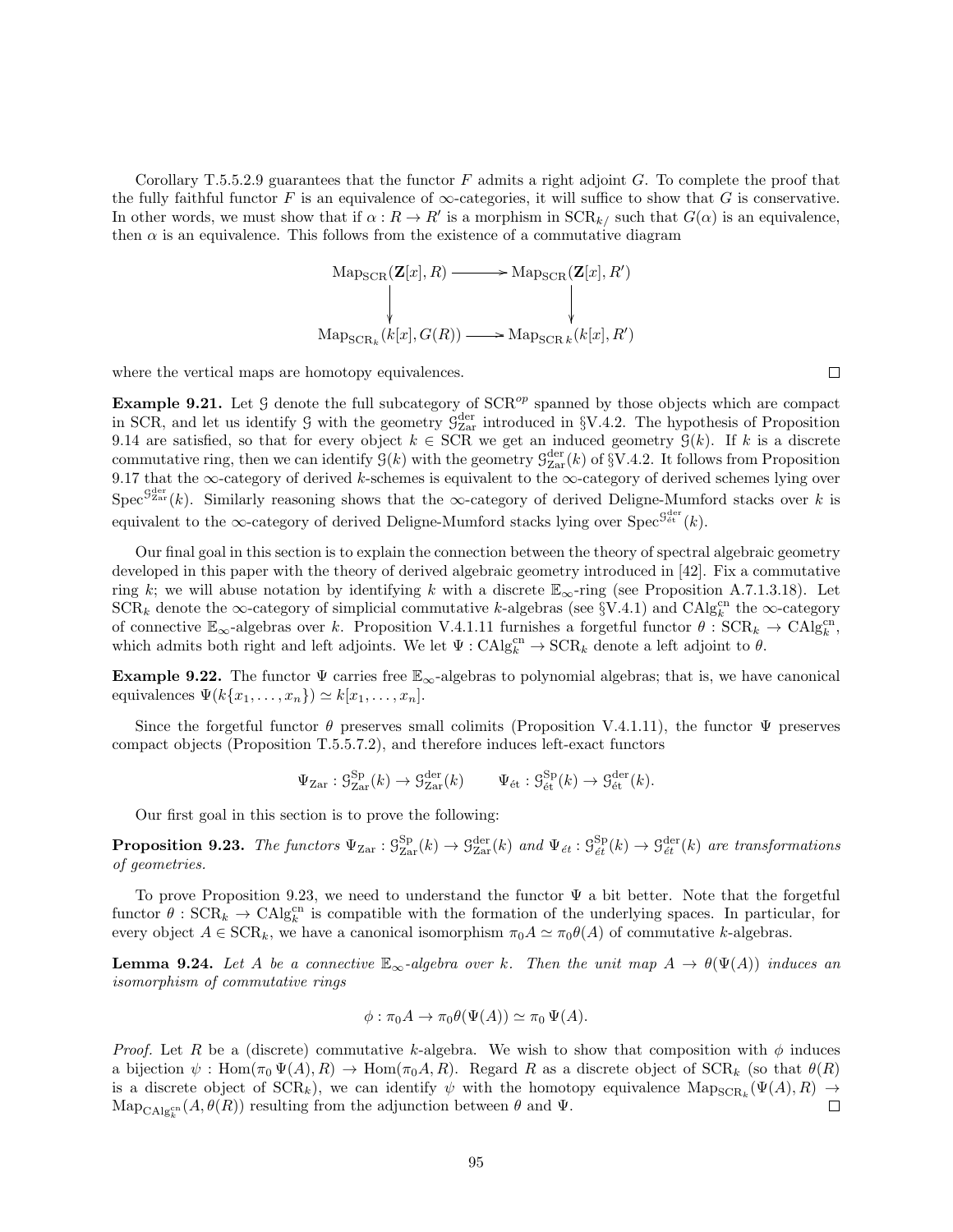**Lemma 9.25.** Let  $f : A \to B$  be an étale morphism in  $\text{CAlg}_{k}^{\text{cn}}$ . Then the induced map  $\Psi(A) \to \Psi(B)$  is an  $étele$  morphism in  $SCR_k$ .

*Proof.* The morphism f induces an étale map of commutative rings  $\pi_0 A \to \pi_0 B$ . Using Lemma 9.24, we can identify  $\pi_0 B$  with an étale algebra over the commutative ring  $\pi_0 \Psi(A)$ . Corollary V.4.3.12 ensures the existence of an (essentially unique) étale morphism  $f': \Psi(A) \to B'$  in  $SCR_k$  with  $\pi_0 B' \simeq \pi_0 B$ . The map  $f'$ is adjoint to a map of  $\mathbb{E}_{\infty}$ -algebras  $g: A \to \theta(B')$ , and  $\pi_0 g: \pi_0 A \to \pi_0 \theta(B') \simeq \pi_0 B'$  lifts to an isomorphism  $\pi_0 B \simeq \pi_0 B'$ . Applying Corollary A.7.5.4.6, we deduce that g factors as a composition  $A \stackrel{f}{\rightarrow} B \rightarrow \theta(B')$ , so that  $f'$  factors as a composition

$$
\Psi(A) \stackrel{\Psi(f)}{\to} \Psi(B) \stackrel{\gamma}{\to} B'.
$$

Since  $f'$  is étale, it will suffice to show that  $\gamma$  is an equivalence. To this end, choose an arbitrary morphism  $\Psi(A) \to R$  in SCR<sub>k</sub>; we will show that composition with  $\gamma$  induces a homotopy equivalence

$$
\mathrm{Map}_{(\mathrm{SCR}_k)_{\Psi(A)}/}(B', R) \to \mathrm{Map}_{(\mathrm{SCR}_k)_{\Psi(A)}/}(\Psi(B), R) \simeq \mathrm{Map}_{\mathrm{CAlg}_{A/}}(B, \theta(R)).
$$

This is clear, since Propositions A.7.5.4.6 and V.4.3.11 allow us to identify both sides with the discrete space  $\text{Hom}_{\pi_0A}(\pi_0B, \pi_0R).$  $\Box$ 

**Example 9.26.** Let A be a connective k-algebra, and let  $a \in \pi_0 A \simeq \pi_0 \Psi(A)$ . Lemmas 9.24 and 9.25 imply that the functor  $\Psi$  carries  $A[\frac{1}{a}]$  to an étale  $\Psi(A)$ -algebra R with  $\pi_0 R \simeq (\pi_0 A)[\frac{1}{a}]$ . In other words, the functor  $\Psi$  commutes with localization of algebras: we have canonical equivalences  $\Psi(\tilde{A}[\frac{1}{a}]) \simeq \Psi(A)[\frac{1}{a}]$ .

*Proof of Proposition 9.23.* Lemma 9.25 shows that  $\Psi_{\text{\'et}}$  carries admissible morphisms in  $\mathcal{G}_{\text{\'et}}^{Sp}(k)$  to admissible morphisms in  $\mathcal{G}^{\text{der}}_{\text{\'et}}(k)$ , and Example 9.26 shows that  $\Psi_{\text{Zar}}$  carries admissible morphisms in  $\mathcal{G}^{\text{Sp}}_{\text{Zar}}(k)$  to admissible morphisms in  $\mathcal{G}^{\text{der}}_{\text{Zar}}(k)$ . For each of the geometries under consideration, a collection of admissible morphisms  $\{Spec A_{\alpha} \to Spec A\}$  is a covering if and only if there exists a finite collection of indices  $\{\alpha_1,\ldots,\alpha_n\}$  such that the underlying map of commutative rings  $\pi_0 A \to \prod_{1 \leq i \leq n} \pi_0 A_{\alpha_i}$ . Using Lemma 9.24, we deduce that the functors  $\Psi_{\text{Zar}}$  and  $\Psi_{\text{\'et}}$  preserve admissible coverings.  $\Box$ 

Using Proposition 9.23, we deduce that composition with  $\Psi_{\text{Zar}}$  and  $\Psi_{\text{\'et}}$  yields functors

$$
\Theta_{\operatorname{Zar}}: {}^{\operatorname{L}}\operatorname{Top}(\mathcal{G}^{\operatorname{der}}_{\operatorname{Zar}}(k))\to {}^{\operatorname{L}}\operatorname{Top}(\mathcal{G}^{\operatorname{Sp}}_{\operatorname{Zar}}(k))\qquad \Theta_{\operatorname{\acute{e}t}}: {}^{\operatorname{L}}\operatorname{Top}(\mathcal{G}^{\operatorname{der}}_{\operatorname{\acute{e}t}}(k))\to {}^{\operatorname{L}}\operatorname{Top}(\mathcal{G}^{\operatorname{Sp}}_{\operatorname{\acute{e}t}}(k)).
$$

These functors can be described concretely as follows. Let  $\mathfrak X$  be an  $\infty$ -topos and  $\mathfrak O_{\mathfrak X}$  a sheaf on  $\mathfrak X$  with values in  $SCR_k$ . Composition with the forgetful functor  $\theta$ :  $SCR_k \rightarrow CAlg_k^{cn}$  determines a sheaf of connective  $\mathbb{E}_{\infty}$ -algebras on X. If  $\mathcal{O}_{\mathfrak{X}}$  is local or strictly Henselian, then  $\theta(\mathcal{O}_{\mathfrak{X}})$  has the same property; the functors  $\Theta_{\mathrm{Zar}}$ and  $\Theta_{\text{\'et}}$  are both given by the construction

$$
(\mathfrak{X},\mathcal{O}_{\mathfrak{X}})\mapsto (\mathfrak{X},\theta\,\mathcal{O}_{\mathfrak{X}}).
$$

**Proposition 9.27.** The functor  $\Theta_{\text{Zar}}$  carries derived schemes over k to spectral schemes over k, and the functor  $\Theta_{\epsilon t}$  carries derived Deligne-Mumford stacks over k to spectral Deligne-Mumford stacks over k.

*Proof.* The assertion is local. It therefore suffices to show that for every object  $A \in \text{SCR}_k$ , we have  $\Theta_{\mathrm{Zar}}$  Spec<sup> $\mathcal{G}_{\mathrm{Zar}}^{\mathrm{der}}(k)$ </sup>  $A \simeq \mathrm{Spec}^{\mathcal{G}_{\mathrm{Zar}}^{\mathrm{Sp}}(k)} \theta(A)$  and  $\Theta_{\mathrm{\acute{e}t}}$  Spec<sup> $\mathcal{G}_{\mathrm{\acute{e}t}}^{\mathrm{der}}(k)$   $A \simeq \mathrm{Spec}^{\mathcal{G}_{\mathrm{\acute{e}t}}^{\mathrm{Sp}}(k)} \theta(A)$ . Since the forgetful functor  $\theta$ </sup> induces an equivalence from the ∞-category of étale A-algebras in  $SCR_k$  to the ∞-category of étale  $\theta(A)$ algebras in  $\text{CAlg}_k$  (both are equivalent to the nerve of the ordinary category of étale  $\pi_0A$ -algebras), this follows from the explicit construction of spectra given in §V.2.2. Alternatively, one can deduce the first assertion by combining Theorems 2.40 and V.4.2.15 (after reducing to the affine case), and the second assertion by combining Theorems 8.42 and V.4.3.32.  $\Box$ 

In what follows, we let  ${}_{Z}$  Spec<sup>der</sup> and <sub>ét</sub> Spec<sup>der</sup> denote the relative spectrum functors associated to the transformations of geometries

$$
\mathcal{G}^{\mathrm{Sp}}_{\mathrm{Zar}}(k) \to \mathcal{G}^{\mathrm{der}}_{\mathrm{Zar}}(k) \qquad \mathcal{G}^{\mathrm{Sp}}_{\mathrm{\acute{e}t}}(k) \to \mathcal{G}^{\mathrm{der}}_{\mathrm{\acute{e}t}}(k).
$$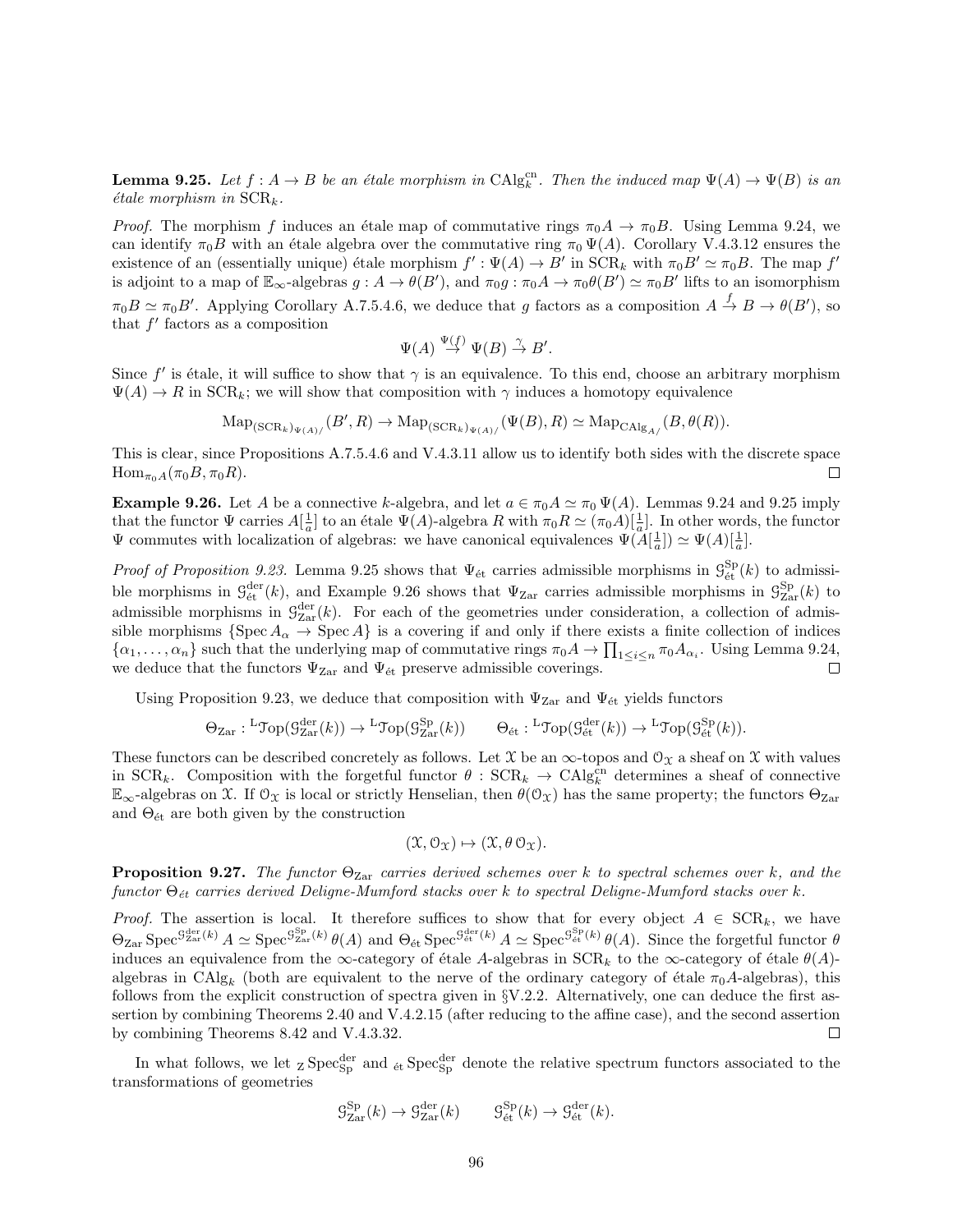Corollary 9.28. The adjoint functors  $\Theta_{\text{Zar}}: {}^{\text{L}}\text{Top}(\mathcal{G}_{\text{Zar}}^{\text{der}}(k)) \to {}^{\text{L}}\text{Top}(\mathcal{G}_{\text{Zar}}^{\text{Sp}}(k))$  and

$$
\operatorname{z}\operatorname{Spec}_{\operatorname{Sp}}^{\operatorname{der}}:\operatorname{LTop}(\mathcal{G}^{\operatorname{Sp}}_{\operatorname{Zar}}(k))\to\operatorname{LTop}(\mathcal{G}^{\operatorname{der}}_{\operatorname{Zar}}(k))
$$

restrict to determine an adjunction

$$
\mathrm{Sch}(\mathcal{G}_{\mathrm{Zar}}^{\mathrm{der}}(k))\overbrace{\Longleftrightarrow}^{\Theta_{\mathrm{Zar}}} \mathrm{Sch}(\mathcal{G}_{\mathrm{Zar}}^{\mathrm{Sp}}(k)).
$$

The adjoint functors

$$
\Theta_{\acute{e}t}: {}^{\mathbf{L}}\mathfrak{Top}(\mathcal{G}_{\acute{e}t}^{\text{der}}(k))\to {}^{\mathbf{L}}\mathfrak{Top}(\mathcal{G}_{\acute{e}t}^{\text{Sp}}(k))
$$

and

$$
{}_{\acute{e}t}\operatorname{Spec}^{\operatorname{der}}_{\operatorname{Sp}}:{}^{\mathbf{L}}\mathfrak{Top}(\mathcal{G}_{\acute{e}t}^{\operatorname{Sp}}(k))\to{}^{\mathbf{L}}\mathfrak{Top}(\mathcal{G}_{\acute{e}t}^{\operatorname{der}}(k))
$$

restrict to determine an adjunction

$$
\mathrm{Sch}(\mathcal{G}^{\mathrm{der}}_{\acute{e}t}(k))\overbrace{\Longleftrightarrow}^{\Theta_{\acute{e}t}}\mathrm{Sch}(\mathcal{G}^{\mathrm{Sp}}_{\acute{e}t}(k)).
$$

If k is an algebra over the ring  $Q$  of natural numbers, then each of these functors is an equivalence of ∞-categories.

*Proof.* The first two assertions follow from Proposition 9.27 (note that a relative spectrum functor Spec<sup>9</sup> G always carries G-schemes to G'-schemes). The final assertion follows from the observation that if k is a **Q-**algebra, then the forgetful functor  $\theta$ :  $SCR_k \rightarrow CAlg_k^{cn}$  is an equivalence of  $\infty$ -categories (Proposition V.4.1.11).  $\Box$ 

We conclude this section by giving an explicit description of the relative spectrum functors  ${}_{Z}$  Spec ${}_{Sp}^{der}$ and <sub>ét</sub> Spec<sup>der</sup> appearing in the statement of Corollary 9.28. Fix an  $\infty$ -topos X. Let  $\mathcal{O}_\mathfrak{X}$  be a connective sheaf of  $\mathbb{E}_{\infty}$ -algebras over k on X, which we view as a functor  $\mathcal{X}^{op} \to \mathrm{CAlg}_{k}^{\mathrm{cn}}$ . The composite functor  $\Psi \circ \mathcal{O}_{\mathfrak{X}}: \mathfrak{X}^{op} \to \text{SCR}_k$  need not be a  $\text{SCR}_k$ -valued sheaf on X. However, it admits a sheafification, which we will denote by  $\mathcal{O}_{\mathcal{X}}^{\Psi}$  (see Lemma 1.12).

**Proposition 9.29.** Let  $(\mathfrak{X}, \mathcal{O}_{\mathfrak{X}})$  be an object of  ${}^{\mathsf{L}} \mathfrak{Top}(\mathcal{G}_{\mathrm{Zar}}^{\mathrm{Sp}}(k))$ . Then the canonical map

$$
\phi: \mathcal{O}_{\mathfrak{X}} \to (\theta \circ \Psi) \mathcal{O}_{\mathfrak{X}} \to \theta(\mathcal{O}_{\mathfrak{X}}^{\Psi})
$$

determines an equivalence

$$
(\mathfrak{X}, \mathcal{O}_{\mathfrak{X}}^{\Psi}) \simeq_{Z} \mathrm{Spec}^{\mathrm{der}}_{\mathrm{Sp}} (\mathfrak{X}, \mathcal{O}_{\mathfrak{X}}).
$$

If  $\mathfrak{O}_{\mathfrak{X}}$  is strictly Henselian, then  $\phi$  determines an equivalence  $(\mathfrak{X}, \mathcal{O}_{\mathfrak{X}}^{\Psi}) \simeq_{\acute{e}t} \mathrm{Spec}_{\mathrm{Sp}}^{\mathrm{der}}(\mathfrak{X}, \mathcal{O}_{\mathfrak{X}})$ .

*Proof.* Using Lemma 9.24, we deduce that the canonical map  $\pi_0 \mathcal{O}_\mathfrak{X} \to \pi_0 \mathcal{O}_\mathfrak{X}^{\Psi}$  is an isomorphism. Using Corollary 2.25 and Remark V.4.2.13, we deduce that  $\mathcal{O}_X^{\Psi}$  is local (and can therefore be identified with a  $\mathcal{G}^{\text{der}}_{\text{Zar}}(k)$ -structure on X); similarly, if  $\mathcal{O}_{\mathcal{X}}$  is strictly Henselian, then Remark V.4.3.18 guarantees that  $\mathcal{O}_{\mathcal{X}}^{\Psi}$  is strictly Henselian (and can therefore be identified with a  $\mathcal{G}_{\text$  $\infty$ -topos and  $\mathcal{O}_y$  any SCR<sub>k</sub>-valued sheaf on *Y*. It is easy to see that  $\phi$  induces a homotopy equivalence

$$
\mathrm{Map}_{\mathrm{L}\mathfrak{Top}(\mathcal{G}_{\mathrm{disc}}^{\mathrm{der}}(k))}((\mathfrak{X},\mathcal{O}_{\mathfrak{X}}^{\Psi}),(\mathcal{Y},\mathcal{O}_{\mathcal{Y}})) \rightarrow \mathrm{Map}_{\mathrm{L}\mathfrak{Top}(\mathcal{G}_{\mathrm{disc}}^{\mathrm{Sp}}(k))}((\mathfrak{X},\mathcal{O}_{\mathfrak{X}}),(\mathcal{Y},\theta\,\mathcal{O}_{\mathcal{Y}})).
$$

To complete the proof, it will suffice to show the following:

(1) If  $\mathcal{O}_y$  is local and  $f^*: \mathcal{X} \to \mathcal{Y}$  is a geometric morphism, then a morphism  $\alpha : f^* \mathcal{O}_x \to \theta \mathcal{O}_y$  in  $\text{Shv}_{\text{CAlg}_k}(\mathcal{Y})_{\geq 0}$  is local (with respect to the geometry  $\mathcal{G}_{\text{Zar}}^{\text{Sp}}(k)$ ) if and only if the adjoint morphism  $\beta: f^*(\mathcal{O}^{\Psi}_{\mathfrak{X}}) \to \mathcal{O}_{\mathfrak{Y}}$  is local (with respect to the geometry  $\mathcal{G}^{\text{der}}_{\text{Zar}}(k)$ ).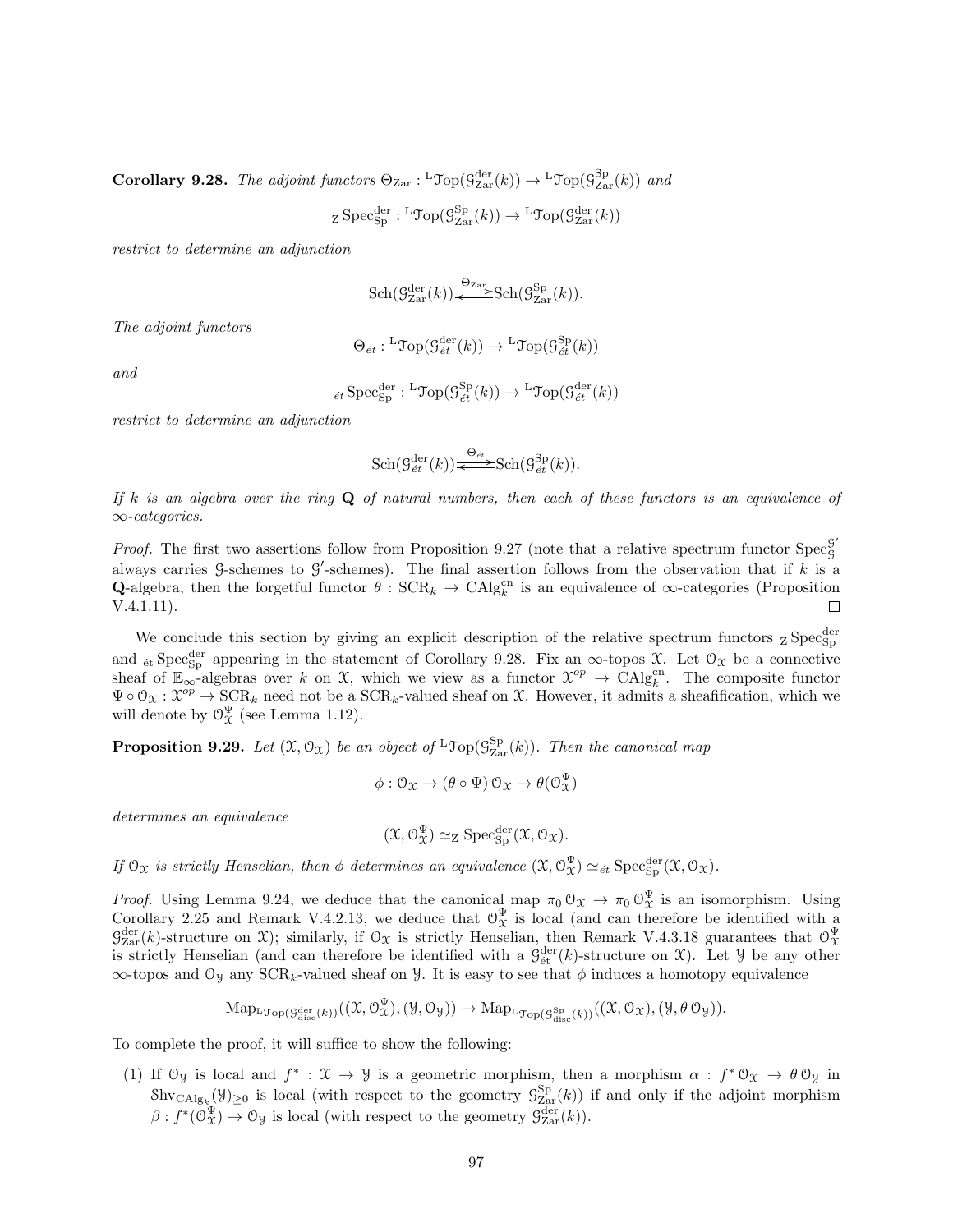(2) If  $\mathfrak{O}_y$  is strictly Henselian, then  $\alpha$  is local (with respect to the geometry  $\mathcal{G}_{\text{\'et}}^{Sp}(k)$ ) if and only if  $\beta$  is local (with respect to the geometry  $\mathcal{G}^{\text{der}}_{\text{\'et}}(k)$ ).

To prove (1), we observe that both conditions are equivalent to the locality of the induced map  $\pi_0 f^* \mathcal{O}_X \simeq$  $\pi_0 f^* \mathcal{O}_X^{\Psi} \to \pi_0 \mathcal{O}_Y \simeq \pi_0 \theta \mathcal{O}_Y$ , since the pregeometries  $\mathcal{T}_{\text{Zar}}^{\text{Sp}}(k)$  and  $\mathcal{T}_{\text{Zar}}(k)$  are compatible with 0-truncations (Corollary 2.24 and Remark V.4.2.11). Similarly, assertion (2) follows since the pregeometries  $\mathcal{T}_{\text{\'et}}^{\text{Sp}}(k)$  and  $\mathcal{T}_{\text{\'et}}(k)$  are compatible with 0-truncations (Propositions V.4.3.28 and 8.40).

**Remark 9.30.** Proposition 9.29 asserts that if  $\mathcal{O}_X$  is a local sheaf of  $\mathbb{E}_{\infty}$ -algebras over k on an  $\infty$ -topos X, then its relative spectrum has the same underlying ∞-topos, with structure sheaf given by the sheafification of the presheaf  $(U \in \mathfrak{X}) \mapsto \Psi \mathfrak{O}_{\mathfrak{X}}(U)$ . If  $(\mathfrak{X}, \mathfrak{O}_{\mathfrak{X}})$  is a connective spectral scheme over k (or a connective spectral Deligne-Mumford stack over k), then we can be even more explicit. If  $(\mathfrak{X}, \mathfrak{O}_\mathfrak{X})$  is the spectrum of a connective k-algebra A, then the results of  $\gamma$ .  $2.2$  show that  $\mathcal{X} \simeq \mathcal{S}$ hv $(\mathcal{C})$ , where  $\mathcal{C}$  is the opposite of the  $\infty$ -category of étale A-algebras. Similarly, the spectrum of  $\Psi(A)$  has the form  $(\mathfrak{X}', \mathfrak{O}'_{\mathfrak{X}'})$ , where  $\mathfrak{X}' = Shv(\mathfrak{C}')$ for C' the opposite of the  $\infty$ -category of étale  $\Psi(A)$ -algebras in SCR<sub>k</sub>. Lemmas 9.24 and 9.25 show that the functor  $\Psi$  determines an equivalence from C to C', thereby giving an identification of X with X'. The composition of  $\mathfrak{O}_{\mathfrak{X}}$  with the canonical map  $\phi : \mathfrak{C}^{op} \to \mathfrak{P}(\mathfrak{C})^{op} \to \mathfrak{Shv}(\mathfrak{C})^{op}$  can be identified with the composition  $\mathcal{C}^{op} \subseteq \text{CAlg}_{A/\rightarrow} \text{CAlg}_{k}$ , and the restriction  $\mathcal{O}'_{\mathcal{X}'}| \mathcal{C}'^{op}$  admits a similar description. It follows that the canonical map  $\Psi' \mathfrak{O}_\mathfrak{X}(U) \to \mathfrak{O}'_{\mathfrak{X}'}(U)$  is an equivalence whenever U lies in the essential image of  $\phi$ . Extrapolating to the non-affine case, we arrive at the following conclusion: the sheafification of the presheaf formulate our observation as follows: the sheafification of the presheaf  $(U \in \mathcal{X}) \mapsto \Psi \mathcal{O}_{\mathcal{X}}(U)$  does not change the values of that presheaf on any object  $U \in \mathcal{X}$  for which  $(\mathcal{X}_{U}, \mathcal{O}_{\mathcal{X}} | U)$  is affine.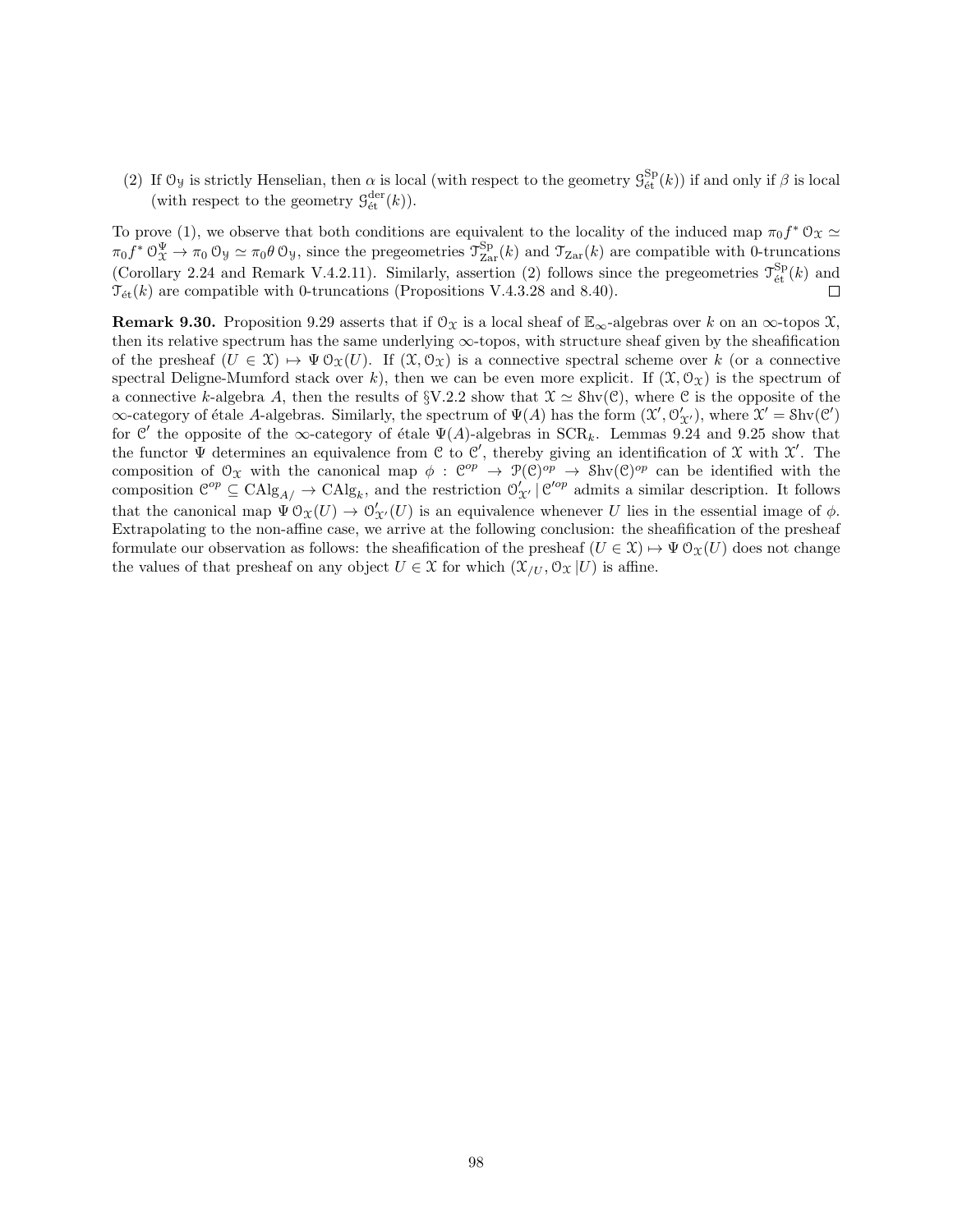## References

- [1] Atiyah, M. and I. Macdonald. Introduction to commutative algebra. Addison-Wesley Publishing Co., Reading, Mass.-London-Don Mills, Ontario.
- [2] Behrend, K. and B. Fantechi. The intrinsic normal cone. Inventiones Mathematicae 128 (1997) no. 1, 45-88.
- [3] Ben-Zvi, D., Francis, J., and D. Nadler. Integral Transforms and and Drinfeld Centers in Derived Algebraic Geometry.
- [4] Bergner, J. Three models for the homotopy theory of homotopy theories. Topology 46 (2007), no. 4, 397–436.
- [5] Boardman, J. and R. Vogt. Homotopy Invariant Algebraic Structures on Topological Spaces. Lecture Notes in Mathematics, 347, Springer-Verlag (1973).
- [6] Crane, L. and D.N. Yetter. Deformations of (bi)tensor categories. Cahiers Topologie Geom. Differentielle Categ. 39 (1998), no. 3, 163–180.
- [7] Deligne, P. Catégories tannakiennes. The Grothendieck Festschrift, Vol. II, 111195, Progr. Math., 87, Birkhuser Boston, Boston, MA, 1990.
- [8] Grothendieck, A. Eléments de géométrie algébrique (rédigés avec la collaboration de Jean Dieudonné) : III. Étude cohomologique des faisceaux cohérents, Première partie. Publications Mathématiques de l'IHES, 11 (1961), p. 5-167 ´

Demazure, M. and Grothendieck, A., eds. Schémas en groupes vol. 1-3. Séminaire de Géométrie Algbrique du Bois Marie 1962/64 (SGA 3). Lecture Notes in Mathematics, Vol. 151-153 Springer-Verlag, Berlin-New York.

- [9] Demazure, M. and Grothendieck, A., eds. Schémas en groupes vol. 1-3. Séminaire de Géométrie Algbrique du Bois Marie 1962/64 (SGA 3). Lecture Notes in Mathematics, Vol. 151-153 Springer-Verlag, Berlin-New York.
- [10] Efimov, A., Lunts, V., and D. Orlov. Deformation theory of objects in homotopy and derived categories. I: General Theory. Adv. Math. 222 (2009), no. 2, 359–401.
- [11] Efimov, A., Lunts, V., and D. Orlov. Deformation theory of objects in homotopy and derived categories. II: Pro-representability of the deformation functor. Available at arXiv:math/0702839v3 .
- [12] Efimov, A., Lunts, V., and D. Orlov. Deformation theory of objects in homotopy and derived categories. III: Abelian categories. Available as arXiv:math/0702840v3 .
- [13] Elmendorf, A.D., Kriz, I. , Mandell, M.A., and J.P. May. Rings, modules and algebras in stable homotopy theory. Mathematical Surveys and Monographs 47, American Mathematical Society, 1997.
- [14] Etingof, P., Nikshych, D., and V. Ostrik. On fusion categories. Ann. of Math. (2) 162 (2005), no. 2, 581–642.
- [15] Francis, J. Derived Algebraic Geometry over  $\mathcal{E}_n$ -Rings. Unpublished MIT PhD dissertation.
- [16] Frenkel, E., Gaitsgory, D., and K. Vilonen. Whittaker patterns in the geometry of moduli spaces of bundles on curves. Ann. of Math. (2) 153 (2001), no. 3, 699–748.
- [17] Fresse, B. Koszul duality of  $E_n$ -operads. Available as arXiv:0904.3123v6.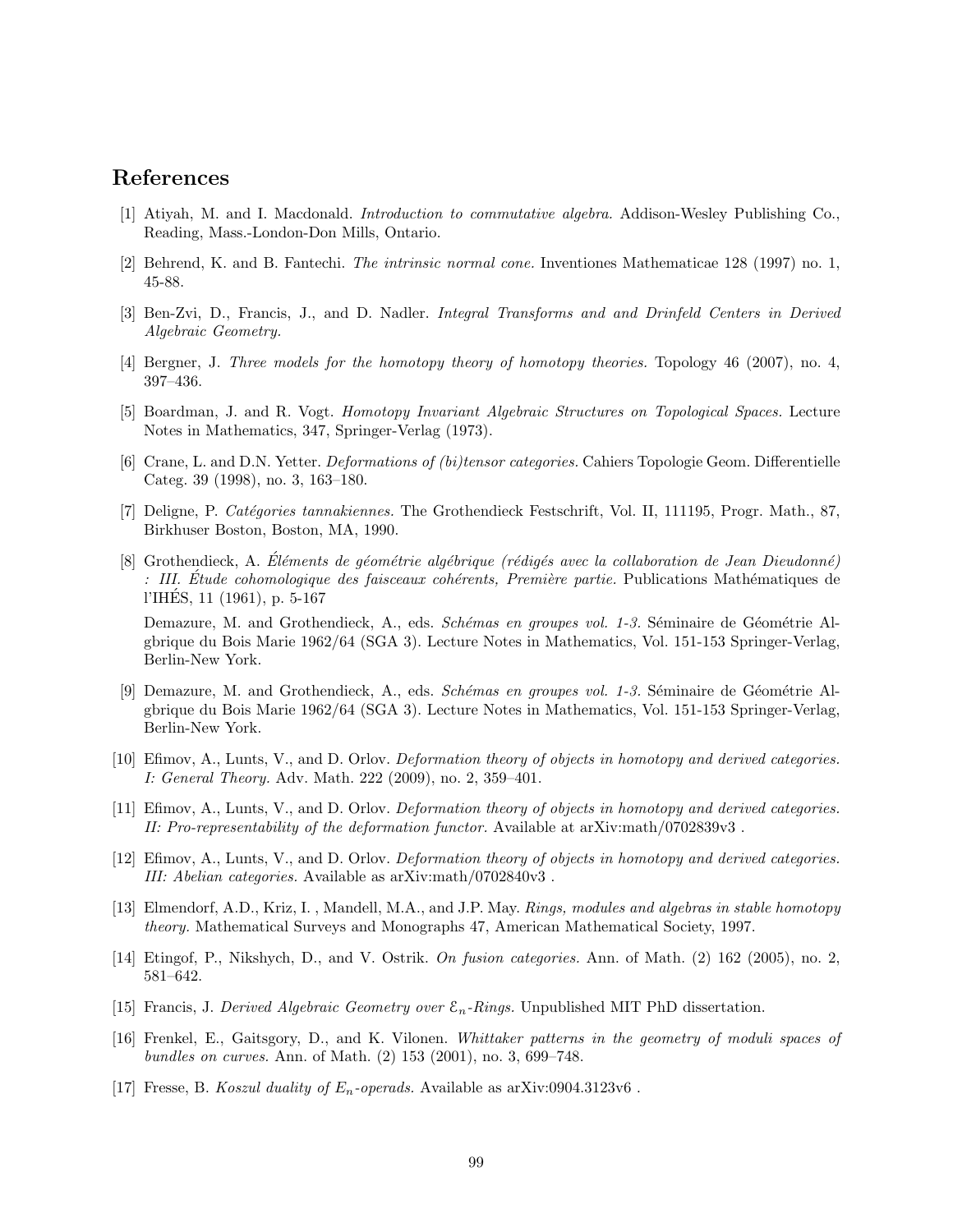- [18] Fukuyama, H. and I. Iwanari. Monoidal Infinity Category of Complexes from Tannakian Viewpoint. Available at http://arxiv.org/abs/1004.3087.
- [19] Fulton, W. Algebraic curves. W.A. Benjamin, Inc., New York, 1969.
- [20] Fulton, W. and R. Pandharipande. Notes on stable maps and quantum cohomology. Algebraic geometry—Santa Cruz 1995, 45–96, Proc. Sympos. Pure Math., 62, Part 2, Amer. Math. Soc., Providence, RI, 1997.
- [21] Getzler, E. Lie theory for  $L_{\infty}$ -algebras. Ann. of Math. (2) 170 (2009), no. 1, 271–301.
- [22] Goldman, W. and J. Millson. *Deformations of flat bundles over Kähler manifolds*. Geometry and Topology, Manifolds, Varieties and Knots (C. McCrory and T. Shifrin, eds.), Lecture Notes in Pure and Applied Math., vol. 105, Marcel Dekker, New York/Basel, 1987, pp. 129-145.
- [23] Goldman, W. and J. Millson. The deformation theory of representations of fundamental groups of compact Kähler manifolds. Bull. Amer. Math. Soc. (N.S.), Volume 18, Number 2 (1988), 153-158.
- [24] Grauert, H. and R. Remmert. Coherent Analytic Sheaves. Springer, 1984.
- [25] Grothendieck, A. Sur quelques points d'algebra homologique. Tohoku Math. J. 9, 1957, 119–221.
- [26] Hinich, V. DG coalgebras as formal stacks. J. Pure Appl. Algebra, 162 (2001), 209-250.
- [27] Hinich, V. Deformations of homotopy algebras. Communication in Algebra, 32 (2004), 473-494.
- [28] Johnstone, P. Stone Spaces. Cambridge University Press, Cambridge, 1982.
- [29] Kapranov, M. and V. Ginzburg. Koszul duality for Operads. Duke Math. J., 1994.
- [30] Keller, B. and W. Lowen. On Hochschild cohomology and Morita deformations. Int. Math. Res. Not. IMRN 2009, no. 17, 3221–3235.
- [31] Knutson, D. Algebraic spaces. Lecture Notes in Mathematics 203, Springer-Verlag, 1971.
- [32] Kontsevich, M. and Y. Soibelman. Deformations of algebras over operads and the Deligne conjecture. Conference Moshe Flato 1999, Vol. I (Dijon), 255–307, Math. Phys. Stud., 21, Kluwer Acad. Publ., Dordrecht, 2000.
- [33] Kontsevich, M. and Y. Soibelman. Deformation Theory. Unpublished book available at http://www.math.ksu.edu/ $\delta$ oibel/Book-vol1.ps.
- [34] Kontsevich, M. and Y. Soibelman. Notes on A-infinity algebras, A-infinity categories and noncommutative geometry. Available as math.RA/060624.
- [35] Laplaza, M. Coherence for distributivity. Coherence in categories, 29-65. Lecture Notes in Mathematics 281, Springer-Verlag, 1972.
- [36] Laumon, G. and L. Moret-Bailly. Champs algebriques. Springer-Verlag, 2000.
- [37] Lowen, W. Obstruction theory for objects in abelian and derived categories. Comm. Algebra 33 (2005), no. 9, 3195–3223.
- [38] Lowen, W. Hochschild cohomology, the characteristic morphism, and derived deformations. Compos. Math. 144 (2008), no. 6, 1557–1580.
- [39] Lurie, J. Tannaka Duality for Geometric Stacks. Available for download at http://www.math.harvard.edu/ lurie/ .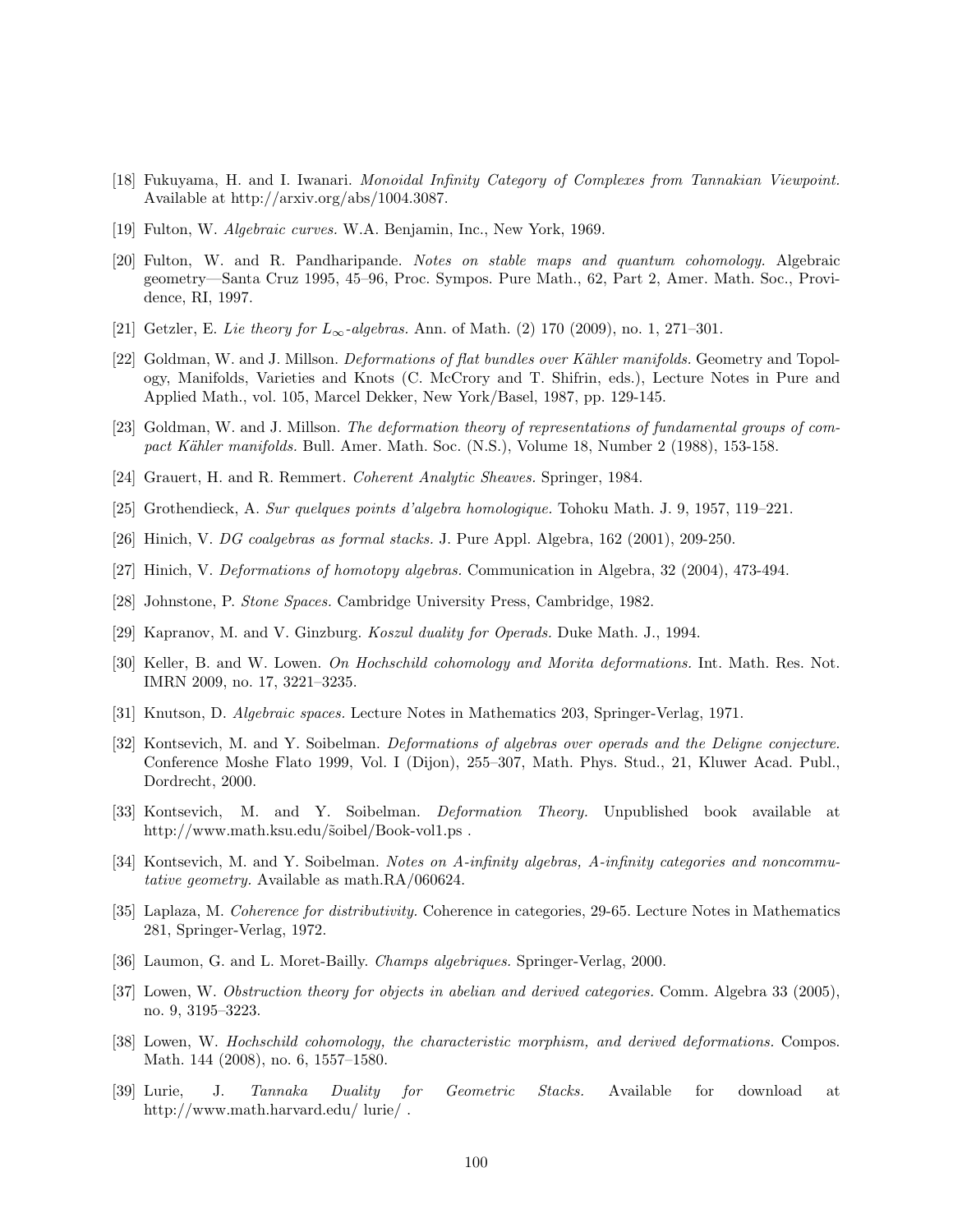- [40] Lurie, J. Higher Topos Theory. Available for download at http://www.math.harvard.edu/ lurie/ .
- [41] Lurie, J. *Higher Algebra*. Available for download.
- [42] Lurie, J. Derived Algebraic Geometry V: Structured Spaces. Available for download.
- [43] Lurie, J. Derived Algebraic Geometry VII: Spectral Schemes. Available for download.
- [44] Lurie, J. Derived Algebraic Geometry VIII: Quasi-Coherent Sheaves and Tannaka Duality Theorems. Available for download.
- [45] Lurie, J. Derived Algebraic Geometry IX: Closed Immersions. Available for download.
- [46] Lurie, J. Derived Algebraic Geometry X: Formal Moduli Problems. Available for download.
- [47] Lurie, J. Derived Algebraic Geometry XI: Descent Theorems
- [48] Lurie, J. Derived Algebraic Geometry XIV: Representability Theorems.
- [49] MacLane, S., and I. Moerdijk. Sheaves in Geometry and Logic. Springer-Verlag, Berlin and New York, 1992.
- [50] Manetti, M. Extended deformation functors. Int. Math. Res. Not. 2002, no. 14, 719–756.
- [51] Matsumura, H. Commutative ring theory. Cambridge University Press, 1986.
- [52] May, P. The Geometry of Iterated Loop Spaces. Lectures Notes in Mathematics, Vol. 271. Springer-Verlag, Berlin-New York, 1972. viii+175 pp.
- [53] Nisnevich, Y. The completely decomposed topology on schemes and associated descent spectral sequences in algebraic K-theory. NATO Advanced Study Institute Series, Ser. C, v. 279, Kluwer, 1989, pp. 241-342.
- [54] Pridham, J. Unifying derived deformation theories. Adv. Math. 224 (2010), no.3, 772-826.
- [55] Quillen, D. Homotopical Algebra. Lectures Notes in Mathematics 43, SpringerVerlag, Berlin, 1967.
- [56] Raynaud, M. Anneaux locaux henséliens. Lecture Notes in Mathematics, 169, Berlin-New York: Springer-Verlag.
- [57] Rognes, J. Galois extensions of structured ring spectra. Stably dualizable groups. Mem. Amer. Math. Soc. 192 (2008), no. 898, viii+137 pp.
- [58] Schlessinger, M. and J. Stasheff. The Lie algebra structure of tangent cohomology and deformation theory. Journal of Pure and Applied Algebra 38 (1985), 313-322.
- [59] Schlessinger, M. Functors of Artin Rings. Trans. Amer. Math. Soc. 130 1968 208–222.
- [60] Serre, Jean-Pierre. Local algebra. Springer-Verlag, 2000.
- [61] Thomason, R. W. and T. Trobough. Higher Algebraic K-theory of schemes and of derived categories. The Grothendieck Festschrift III, Progress in Math., vol. 88, Birkhuser, 1990, pp. 247435.
- [62] Tits, J. Sur les analogues algbriques des groupes semi-simples complexes. Colloque dalgebre superieure, tenu a Bruxelles du 19 au 22 decembre 1956, Centre Belge de Recherches Mathematiques Etablissements Ceuterick, Louvain, Paris: Librairie Gauthier-Villars, pp. 261289.
- [63] Toën, B. Champs affines. Selecta mathematica, new series, 12, 2006.
- [64] Toën, B. Finitude homotopique des dq-algèbres propres et lisses. Available at math.AT/0609762. Finitude homotopique des dg-algebras